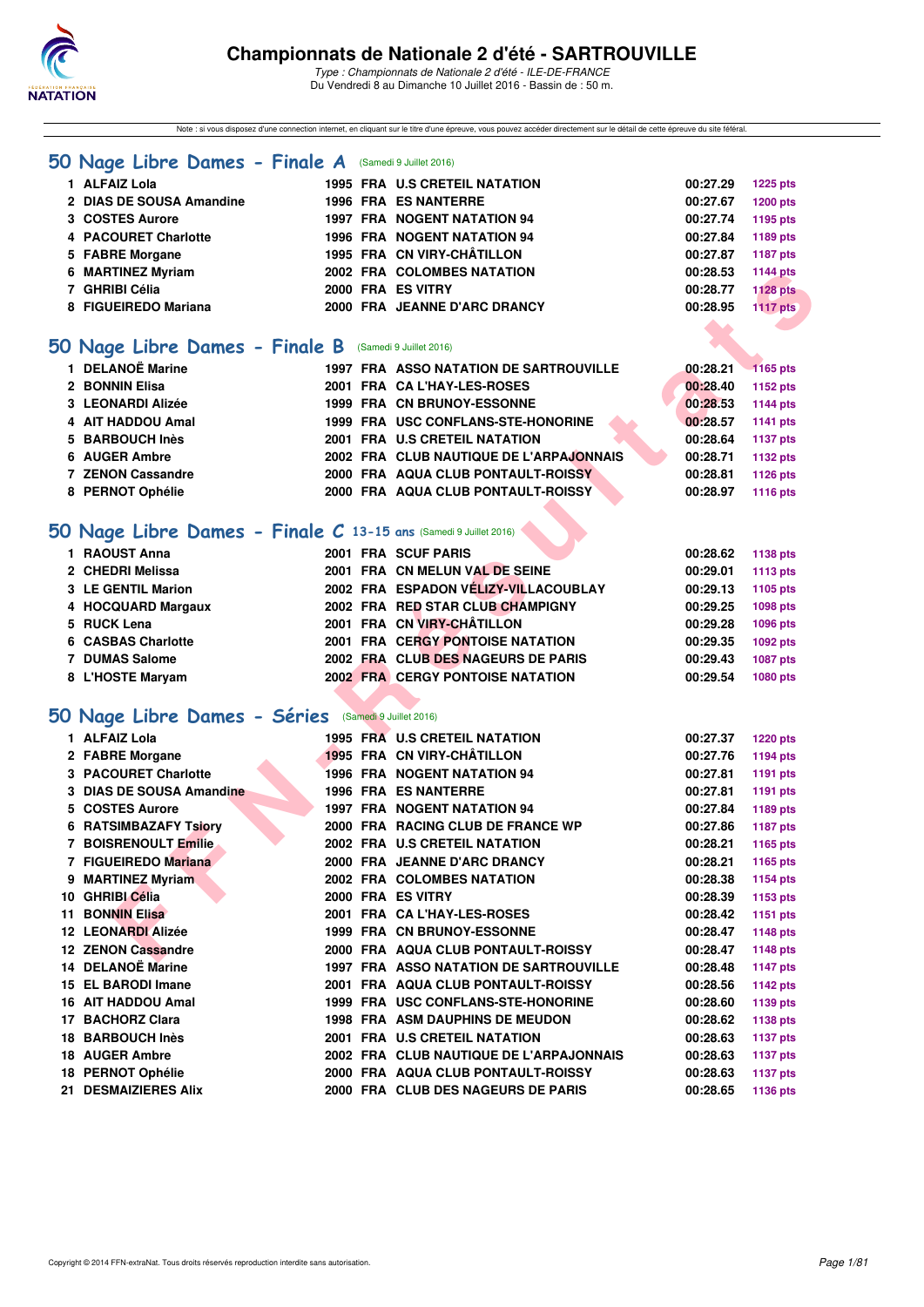

### **50 Nage Libre Dames - Séries (suite)**

| 22 CASTEL Margaux          |  | 2000 FRA S.M MONTROUGE                  | 00:28.70 | 1133 pts        |
|----------------------------|--|-----------------------------------------|----------|-----------------|
| 22 RAOUST Anna             |  | 2001 FRA SCUF PARIS                     | 00:28.70 | 1133 pts        |
| 24 CUNHA-FERREIRA Léonie   |  | 2000 FRA CN VIRY-CHÂTILLON              | 00:28.74 | 1130 pts        |
| 25 CASBAS Charlotte        |  | 2001 FRA CERGY PONTOISE NATATION        | 00:28.77 | <b>1128 pts</b> |
| 26 GARCIA Inès             |  | 2000 FRA TREMBLAY AC                    | 00:28.89 | <b>1121 pts</b> |
| 27 CORNU Lea               |  | 2000 FRA AAS SARCELLES NATATION 95      | 00:28.95 | <b>1117 pts</b> |
| 28 DUMAS Salome            |  | 2002 FRA CLUB DES NAGEURS DE PARIS      | 00:29.01 | <b>1113 pts</b> |
| 29 BOURHIS Charlotte       |  | 1999 FRA CERGY PONTOISE NATATION        | 00:29.04 | <b>1111 pts</b> |
| 30 RUCK Lena               |  | 2001 FRA CN VIRY-CHÂTILLON              | 00:29.05 | <b>1111 pts</b> |
| 31 FONSÉQUE Eva            |  | 1999 FRA NEPTUNE CLUB DE FRANCE         | 00:29.08 | <b>1109 pts</b> |
| 32 POUMAREDE Laetitia      |  | 1997 FRA CN ST-MICHEL-SUR-ORGE          | 00:29.09 | 1108 pts        |
| 33 CHEDRI Melissa          |  | 2001 FRA CN MELUN VAL DE SEINE          | 00:29.11 | <b>1107 pts</b> |
| <b>34 LE GENTIL Marion</b> |  | 2002 FRA ESPADON VÉLIZY-VILLACOUBLAY    | 00:29.12 | <b>1106 pts</b> |
| <b>35 DANINTHE Laurine</b> |  | 2000 FRA CN VIRY-CHÂTILLON              | 00:29.14 | 1105 pts        |
| 36 TEULE Mary              |  | 1999 FRA CNO ST-GERMAIN-EN-LAYE         | 00:29.15 | <b>1104 pts</b> |
| 37 HOCQUARD Margaux        |  | 2002 FRA RED STAR CLUB CHAMPIGNY        | 00:29.17 | 1103 pts        |
| 38 L'HOSTE Maryam          |  | <b>2002 FRA CERGY PONTOISE NATATION</b> | 00:29.18 | 1102 pts        |
| 39 SOYER Emma              |  | 1998 FRA CN MELUN VAL DE SEINE          | 00:29.19 | 1102 pts        |
| 40 PLANTIVEAU Agathe       |  | 2000 FRA NAUTIC CLUB RAMBOUILLET        | 00:29.20 | 1101 pts        |
| <b>41 LEMAOULT Emilie</b>  |  | 1998 FRA CN MELUN VAL DE SEINE          | 00:29.22 | 1100 pts        |
| <b>42 BRUNET Estelle</b>   |  | 2001 FRA RED STAR CLUB CHAMPIGNY        | 00:29.24 | 1099 pts        |
| <b>43 PARISI Mathilde</b>  |  | 1999 FRA NEPTUNE CLUB DE FRANCE         | 00:29.25 | 1098 pts        |
| <b>44 SOMMIER Elodie</b>   |  | 2001 FRA U.S CRETEIL NATATION           | 00:29.27 | 1097 pts        |
| 45 NAIT-HAMOUD Meryem      |  | 2000 FRA AAS SARCELLES NATATION 95      | 00:29.31 | 1094 pts        |
| <b>46 BARRIER Clara</b>    |  | 2001 FRA BOIS-COLOMBES SPORT            | 00:29.35 | 1092 pts        |
| <b>46 DALLE Aliénor</b>    |  | 2002 FRA S.M. MONTROUGE                 | 00:29.35 | 1092 pts        |
| <b>48 PARODI Laure</b>     |  | 1999 FRA LE CHESNAY NATATION            | 00:29.36 |                 |
| 49 BOTAS Salomé            |  |                                         |          | 1091 pts        |
| 49 MARZOUK Maëva           |  | 2000 FRA RED STAR CLUB CHAMPIGNY        | 00:29.38 | 1090 pts        |
|                            |  | 2000 FRA CN MELUN VAL DE SEINE          | 00:29.38 | 1090 pts        |
| 51 BOYER Charlotte         |  | 2000 FRA C.S MONTERELAIS NATATION       | 00:29.39 | 1089 pts        |
| 52 FLEURY Carla            |  | 2001 FRA SN FRANCONVILLE                | 00:29.44 | 1086 pts        |
| 53 LARGANGE Léa            |  | 2001 FRA SN VERSAILLES                  | 00:29.45 | 1085 pts        |
| 54 DESBORDES Mila          |  | 2003 FRA SO ROSNY                       | 00:29.51 | 1082 pts        |
| 55 BENABID Khaoula         |  | <b>1997 TUN SCUF PARIS</b>              | 00:29.53 | 1080 pts        |
| 55 JAUMET Justine          |  | 2002 FRA CSM CLAMART                    | 00:29.53 | 1080 pts        |
| 57 NOIRBENT Coraline       |  | <b>1998 FRA AS HERBLAY NATATION</b>     | 00:29.57 | 1078 pts        |
| 58 FRESSIER Lola           |  | 2002 FRA CA L'HAY-LES-ROSES             | 00:29.58 | <b>1077 pts</b> |
| 59 GERARD Flore            |  | <b>1999 FRA STELLA SPORTS ST-MAUR</b>   | 00:29.59 | <b>1077 pts</b> |
| 60 AMROUCHE Meissa         |  | 2001 FRA BOIS-COLOMBES SPORT            | 00:29.60 | <b>1076 pts</b> |
| 61 LE CORGUILLE Ambre      |  | 2001 FRA CA ORSAY                       | 00:29.69 | <b>1070 pts</b> |
| 61 NYOBE Mélodie           |  | 1998 FRA CSM CLAMART                    | 00:29.69 | <b>1070 pts</b> |
| 63 HELOIRE Coline          |  | <b>1997 FRA ASS SPORTIVE BOUVINES</b>   | 00:29.74 | 1067 pts        |
| 63 GIOLITTI Fiona          |  | 2002 FRA OLYMPIQUE LA GARENNE-COLOMBES  | 00:29.74 | 1067 pts        |
| 65 KANE Anna               |  | 2000 FRA SCUF PARIS                     | 00:29.78 | 1065 pts        |
| 66 COLLINS Naira           |  | 2002 FRA RACING CLUB DE FRANCE WP       | 00:29.79 | 1064 pts        |
| 67 GRALL Anaïs             |  | 2001 FRA USC CONFLANS-STE-HONORINE      | 00:29.82 | 1062 pts        |
| 68 POURAGEAUX Agatha       |  | 2002 FRA AQUA CLUB PONTAULT-ROISSY      | 00:29.83 | 1062 pts        |
| 69 GRAS Morgane            |  | 2001 FRA AQUA CLUB PONTAULT-ROISSY      | 00:29.86 | 1060 pts        |
| 70 LHOMME Angèle           |  | 2001 FRA SN VERSAILLES                  | 00:29.93 | 1055 pts        |
| 70 RAPELANORO lonenantsoa  |  | 2000 FRA CA L'HAY-LES-ROSES             | 00:29.93 | 1055 pts        |
| 72 BENLEKBIR Kahéna        |  | 2002 FRA AS NATATION RAINCY             | 00:29.95 | 1054 pts        |
| 73 ROUTIER Nolwen          |  | 2000 FRA C.N OZOIR-LA-FERRIERE          | 00:29.99 | 1052 pts        |
| 73 RORIZ Alissia           |  | <b>2001 FRA CERGY PONTOISE NATATION</b> | 00:29.99 | 1052 pts        |
| 75 COMMUNAUDAT Margaux     |  | 1998 FRA CN MELUN VAL DE SEINE          | 00:30.00 | 1051 pts        |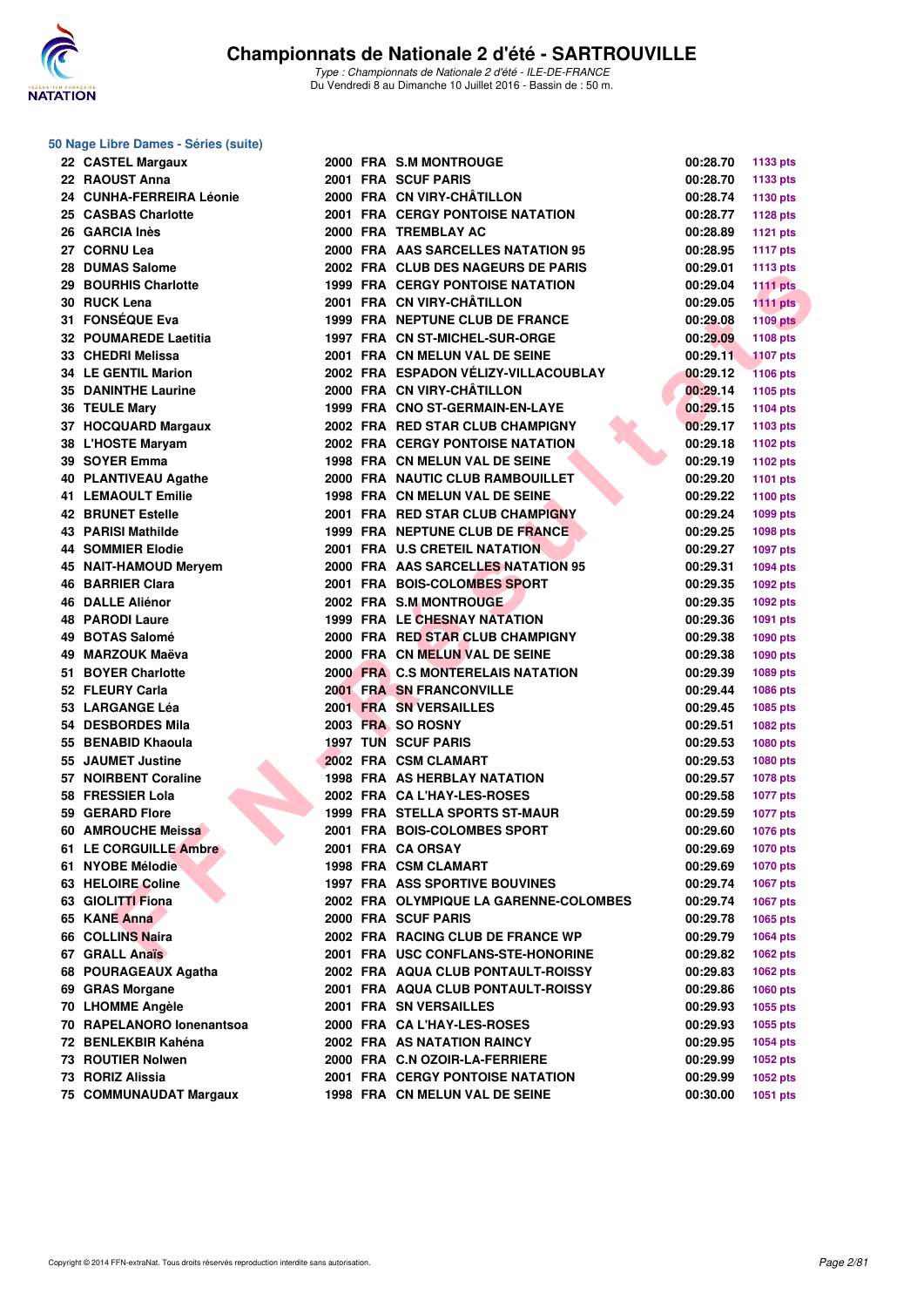

#### **50 Nage Libre Dames - Séries (suite)**

| 76 BOUDISSA Naïla                                         |  | 2001 FRA NEPTUNE CLUB DE FRANCE         |              | 00:30.02          | 1050 pts                                        |
|-----------------------------------------------------------|--|-----------------------------------------|--------------|-------------------|-------------------------------------------------|
| 77 LARGILLIER Iliana                                      |  | 2001 FRA CN MELUN VAL DE SEINE          |              | 00:30.04          | 1049 pts                                        |
| 78 GREIWELDINGER Agathe                                   |  | 2000 FRA AMICALE VILLENEUVE-LA-GARENNE  |              | 00:30.08          | 1046 pts                                        |
| 79 ASPAR Inès                                             |  | <b>2001 FRA MONTIGNY NATATION</b>       |              | 00:30.09          | 1045 pts                                        |
| 80 MARQUE Sara                                            |  | 2002 FRA RSC MONTREUIL                  |              | 00:30.10          | 1045 pts                                        |
| 81 NICOLAS Johann                                         |  | 2000 FRA CS MEAUX NATATION              |              | 00:30.12          | 1044 pts                                        |
| 82 LESAGE Maud                                            |  | <b>2001 FRA ES MASSY NATATION</b>       |              | 00:30.14          | 1042 pts                                        |
| 83 CHAUMUN Shany                                          |  | 2002 FRA CN BRUNOY-ESSONNE              |              | 00:30.22          | <b>1037 pts</b>                                 |
| 84 GOYA Camille                                           |  | 1999 FRA CLUB DES NAGEURS DE PARIS      |              | 00:30.25          | <b>1036 pts</b>                                 |
| 85 BLOUZA Leyla                                           |  | 2002 FRA CA L'HAY-LES-ROSES             |              | 00:30.29          | <b>1033 pts</b>                                 |
| <b>86 SIGNORET Amelie</b>                                 |  | 2002 FRA SN VERSAILLES                  |              | 00:30.30          | 1033 pts                                        |
| 87 BAURON Charline                                        |  | 2001 FRA CN ST-MICHEL-SUR-ORGE          |              | 00:30.31          | <b>1032 pts</b>                                 |
| 87 CAREL Irié                                             |  | 2000 FRA CN LE PLESSIS-ROBINSON         |              | 00:30.31          | <b>1032 pts</b>                                 |
| 89 NEGRE Katleen                                          |  | 1999 FRA TREMBLAY AC                    |              | 00:30.38          | 1028 pts                                        |
| 90 MARTINS Chloe                                          |  | 2001 FRA US JEUNESSE MITRY-MORY         |              | 00:30.39          | 1027 pts                                        |
| 91 MPACKO Ketsia                                          |  | 2000 FRA AQUA CLUB PONTAULT-ROISSY      |              | 00:30.40          | 1026 pts                                        |
| 92 WARD Meggy                                             |  | 2002 FRA C.N OZOIR-LA-FERRIERE          |              | 00:30.41          | 1026 pts                                        |
| 92 LAITIER Eva                                            |  | 2001 FRA AULNAY-SOUS-BOIS S.N           |              | 00:30.41          | 1026 pts                                        |
| 92 JOLY Mathilde                                          |  | 2001 FRA C.N OZOIR-LA-FERRIERE          |              | 00:30.41          | 1026 pts                                        |
| 95 PEITEADO Victoria                                      |  | 2002 FRA CN MAISONS-ALFORT              |              | 00:30.47          | 1022 pts                                        |
| 96 CHAVANNE Audrie                                        |  | 1997 FRA US RIS-ORANGIS                 |              | 00:30.49          | 1021 pts                                        |
| 97 AUZOU Josephine                                        |  | 2001 FRA CS CLICHY 92                   |              | 00:30.52          | <b>1019 pts</b>                                 |
| 97 EKBAL MOHAMED Sarah                                    |  | 2002 FRA STADE FRANÇAIS O COURBEVOIE    |              | 00:30.52          | 1019 pts                                        |
| 99 ASLI Lydia                                             |  | 2000 TUN SCUF PARIS                     |              | 00:30.57          | <b>1016 pts</b>                                 |
| 100 FILORI Anna                                           |  | 2002 FRA CN VAL MAUBUEE                 |              | 00:30.59          | 1015 pts                                        |
| 101 MAINGAUD Léa                                          |  | 2000 FRA CSM CLAMART                    |              | 00:30.61          | 1014 pts                                        |
| 102 KNOPF Elora                                           |  | 2002 FRA AS BONDY                       |              | 00:30.62          | 1013 pts                                        |
| 103 POTIER Coline                                         |  | 2001 FRA COULOMMIERS NATATION           |              | 00:30.63          | <b>1012 pts</b>                                 |
| 104 LENGLET Nolwenn                                       |  | 2002 FRA AS CORBEIL-ESSONNE             |              | 00:30.70          | <b>1008 pts</b>                                 |
| 105 BEN FRIHA Ambre                                       |  | 2001 FRA RACING CLUB DE FRANCE WP       |              | 00:30.85          | 999 pts                                         |
| 106 MOREAU Alyssa                                         |  | 2002 FRA SN FRANCONVILLE                |              | 00:31.52          | 959 pts                                         |
| 107 MULLER Lena                                           |  | 2001 FRA CSN GUYANCOURT                 |              | 00:32.04          | <b>929 pts</b>                                  |
| 108 CHARLES-FRANÇOIS Lucie                                |  | <b>1998 FRA CERGY PONTOISE NATATION</b> |              | 00:32.30          | <b>914 pts</b>                                  |
| 109 VEDOVATI Alexane                                      |  | 2001 FRA CERGY PONTOISE NATATION        |              | 00:32.59          | 897 pts                                         |
| --- HUBERT Carla                                          |  | 2000 FRA ETOILE SAINT-LEU NATATION      |              | <b>DSQ Da</b>     |                                                 |
| --- FOINY Anaëlle                                         |  | 1997 FRA CN LE PLESSIS-ROBINSON         |              | <b>DNS dec</b>    |                                                 |
|                                                           |  |                                         |              |                   |                                                 |
| 00 Nage Libre Dames - Finale A (Dimanche 10 Juillet 2016) |  |                                         |              |                   |                                                 |
| 1 COSTES Aurore                                           |  | <b>1997 FRA NOGENT NATATION 94</b>      |              | 00:59.30          | <b>1207 pts</b>                                 |
|                                                           |  |                                         | 50 m: 28.16  |                   | $(28.16)$ 100 m : 59.30 $(31.14)$               |
| 2 PACOURET Charlotte                                      |  | <b>1996 FRA NOGENT NATATION 94</b>      |              | 01:00.10          | 1181 pts                                        |
| 3 CHARRO Anaïs                                            |  | <b>1998 FRA U.S CRETEIL NATATION</b>    | 50 m : 28.99 | 01:00.46          | $(28.99)$ 100 m : 1:00.10 $(31.11)$<br>1170 pts |
|                                                           |  |                                         | 50 m: 29.09  |                   | (29.09) 100 m: 1:00.46 (31.37)                  |
| 4 ALFAIZ Lola                                             |  | 1995 FRA U.S CRETEIL NATATION           |              | 01:00.60          | 1165 pts                                        |
| 5 BOISRENOULT Emilie                                      |  | 2002 FRA U.S CRETEIL NATATION           |              | 01:00.62 1165 pts | 50 m: 29.45 (29.45) 100 m: 1:00.60 (31.15)      |
|                                                           |  |                                         |              |                   | 50 m: 29.36 (29.36) 100 m: 1:00.62 (31.26)      |

## **[100 Nage Libre Dames - Finale A](http://www.ffnatation.fr/webffn/resultats.php?idact=nat&go=epr&idcpt=39837&idepr=2)** (Dimanche 10 Juillet 2016)

| 1 COSTES Aurore          | <b>1997 FRA NOGENT NATATION 94</b>   | 00:59.30                                                             | 1207 pts     |
|--------------------------|--------------------------------------|----------------------------------------------------------------------|--------------|
|                          |                                      | $(28.16)$ 100 m :<br>$50 m$ : 28.16                                  | 59.30 (31.14 |
| 2 PACOURET Charlotte     | <b>1996 FRA NOGENT NATATION 94</b>   | 01:00.10                                                             | 1181 pts     |
| 3 CHARRO Anaïs           | <b>1998 FRA U.S CRETEIL NATATION</b> | (28.99) 100 m: 1:00.10 (31.11<br>50 m: 28.99<br>01:00.46<br>1170 pts |              |
|                          |                                      | (29.09) 100 m: 1:00.46 (31.37<br>50 m: 29.09                         |              |
| 4 ALFAIZ Lola            | 1995 FRA U.S CRETEIL NATATION        | $01:00.60$ 1165 pts                                                  |              |
|                          |                                      | $(29.45)$ 100 m : 1:00.60 $(31.15)$<br>$50 m$ : 29.45                |              |
| 5 BOISRENOULT Emilie     | 2002 FRA U.S CRETEIL NATATION        | $01:00.62$ 1165 pts                                                  |              |
| 6 ALBOUY Katleen         | <b>1998 FRA COLOMBES NATATION</b>    | (29.36) 100 m: 1:00.62 (31.26<br>50 m: 29.36                         |              |
|                          |                                      | 01:00.79 1159 pts<br>(29.76) 100 m: 1:00.79 (31.03<br>$50 m$ : 29.76 |              |
| 7 CUNHA-FERREIRA Léonie  | 2000 FRA CN VIRY-CHÂTILLON           | 01:01.56<br>1135 pts                                                 |              |
|                          |                                      | (29.75) 100 m: 1:01.56 (31.81)<br>$50 m$ : 29.75                     |              |
| 8 DIAS DE SOUSA Amandine | <b>1996 FRA ES NANTERRE</b>          | 01:01.80<br>1127 pts                                                 |              |
|                          |                                      | (29.62) 100 m : 1:01.80 (32.18)<br>50 m: 29.62                       |              |

# **100 Nage Libre Dames - Finale B** (Dimanche 10 Juillet 2016)<br>1 RATSIMBAZAFY Tsiory 2000 FRA RACING CLUB

**1 RATSIMBAZAFY Tsiory 2000 FRA RACING CLUB DE FRANCE WP 01:01.60 1134 pts**

50 m : 29.99 (29.99) 100 m : 1:01.60 (31.61)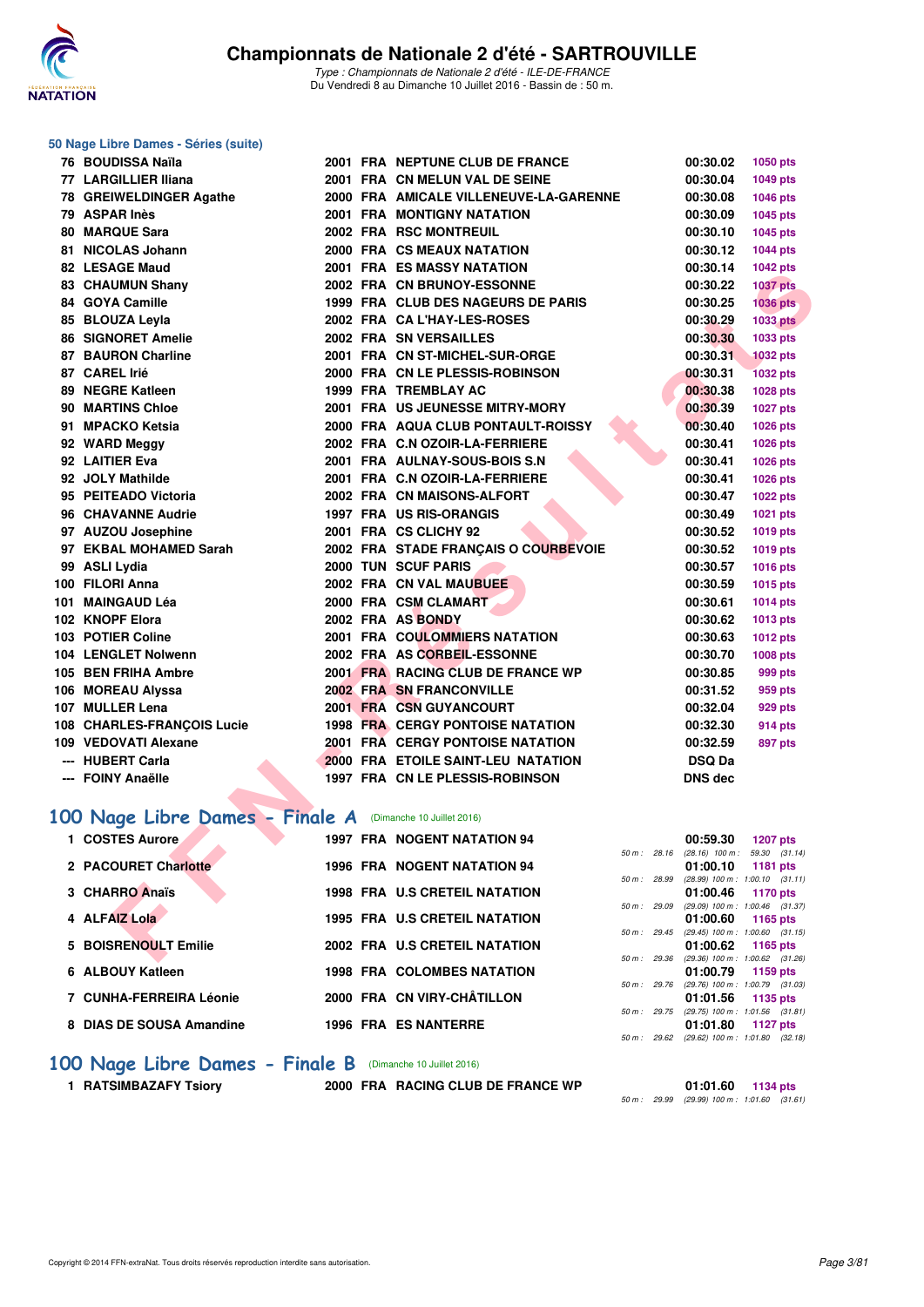

### **100 Nage Libre Dames - Finale B (suite)**

| 2 DELANOE Marine     |  | 1997 FRA ASSO NATATION DE SARTROUVILLE  |                        | 01:01.88                                     | 1125 $p$ ts     |  |
|----------------------|--|-----------------------------------------|------------------------|----------------------------------------------|-----------------|--|
|                      |  |                                         | $50 \text{ m}$ : 29.10 | $(29.10)$ 100 m : 1:01.88 $(32.78)$          |                 |  |
| 3 GHRIBI Célia       |  | 2000 FRA ES VITRY                       |                        | $01:01.93$ 1123 pts                          |                 |  |
|                      |  |                                         | 50 m: 29.80            | $(29.80)$ 100 m : 1:01.93 $(32.13)$          |                 |  |
| 4 AUGER Ambre        |  | 2002 FRA CLUB NAUTIQUE DE L'ARPAJONNAIS |                        | $01:02.46$ 1107 pts                          |                 |  |
|                      |  |                                         | 50 m: 29.99            | $(29.99)$ 100 m : 1:02.46 $(32.47)$          |                 |  |
| 5 DANINTHE Laurine   |  | 2000 FRA CN VIRY-CHÂTILLON              |                        | $01:02.65$ 1101 pts                          |                 |  |
|                      |  |                                         | 50 m: 30.31            | $(30.31)$ 100 m : 1:02.65 $(32.34)$          |                 |  |
| 6 FIGUEIREDO Mariana |  | 2000 FRA JEANNE D'ARC DRANCY            |                        | $01:02.69$ 1100 pts                          |                 |  |
|                      |  |                                         | $50 m$ : $30.07$       | $(30.07)$ 100 m : 1:02.69 $(32.62)$          |                 |  |
| 7 LEONARDI Alizée    |  | <b>1999 FRA CN BRUNOY-ESSONNE</b>       |                        | 01:02.82                                     | <b>1096 pts</b> |  |
|                      |  |                                         | $50 \text{ m}$ : 29.45 | $(29.45)$ 100 m : 1:02.82 $(33.37)$          |                 |  |
| 8 CHEDRI Melissa     |  | 2001 FRA CN MELUN VAL DE SEINE          |                        | 01:02.98                                     | 1091 pts        |  |
|                      |  |                                         |                        | 50 m : 29.49 (29.49) 100 m : 1:02.98 (33.49) |                 |  |

## **[100 Nage Libre Dames - Finale C](http://www.ffnatation.fr/webffn/resultats.php?idact=nat&go=epr&idcpt=39837&idepr=2) 13-15 ans** (Dimanche 10 Juillet 2016)

| 1 COLLINS Naira    |  | 2002 FRA RACING CLUB DE FRANCE WP       |              |                          | 01:02.67                                                 | 1100 $pts$      |  |
|--------------------|--|-----------------------------------------|--------------|--------------------------|----------------------------------------------------------|-----------------|--|
| 2 BONNIN Elisa     |  | 2001 FRA CA L'HAY-LES-ROSES             |              | $50 \text{ m}$ : $30.41$ | $(30.41)$ 100 m : 1:02.67 $(32.26)$<br>01:02.86          | 1095 pts        |  |
| 3 L'HOSTE Maryam   |  | <b>2002 FRA CERGY PONTOISE NATATION</b> |              |                          | 50 m : 29.71 (29.71) 100 m : 1:02.86 (33.15)<br>01:02.90 | 1093 pts        |  |
| 4 MARTINEZ Myriam  |  | 2002 FRA COLOMBES NATATION              | 50 m: 30.58  |                          | $(30.58)$ 100 m : 1:02.90 $(32.32)$<br>01:02.93          | $1092$ pts      |  |
| 5 CREMAS Claire    |  | <b>2001 FRA CERGY PONTOISE NATATION</b> | 50 m: 30.01  |                          | $(30.01)$ 100 m : 1:02.93 $(32.92)$<br>01:02.99          | <b>1091 pts</b> |  |
| 6 BENLEKBIR Kahéna |  | 2002 FRA AS NATATION RAINCY             | 50 m: 30.90  |                          | $(30.90)$ 100 m : 1:02.99 $(32.09)$<br>01:03.08          | <b>1088 pts</b> |  |
| 7 RUCK Lena        |  | 2001 FRA CN VIRY-CHÂTILLON              | 50 m: 30.68  |                          | $(30.68)$ 100 m : 1:03.08 $(32.40)$<br>01:03.17          | <b>1085 pts</b> |  |
| 8 PERIGUEUX Elea   |  | 2002 FRA CN VAL MAUBUEE                 | 50 m : 30.70 |                          | $(30.70)$ 100 m : 1:03.17 $(32.47)$<br>01:04.30          | <b>1051 pts</b> |  |
|                    |  |                                         |              |                          | 50 m: 31.70 (31.70) 100 m: 1:04.30 (32.60)               |                 |  |

## **[100 Nage Libre Dames - Séries](http://www.ffnatation.fr/webffn/resultats.php?idact=nat&go=epr&idcpt=39837&idepr=2)** (Dimanche 10 Juillet 2016)

| <b>FIGULINEDO MAHAHA</b>                                            |  | <b>FRA JEANNE D'ARG DRANGE</b>                |                |              | U I .UZ.UJ                                      | ່າ 100 ນເອ      |  |
|---------------------------------------------------------------------|--|-----------------------------------------------|----------------|--------------|-------------------------------------------------|-----------------|--|
| 7 LEONARDI Alizée                                                   |  | 1999 FRA CN BRUNOY-ESSONNE                    |                | 50 m : 30.07 | $(30.07)$ 100 m : 1:02.69 $(32.62)$<br>01:02.82 | <b>1096 pts</b> |  |
|                                                                     |  |                                               |                |              | 50 m: 29.45 (29.45) 100 m: 1:02.82 (33.37)      |                 |  |
| 8 CHEDRI Melissa                                                    |  | 2001 FRA CN MELUN VAL DE SEINE                | 50 m : 29.49   |              | 01:02.98<br>$(29.49)$ 100 m : 1:02.98 $(33.49)$ | <b>1091 pts</b> |  |
|                                                                     |  |                                               |                |              |                                                 |                 |  |
| 00 Nage Libre Dames - Finale C 13-15 ans (Dimanche 10 Juillet 2016) |  |                                               |                |              |                                                 |                 |  |
| 1 COLLINS Naira                                                     |  | 2002 FRA RACING CLUB DE FRANCE WP             | 50 m: 30.41    |              | 01:02.67<br>$(30.41)$ 100 m : 1:02.67 $(32.26)$ | <b>1100 pts</b> |  |
| 2 BONNIN Elisa                                                      |  | 2001 FRA CA L'HAY-LES-ROSES                   |                |              | 01:02.86                                        | 1095 pts        |  |
| 3 L'HOSTE Maryam                                                    |  | <b>2002 FRA CERGY PONTOISE NATATION</b>       | $50 m$ : 29.71 |              | $(29.71)$ 100 m : 1:02.86 $(33.15)$<br>01:02.90 | 1093 pts        |  |
|                                                                     |  |                                               | 50 m: 30.58    |              | $(30.58)$ 100 m : 1:02.90 $(32.32)$             |                 |  |
| 4 MARTINEZ Myriam                                                   |  | 2002 FRA COLOMBES NATATION                    |                |              | 01:02.93                                        | 1092 pts        |  |
| 5 CREMAS Claire                                                     |  | <b>2001 FRA CERGY PONTOISE NATATION</b>       | 50 m : 30.01   |              | (30.01) 100 m: 1:02.93 (32.92)<br>01:02.99      | <b>1091 pts</b> |  |
| 6 BENLEKBIR Kahéna                                                  |  |                                               | 50 m: 30.90    |              | (30.90) 100 m: 1:02.99 (32.09)                  |                 |  |
|                                                                     |  | 2002 FRA AS NATATION RAINCY                   | 50 m : 30.68   |              | 01:03.08<br>$(30.68)$ 100 m : 1:03.08 $(32.40)$ | 1088 pts        |  |
| 7 RUCK Lena                                                         |  | 2001 FRA CN VIRY-CHÂTILLON                    |                |              | 01:03.17                                        | 1085 pts        |  |
| 8 PERIGUEUX Elea                                                    |  | 2002 FRA CN VAL MAUBUEE                       | 50 m : 30.70   |              | (30.70) 100 m: 1:03.17 (32.47)<br>01:04.30      | 1051 pts        |  |
|                                                                     |  |                                               | 50 m : 31.70   |              | $(31.70)$ 100 m : 1:04.30 $(32.60)$             |                 |  |
| 00 Nage Libre Dames - Séries (Dimanche 10 Juillet 2016)             |  |                                               |                |              |                                                 |                 |  |
| 1 COSTES Aurore                                                     |  | 1997 FRA NOGENT NATATION 94                   |                |              | 00:59.55                                        | 1199 pts        |  |
|                                                                     |  |                                               | 50 m: 28.53    |              | (28.53) 100 m: 59.55 (31.02)                    |                 |  |
| 2 PACOURET Charlotte                                                |  | 1996 FRA NOGENT NATATION 94                   | 50 m : 29.49   |              | 00:59.93<br>(29.49) 100 m: 59.93 (30.44)        | <b>1187 pts</b> |  |
| <b>3 BOISRENOULT Emilie</b>                                         |  | 2002 FRA U.S CRETEIL NATATION                 |                |              | 01:00.22                                        | <b>1177 pts</b> |  |
| 4 DIAS DE SOUSA Amandine                                            |  | 1996 FRA ES NANTERRE                          | 50 m: 29.09    |              | (29.09) 100 m: 1:00.22 (31.13)                  |                 |  |
|                                                                     |  |                                               | 50 m : 29.87   |              | 01:00.47<br>(29.87) 100 m : 1:00.47 (30.60)     | 1169 pts        |  |
| 5 CHARRO Anaïs                                                      |  | 1998 FRA U.S CRETEIL NATATION                 |                |              | 01:00.49                                        | 1169 pts        |  |
| 6 CASTEL Margaux                                                    |  | 2000 FRA S.M MONTROUGE                        | 50 m : 29.69   |              | (29.69) 100 m: 1:00.49 (30.80)<br>01:00.92      | 1155 pts        |  |
|                                                                     |  |                                               | 50 m: 29.56    |              | (29.56) 100 m: 1:00.92 (31.36)                  |                 |  |
| 7 FABRE Morgane                                                     |  | 1995 FRA CN VIRY-CHÂTILLON                    | 50 m : 29.78   |              | 01:00.98<br>$(29.78)$ 100 m : 1:00.98 $(31.20)$ | 1153 pts        |  |
| 8 ALBOUY Katleen                                                    |  | <b>1998 FRA COLOMBES NATATION</b>             |                |              | 01:01.07                                        | 1150 pts        |  |
| 9 ALFAIZ Lola                                                       |  | <b>1995 FRA U.S CRETEIL NATATION</b>          | 50 m : 29.79   |              | (29.79) 100 m: 1:01.07 (31.28)<br>01:01.08      | 1150 pts        |  |
|                                                                     |  |                                               | 50 m : 28.85   |              | $(28.85)$ 100 m : 1:01.08 $(32.23)$             |                 |  |
| <b>10 DESMAIZIERES Alix</b>                                         |  | 2000 FRA CLUB DES NAGEURS DE PARIS            | 50 m : 30.05   |              | 01:01.10<br>$(30.05)$ 100 m : 1:01.10 $(31.05)$ | 1149 pts        |  |
| 11 CUNHA-FERREIRA Léonie                                            |  | 2000 FRA CN VIRY-CHÂTILLON                    |                |              | 01:01.17                                        | <b>1147 pts</b> |  |
| 12 FIGUEIREDO Mariana                                               |  | 2000 FRA JEANNE D'ARC DRANCY                  | 50 m : 29.61   |              | (29.61) 100 m: 1:01.17 (31.56)<br>01:01.25      | 1145 pts        |  |
|                                                                     |  |                                               |                | 50 m : 29.78 | (29.78) 100 m: 1:01.25 (31.47)                  |                 |  |
| <b>13 RATSIMBAZAFY Tsiory</b>                                       |  | 2000 FRA RACING CLUB DE FRANCE WP             | 50 m: 29.58    |              | 01:01.27<br>(29.58) 100 m: 1:01.27 (31.69)      | 1144 pts        |  |
| 14 GHRIBI Célia                                                     |  | 2000 FRA ES VITRY                             |                |              | 01:01.64                                        | 1132 pts        |  |
| 15 DELANOË Marine                                                   |  | <b>1997 FRA ASSO NATATION DE SARTROUVILLE</b> | 50 m : 29.85   |              | (29.85) 100 m: 1:01.64 (31.79)<br>01:02.13      | <b>1117 pts</b> |  |
|                                                                     |  |                                               | 50 m: 29.67    |              | (29.67) 100 m: 1:02.13 (32.46)                  |                 |  |
| <b>16 LEONARDI Alizée</b>                                           |  | <b>1999 FRA CN BRUNOY-ESSONNE</b>             |                |              | 01:02.26                                        | 1113 pts        |  |
| <b>17 DANINTHE Laurine</b>                                          |  | 2000 FRA CN VIRY-CHATILLON                    | 50 m : 29.71   |              | (29.71) 100 m : 1:02.26 (32.55)<br>01:02.30     | 1112 pts        |  |
| 18 AUGER Ambre                                                      |  | 2002 FRA CLUB NAUTIQUE DE L'ARPAJONNAIS       | 50 m: 30.26    |              | (30.26) 100 m: 1:02.30 (32.04)                  |                 |  |
|                                                                     |  |                                               |                | 50 m : 30.26 | 01:02.38<br>$(30.26)$ 100 m : 1:02.38 $(32.12)$ | 1109 pts        |  |
| 18 CHEDRI Melissa                                                   |  | 2001 FRA CN MELUN VAL DE SEINE                |                |              | 01:02.38                                        | 1109 pts        |  |
|                                                                     |  |                                               |                |              | 50 m: 29.55 (29.55) 100 m: 1:02.38 (32.83)      |                 |  |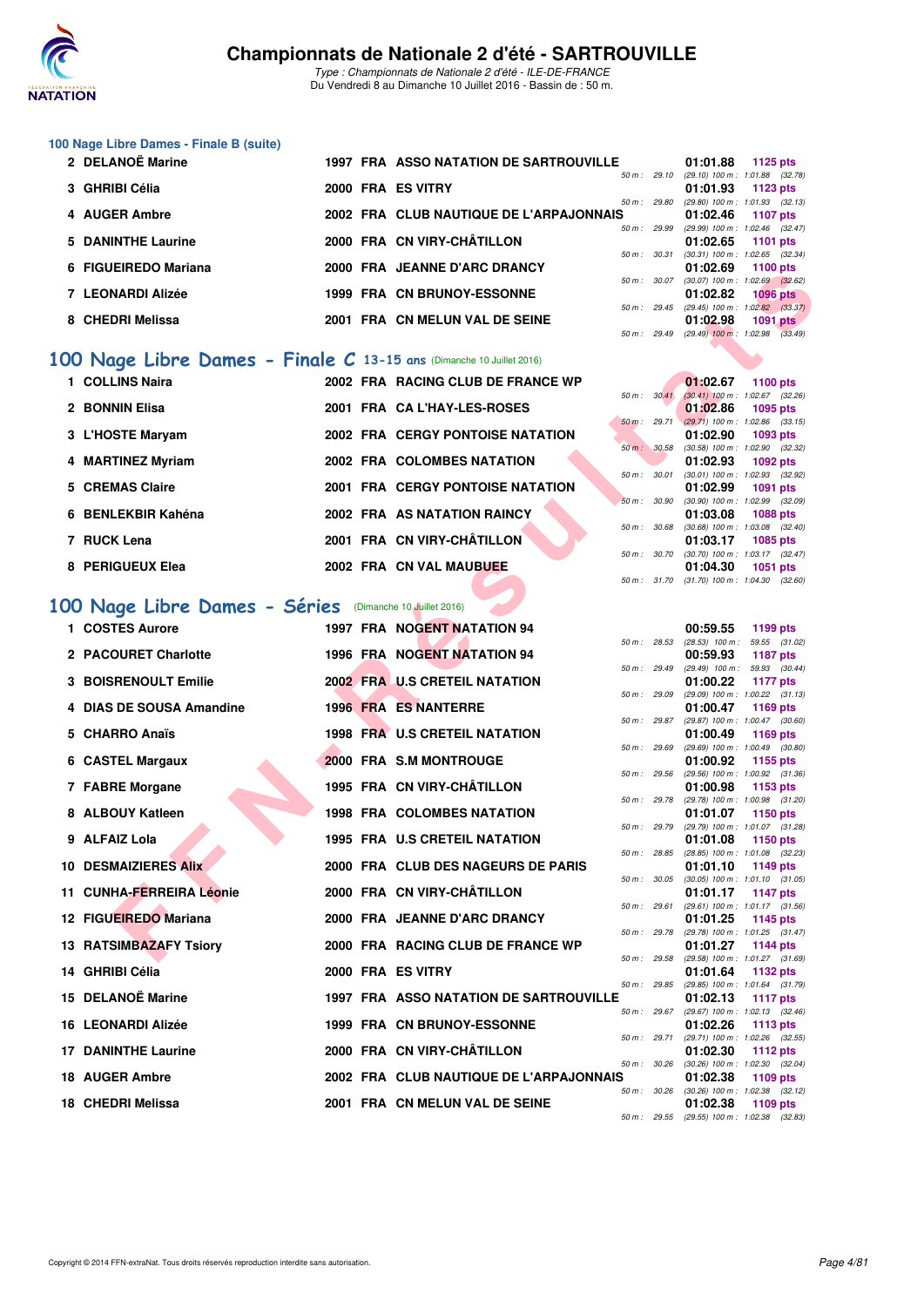

### **100 Nage Libre Dames - Séries (suite)**

| 20 MARTINEZ Myriam        |  | <b>2002 FRA COLOMBES NATATION</b>       |              |                  | 01:02.76                                                 | 1098 pts        |  |
|---------------------------|--|-----------------------------------------|--------------|------------------|----------------------------------------------------------|-----------------|--|
| 21 AIT HADDOU Amal        |  | 1999 FRA USC CONFLANS-STE-HONORINE      | 50 m: 30.32  |                  | $(30.32)$ 100 m : 1:02.76 $(32.44)$<br>01:02.80          | <b>1096 pts</b> |  |
| 22 PIAULET Cassandre      |  | 2000 FRA CLUB DES NAGEURS DE PARIS      |              | 50 m : 30.11     | $(30.11)$ 100 m : 1:02.80 $(32.69)$<br>01:02.88          | <b>1094 pts</b> |  |
| 23 BONNIN Elisa           |  | 2001 FRA CA L'HAY-LES-ROSES             | 50 m : 29.98 |                  | (29.98) 100 m: 1:02.88 (32.90)<br>01:02.91               | 1093 pts        |  |
| 24 COLLINS Naira          |  | 2002 FRA RACING CLUB DE FRANCE WP       | 50 m : 30.04 |                  | $(30.04)$ 100 m : 1:02.91 $(32.87)$<br>01:02.93          | 1092 pts        |  |
| 25 TEULE Mary             |  | 1999 FRA CNO ST-GERMAIN-EN-LAYE         |              | 50 m : 30.31     | $(30.31)$ 100 m : 1:02.93 $(32.62)$<br>01:02.95          | 1092 $pts$      |  |
| 26 RAIMONDO Ines          |  | 2000 FRA CN MELUN VAL DE SEINE          | 50 m : 30.76 |                  | $(30.76)$ 100 m : 1:02.95 $(32.19)$<br>01:02.99          | 1091 pts        |  |
| 27 CREMAS Claire          |  | <b>2001 FRA CERGY PONTOISE NATATION</b> | 50 m : 30.57 |                  | $(30.57)$ 100 m : 1:02.99 $(32.42)$<br>01:03.02          | 1090 pts        |  |
| <b>28 LEMAOULT Emilie</b> |  | 1998 FRA CN MELUN VAL DE SEINE          | 50 m : 30.59 |                  | $(30.59)$ 100 m : 1:03.02 $(32.43)$<br>01:03.03          | <b>1089 pts</b> |  |
| 29 FONSEQUE Eva           |  | 1999 FRA NEPTUNE CLUB DE FRANCE         |              | $50 m$ : $30.27$ | $(30.27)$ 100 m : 1:03.03 $(32.76)$<br>01:03.08          | <b>1088 pts</b> |  |
| 30 BOTAS Salomé           |  | 2000 FRA RED STAR CLUB CHAMPIGNY        |              | 50 m: 30.36      | $(30.36)$ 100 m : 1:03.08 $(32.72)$<br>01:03.14          | <b>1086 pts</b> |  |
| 31 FRESSIER Lola          |  | 2002 FRA CA L'HAY-LES-ROSES             | 50 m: 30.61  |                  | $(30.61)$ 100 m : 1:03.14 $(32.53)$<br>01:03.29          | <b>1081 pts</b> |  |
| 32 RUCK Lena              |  | 2001 FRA CN VIRY-CHÂTILLON              | 50 m: 30.69  |                  | $(30.69)$ 100 m : 1:03.29 $(32.60)$                      |                 |  |
|                           |  |                                         | 50 m: 30.66  |                  | 01:03.49<br>$(30.66)$ 100 m : 1:03.49 $(32.83)$          | 1075 pts        |  |
| 32 L'HOSTE Maryam         |  | <b>2002 FRA CERGY PONTOISE NATATION</b> | 50 m : 30.78 |                  | 01:03.49<br>$(30.78)$ 100 m : 1:03.49 $(32.71)$          | <b>1075 pts</b> |  |
| 34 GARCIA Inès            |  | 2000 FRA TREMBLAY AC                    | 50 m: 30.33  |                  | 01:03.51<br>$(30.33)$ 100 m : 1:03.51 $(33.18)$          | <b>1075 pts</b> |  |
| 35 PLANTIVEAU Agathe      |  | 2000 FRA NAUTIC CLUB RAMBOUILLET        | 50 m : 30.44 |                  | 01:03.54<br>$(30.44)$ 100 m : 1:03.54 $(33.10)$          | <b>1074 pts</b> |  |
| 36 ROUTIER Nolwen         |  | 2000 FRA C.N OZOIR-LA-FERRIERE          |              |                  | 01:03.75<br>50 m: 30.97 (30.97) 100 m: 1:03.75 (32.78)   | <b>1067 pts</b> |  |
| 37 PERIGUEUX Elea         |  | 2002 FRA CN VAL MAUBUEE                 |              | 50 m : 31.21     | 01:03.82<br>$(31.21)$ 100 m : 1:03.82 $(32.61)$          | 1065 pts        |  |
| 37 BENLEKBIR Kahéna       |  | 2002 FRA AS NATATION RAINCY             |              |                  | 01:03.82<br>50 m: 31.21 (31.21) 100 m: 1:03.82 (32.61)   | 1065 pts        |  |
| 39 MARZOUK Maëva          |  | 2000 FRA CN MELUN VAL DE SEINE          | 50 m: 30.91  |                  | 01:03.91<br>$(30.91)$ 100 m : 1:03.91 $(33.00)$          | 1063 pts        |  |
| 40 KEBDI Manel            |  | 2002 FRA CN LA COURNEUVE                |              | 50 m : 31.00     | 01:03.94<br>$(31.00)$ 100 m : 1:03.94 $(32.94)$          | <b>1062 pts</b> |  |
| <b>41 BRUNET Estelle</b>  |  | 2001 FRA RED STAR CLUB CHAMPIGNY        |              | 50 m : 30.89     | 01:03.97<br>$(30.89)$ 100 m : 1:03.97 $(33.08)$          | <b>1061 pts</b> |  |
| 42 CORNU Lea              |  | 2000 FRA AAS SARCELLES NATATION 95      |              | 50 m : 30.72     | 01:04.00<br>$(30.72)$ 100 m : 1:04.00 $(33.28)$          | <b>1060 pts</b> |  |
| 42 PERNOT Ophélie         |  | 2000 FRA AQUA CLUB PONTAULT-ROISSY      |              |                  | 01:04.00                                                 | <b>1060 pts</b> |  |
| 44 PARISI Mathilde        |  | 1999 FRA NEPTUNE CLUB DE FRANCE         |              |                  | 50 m : 30.78 (30.78) 100 m : 1:04.00 (33.22)<br>01:04.06 | 1058 pts        |  |
| 45 SIGNORET Amelie        |  | 2002 FRA SN VERSAILLES                  |              |                  | 50 m : 30.72 (30.72) 100 m : 1:04.06 (33.34)<br>01:04.07 | 1058 pts        |  |
| 46 HANRAS Tiphaine        |  | 2000 FRA COULOMMIERS NATATION           | 50 m: 31.16  |                  | $(31.16)$ 100 m : 1:04.07 $(32.91)$<br>01:04.21          | 1053 pts        |  |
| 47 BACHORZ Clara          |  | <b>1998 FRA ASM DAUPHINS DE MEUDON</b>  |              |                  | 50 m: 31.49 (31.49) 100 m: 1:04.21 (32.72)<br>01:04.22   | 1053 pts        |  |
| 48 BOUCENNA Sarah         |  | 1999 FRA CN MAISONS-ALFORT              |              | 50 m : 30.96     | $(30.96)$ 100 m : 1:04.22 $(33.26)$<br>01:04.33          | <b>1050 pts</b> |  |
| 49 CASBAS Charlotte       |  | <b>2001 FRA CERGY PONTOISE NATATION</b> | 50 m : 30.64 |                  | $(30.64)$ 100 m : 1:04.33 $(33.69)$<br>01:04.36          | 1049 pts        |  |
| 50 ZAHI Asma              |  | 2002 TUN AS BONDY                       |              |                  | 50 m : 31.20 (31.20) 100 m : 1:04.36 (33.16)<br>01:04.37 | 1049 pts        |  |
| 51 FLEURY Carla           |  | <b>2001 FRA SN FRANCONVILLE</b>         |              | 50 m : 31.61     | $(31.61)$ 100 m : 1:04.37 $(32.76)$<br>01:04.39          | 1048 pts        |  |
| 52 DALLE Aliénor          |  | 2002 FRA S.M MONTROUGE                  | 50 m : 30.82 |                  | $(30.82)$ 100 m : 1:04.39 $(33.57)$<br>01:04.48          | 1045 pts        |  |
| 53 GIOLITTI Fiona         |  | 2002 FRA OLYMPIQUE LA GARENNE-COLOMBES  |              | 50 m : 31.55     | $(31.55)$ 100 m : 1:04.48 $(32.93)$<br>01:04.62          | 1041 pts        |  |
| 54 BRAULT Inès            |  | 1999 FRA STELLA SPORTS ST-MAUR          |              | 50 m : 30.92     | $(30.92)$ 100 m : 1:04.62 $(33.70)$<br>01:04.67          | <b>1040 pts</b> |  |
| 55 LE CORGUILLE Ambre     |  | 2001 FRA CA ORSAY                       | 50 m : 30.89 |                  | $(30.89)$ 100 m : 1:04.67 $(33.78)$<br>01:04.71          | <b>1038 pts</b> |  |
|                           |  |                                         |              |                  |                                                          |                 |  |

|              |       | 01:02.76                      | 1098 pts                              |
|--------------|-------|-------------------------------|---------------------------------------|
| $50 m$ :     | 30.32 | $(30.32)$ 100 m :<br>01:02.80 | 1:02.76<br>(32.44)<br>1096 pts        |
| $50 m$ :     | 30.11 | $(30.11)$ 100 m :             | 1:02.80<br>(32.69)                    |
| $50 m$ :     | 29.98 | 01:02.88<br>(29.98) 100 m :   | 1094 pts<br>1:02.88<br>(32.90)        |
|              |       | 01:02.91                      | 1093 pts                              |
| $50 m$ :     | 30.04 | $(30.04)$ 100 m :<br>01:02.93 | 1:02.91<br>(32.87)<br>1092 pts        |
| $50 m$ :     | 30.31 | $(30.31)$ 100 m :             | 1:02.93<br>(32.62)                    |
| $50 m$ :     | 30.76 | 01:02.95<br>$(30.76)$ 100 m : | 1092 pts<br>1:02.95<br>(32.19)        |
|              |       | 01:02.99                      | 1091<br>pts                           |
| $50 m$ :     | 30.57 | $(30.57)$ 100 m :<br>01:03.02 | 1:02.99<br>(32.42)<br>1090 pts        |
| $50 m$ :     | 30.59 | $(30.59)$ 100 m :             | 1:03.02<br>(32.43)                    |
| $50 m$ :     | 30.27 | 01:03.03                      | 1089 pts                              |
|              |       | $(30.27)$ 100 m :<br>01:03.08 | (32.76)<br>1:03.03<br>1088 pts        |
| $50 m$ :     | 30.36 | $(30.36)$ 100 m :             | 1:03.08<br>(32.72)                    |
| $50 m$ :     | 30.61 | 01:03.14<br>$(30.61)$ 100 m : | 1086 pts<br>1:03.14<br>(32.53)        |
|              |       | 01:03.29                      | 1081<br>pts                           |
| $50 m$ :     | 30.69 | $(30.69)$ 100 m :<br>01:03.49 | 1:03.29<br>(32.60)<br>1075<br>pts     |
| $50 m$ :     | 30.66 | $(30.66) 100 m$ :             | 1:03.49<br>(32.83)                    |
| $50 m$ :     | 30.78 | 01:03.49<br>$(30.78) 100 m$ : | 1075 pts<br>1:03.49<br>(32.71)        |
|              |       | 01:03.51                      | 1075 pts                              |
| $50 m$ :     | 30.33 | $(30.33) 100 m$ :<br>01:03.54 | 1:03.51<br>(33.18)<br>1074 pts        |
| $50 m$ :     | 30.44 | $(30.44)$ 100 m :             | 1:03.54<br>(33.10)                    |
| $50 m$ :     | 30.97 | 01:03.75<br>$(30.97)$ 100 m : | 1067<br>pts<br>1:03.75<br>(32.78)     |
|              |       | 01:03.82                      | 1065 pts                              |
| $50 m$ :     | 31.21 | $(31.21)$ 100 m :             | 1:03.82<br>(32.61)                    |
| $50 m$ :     | 31.21 | 01:03.82<br>$(31.21)$ 100 m : | 1065<br>pts<br>1:03.82<br>(32.61)     |
|              |       | 01:03.91                      | 1063 pts                              |
| $50 m$ :     | 30.91 | $(30.91)$ 100 m :<br>01:03.94 | 1:03.91<br>(33.00)<br>1062 pts        |
| $50 m$ :     | 31.00 | $(31.00) 100 m$ :             | (32.94)<br>1:03.94                    |
| $50 m$ :     | 30.89 | 01:03.97<br>$(30.89)$ 100 m : | 1061<br>pts<br>1:03.97<br>(33.08)     |
|              |       | 01:04.00                      | 1060 pts                              |
| $50 m$ :     | 30.72 | (30.72) 100 m :<br>01:04.00   | 1:04.00<br>(33.28)<br>1060 pts        |
| $50 m$ :     | 30.78 | $(30.78) 100 m$ :             | 1:04.00<br>(33.22)                    |
| $50 m$ :     | 30.72 | 01:04.06<br>(30.72) 100 m :   | 1058 pts<br>1:04.06<br>(33.34)        |
|              |       | 01:04.07                      | 1058 pts                              |
| 50 m : 31.16 |       | $(31.16) 100 m$ :<br>01:04.21 | 1:04.07 (32.91)<br>1053 pts           |
| $50 m$ :     | 31.49 | $(31.49) 100 m$ :             | 1:04.21<br>(32.72)                    |
| $50 m$ :     | 30.96 | 01:04.22<br>$(30.96)$ 100 m : | 1053 pts<br>1:04.22<br>(33.26)        |
|              |       | 01:04.33                      | 1050 pts                              |
| $50 m$ :     | 30.64 | $(30.64) 100 m$ :<br>01:04.36 | 1:04.33<br>(33.69)<br>1049 pts        |
| $50 m$ :     | 31.20 | $(31.20)$ 100 m :             | 1:04.36<br>(33.16)                    |
| $50 m$ :     | 31.61 | 01:04.37<br>$(31.61) 100 m$ : | 1049 pts<br>1:04.37<br>(32.76)        |
|              |       | 01:04.39                      | 1048 pts                              |
| $50 m$ :     | 30.82 | $(30.82)$ 100 m :             | 1:04.39<br>(33.57)                    |
| $50 m$ :     | 31.55 | 01:04.48<br>$(31.55) 100 m$ : | 1045 pts<br>1:04.48<br>(32.93)        |
| ΞS           |       | 01:04.62                      | 1041<br>pts                           |
| $50 m$ :     | 30.92 | $(30.92)$ 100 m :<br>01:04.67 | 1:04.62<br>(33.70)<br><b>1040 pts</b> |
| $50 m$ :     | 30.89 | $(30.89)$ 100 m :             | 1:04.67<br>(33.78)                    |
| 50 m :       | 30.91 | 01:04.71<br>$(30.91)$ 100 m : | 1038 pts<br>1:04.71 (33.80)           |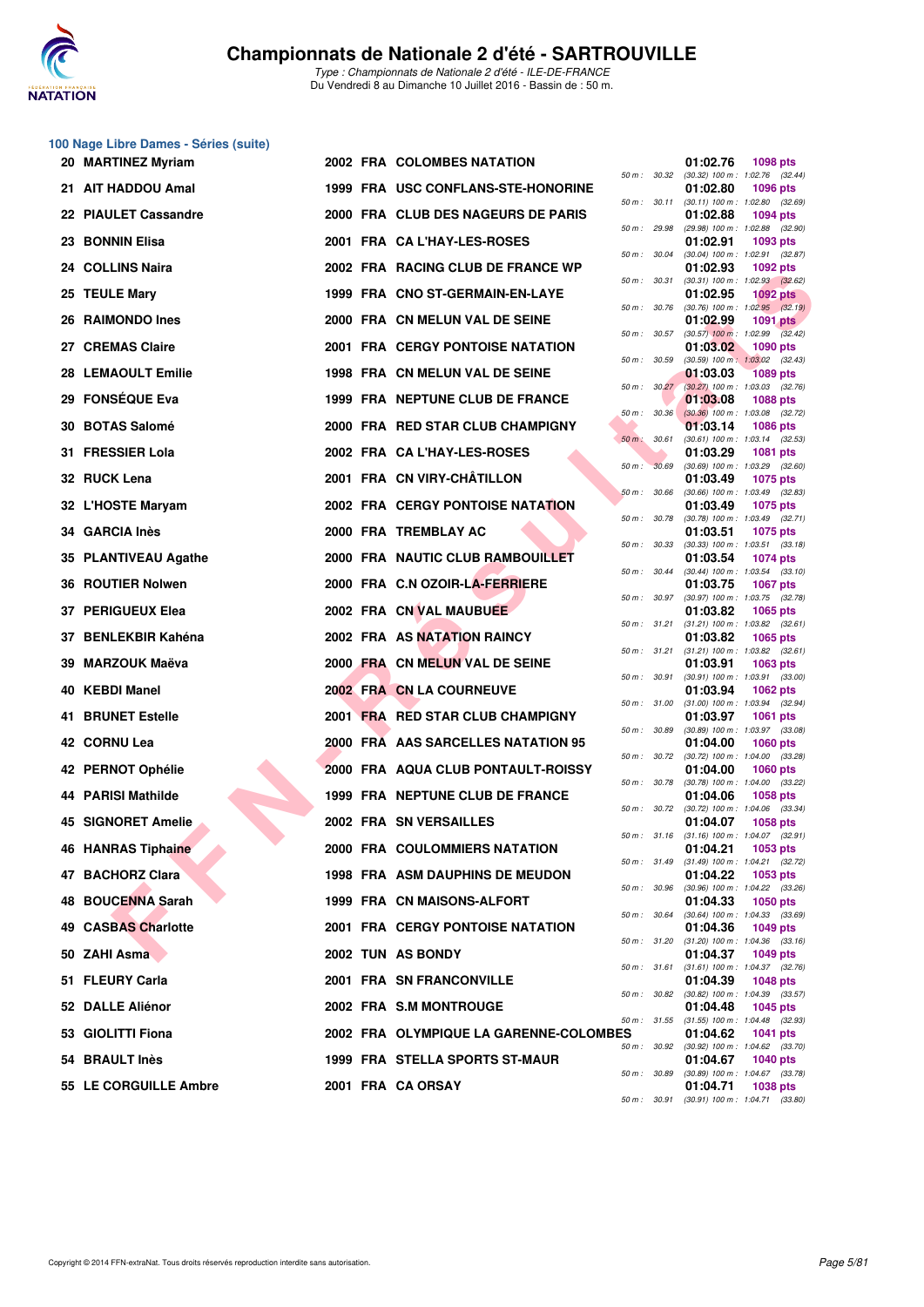

|                           |                                                                                                                                       |                    |                                                                                                                                                                                                                                                                                                                                                                                                                                                                                                                                                                                                                                                                                                                                                                                                                                                                                                                                                                                                                                                                                                                                                                            | 01:04.74<br><b>1037 pts</b>                                                                                                                                                                                                                                                                                                                                                                                                         |                                                                                                                                                                                                                                                                                                                                                                                                                                                                                                                                                                                                                                                                                                                                                                                                                                                                                                                                                                                                                  |
|---------------------------|---------------------------------------------------------------------------------------------------------------------------------------|--------------------|----------------------------------------------------------------------------------------------------------------------------------------------------------------------------------------------------------------------------------------------------------------------------------------------------------------------------------------------------------------------------------------------------------------------------------------------------------------------------------------------------------------------------------------------------------------------------------------------------------------------------------------------------------------------------------------------------------------------------------------------------------------------------------------------------------------------------------------------------------------------------------------------------------------------------------------------------------------------------------------------------------------------------------------------------------------------------------------------------------------------------------------------------------------------------|-------------------------------------------------------------------------------------------------------------------------------------------------------------------------------------------------------------------------------------------------------------------------------------------------------------------------------------------------------------------------------------------------------------------------------------|------------------------------------------------------------------------------------------------------------------------------------------------------------------------------------------------------------------------------------------------------------------------------------------------------------------------------------------------------------------------------------------------------------------------------------------------------------------------------------------------------------------------------------------------------------------------------------------------------------------------------------------------------------------------------------------------------------------------------------------------------------------------------------------------------------------------------------------------------------------------------------------------------------------------------------------------------------------------------------------------------------------|
| 56 JAUMET Justine         |                                                                                                                                       |                    |                                                                                                                                                                                                                                                                                                                                                                                                                                                                                                                                                                                                                                                                                                                                                                                                                                                                                                                                                                                                                                                                                                                                                                            | 01:04.74<br><b>1037 pts</b>                                                                                                                                                                                                                                                                                                                                                                                                         |                                                                                                                                                                                                                                                                                                                                                                                                                                                                                                                                                                                                                                                                                                                                                                                                                                                                                                                                                                                                                  |
| 58 BARRIER Clara          |                                                                                                                                       |                    |                                                                                                                                                                                                                                                                                                                                                                                                                                                                                                                                                                                                                                                                                                                                                                                                                                                                                                                                                                                                                                                                                                                                                                            | 01:04.76<br><b>1037 pts</b>                                                                                                                                                                                                                                                                                                                                                                                                         |                                                                                                                                                                                                                                                                                                                                                                                                                                                                                                                                                                                                                                                                                                                                                                                                                                                                                                                                                                                                                  |
| 59 HOCQUARD Margaux       |                                                                                                                                       |                    |                                                                                                                                                                                                                                                                                                                                                                                                                                                                                                                                                                                                                                                                                                                                                                                                                                                                                                                                                                                                                                                                                                                                                                            | 01:04.81<br>1035 pts                                                                                                                                                                                                                                                                                                                                                                                                                |                                                                                                                                                                                                                                                                                                                                                                                                                                                                                                                                                                                                                                                                                                                                                                                                                                                                                                                                                                                                                  |
| 60 GRAS Morgane           |                                                                                                                                       |                    |                                                                                                                                                                                                                                                                                                                                                                                                                                                                                                                                                                                                                                                                                                                                                                                                                                                                                                                                                                                                                                                                                                                                                                            | 01:04.88<br>1033 pts                                                                                                                                                                                                                                                                                                                                                                                                                |                                                                                                                                                                                                                                                                                                                                                                                                                                                                                                                                                                                                                                                                                                                                                                                                                                                                                                                                                                                                                  |
| 61 VERDIER Alexandra      |                                                                                                                                       |                    |                                                                                                                                                                                                                                                                                                                                                                                                                                                                                                                                                                                                                                                                                                                                                                                                                                                                                                                                                                                                                                                                                                                                                                            | $(32.28)$ 100 m : 1:04.88 $(32.60)$<br>01:04.91<br><b>1032 pts</b>                                                                                                                                                                                                                                                                                                                                                                  |                                                                                                                                                                                                                                                                                                                                                                                                                                                                                                                                                                                                                                                                                                                                                                                                                                                                                                                                                                                                                  |
| 62 CHAUMUN Shany          |                                                                                                                                       |                    |                                                                                                                                                                                                                                                                                                                                                                                                                                                                                                                                                                                                                                                                                                                                                                                                                                                                                                                                                                                                                                                                                                                                                                            | $(31.45)$ 100 m : 1:04.91 $(33.46)$<br>01:05.13<br><b>1026 pts</b>                                                                                                                                                                                                                                                                                                                                                                  |                                                                                                                                                                                                                                                                                                                                                                                                                                                                                                                                                                                                                                                                                                                                                                                                                                                                                                                                                                                                                  |
| 63 FOULON Noellia         |                                                                                                                                       |                    |                                                                                                                                                                                                                                                                                                                                                                                                                                                                                                                                                                                                                                                                                                                                                                                                                                                                                                                                                                                                                                                                                                                                                                            | $(31.59)$ 100 m : 1:05.13 $(33.54)$<br>01:05.15<br>1025 pts                                                                                                                                                                                                                                                                                                                                                                         |                                                                                                                                                                                                                                                                                                                                                                                                                                                                                                                                                                                                                                                                                                                                                                                                                                                                                                                                                                                                                  |
| 63 LESAGE Maud            |                                                                                                                                       |                    |                                                                                                                                                                                                                                                                                                                                                                                                                                                                                                                                                                                                                                                                                                                                                                                                                                                                                                                                                                                                                                                                                                                                                                            | $(32.23)$ 100 m : 1:05.15 $(32.92)$<br>01:05.15<br><b>1025 pts</b>                                                                                                                                                                                                                                                                                                                                                                  |                                                                                                                                                                                                                                                                                                                                                                                                                                                                                                                                                                                                                                                                                                                                                                                                                                                                                                                                                                                                                  |
| 65 GERARD Flore           |                                                                                                                                       |                    |                                                                                                                                                                                                                                                                                                                                                                                                                                                                                                                                                                                                                                                                                                                                                                                                                                                                                                                                                                                                                                                                                                                                                                            | $(31.49)$ 100 m : 1:05.15 $(33.66)$<br>01:05.16<br><b>1025 pts</b>                                                                                                                                                                                                                                                                                                                                                                  |                                                                                                                                                                                                                                                                                                                                                                                                                                                                                                                                                                                                                                                                                                                                                                                                                                                                                                                                                                                                                  |
| 66 LARGANGE Léa           |                                                                                                                                       |                    |                                                                                                                                                                                                                                                                                                                                                                                                                                                                                                                                                                                                                                                                                                                                                                                                                                                                                                                                                                                                                                                                                                                                                                            | $(31.35)$ 100 m : 1:05.16 $(33.81)$<br>01:05.17<br><b>1025 pts</b>                                                                                                                                                                                                                                                                                                                                                                  |                                                                                                                                                                                                                                                                                                                                                                                                                                                                                                                                                                                                                                                                                                                                                                                                                                                                                                                                                                                                                  |
| 67 RICHARD Clara          |                                                                                                                                       |                    |                                                                                                                                                                                                                                                                                                                                                                                                                                                                                                                                                                                                                                                                                                                                                                                                                                                                                                                                                                                                                                                                                                                                                                            | $(31.53)$ 100 m : 1:05.17 $(33.64)$<br>01:05.20                                                                                                                                                                                                                                                                                                                                                                                     |                                                                                                                                                                                                                                                                                                                                                                                                                                                                                                                                                                                                                                                                                                                                                                                                                                                                                                                                                                                                                  |
|                           |                                                                                                                                       |                    |                                                                                                                                                                                                                                                                                                                                                                                                                                                                                                                                                                                                                                                                                                                                                                                                                                                                                                                                                                                                                                                                                                                                                                            | $(31.37)$ 100 m : 1:05.20 $(33.83)$                                                                                                                                                                                                                                                                                                                                                                                                 |                                                                                                                                                                                                                                                                                                                                                                                                                                                                                                                                                                                                                                                                                                                                                                                                                                                                                                                                                                                                                  |
|                           |                                                                                                                                       |                    |                                                                                                                                                                                                                                                                                                                                                                                                                                                                                                                                                                                                                                                                                                                                                                                                                                                                                                                                                                                                                                                                                                                                                                            |                                                                                                                                                                                                                                                                                                                                                                                                                                     |                                                                                                                                                                                                                                                                                                                                                                                                                                                                                                                                                                                                                                                                                                                                                                                                                                                                                                                                                                                                                  |
|                           |                                                                                                                                       |                    |                                                                                                                                                                                                                                                                                                                                                                                                                                                                                                                                                                                                                                                                                                                                                                                                                                                                                                                                                                                                                                                                                                                                                                            |                                                                                                                                                                                                                                                                                                                                                                                                                                     |                                                                                                                                                                                                                                                                                                                                                                                                                                                                                                                                                                                                                                                                                                                                                                                                                                                                                                                                                                                                                  |
|                           |                                                                                                                                       |                    |                                                                                                                                                                                                                                                                                                                                                                                                                                                                                                                                                                                                                                                                                                                                                                                                                                                                                                                                                                                                                                                                                                                                                                            | $(31.16)$ 100 m : 1:05.35 $(34.19)$                                                                                                                                                                                                                                                                                                                                                                                                 |                                                                                                                                                                                                                                                                                                                                                                                                                                                                                                                                                                                                                                                                                                                                                                                                                                                                                                                                                                                                                  |
|                           |                                                                                                                                       |                    |                                                                                                                                                                                                                                                                                                                                                                                                                                                                                                                                                                                                                                                                                                                                                                                                                                                                                                                                                                                                                                                                                                                                                                            | $(31.32)$ 100 m : 1:05.41 $(34.09)$                                                                                                                                                                                                                                                                                                                                                                                                 |                                                                                                                                                                                                                                                                                                                                                                                                                                                                                                                                                                                                                                                                                                                                                                                                                                                                                                                                                                                                                  |
|                           |                                                                                                                                       |                    |                                                                                                                                                                                                                                                                                                                                                                                                                                                                                                                                                                                                                                                                                                                                                                                                                                                                                                                                                                                                                                                                                                                                                                            | $(31.66)$ 100 m : 1:05.43 $(33.77)$                                                                                                                                                                                                                                                                                                                                                                                                 |                                                                                                                                                                                                                                                                                                                                                                                                                                                                                                                                                                                                                                                                                                                                                                                                                                                                                                                                                                                                                  |
|                           |                                                                                                                                       |                    |                                                                                                                                                                                                                                                                                                                                                                                                                                                                                                                                                                                                                                                                                                                                                                                                                                                                                                                                                                                                                                                                                                                                                                            | $(31.56)$ 100 m : 1:05.48 $(33.92)$                                                                                                                                                                                                                                                                                                                                                                                                 |                                                                                                                                                                                                                                                                                                                                                                                                                                                                                                                                                                                                                                                                                                                                                                                                                                                                                                                                                                                                                  |
|                           |                                                                                                                                       |                    |                                                                                                                                                                                                                                                                                                                                                                                                                                                                                                                                                                                                                                                                                                                                                                                                                                                                                                                                                                                                                                                                                                                                                                            | 01:05.57<br>1013 pts                                                                                                                                                                                                                                                                                                                                                                                                                |                                                                                                                                                                                                                                                                                                                                                                                                                                                                                                                                                                                                                                                                                                                                                                                                                                                                                                                                                                                                                  |
| 75 POTIER Coline          |                                                                                                                                       |                    |                                                                                                                                                                                                                                                                                                                                                                                                                                                                                                                                                                                                                                                                                                                                                                                                                                                                                                                                                                                                                                                                                                                                                                            | 01:05.59<br><b>1012 pts</b><br>$(31.21)$ 100 m : 1:05.59 $(34.38)$                                                                                                                                                                                                                                                                                                                                                                  |                                                                                                                                                                                                                                                                                                                                                                                                                                                                                                                                                                                                                                                                                                                                                                                                                                                                                                                                                                                                                  |
| 76 HOUAL Solene           |                                                                                                                                       |                    |                                                                                                                                                                                                                                                                                                                                                                                                                                                                                                                                                                                                                                                                                                                                                                                                                                                                                                                                                                                                                                                                                                                                                                            | 01:05.75<br>1007 pts                                                                                                                                                                                                                                                                                                                                                                                                                |                                                                                                                                                                                                                                                                                                                                                                                                                                                                                                                                                                                                                                                                                                                                                                                                                                                                                                                                                                                                                  |
| 76 SUMEIRE Alizé          |                                                                                                                                       |                    |                                                                                                                                                                                                                                                                                                                                                                                                                                                                                                                                                                                                                                                                                                                                                                                                                                                                                                                                                                                                                                                                                                                                                                            | 01:05.75<br>1007 pts                                                                                                                                                                                                                                                                                                                                                                                                                |                                                                                                                                                                                                                                                                                                                                                                                                                                                                                                                                                                                                                                                                                                                                                                                                                                                                                                                                                                                                                  |
| 78 NEVES Clara            |                                                                                                                                       |                    |                                                                                                                                                                                                                                                                                                                                                                                                                                                                                                                                                                                                                                                                                                                                                                                                                                                                                                                                                                                                                                                                                                                                                                            | 01:05.81<br><b>1006 pts</b>                                                                                                                                                                                                                                                                                                                                                                                                         |                                                                                                                                                                                                                                                                                                                                                                                                                                                                                                                                                                                                                                                                                                                                                                                                                                                                                                                                                                                                                  |
| 79 FILORI Anna            |                                                                                                                                       |                    |                                                                                                                                                                                                                                                                                                                                                                                                                                                                                                                                                                                                                                                                                                                                                                                                                                                                                                                                                                                                                                                                                                                                                                            | 01:05.97<br>1001 pts                                                                                                                                                                                                                                                                                                                                                                                                                |                                                                                                                                                                                                                                                                                                                                                                                                                                                                                                                                                                                                                                                                                                                                                                                                                                                                                                                                                                                                                  |
| <b>80 ZENON Cassandre</b> |                                                                                                                                       |                    |                                                                                                                                                                                                                                                                                                                                                                                                                                                                                                                                                                                                                                                                                                                                                                                                                                                                                                                                                                                                                                                                                                                                                                            | 01:06.09<br>997 pts                                                                                                                                                                                                                                                                                                                                                                                                                 |                                                                                                                                                                                                                                                                                                                                                                                                                                                                                                                                                                                                                                                                                                                                                                                                                                                                                                                                                                                                                  |
| 81 KANE Anna              |                                                                                                                                       |                    |                                                                                                                                                                                                                                                                                                                                                                                                                                                                                                                                                                                                                                                                                                                                                                                                                                                                                                                                                                                                                                                                                                                                                                            | 01:06.25<br>993 pts                                                                                                                                                                                                                                                                                                                                                                                                                 |                                                                                                                                                                                                                                                                                                                                                                                                                                                                                                                                                                                                                                                                                                                                                                                                                                                                                                                                                                                                                  |
| 82 BLOUZA Leyla           |                                                                                                                                       |                    |                                                                                                                                                                                                                                                                                                                                                                                                                                                                                                                                                                                                                                                                                                                                                                                                                                                                                                                                                                                                                                                                                                                                                                            | 01:06.26<br>992 pts                                                                                                                                                                                                                                                                                                                                                                                                                 |                                                                                                                                                                                                                                                                                                                                                                                                                                                                                                                                                                                                                                                                                                                                                                                                                                                                                                                                                                                                                  |
| 83 PEITEADO Victoria      |                                                                                                                                       |                    |                                                                                                                                                                                                                                                                                                                                                                                                                                                                                                                                                                                                                                                                                                                                                                                                                                                                                                                                                                                                                                                                                                                                                                            | 01:06.28<br>992 pts                                                                                                                                                                                                                                                                                                                                                                                                                 |                                                                                                                                                                                                                                                                                                                                                                                                                                                                                                                                                                                                                                                                                                                                                                                                                                                                                                                                                                                                                  |
| 84 LARGILLIER Iliana      |                                                                                                                                       |                    |                                                                                                                                                                                                                                                                                                                                                                                                                                                                                                                                                                                                                                                                                                                                                                                                                                                                                                                                                                                                                                                                                                                                                                            | 01:06.48<br>986 pts                                                                                                                                                                                                                                                                                                                                                                                                                 |                                                                                                                                                                                                                                                                                                                                                                                                                                                                                                                                                                                                                                                                                                                                                                                                                                                                                                                                                                                                                  |
| 85 EUGENE Delphine        |                                                                                                                                       |                    |                                                                                                                                                                                                                                                                                                                                                                                                                                                                                                                                                                                                                                                                                                                                                                                                                                                                                                                                                                                                                                                                                                                                                                            | 01:06.67<br>980 pts                                                                                                                                                                                                                                                                                                                                                                                                                 |                                                                                                                                                                                                                                                                                                                                                                                                                                                                                                                                                                                                                                                                                                                                                                                                                                                                                                                                                                                                                  |
| 86 HUBERT Carla           |                                                                                                                                       |                    |                                                                                                                                                                                                                                                                                                                                                                                                                                                                                                                                                                                                                                                                                                                                                                                                                                                                                                                                                                                                                                                                                                                                                                            | 01:07.34<br>961 pts                                                                                                                                                                                                                                                                                                                                                                                                                 |                                                                                                                                                                                                                                                                                                                                                                                                                                                                                                                                                                                                                                                                                                                                                                                                                                                                                                                                                                                                                  |
| 87 BESSON Chloé           |                                                                                                                                       |                    |                                                                                                                                                                                                                                                                                                                                                                                                                                                                                                                                                                                                                                                                                                                                                                                                                                                                                                                                                                                                                                                                                                                                                                            | 01:07.40<br>959 pts                                                                                                                                                                                                                                                                                                                                                                                                                 |                                                                                                                                                                                                                                                                                                                                                                                                                                                                                                                                                                                                                                                                                                                                                                                                                                                                                                                                                                                                                  |
| 88 PAPIN Julie            |                                                                                                                                       |                    |                                                                                                                                                                                                                                                                                                                                                                                                                                                                                                                                                                                                                                                                                                                                                                                                                                                                                                                                                                                                                                                                                                                                                                            | 01:07.50<br>956 pts                                                                                                                                                                                                                                                                                                                                                                                                                 |                                                                                                                                                                                                                                                                                                                                                                                                                                                                                                                                                                                                                                                                                                                                                                                                                                                                                                                                                                                                                  |
| 89 PINTO Alicia           |                                                                                                                                       |                    |                                                                                                                                                                                                                                                                                                                                                                                                                                                                                                                                                                                                                                                                                                                                                                                                                                                                                                                                                                                                                                                                                                                                                                            | (32.53) 100 m: 1:07.50 (34.97)<br>01:07.59<br>954 pts                                                                                                                                                                                                                                                                                                                                                                               |                                                                                                                                                                                                                                                                                                                                                                                                                                                                                                                                                                                                                                                                                                                                                                                                                                                                                                                                                                                                                  |
| 90 MARTINS Chloe          |                                                                                                                                       |                    |                                                                                                                                                                                                                                                                                                                                                                                                                                                                                                                                                                                                                                                                                                                                                                                                                                                                                                                                                                                                                                                                                                                                                                            | $(32.48)$ 100 m : 1:07.59 $(35.11)$<br>01:07.73<br>950 pts                                                                                                                                                                                                                                                                                                                                                                          |                                                                                                                                                                                                                                                                                                                                                                                                                                                                                                                                                                                                                                                                                                                                                                                                                                                                                                                                                                                                                  |
| 91 BARBE Lea              |                                                                                                                                       |                    |                                                                                                                                                                                                                                                                                                                                                                                                                                                                                                                                                                                                                                                                                                                                                                                                                                                                                                                                                                                                                                                                                                                                                                            | (32.00) 100 m: 1:07.73 (35.73)<br>01:07.99<br>942 pts                                                                                                                                                                                                                                                                                                                                                                               |                                                                                                                                                                                                                                                                                                                                                                                                                                                                                                                                                                                                                                                                                                                                                                                                                                                                                                                                                                                                                  |
|                           | 68 RORIZ Alissia<br>69 AMROUCHE Meissa<br>70 RAOUST Anna<br>71 DUSSAUX Julie<br>72 MARQUE Sara<br>73 WARD Meggy<br>74 VALIN-FIXOT Léa | 56 BAURON Charline | 2001 FRA CN ST-MICHEL-SUR-ORGE<br>2002 FRA CSM CLAMART<br>2001 FRA BOIS-COLOMBES SPORT<br>2002 FRA RED STAR CLUB CHAMPIGNY<br>2001 FRA AQUA CLUB PONTAULT-ROISSY<br>2000 FRA ES MASSY NATATION<br>2002 FRA CN BRUNOY-ESSONNE<br>2001 FRA SCUF PARIS<br>2001 FRA ES MASSY NATATION<br>1999 FRA STELLA SPORTS ST-MAUR<br>2001 FRA SN VERSAILLES<br>2002 FRA CN VAL MAUBUEE<br><b>2001 FRA CERGY PONTOISE NATATION</b><br>2001 FRA BOIS-COLOMBES SPORT<br>2001 FRA SCUF PARIS<br>2002 FRA RED STAR CLUB CHAMPIGNY<br>2002 FRA RSC MONTREUIL<br>2002 FRA C.N OZOIR-LA-FERRIERE<br>2000 FRA CN ST-MICHEL-SUR-ORGE<br><b>2001 FRA COULOMMIERS NATATION</b><br><b>2002 FRA ES MASSY NATATION</b><br>2001 FRA CA ORSAY<br>2002 FRA CA L'HAY-LES-ROSES<br>2002 FRA CN VAL MAUBUEE<br>2000 FRA AQUA CLUB PONTAULT-ROISSY<br>2000 FRA SCUF PARIS<br>2002 FRA CAL'HAY-LES-ROSES<br>2002 FRA CN MAISONS-ALFORT<br>2001 FRA CN MELUN VAL DE SEINE<br>2001 FRA SN MONTGERON<br>2000 FRA ETOILE SAINT-LEU NATATION<br>2001 FRA CN ANDRESY<br>2002 FRA RACING CLUB DE FRANCE WP<br>2002 FRA ETOILE SAINT-LEU NATATION<br>2001 FRA US JEUNESSE MITRY-MORY<br>2002 FRA US JEUNESSE MITRY-MORY | 50 m : 30.82<br>50 m: 31.03<br>50 m: 30.92<br>50 m: 32.28<br>50 m : 31.45<br>50 m : 31.59<br>50 m: 32.23<br>50 m: 31.49<br>$50 m$ : 31.35<br>50 m : 31.53<br>50 m: 31.37<br>50 m: 31.16<br>50 m : 31.32<br>50 m : 31.66<br>50 m : 31.56<br>50 m : 31.21<br>50 m: 31.14<br>50 m : 31.93<br>50 m : 31.75<br>50 m : 31.47<br>50 m : 31.68<br>50 m: 31.42<br>50 m : 32.06<br>50 m : 31.60<br>50 m : 32.53<br>50 m: 32.48<br>50 m: 32.00 | (30.82) 100 m: 1:04.74 (33.92)<br>50 m: 31.52 (31.52) 100 m: 1:04.74 (33.22)<br>$(31.03)$ 100 m : 1:04.76 $(33.73)$<br>$(30.92)$ 100 m : 1:04.81 $(33.89)$<br><b>1024 pts</b><br>01:05.23<br>1023 pts<br>50 m: 31.12 (31.12) 100 m: 1:05.23 (34.11)<br>01:05.30<br><b>1021 pts</b><br>50 m: 31.11 (31.11) 100 m: 1:05.30 (34.19)<br>01:05.35<br><b>1019 pts</b><br>01:05.41<br><b>1018 pts</b><br>01:05.43<br><b>1017 pts</b><br>01:05.48<br>1015 pts<br>50 m: 31.64 (31.64) 100 m: 1:05.57 (33.93)<br>50 m: 31.77 (31.77) 100 m: 1:05.75 (33.98)<br>$(31.14)$ 100 m : 1:05.75 $(34.61)$<br>$(31.93)$ 100 m : 1:05.81 $(33.88)$<br>50 m: 31.11 (31.11) 100 m: 1:05.97 (34.86)<br>$(31.75)$ 100 m : 1:06.09 $(34.34)$<br>50 m : 31.32 (31.32) 100 m : 1:06.25 (34.93)<br>$(31.47)$ 100 m : 1:06.26 $(34.79)$<br>$(31.68)$ 100 m : 1:06.28 $(34.60)$<br>$(31.42)$ 100 m : 1:06.48 $(35.06)$<br>50 m: 32.26 (32.26) 100 m: 1:06.67 (34.41)<br>(32.06) 100 m: 1:07.34 (35.28)<br>$(31.60)$ 100 m : 1:07.40 $(35.80)$ |

|          |       | 01:04.74                      | <b>1037 pts</b>                       |
|----------|-------|-------------------------------|---------------------------------------|
| 50 m :   | 30.82 | $(30.82)$ 100 m :             | 1:04.74<br>(33.92)                    |
| $50 m$ : | 31.52 | 01:04.74<br>$(31.52)$ 100 m : | 1037 pts<br>(33.22)<br>1:04.74        |
|          |       | 01:04.76                      | <b>1037 pts</b>                       |
| $50 m$ : | 31.03 | $(31.03) 100 m$ :             | 1:04.76<br>(33.73)                    |
| $50 m$ : | 30.92 | 01:04.81<br>$(30.92)$ 100 m : | 1035 pts<br>1:04.81<br>(33.89)        |
|          |       | 01:04.88                      | 1033 pts                              |
| 50 m :   | 32.28 | $(32.28)$ 100 m :<br>01:04.91 | 1:04.88<br>(32.60)<br><b>1032 pts</b> |
| $50 m$ : | 31.45 | $(31.45) 100 m$ :             | 1:04.91<br>(33.46)                    |
|          |       | 01:05.13                      | <b>1026 pts</b>                       |
| $50 m$ : | 31.59 | $(31.59)$ 100 m :<br>01:05.15 | 1:05.13<br>(33.54)<br>1025 pts        |
| $50 m$ : | 32.23 | $(32.23)$ 100 m :             | 1:05.15<br>(32.92)                    |
| $50 m$ : | 31.49 | 01:05.15<br>$(31.49) 100 m$ : | 1025 pts<br>1:05.15<br>(33.66)        |
|          |       | 01:05.16                      | 1025 pts                              |
| $50 m$ : | 31.35 | $(31.35) 100 m$ :             | 1:05.16<br>(33.81)                    |
| $50 m$ : | 31.53 | 01:05.17<br>$(31.53) 100 m$ : | 1025 pts<br>1:05.17<br>(33.64)        |
|          |       | 01:05.20                      | 1024 pts                              |
| $50 m$ : | 31.37 | $(31.37) 100 m$ :             | 1:05.20<br>(33.83)                    |
| 50 m :   | 31.12 | 01:05.23<br>$(31.12) 100 m$ : | 1023 pts<br>1:05.23<br>(34.11)        |
|          |       | 01:05.30                      | 1021<br>pts                           |
| $50 m$ : | 31.11 | $(31.11) 100 m$ :<br>01:05.35 | (34.19)<br>1:05.30<br>1019 pts        |
| $50 m$ : | 31.16 | $(31.16) 100 m$ :             | 1:05.35<br>(34.19)                    |
|          |       | 01:05.41                      | <b>1018 pts</b>                       |
| $50 m$ : | 31.32 | $(31.32) 100 m$ :<br>01:05.43 | 1:05.41<br>(34.09)<br>1017<br>pts     |
| 50 m :   | 31.66 | $(31.66) 100 m$ :             | 1:05.43<br>(33.77)                    |
| $50 m$ : | 31.56 | 01:05.48<br>$(31.56) 100 m$ : | 1015 pts<br>1:05.48<br>(33.92)        |
|          |       | 01:05.57                      | 1013 pts                              |
| $50 m$ : | 31.64 | $(31.64) 100 m$ :             | 1:05.57<br>(33.93)                    |
| $50 m$ : | 31.21 | 01:05.59<br>$(31.21)$ 100 m : | 1012 pts<br>1:05.59<br>(34.38)        |
|          |       | 01:05.75                      | <b>1007 pts</b>                       |
| $50 m$ : | 31.77 | $(31.77) 100 m$ :<br>01:05.75 | 1:05.75<br>(33.98)<br>1007<br>pts     |
| $50 m$ : | 31.14 | $(31.14) 100 m$ :             | 1:05.75<br>(34.61)                    |
|          |       | 01:05.81                      | 1006 pts                              |
| $50 m$ : | 31.93 | $(31.93) 100 m$ :<br>01:05.97 | 1:05.81<br>(33.88)<br>1001<br>pts     |
| $50 m$ : | 31.11 | $(31.11) 100 m$ :             | 1:05.97<br>(34.86)                    |
| $50 m$ : | 31.75 | 01:06.09<br>$(31.75) 100 m$ : | 997<br>pts<br>(34.34)<br>1:06.09      |
|          |       | 01:06.25                      | 993 pts                               |
| $50 m$ : | 31.32 | $(31.32) 100 m$ :<br>01:06.26 | 1:06.25<br>(34.93)<br>992 pts         |
| $50 m$ : | 31.47 | $(31.47) 100 m$ :             | 1:06.26<br>(34.79)                    |
|          |       | 01:06.28                      | 992 pts                               |
| $50 m$ : | 31.68 | $(31.68) 100 m$ :<br>01:06.48 | 1:06.28<br>(34.60)<br><b>986 pts</b>  |
| $50 m$ : | 31.42 | $(31.42)$ 100 m :             | 1:06.48<br>(35.06)                    |
| $50 m$ : | 32.26 | 01:06.67<br>$(32.26)$ 100 m : | 980 pts<br>1:06.67<br>(34.41)         |
|          |       | 01:07.34                      | 961<br>pts                            |
| $50 m$ : | 32.06 | $(32.06)$ 100 m :             | 1:07.34<br>(35.28)                    |
| $50 m$ : | 31.60 | 01:07.40<br>$(31.60) 100 m$ : | 959 pts<br>1:07.40<br>(35.80)         |
|          |       | 01:07.50                      | 956 pts                               |
| $50 m$ : | 32.53 | $(32.53) 100 m$ :             | 1:07.50<br>(34.97)                    |
| $50 m$ : | 32.48 | 01:07.59<br>$(32.48) 100 m$ : | 954 pts<br>1:07.59<br>(35.11)         |
|          |       | 01:07.73                      | 950 pts                               |
| $50 m$ : | 32.00 | $(32.00)$ 100 m :<br>01:07.99 | 1:07.73<br>(35.73)<br>942 pts         |
| $50 m$ : | 32.97 | $(32.97)$ 100 m :             | 1:07.99<br>(35.02)                    |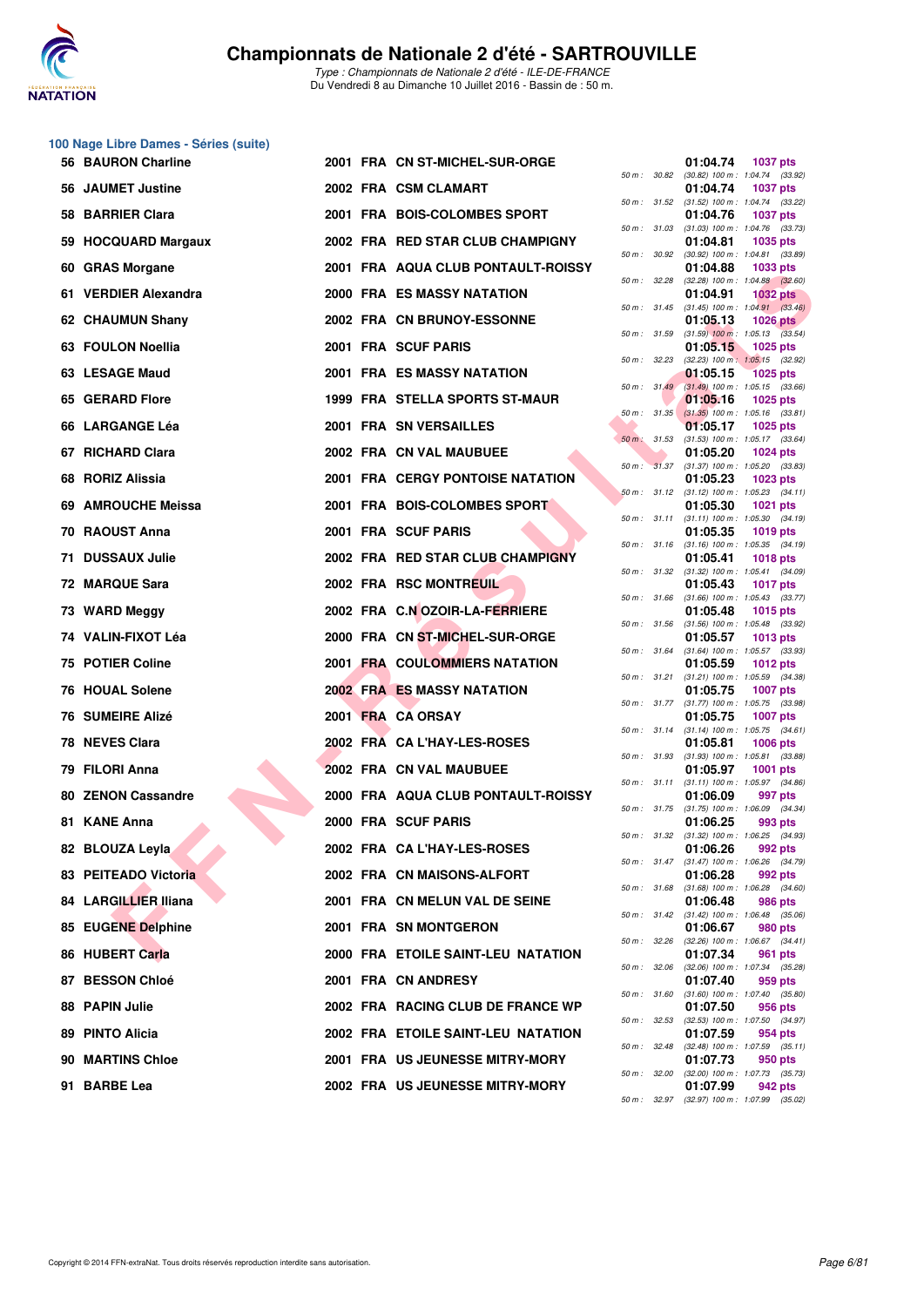

**100 Nage Libre Dames - Séries (suite)**

93 AUZOU Josephine 2001 FRA CS CLICHY 92

## **Championnats de Nationale 2 d'été - SARTROUVILLE**

Type : Championnats de Nationale 2 d'été - ILE-DE-FRANCE Du Vendredi 8 au Dimanche 10 Juillet 2016 - Bassin de : 50 m.

50 m : 32.37 (32.37) 100 m : 1:08.04 (35.67)<br>**01:08.22 936 pts** 

**92 ASLI Lydia 2000 TUN SCUF PARIS 01:08.04 941 pts**

|                                                                     |                                                           |  | 50 m : 32.39                                                                                                                        | $(32.39)$ 100 m : 1:08.22 $(35.83)$                                |  |  |  |  |  |
|---------------------------------------------------------------------|-----------------------------------------------------------|--|-------------------------------------------------------------------------------------------------------------------------------------|--------------------------------------------------------------------|--|--|--|--|--|
| 94 LAITIER Eva                                                      |                                                           |  | 2001 FRA AULNAY-SOUS-BOIS S.N                                                                                                       | 01:10.06<br>884 pts<br>50 m: 33.47 (33.47) 100 m: 1:10.06 (36.59)  |  |  |  |  |  |
| --- DEBENEY Clémence                                                |                                                           |  | 2000 FRA USM VIROFLAY                                                                                                               | <b>DNS dec</b>                                                     |  |  |  |  |  |
| --- SIMON Romane                                                    |                                                           |  | 2001 FRA SN VERSAILLES                                                                                                              | <b>DNS Nd</b>                                                      |  |  |  |  |  |
|                                                                     |                                                           |  |                                                                                                                                     |                                                                    |  |  |  |  |  |
|                                                                     | 200 Nage Libre Dames - Finale A (Vendredi 8 Juillet 2016) |  |                                                                                                                                     |                                                                    |  |  |  |  |  |
|                                                                     |                                                           |  |                                                                                                                                     |                                                                    |  |  |  |  |  |
| <b>1 DESMAIZIERES Alix</b>                                          |                                                           |  | 2000 FRA CLUB DES NAGEURS DE PARIS                                                                                                  | 02:11.18<br>1143 pts                                               |  |  |  |  |  |
| 2 CUNHA-FERREIRA Léonie                                             |                                                           |  | 50 m: 30.65 (30.65) 100 m: 1:03.82 (33.17) 150 m: 1:38.11 (34.29) 200 m: 2:11.18 (33.07)<br>2000 FRA CN VIRY-CHATILLON              | 02:11.64<br>1136 pts                                               |  |  |  |  |  |
|                                                                     |                                                           |  | 50 m: 30.24 (30.24) 100 m: 1:03.58 (33.34) 150 m: 1:37.58                                                                           | $(34.00)$ 200 m : 2:11.64 $(34.06)$                                |  |  |  |  |  |
| 3 CREMAS Claire                                                     |                                                           |  | <b>2001 FRA CERGY PONTOISE NATATION</b>                                                                                             | 02:13.32<br><b>1110 pts</b>                                        |  |  |  |  |  |
|                                                                     |                                                           |  | 50 m: 31.44 (31.44) 100 m: 1:05.34 (33.90) 150 m: 1:39.86                                                                           | $(34.52)$ 200 m : 2:13.32 $(33.46)$                                |  |  |  |  |  |
| <b>4 AMBRASS Lilou</b>                                              |                                                           |  | 2002 FRA EN LONGJUMEAU<br>50 m: 31.55 (31.55) 100 m: 1:05.60 (34.05) 150 m: 1:40.26                                                 | 02:13.78<br>1103 $pts$<br>$(34.66)$ 200 m : 2:13.78 $(33.52)$      |  |  |  |  |  |
| 5 AUGER Ambre                                                       |                                                           |  | 2002 FRA CLUB NAUTIQUE DE L'ARPAJONNAIS                                                                                             | 02:14.16<br><b>1097 pts</b>                                        |  |  |  |  |  |
|                                                                     |                                                           |  | 50 m: 31.28 (31.28) 100 m: 1:05.30 (34.02) 150 m: 1:40.48                                                                           | $(35.18)$ 200 m : 2:14.16 $(33.68)$                                |  |  |  |  |  |
| 6 LUYSSEN Margo                                                     |                                                           |  | 1999 FRA CSM CLAMART                                                                                                                | 02:14.89<br><b>1085 pts</b>                                        |  |  |  |  |  |
|                                                                     |                                                           |  | 50 m: 31.96 (31.96) 100 m: 1:06.75 (34.79) 150 m: 1:41.81                                                                           | $(35.06)$ 200 m : 2:14.89 $(33.08)$                                |  |  |  |  |  |
| <b>7 SIMEANT Laura</b>                                              |                                                           |  | <b>1998 FRA AC VILLEPINTE</b><br>50 m: 31.37 (31.37) 100 m: 1:06.18 (34.81) 150 m: 1:41.10                                          | 02:16.82<br><b>1056 pts</b><br>$(34.92)$ 200 m : 2:16.82 $(35.72)$ |  |  |  |  |  |
| 8 SOMMIER Elodie                                                    |                                                           |  | 2001 FRA U.S CRETEIL NATATION                                                                                                       | 02:17.11<br>1052 pts                                               |  |  |  |  |  |
|                                                                     |                                                           |  | 50 m: 31.12 (31.12) 100 m: 1:05.28 (34.16) 150 m: 1:40.93                                                                           | $(35.65)$ 200 m : 2:17.11 $(36.18)$                                |  |  |  |  |  |
|                                                                     |                                                           |  |                                                                                                                                     |                                                                    |  |  |  |  |  |
| 200 Nage Libre Dames - Finale B (Vendredi 8 Juillet 2016)           |                                                           |  |                                                                                                                                     |                                                                    |  |  |  |  |  |
| 1 RUCK Lena                                                         |                                                           |  | 2001 FRA CN VIRY-CHÂTILLON                                                                                                          | 02:14.51<br>1091 pts                                               |  |  |  |  |  |
|                                                                     |                                                           |  | 50 m: 31.35 (31.35) 100 m: 1:05.46 (34.11) 150 m: 1:40.12 (34.66) 200 m: 2:14.51 (34.39)                                            |                                                                    |  |  |  |  |  |
| 2 SIGNORET Amelie                                                   |                                                           |  | 2002 FRA SN VERSAILLES<br>50 m: 31.63 (31.63) 100 m: 1:06.21 (34.58) 150 m: 1:41.44 (35.23) 200 m: 2:15.90 (34.46)                  | 02:15.90<br><b>1070 pts</b>                                        |  |  |  |  |  |
| 3 CHEDRI Melissa                                                    |                                                           |  | 2001 FRA CN MELUN VAL DE SEINE                                                                                                      | 02:16.67<br><b>1058 pts</b>                                        |  |  |  |  |  |
|                                                                     |                                                           |  | 50 m: 31.56 (31.56) 100 m: 1:05.68 (34.12) 150 m: 1:42.23 (36.55) 200 m: 2:16.67 (34.44)                                            |                                                                    |  |  |  |  |  |
| 4 MARTINEZ Myriam                                                   |                                                           |  | 2002 FRA COLOMBES NATATION                                                                                                          | 02:16.83<br><b>1056 pts</b>                                        |  |  |  |  |  |
| 5 L'HOSTE Maryam                                                    |                                                           |  | 50 m: 31.28 (31.28) 100 m: 1:05.47 (34.19) 150 m: 1:41.07 (35.60) 200 m: 2:16.83 (35.76)<br><b>2002 FRA CERGY PONTOISE NATATION</b> | 02:16.86<br>1055 pts                                               |  |  |  |  |  |
|                                                                     |                                                           |  | 50 m: 32.14 (32.14) 100 m: 1:07.89 (35.75) 150 m: 1:43.18                                                                           | $(35.29)$ 200 m : 2:16.86 $(33.68)$                                |  |  |  |  |  |
| 6 SIMON Romane                                                      |                                                           |  | <b>2001 FRA SN VERSAILLES</b>                                                                                                       | 02:17.60<br><b>1044 pts</b>                                        |  |  |  |  |  |
|                                                                     |                                                           |  | 50 m : 31.50 (31.50) 100 m : 1:05.82                                                                                                | (34.32) 150 m: 1:42.14 (36.32) 200 m: 2:17.60 (35.46)              |  |  |  |  |  |
| 7 BOYER Charlotte                                                   |                                                           |  | 2000 FRA C.S MONTERELAIS NATATION<br>50 m: 31.21 (31.21) 100 m: 1:06.80<br>$(35.59)$ 150 m : 1:43.75                                | 02:21.34<br>988 pts<br>$(36.95)$ 200 m : 2:21.34 $(37.59)$         |  |  |  |  |  |
| 8 BOUCENNA Sarah                                                    |                                                           |  | <b>1999 FRA CN MAISONS-ALFORT</b>                                                                                                   | 02:25.39<br>930 pts                                                |  |  |  |  |  |
|                                                                     |                                                           |  | 50 m: 31.94 (31.94) 100 m: 1:08.93 (36.99) 150 m: 1:47.37                                                                           | $(38.44)$ 200 m : 2:25.39 $(38.02)$                                |  |  |  |  |  |
|                                                                     |                                                           |  |                                                                                                                                     |                                                                    |  |  |  |  |  |
| 200 Nage Libre Dames - Finale C 13-15 ans (Vendredi 8 Juillet 2016) |                                                           |  |                                                                                                                                     |                                                                    |  |  |  |  |  |
| 1 DUMAS Salome                                                      |                                                           |  | 2002 FRA CLUB DES NAGEURS DE PARIS                                                                                                  | 02:15.31<br>1079 pts                                               |  |  |  |  |  |
|                                                                     |                                                           |  | 50 m: 30.52 (30.52) 100 m: 1:04.63 (34.11) 150 m: 1:40.06 (35.43) 200 m: 2:15.31 (35.25)                                            |                                                                    |  |  |  |  |  |
| 2 KEBDI Manel                                                       |                                                           |  | 2002 FRA CN LA COURNEUVE<br>50 m: 31.80 (31.80) 100 m: 1:06.71 (34.91) 150 m: 1:42.71                                               | 02:17.10<br>1052 pts<br>(36.00) 200 m : 2:17.10 (34.39)            |  |  |  |  |  |
| 3 BAURON Charline                                                   |                                                           |  | 2001 FRA CN ST-MICHEL-SUR-ORGE                                                                                                      | 02:17.13<br><b>1051 pts</b>                                        |  |  |  |  |  |
|                                                                     |                                                           |  | 50 m: 31.06 (31.06) 100 m: 1:05.63 (34.57) 150 m: 1:41.15 (35.52) 200 m: 2:17.13 (35.98)                                            |                                                                    |  |  |  |  |  |
| 4 JOLY Mathilde                                                     |                                                           |  | 2001 FRA C.N OZOIR-LA-FERRIERE                                                                                                      | 02:17.56<br>1045 pts                                               |  |  |  |  |  |
| 5 COLLINS Naira                                                     |                                                           |  | 50 m: 32.52 (32.52) 100 m: 1:07.40 (34.88) 150 m: 1:42.29 (34.89) 200 m: 2:17.56 (35.27)<br>2002 FRA RACING CLUB DE FRANCE WP       | 02:17.71<br><b>1042 pts</b>                                        |  |  |  |  |  |
|                                                                     |                                                           |  | 50 m: 31.27 (31.27) 100 m: 1:05.67 (34.40) 150 m: 1:41.84 (36.17) 200 m: 2:17.71 (35.87)                                            |                                                                    |  |  |  |  |  |
| 6 BENLEKBIR Kahéna                                                  |                                                           |  | 2002 FRA AS NATATION RAINCY                                                                                                         | 02:18.51<br><b>1030 pts</b>                                        |  |  |  |  |  |
|                                                                     |                                                           |  | 50 m: 32.29 (32.29) 100 m: 1:07.50 (35.21) 150 m: 1:43.97 (36.47) 200 m: 2:18.51 (34.54)                                            |                                                                    |  |  |  |  |  |

### **[200 Nage Libre Dames - Séries](http://www.ffnatation.fr/webffn/resultats.php?idact=nat&go=epr&idcpt=39837&idepr=3)** (Vendredi 8 Juillet 2016)

| 1 DESMAIZIERES Alix |  |  | 2000 FRA CLUB DES NAGEURS DE PARIS      |                                                                                             |                   |  |
|---------------------|--|--|-----------------------------------------|---------------------------------------------------------------------------------------------|-------------------|--|
| 2 AUGER Ambre       |  |  | 2002 FRA CLUB NAUTIQUE DE L'ARPAJONNAIS | 50 m : 31.19 (31.19) 100 m : 1:04.08 (32.89) 150 m : 1:38.46 (34.38) 200 m : 2:12.38 (33.92 | 02:13.56 1106 pts |  |
|                     |  |  |                                         | 50 m : 31.22 (31.22) 100 m : 1:05.27 (34.05) 150 m : 1:40.23 (34.96) 200 m : 2:13.56 (33.33 |                   |  |

**7 BEBOULENE Camille 2002 FRA AS PORCHEVILLE 02:19.66 1013 pts** 50 m : 32.65 (32.65) 100 m : 1:07.77 (35.12) 150 m : 1:43.67 (35.90) 200 m : 2:19.66 (35.99) **8 LE CORGUILLE Ambre 2001 FRA CA ORSAY 02:22.89 966 pts**

50 m : 32.58 (32.58) 100 m : 1:08.86 (36.28) 150 m : 1:46.36 (37.50) 200 m : 2:22.89 (36.53)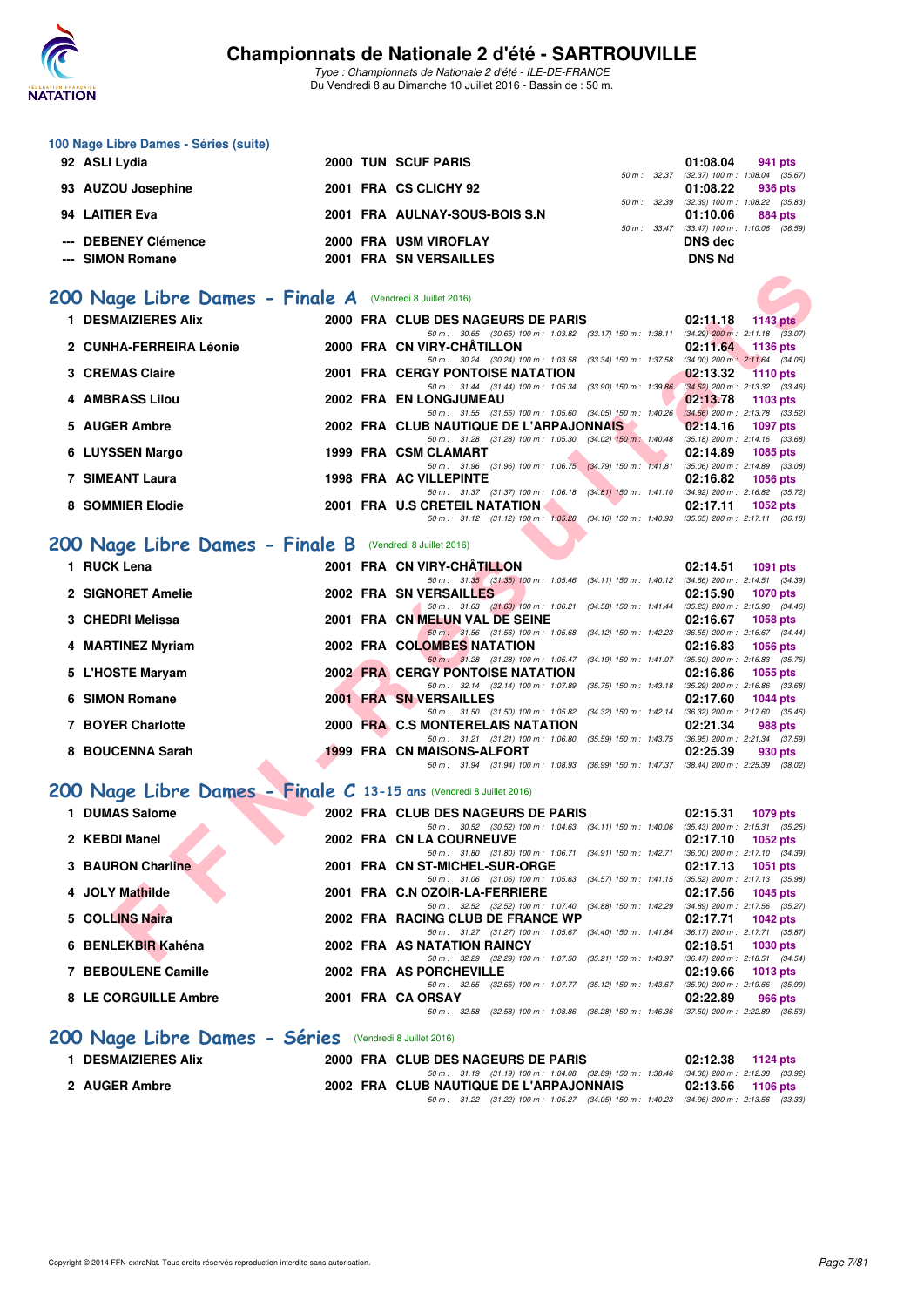

Type : Championnats de Nationale 2 d'été - ILE-DE-FRANCE Du Vendredi 8 au Dimanche 10 Juillet 2016 - Bassin de : 50 m.

### **200 Nage Libre Dames - Séries (suite)**

| 3 CASTEL Margaux          |  | 2000 FRA S.M MONTROUGE                                                                                                              | 02:13.72<br><b>1104 pts</b>                                                          |
|---------------------------|--|-------------------------------------------------------------------------------------------------------------------------------------|--------------------------------------------------------------------------------------|
| 4 ROBERT Jessica          |  | 50 m: 30.54 (30.54) 100 m: 1:04.68 (34.14) 150 m: 1:39.45 (34.77) 200 m: 2:13.72 (34.27)<br>2001 FRA ES MASSY NATATION              | 02:14.19<br>1096 pts                                                                 |
| 5 CUNHA-FERREIRA Léonie   |  | 50 m: 31.04 (31.04) 100 m: 1:04.45 (33.41) 150 m: 1:39.60 (35.15) 200 m: 2:14.19 (34.59)<br>2000 FRA CN VIRY-CHATILLON              | 02:14.79<br><b>1087 pts</b>                                                          |
| 6 SOMMIER Elodie          |  | 50 m : 31.45 (31.45) 100 m : 1:05.70 (34.25) 150 m : 1:39.70<br>2001 FRA U.S CRETEIL NATATION                                       | $(34.00)$ 200 m : 2:14.79 $(35.09)$<br>02:15.62<br><b>1074 pts</b>                   |
| 7 AMBRASS Lilou           |  | 50 m: 31.39 (31.39) 100 m: 1:05.25<br>(33.86) 150 m : 1:40.50<br>2002 FRA EN LONGJUMEAU                                             | $(35.25)$ 200 m : 2:15.62 $(35.12)$<br>02:15.90<br><b>1070 pts</b>                   |
| 8 CREMAS Claire           |  | 50 m: 31.79 (31.79) 100 m: 1:06.54 (34.75) 150 m: 1:41.44 (34.90) 200 m: 2:15.90 (34.46)<br><b>2001 FRA CERGY PONTOISE NATATION</b> | 02:16.04<br>1068 $pts$                                                               |
| 9 SIMEANT Laura           |  | 50 m: 31.60 (31.60) 100 m: 1:05.83 (34.23) 150 m: 1:41.06 (35.23) 200 m: 2:16.04 (34.98)<br><b>1998 FRA AC VILLEPINTE</b>           | 02:16.11<br>1067 $p$ ts                                                              |
| 10 LUYSSEN Margo          |  | 50 m: 31.34 (31.34) 100 m: 1:05.34 (34.00) 150 m: 1:40.41<br>1999 FRA CSM CLAMART                                                   | $(35.07)$ 200 m : 2:16.11 $(35.70)$<br>02:16.38<br>1063 pts                          |
| 11 GARCIA Inès            |  | 50 m: 31.79 (31.79) 100 m: 1:06.28 (34.49) 150 m: 1:42.02<br>2000 FRA TREMBLAY AC                                                   | $(35.74)$ 200 m : 2:16.38 $(34.36)$<br>02:16.60<br><b>1059 pts</b>                   |
| 12 MARTINEZ Myriam        |  | 50 m: 31.01 (31.01) 100 m: 1:06.13 (35.12) 150 m: 1:42.16 (36.03) 200 m: 2:16.60 (34.44)<br>2002 FRA COLOMBES NATATION              | 02:16.68<br><b>1058 pts</b>                                                          |
| 13 HAJDER-NAEYE Tamlyne   |  | 50 m: 31.73 (31.73) 100 m: 1:05.59 (33.86) 150 m: 1:40.88 (35.29) 200 m: 2:16.68 (35.80)<br>2000 FRA AC BOULOGNE-BILLANCOURT        | 02:16.87<br>1055 pts                                                                 |
| 14 RUCK Lena              |  | 50 m: 31.80 (31.80) 100 m: 1:05.85 (34.05) 150 m: 1:41.05 (35.20) 200 m: 2:16.87 (35.82)<br>2001 FRA CN VIRY-CHATILLON              | 02:16.88<br>1055 pts                                                                 |
| 15 SIMON Romane           |  | 50 m: 31.95 (31.95) 100 m: 1:06.54 (34.59) 150 m: 1:42.14 (35.60) 200 m: 2:16.88 (34.74)<br>2001 FRA SN VERSAILLES                  | 02:17.16<br><b>1051 pts</b>                                                          |
| 16 BOUCENNA Sarah         |  | 50 m: 31.42 (31.42) 100 m: 1:06.46 (35.04) 150 m: 1:42.13 (35.67) 200 m: 2:17.16 (35.03)<br>1999 FRA CN MAISONS-ALFORT              | 02:17.24<br><b>1050 pts</b>                                                          |
| <b>17 SIGNORET Amelie</b> |  | 50 m: 31.53 (31.53) 100 m: 1:06.35<br>(34.82) 150 m : 1:41.84<br>2002 FRA SN VERSAILLES                                             | $(35.49)$ 200 m : 2:17.24 $(35.40)$<br>02:17.48<br><b>1046 pts</b>                   |
| 18 CHEDRI Melissa         |  | 50 m: 31.84 (31.84) 100 m: 1:06.22<br>$(34.38)$ 150 m : 1:42.24<br>2001 FRA CN MELUN VAL DE SEINE                                   | $(36.02)$ 200 m : 2:17.48 $(35.24)$<br>02:17.84<br><b>1041 pts</b>                   |
| 19 GHRIBI Célia           |  | 50 m : 31.92 (31.92) 100 m : 1:06.62<br>2000 FRA ES VITRY                                                                           | (34.70) 150 m : 1:43.06 (36.44) 200 m : 2:17.84 (34.78)<br>02:18.15<br>1036 pts      |
| 20 BOYER Charlotte        |  | 50 m : 31.52 (31.52) 100 m : 1:05.79<br>2000 FRA C.S MONTERELAIS NATATION                                                           | (34.27) 150 m: 1:42.00 (36.21) 200 m: 2:18.15 (36.15)<br>02:18.25<br><b>1034 pts</b> |
| 21 BOISRENOULT Emilie     |  | 50 m: 31.87 (31.87) 100 m: 1:06.75 (34.88) 150 m: 1:42.69 (35.94) 200 m: 2:18.25 (35.56)<br>2002 FRA U.S CRETEIL NATATION           | 02:18.36<br><b>1033 pts</b>                                                          |
| 22 L'HOSTE Maryam         |  | 50 m: 31.79 (31.79) 100 m: 1:07.29 (35.50) 150 m: 1:43.10 (35.81) 200 m: 2:18.36 (35.26)<br><b>2002 FRA CERGY PONTOISE NATATION</b> | 02:18.40<br><b>1032 pts</b>                                                          |
| 23 LE CORGUILLE Ambre     |  | 50 m: 31.70 (31.70) 100 m: 1:06.83<br>$(35.13)$ 150 m : 1:43.10<br>2001 FRA CA ORSAY                                                | $(36.27)$ 200 m : 2:18.40 $(35.30)$<br>02:18.50<br><b>1031 pts</b>                   |
|                           |  | 50 m: 31.40 (31.40) 100 m: 1:06.26 (34.86) 150 m: 1:42.09 (35.83) 200 m: 2:18.50 (36.41)<br>1999 FRA CNO ST-GERMAIN-EN-LAYE         | <b>1029 pts</b>                                                                      |
| 24 TEULE Mary             |  | 50 m: 32.27 (32.27) 100 m: 1:07.17 (34.90) 150 m: 1:42.55 (35.38) 200 m: 2:18.58 (36.03)                                            | 02:18.58                                                                             |
| 25 MARZOUK Maëva          |  | 2000 FRA CN MELUN VAL DE SEINE<br>50 m: 32.17 (32.17) 100 m: 1:07.77 (35.60) 150 m: 1:43.02 (35.25) 200 m: 2:18.61 (35.59)          | 02:18.61<br>1029 pts                                                                 |
| 26 BEBOULENE Camille      |  | 2002 FRA AS PORCHEVILLE<br>50 m: 32.77 (32.77) 100 m: 1:08.06 (35.29) 150 m: 1:44.03 (35.97) 200 m: 2:18.90 (34.87)                 | 02:18.90<br>1025 pts                                                                 |
| 27 HANRAS Tiphaine        |  | <b>2000 FRA COULOMMIERS NATATION</b><br>50 m: 33.29 (33.29) 100 m: 1:08.66 (35.37) 150 m: 1:44.99 (36.33) 200 m: 2:18.94 (33.95)    | 02:18.94<br><b>1024 pts</b>                                                          |
| 28 BAURON Charline        |  | 2001 FRA CN ST-MICHEL-SUR-ORGE<br>50 m: 31.64 (31.64) 100 m: 1:06.22 (34.58) 150 m: 1:42.52                                         | 02:19.03<br>$1023$ pts<br>$(36.30)$ 200 m : 2:19.03 $(36.51)$                        |
| 29 JOLY Mathilde          |  | 2001 FRA C.N OZOIR-LA-FERRIERE<br>50 m: 32.23 (32.23) 100 m: 1:07.50 (35.27) 150 m: 1:43.09 (35.59) 200 m: 2:19.05 (35.96)          | 02:19.05<br><b>1022 pts</b>                                                          |
| 30 BENLEKBIR Kahéna       |  | 2002 FRA AS NATATION RAINCY<br>50 m: 31.90 (31.90) 100 m: 1:07.15 (35.25) 150 m: 1:43.75 (36.60) 200 m: 2:19.17 (35.42)             | 02:19.17<br>1021 $pts$                                                               |
| 31 KEBDI Manel            |  | 2002 FRA CN LA COURNEUVE<br>50 m : 32.04 (32.04) 100 m : 1:07.43 (35.39) 150 m : 1:44.26 (36.83) 200 m : 2:19.19 (34.93)            | 02:19.19<br>1020 pts                                                                 |
| 32 HACHEZ Clementine      |  | 2001 FRA CSN GUYANCOURT<br>50 m: 32.29 (32.29) 100 m: 1:07.42 (35.13) 150 m: 1:43.95 (36.53) 200 m: 2:19.33 (35.38)                 | 02:19.33<br><b>1018 pts</b>                                                          |
| 33 COLLINS Naira          |  | 2002 FRA RACING CLUB DE FRANCE WP<br>50 m: 31.43 (31.43) 100 m: 1:06.71 (35.28) 150 m: 1:43.00 (36.29) 200 m: 2:19.55 (36.55)       | 02:19.55<br><b>1015 pts</b>                                                          |
| 34 DIAS DE SOUSA Amandine |  | <b>1996 FRA ES NANTERRE</b><br>50 m: 1:43.10 (1:43.10) 100 m: 1:06.43<br>$\theta$<br>$150 m: -$                                     | 02:19.67<br><b>1013 pts</b><br>200 m: 2:19.67 (1:13.24)                              |
| 35 VERDIER Alexandra      |  | 2000 FRA ES MASSY NATATION<br>50 m: 32.48 (32.48) 100 m: 1:07.68 (35.20) 150 m: 1:44.38 (36.70) 200 m: 2:19.69 (35.31)              | 02:19.69<br>1013 pts                                                                 |
| 36 DUMAS Salome           |  | 2002 FRA CLUB DES NAGEURS DE PARIS<br>50 m: 31.88 (31.88) 100 m: 1:06.54 (34.66) 150 m: 1:42.37 (35.83) 200 m: 2:19.77 (37.40)      | 02:19.77<br><b>1012 pts</b>                                                          |
| 37 ZAHI Asma              |  | 2002 TUN AS BONDY<br>50 m : 32.64 (32.64) 100 m : 1:08.45 (35.81) 150 m : 1:45.49 (37.04) 200 m : 2:19.83 (34.34)                   | 02:19.83<br><b>1011 pts</b>                                                          |
| 38 BILLON-PIERRON Lisa    |  | 2000 FRA RACING CLUB DE FRANCE WP<br>50 m : 32.47 (32.47) 100 m : 1:08.14 (35.67) 150 m : 1:44.81 (36.67) 200 m : 2:19.96 (35.15)   | 02:19.96<br>1009 pts                                                                 |
|                           |  |                                                                                                                                     |                                                                                      |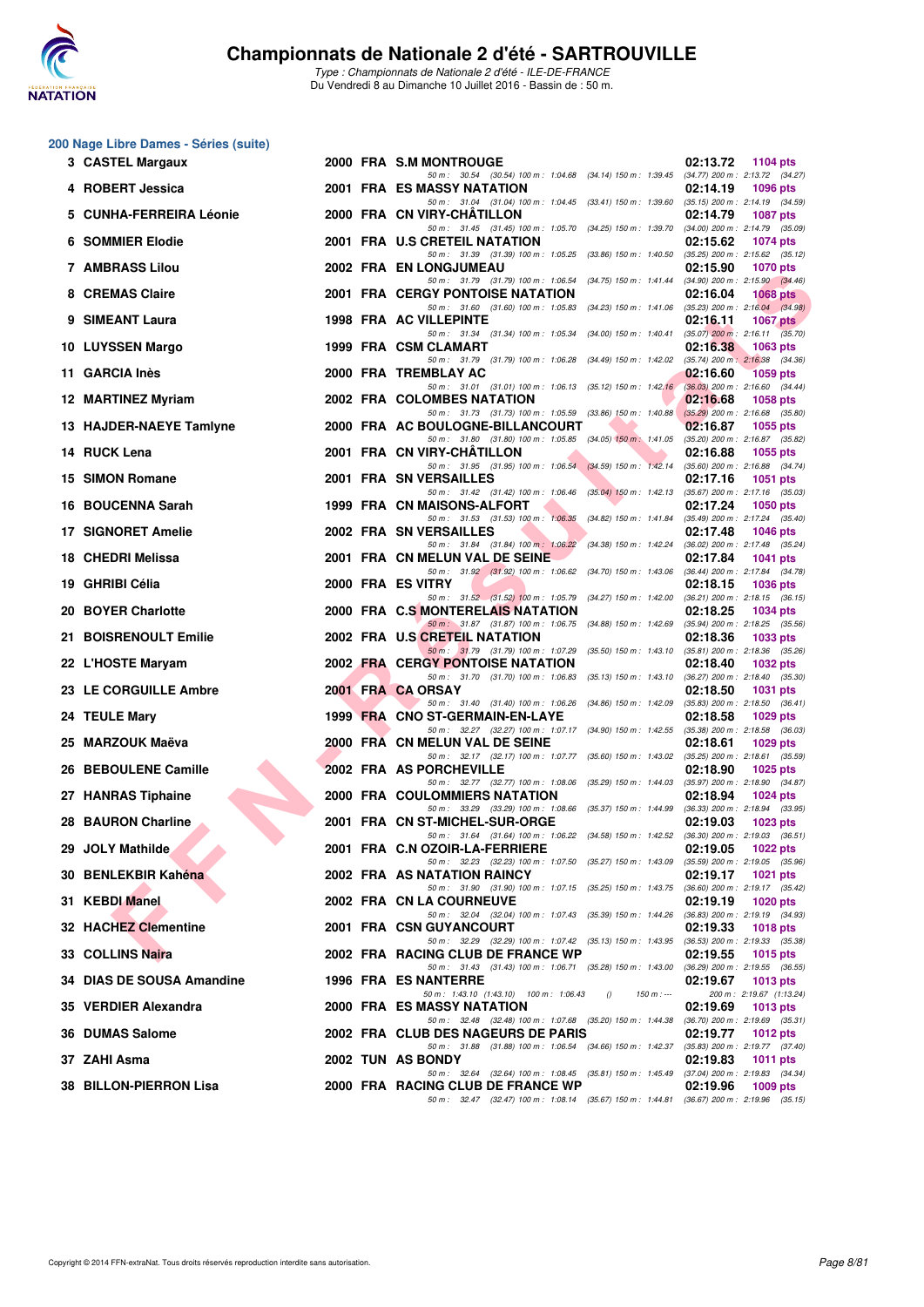

|    | 200 Nage Libre Dames - Séries (suite) |  |                                                                                                                                     |          |                                                       |
|----|---------------------------------------|--|-------------------------------------------------------------------------------------------------------------------------------------|----------|-------------------------------------------------------|
|    | 39 ROUTIER Nolwen                     |  | 2000 FRA C.N OZOIR-LA-FERRIERE<br>50 m: 32.77 (32.77) 100 m: 1:08.09 (35.32) 150 m: 1:44.52 (36.43) 200 m: 2:20.02 (35.50)          | 02:20.02 | <b>1008 pts</b>                                       |
|    | 40 RIBAL Philomene                    |  | 2000 FRA BOIS-COLOMBES SPORT                                                                                                        | 02:20.05 | <b>1008 pts</b>                                       |
|    | 41 FONSÉQUE Eva                       |  | 50 m: 32.49 (32.49) 100 m: 1:07.73 (35.24) 150 m: 1:44.25 (36.52) 200 m: 2:20.05 (35.80)<br>1999 FRA NEPTUNE CLUB DE FRANCE         | 02:20.34 | 1003 pts                                              |
|    | 42 FRESSIER Lola                      |  | 50 m: 32.43 (32.43) 100 m: 1.07.89 (35.46) 150 m: 1.45.14 (37.25) 200 m: 2.20.34 (35.20)<br>2002 FRA CA L'HAY-LES-ROSES             | 02:20.55 | $1000$ pts                                            |
|    | 42 PROUVOST Mathilde                  |  | 50 m : 32.50 (32.50) 100 m : 1:07.74 (35.24) 150 m : 1:44.68<br>2002 FRA CN POISSY                                                  | 02:20.55 | (36.94) 200 m : 2:20.55 (35.87)<br>$1000$ pts         |
|    | 44 FOULON Noellia                     |  | 50 m: 32.10 (32.10) 100 m: 1:06.84 (34.74) 150 m: 1:43.77<br>2001 FRA SCUF PARIS                                                    | 02:20.72 | $(36.93)$ 200 m : 2:20.55 $(36.78)$<br>998 pts        |
|    | 45 LISIK Chloé                        |  | 50 m: 32.28 (32.28) 100 m: 1:08.00 (35.72) 150 m: 1:45.31<br>2000 FRA AMICALE VILLENEUVE-LA-GARENNE                                 | 02:20.76 | $(37.31)$ 200 m : 2:20.72 $(35.41)$<br>997 pts        |
|    | 46 PELLIER Claire                     |  | 50 m: 32.45 (32.45) 100 m: 1:08.69 (36.24) 150 m: 1:45.38 (36.69) 200 m: 2:20.76 (35.38)<br>2000 FRA CN MELUN VAL DE SEINE          | 02:20.85 | 996 pts                                               |
|    | 47 HOUAL Solene                       |  | 50 m: 32.81 (32.81) 100 m: 1:08.57 (35.76) 150 m: 1:45.03 (36.46) 200 m: 2:20.85 (35.82)<br>2002 FRA ES MASSY NATATION              | 02:20.97 | 994 pts                                               |
|    |                                       |  | 50 m: 32.18 (32.18) 100 m: 1:07.96 (35.78) 150 m: 1:45.45 (37.49) 200 m: 2:20.97 (35.52)                                            |          |                                                       |
|    | 48 KOCEN Emelyne                      |  | 2002 FRA CLUB NAUTIQUE DE L'ARPAJONNAIS<br>50 m: 31.90 (31.90) 100 m: 1:07.79 (35.89) 150 m: 1:45.10 (37.31) 200 m: 2:21.21 (36.11) | 02:21.21 | 990 pts                                               |
|    | 49 DALLE Aliénor                      |  | 2002 FRA S.M MONTROUGE<br>50 m: 32.89 (32.89) 100 m: 1:08.74 (35.85) 150 m: 1:45.61 (36.87) 200 m: 2:21.29 (35.68)                  | 02:21.29 | 989 pts                                               |
|    | 50 NEVES Clara                        |  | 2002 FRA CA L'HAY-LES-ROSES<br>50 m: 32.18 (32.18) 100 m: 1:07.73 (35.55) 150 m: 1:44.90 (37.17) 200 m: 2:21.37 (36.47)             | 02:21.37 | 988 pts                                               |
|    | 51 LESSOUED Sarah                     |  | 2000 FRA AS LE PLESSIS-SAVIGNY                                                                                                      | 02:21.39 | 988 pts                                               |
|    | 52 BARRIER Clara                      |  | 50 m : 32.52 (32.52) 100 m : 1:08.82 (36.30) 150 m : 1:45.66 (36.84) 200 m : 2:21.39 (35.73)<br>2001 FRA BOIS-COLOMBES SPORT        | 02:21.68 | 983 pts                                               |
|    | 53 LE LAY Amandine                    |  | 50 m: 32.76 (32.76) 100 m: 1:07.96 (35.20) 150 m: 1:44.81 (36.85) 200 m: 2:21.68 (36.87)<br>1999 FRA CA L'HAY-LES-ROSES             | 02:21.86 | 981 pts                                               |
|    | 54 CHAPUT Perrine                     |  | 50 m: 32.65 (32.65) 100 m: 1:08.84 (36.19) 150 m: 1:45.61 (36.77) 200 m: 2:21.86 (36.25)<br><b>2001 FRA COULOMMIERS NATATION</b>    | 02:21.92 | 980 pts                                               |
|    | 55 GIOLITTI Fiona                     |  | 50 m: 33.16 (33.16) 100 m: 1:09.12 (35.96) 150 m: 1:46.34 (37.22) 200 m: 2:21.92 (35.58)<br>2002 FRA OLYMPIQUE LA GARENNE-COLOMBES  | 02:21.99 | 979 pts                                               |
|    | 56 MARQUE Sara                        |  | 50 m: 32.70 (32.70) 100 m: 1:08.77 (36.07) 150 m: 1:46.08 (37.31) 200 m: 2:21.99 (35.91)<br>2002 FRA RSC MONTREUIL                  | 02:22.13 | 977 pts                                               |
|    | 57 SUMEIRE Alizé                      |  | 50 m: 32.37 (32.37) 100 m: 1:08.65 (36.28) 150 m: 1:46.04<br>2001 FRA CA ORSAY                                                      | 02:22.43 | $(37.39)$ 200 m : 2:22.13 $(36.09)$<br>973 pts        |
|    | 58 JAUMET Justine                     |  | 50 m: 31.57 (31.57) 100 m: 1:07.57 (36.00) 150 m: 1:44.35<br>2002 FRA CSM CLAMART                                                   | 02:22.53 | $(36.78)$ 200 m : 2:22.43 $(38.08)$<br>971 pts        |
| 59 | <b>BONNIN Elisa</b>                   |  | 50 m: 32.56 (32.56) 100 m: 1:07.92 (35.36) 150 m: 1:45.20<br>2001 FRA CA L'HAY-LES-ROSES                                            | 02:22.61 | (37.28) 200 m : 2:22.53 (37.33)<br>970 pts            |
|    | 60 BATAL Janelle                      |  | 50 m: 30.97 (30.97) 100 m: 1:05.50 (34.53) 150 m: 1:44.18 (38.68) 200 m: 2:22.61 (38.43)<br>2001 FRA OPTIMAX TRAINING NATATION 78   | 02:22.87 | 966 pts                                               |
|    | 60 LESAGE Maud                        |  | 50 m: 32.84 (32.84) 100 m: 1:09.08 (36.24) 150 m: 1:46.25 (37.17) 200 m: 2:22.87 (36.62)<br>2001 FRA ES MASSY NATATION              | 02:22.87 | 966 pts                                               |
|    | 62 BLOUZA Leyla                       |  | 50 m: 32.69 (32.69) 100 m: 1:08.91 (36.22) 150 m: 1:46.16 (37.25) 200 m: 2:22.87 (36.71)<br>2002 FRA CA L'HAY-LES-ROSES             | 02:22.98 | 965 pts                                               |
|    |                                       |  | 50 m: 32.54 (32.54) 100 m: 1:07.91 (35.37) 150 m: 1:45.31 (37.40) 200 m: 2:22.98 (37.67)                                            |          |                                                       |
|    | 63 WARD Meggy                         |  | 2002 FRA C.N OZOIR-LA-FERRIERE<br>50 m: 32.95 (32.95) 100 m: 1:08.85 (35.90) 150 m: 1:46.23                                         | 02:23.16 | <b>962 pts</b><br>$(37.38)$ 200 m : 2:23.16 $(36.93)$ |
|    | 64 CRISTINI Marie                     |  | 2002 FRA OLYMPIQUE LA GARENNE-COLOMBES<br>50 m: 32.77 (32.77) 100 m: 1:08.77 (36.00) 150 m: 1:46.78 (38.01) 200 m: 2:23.35 (36.57)  | 02:23.35 | 959 pts                                               |
|    | 65 BRAULT Inès                        |  | 1999 FRA STELLA SPORTS ST-MAUR<br>50 m : 32.14 (32.14) 100 m : 1:07.88 (35.74) 150 m : 1:45.62 (37.74) 200 m : 2:23.41 (37.79)      | 02:23.41 | 958 pts                                               |
|    | 65 GROUX Mathilde                     |  | 1999 FRA CN ST-MICHEL-SUR-ORGE<br>50 m: 32.99 (32.99) 100 m: 1:09.19 (36.20) 150 m: 1:46.73 (37.54) 200 m: 2:23.41 (36.68)          | 02:23.41 | 958 pts                                               |
|    | 67 PEITEADO Victoria                  |  | 2002 FRA CN MAISONS-ALFORT                                                                                                          | 02:23.75 | 953 pts                                               |
|    | 68 RICHARD Clara                      |  | 50 m: 32.08 (32.08) 100 m: 1:08.62 (36.54) 150 m: 1:47.01<br>2002 FRA CN VAL MAUBUEE                                                | 02:24.22 | (38.39) 200 m : 2:23.75 (36.74)<br>947 pts            |
|    | 69 PAPIN Julie                        |  | 50 m: 32.14 (32.14) 100 m: 1:08.39 (36.25) 150 m: 1:46.31<br>2002 FRA RACING CLUB DE FRANCE WP                                      | 02:24.66 | $(37.92)$ 200 m : 2:24.22 $(37.91)$<br>940 pts        |
|    | 70 PERNOT Ophélie                     |  | 50 m: 33.42 (33.42) 100 m: 1:09.94 (36.52) 150 m: 1:47.28<br>2000 FRA AQUA CLUB PONTAULT-ROISSY                                     | 02:24.69 | $(37.34)$ 200 m : 2:24.66 $(37.38)$<br>940 pts        |
|    | 71 EUGENE Delphine                    |  | 50 m: 33.30 (33.30) 100 m: 1:09.18 (35.88) 150 m: 1:47.17 (37.99) 200 m: 2:24.69 (37.52)<br>2001 FRA SN MONTGERON                   | 02:24.85 | 938 pts                                               |
|    | <b>72 GERARD Flore</b>                |  | 50 m: 33.79 (33.79) 100 m: 1:10.47 (36.68) 150 m: 1:48.06 (37.59) 200 m: 2:24.85 (36.79)<br>1999 FRA STELLA SPORTS ST-MAUR          | 02:25.00 | 935 pts                                               |
|    | 73 BEN FRIHA Ambre                    |  | 50 m : 33.00 (33.00) 100 m : 1:09.07 (36.07) 150 m : 1:47.38<br>2001 FRA RACING CLUB DE FRANCE WP                                   | 02:25.02 | (38.31) 200 m : 2:25.00 (37.62)<br>935 pts            |
|    | 74 CHAUMUN Shany                      |  | 50 m : 32.90 (32.90) 100 m : 1:09.10 (36.20) 150 m : 1:47.06 (37.96) 200 m : 2:25.02 (37.96)<br>2002 FRA CN BRUNOY-ESSONNE          | 02:25.64 | 926 pts                                               |
|    |                                       |  | 50 m: 33.01 (33.01) 100 m: 1:09.15 (36.14) 150 m: 1:47.18 (38.03) 200 m: 2:25.64 (38.46)                                            |          |                                                       |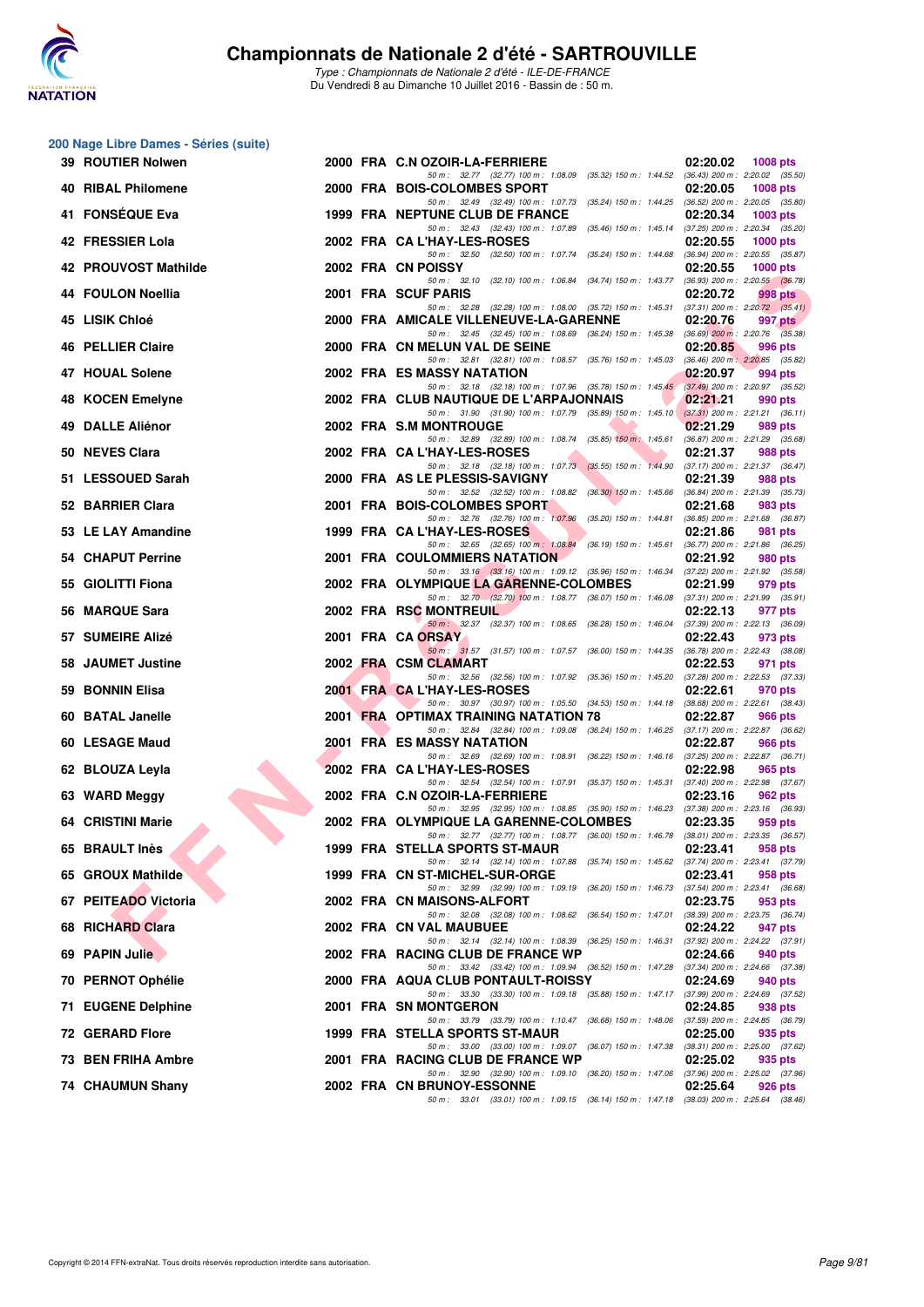

Type : Championnats de Nationale 2 d'été - ILE-DE-FRANCE Du Vendredi 8 au Dimanche 10 Juillet 2016 - Bassin de : 50 m.

#### **200 Nage Libre Dames - Séries (suite)**

| 75 ADIL Yael                                           |  | 2001 FRA CSM CLAMART                                                                     | 02:25.92            | 922 pts                             |
|--------------------------------------------------------|--|------------------------------------------------------------------------------------------|---------------------|-------------------------------------|
|                                                        |  | 50 m: 34.04 (34.04) 100 m: 1:10.41 (36.37) 150 m: 1:47.99                                |                     | $(37.58)$ 200 m : 2:25.92 $(37.93)$ |
| 76 LEBLOND Lucie                                       |  | 2002 FRA CN FONTAINEBLEAU-AVON                                                           | 02:25.95            | 922 pts                             |
|                                                        |  | 50 m: 32.17 (32.17) 100 m: 1:08.43 (36.26) 150 m: 1:47.86                                |                     | $(39.43)$ 200 m : 2:25.95 $(38.09)$ |
| 77 AMROUCHE Meissa                                     |  | 2001 FRA BOIS-COLOMBES SPORT                                                             | 02:26.36            | 916 pts                             |
|                                                        |  | 50 m: 32.87 (32.87) 100 m: 1:09.89 (37.02) 150 m: 1:48.91                                |                     | $(39.02)$ 200 m : 2:26.36 $(37.45)$ |
| <b>78 DUCAUROY Aude</b>                                |  | 2002 FRA CA ORSAY                                                                        | 02:26.56            | 913 pts                             |
|                                                        |  | 50 m : 33.13 (33.13) 100 m : 1:09.98 (36.85) 150 m : 1:48.22                             |                     | $(38.24)$ 200 m : 2:26.56 $(38.34)$ |
| 79 LAITIER Eva                                         |  | 2001 FRA AULNAY-SOUS-BOIS S.N                                                            | 02:26.68            | 912 pts                             |
|                                                        |  | 50 m : 33.89 (33.89) 100 m : 1:10.69 (36.80) 150 m : 1:49.02                             |                     | $(38.33)$ 200 m : 2:26.68 $(37.66)$ |
| <b>80 BELLAHCENE Ines</b>                              |  | 2001 FRA AC VILLEPINTE                                                                   | 02:27.34            | 902 pts                             |
|                                                        |  | 50 m: 33.10 (33.10) 100 m: 1:09.52 (36.42) 150 m: 1:48.34 (38.82) 200 m: 2:27.34 (39.00) |                     |                                     |
| 81 WAUQUIER Loicia                                     |  | 2002 FRA CANETON CLUB DE BEAUMONT                                                        | 02:29.26            | 876 pts                             |
|                                                        |  | 50 m: 34.38 (34.38) 100 m: 1:12.96 (38.58) 150 m: 1:52.37 (39.41) 200 m: 2:29.26 (36.89) |                     |                                     |
| 82 DUMONT Mahona                                       |  | 2000 FRA RACING CLUB DE FRANCE WP                                                        | 02:30.71            | 856 pts                             |
|                                                        |  | 50 m: 34.51 (34.51) 100 m: 1:12.63 (38.12) 150 m: 1:52.56                                |                     | $(39.93)$ 200 m : 2:30.71 $(38.15)$ |
| --- DGAIMESH Yasmine                                   |  | 2003 LBA AAS SARCELLES NATATION 95                                                       | <b>DSQ Da</b>       |                                     |
| --- FIGUEIREDO Mariana                                 |  | 2000 FRA JEANNE D'ARC DRANCY                                                             | DNS dec             |                                     |
|                                                        |  |                                                                                          |                     |                                     |
|                                                        |  |                                                                                          |                     |                                     |
| OO Nage Libre Dames - Finale A (Samedi 9 Juillet 2016) |  |                                                                                          |                     |                                     |
| $\blacksquare$ DADEDT $\blacksquare$                   |  | <b>FRA</b> FO MACOV NATATION                                                             |                     |                                     |
|                                                        |  |                                                                                          | $0.4.40.00$ $0.000$ |                                     |

## **[400 Nage Libre Dames - Finale A](http://www.ffnatation.fr/webffn/resultats.php?idact=nat&go=epr&idcpt=39837&idepr=4)** (Samedi 9 Juillet 2016)

| 1 ROBERT Jessica           | 2001 FRA ES MASSY NATATION AND LODGED AND LODGED AT A LODGED AT A LODGED AT A LODGED AT A LODGED AT A LODGED A | 04:42.02 1080 pts                                                                                                                                                                            |
|----------------------------|----------------------------------------------------------------------------------------------------------------|----------------------------------------------------------------------------------------------------------------------------------------------------------------------------------------------|
|                            |                                                                                                                | 50 m: 32.37 (32.37) 100 m: 1:07.35 (34.98) 150 m: 1:43.15 (35.80) 200 m: 2:19.33 (36.18) 250 m: 2:55.37 (36.04) 300 m: 3:31.55 (36.18) 350 m: 4:07.14 (35.59) 400 m: 4:42.02 (34.88)         |
| 2 AUGER Ambre              | 2002 FRA CLUB NAUTIQUE DE L'ARPAJONNAIS                                                                        | 04:42.75<br>1074 pts                                                                                                                                                                         |
|                            |                                                                                                                | 50 m: 33.32 (33.32) 100 m: 1:09.50 (36.18) 150 m: 1:46.35 (36.85) 200 m: 2:23.51 (37.16) 250 m: 2:57.93 (34.42) 300 m: 3:33.01 (35.08) 350 m: 4:08.43 (35.42) 400 m: 4:42.75 (34.32)         |
| 3 BOUCENNA Sarah           | 1999 FRA CN MAISONS-ALFORT <b>AND ALGO</b>                                                                     | 04:43.50 1068 pts                                                                                                                                                                            |
|                            |                                                                                                                | 50 m: 31.29 (31.29) 100 m: 1:05.98 (34.69) 150 m: 1:41.84 (35.86) 200 m: 2:18.07 (36.23) 250 m: 2:54.67 (36.60) 300 m: 3:31.23 (36.56) 350 m: 4:07.98 (36.75) 400 m: 4:43.50 (35.52)         |
| 4 REBOUL Ines              | 1999 FRA CLUB DES NAGEURS DE PARIS                                                                             | 04:44.17<br>1063 pts                                                                                                                                                                         |
|                            |                                                                                                                | 50 m: 32.17 (32.17) 100 m: 1:06.95 (34.78) 150 m: 1:42.90 (35.95) 200 m: 2:18.89 (35.99) 250 m: 2:56.01 (37.12) 300 m: 3:32.32 (36.31) 350 m: 4:08.45 (36.13) 400 m: 4:44.17 (35.72)         |
| 5 MARTEL Caroline          | 2000 FRA CN LE PLESSIS-ROBINSON                                                                                | 04:45.83 1051 pts                                                                                                                                                                            |
|                            |                                                                                                                | 50 m: 32.90 (32.90) 100 m: 1:08.28 (35.38) 150 m: 1:44.38 (36.10) 200 m: 2:20.78 (36.40) 250 m: 2:57.19 (36.41) 300 m: 3:33.89 (36.70) 350 m: 4:10.52 (36.63) 400 m: 4:45.83 (35.31,         |
| 6 STUTEL Chloé             | 2001 FRA CN LE PLESSIS-ROBINSON                                                                                | 04:46.04 1049 pts                                                                                                                                                                            |
|                            |                                                                                                                | 50 m : 31.96 (31.96) 100 m : 1:07.00 (35.04) 150 m : 1:42.91 (35.91) 200 m : 2:19.13 (36.22) 250 m : 2:55.70 (36.57) 300 m : 3:32.80 (37.10) 350 m : 4:09.66 (36.86) 400 m : 4:46.04 (36.38) |
| <b>7 PIAULET Cassandre</b> | 2000 FRA CLUB DES NAGEURS DE PARIS                                                                             | 04:52.06<br>$1005$ pts                                                                                                                                                                       |
|                            |                                                                                                                | 50 m: 31.85 (31.85) 100 m: 1:06.74 (34.89) 150 m: 1:42.52 (35.78) 200 m: 2:18.86 (36.34) 250 m: 2:55.74 (36.88) 300 m: 3:33.21 (37.47) 350 m: 4:12.28 (39.07) 400 m: 4:52.06 (39.78)         |
| 8 SIMOENS Celia            | 1999 FRA CLUB DES NAGEURS DE PARIS                                                                             | 04:55.74<br>978 pts                                                                                                                                                                          |
|                            |                                                                                                                | 50 m : 32.80 (32.80) 100 m : 1:09.17 (36.37) 150 m : 1:47.08 (37.91) 200 m : 2:24.93 (37.85) 250 m : 3:02.92 (37.99) 300 m : 3:40.75 (37.83) 350 m : 4:18.82 (38.07) 400 m : 4:55.74 (36.92) |

## **[400 Nage Libre Dames - Finale B](http://www.ffnatation.fr/webffn/resultats.php?idact=nat&go=epr&idcpt=39837&idepr=4)** (Samedi 9 Juillet 2016)

| <b>J</b> LAIHER EVA                                                                                                                                                                          |                                           | ZUUT FRA AULINAT-3003-DOIS 3.IN                                                                                    | <u>02.20.00 </u> | $512 \mu s$       |         |
|----------------------------------------------------------------------------------------------------------------------------------------------------------------------------------------------|-------------------------------------------|--------------------------------------------------------------------------------------------------------------------|------------------|-------------------|---------|
| <b>80 BELLAHCENE Ines</b>                                                                                                                                                                    |                                           | 50 m: 33.89 (33.89) 100 m: 1:10.69 (36.80) 150 m: 1:49.02 (38.33) 200 m: 2:26.68 (37.66)<br>2001 FRA AC VILLEPINTE | 02:27.34         | $902$ pts         |         |
|                                                                                                                                                                                              |                                           | 50 m: 33.10 (33.10) 100 m: 1:09.52 (36.42) 150 m: 1:48.34 (38.82) 200 m: 2:27.34 (39.00)                           |                  |                   |         |
| 81   WAUQUIER Loicia                                                                                                                                                                         |                                           | 2002 FRA CANETON CLUB DE BEAUMONT                                                                                  | 02:29.26         | 876 pts           |         |
|                                                                                                                                                                                              |                                           | 50 m: 34.38 (34.38) 100 m: 1:12.96 (38.58) 150 m: 1:52.37 (39.41) 200 m: 2:29.26 (36.89)                           |                  |                   |         |
| 2 DUMONT Mahona                                                                                                                                                                              |                                           | 2000 FRA RACING CLUB DE FRANCE WP                                                                                  | 02:30.71         | 856 pts           |         |
|                                                                                                                                                                                              |                                           | 50 m: 34.51 (34.51) 100 m: 1:12.63 (38.12) 150 m: 1:52.56 (39.93) 200 m: 2:30.71 (38.15)                           |                  |                   |         |
| -- DGAIMESH Yasmine                                                                                                                                                                          |                                           | 2003 LBA AAS SARCELLES NATATION 95                                                                                 | <b>DSQ Da</b>    |                   |         |
| -- FIGUEIREDO Mariana                                                                                                                                                                        |                                           | 2000 FRA JEANNE D'ARC DRANCY                                                                                       | <b>DNS</b> dec   |                   |         |
|                                                                                                                                                                                              |                                           |                                                                                                                    |                  |                   |         |
|                                                                                                                                                                                              |                                           |                                                                                                                    |                  |                   |         |
| <b>00 Nage Libre Dames - Finale A</b> (Samedi 9 Juillet 2016)                                                                                                                                |                                           |                                                                                                                    |                  |                   |         |
| 1 ROBERT Jessica                                                                                                                                                                             |                                           | <b>2001 FRA ES MASSY NATATION</b>                                                                                  | 04:42.02         | <b>1080 pts</b>   |         |
| 50 m: 32.37 (32.37) 100 m: 1:07.35 (34.98) 150 m: 1:43.15 (35.80) 200 m: 2:19.33 (36.18) 250 m: 2:55.37 (36.04) 300 m: 3:31.55 (36.18) 350 m: 4:07.14 (35.59) 400 m: 4:42.02 (34.88)         |                                           |                                                                                                                    |                  |                   |         |
| 2 AUGER Ambre                                                                                                                                                                                |                                           | 2002 FRA CLUB NAUTIQUE DE L'ARPAJONNAIS                                                                            | 04:42.75         | <b>1074 pts</b>   |         |
| 50 m : 33.32 (33.32) 100 m : 1:09.50 (36.18) 150 m : 1:46.35 (36.85) 200 m : 2:23.51 (37.16) 250 m : 2:57.93 (34.42) 300 m : 3:33.01 (35.08) 350 m : 4:08.43 (35.42) 400 m : 4:42.75 (34.32) |                                           |                                                                                                                    |                  |                   |         |
| 3 BOUCENNA Sarah                                                                                                                                                                             |                                           | 1999 FRA CN MAISONS-ALFORT                                                                                         | 04:43.50         | <b>1068 pts</b>   |         |
| 50 m: 31.29 (31.29) 100 m: 1:05.98 (34.69) 150 m: 1:41.84 (35.86) 200 m: 2:18.07 (36.23) 250 m: 2:54.67 (36.60) 300 m: 3:31.23 (36.56) 350 m: 4:07.98 (36.75) 400 m: 4:43.50 (35.52)         |                                           |                                                                                                                    |                  |                   |         |
| 4 REBOUL Ines                                                                                                                                                                                |                                           | 1999 FRA CLUB DES NAGEURS DE PARIS                                                                                 | 04:44.17         | 1063 pts          |         |
| 50 m: 32.17 (32.17) 100 m: 1:06.95 (34.78) 150 m: 1:42.90 (35.95) 200 m: 2:18.89 (35.99) 250 m: 2:56.01 (37.12) 300 m: 3:32.32 (36.31) 350 m: 4:08.45 (36.13) 400 m: 4:44.17 (35.72)         |                                           |                                                                                                                    |                  |                   |         |
| 5 MARTEL Caroline                                                                                                                                                                            |                                           | 2000 FRA CN LE PLESSIS-ROBINSON                                                                                    | 04:45.83         | 1051 pts          |         |
| 50 m : 32.90 (32.90) 100 m : 1:08.28 (35.38) 150 m : 1:44.38 (36.10) 200 m : 2:20.78 (36.40) 250 m : 2:57.19 (36.41) 300 m : 3:33.89 (36.70) 350 m : 4:10.52 (36.63) 400 m : 4:45.83 (35.31) |                                           |                                                                                                                    |                  |                   |         |
| 6 STUTEL Chloé                                                                                                                                                                               |                                           | 2001 FRA CN LE PLESSIS-ROBINSON                                                                                    | 04:46.04         | <b>1049 pts</b>   |         |
| 50 m: 31.96 (31.96) 100 m: 1:07.00 (35.04) 150 m: 1:42.91 (35.91) 200 m: 2:19.13 (36.22) 250 m: 2:55.70 (36.57) 300 m: 3:32.80 (37.10) 350 m: 4:09.66 (36.86) 400 m: 4:46.04 (36.38)         |                                           |                                                                                                                    |                  |                   |         |
| 7 PIAULET Cassandre                                                                                                                                                                          |                                           | 2000 FRA CLUB DES NAGEURS DE PARIS                                                                                 | 04:52.06         | <b>1005 pts</b>   |         |
| 50 m: 31.85 (31.85) 100 m: 1:06.74 (34.89) 150 m: 1:42.52 (35.78) 200 m: 2:18.86 (36.34) 250 m: 2:55.74 (36.88) 300 m: 3:33.21 (37.47) 350 m: 4:12.28 (39.07) 400 m: 4:52.06 (39.78)         |                                           |                                                                                                                    |                  |                   |         |
| 8 SIMOENS Celia                                                                                                                                                                              | <b>1999 FRA CLUB DES NAGEURS DE PARIS</b> |                                                                                                                    | 04:55.74         | 978 pts           |         |
| 50 m : 32.80 (32.80) 100 m : 1:09.17 (36.37) 150 m : 1:47.08 (37.91) 200 m : 2:24.93 (37.85) 250 m : 3:02.92 (37.99) 300 m : 3:40.75 (37.83) 350 m : 4:18.82 (38.07) 400 m : 4:55.74 (36.92) |                                           |                                                                                                                    |                  |                   |         |
|                                                                                                                                                                                              |                                           |                                                                                                                    |                  |                   |         |
| 00 Nage Libre Dames - Finale B (Samedi 9 Juillet 2016)                                                                                                                                       |                                           |                                                                                                                    |                  |                   |         |
| 1 MOURET Lucile                                                                                                                                                                              |                                           | 2002 FRA CNO ST-GERMAIN-EN-LAYE                                                                                    |                  | 04:46.39 1047 pts |         |
| 50 m: 32.77 (32.77) 100 m: 1:08.84 (36.07) 150 m: 1:45.05 (36.21) 200 m: 2:21.06 (36.01) 250 m: 2:57.69 (36.63) 300 m: 3:34.40 (36.71) 350 m: 4:10.91 (36.51) 400 m: 4:46.39                 |                                           |                                                                                                                    |                  |                   | (35.48) |
| 2 JOLY Mathilde                                                                                                                                                                              |                                           | 2001 FRA C.N OZOIR-LA-FERRIERE                                                                                     | 04:46.74         | <b>1044 pts</b>   |         |
| 50 m : 33.59 (33.59) 100 m : 1:09.64 (36.05) 150 m : 1:46.42 (36.78) 200 m : 2:24.03 (37.61) 250 m : 2:59.90 (35.87) 300 m : 3:36.22 (36.32) 350 m : 4:12.08 (35.86) 400 m : 4:46.74 (34.66) |                                           |                                                                                                                    |                  |                   |         |
| <b>3 MASSON Chloe</b>                                                                                                                                                                        |                                           | 2001 FRA SN VERSAILLES                                                                                             | 04:48.42         | <b>1032 pts</b>   |         |
| 50 m: 31.95 (31.95) 100 m: 1:06.36 (34.41) 150 m: 1:42.46 (36.10) 200 m: 2:19.14 (36.68) 250 m: 2:56.71 (37.57) 300 m: 3:34.51 (37.80) 350 m: 4:11.85 (37.34) 400 m: 4:48.42 (36.57)         |                                           |                                                                                                                    |                  |                   |         |
| 4 DUSSAUX Julie                                                                                                                                                                              |                                           | 2002 FRA RED STAR CLUB CHAMPIGNY                                                                                   | 04:50.49         | <b>1017 pts</b>   |         |
| 50 m: 32.88 (32.88) 100 m: 1:09.37 (36.49) 150 m: 1:46.24 (36.87) 200 m: 2:24.04 (37.80) 250 m: 3:01.20 (37.16) 300 m: 3:38.43 (37.23) 350 m: 4:15.10 (36.67) 400 m: 4:50.49                 |                                           |                                                                                                                    |                  |                   | (35.39) |
| <b>5 LE CORGUILLE Ambre</b>                                                                                                                                                                  | 2001 FRA CA ORSAY                         |                                                                                                                    | 04:52.19         | <b>1004 pts</b>   |         |
| 50 m: 32.57 (32.57) 100 m: 1:08.19 (35.62) 150 m: 1:45.60 (37.41) 200 m: 2:23.42 (37.82) 250 m: 3:00.06 (36.64) 300 m: 3:36.82 (36.76) 350 m: 4:14.66 (37.84) 400 m: 4:52.19 (37.53)         |                                           |                                                                                                                    |                  |                   |         |
| 6 LESAGE Maud                                                                                                                                                                                |                                           | 2001 FRA ES MASSY NATATION                                                                                         | 04:52.46         | 1002 pts          |         |
| 50 m : 32.93 (32.93) 100 m : 1:08.91 (35.98) 150 m : 1:46.24 (37.33) 200 m : 2:23.99 (37.75) 250 m : 3:01.88 (37.89) 300 m : 3:40.43 (38.55) 350 m : 4:17.67 (37.24) 400 m : 4:52.46 (34.79) |                                           |                                                                                                                    |                  |                   |         |
| 7 ZAHI Asma                                                                                                                                                                                  |                                           | 2002 TUN AS BONDY                                                                                                  | 04:53.93         | 992 pts           |         |
| 50 m : 32.67 (32.67) 100 m : 1:08.35 (35.68) 150 m : 1:45.57 (37.22) 200 m : 2:23.23 (37.66) 250 m : 3:01.81 (38.58) 300 m : 3:39.81 (38.00) 350 m : 4:18.29 (38.48) 400 m : 4:53.93 (35.64) | <b>The Community of the Community</b>     |                                                                                                                    |                  |                   |         |
| 8 SIMEANT Laura                                                                                                                                                                              |                                           | 1998 FRA AC VILLEPINTE                                                                                             | 04:59.55         | 951 pts           |         |
| 50 m: 32,34 (32.34) 100 m: 1:07.99 (35.65) 150 m: 1:45.74 (37.75) 200 m: 2:24.10 (38.36) 250 m: 3:02.29 (38.19) 300 m: 3:41.49 (39.20) 350 m: 4:21.08 (39.59) 400 m: 4:59.55 (38.47)         |                                           |                                                                                                                    |                  |                   |         |
|                                                                                                                                                                                              |                                           |                                                                                                                    |                  |                   |         |
| 00 Nage Libre Dames - Finale C 13-15 ans (Samedi 9 Juillet 2016)                                                                                                                             |                                           |                                                                                                                    |                  |                   |         |
| 1 LEBLOND Lucie                                                                                                                                                                              |                                           | 2002 FRA CN FONTAINEBLEAU-AVON                                                                                     |                  | 04:49.94 1021 pts |         |
| 50 m: 32.81 (32.81) 100 m: 1:08.80 (35.99) 150 m: 1:45.23 (36.43) 200 m: 2:21.85 (36.62) 250 m: 2:58.71 (36.86) 300 m: 3:36.20 (37.49) 350 m: 4:13.64 (37.44) 400 m: 4:49.94 (36.30)         |                                           |                                                                                                                    |                  |                   |         |

## **[400 Nage Libre Dames - Finale C](http://www.ffnatation.fr/webffn/resultats.php?idact=nat&go=epr&idcpt=39837&idepr=4) 13-15 ans** (Samedi 9 Juillet 2016)

| 1 LEBLOND Lucie     | 2002 FRA CN FONTAINEBLEAU-AVON                                                                           | 04:49.94 1021 pts                                                                                                                                                                            |
|---------------------|----------------------------------------------------------------------------------------------------------|----------------------------------------------------------------------------------------------------------------------------------------------------------------------------------------------|
|                     |                                                                                                          | 50 m: 32.81 (32.81) 100 m: 1:08.80 (35.99) 150 m: 1:45.23 (36.43) 200 m: 2:21.85 (36.62) 250 m: 2:58.71 (36.86) 300 m: 3:36.20 (37.49) 350 m: 4:13.64 (37.44) 400 m: 4:49.94 (36.30)         |
| 2 PROUVOST Mathilde | 2002 FRA CN POISSY                                                                                       | 04:50.61 1016 pts                                                                                                                                                                            |
|                     |                                                                                                          | 50 m: 33.12 (33.12) 100 m: 1:08.85 (35.73) 150 m: 1:45.50 (36.65) 200 m: 2:22.37 (36.87) 250 m: 2:59.46 (37.09) 300 m: 3:36.71 (37.25) 350 m: 4:14.13 (37.42) 400 m: 4:50.61 (36.48)         |
| 3 SUMEIRE Alizé     | 2001 FRA CA ORSAY                                                                                        | 04:53.87 992 pts                                                                                                                                                                             |
|                     |                                                                                                          | 50 m: 32.32 (32.32) 100 m: 1:08.06 (35.74) 150 m: 1:45.27 (37.21) 200 m: 2:23.38 (38.11) 250 m: 3:00.91 (37.53) 300 m: 3:38.80 (37.89) 350 m: 4:16.96 (38.16) 400 m: 4:53.87 (36.91)         |
| 4 RICHARD Clara     | 2002 FRA CN VAL MAUBUEE                                                                                  | 04:55.03<br>984 pts                                                                                                                                                                          |
|                     |                                                                                                          | 50 m: 33.85 (33.85) 100 m: 1:10.83 (36.98) 150 m: 1:48.87 (38.04) 200 m: 2:26.50 (37.63) 250 m: 3:04.67 (38.17) 300 m: 3:42.27 (37.60) 350 m: 4:20.35 (38.08) 400 m: 4:55.03 (34.68)         |
| 5 BACKHAUS Marie    | 2001 FRA CNO ST-GERMAIN-EN-LAYE                                                                          | 04:56.46<br>973 pts                                                                                                                                                                          |
|                     |                                                                                                          | 50 m: 34.20 (34.20) 100 m: 1:10.87 (36.67) 150 m: 1:48.40 (37.53) 200 m: 2:26.37 (37.97) 250 m: 3:04.32 (37.95) 300 m: 3:42.11 (37.79) 350 m: 4:20.00 (37.89) 400 m: 4:56.46 (36.46)         |
| 6 ROMAN Perrine     | 2002 FRA CAL'HAY-LES-ROSES                                                                               | 04:59.10<br>954 pts                                                                                                                                                                          |
|                     | 50 m : 33.24 (33.24) 100 m : 1:10.23 (36.99) 150 m : 1:48.02 (37.79) 200 m : 2:26.26 (38.24) 250 m : --- | 350 m :--- 400 m : 4:59.10 (1:15.80)<br>300 m : 3:43.30 (1:17.04)                                                                                                                            |
| 7 NEVES Clara       | 2002 FRA CAL'HAY-LES-ROSES                                                                               | 05:03.01<br>927 pts                                                                                                                                                                          |
|                     |                                                                                                          | 50 m : 32.36 (32.36) 100 m : 1:09.74 (37.38) 150 m : 1:47.69 (37.95) 200 m : 2:26.51 (38.82) 250 m : 3:05.74 (39.23) 300 m : 3:45.08 (39.34) 350 m : 4:24.47 (39.39) 400 m : 5:03.01 (38.54) |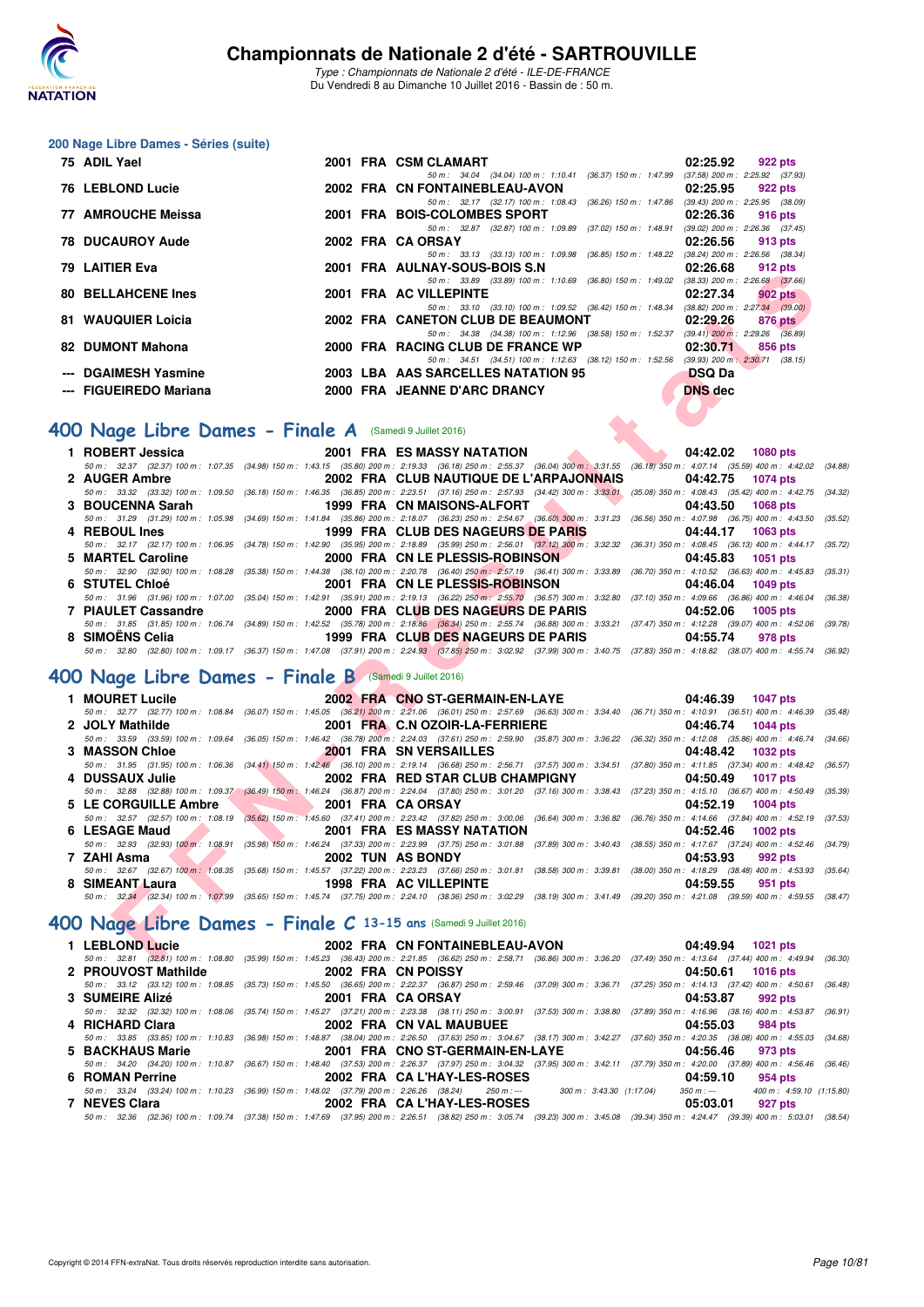

Type : Championnats de Nationale 2 d'été - ILE-DE-FRANCE Du Vendredi 8 au Dimanche 10 Juillet 2016 - Bassin de : 50 m.

### **400 Nage Libre Dames - Finale C (suite)**

## **8 BENLEKBIR Kahéna 2002 FRA AS NATATION RAINCY 05:03.87 921 pts** 50 m : 33.80 (33.80) 100 m : 1:11.26 (37.46) 150 m : 1:49.92 (38.66) 200 m : 2:28.95 (39.03) 250 m : 3:08.26 (39.31) 300 m : 3:47.46 (39.20) 350 m : 4:26.30 (38.84) 400 m : 5:03.87 (37.57)

### **[400 Nage Libre Dames - Séries](http://www.ffnatation.fr/webffn/resultats.php?idact=nat&go=epr&idcpt=39837&idepr=4)** (Samedi 9 Juillet 2016)

| 1 DESMAIZIERES Alix                                                                                                                                         |  | 2000 FRA CLUB DES NAGEURS DE PARIS      | 04:38.68<br>1105 pts                                                                                                                                                                                                        |         |
|-------------------------------------------------------------------------------------------------------------------------------------------------------------|--|-----------------------------------------|-----------------------------------------------------------------------------------------------------------------------------------------------------------------------------------------------------------------------------|---------|
| 2 CASTEL Margaux                                                                                                                                            |  | 2000 FRA S.M MONTROUGE                  | 50 m: 32.74 (32.74) 100 m: 1:07.71 (34.97) 150 m: 1:43.12 (35.41) 200 m: 2:18.24 (35.12) 250 m: 2:53.45 (35.21) 300 m: 3:28.88 (35.43) 350 m: 4:04.29 (35.41) 400 m: 4:38.68 (34.39)<br>04:41.26<br>1085 pts                |         |
|                                                                                                                                                             |  |                                         | 50 m: 31.21 (31.21) 100 m: 1:06.08 (34.87) 150 m: 1:41.79 (35.71) 200 m: 2:18.04 (36.25) 250 m: 2:53.63 (35.59) 300 m: 3:30.11 (36.48) 350 m: 4:06.22 (36.11) 400 m: 4:41.26 (35.04)                                        |         |
| 3 PIAULET Cassandre<br>50 m : 32.72 (32.72) 100 m : 1:08.46 (35.74) 150 m : 1:44.86 (36.40) 200 m : 2:20.98 (36.12) 250 m : 2:56.96 (35.98) 300 m : 3:32.88 |  | 2000 FRA CLUB DES NAGEURS DE PARIS      | 04:42.77<br><b>1074 pts</b><br>(35.92) 350 m : 4:08.83 (35.95) 400 m : 4:42.77                                                                                                                                              | (33.94) |
| 4 ROBERT Jessica                                                                                                                                            |  | <b>2001 FRA ES MASSY NATATION</b>       | 04:44.30<br><b>1062 pts</b>                                                                                                                                                                                                 |         |
| 5 LE GENTIL Marion                                                                                                                                          |  | 2002 FRA ESPADON VÉLIZY-VILLACOUBLAY    | 50 m: 32.81 (32.81) 100 m: 1:07.62 (34.81) 150 m: 1:43.50 (35.88) 200 m: 2:19.76 (36.26) 250 m: 2:55.71 (35.95) 300 m: 3:32.41 (36.70) 350 m: 4:08.74 (36.33) 400 m; 4:44.30<br><b>1060 pts</b><br>04:44.57                 | (35.56) |
|                                                                                                                                                             |  |                                         | 50 m: 32.99 (32.99) 100 m: 1:09.19 (36.20) 150 m: 1:45.34 (36.15) 200 m: 2:22.07 (36.73) 250 m: 2:58.26 (36.19) 300 m: 3:34.34 (36.08) 350 m: 4:10.08 (35.74) 400 m: 4:44.57                                                | (34.49) |
| 6 STUTEL Chloé                                                                                                                                              |  | 2001 FRA CN LE PLESSIS-ROBINSON         | 04:44.90<br><b>1058 pts</b><br>50 m : 31.46 (31.46) 100 m : 1:06.21 (34.75) 150 m : 1:42.41 (36.20) 200 m : 2:18.85 (36.44) 250 m : 2:55.52 (36.67) 300 m : 3:32.35 (36.83) 350 m : 4:09.26 (36.91) 400 m : 4:44.90         | (35.64) |
| 7 BOUCENNA Sarah                                                                                                                                            |  | 1999 FRA CN MAISONS-ALFORT              | 04:45.09<br><b>1057 pts</b>                                                                                                                                                                                                 |         |
| 8 AUGER Ambre                                                                                                                                               |  | 2002 FRA CLUB NAUTIQUE DE L'ARPAJONNAIS | 50 m : 31.25 (31.25) 100 m : 1:05.70 (34.45) 150 m : 1:41.32 (35.62) 200 m : 2:17.91 (36.59) 250 m : 2:54.98 (37.07) 300 m : 3:31.69 (36.71) 350 m : 4:09.01 (37.32) 400 m : 4:45.09 (36.08)<br>04:45.15<br><b>1056 pts</b> |         |
|                                                                                                                                                             |  |                                         | 50 m: 32.47 (32.47) 100 m: 1:08.39 (35.92) 150 m: 1:44.34 (35.95) 200 m: 2:21.16 (36.82) 250 m: 2:57.73 (36.57) 300 m: 3:34.33 (36.60) 350 m; 4:10.58 (36.25) 400 m: 4:45.15 (34.57)                                        |         |
| 9 GARCIA Morgane<br>50 m : 33.26 (33.26) 100 m : 1:09.05 (35.79) 150 m : 1:45.10 (36.05) 200 m : 2:21.00 (35.90) 250 m : 2:57.23 (36.23) 300 m : 3:33.44    |  | 2001 FRA CSM CLAMART                    | 04:45.30<br><b>1055 pts</b><br>(36.21) 350 m : 4:09.96 (36.52) 400 m : 4:45.30 (35.34)                                                                                                                                      |         |
| <b>10 MARTEL Caroline</b>                                                                                                                                   |  | 2000 FRA CN LE PLESSIS-ROBINSON         | 04:45.63<br>1052 pts                                                                                                                                                                                                        |         |
| 11 REBOUL Ines                                                                                                                                              |  | 1999 FRA CLUB DES NAGEURS DE PARIS      | 50 m: 31.92 (31.92) 100 m: 1:07.22 (35.30) 150 m: 1:43.80 (36.58) 200 m: 2:20.76 (36.96) 250 m: 2:57.19 (36.43) 300 m; 3:34.03 (36.84) 350 m: 4:10.50 (36.47) 400 m: 4:45.63<br>04:45.78<br><b>1051 pts</b>                 | (35.13) |
| 50 m : 33.12 (33.12) 100 m : 1:08.25 (35.13) 150 m : 1:44.26 (36.01) 200 m : 2:20.36 (36.10) 250 m : 2:57.16 (36.80) 300 m : 3:33.79                        |  |                                         | $(36.63)$ 350 m : 4:10.32 $(36.53)$ 400 m : 4:45.78                                                                                                                                                                         | (35.46) |
| 12 SIMOENS Celia                                                                                                                                            |  | 1999 FRA CLUB DES NAGEURS DE PARIS      | 04:46.15<br><b>1049 pts</b>                                                                                                                                                                                                 |         |
| <b>13 SIGNORET Amelie</b>                                                                                                                                   |  | 2002 FRA SN VERSAILLES                  | 50 m : 32.76 (32.76) 100 m : 1:08.61 (35.85) 150 m : 1:44.70 (36.09) 200 m : 2:21.35 (36.65) 250 m : 2:57.80 (36.45) 300 m : 3:34.47 (36.67) 350 m : 4:11.39 (36.92) 400 m : 4:46.15<br>04:47.54<br><b>1038 pts</b>         | (34.76) |
|                                                                                                                                                             |  |                                         | 50 m: 33.57 (33.57) 100 m: 1:09.31 (35.74) 150 m: 1:45.95 (36.64) 200 m: 2:22.70 (36.75) 250 m: 2:59.88 (37.18) 300 m: 3:36.70 (36.82) 350 m: 4:13.28 (36.58) 400 m: 4:47.54                                                | (34.26) |
| 14 L'HOSTE Maryam                                                                                                                                           |  | <b>2002 FRA CERGY PONTOISE NATATION</b> | 04:47.88<br><b>1036 pts</b><br>50 m : 32.28 (32.28) 100 m : 1:08.72 (36.44) 150 m : 1:45.97 (37.25) 200 m : 2:22.92 (36.95) 250 m : 3:00.07 (37.15) 300 m : 3:37.30 (37.23) 350 m : 4:13.67 (36.37) 400 m : 4:47.88 (34.21) |         |
| 15 MOURET Lucile                                                                                                                                            |  | 2002 FRA CNO ST-GERMAIN-EN-LAYE         | 04:48.26<br>1033 pts                                                                                                                                                                                                        |         |
| <b>16 MASSON Chloe</b>                                                                                                                                      |  | 2001 FRA SN VERSAILLES                  | 50 m: 32.55 (32.55) 100 m: 1:07.69 (35.14) 150 m: 1:43.65 (35.96) 200 m: 2:20.28 (36.63) 250 m: 2:57.63 (37.35) 300 m: 3:34.53 (36.90) 350 m: 4:12.16 (37.63) 400 m: 4:48.26<br>04:48.75<br><b>1029 pts</b>                 | (36.10) |
|                                                                                                                                                             |  |                                         | 50 m: 32.36 (32.36) 100 m: 1:07.61 (35.25) 150 m: 1:43.71 (36.10) 200 m: 2:20.77 (37.06) 250 m: 2:57.82 (37.05) 300 m: 3:34.73 (36.91) 350 m: 4:12.36 (37.63) 400 m: 4:48.75 (36.39)                                        |         |
| 17 GARCIA Inès<br>50 m : 31.58 (31.58) 100 m : 1:07.51 (35.93) 150 m : 1:43.91 (36.40) 200 m : 2:20.94 (37.03) 250 m : 2:58.12 (37.18) 300 m : 3:35.41      |  | 2000 FRA TREMBLAYAC                     | 04:49.52<br><b>1024 pts</b><br>(37.29) 350 m : 4:12.68 (37.27) 400 m : 4:49.52                                                                                                                                              | (36.84) |
| 18 SIMEANT Laura                                                                                                                                            |  | <b>1998 FRA AC VILLEPINTE</b>           | 04:50.22<br><b>1019 pts</b>                                                                                                                                                                                                 |         |
| <b>19 LE CORGUILLE Ambre</b>                                                                                                                                |  | 2001 FRA CA ORSAY                       | 50 m: 32.65 (32.65) 100 m: 1:07.49 (34.84) 150 m: 1:43.89 (36.40) 200 m: 2:20.54 (36.65) 250 m: 2:57.46 (36.92) 300 m: 3:34.96 (37.50) 350 m: 4:12.75 (37.79) 400 m: 4:50.22 (37.47)<br>04:50.24<br><b>1018 pts</b>         |         |
|                                                                                                                                                             |  |                                         | 50 m: 32.66 (32.66) 100 m: 1:08.13 (35.47) 150 m: 1:44.45 (36.32) 200 m: 2:20.63 (36.18) 250 m: 2:57.54 (36.91) 300 m: 3:35.23 (37.69) 350 m: 4:13.40 (38.17) 400 m: 4:50.24 (36.84)                                        |         |
| 20 HANRAS Tiphaine<br>50 m : 33.90 (33.90) 100 m : 1:10.89 (36.99) 150 m : 1:48.21 (37.32) 200 m : 2:25.63 (37.42) 250 m : 3:02.99 (37.36) 300 m : 3:40.40  |  | <b>2000 FRA COULOMMIERS NATATION</b>    | 04:50.97<br><b>1013 pts</b><br>(37.41) 350 m : 4:17.60 (37.20) 400 m : 4:50.97                                                                                                                                              | (33.37) |
| 21 LESAGE Maud                                                                                                                                              |  | <b>2001 FRA ES MASSY NATATION</b>       | 04:51.50<br>1009 pts                                                                                                                                                                                                        |         |
| 50 m: 33.19 (33.19) 100 m: 1:09.52 (36.33) 150 m: 1:47.15 (37.63) 200 m: 2:24.84 (37.69) 250 m: 3:02.21 (37.37) 300 m: 3:39.63<br>22 JOLY Mathilde          |  | 2001 FRA C.N OZOIR-LA-FERRIERE          | (37.42) 350 m: 4:16.61 (36.98) 400 m: 4:51.50 (34.89)<br>04:51.84<br><b>1007 pts</b>                                                                                                                                        |         |
| 50 m: 32.53 (32.53) 100 m: 1:08.30 (35.77) 150 m: 1:44.73 (36.43) 200 m: 2:21.95 (37.22) 250 m: 2:58.75 (36.80) 300 m: 3:36.85                              |  |                                         | (38.10) 350 m: 4:14.62 (37.77) 400 m: 4:51.84                                                                                                                                                                               | (37.22) |
| 23 DUSSAUX Julie                                                                                                                                            |  | 2002 FRA RED STAR CLUB CHAMPIGNY        | 04:52.06<br>1005 pts<br>50 m: 33.00 (33.00) 100 m: 1:09.52 (36.52) 150 m: 1:47.32 (37.80) 200 m: 2:24.91 (37.59) 250 m: 3:02.42 (37.51) 300 m: 3:40.20 (37.78) 350 m: 4:16.87 (36.67) 400 m: 4:52.06 (35.19)                |         |
| 24 ZAHI Asma                                                                                                                                                |  | 2002 TUN AS BONDY                       | 04:52.40<br>1003 pts                                                                                                                                                                                                        |         |
| 25 KEBDI Manel                                                                                                                                              |  | 2002 FRA CN LA COURNEUVE                | 50 m: 33.04 (33.04) 100 m: 1:09.35 (36.31) 150 m: 1:46.75 (37.40) 200 m: 2:24.87 (38.12) 250 m: 3:02.62 (37.75) 300 m: 3:40.31 (37.69) 350 m: 4:17.70 (37.39) 400 m: 4:52.40<br>04:52.85<br>999 pts                         | (34.70) |
|                                                                                                                                                             |  |                                         | 50 m: 33.25 (33.25) 100 m: 1.10.27 (37.02) 150 m: 1:47.89 (37.62) 200 m: 2:25.71 (37.82) 250 m: 3:03.19 (37.48) 300 m: 3:41.02 (37.83) 350 m: 4:18.28 (37.26) 400 m: 4:52.85 (34.57)                                        |         |
| 26 SUMEIRE Alizé                                                                                                                                            |  | 2001 FRA CA ORSAY                       | 04:52.90<br>999 pts<br>50 m: 33,36 (33.36) 100 m: 1:10.32 (36.96) 150 m: 1:47.79 (37.47) 200 m: 2:25.70 (37.91) 250 m: 3:02.01 (36.31) 300 m: 3:38.87 (36.86) 350 m: 4:16.22 (37.35) 400 m: 4:52.90 (36.68)                 |         |
| 27 PROUVOST Mathilde 2002 FRA CN POISSY                                                                                                                     |  |                                         | 04:53.50 995 pts                                                                                                                                                                                                            |         |
| 28 AOUAD Kenza                                                                                                                                              |  | 2000 FRA CSM CLAMART                    | 50 m: 33.26 (33.26) 100 m: 1:09.45 (36.19) 150 m: 1:45.93 (36.48) 200 m: 2:23.09 (37.16) 250 m: 2:59.50 (36.41) 300 m: 3:37.25 (37.75) 350 m: 4:15.16 (37.91) 400 m: 4:53.50 (38.34)<br>04:53.54<br>994 pts                 |         |
|                                                                                                                                                             |  |                                         | 50 m: 32.72 (32.72) 100 m: 1:08.83 (36.11) 150 m: 1:45.60 (36.77) 200 m: 2:23.29 (37.69) 250 m: 3:01.29 (38.00) 300 m: 3:38.98 (37.69) 350 m: 4:16.90 (37.92) 400 m: 4:53.54 (36.64)                                        |         |
| 29 LESSOUED Sarah                                                                                                                                           |  | 2000 FRA AS LE PLESSIS-SAVIGNY          | 04:53.55<br>994 pts<br>50 m: 33.69 (33.69) 100 m: 1:10.41 (36.72) 150 m: 1:47.42 (37.01) 200 m: 2:24.97 (37.55) 250 m: 3:01.99 (37.02) 300 m: 3:39.85 (37.86) 350 m: 4:17.67 (37.82) 400 m: 4:53.55                         | (35.88) |
| <b>30 LEBLOND Lucie</b>                                                                                                                                     |  | 2002 FRA CN FONTAINEBLEAU-AVON          | 04:53.56<br>994 pts                                                                                                                                                                                                         |         |
| 31 BARBOUCH Inès                                                                                                                                            |  | 2001 FRA U.S CRETEIL NATATION           | 50 m: 33.64 (33.64) 100 m: 1:10.06 (36.42) 150 m: 1:47.16 (37.10) 200 m: 2:24.13 (36.97) 250 m: 3:01.59 (37.46) 300 m: 3:39.11 (37.52) 350 m: 4:16.93 (37.82) 400 m: 4:53.56<br>04:54.18<br>990 pts                         | (36.63) |
|                                                                                                                                                             |  |                                         | 50 m: 33.03 (33.03) 100 m: 1:08.04 (35.01) 150 m: 1:44.02 (35.98) 200 m: 2:20.93 (36.91) 250 m: 2:59.06 (38.13) 300 m: 3:37.84 (38.78) 350 m: 4:15.89 (38.05) 400 m: 4:54.18                                                | (38.29) |
| 32 BENLEKBIR Kahéna                                                                                                                                         |  | 2002 FRA AS NATATION RAINCY             | 04:55.06<br>983 pts<br>50 m: 33.18 (33.18) 100 m: 1:09.60 (36.42) 150 m: 1:47.00 (37.40) 200 m: 2:24.96 (37.96) 250 m: 3:03.19 (38.23) 300 m: 3:41.65 (38.46) 350 m: 4:19.47 (37.82) 400 m: 4:55.06 (35.59)                 |         |
| 33 ANNE Emilie                                                                                                                                              |  | 1999 FRA CSM CLAMART                    | 04:56.47<br>973 pts                                                                                                                                                                                                         |         |
| 34 NEVES Clara                                                                                                                                              |  | 2002 FRA CA L'HAY-LES-ROSES             | 50 m: 35.33 (35.33) 100 m: 1:12.18 (36.85) 150 m: 1:49.46 (37.28) 200 m: 2:27.11 (37.65) 250 m: 3:04.93 (37.82) 300 m: 3:42.62 (37.69) 350 m: 4:20.32 (37.70) 400 m: 4:56.47 (36.15)<br>04:56.69<br>972 pts                 |         |
|                                                                                                                                                             |  |                                         | 50 m : 32.86 (32.86) 100 m : 1:09.53 (36.67) 150 m : 1:47.22 (37.69) 200 m : 2:25.35 (38.13) 250 m : 3:03.41 (38.06) 300 m : 3:41.88 (38.47) 350 m : 4:20.30 (38.42) 400 m : 4:56.69 (36.39)                                |         |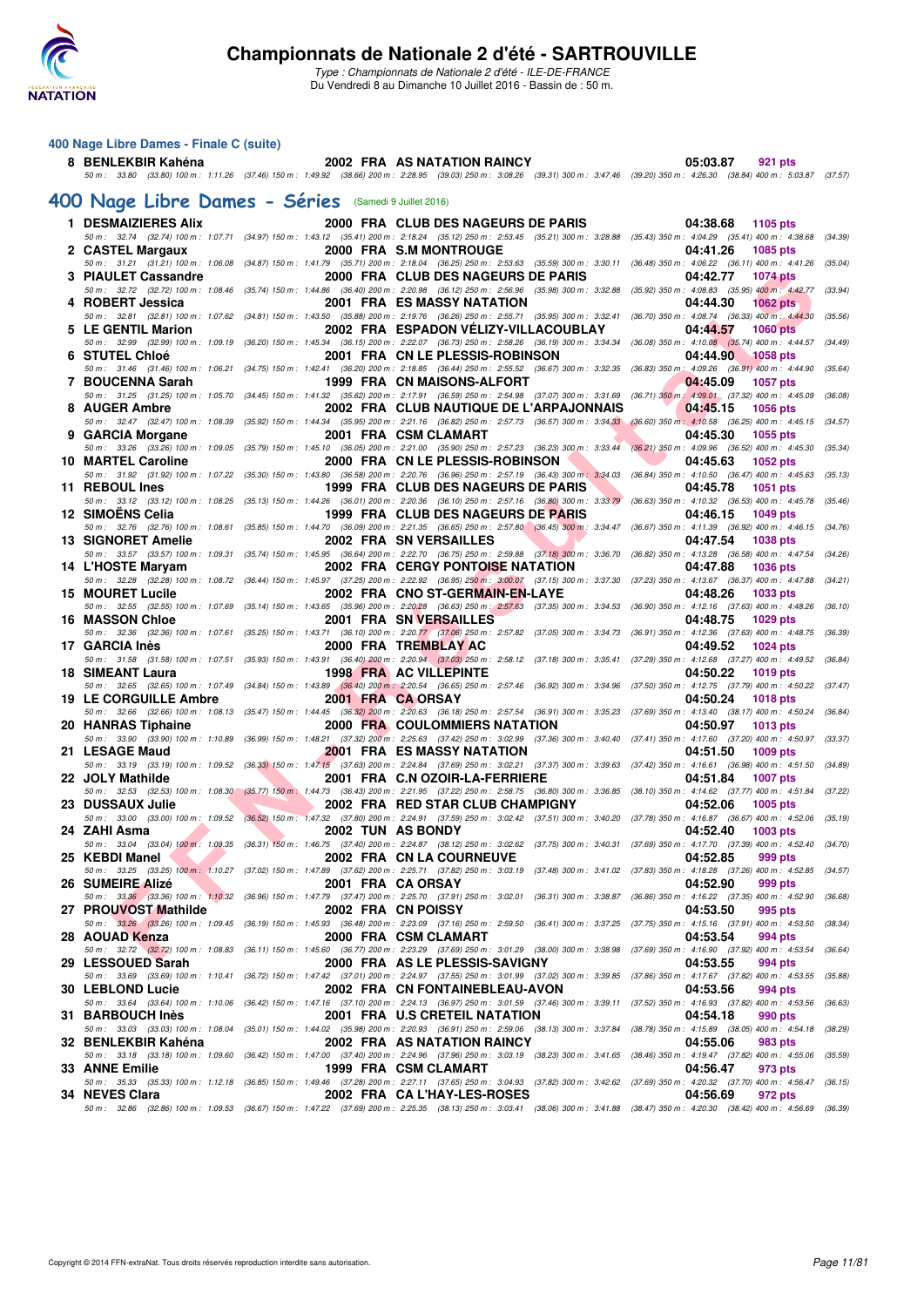

Type : Championnats de Nationale 2 d'été - ILE-DE-FRANCE Du Vendredi 8 au Dimanche 10 Juillet 2016 - Bassin de : 50 m.

#### **400 Nage Libre Dames - Séries (suite)**

| 35 RICHARD Clara                                                                                        |                                                                                                                                                                                                                                                                | 2002 FRA CN VAL MAUBUEE                                                                                                                                                                                                                                                                    | 04:57.14<br><b>968 pts</b>                                                                                                           |
|---------------------------------------------------------------------------------------------------------|----------------------------------------------------------------------------------------------------------------------------------------------------------------------------------------------------------------------------------------------------------------|--------------------------------------------------------------------------------------------------------------------------------------------------------------------------------------------------------------------------------------------------------------------------------------------|--------------------------------------------------------------------------------------------------------------------------------------|
|                                                                                                         |                                                                                                                                                                                                                                                                | 50 m: 33.86 (33.86) 100 m: 1:10.79 (36.93) 150 m: 1:48.51 (37.72) 200 m: 2:26.77 (38.26) 250 m: 3:04.74 (37.97) 300 m: 3:42.91 (38.17) 350 m: 4:21.25 (38.34) 400 m: 4:57.14                                                                                                               | (35.89)                                                                                                                              |
| 36 BORNET Apolline                                                                                      |                                                                                                                                                                                                                                                                | 2002 FRA STADE DE VANVES                                                                                                                                                                                                                                                                   | 04:57.64<br>965 pts                                                                                                                  |
|                                                                                                         |                                                                                                                                                                                                                                                                | 50 m: 33.95 (33.95) 100 m: 1:10.74 (36.79) 150 m: 1:48.40 (37.66) 200 m: 2:26.02 (37.62) 250 m: 3:04.07 (38.05) 300 m: 3:42.30 (38.23) 350 m: 4:20.63 (38.33) 400 m: 4:57.64                                                                                                               | (37.01)                                                                                                                              |
| 37 TEULE Mary                                                                                           |                                                                                                                                                                                                                                                                | 1999 FRA CNO ST-GERMAIN-EN-LAYE                                                                                                                                                                                                                                                            | 04:58.04<br>962 pts                                                                                                                  |
| 50 m: 31.74 (31.74) 100 m: 1:07.71<br>38 LISIK Chloé                                                    |                                                                                                                                                                                                                                                                | (35.97) 150 m : 1:45.32 (37.61) 200 m : 2:24.08 (38.76) 250 m : 3:02.67 (38.59) 300 m : 3:41.69<br>2000 FRA AMICALE VILLENEUVE-LA-GARENNE                                                                                                                                                  | (39.02) 350 m: 4:20.76 (39.07) 400 m: 4:58.04<br>(37.28)<br>04:58.36<br>960 pts                                                      |
| 50 m: 32.81 (32.81) 100 m: 1:09.54                                                                      |                                                                                                                                                                                                                                                                | (36.73) 150 m : 1:47.21 (37.67) 200 m : 2:25.57 (38.36) 250 m : 3:03.82 (38.25) 300 m : 3:42.44 (38.62) 350 m : 4:21.00 (38.56) 400 m : 4:58.36                                                                                                                                            | (37.36)                                                                                                                              |
| 39 BRAULT Inès                                                                                          |                                                                                                                                                                                                                                                                | 1999 FRA STELLA SPORTS ST-MAUR                                                                                                                                                                                                                                                             | 04:58.37<br>960 pts                                                                                                                  |
| 50 m: 33.06 (33.06) 100 m: 1:09.01                                                                      |                                                                                                                                                                                                                                                                | (35.95) 150 m : 1:46.28 (37.27) 200 m : 2:24.50 (38.22) 250 m : 3:02.97 (38.47) 300 m : 3:41.77 (38.80) 350 m : 4:20.80 (39.03) 400 m : 4:58.37                                                                                                                                            | (37.57)                                                                                                                              |
| 40 ROMAN Perrine                                                                                        |                                                                                                                                                                                                                                                                | 2002 FRA CA L'HAY-LES-ROSES                                                                                                                                                                                                                                                                | 04:59.23<br><b>954 pts</b>                                                                                                           |
|                                                                                                         |                                                                                                                                                                                                                                                                | 50 m: 34.35 (34.35) 100 m: 1:11.61 (37.26) 150 m: 1:49.97 (38.36) 200 m: 2:28.55 (38.58) 250 m: 3:06.67 (38.12) 300 m: 3:44.77 (38.10) 350 m: 4:22.44 (37.67) 400 m: 4:59.23                                                                                                               | (36.79)                                                                                                                              |
| 41 BACKHAUS Marie                                                                                       |                                                                                                                                                                                                                                                                | 2001 FRA CNO ST-GERMAIN-EN-LAYE                                                                                                                                                                                                                                                            | 04:59.30<br>953 pts                                                                                                                  |
|                                                                                                         |                                                                                                                                                                                                                                                                | 50 m: 32.18 (32.18) 100 m: 1:08.24 (36.06) 150 m: 1:45.69 (37.45) 200 m: 2:24.27 (38.58) 250 m: 3:02.66 (38.39) 300 m: 3:41.53 (38.87) 350 m: 4:20.80 (39.27) 400 m: 4:59.30                                                                                                               | (38.50)                                                                                                                              |
| 42 EUGENE Delphine                                                                                      |                                                                                                                                                                                                                                                                | 2001 FRA SN MONTGERON                                                                                                                                                                                                                                                                      | 04:59.40<br>952 pts                                                                                                                  |
|                                                                                                         |                                                                                                                                                                                                                                                                | 50 m: 35.16 (35.16) 100 m: 1:12.43 (37.27) 150 m: 1:50.63 (38.20) 200 m: 2:28.89 (38.26) 250 m: 3:07.50 (38.61) 300 m: 3:46.06 (38.56) 350 m: 4:23.53 (37.47) 400 m: 4:59.40                                                                                                               | (35.87)                                                                                                                              |
| 43 MULLER Majda                                                                                         |                                                                                                                                                                                                                                                                | 2002 FRA AS CORBEIL-ESSONNE                                                                                                                                                                                                                                                                | 04:59.57<br>951 pts                                                                                                                  |
|                                                                                                         |                                                                                                                                                                                                                                                                | 50 m: 33.15 (33.15) 100 m: 1:10.11 (36.96) 150 m: 1:47.78 (37.67) 200 m: 2:25.73 (37.95) 250 m: 3:03.67 (37.94) 300 m: 3:41.82 (38.15) 350 m: 4:21.44 (39.62) 400 m: 4:59.57                                                                                                               | (38.13)                                                                                                                              |
| 44 CRISTINI Marie                                                                                       |                                                                                                                                                                                                                                                                | 2002 FRA OLYMPIQUE LA GARENNE-COLOMBES                                                                                                                                                                                                                                                     | 05:00.54<br>944 pts                                                                                                                  |
| 50 m: 33.84 (33.84) 100 m: 1:10.46                                                                      |                                                                                                                                                                                                                                                                | (36.62) 150 m : 1:48.91 (38.45) 200 m : 2:27.10 (38.19) 250 m : 3:05.93 (38.83) 300 m : 3:44.58 (38.65) 350 m : 4:23.15 (38.57) 400 m : 5:00.54<br>2002 FRA ES MASSY NATATION                                                                                                              | (37.39)                                                                                                                              |
| 45 HOUAL Solene                                                                                         |                                                                                                                                                                                                                                                                | 50 m: 33.17 (33.17) 100 m: 1:10.47 (37.30) 150 m: 1:49.40 (38.93) 200 m: 2:28.35 (38.95) 250 m: 3:07.89 (39.54) 300 m: 3:46.56 (38.67) 350 m: 4:25.56 (39.00) 400 m: 5:01.34                                                                                                               | 05:01.34<br>939 pts<br>(35.78)                                                                                                       |
| 46 FOULON Noellia                                                                                       |                                                                                                                                                                                                                                                                | 2001 FRA SCUF PARIS                                                                                                                                                                                                                                                                        | 05:02.07<br>934 pts                                                                                                                  |
|                                                                                                         |                                                                                                                                                                                                                                                                | 50 m : 33.48 (33.48) 100 m : 1:10.79 (37.31) 150 m : 1:48.62 (37.83) 200 m : 2:27.36 (38.74) 250 m : 3:06.01 (38.65) 300 m : 3:45.58                                                                                                                                                       | (39.57) 350 m: 4:24.68 (39.10) 400 m: 5:02.07<br>(37.39)                                                                             |
| 47 CHAPUT Perrine                                                                                       |                                                                                                                                                                                                                                                                | 2001 FRA COULOMMIERS NATATION                                                                                                                                                                                                                                                              | 05:02.87<br><b>928 pts</b>                                                                                                           |
|                                                                                                         |                                                                                                                                                                                                                                                                | 50 m: 34.82 (34.82) 100 m: 1:12.55 (37.73) 150 m: 1:50.88 (38.33) 200 m: 2:29.77 (38.89) 250 m: 3:08.94 (39.17) 300 m: 3:47.39                                                                                                                                                             | (38.45) 350 m: 4:25.84 (38.45) 400 m: 5:02.87 (37.03)                                                                                |
| 48 POREAU Marine                                                                                        |                                                                                                                                                                                                                                                                | 2001 FRA US JEUNESSE MITRY-MORY                                                                                                                                                                                                                                                            | 05:04.70<br>915 pts                                                                                                                  |
|                                                                                                         |                                                                                                                                                                                                                                                                | 50 m : 32.33 (32.33) 100 m : 1:09.63 (37.30) 150 m : 1:50.13 (40.50) 200 m : 2:30.18 (40.05) 250 m : 3:09.31 (39.13) 300 m : 3:48.56 (39.25) 350 m : 4:26.84 (38.28) 400 m : 5:04.70                                                                                                       | (37.86)                                                                                                                              |
| 49 GYSEMBERG Manon                                                                                      |                                                                                                                                                                                                                                                                | 2002 FRA CLUB DES NAGEURS DE PARIS                                                                                                                                                                                                                                                         | 05:06.62<br><b>902 pts</b>                                                                                                           |
|                                                                                                         |                                                                                                                                                                                                                                                                | 50 m : 33.65 (33.65) 100 m : 1:10.49 (36.84) 150 m : 1:49.97 (39.48) 200 m : 2:28.89 (38.92) 250 m : 3:08.96 (40.07) 300 m : 3:48.89                                                                                                                                                       | (39.93) 350 m: 4:28.43 (39.54) 400 m: 5:06.62<br>(38.19)                                                                             |
| 50 WARD Meggy                                                                                           |                                                                                                                                                                                                                                                                | 2002 FRA C.N OZOIR-LA-FERRIERE                                                                                                                                                                                                                                                             | 05:07.01<br>899 pts                                                                                                                  |
|                                                                                                         |                                                                                                                                                                                                                                                                | 50 m: 33.57 (33.57) 100 m: 1:11.11 (37.54) 150 m: 1:49.07 (37.96) 200 m: 2:27.79 (38.72) 250 m: 3:06.89 (39.10) 300 m: 3:47.48 (40.59) 350 m: 4:28.23 (40.75) 400 m: 5:07.01                                                                                                               | (38.78)                                                                                                                              |
| 51 CHAUMUN Shany                                                                                        |                                                                                                                                                                                                                                                                | 2002 FRA CN BRUNOY-ESSONNE                                                                                                                                                                                                                                                                 | 05:07.14<br>898 pts                                                                                                                  |
|                                                                                                         |                                                                                                                                                                                                                                                                | 50 m: 34.15 (34.15) 100 m: 1:10.87 (36.72) 150 m: 1:49.20 (38.33) 200 m: 2:28.32 (39.12) 250 m: 3:08.00 (39.68) 300 m: 3:47.90 (39.90) 350 m: 4:27.93 (40.03) 400 m: 5:07.14 (39.21)                                                                                                       |                                                                                                                                      |
| 52 DUCAUROY Aude                                                                                        |                                                                                                                                                                                                                                                                | 2002 FRA CA ORSAY<br>50 m : 35.33 (35.33) 100 m : 1:13.70 (38.37) 150 m : 1:52.40 (38.70) 200 m : 2:31.89 (39.49) 250 m : 3:10.86 (38.97) 300 m : 3:50.59 (39.73) 350 m : 4:29.52 (38.93) 400 m : 5:08.46 (38.94)                                                                          | 05:08.46<br>889 pts                                                                                                                  |
|                                                                                                         |                                                                                                                                                                                                                                                                |                                                                                                                                                                                                                                                                                            |                                                                                                                                      |
| 100 Nage Libre Dames - Série rapide (Dimanche 10 Juillet 2016)                                          |                                                                                                                                                                                                                                                                |                                                                                                                                                                                                                                                                                            |                                                                                                                                      |
|                                                                                                         |                                                                                                                                                                                                                                                                |                                                                                                                                                                                                                                                                                            |                                                                                                                                      |
| 1 BOURNONVILLE Mey                                                                                      |                                                                                                                                                                                                                                                                | 1999 FRA CN MELUN VAL DE SEINE                                                                                                                                                                                                                                                             | 09:25.73<br>1129 pts                                                                                                                 |
|                                                                                                         |                                                                                                                                                                                                                                                                | 50 m : 32.14 (32.14) 100 m : 1.07.32 (35.18) 150 m : 1.42.03 (34.71) 200 <mark>m</mark> : 2:17.22 (35.19) 250 m : 2:52.07 (34.85) 300 m : 3:27.56<br>450 m : 5:14.64 (35.89) 500 m : 5:50.84 (36.20) 550 m : 6:26.97 (36.13) 600 m : 7:03.34                                               | $(35.49)$ 350 m : $4.02.96$ $(35.40)$ 400 m : $4.38.75$<br>(35.79)<br>$(36.27)$ 750 m : 8:51.50 $(35.57)$ 800 m : 9:25.73<br>(34.23) |
| 2 MARCHESE Julie                                                                                        |                                                                                                                                                                                                                                                                | 2000 FRA CN MELUN VAL DE SEINE                                                                                                                                                                                                                                                             | 09:31.75<br>1106 pts                                                                                                                 |
|                                                                                                         |                                                                                                                                                                                                                                                                |                                                                                                                                                                                                                                                                                            | $(36.33)$ 350 m : 4:06.60 $(36.25)$ 400 m : 4:43.24<br>(36.64)                                                                       |
|                                                                                                         |                                                                                                                                                                                                                                                                | $\begin{array}{cccccc} 50\ m: & 32.10 & (32.10) \ 100\ m: & 1.06.52 & (34.42) \ 150\ m: & 1.41.96 & (35.44) \ 200\ m: & 2.17.99 & (36.03) \ 250\ m: & 2.54.02 & (36.03) \ 300\ m: & 3.30.35 \\ 450\ m: & 6.32.91 & (1.49.67) & 500\ m: & 5.56.38 & () & 550\ m: & - & 600\ m: & 7.09.17 &$ | (35.85) 750 m: 8:57.16 (35.77) 800 m: 9:31.75<br>(34.59)                                                                             |
| 3 DESMAIZIERES Alix                                                                                     |                                                                                                                                                                                                                                                                | 2000 FRA CLUB DES NAGEURS DE PARIS                                                                                                                                                                                                                                                         | 09:35.51<br>1091 pts                                                                                                                 |
|                                                                                                         |                                                                                                                                                                                                                                                                | 50 m : 32.40 (32.40) 100 m : 1:07.62 (35.22) 150 m : 1:43.86 (36.24) 200 m : 2:19.32 (35.46) 250 m : 2:55.53 (36.21) 300 m : 3:31.63<br>450 m : 5:21.33 (36.89) 500 m : 5:57.90 (36.57) 550 m : 6:34.79 (36.89) 600 m : 7:11.51 (                                                          | (36.10) 350 m: 4:08.14 (36.51) 400 m: 4:44.44<br>(36.30)<br>(36.33) 750 m : 9:01.08 (36.38) 800 m : 9:35.51<br>(34.43)               |
| 5 GARCIA Morgane                                                                                        |                                                                                                                                                                                                                                                                | 2001 FRA CSM CLAMART                                                                                                                                                                                                                                                                       | 09:40.25<br>1073 pts                                                                                                                 |
| 50 m : 33.67 (33.67) 100 m : 1:09.87<br>450 m : 5:26.14 (36.51) 500 m : 6:02.87                         |                                                                                                                                                                                                                                                                |                                                                                                                                                                                                                                                                                            | $(36.91)$ 350 m : 4:12.77 $(36.71)$ 400 m : 4:49.63<br>(36.86)                                                                       |
|                                                                                                         |                                                                                                                                                                                                                                                                | (36.20) 150 m · 1:46.14 (36.27) 200 m · 2:22.75 (36.61) 250 m · 2:59.15 (36.40) 300 m · 3:36.06<br>(36.73) 550 m · 6:39.27 (36.40) 600 m · 7:15.91 (36.64) 650 m · 7:52.66 (36.75) 700 m · 8:29.22                                                                                         | (36.56) 750 m : 9:05.56 (36.34) 800 m : 9:40.25<br>(34.69)                                                                           |
| 6 MARTEL Caroline                                                                                       |                                                                                                                                                                                                                                                                | 2000 FRA CN LE PLESSIS-ROBINSON                                                                                                                                                                                                                                                            | 09:40.27<br>1073 pts                                                                                                                 |
| 50 m: 33.08 (33.08) 100 m: 1:08.84<br>450 m : 5:24.59 (36.72) 500 m : 6:01.18                           |                                                                                                                                                                                                                                                                | (35.76) 150 m : 1:45.08 (36.24) 200 m : 2:21.53 (36.45) 250 m : 2:57.99 (36.46) 300 m : 3:34.71<br>(36.59) 550 m : 6:38.12 (36.94) 600 m : 7:14.47 (36.35) 650 m : 7:51.55 (37.08) 700 m : 8:28.20<br>$(37.08)$ 700 m : 8:28.20                                                            | $(36.72)$ 350 m : 4:11.48 $(36.77)$ 400 m : 4:47.87<br>(36.39)<br>(36.65) 750 m : 9:04.82 (36.62) 800 m : 9:40.27<br>(35.45)         |
| <b>7 FERGUENE Ines</b>                                                                                  |                                                                                                                                                                                                                                                                | <b>2001 FRA ES MASSY NATATION</b>                                                                                                                                                                                                                                                          | 09:40.89<br><b>1071 pts</b>                                                                                                          |
|                                                                                                         |                                                                                                                                                                                                                                                                | $(36.65)$ 300 m : 3:34.11                                                                                                                                                                                                                                                                  | $(37.65)$ 350 m : 4:10.73 $(36.62)$ 400 m : 4:48.11<br>(37.38)                                                                       |
| 50 m : 31.63 (31.63) 100 m : 1:07.24<br>450 m : 5:25.19 (37.08) 500 m : 6:02.52                         | $\begin{array}{cccc} (35.61) \ 150 \ m \colon \ 1.43.09 & (35.85) \ 200 \ m \colon \ 2.19.81 & (36.72) \ 250 \ m \colon \ 2.56.46 \\ (37.33) \ 550 \ m \colon \ 6.39.59 & (37.07) \ 600 \ m \colon \ 7.16.96 & (37.37) \ 650 \ m \colon \ 7.53.66 \end{array}$ | $(36.70)$ 700 m : 8:30.43                                                                                                                                                                                                                                                                  | (36.77) 750 m : 9:06.34 (35.91) 800 m : 9:40.89<br>(34.55)                                                                           |
| 10 BOUCENNA Sarah                                                                                       |                                                                                                                                                                                                                                                                | 1999 FRA CN MAISONS-ALFORT                                                                                                                                                                                                                                                                 | 09:52.71<br><b>1027 pts</b>                                                                                                          |
| 50 m : 32.01 (32.01) 100 m : 1:07.68<br>450 m : 5:29.45 (37.78) 500 m : 6:07.00 (37.55) 550 m : 6:44.98 | $(37.98)$ 600 m : 7:23.08                                                                                                                                                                                                                                      | (35.67) 150 m: 1:44.55 (36.87) 200 m: 2:21.75 (37.20) 250 m: 2:59.25 (37.50) 300 m: 3:36.28<br>$(38.04)$ 700 m : 8:38.87                                                                                                                                                                   | (37.03) 350 m: 4:14.09 (37.81) 400 m: 4:51.67<br>(37.58)<br>$(37.75)$ 750 m : 9:16.43<br>$(37.56)$ 800 m : 9:52.71                   |
| 23 LE CORGUILLE Ambre                                                                                   |                                                                                                                                                                                                                                                                | $(38.10)$ 650 m : $8.01.12$<br>2001 FRA CA ORSAY                                                                                                                                                                                                                                           | (36.28)<br>10:11.47<br>959 pts                                                                                                       |
| 50 m: 32.89 (32.89) 100 m: 1:09.21                                                                      | (36.32) 150 m: 1:47.50 (38.29) 200 m: 2:25.61 (38.11) 250 m: 3:04.50                                                                                                                                                                                           |                                                                                                                                                                                                                                                                                            | $(38.89)$ 300 m : 3:43.89 $(39.39)$ 350 m : 4:22.98 $(39.09)$ 400 m : 5:01.91<br>(38.93)                                             |
| 450 m : 5:40.82 (38.91) 500 m : 6:19.61                                                                 | (38.79) 550 m : 6:58.55 (38.94) 600 m : 7:37.03 (38.48) 650 m : 8:16.02                                                                                                                                                                                        | $(38.99)$ 700 m : 8:54.65                                                                                                                                                                                                                                                                  | (38.63) 750 m : 9:33.35 (38.70) 800 m : 10:11.47<br>(38.12)                                                                          |
|                                                                                                         | ,                                                                                                                                                                                                                                                              |                                                                                                                                                                                                                                                                                            |                                                                                                                                      |

### **[800 Nage Libre Dames - Série rapide](http://www.ffnatation.fr/webffn/resultats.php?idact=nat&go=epr&idcpt=39837&idepr=5)** (Dimanche 10 Juillet 2016)

### **[800 Nage Libre Dames - Séries lentes](http://www.ffnatation.fr/webffn/resultats.php?idact=nat&go=epr&idcpt=39837&idepr=5)** (Dimanche 10 Juillet 2016)

|                 | 4 BARBOSA Manoella |  |  | 2002 FRA CNO ST-GERMAIN-EN-LAYE                                                                                                                                                                                                                                                 |  |  | 09:40.08 1074 pts                                                                                                                                                                                                                                                                                                                                                                               |         |
|-----------------|--------------------|--|--|---------------------------------------------------------------------------------------------------------------------------------------------------------------------------------------------------------------------------------------------------------------------------------|--|--|-------------------------------------------------------------------------------------------------------------------------------------------------------------------------------------------------------------------------------------------------------------------------------------------------------------------------------------------------------------------------------------------------|---------|
|                 |                    |  |  | 50 m : 32.92 (32.92) 100 m : 1:08.90 (35.98) 150 m : 1:45.67 (36.77) 200 m : 2:22.46 (36.79) 250 m : 2:59.21 (36.75) 300 m : 3:35.96<br>450 m : 5:26.58 (36.82) 500 m : 6:02.92 (36.34) 550 m : 6:40.28 (37.36) 600 m : 7:16.84 (36.56) 650 m : 7:53.73 (36.89) 700 m : 8:30.31 |  |  | $(36.75)$ 350 m : 4:13.14 $(37.18)$ 400 m : 4:49.76 $(36.62)$<br>$(36.58)$ 750 m : $9.06.40$ $(36.09)$ 800 m : $9.40.08$ $(33.68)$                                                                                                                                                                                                                                                              |         |
| 8 STUTEL Chloé  |                    |  |  | 2001 FRA CN LE PLESSIS-ROBINSON                                                                                                                                                                                                                                                 |  |  | 09:44.92 1056 pts                                                                                                                                                                                                                                                                                                                                                                               |         |
|                 |                    |  |  |                                                                                                                                                                                                                                                                                 |  |  | 50 m : 32.29 (32.29) 100 m : 1:07.74 (35.45) 150 m : 1:44.15 (36.41) 200 m : 2:20.87 (36.72) 250 m : 2:57.84 (36.97) 300 m : 3:34.76 (36.92) 350 m : 4:12.01 (37.25) 400 m : 4:49.10 (37.09)<br>450 m : 5:26.10 (37.00) 500 m : 6:03.15 (37.05) 550 m : 6:40.51 (37.36) 600 m : 7:17.95 (37.44) 650 m : 7:54.77 (36.82) 700 m : 8:31.96 (37.19) 750 m : 9:09.13 (37.17) 800 m : 9:44.92 (35.79) |         |
| 9 MOURET Lucile |                    |  |  | 2002 FRA CNO ST-GERMAIN-EN-LAYE                                                                                                                                                                                                                                                 |  |  | 09:51.66 1031 pts                                                                                                                                                                                                                                                                                                                                                                               |         |
|                 |                    |  |  |                                                                                                                                                                                                                                                                                 |  |  | 50 m: 33.81 (33.81) 100 m: 1:10.97 (37.16) 150 m: 1:48.24 (37.27) 200 m: 2:25.54 (37.30) 250 m: 3:02.75 (37.21) 300 m: 3:39.97 (37.22) 350 m: 4:17.34 (37.37) 400 m: 4:54.47 (37.13)<br>450 m : 5:31.72 (37.25) 500 m : 6:08.72 (37.00) 550 m : 6:46.30 (37.58) 600 m : 7:22.99 (36.69) 650 m : 8:01.04 (38.05) 700 m : 8:38.42 (37.38) 750 m : 9:15.91 (37.49) 800 m : 9:51.66 (35.75)         |         |
| 11 LEBRE Emma   |                    |  |  | 2002 FRA CN VIRY-CHATILLON                                                                                                                                                                                                                                                      |  |  | 09:54.19 1021 pts                                                                                                                                                                                                                                                                                                                                                                               |         |
|                 |                    |  |  |                                                                                                                                                                                                                                                                                 |  |  | 50 m: 33.48 (33.48) 100 m: 1:09.91 (36.43) 150 m: 1:46.91 (37.00) 200 m: 2:24.53 (37.62) 250 m: 3:02.01 (37.48) 300 m: 3:39.67 (37.66) 350 m: 4:16.86 (37.19) 400 m: 4:54.26 (37.40)<br>450 m : 5:31.45 (37.19) 500 m : 6:08.97 (37.52) 550 m : 6:46.85 (37.88) 600 m : 7:24.32 (37.47) 650 m : 8:02.19 (37.87) 700 m : 8:39.94 (37.75) 750 m : 9:17.72 (37.78) 800 m : 9:54.19                 | (36.47) |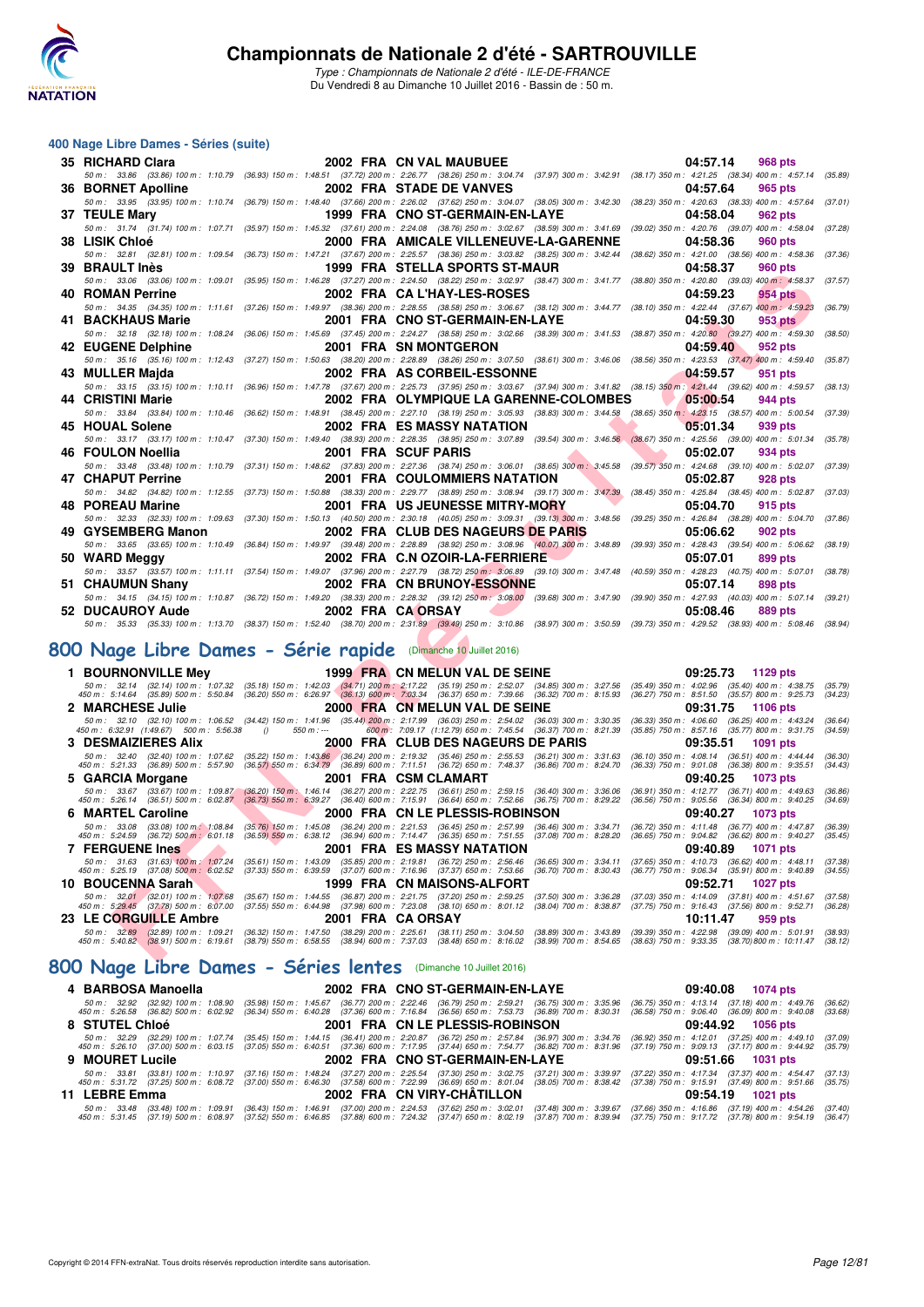

Type : Championnats de Nationale 2 d'été - ILE-DE-FRANCE Du Vendredi 8 au Dimanche 10 Juillet 2016 - Bassin de : 50 m.

### **800 Nage Libre Dames - Séries lentes (suite)**

| 12 AOUAD Kenza                                                                     |                                                                                                                                                                                                                                                                                        | 2000 FRA CSM CLAMART                                                                                                                                                                                                                                                                             | 09:54.61<br>1020 pts                                                                                                                   |
|------------------------------------------------------------------------------------|----------------------------------------------------------------------------------------------------------------------------------------------------------------------------------------------------------------------------------------------------------------------------------------|--------------------------------------------------------------------------------------------------------------------------------------------------------------------------------------------------------------------------------------------------------------------------------------------------|----------------------------------------------------------------------------------------------------------------------------------------|
| 50 m: 33.44 (33.44) 100 m: 1:09.28<br>450 m : 5:30.52 (37.38) 500 m : 6:07.92      |                                                                                                                                                                                                                                                                                        | $\begin{array}{cccc} (35.84) \ 150 \ m : & 1.46.30 & (37.02) \ 200 \ m : & 2.23.25 & (36.95) \ 250 \ m : & 3.00.65 & (37.40) \ 300 \ m : & 3.37.99 \\ (37.40) \ 550 \ m : & 6.46.07 & (38.15) \ 600 \ m : & 7.23.84 & (37.77) \ 650 \ m : & 8.02.08 & (38.24) \ 700 \ m : & 8.39.78 \end{array}$ | $(37.34)$ 350 m : 4:15.54 $(37.55)$ 400 m : 4:53.14<br>$(37.70)$ 750 m : 9:17.62 $(37.84)$ 800 m : 9:54.61<br>(37.60)<br>(36.99)       |
| 13 LISIK Chloé                                                                     |                                                                                                                                                                                                                                                                                        | 2000 FRA AMICALE VILLENEUVE-LA-GARENNE                                                                                                                                                                                                                                                           | 09:58.63<br><b>1005 pts</b>                                                                                                            |
| 50 m: 34.29 (34.29) 100 m: 1:11.32                                                 | $\begin{array}{cccc} (37.03) \ 150 \ m \ \colon \ \ 1:49.09 & (37.77) \ 200 \ m \ \colon \ \ 2:26.48 & (37.39) \ 250 \ m \ \colon \ \ 3:04.37 \\ (37.76) \ 550 \ m \ \colon \ \ 6:51.55 & (37.89) \ 600 \ m \ \colon \ \ 7:29.52 & (37.97) \ 650 \ m \ \colon \ \ 8:07.38 \end{array}$ | $(37.89)$ 300 m : 3:42.19                                                                                                                                                                                                                                                                        | (37.82) 350 m: 4:20.31 (38.12) 400 m: 4:57.86<br>(37.55)                                                                               |
| 450 m : 5:35.90 (38.04) 500 m : 6:13.66<br><b>14 MASSON Chloe</b>                  |                                                                                                                                                                                                                                                                                        | $(37.86)$ 700 m : 8:45.13<br>2001 FRA SN VERSAILLES                                                                                                                                                                                                                                              | (37.75) 750 m : 9:22.31 (37.18) 800 m : 9:58.63<br>(36.32)<br>09:59.40<br>1002 pts                                                     |
| 50 m: 32.41 (32.41) 100 m: 1:08.57                                                 | (36.16) 150 m: 1:46.07 (37.50) 200 m: 2:23.85 (37.78) 250 m: 3:02.17                                                                                                                                                                                                                   | $(38.32)$ 300 m : 3:40.57                                                                                                                                                                                                                                                                        | (38.40) 350 m : 4:18.14 (37.57) 400 m : 4:56.35<br>(38.21)                                                                             |
| 450 m : 5:33.97 (37.62) 500 m : 6:12.30                                            | $(38.33)\ 550\ m:\ 6.50.13\quad \  (37.83)\ 600\ m:\ 7.28.44\quad \  (38.31)\ 650\ m:\ 8.06.36$                                                                                                                                                                                        | $(37.92)$ 700 m : 8:44.80                                                                                                                                                                                                                                                                        | (38.44) 750 m : 9:22.72 (37.92) 800 m : 9:59.40<br>(36.68)                                                                             |
| 15 JOLY Mathilde                                                                   |                                                                                                                                                                                                                                                                                        | 2001 FRA C.N OZOIR-LA-FERRIERE                                                                                                                                                                                                                                                                   | 997 pts<br>10:00.71                                                                                                                    |
| 50 m: 34.15 (34.15) 100 m: 1:11.27<br>450 m : 5:36.78 (37.74) 500 m : 6:14.99      | $(37.12)$ 150 m : 1:49.33 $(38.06)$ 200 m : 2:28.14 $(38.81)$ 250 m : 3:05.34 $(38.21)$ 550 m : 6:52.69 $(37.70)$ 600 m : 7:30.76 $(38.07)$ 650 m : 8:08.99                                                                                                                            | $(37.20)$ 300 m : 3:43.35<br>$(38.23)$ 700 m : 8:47.31                                                                                                                                                                                                                                           | (38.01) 350 m: 4:21.13 (37.78) 400 m: 4:59.04<br>(37.91)<br>$(38.32)$ 750 m : 9:24.49 $(37.18)800$ m : 10:00.71<br>(36.22)             |
| <b>16 SIGNORET Amelie</b>                                                          |                                                                                                                                                                                                                                                                                        | 2002 FRA SN VERSAILLES                                                                                                                                                                                                                                                                           | 10:02.89<br>989 pts                                                                                                                    |
| 50 m: 35.11 (35.11) 100 m: 1:12.80<br>450 m: 5:41.08 (38.45) 500 m: 6:18.82        | $(37.69)$ 150 m : 1:51.02<br>$(37.74)$ 550 m : 6:56.90                                                                                                                                                                                                                                 | (38.22) 200 m: 2:29.16 (38.14) 250 m: 3:08.08<br>$(38.92)$ 300 m : 3:46.40<br>$(38.08)$ 600 m : 7:34.78 $(37.88)$ 650 m : 8:12.63<br>$(37.85)$ 700 m : 8:50.47                                                                                                                                   | (38.32) 350 m : 4:24.43 (38.03) 400 m : 5:02.63<br>(38.20)<br>(37.84) 750 m : 9:27.36 (36.89) 800 m : 10:02.89<br>(35.53)              |
| 17 ROBERT Jessica                                                                  |                                                                                                                                                                                                                                                                                        | 2001 FRA ES MASSY NATATION                                                                                                                                                                                                                                                                       | 10:03.76<br><b>986 pts</b>                                                                                                             |
| 50 m: 32.84 (32.84) 100 m: 1:08.25                                                 | $\begin{array}{cccc} (35.41) \ 150 \ m \colon \ 1:45.20 \quad \ (36.95) \ 200 \ m \colon \ 2:22.73 \quad \ (37.53) \ 250 \ m \colon \ 3:00.93 \\ (38.60) \ 550 \ m \colon \ 6:52.09 \quad \ (38.66) \ 600 \ m \colon \ 7:30.67 \quad \ (38.58) \ 650 \ m \colon \ 8:09.31 \end{array}$ | (38.20) 300 m : 3:39.44                                                                                                                                                                                                                                                                          | $(38.51)$ 350 m : 4:17.83 $(38.39)$ 400 m : 4:56.02<br>(38.19)                                                                         |
| 450 m : 5:34.83 (38.81) 500 m : 6:13.43<br>18 LESAGE Maud                          |                                                                                                                                                                                                                                                                                        | $(38.64)$ 700 m : 8:47.82<br>2001 FRA ES MASSY NATATION                                                                                                                                                                                                                                          | (38.51) 750 m : 9:26.14 (38.32) 800 m : 10:03.76<br>(37.62)<br>10:05.29<br>981 pts                                                     |
| 50 m: 34.02<br>$(34.02)$ 100 m : 1:11.63                                           | (37.61) 150 m: 1:50.06 (38.43) 200 m: 2:28.30 (38.24) 250 m: 3:06.83                                                                                                                                                                                                                   | $(38.53)$ 300 m : 3:44.72                                                                                                                                                                                                                                                                        | $(37.89)$ 350 m : 4:23.67 $(38.95)$ 400 m : 5:01.93<br>(38.26)                                                                         |
| 450 m : 5:40.94<br>$(39.01)$ 500 m : 6:19.42                                       | (38.48) 550 m: 6:58.47 (39.05) 600 m: 7:37.08 (38.61) 650 m: 8:15.45                                                                                                                                                                                                                   | $(38.37)$ 700 m : $8:53.51$                                                                                                                                                                                                                                                                      | (38.06) 750 m : 9:30.30 (36.79) 800 m : 10:05.29<br>(34.99)                                                                            |
| 19 LEBLOND Lucie<br>50 m: 33.28 (33.28) 100 m: 1:09.59                             |                                                                                                                                                                                                                                                                                        | 2002 FRA CN FONTAINEBLEAU-AVON<br>$(37.57)$ 300 m : 3:39.47                                                                                                                                                                                                                                      | 10:06.84<br>975 pts<br>$(38.21)$ 350 m : 4:17.96<br>(38.49) 400 m : 4:57.07<br>(39.11)                                                 |
| 450 m : 5:35.82 (38.75) 500 m : 6:13.88                                            | (36.31) 150 m : 1:46.28 (36.69) 200 m : 2:23.69 (37.41) 250 m : 3:01.26<br>(38.06) 550 m : 6:52.75 (38.87) 600 m : 7:32.32 (39.57) 650 m : 8:11.26                                                                                                                                     | $(38.94)$ 700 m : 8:50.77                                                                                                                                                                                                                                                                        | $(39.51)$ 750 m : 9:29.99<br>(39.22) 800 m : 10:06.84<br>(36.85)                                                                       |
| 20 BORNET Apolline                                                                 |                                                                                                                                                                                                                                                                                        | 2002 FRA STADE DE VANVES                                                                                                                                                                                                                                                                         | 10:07.79<br>972 pts                                                                                                                    |
| 50 m: 34.28 (34.28) 100 m: 1:12.37<br>450 m : 5:38.79 (38.57) 500 m : 6:17.72      | (38.09) 150 m: 1:49.11 (36.74) 200 m: 2:27.29 (38.18) 250 m: 3:04.64<br>(38.93) 550 m: 6:56.37 (38.65) 600 m: 7:35.56 (39.19) 650 m: 8:13.85                                                                                                                                           | $(37.35)$ 300 m: 3:43.00<br>$(38.29)$ 700 m : 8:52.73                                                                                                                                                                                                                                            | (38.36) 350 m: 4:21.00 (38.00) 400 m: 5:00.22<br>(39.22)<br>(38.88) 750 m : 9:30.95 (38.22) 800 m : 10:07.79<br>(36.84)                |
| 21 BACKHAUS Marie                                                                  |                                                                                                                                                                                                                                                                                        | 2001 FRA CNO ST-GERMAIN-EN-LAYE                                                                                                                                                                                                                                                                  | 10:08.65<br>969 pts                                                                                                                    |
| 50 m: 33.54 (33.54) 100 m: 1:09.79<br>450 m : 5:39.55 (38.74) 500 m : 6:18.25      |                                                                                                                                                                                                                                                                                        | $\begin{array}{cccc} (36.25) \ 150 \ m : & 1.47.68 & (37.89) \ 200 \ m : & 2.25.93 & (38.25) \ 250 \ m : & 3.04.22 & (38.29) \ 300 \ m : & 3.42.63 \\ (38.70) \ 550 \ m : & 6.56.71 & (38.46) \ 600 \ m : & 7.35.65 & (38.94) \ 650 \ m : & 8.14.35 & (38.70) \ 700 \ m : & 8.53.02 \end{array}$ | $(38.87)$ 400 m : 5:00.81<br>$(38.41)$ 350 m : 4:21.50<br>(39.31)<br>$(38.67)$ 750 m : $9.31.70$<br>(38.68)800 m : 10:08.65<br>(36.95) |
| 22 RICHARD Clara                                                                   |                                                                                                                                                                                                                                                                                        | 2002 FRA CN VAL MAUBUEE                                                                                                                                                                                                                                                                          | 962 pts<br>10:10.41                                                                                                                    |
| 50 m: 34.44 (34.44) 100 m: 1:12.27                                                 |                                                                                                                                                                                                                                                                                        | $(37.83)$ 150 m : 1:51.23 $(38.96)$ 200 m : 2:30.13 $(38.90)$ 250 m : 3:09.66 $(39.53)$ 300 m : 3:49.11                                                                                                                                                                                          | (39.45) 350 m : 4:29.28 (40.17) 400 m : 5:08.74<br>(39.46)                                                                             |
| 450 m : 5:47.85 (39.11) 500 m : 6:26.16<br>24 POREAU Marine                        |                                                                                                                                                                                                                                                                                        | (38.31) 550 m : 7:04.97 (38.81) 600 m : 7:43.26 (38.29) 650 m : 8:21.49 (38.23) 700 m : 8:59.40<br>2001 FRA US JEUNESSE MITRY-MORY                                                                                                                                                               | (37.91) 750 m : 9:36.82 (37.42) 800 m : 10:10.41<br>(33.59)<br>10:14.85<br>946 pts                                                     |
| $(34.40)$ 100 m : 1:12.16<br>$50 \text{ m}$ : $34.40$                              |                                                                                                                                                                                                                                                                                        | (37.76) 150 m : 1:50.66 (38.50) 200 m : 2:29.43 (38.77) 250 m : 3:08.19 (38.76) 300 m : 3:46.93                                                                                                                                                                                                  | (38.74) 350 m: 4:25.58 (38.65) 400 m: 5:04.48<br>(38.90)                                                                               |
| 450 m : 5:43.44 (38.96) 500 m : 6:22.49                                            | (39.05) 550 m : 7:01.49 (39.00) 600 m : 7:41.05 (39.56) 650 m : 8:19.67                                                                                                                                                                                                                | $(38.62)$ 700 m : 8:59.18                                                                                                                                                                                                                                                                        | (39.51) 750 m : 9:38.12 (38.94) 800 m : 10:14.85<br>(36.73)                                                                            |
| 25 ZAHI Asma<br>50 m: 33.73<br>$(33.73)$ 100 m : 1:11.69                           | (37.96) 150 m : 1:50.42 (38.73) 200 m : 2:29.33 (38.91) 250 m : 3:08.55                                                                                                                                                                                                                | <b>2002 TUN AS BONDY</b><br>$(39.22)$ 300 m : 3:47.76                                                                                                                                                                                                                                            | 10:14.87<br>946 pts<br>(39.21) 350 m: 4:27.43 (39.67) 400 m: 5:06.95<br>(39.52)                                                        |
| 450 m : 5:46.22<br>(39.27) 500 m : 6.25.48                                         | $(39.26)$ 550 m : 7:05.02                                                                                                                                                                                                                                                              | (39.54) 600 m : 7:44.20 (39.18) 650 m : 8:23.76<br>$(39.56)$ 700 m : 9:02.90                                                                                                                                                                                                                     | (39.14) 750 m: 9:41.13 (38.23) 800 m: 10:14.87<br>(33.74)                                                                              |
| 26 CRISTINI Marie                                                                  |                                                                                                                                                                                                                                                                                        | 2002 FRA OLYMPIQUE LA GARENNE-COLOMBES                                                                                                                                                                                                                                                           | 10:17.43<br>937 pts                                                                                                                    |
| 50 m: 33.96 (33.96) 100 m: 1:10.57<br>450 m : 5:42.09<br>$(39.49)$ 500 m : 6:21.63 | (36.61) 150 m : 1:48.17 (37.60) 200 m : 2:25.65 (37.48) 250 m : 3:04.98<br>(39.54) 550 m : 7:01.60 (39.97) 600 m : 7:41.65 (40.05) 650 m : 8:21.45                                                                                                                                     | $(39.33)$ 300 m : 3:44.29<br>$(39.80)$ 700 m : 9:00.82                                                                                                                                                                                                                                           | (39.31) 350 m: 4:23.57 (39.28) 400 m: 5:02.60<br>(39.03)<br>(39.37) 750 m : 9:40.06 (39.24) 800 m : 10:17.43<br>(37.37)                |
| 27 ROMAN Perrine                                                                   |                                                                                                                                                                                                                                                                                        | 2002 FRA CAL'HAY-LES-ROSES                                                                                                                                                                                                                                                                       | 10:17.91<br>936 pts                                                                                                                    |
| 50 m: 33.93 (33.93) 100 m: 1:11.77<br>450 m: 5:44.69 (39.55) 500 m: 6:23.51        | $(37.84)$ 150 m : 1:50.48 $(38.71)$ 200 m : 2:29.11<br>$(38.82)$ 550 m : 7:02.89 $(39.38)$ 600 m : 7:42.16 $(39.27)$ 650 m : 8:21.69                                                                                                                                                   | $(38.63)$ 250 m : 3:08.45 $(39.34)$ 300 m : 3:47.27<br>$(39.53)$ 700 m : 9:00.47                                                                                                                                                                                                                 | $(38.82)$ 350 m : 4:26.59 $(39.32)$ 400 m : 5:05.14<br>(38.55)<br>(38.78) 750 m : 9:39.61 (39.14) 800 m : 10:17.91<br>(38.30)          |
| 28 PROUVOST Mathilde                                                               |                                                                                                                                                                                                                                                                                        | <b>2002 FRA CN POISSY</b>                                                                                                                                                                                                                                                                        | 10:21.41<br>923 pts                                                                                                                    |
| 50 m: 33.71 (33.71) 100 m: 1:10.68                                                 | $(36.97)$ 150 m : 1:48.80                                                                                                                                                                                                                                                              | (38.12) 200 m: 2:27.39 (38.59) 250 m: 3:06.17<br>$(38.78)$ 300 m : 3:45.33                                                                                                                                                                                                                       | (39.16) 350 m: 4:24.03 (38.70) 400 m: 5:03.81<br>(39.78)                                                                               |
| 450 m : 5:43.44 (39.63) 500 m : 6:23.35<br>29 GYSEMBERG Manon                      |                                                                                                                                                                                                                                                                                        | (39.91) 550 m : 7:02.61 (39.26) 600 m : 7:42.68 (40.07) 650 m : 8:22.29 (39.61) 700 m : 9:02.68<br>2002 FRA CLUB DES NAGEURS DE PARIS                                                                                                                                                            | (40.39) 750 m : 9:42.11 (39.43) 800 m : 10:21.41<br>(39.30)<br>10:27.48<br>902 pts                                                     |
| 50 m: 35.39 (35.39) 100 m: 1:13.06                                                 |                                                                                                                                                                                                                                                                                        | (37.67) 150 m: 1:52.21 (39.15) 200 m: 2:32.54 (40.33) 250 m: 3:12.52 (39.98) 300 m: 3:52.41                                                                                                                                                                                                      | (39.89) 350 m: 4:32.46 (40.05) 400 m: 5:12.24<br>(39.78)                                                                               |
| 450 m: 5:52.45 (40.21) 500 m: 6:32.63                                              | (40.18) 550 m : 7:12.83 (40.20) 600 m : 7:52.35 (39.52) 650 m : 8:31.94                                                                                                                                                                                                                | (39.59) 700 m : 9:11.59                                                                                                                                                                                                                                                                          | (39.65) 750 m : 9:49.92 (38.33) 800 m : 10:27.48<br>(37.56)                                                                            |
| 30 NEVES Clara<br>50 m: 33.55<br>$(33.55)$ 100 m : 1:12.18                         |                                                                                                                                                                                                                                                                                        | 2002 FRA CAL'HAY-LES-ROSES<br>(38.63) 150 m: 1:51.12 (38.94) 200 m: 2:30.73 (39.61) 250 m: 3:10.47 (39.74) 300 m: 3:50.85                                                                                                                                                                        | 10:35.95<br>873 pts<br>$(40.38)$ 350 m : 4:31.08<br>$(40.23)$ 400 m : 5:12.37<br>(41.29)                                               |
| 450 m : 5:52.97 (40.60) 500 m : 6:33.68                                            | $(40.71)$ 550 m : 7:14.09 $(40.41)$ 600 m : 7:55.15 $(41.06)$ 650 m : 8:35.69                                                                                                                                                                                                          | $(40.54)$ 700 m : 9:16.81                                                                                                                                                                                                                                                                        | (41.12) 750 m : 9:56.53 (39.72) 800 m : 10:35.95<br>(39.42)                                                                            |
| 31 HOUAL Solene                                                                    |                                                                                                                                                                                                                                                                                        | 2002 FRA ES MASSY NATATION                                                                                                                                                                                                                                                                       | 10:41.18<br>855 pts                                                                                                                    |
|                                                                                    |                                                                                                                                                                                                                                                                                        | 50 m :   32.72    (32.72) 100 m :  1:10.49 <mark>(37.77) 150 m :  1:5</mark> 0.32   (39.83) 200 m :  2:30.95   (40.63) 250 m :  3:11.66   (40.71) 300 m :  3:53.03<br>450 m :  5:56.70   (41.26) 500 m :  6:37.81   (41.11) 550 m :  7:18.                                                       | (41.37) 350 m: 4:34.15 (41.12) 400 m: 5:15.44 (41.29)<br>(40.63) 750 m : 10:02.55 (40.32) 800 m : 10:41.18<br>(38.63)                  |
| --- MULLER Majda                                                                   |                                                                                                                                                                                                                                                                                        | 2002 FRA AS CORBEIL-ESSONNE                                                                                                                                                                                                                                                                      | <b>DSQ Da</b>                                                                                                                          |
| --- BRAULT Inès                                                                    |                                                                                                                                                                                                                                                                                        | 1999 FRA STELLA SPORTS ST-MAUR                                                                                                                                                                                                                                                                   | <b>DNS</b> dec                                                                                                                         |
|                                                                                    |                                                                                                                                                                                                                                                                                        |                                                                                                                                                                                                                                                                                                  |                                                                                                                                        |
| 500 Nage Libre Dames - Série rapide (Vendredi 8 Juillet 2016)                      |                                                                                                                                                                                                                                                                                        |                                                                                                                                                                                                                                                                                                  |                                                                                                                                        |
|                                                                                    |                                                                                                                                                                                                                                                                                        |                                                                                                                                                                                                                                                                                                  |                                                                                                                                        |
| 1 CASTEL Margaux<br>50 m: 31.70<br>$(31.70)$ 100 m : 1:07.04                       | $(36.26)$ 200 m : 2:19.94                                                                                                                                                                                                                                                              | 2000 FRA S.M MONTROUGE                                                                                                                                                                                                                                                                           | 18:09.63<br><b>1106 pts</b><br>$(36.74)$ 350 m : 4:09.13 $(36.11)$ 400 m : 4:45.36                                                     |
| 450 m : 5:21.60<br>$(36.24)$ 500 m : 5:58.41                                       | $(35.34)$ 150 m : 1:43.30<br>$(36.42)$ 600 m : 7:11.31<br>$(36.81)$ 550 m : 6:34.83                                                                                                                                                                                                    | $(36.64)$ 250 m : 2:56.28<br>$(36.34)$ 300 m : 3:33.02                                                                                                                                                                                                                                           | (36.23)<br>$(36.51)$ 750 m : 9:00.61                                                                                                   |
|                                                                                    |                                                                                                                                                                                                                                                                                        | $(36.48)$ 650 m : 7:47.75<br>$(36.44)$ 700 m : 8:24.26                                                                                                                                                                                                                                           | $(36.35)$ 800 m : $9:37.60$<br>(36.99)                                                                                                 |
| 850 m: 10:14.04<br>$(36.44)$ 900 m : 10:50.47<br>1250 m: 15:08.57                  | (36.43) 950 m : 11:27.14<br>(36.671000 m : 12:04.20<br>(36.87) 300 m : 15:45.06 (36.49) 350 m : 16:21.87<br>(36.811400 m : 16:58.19<br>$0000$ $FDA$                                                                                                                                    | (37.06) 050 m : 12:40.95<br>(36.75) 100 m : 13:17.63<br>(36.321450 m : 17:35.06<br>(36.871500 m: 18:09.63<br>ALLE BLECCIC BABIL                                                                                                                                                                  | (36.68) 150 m : 13:54.62 (36.99) 200 m : 14:31.70<br>(37.08)<br>(34.57)<br>40.40.4E                                                    |

## **[1500 Nage Libre Dames - Série rapide](http://www.ffnatation.fr/webffn/resultats.php?idact=nat&go=epr&idcpt=39837&idepr=6)** (Vendredi 8 Juillet 2016)

| 1 CASTEL Margaux                                                                   |                                                                                                                                  |                                                                                                                 | 2000 FRA S.M MONTROUGE                                                                                                              |                                                                                                               |                                                                                                                 | 18:09.63                                                                                      | 1106 $pts$                                                                                                                                                          |                                |  |
|------------------------------------------------------------------------------------|----------------------------------------------------------------------------------------------------------------------------------|-----------------------------------------------------------------------------------------------------------------|-------------------------------------------------------------------------------------------------------------------------------------|---------------------------------------------------------------------------------------------------------------|-----------------------------------------------------------------------------------------------------------------|-----------------------------------------------------------------------------------------------|---------------------------------------------------------------------------------------------------------------------------------------------------------------------|--------------------------------|--|
| 450 m : 5:21.60<br>850 m : 10:14.04<br>1250 m : 15:08.57                           | 50 m : 31.70 (31.70) 100 m : 1.07.04<br>$(36.24)$ 500 m : 5:58.41<br>$(36.44)$ 900 m : 10:50.47<br>(36.871300 m : 15:45.06)      | $(35.34)$ 150 m : 1:43.30<br>$(36.81)$ 550 m : 6:34.83<br>(36.43) 950 m : 11:27.14<br>(36.491350 m : 16:21.87   | (36.26) 200 m : 2:19.94<br>(36.42) 600 m : 7:11.31<br>(36.671000 m : 12:04.20<br>(36.811400 m : 16:58.19                            | $(36.64)$ 250 m : 2:56.28<br>$(36.48)$ 650 m : 7:47.75<br>(37.061050 m : 12:40.95<br>(36.32) 450 m : 17:35.06 | $(36.34)$ 300 m : 3:33.02<br>$(36.44)$ 700 m : 8:24.26<br>(36.751100 m : 13:17.63<br>(36.871500 m : 18:09.63    | $(36.74)$ 350 m : 4:09.13<br>$(36.51)$ 750 m : 9:00.61<br>(36.68) 150 m : 13:54.62<br>(34.57) | $(36.11)$ 400 m : 4:45.36<br>$(36.35)$ 800 m : 9:37.60<br>(36.991200 m : 14:31.70                                                                                   | (36.23)<br>(36.99)<br>(37.08)  |  |
| 2 MARTEL Caroline                                                                  |                                                                                                                                  |                                                                                                                 |                                                                                                                                     | 2000 FRA CN LE PLESSIS-ROBINSON                                                                               |                                                                                                                 | 18:19.15                                                                                      | 1088 pts                                                                                                                                                            |                                |  |
| $50 \text{ m}$ : 32.26<br>450 m : 5:22.31<br>850 m : 10:17.32<br>1250 m : 15:14.22 | $(32.26)$ 100 m : 1:07.51<br>$(36.45)$ 500 m : 5:59.02<br>$(36.75)$ 900 m : 10:54.21<br>(37.381300 m : 15:51.37                  | $(35.25)$ 150 m : 1:43.45<br>$(36.71)$ 550 m : 6:36.07<br>$(36.89)$ 950 m : 11:31.30<br>(37.151350 m : 16:28.73 | $(35.94)$ 200 m : 2:19.65<br>$(37.05)$ 600 m : 7:12.99<br>(37.091000 m : 12:08.25<br>(37.361400 m: 17:06.37                         | $(36.20)$ 250 m : 2:56.17<br>$(36.92)$ 650 m : 7:49.86<br>(36.95) 050 m : 12:45.48<br>(37.641450 m : 17:43.06 | $(36.52)$ 300 m : 3:32.86<br>$(36.87)$ 700 m : 8:26.63<br>(37.23) 100 m : 13:22.61<br>(36.691500 m : 18:19.15   | $(36.69)$ 350 m : 4:09.34<br>$(36.77)$ 750 m : 9:03.79<br>(36.09)                             | $(36.48)$ 400 m : 4:45.86<br>$(37.16)$ 800 m : 9:40.57<br>(37.13) 150 m: 13:59.86 (37.25) 200 m: 14:36.84                                                           | (36.52)<br>(36.78)<br>(36.98)  |  |
| 3 GARCIA Morgane                                                                   |                                                                                                                                  |                                                                                                                 | 2001 FRA CSM CLAMART                                                                                                                |                                                                                                               | 18:27.61<br>1072 pts                                                                                            |                                                                                               |                                                                                                                                                                     |                                |  |
| 50 m : 34.18<br>$450 \text{ m}$ : 5:26.76<br>850 m : 10:25.67                      | (34.18) 100 m : 1:10.40<br>$(36.91)$ 500 m : 6:03.62<br>(37.16) 900 m : 11:02.89<br>1250 m: 16:36.66 (1:51.73) 1300 m: 15:59.31  | (36.22) 150 m : 1:47.05<br>$(36.86)$ 550 m : 6:40.91<br>(37.22) 950 m : 11:40.26                                | $(36.65)$ 200 m : 2:23.37<br>$(37.29)$ 600 m : 7:17.95<br>(37.371000 m : 12:17.30<br>#1350 m : 17:51.21 (1:51.90) 1400 m : 17:13.82 | $(36.32)$ 250 m : 3.00.14<br>$(37.04)$ 650 m : 7:55.90<br>(37.041050 m : 12:54.27<br>1450 m : ---<br>$\theta$ | $(36.77)$ 300 m : 3:36.82<br>$(37.95)$ 700 m : 8:33.31<br>(36.971100 m : 13:31.15<br>1500 m: 18:27.61 (1:13.79) |                                                                                               | $(36.68)$ 350 m : 4:13.49 $(36.67)$ 400 m : 4:49.85<br>$(37.41)$ 750 m : $9:11.09$ $(37.78)$ 800 m : $9:48.51$<br>(36.88)150 m: 15:22.21 (1:51.06) 1200 m: 14:44.93 | (36.36)<br>(37.42)<br>$\theta$ |  |
| 5 BOUCENNA Sarah                                                                   |                                                                                                                                  |                                                                                                                 |                                                                                                                                     | 1999 FRA CN MAISONS-ALFORT                                                                                    |                                                                                                                 | 18:44.18                                                                                      | $1040$ pts                                                                                                                                                          |                                |  |
| 50 m: 32.51<br>$450 \text{ m}$ : 5:27.00<br>850 m : 10:27.44<br>1250 m : 15:32.59  | $(32.51)$ 100 m : 1:08.10<br>$(36.84)$ 500 m : 6.04.15<br>$(37.51)900 \text{ m}$ : 11:05.56<br>$(38.32)300 \text{ m}$ : 16:11.05 | $(35.59)$ 150 m : 1:44.59<br>$(37.15)$ 550 m : 6:41.42<br>$(38.12)$ 950 m : 11:43.29<br>(38.461350 m : 16:49.26 | (36.49) 200 m : 2:21.79<br>$(37.27)$ 600 m : 7:19.21<br>(37.731000 m : 12:21.40<br>(38.211400 m : 17:28.07                          | $(37.20)$ 250 m : 2:58.50<br>$(37.79)$ 650 m : 7:56.55<br>(38.111050 m : 12:59.50<br>(38.811450 m : 18.05.92) | $(36.71)$ 300 m : 3:36.10<br>$(37.34)$ 700 m : 8:34.49<br>(38.10) 100 m : 13:37.73<br>(37.851500 m : 18:44.18   | $(37.60)$ 350 m : 4:13.09<br>$(37.94)$ 750 m : 9:11.95<br>(38.23) 150 m : 14:15.82<br>(38.26) | $(36.99)$ 400 m : 4:50.16<br>$(37.46)$ 800 m : 9:49.93<br>(38.091200 m : 14:54.27                                                                                   | (37.07)<br>(37.98)<br>(38.45)  |  |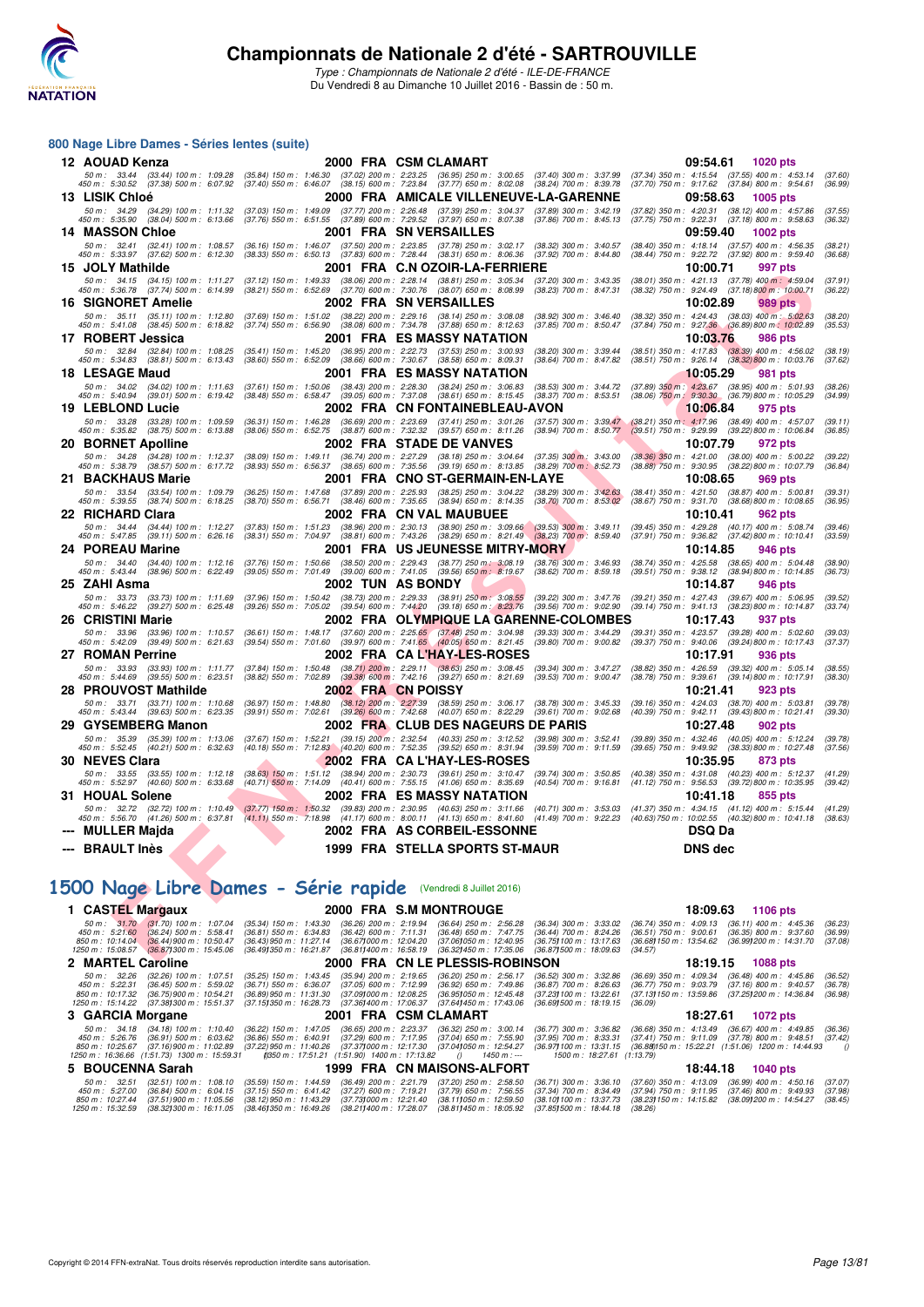

Type : Championnats de Nationale 2 d'été - ILE-DE-FRANCE Du Vendredi 8 au Dimanche 10 Juillet 2016 - Bassin de : 50 m.

## **F READER FOR A THE SECOND SECOND CONTRACT CONTRACT CONTRACT CONTRACT CONTRACT CONTRACT CONTRACT CONTRACT CONTRACT CONTRACT CONTRACT CONTRACT CONTRACT CONTRACT CONTRACT CONTRACT CONTRACT CONTRACT CONTRACT CONTRACT CONTRACT 1500 Nage Libre Dames - Série rapide (suite) 9 MASSON Chloe**<br> **9 MASSON Chloe** 2001 FRA SN VERSAILLES 18:39, 300 m: 325.80 (37.29) 350 m: 325.90 (37.29) 350 m: 4:50.57 **1011 pts**<br>
45 m: 527.85 (37.29) 350 m: 4:522 (38.29) 550 m: 6:43.02 (37.78) 500 m: 221.22 (36.77) 50 m : 32.49 (32.49) 100 m : 1:07.91 (35.42) 150 m : 1:44.45 (36.54) 200 m : 2:21.22 (36.77) 250 m : 2:58.61 (37.39) 300 m : 3:35.90 (37.29) 350 m : 4:13.09 (37.19) 400 m : 4:50.58 (37.49)<br>450 m : 5:27.95 (37.37) 500 m : 6 450 m : 5:27.95 (37.37) 500 m : 6:05.24 (37.29) 550 m : 6:43.02 (37.78) 600 m : 7:90.47 (37.45) 650 m : 7:58.49 (38.02) 700 m : 8:36.23 (37.74) 750 m : 9:14.74 (38.51) 800 m : 9:52.40 (37.66)<br>850 m : 15:4.360 (38.84)900 m **10 AOUAD Kenza**<br>**10 AOUAD Kenza** 2000 FRA CSM CLAMART 18:09.09 (38.03) 300 m: 3:40.65 (37.56) 350 m: 4:18.60 (37.95) 400 m: 4:56.51<br>190 m: 5:34.96 (38.45) 500 m: 6:13.08 (38.12) 550 m: 6:51.17 (38.09) 600 m: 7:29.59 (38.4 50 m; 33.82 (33.82) 100 m; 1:10.53 (36.71) 150 m; 1:47.77 (37.24) 200 m; 2:25.06 (37.29) 250 m; 34.059 300 m; 34.055 (37.56) 350 m; 4:18.60 (37.95) 400 m; 4:56.02 (38.39) 800 m; 4:56.02 (38.39) 800 m; 4:56.02 (38.39) 800 m 850 m : 10:42.39 (38.30)900 m : 11:20.78 (38.9)950 m : 11:59.25 (38.47)000 m : 12:37.66 (38.51)100 m : 10:577 (38.51)30 m : 14:32.90 (38.50)200 m : 15:11:32 (38.42)<br>1250 m : 15:49.81 (38.491300 m : 16:28.46 **13 ANNE Emilie**<br> **13 ANNE Emilie** 1999 FRA CSM CLAMART 1999 6:35 (35.75) 100 m : 3:45.20 (38.18) 350 m : 4:23.27 (38.07) 400 m : 5:02.12<br> **13 A**nn : 5:40.44 (38.32) 500 m : 5:02.12 (38.38) 550 m : 5:02.88 (37.39) 600 m : 50 m : 35.75 (35.75) 100 m : 1:13.50 (37.75) 150 m : 1:50.89 (37.39) 200 m : 2:29.11 (38.22) 250 m : 3:07.02 (37.91) 300 m : 3:45.20 (38.18) 350 m : 4:23.27 (38.07) 400 m : 5:02.12 (38.85)<br>450 m : 10:50.48 (38.27) 500 m : **19 BRAULT Inès 1999 FRA STELLA SPORTS ST-MAUR 19:57.62 19957.62 906 pts 1999 FRA STELLA SPORTS ST-MAUR 19:57.62 1999 618 19:57.62 1999 FRA STELLA SPORTS ST-MAUR 19:57.62 1999 100 m**: 1:14.74 (38.84) 50 m: 35.90 (35.90) 100 m: 1:14.74 (38.84) 150 m: 1:54.19 (39.45) 200 m: 2:33.43 (39.24) 250 m: 3:12.96 (39.53) 300 m: 3:52.15 (39.19) 350 m: 4:32.43 (40.28) 400 m: 5:12.23 (39.80)<br>450 m: 5:12.62 (40.41) 500 m: 6:32.28 (39 **[1500 Nage Libre Dames - Séries lentes](http://www.ffnatation.fr/webffn/resultats.php?idact=nat&go=epr&idcpt=39837&idepr=6)** (Vendredi 8 Juillet 2016) **4 PERIGUEUX Elea** 2002 FRA CN VAL MAUBUEE 50 m: 340.99 (37.86) 350 m: 340.31 (37.42) 360 m: 340.31 (37.86) 360 m: 340.31 (37.78) 400 m: 1:10.67 (36.64) 150 m: 1:48.13 (37.46) 200 m: 2:25.71 (37.58) 250 m: 3:03.13 (37.42) 50 m : 34.03 (34.03) 100 m : 1:10.67 (36.64) 150 m : 1:48.13 (37.46) 200 m : 2:25.71 (37.58) 250 m : 3:03.13 (37.42) 300 m : 3:40.99 (37.86) 350 m : 4:18.77 (37.78) 400 m : 4:56.60 (37.83)<br>450 m : 10:35.74 (37.87)900 m : 6 **6 BORNET Apolline**<br> **6 BORNET Apolline**<br> **6 BORNET Apolline**<br> **6 BORNET Apolline**<br> **6 BORNET Apolline**<br> **6 BORNET Apolline**<br> **6 BORNET Apolline**<br> **6 BORNET Apolline**<br> **6 BORNET Apolline**<br> **6 BORNET Apolline**<br> **6 BORNET Ap** 50 m : 34.95 (34.95) 100 m : 1:12.57 (37.62) 150 m : 1:50.56 (37.99) 200 m : 2:28.16 (37.60) 250 m : 3:06.16 (38.00) 300 m : 3:44.12 (37.96) 350 m : 4:21.40 (37.28) 400 m : 4:59.11 (37.71)<br>450 m : 10:38.27 (38.01) 500 m : **7 MOURET Lucile 2002 FRA CNO ST-GERMAIN-EN-LAYE 18:51.84 1026 pts**<br>
50 m: 34.14 (34.14) 100 m: 1:11.80 (37.46) 150 m: 1:49.31 (37.71) 200 m: 2:27.02 (37.71) 250 m: 3:04.56 (37.54) 300 m: 3:42.47 (37.91) 350 m: 4:20.23 50 m; 34.14 (34.14) 100 m; 1:11.60 (37.46) 150 m; 1:49.31 (37.71) 200 m; 227.02 (37.72) 500 m; 34.49 300 m; 342.47 (37.54) 350 m; 42.023 (37.76) 400 m; 4:50.32 (37.76) 400 m; 4:50.3 (37.84) 500 m; 4:50.3 (37.84) 500 m; 4:5 850 m : 10:39.39 (38.15)900 m : 11:17.64 (38.25)950 m : 11:55.38 (37.741000 m : 12:33.13 (37.751050 m : 13:11.13 (38.001100 m : 13:49.43 (38.301150 m : 14:27.12 (37.691200 m : 15:05.24 (38.12)<br>1250 **8 DUBOIS Sarah 1999 FRA EN LONGJUMEAU 18:57.82 1015 pts**<br> **8 DUBOIS Sarah** 1900 m: 1:11.03 (36.99) 150 m: 1:48.92 (37.89) 200 m: 2:26.53 (37.61) 250 m: 3:04.44 (37.91) 300 m: 3:42.13 (37.69) 350 m: 4:20.41 (38.28) 400 m: 50 m: 34.04 (34.04) 100 m: 1:11.03 (36.99) 150 m: 1:48.92 (37.89) 200 m: 2:26.53 (37.61) 250 m: 3:04.44 (37.91) 300 m: 3:42.13 (37.69) 350 m: 4:20.41 (38.28) 400 m: 4:58.24 (37.83)<br>450 m: 10:44.57 (38.25) 500 m: 61:14.48 ( **11 LE CORGUILLE Ambre 2001 FRA CA ORSAY 19:00.11 1010 pts** 50 m : 3381 (3381) 100 m : 1:09.89 (36.08) 150 m : 1:46.92 (37.03) 200 m : 2:24.04 (37.12) 250 m : 3:01.05 (37.01) 300 m : 3:38.15 (37.10) 350 m : 4:15.54 (37.39) 400 m : 4:53.97 (38.43)<br>450 m : 10:40.84 (38.27) 900 m : 11 **12 LISIK Chloé 2000 FRA AMICALE VILLENEUVE-LA-GARENNE 19:03.20 1005 pts** 50 m : 3441 (3441) 100 m : 1:11.43 (37.02) 150 m : 1:49.21 (37.78) 200 m : 2:26.66 (37.45) 250 m : 3:44.50 (37.84) 300 m : 3:41.99 (37.49) 350 m : 4:19.93 (37.94) 400 m : 4:57.39 (37.46)<br>450 m : 10:35.37 (37.69) 500 m : 11 **14 MULLER Majda 2002 FRA AS CORBEIL-ESSONNE**<br>
50 m : 33.71 (33.71) 100 m : 1:10.84 (37.13) 150 m : 1:49.06 (38.22) 200 m : 2:28.06 (39.00) 250 m : 3:06.66 (38.60) 300 m : 3:46.11 (39.45) 350 m : 4:25.50 (39.39) 400 m : 5: 50 m : 33.71 (33.71) 100 m : 1:10.84 (37.13) 150 m : 1:49.06 (38.22) 200 m : 2:28.06 (39.00) 250 m : 3:06.66 (38.60) 300 m : 3:46.11 (39.45) 350 m : 4:25.50 (39.39) 400 m : 5:04.54 (39.04)<br>450 m : 5:45.21 (38.65) 500 m : 6 **15 ROMAN Perrine 2002 FRA CA L'HAY-LES-ROSES** 19:26.03 963 pts<br>
50 m: 34.29 (34.29) 100 m: 1:11.57 (37.28) 150 m: 1:50.82 (39.25) 200 m: 2:30.10 (39.28) 250 m: 3:09.33 (39.23) 300 m: 3:48.45 (39.12) 350 m: 4:27.63 (39.18) 50 m: 34.29 (34.29) 100 m: 1:11.57 (37.28) 150 m 1:50.82 (39.25) 200 m: 2:30.10 (39.28) 250 m: 3:00.33 (39.23) 300 m: 3:48.45 (39.12) 350 m: 4:27.63 (39.18) 400 m: 5:06.63 (39.00)<br>450 m: 10:55.67 (38.66) 500 m: 6:24.70 (39 **16 BACKHAUS Marie** 2001 FRA CNO ST-GERMAIN-EN-LAYE 19:35.66 945 pts<br>
50 m: 33.75 (33.75) 100 m: 1:11.19 (37.44) 150 m: 1:49.54 (38.35) 200 m: 2:27.95 (38.41) 250 m: 3:06.69 (38.74) 300 m: 3:45.65 (38.96) 350 m: 4:24.46 (3 50 m : 33.75 (33.75) 100 m i 1:11.19 (37.44) 150 m : 1:49.54 (38.35) 200 m : 2:27.95 (38.41) 250 m : 3:06.69 (38.74) 300 m : 3:45.65 (38.96) 350 m : 4:24.46 (38.81) 400 m : 5:03.72 (39.26)<br>450 m : 10:58.62 (39.99) 500 m : 17 LONGAYGUE Hermance 2000 FRA SN VERSAILLES 19:00 78 19:40.63 937 pts<br>
50 m: 34.91 (34.91) 100 m: 1:12.21 (37.30) 150 m: 1:50.44 (38.23) 200 m: 2:28.49 (38.05) 250 m: 3:07.65 (39.16) 300 m: 3:46.55 (38.90) 350 m: 4:25.98 **18 18 POREAU Marine 18 POREAU Marine 18 POREAU Marine 2001 18:23.90 18:23.90 18:24.90 18:24.90 18:24.90 18:24.90 18:34.91 18:34.91 18:36.91 19:36.91 19:36.91 19:36.91 19:36.91 19:36.91** 50 m : 34.35 (34.35) 100 m : 1:12.54 (38.19) 150 m : 1:51.74 (39.20) 200 m : 2:30.79 (39.65) 250 m : 3:10.32 (39.53) 300 m : 3:49.68 (39.36) 350 m : 4:29.50 (39.82) 400 m : 5:09.66 (40.16)<br>450 m : 5:49.95 (40.49) 900 m : 6 **--- BACOT Marjolaine 1996 FRA USM VIROFLAY DSQ Da**

#### **[50 Dos Dames - Finale A](http://www.ffnatation.fr/webffn/resultats.php?idact=nat&go=epr&idcpt=39837&idepr=11)** (Vendredi 8 Juillet 2016)

| 1998 FRA STADE FRANÇAIS O COURBEVOIE | 00:30.98          | 1250 pts |
|--------------------------------------|-------------------|----------|
| 2000 FRA JEANNE D'ARC DRANCY         | 00:31.41 1224 pts |          |
| 1996 FRA NOGENT NATATION 94          | 00:31.52 1218 pts |          |
| 2000 FRA RED STAR CLUB CHAMPIGNY     | 00:31.67          | 1209 pts |
|                                      |                   |          |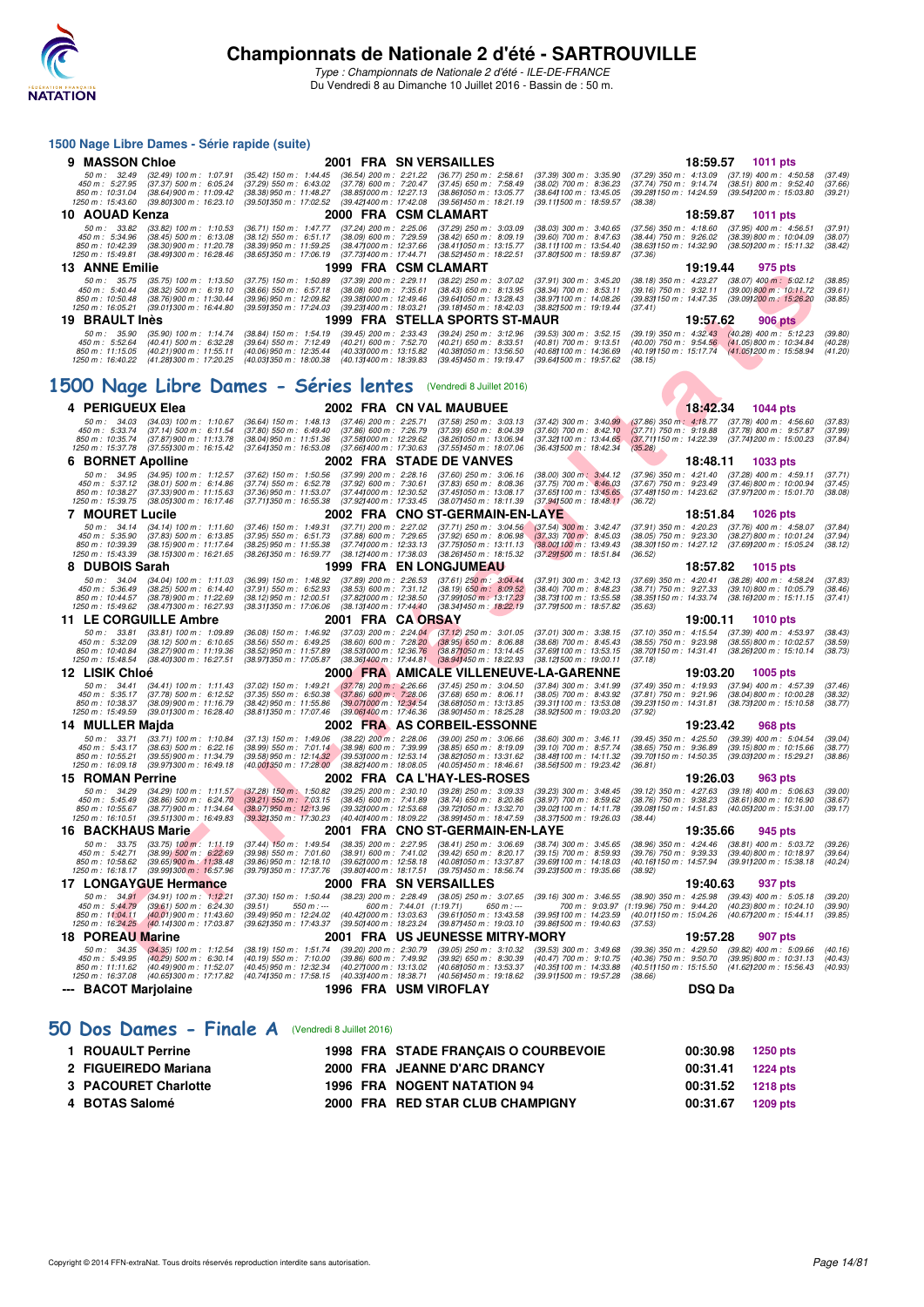

Type : Championnats de Nationale 2 d'été - ILE-DE-FRANCE Du Vendredi 8 au Dimanche 10 Juillet 2016 - Bassin de : 50 m.

#### **50 Dos Dames - Finale A (suite)**

| 5 BATOT Manon        |  | 2000 FRA CNO ST-GERMAIN-EN-LAYE         | 00:31.79          | 1202 pts |
|----------------------|--|-----------------------------------------|-------------------|----------|
| 6 BLIN Marie         |  | 1999 FRA CLUB DES NAGEURS DE PARIS      | 00:32.13 1181 pts |          |
| 7 CASBAS Charlotte   |  | <b>2001 FRA CERGY PONTOISE NATATION</b> | 00:32.19 1178 pts |          |
| 8 POUMAREDE Laetitia |  | 1997 FRA CN ST-MICHEL-SUR-ORGE          | 00:32.43 1164 pts |          |

### **[50 Dos Dames - Finale B](http://www.ffnatation.fr/webffn/resultats.php?idact=nat&go=epr&idcpt=39837&idepr=11)** (Vendredi 8 Juillet 2016)

| 2000 FRA CN LE PLESSIS-ROBINSON         | 00:31.87 | <b>1197 pts</b> |
|-----------------------------------------|----------|-----------------|
| <b>1997 FRA NOGENT NATATION 94</b>      | 00:32.04 | <b>1187 pts</b> |
| 1995 FRA CN VIRY-CHÂTILLON              | 00:32.08 | 1184 pts        |
| 2000 FRA RACING CLUB DE FRANCE WP       | 00:32.20 | <b>1177 pts</b> |
| 1999 FRA CERGY PONTOISE NATATION        | 00:32.49 | 1160 pts        |
| 2000 FRA AAS SARCELLES NATATION 95      | 00:32.54 | 1157 pts        |
| 2002 FRA CLUB NAUTIQUE DE L'ARPAJONNAIS | 00:33.02 | 1129 pts        |
| 2001 FRA U.S CRETEIL NATATION           | 00:33.27 | 1115 pts        |
|                                         |          |                 |

### **[50 Dos Dames - Finale C](http://www.ffnatation.fr/webffn/resultats.php?idact=nat&go=epr&idcpt=39837&idepr=11) 13-15 ans** (Vendredi 8 Juillet 2016)

| 1 LAITIER Eva         |                           | 2001 FRA AULNAY-SOUS-BOIS S.N      | 00:32.46      | 1162 pts                                                                                                                                                                                                                                                                                                                                                                                                                                                                                  |
|-----------------------|---------------------------|------------------------------------|---------------|-------------------------------------------------------------------------------------------------------------------------------------------------------------------------------------------------------------------------------------------------------------------------------------------------------------------------------------------------------------------------------------------------------------------------------------------------------------------------------------------|
| 2 HOCQUARD Margaux    |                           | 2002 FRA RED STAR CLUB CHAMPIGNY   | 00:32.64      | 1151 pts                                                                                                                                                                                                                                                                                                                                                                                                                                                                                  |
| 3 BELLAHCENE Ines     |                           | 2001 FRA AC VILLEPINTE             | 00:32.86      | 1138 pts                                                                                                                                                                                                                                                                                                                                                                                                                                                                                  |
| 4 KEBDI Manel         |                           | 2002 FRA CN LA COURNEUVE           | 00:33.19      | <b>1119 pts</b>                                                                                                                                                                                                                                                                                                                                                                                                                                                                           |
| 5 GRAS Morgane        |                           | 2001 FRA AQUA CLUB PONTAULT-ROISSY | 00:33.24      | <b>1116 pts</b>                                                                                                                                                                                                                                                                                                                                                                                                                                                                           |
| 6 MOHRI COTTI Tara    |                           | 2001 FRA SCUF PARIS                | 00:33.29      | <b>1114 pts</b>                                                                                                                                                                                                                                                                                                                                                                                                                                                                           |
| 7 LHOMME Angèle       |                           | 2001 FRA SN VERSAILLES             | 00:33.86      | 1081 pts                                                                                                                                                                                                                                                                                                                                                                                                                                                                                  |
| --- GRALL Anaïs       |                           | 2001 FRA USC CONFLANS-STE-HONORINE | <b>DNS Nd</b> |                                                                                                                                                                                                                                                                                                                                                                                                                                                                                           |
|                       |                           |                                    |               |                                                                                                                                                                                                                                                                                                                                                                                                                                                                                           |
| 50 Dos Dames - Séries | (Vendredi 8 Juillet 2016) |                                    |               |                                                                                                                                                                                                                                                                                                                                                                                                                                                                                           |
|                       | $\lambda$                 | <b>OTABE EDAMOMIC O COURSEVOIE</b> | 0.0000        | $\begin{array}{ccccccccccccccccc} \hline \multicolumn{1}{c}{} & \multicolumn{1}{c}{} & \multicolumn{1}{c}{} & \multicolumn{1}{c}{} & \multicolumn{1}{c}{} & \multicolumn{1}{c}{} & \multicolumn{1}{c}{} & \multicolumn{1}{c}{} & \multicolumn{1}{c}{} & \multicolumn{1}{c}{} & \multicolumn{1}{c}{} & \multicolumn{1}{c}{} & \multicolumn{1}{c}{} & \multicolumn{1}{c}{} & \multicolumn{1}{c}{} & \multicolumn{1}{c}{} & \multicolumn{1}{c}{} & \multicolumn{1}{c}{} & \multicolumn{1}{c$ |
|                       |                           |                                    |               |                                                                                                                                                                                                                                                                                                                                                                                                                                                                                           |

## **[50 Dos Dames - Séries](http://www.ffnatation.fr/webffn/resultats.php?idact=nat&go=epr&idcpt=39837&idepr=11)** (Vendredi 8 Juillet 2016)

| 1 SEDILOT Capucine                                         |  | 2000 FRA CN LE PLESSIS-ROBINSON               | 00:31.87      | <b>1197 pts</b> |
|------------------------------------------------------------|--|-----------------------------------------------|---------------|-----------------|
| 2 COSTES Aurore                                            |  | <b>1997 FRA NOGENT NATATION 94</b>            | 00:32.04      | <b>1187 pts</b> |
| 3 FABRE Morgane                                            |  | 1995 FRA CN VIRY-CHÂTILLON                    | 00:32.08      | 1184 pts        |
| 4 DAVID Louise                                             |  | 2000 FRA RACING CLUB DE FRANCE WP             | 00:32.20      | <b>1177 pts</b> |
| 5 BOURHIS Charlotte                                        |  | <b>1999 FRA CERGY PONTOISE NATATION</b>       | 00:32.49      | 1160 pts        |
| 6 DETCHENIQUE Noémie                                       |  | 2000 FRA AAS SARCELLES NATATION 95            | 00:32.54      | <b>1157 pts</b> |
| 7 KOCEN Emelyne                                            |  | 2002 FRA CLUB NAUTIQUE DE L'ARPAJONNAIS       | 00:33.02      | 1129 pts        |
| 8 BARBOUCH Inès                                            |  | 2001 FRA U.S CRETEIL NATATION                 | 00:33.27      | 1115 pts        |
|                                                            |  |                                               |               |                 |
| O Dos Dames - Finale C 13-15 ans (Vendredi 8 Juillet 2016) |  |                                               |               |                 |
| 1 LAITIER Eva                                              |  | 2001 FRA AULNAY-SOUS-BOIS S.N                 | 00:32.46      | 1162 pts        |
| 2 HOCQUARD Margaux                                         |  | 2002 FRA RED STAR CLUB CHAMPIGNY              | 00:32.64      | 1151 pts        |
| <b>3 BELLAHCENE Ines</b>                                   |  | 2001 FRA AC VILLEPINTE                        | 00:32.86      | 1138 pts        |
| 4 KEBDI Manel                                              |  | 2002 FRA CN LA COURNEUVE                      | 00:33.19      | <b>1119 pts</b> |
| 5 GRAS Morgane                                             |  | 2001 FRA AQUA CLUB PONTAULT-ROISSY            | 00:33.24      | <b>1116 pts</b> |
| 6 MOHRI COTTI Tara                                         |  | 2001 FRA SCUF PARIS                           | 00:33.29      | <b>1114 pts</b> |
| 7 LHOMME Angèle                                            |  | 2001 FRA SN VERSAILLES                        | 00:33.86      | 1081 pts        |
| --- GRALL Anaïs                                            |  | 2001 FRA USC CONFLANS-STE-HONORINE            | <b>DNS Nd</b> |                 |
|                                                            |  |                                               |               |                 |
| O Dos Dames - Séries (Vendredi 8 Juillet 2016)             |  |                                               |               |                 |
| 1 ROUAULT Perrine                                          |  | 1998 FRA STADE FRANCAIS O COURBEVOIE          | 00:30.98      | <b>1250 pts</b> |
| 2 BLIN Marie                                               |  | 1999 FRA CLUB DES NAGEURS DE PARIS            | 00:31.40      | <b>1225 pts</b> |
| 3 FIGUEIREDO Mariana                                       |  | 2000 FRA JEANNE D'ARC DRANCY                  | 00:31.54      | 1216 pts        |
| 4 PACOURET Charlotte                                       |  | <b>1996 FRA NOGENT NATATION 94</b>            | 00:31.68      | <b>1208 pts</b> |
| 5 BOTAS Salomé                                             |  | 2000 FRA RED STAR CLUB CHAMPIGNY              | 00:31.69      | 1207 pts        |
| 6 CASBAS Charlotte                                         |  | <b>2001 FRA CERGY PONTOISE NATATION</b>       | 00:32.12      | 1182 pts        |
| 7 BATOT Manon                                              |  | 2000 FRA CNO ST-GERMAIN-EN-LAYE               | 00:32.18      | 1178 pts        |
| 8 POUMAREDE Laetitia                                       |  | 1997 FRA CN ST-MICHEL-SUR-ORGE                | 00:32.24      | <b>1175 pts</b> |
| 9 SEDILOT Capucine                                         |  | 2000 FRA CN LE PLESSIS-ROBINSON               | 00:32.31      | <b>1171 pts</b> |
| 10 COSTES Aurore                                           |  | <b>1997 FRA NOGENT NATATION 94</b>            | 00:32.40      | 1165 pts        |
| 11 BARBOUCH Inès                                           |  | 2001 FRA U.S CRETEIL NATATION                 | 00:32.44      | 1163 pts        |
| 12 BOURHIS Charlotte                                       |  | <b>1999 FRA CERGY PONTOISE NATATION</b>       | 00:32.51      | 1159 pts        |
| 13 DAVID Louise                                            |  | 2000 FRA RACING CLUB DE FRANCE WP             | 00:32.56      | 1156 pts        |
| 14 DETCHENIQUE Noémie                                      |  | 2000 FRA AAS SARCELLES NATATION 95            | 00:32.58      | 1155 pts        |
| 15 KOCEN Emelyne                                           |  | 2002 FRA CLUB NAUTIQUE DE L'ARPAJONNAIS       | 00:32.67      | 1150 pts        |
| 16 FABRE Morgane                                           |  | 1995 FRA CN VIRY-CHÂTILLON                    | 00:32.73      | <b>1146 pts</b> |
| 17 DELANOË Marine                                          |  | <b>1997 FRA ASSO NATATION DE SARTROUVILLE</b> | 00:32.78      | 1143 pts        |
| <b>18 BELLAHCENE Ines</b>                                  |  | 2001 FRA AC VILLEPINTE                        | 00:32.81      | 1141 pts        |
| 19 LAITIER Eva                                             |  | 2001 FRA AULNAY-SOUS-BOIS S.N                 | 00:32.97      | 1132 pts        |
| 20 HOCQUARD Margaux                                        |  | 2002 FRA RED STAR CLUB CHAMPIGNY              | 00:33.04      | <b>1128 pts</b> |
| 21 NOIRBENT Coraline                                       |  | 1998 FRA AS HERBLAY NATATION                  | 00:33.05      | <b>1127 pts</b> |
| 22 LOMBA Claire                                            |  | 2000 FRA AS PORCHEVILLE                       | 00:33.13      | 1123 pts        |
| 23 BELBACHIR Aliya                                         |  | <b>2002 FRA MONTIGNY NATATION</b>             | 00:33.18      | <b>1120 pts</b> |
| <b>24 CAUSSE Perrine</b>                                   |  | 1999 FRA ESPADON VÉLIZY-VILLACOUBLAY          | 00:33.23      | <b>1117 pts</b> |
| 25 KNOPF Ornella                                           |  | 1999 FRA AS BONDY                             | 00:33.24      | <b>1116 pts</b> |
| 26 TEULE Mary                                              |  | 1999 FRA CNO ST-GERMAIN-EN-LAYE               | 00:33.27      | <b>1115 pts</b> |
| 27 CORNU Lea                                               |  | 2000 FRA AAS SARCELLES NATATION 95            | 00:33.28      | <b>1114 pts</b> |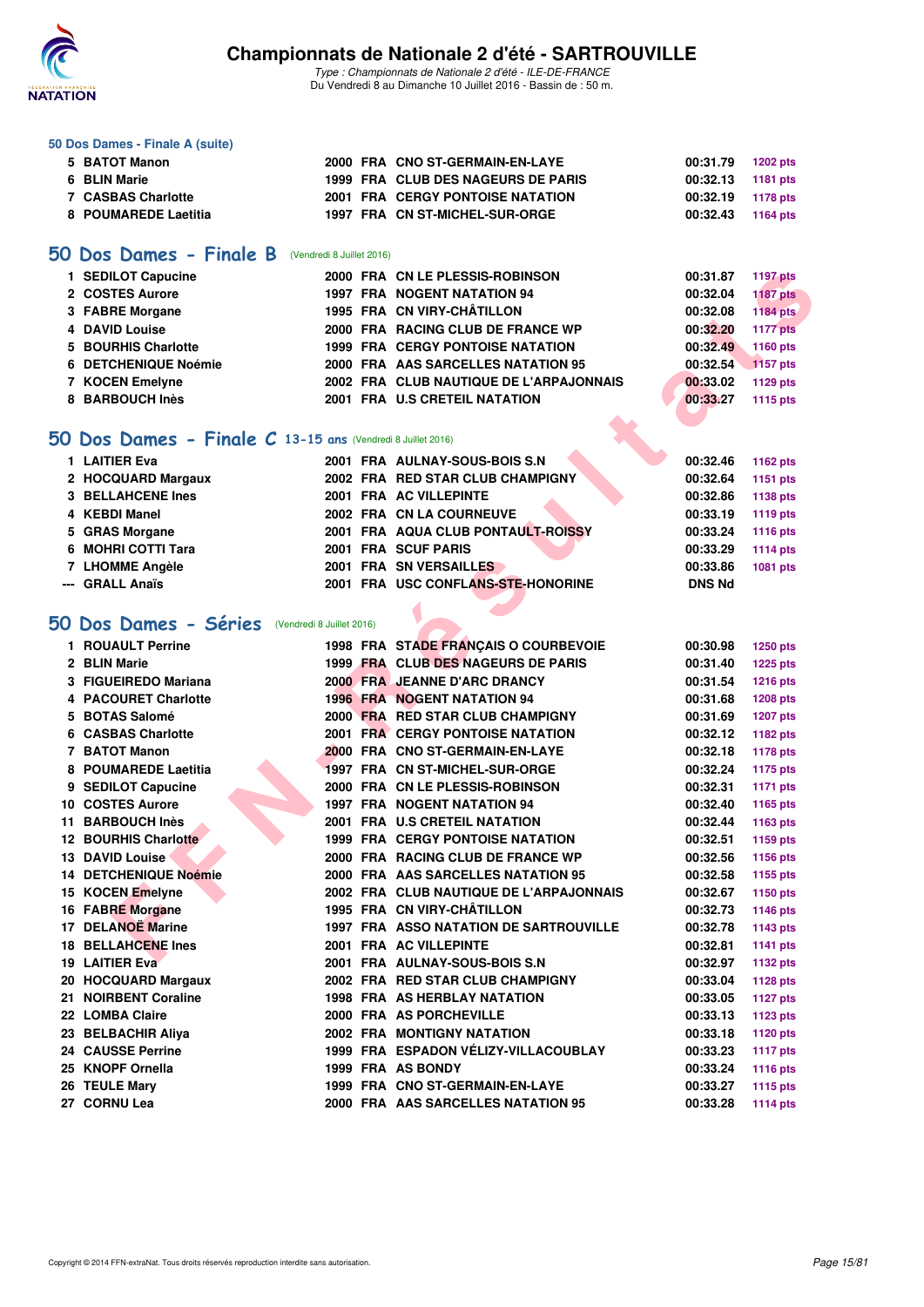

Type : Championnats de Nationale 2 d'été - ILE-DE-FRANCE Du Vendredi 8 au Dimanche 10 Juillet 2016 - Bassin de : 50 m.

### **50 Dos Dames - Séries (suite)**

| 28 | <b>ROUX Amandine</b>                       |
|----|--------------------------------------------|
|    | 29 GRAS Morgane                            |
|    | 30 BACHORZ Clara                           |
|    | 31 BOYER Charlotte                         |
|    | 32 SUSINI Marine                           |
|    | 33 KEBDI Manel                             |
|    | 34 NICOLAS Johann                          |
|    | 35 LHOMME Angèle                           |
| 36 | <b>MOHRI COTTI Tara</b>                    |
|    | 37 GRALL Anaïs                             |
| 38 | <b>RATSIMBAZAFY Tsiory</b>                 |
|    | 39 HACHEZ Clementine                       |
|    | 40 PICARD Nina                             |
|    | 40 ADIL Yael                               |
|    |                                            |
|    | 42 DGAIMESH Yasmine                        |
|    | 43 SOMMIER Elodie                          |
|    | 44 TREGLIA Elisa                           |
|    | <b>45 MARTINS Chloe</b><br>46 BLOUZA Leyla |
|    |                                            |
|    | 47 LE GENTIL Marion                        |
|    | <b>48 CHAU Kelly</b>                       |
|    | 49 COLLINS Naira                           |
|    | 50 L'HOSTE Maryam                          |
|    | 51 EKBAL MOHAMED Sarah                     |
|    | 51 DANGER Florine                          |
|    | 53 LEONARDI Alizée                         |
| 54 | <b>BARBE Lea</b>                           |
| 54 | <b>GERARD Flore</b>                        |
|    | 56 AMROUCHE Meissa                         |
|    | 57 LIBESPERE Manon                         |
|    | 58 HELOIRE Coline                          |
|    | 59 ROBERT Jessica                          |
|    | 60 RAOUST Anna                             |
|    | 61 BAURON Charline                         |
|    | 62 MPACKO Ketsia                           |
|    | 63 FRESSIER Lola                           |
|    | 64 COMMUNAUDAT Margaux                     |
|    | 65 LOSTE Lisa                              |
|    | 66 GOMMEZ Laura                            |
|    | 66 MARCHAND Sofia                          |
| 68 | <b>BRUNET Estelle</b>                      |
| 69 | <b>MOREAU Alyssa</b>                       |
| 70 | <b>BEN FRIHA Ambre</b>                     |
| 71 | <b>BOCH Emma</b>                           |
| 72 | <b>SAIDJ Feryel</b>                        |
| 73 | <b>MANDRY Garance</b>                      |
| 74 | <b>GIBON Flavie</b>                        |
| 75 |                                            |
| 76 | <b>EUGENE Delphine</b>                     |
|    | <b>RICHARD Clara</b>                       |
| 77 | <b>GOYA Camille</b>                        |
| 77 | <b>LENGLET Nolwenn</b>                     |
| 79 | <b>LESOILLE Clara</b>                      |
| 80 | <b>CARADEC Alia</b>                        |

**81 GROUX Mathilde 1999 FRA CN ST-MICHEL-SUR-ORGE 00:35.33 999 pts**

| Dos Dames - Séries (suite)            |  |                                                                    |          |                 |
|---------------------------------------|--|--------------------------------------------------------------------|----------|-----------------|
| 28 ROUX Amandine                      |  | 2000 FRA ES NANTERRE                                               | 00:33.30 | <b>1113 pts</b> |
| 29 GRAS Morgane                       |  | 2001 FRA AQUA CLUB PONTAULT-ROISSY                                 | 00:33.32 | 1112 pts        |
| 30 BACHORZ Clara                      |  | <b>1998 FRA ASM DAUPHINS DE MEUDON</b>                             | 00:33.38 | 1108 pts        |
| 31 BOYER Charlotte                    |  | 2000 FRA C.S MONTERELAIS NATATION                                  | 00:33.43 | 1106 pts        |
| 32 SUSINI Marine                      |  | 1998 FRA ASN LOUVRES-ROISSY-SURVILLIERS                            | 00:33.48 | 1103 pts        |
| 33 KEBDI Manel                        |  | 2002 FRA CN LA COURNEUVE                                           | 00:33.49 | 1102 pts        |
| 34 NICOLAS Johann                     |  | 2000 FRA CS MEAUX NATATION                                         | 00:33.50 | 1102 pts        |
| 35 LHOMME Angèle                      |  | 2001 FRA SN VERSAILLES                                             | 00:33.51 | <b>1101 pts</b> |
| 36 MOHRI COTTI Tara                   |  | 2001 FRA SCUF PARIS                                                | 00:33.54 | $1099$ pts      |
| 37 GRALL Anaïs                        |  | 2001 FRA USC CONFLANS-STE-HONORINE                                 | 00:33.56 | <b>1098 pts</b> |
| 38 RATSIMBAZAFY Tsiory                |  | 2000 FRA RACING CLUB DE FRANCE WP                                  | 00:33.60 | 1096 pts        |
| 39 HACHEZ Clementine                  |  | 2001 FRA CSN GUYANCOURT                                            | 00:33.70 | <b>1090 pts</b> |
| 40 PICARD Nina                        |  | 1999 FRA AQUA CLUB PONTAULT-ROISSY                                 | 00:33.73 | <b>1088 pts</b> |
| 40 ADIL Yael                          |  | 2001 FRA CSM CLAMART                                               | 00:33.73 | 1088 pts        |
| 42 DGAIMESH Yasmine                   |  | 2003 LBA AAS SARCELLES NATATION 95                                 | 00:33.74 |                 |
|                                       |  |                                                                    |          | 1088 pts        |
| 43 SOMMIER Elodie<br>44 TREGLIA Elisa |  | 2001 FRA U.S CRETEIL NATATION<br><b>1999 FRA MONTIGNY NATATION</b> | 00:33.75 | <b>1087 pts</b> |
|                                       |  |                                                                    | 00:33.78 | 1086 pts        |
| <b>45 MARTINS Chloe</b>               |  | 2001 FRA US JEUNESSE MITRY-MORY                                    | 00:33.80 | 1084 pts        |
| 46 BLOUZA Levla                       |  | 2002 FRA CA L'HAY-LES-ROSES                                        | 00:33.81 | 1084 pts        |
| 47 LE GENTIL Marion                   |  | 2002 FRA ESPADON VÉLIZY-VILLACOUBLAY                               | 00:33.87 | 1080 pts        |
| 48 CHAU Kelly                         |  | 2001 FRA ESPADON VÉLIZY-VILLACOUBLAY                               | 00:34.02 | 1072 pts        |
| 49 COLLINS Naira                      |  | 2002 FRA RACING CLUB DE FRANCE WP                                  | 00:34.14 | 1065 pts        |
| 50 L'HOSTE Maryam                     |  | <b>2002 FRA CERGY PONTOISE NATATION</b>                            | 00:34.29 | <b>1057 pts</b> |
| 51 EKBAL MOHAMED Sarah                |  | 2002 FRA STADE FRANÇAIS O COURBEVOIE                               | 00:34.40 | 1051 pts        |
| 51 DANGER Florine                     |  | <b>1999 FRA EN LONGJUMEAU</b>                                      | 00:34.40 | 1051 pts        |
| 53 LEONARDI Alizée                    |  | 1999 FRA CN BRUNOY-ESSONNE                                         | 00:34.44 | <b>1048 pts</b> |
| 54 BARBE Lea                          |  | 2002 FRA US JEUNESSE MITRY-MORY                                    | 00:34.45 | <b>1048 pts</b> |
| 54 GERARD Flore                       |  | 1999 FRA STELLA SPORTS ST-MAUR                                     | 00:34.45 | <b>1048 pts</b> |
| 56 AMROUCHE Meissa                    |  | 2001 FRA BOIS-COLOMBES SPORT                                       | 00:34.48 | <b>1046 pts</b> |
| 57 LIBESPERE Manon                    |  | <b>2002 FRA NOGENT NATATION 94</b>                                 | 00:34.49 | <b>1046 pts</b> |
| 58 HELOIRE Coline                     |  | <b>1997 FRA ASS SPORTIVE BOUVINES</b>                              | 00:34.50 | <b>1045 pts</b> |
| 59 ROBERT Jessica                     |  | <b>2001 FRA ES MASSY NATATION</b>                                  | 00:34.56 | <b>1042 pts</b> |
| 60 RAOUST Anna                        |  | 2001 FRA SCUF PARIS                                                | 00:34.60 | 1039 pts        |
| 61 BAURON Charline                    |  | 2001 FRA CN ST-MICHEL-SUR-ORGE                                     | 00:34.74 | <b>1032 pts</b> |
| 62 MPACKO Ketsia                      |  | 2000 FRA AQUA CLUB PONTAULT-ROISSY                                 | 00:34.78 | 1030 pts        |
| 63 FRESSIER Lola                      |  | 2002 FRA CA L'HAY-LES-ROSES                                        | 00:34.79 | 1029 pts        |
| 64 COMMUNAUDAT Margaux                |  | 1998 FRA CN MELUN VAL DE SEINE                                     | 00:34.82 | <b>1027 pts</b> |
| 65 LOSTE Lisa                         |  | 2002 FRA CANETON CLUB DE BEAUMONT                                  | 00:34.89 | 1023 pts        |
| 66 GOMMEZ Laura                       |  | 2002 FRA CA L'HAY-LES-ROSES                                        | 00:34.94 | <b>1021 pts</b> |
| 66 MARCHAND Sofia                     |  | <b>2002 FRA PROVINS NATATION</b>                                   | 00:34.94 | <b>1021 pts</b> |
| 68 BRUNET Estelle                     |  | 2001 FRA RED STAR CLUB CHAMPIGNY                                   | 00:34.97 | <b>1019 pts</b> |
| 69 MOREAU Alyssa                      |  | 2002 FRA SN FRANCONVILLE                                           | 00:35.00 | <b>1017 pts</b> |
|                                       |  |                                                                    |          |                 |
| 70 BEN FRIHA Ambre                    |  | 2001 FRA RACING CLUB DE FRANCE WP                                  | 00:35.02 | <b>1016 pts</b> |
| 71 BOCH Emma                          |  | 2003 FRA CSN GUYANCOURT                                            | 00:35.08 | <b>1013 pts</b> |
| 72 SAIDJ Feryel                       |  | 2002 FRA STADE FRANCAIS O COURBEVOIE                               | 00:35.09 | <b>1012 pts</b> |
| 73 MANDRY Garance                     |  | 1999 FRA CN ANDRESY                                                | 00:35.10 | <b>1012 pts</b> |
| 74 GIBON Flavie                       |  | 2001 FRA NOGENT NATATION 94                                        | 00:35.11 | <b>1011 pts</b> |
| 75 EUGENE Delphine                    |  | 2001 FRA SN MONTGERON                                              | 00:35.12 | <b>1011 pts</b> |
| 76 RICHARD Clara                      |  | 2002 FRA CN VAL MAUBUEE                                            | 00:35.17 | 1008 pts        |
| 77 GOYA Camille                       |  | 1999 FRA CLUB DES NAGEURS DE PARIS                                 | 00:35.22 | $1005$ pts      |
| 77 LENGLET Nolwenn                    |  | 2002 FRA AS CORBEIL-ESSONNE                                        | 00:35.22 | $1005$ pts      |
| 79 LESOILLE Clara                     |  | 2002 FRA CA L'HAY-LES-ROSES                                        | 00:35.27 | 1003 pts        |
| 80 CARADEC Alia                       |  | 2002 FRA NAUTIC CLUB RAMBOUILLET                                   | 00:35.31 | 1000 pts        |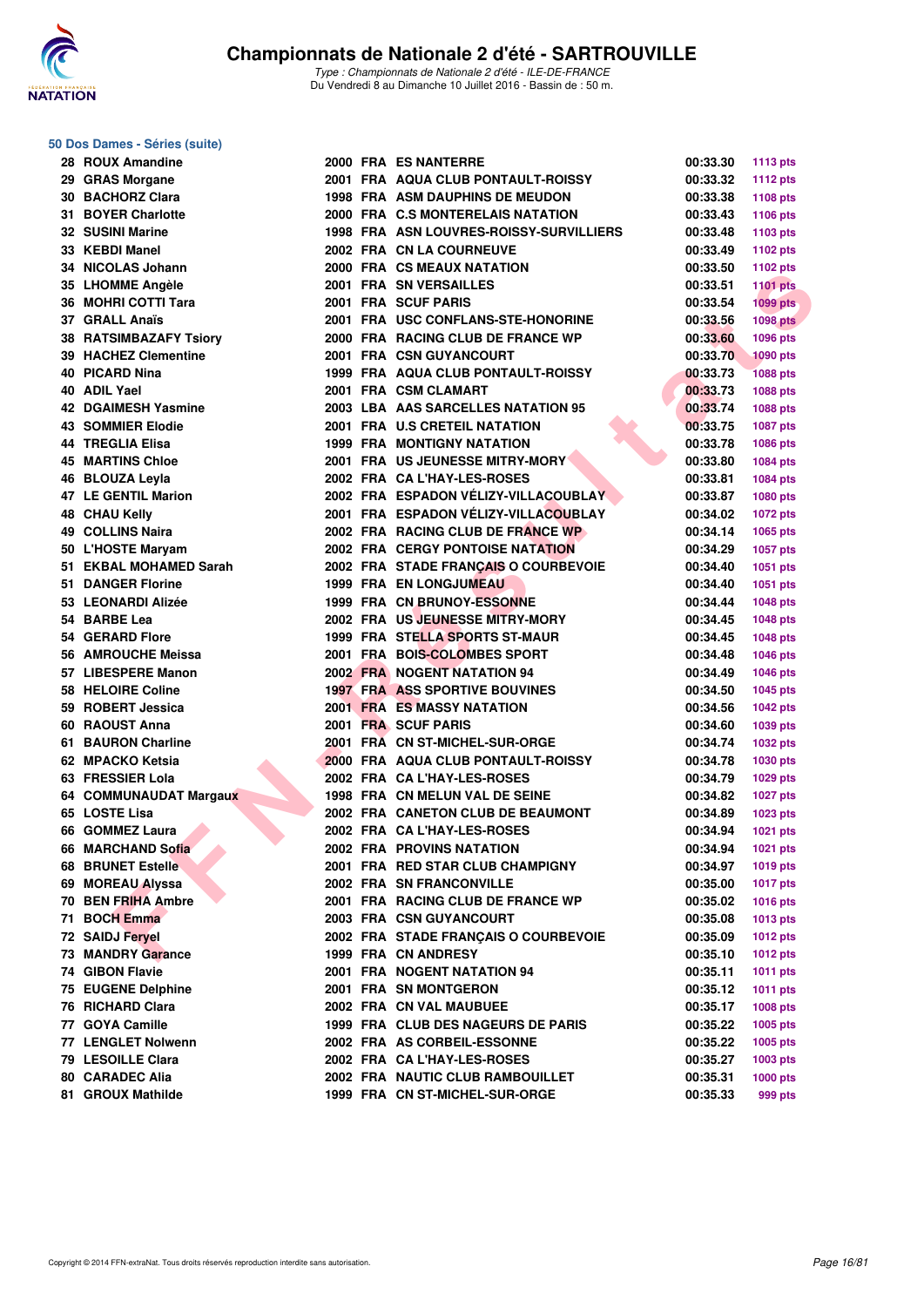

Type : Championnats de Nationale 2 d'été - ILE-DE-FRANCE Du Vendredi 8 au Dimanche 10 Juillet 2016 - Bassin de : 50 m.

#### **50 Dos Dames - Séries (suite)**

| 82 ASPAR Inès        |  | 2001 FRA MONTIGNY NATATION             | 00:35.38       | 997 pts        |
|----------------------|--|----------------------------------------|----------------|----------------|
| 83 FLEURY Carla      |  | 2001 FRA SN FRANCONVILLE               | 00:35.57       | <b>986 pts</b> |
| 84 CHAUMUN Shany     |  | 2002 FRA CN BRUNOY-ESSONNE             | 00:35.62       | 984 pts        |
| 85 PEITEADO Victoria |  | 2002 FRA CN MAISONS-ALFORT             | 00:35.79       | 974 pts        |
| 86 LA BIONDA Léa     |  | 2002 FRA EN LONGJUMEAU                 | 00:35.87       | 970 pts        |
| 87 BARRE Camille     |  | 2001 FRA MONTIGNY NATATION             | 00:36.14       | 956 pts        |
| 88 POURAGEAUX Agatha |  | 2002 FRA AQUA CLUB PONTAULT-ROISSY     | 00:36.51       | 936 pts        |
| 89 IMARAZENE Maeva   |  | 2001 FRA AMICALE VILLENEUVE-LA-GARENNE | 00:36.84       | 919 pts        |
| --- FOINY Anaëlle    |  | 1997 FRA CN LE PLESSIS-ROBINSON        | <b>DNS</b> dec |                |

### **[100 Dos Dames - Finale A](http://www.ffnatation.fr/webffn/resultats.php?idact=nat&go=epr&idcpt=39837&idepr=12)** (Dimanche 10 Juillet 2016)

| 1 BLIN Marie         |  | 1999 FRA CLUB DES NAGEURS DE PARIS     |                  |                          | 01:06.88                            | 1199 pts |  |
|----------------------|--|----------------------------------------|------------------|--------------------------|-------------------------------------|----------|--|
|                      |  |                                        | $50 m$ : $32.95$ |                          | $(32.95)$ 100 m : 1:06.88 $(33.93)$ |          |  |
| 2 BOTAS Salomé       |  | 2000 FRA RED STAR CLUB CHAMPIGNY       |                  |                          | 01:08.02                            | 1166 pts |  |
|                      |  |                                        |                  | 50 m: 33.25              | $(33.25)$ 100 m : 1:08.02 $(34.77)$ |          |  |
| 3 PACOURET Charlotte |  | <b>1996 FRA NOGENT NATATION 94</b>     |                  |                          | 01:08.68                            | 1148 pts |  |
|                      |  |                                        | $50 m$ :         | 33.61                    | $(33.61)$ 100 m : 1:08.68 $(35.07)$ |          |  |
| 4 SEDILOT Capucine   |  | 2000 FRA CN LE PLESSIS-ROBINSON        |                  |                          | 01:08.86                            | 1142 pts |  |
|                      |  |                                        | 50 m: 32.99      |                          | $(32.99)$ 100 m : 1:08.86 $(35.87)$ |          |  |
| 5 COSTES Aurore      |  | <b>1997 FRA NOGENT NATATION 94</b>     |                  |                          | 01:09.35                            | 1129 pts |  |
|                      |  |                                        | 50 m: 34.26      |                          | $(34.26)$ 100 m : 1:09.35 $(35.09)$ |          |  |
| 6 SOMMIER Elodie     |  | 2001 FRA U.S CRETEIL NATATION          |                  |                          | 01:09.39                            | 1128 pts |  |
|                      |  |                                        |                  | $50 \text{ m}$ : 34.14   | $(34.14)$ 100 m : 1:09.39 $(35.25)$ |          |  |
| 7 KNOPF Ornella      |  | 1999 FRA AS BONDY                      |                  |                          | 01:09.50                            | 1125 pts |  |
|                      |  |                                        |                  | $50 \, \text{m}$ : 34.16 | $(34.16)$ 100 m : 1:09.50 $(35.34)$ |          |  |
| --- FOINY Anaëlle    |  | <b>1997 FRA CN LE PLESSIS-ROBINSON</b> |                  |                          | <b>DNS</b> exc                      |          |  |

### **[100 Dos Dames - Finale B](http://www.ffnatation.fr/webffn/resultats.php?idact=nat&go=epr&idcpt=39837&idepr=12)** (Dimanche 10 Juillet 2016)

| 00   FUUNAULAUA AYAIHA                                       |                            | ZUUZ FRA AWUA CLUD FUNTAULT-RUIJJI      |              |                  | UU.JU.J I      | ອວບ µເວ                                                       |
|--------------------------------------------------------------|----------------------------|-----------------------------------------|--------------|------------------|----------------|---------------------------------------------------------------|
| 89 IMARAZENE Maeva                                           |                            | 2001 FRA AMICALE VILLENEUVE-LA-GARENNE  |              |                  | 00:36.84       | <b>919 pts</b>                                                |
| --- FOINY Anaëlle                                            |                            | 1997 FRA CN LE PLESSIS-ROBINSON         |              |                  | <b>DNS dec</b> |                                                               |
|                                                              |                            |                                         |              |                  |                |                                                               |
|                                                              |                            |                                         |              |                  |                |                                                               |
| <b>00 Dos Dames - Finale A</b> (Dimanche 10 Juillet 2016)    |                            |                                         |              |                  |                |                                                               |
| 1 BLIN Marie                                                 |                            | 1999 FRA CLUB DES NAGEURS DE PARIS      |              |                  | 01:06.88       | 1199 pts                                                      |
| 2 BOTAS Salomé                                               |                            | 2000 FRA RED STAR CLUB CHAMPIGNY        |              | 50 m: 32.95      |                | $(32.95)$ 100 m : 1:06.88 $(33.93)$                           |
|                                                              |                            |                                         |              | 50 m: 33.25      | 01:08.02       | 1166 pts<br>$(33.25)$ 100 m : 1:08.02 $(34.77)$               |
| 3 PACOURET Charlotte                                         |                            | <b>1996 FRA NOGENT NATATION 94</b>      |              |                  | 01:08.68       | 1148 pts                                                      |
|                                                              |                            |                                         |              | 50 m: 33.61      |                | $(33.61)$ 100 m : 1:08.68 $(35.07)$                           |
| 4 SEDILOT Capucine                                           |                            | 2000 FRA CN LE PLESSIS-ROBINSON         |              |                  | 01:08.86       | 1142 pts                                                      |
| 5 COSTES Aurore                                              |                            | <b>1997 FRA NOGENT NATATION 94</b>      |              | 50 m: 32.99      | 01:09.35       | $(32.99)$ 100 m : 1:08.86 $(35.87)$<br>1129 pts               |
|                                                              |                            |                                         |              |                  |                | 50 m: 34.26 (34.26) 100 m: 1:09.35 (35.09)                    |
| 6 SOMMIER Elodie                                             |                            | 2001 FRA U.S CRETEIL NATATION           |              |                  | 01:09.39       | 1128 pts                                                      |
|                                                              |                            |                                         |              | 50 m: 34.14      |                | $(34.14)$ 100 m : 1:09.39 $(35.25)$                           |
| 7 KNOPF Ornella                                              |                            | 1999 FRA AS BONDY                       |              |                  | 01:09.50       | 1125 pts<br>50 m: 34.16 (34.16) 100 m: 1:09.50 (35.34)        |
| --- FOINY Anaëlle                                            |                            | <b>1997 FRA CN LE PLESSIS-ROBINSON</b>  |              |                  | <b>DNS</b> exc |                                                               |
|                                                              |                            |                                         |              |                  |                |                                                               |
|                                                              |                            |                                         |              |                  |                |                                                               |
| 00 Dos Dames - Finale B                                      | (Dimanche 10 Juillet 2016) |                                         |              |                  |                |                                                               |
| 1 HOCQUARD Margaux                                           |                            | 2002 FRA RED STAR CLUB CHAMPIGNY        |              |                  | 01:09.80       | 1116 pts                                                      |
|                                                              |                            |                                         |              |                  |                | 50 m: 34.06 (34.06) 100 m: 1:09.80 (35.74)                    |
| 2 BARBOUCH Inès                                              |                            | <b>2001 FRA U.S CRETEIL NATATION</b>    |              |                  | 01:10.36       | 1101 pts<br>50 m: 34.40 (34.40) 100 m: 1:10.36 (35.96)        |
| 3 LOMBA Claire                                               |                            | 2000 FRA AS PORCHEVILLE                 |              |                  | 01:10.38       | 1100 pts                                                      |
|                                                              |                            |                                         | 50 m : 33.87 |                  |                | $(33.87)$ 100 m : 1:10.38 $(36.51)$                           |
| 4 KOCEN Emelyne                                              |                            | 2002 FRA CLUB NAUTIQUE DE L'ARPAJONNAIS |              |                  | 01:10.87       | <b>1087 pts</b>                                               |
| 5 DANGER Florine                                             |                            | <b>1999 FRA EN LONGJUMEAU</b>           |              | 50 m : 34.10     |                | $(34.10)$ 100 m : 1:10.87 $(36.77)$                           |
|                                                              |                            |                                         |              | 50 m: 34.56      | 01:11.53       | <b>1069 pts</b><br>$(34.56)$ 100 m : 1:11.53 $(36.97)$        |
| 6 GRAS Morgane                                               |                            | 2001 FRA AQUA CLUB PONTAULT-ROISSY      |              |                  | 01:11.71       | <b>1064 pts</b>                                               |
|                                                              |                            |                                         |              | 50 m : 35.08     |                | $(35.08)$ 100 m : 1:11.71 $(36.63)$                           |
| 7 DETCHENIQUE Noémie                                         |                            | 2000 FRA AAS SARCELLES NATATION 95      |              |                  | 01:12.22       | 1050 pts                                                      |
| 8 BOURHIS Charlotte                                          |                            | <b>1999 FRA CERGY PONTOISE NATATION</b> |              | 50 m : 34.63     | 01:14.63       | $(34.63)$ 100 m : 1:12.22 $(37.59)$<br>986 pts                |
|                                                              |                            |                                         |              | 50 m : 35.96     |                | $(35.96)$ 100 m : 1:14.63 $(38.67)$                           |
|                                                              |                            |                                         |              |                  |                |                                                               |
| 00 Dos Dames - Finale C 13-15 ans (Dimanche 10 Juillet 2016) |                            |                                         |              |                  |                |                                                               |
| 1 CASBAS Charlotte                                           |                            | <b>2001 FRA CERGY PONTOISE NATATION</b> |              |                  | 01:09.98       | 1111 pts                                                      |
|                                                              |                            |                                         |              | $50 m$ : $35.05$ |                | $(35.05)$ 100 m : 1:09.98 $(34.93)$                           |
| 2 AUGER Ambre                                                |                            | 2002 FRA CLUB NAUTIQUE DE L'ARPAJONNAIS |              |                  | 01:11.40       | <b>1072 pts</b>                                               |
| 3 GRALL Anaïs                                                |                            | 2001 FRA USC CONFLANS-STE-HONORINE      |              | 50 m: 35.14      |                | $(35.14)$ 100 m : 1:11.40 $(36.26)$                           |
|                                                              |                            |                                         |              |                  | 01:11.68       | <b>1064 pts</b><br>50 m: 34.93 (34.93) 100 m: 1:11.68 (36.75) |
| 4 ROBERT Jessica                                             |                            | <b>2001 FRA ES MASSY NATATION</b>       |              |                  | 01:11.87       | 1059 pts                                                      |
|                                                              |                            |                                         |              |                  |                | 50 m: 35.25 (35.25) 100 m: 1:11.87 (36.62)                    |
| $E$ , UAOUEZ Olamantina                                      |                            | <b>2004 EDA CON CUVANCOUPT</b>          |              |                  | 04.44 OF       | $-4057$ $-4$                                                  |

## **[100 Dos Dames - Finale C](http://www.ffnatation.fr/webffn/resultats.php?idact=nat&go=epr&idcpt=39837&idepr=12) 13-15 ans** (Dimanche 10 Juillet 2016)

| 1 CASBAS Charlotte  |  | <b>2001 FRA CERGY PONTOISE NATATION</b> |                        | 01:09.98                                        | 1111 $pts$      |  |
|---------------------|--|-----------------------------------------|------------------------|-------------------------------------------------|-----------------|--|
| 2 AUGER Ambre       |  | 2002 FRA CLUB NAUTIQUE DE L'ARPAJONNAIS | 50 m : 35.05           | $(35.05)$ 100 m : 1:09.98 $(34.93)$<br>01:11.40 | <b>1072 pts</b> |  |
| 3 GRALL Anaïs       |  | 2001 FRA USC CONFLANS-STE-HONORINE      | $50 m$ : $35.14$       | $(35.14)$ 100 m : 1:11.40 $(36.26)$<br>01:11.68 | <b>1064 pts</b> |  |
|                     |  |                                         | $50 m$ : $34.93$       | $(34.93)$ 100 m : 1:11.68 $(36.75)$             |                 |  |
| 4 ROBERT Jessica    |  | <b>2001 FRA ES MASSY NATATION</b>       | $50 m$ : $35.25$       | 01:11.87<br>$(35.25)$ 100 m : 1:11.87 $(36.62)$ | $1059$ pts      |  |
| 5 HACHEZ Clementine |  | 2001 FRA CSN GUYANCOURT                 | $50 \text{ m}$ : 35.29 | 01:11.95<br>$(35.29)$ 100 m : 1:11.95 $(36.66)$ | <b>1057 pts</b> |  |
| 6 LHOMME Angèle     |  | <b>2001 FRA SN VERSAILLES</b>           | 50 m: 35.36            | 01:12.58<br>$(35.36)$ 100 m : 1:12.58 $(37.22)$ | $1040$ pts      |  |
| 7 EUGENE Delphine   |  | 2001 FRA SN MONTGERON                   | 50 m: 35.87            | 01:13.56<br>$(35.87)$ 100 m : 1:13.56 $(37.69)$ | $1014$ pts      |  |
| 8 FRESSIER Lola     |  | 2002 FRA CAL'HAY-LES-ROSES              |                        | 01:14.84                                        | 980 pts         |  |
|                     |  |                                         | 50 m: 36.51            | $(36.51)$ 100 m : 1:14.84 $(38.33)$             |                 |  |

### **[100 Dos Dames - Séries](http://www.ffnatation.fr/webffn/resultats.php?idact=nat&go=epr&idcpt=39837&idepr=12)** (Dimanche 10 Juillet 2016)

**1 BLIN Marie 1999 FRA CLUB DES NAGEURS DE PARIS 01:07.72 1175 pts**

 $50 \text{ m}$ : 33.64 (33.64) 100 m : 1:07.72 (34.08)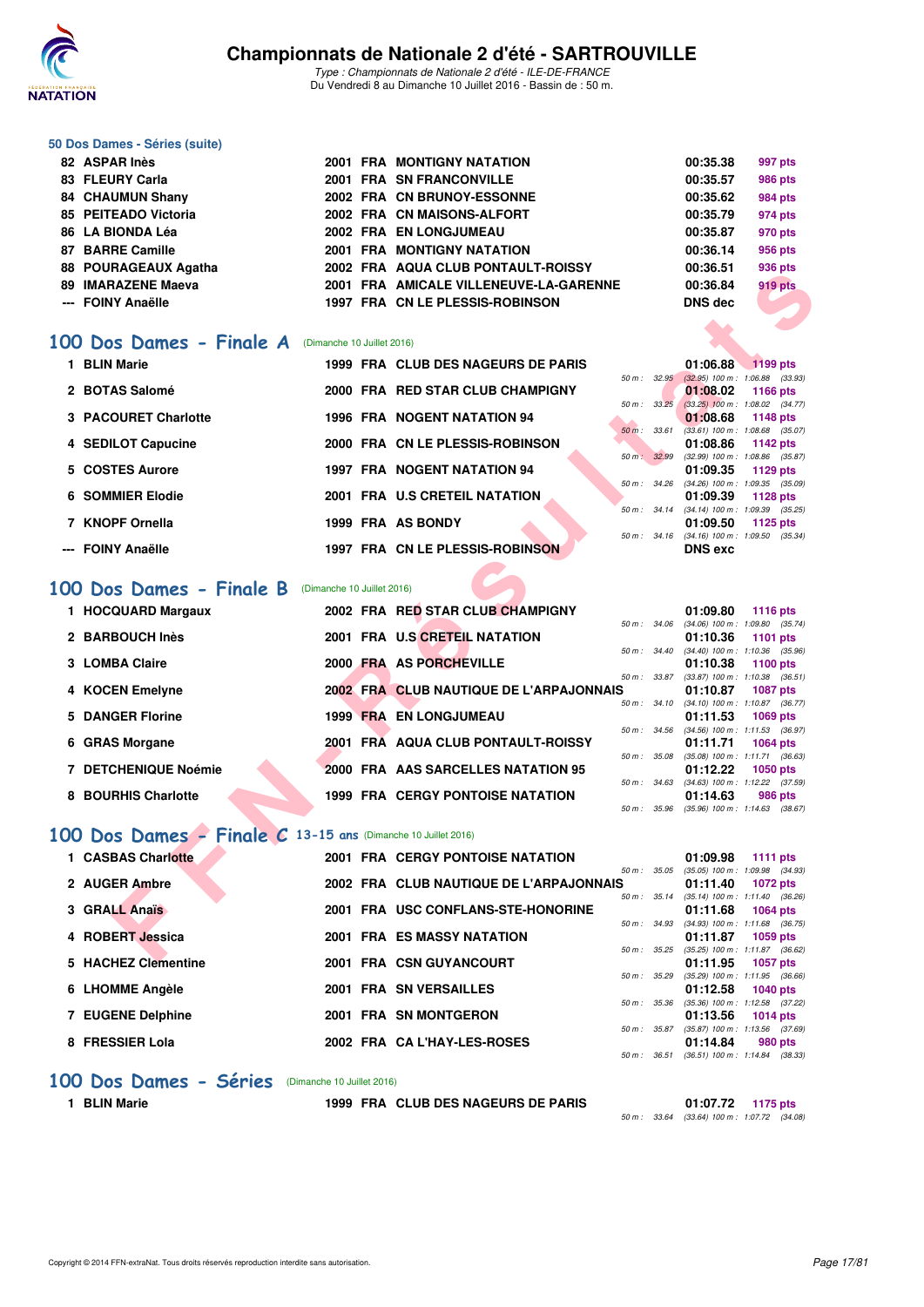

Type : Championnats de Nationale 2 d'été - ILE-DE-FRANCE Du Vendredi 8 au Dimanche 10 Juillet 2016 - Bassin de : 50 m.

## **100 Dos Dames - Séries (suite)**

| 2 SEDILOT Capucine          |  | 2000 FRA CN LE PLESSIS-ROBINSON               |              |              | 01:08.87 | 1142 pts                                                      |
|-----------------------------|--|-----------------------------------------------|--------------|--------------|----------|---------------------------------------------------------------|
| 3 BATOT Manon               |  | 2000 FRA CNO ST-GERMAIN-EN-LAYE               |              | 50 m : 32.93 | 01:09.05 | (32.93) 100 m: 1:08.87 (35.94)<br><b>1137 pts</b>             |
| 4 HAJDER-NAEYE Tamlyne      |  | 2000 FRA AC BOULOGNE-BILLANCOURT              |              | 50 m : 33.59 | 01:09.09 | $(33.59)$ 100 m : 1:09.05 $(35.46)$<br>1136 pts               |
| 4 COSTES Aurore             |  | 1997 FRA NOGENT NATATION 94                   |              | 50 m : 33.15 | 01:09.09 | $(33.15)$ 100 m : 1:09.09 $(35.94)$<br>1136 pts               |
| 6 BOTAS Salomé              |  | 2000 FRA RED STAR CLUB CHAMPIGNY              |              | 50 m : 34.11 | 01:09.30 | $(34.11)$ 100 m : 1:09.09 $(34.98)$<br>1130 pts               |
| 7 PACOURET Charlotte        |  | 1996 FRA NOGENT NATATION 94                   | 50 m : 32.83 |              | 01:09.37 | $(32.83)$ 100 m : 1:09.30 $(36.47)$<br>1128 $pts$             |
| 8 SOMMIER Elodie            |  | 2001 FRA U.S CRETEIL NATATION                 |              | 50 m : 33.58 | 01:09.40 | $(33.58)$ 100 m : 1:09.37 $(35.79)$<br><b>1127 pts</b>        |
| 9 FOINY Anaëlle             |  | 1997 FRA CN LE PLESSIS-ROBINSON               |              | 50 m: 34.30  | 01:09.77 | $(34.30)$ 100 m : 1:09.40 $(35.10)$<br><b>1117 pts</b>        |
| 10 KNOPF Ornella            |  | 1999 FRA AS BONDY                             |              | 50 m: 34.53  | 01:10.41 | $(34.53)$ 100 m : 1:09.77 $(35.24)$<br><b>1099 pts</b>        |
| 11 DAVID Louise             |  | 2000 FRA RACING CLUB DE FRANCE WP             |              | 50 m: 34.00  | 01:10.62 | $(34.00)$ 100 m : 1:10.41 $(36.41)$<br>1093 pts               |
| 12 BARBOUCH Inès            |  | 2001 FRA U.S CRETEIL NATATION                 |              | 50 m : 33.89 | 01:10.87 | $(33.89)$ 100 m : 1:10.62 $(36.73)$<br><b>1087 pts</b>        |
| <b>13 BOURHIS Charlotte</b> |  | <b>1999 FRA CERGY PONTOISE NATATION</b>       | 50 m : 34.33 |              | 01:11.08 | $(34.33)$ 100 m : 1:10.87 $(36.54)$<br>1081 pts               |
| 14 BACHORZ Clara            |  | <b>1998 FRA ASM DAUPHINS DE MEUDON</b>        |              | 50 m : 34.03 | 01:11.12 | $(34.03)$ 100 m : 1:11.08 $(37.05)$<br><b>1080 pts</b>        |
| 15 DETCHENIQUE Noémie       |  | 2000 FRA AAS SARCELLES NATATION 95            | 50 m: 34.88  |              | 01:11.18 | $(34.88)$ 100 m : 1:11.12 $(36.24)$<br><b>1078 pts</b>        |
| 15 HOCQUARD Margaux         |  | 2002 FRA RED STAR CLUB CHAMPIGNY              |              | 50 m : 33.40 | 01:11.18 | $(33.40)$ 100 m : 1:11.18 $(37.78)$<br><b>1078 pts</b>        |
| 17 GRAS Morgane             |  | <b>2001 FRA AQUA CLUB PONTAULT-ROISSY</b>     |              | 50 m : 34.65 | 01:11.20 | $(34.65)$ 100 m : 1:11.18 $(36.53)$<br><b>1078 pts</b>        |
| 17 DELANOË Marine           |  | <b>1997 FRA ASSO NATATION DE SARTROUVILLE</b> |              | 50 m : 34.35 | 01:11.20 | $(34.35)$ 100 m : 1:11.20 $(36.85)$<br><b>1078 pts</b>        |
| 19 KOCEN Emelyne            |  | 2002 FRA CLUB NAUTIQUE DE L'ARPAJONNAIS       |              | 50 m : 34.09 | 01:11.33 | $(34.09)$ 100 m : 1:11.20 $(37.11)$<br><b>1074 pts</b>        |
| 20 BELBACHIR Aliya          |  | <b>2002 FRA MONTIGNY NATATION</b>             |              | 50 m : 34.93 | 01:11.43 | $(34.93)$ 100 m : 1:11.33 $(36.40)$<br><b>1071 pts</b>        |
| 21 TEULE Mary               |  | 1999 FRA CNO ST-GERMAIN-EN-LAYE               |              | 50 m : 34.66 | 01:11.52 | $(34.66)$ 100 m : 1:11.43 $(36.77)$<br><b>1069 pts</b>        |
| 22 LAITIER Eva              |  | 2001 FRA AULNAY-SOUS-BOIS S.N                 |              | 50 m : 34.81 | 01:11.76 | $(34.81)$ 100 m : 1:11.52 $(36.71)$<br><b>1062 pts</b>        |
| 23 LOMBA Claire             |  | 2000 FRA AS PORCHEVILLE                       |              | 50 m : 34.36 | 01:11.86 | $(34.36)$ 100 m : 1:11.76 $(37.40)$<br><b>1060 pts</b>        |
| 23 DANGER Florine           |  | <b>1999 FRA EN LONGJUMEAU</b>                 |              | 50 m : 34.58 | 01:11.86 | $(34.58)$ 100 m : 1:11.86 $(37.28)$<br><b>1060 pts</b>        |
| 25 OUALID GIRARD Sarah      |  | 2000 FRA CN MELUN VAL DE SEINE                |              |              | 01:11.89 | 50 m: 34.25 (34.25) 100 m: 1:11.86 (37.61)<br>1059 pts        |
| 25 AUGER Ambre              |  | 2002 FRA CLUB NAUTIQUE DE L'ARPAJONNAIS       |              | 50 m : 35.60 | 01:11.89 | $(35.60)$ 100 m : 1:11.89 $(36.29)$<br>1059 pts               |
| 27 BELLAHCENE Ines          |  | 2001 FRA AC VILLEPINTE                        |              | 50 m : 35.73 | 01:11.92 | $(35.73)$ 100 m : 1:11.89 $(36.16)$<br><b>1058 pts</b>        |
| 28 NICOLAS Johann           |  | 2000 FRA CS MEAUX NATATION                    |              |              | 01:11.99 | 50 m: 35.16 (35.16) 100 m: 1:11.92 (36.76)<br>1056 pts        |
| 29 CASBAS Charlotte         |  | <b>2001 FRA CERGY PONTOISE NATATION</b>       |              |              | 01:12.11 | 50 m: 34.08 (34.08) 100 m: 1:11.99 (37.91)<br>1053 pts        |
| 30 ROUX Amandine            |  | 2000 FRA ES NANTERRE                          |              | 50 m : 33.40 | 01:12.13 | $(33.40)$ 100 m : 1:12.11 $(38.71)$<br>1052 pts               |
| 31 POUMAREDE Laetitia       |  | 1997 FRA CN ST-MICHEL-SUR-ORGE                |              |              | 01:12.42 | 50 m: 34.65 (34.65) 100 m: 1:12.13 (37.48)<br>1044 pts        |
| 32 LHOMME Angèle            |  | 2001 FRA SN VERSAILLES                        |              | 50 m : 35.25 | 01:12.44 | $(35.25)$ 100 m : 1:12.42 $(37.17)$<br><b>1044 pts</b>        |
| 33 GRALL Anaïs              |  | 2001 FRA USC CONFLANS-STE-HONORINE            |              | 50 m : 34.86 | 01:12.45 | $(34.86)$ 100 m : 1:12.44 $(37.58)$<br><b>1044 pts</b>        |
| 34 ROBERT Jessica           |  | <b>2001 FRA ES MASSY NATATION</b>             |              | 50 m : 35.14 | 01:12.72 | (35.14) 100 m: 1:12.45 (37.31)<br>1036 pts                    |
| <b>35 CAUSSE Perrine</b>    |  | 1999 FRA ESPADON VÉLIZY-VILLACOUBLAY          |              |              | 01:12.82 | 50 m: 35.66 (35.66) 100 m: 1:12.72 (37.06)<br><b>1034 pts</b> |
| 36 HACHEZ Clementine        |  | 2001 FRA CSN GUYANCOURT                       |              | 50 m : 35.62 | 01:12.86 | $(35.62)$ 100 m : 1:12.82 $(37.20)$<br>1033 pts               |
| 37 EUGENE Delphine          |  | 2001 FRA SN MONTGERON                         |              |              | 01:12.90 | 50 m: 35.43 (35.43) 100 m: 1:12.86 (37.43)<br><b>1032 pts</b> |
|                             |  |                                               |              |              |          | 50 m: 35.29 (35.29) 100 m: 1:12.90 (37.61)                    |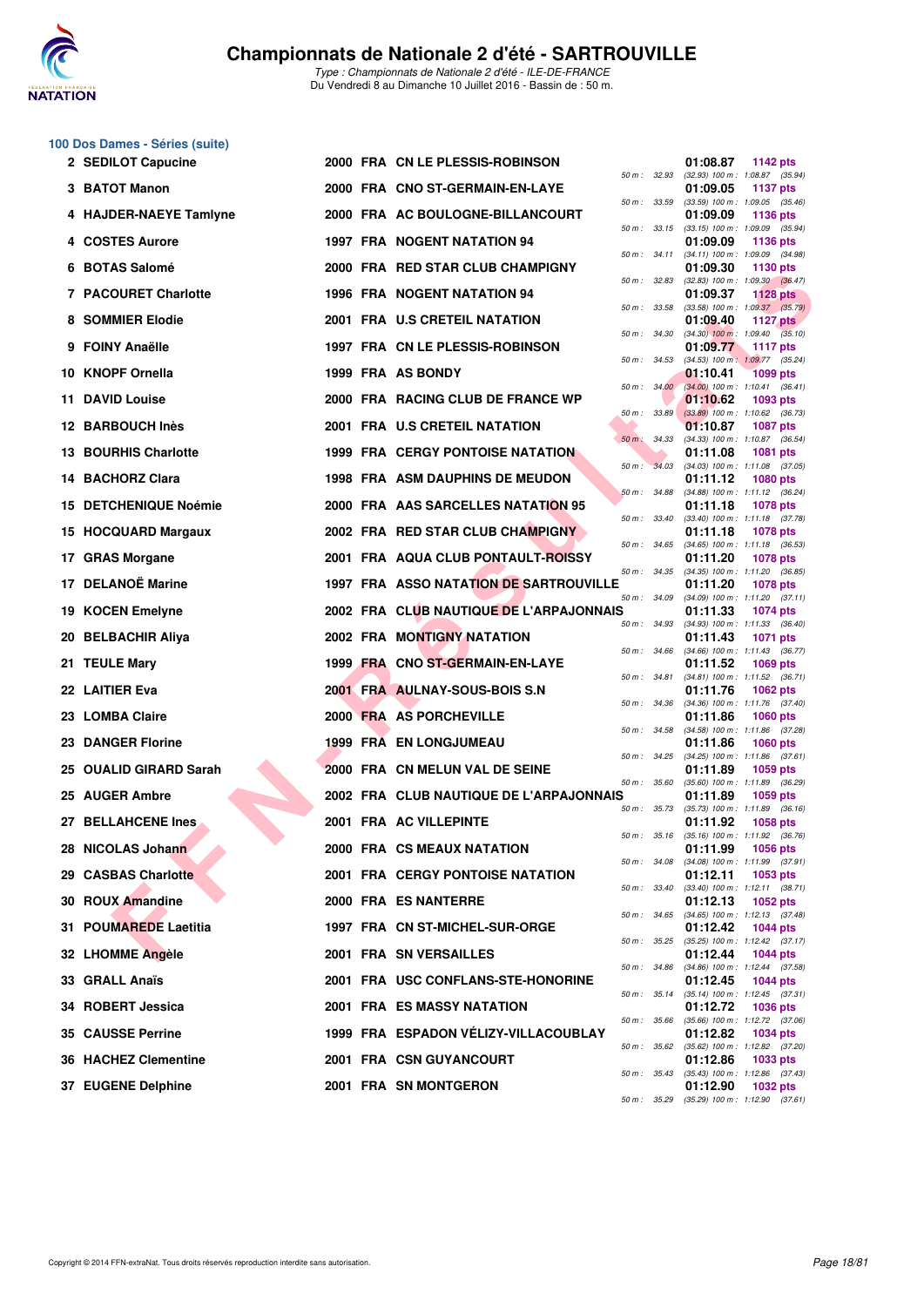

Type : Championnats de Nationale 2 d'été - ILE-DE-FRANCE Du Vendredi 8 au Dimanche 10 Juillet 2016 - Bassin de : 50 m.

|    | 100 Dos Dames - Séries (suite) |  |                                         |                   |                                                                    |
|----|--------------------------------|--|-----------------------------------------|-------------------|--------------------------------------------------------------------|
|    | 38 SADYS Léa                   |  | 1999 FRA CN EPINETTES PARIS             | 50 m : 35.35      | 01:13.16<br><b>1025 pts</b><br>$(35.35)$ 100 m : 1:13.16 $(37.81)$ |
|    | 39 SUSINI Marine               |  | 1998 FRA ASN LOUVRES-ROISSY-SURVILLIERS | 50 m: 35.68       | 01:13.29<br><b>1021 pts</b><br>$(35.68)$ 100 m : 1:13.29 $(37.61)$ |
| 40 | <b>JANIN Juliette</b>          |  | <b>2000 FRA NOGENT NATATION 94</b>      | 50 m : 35.78      | 01:13.34<br><b>1020 pts</b><br>(35.78) 100 m: 1:13.34 (37.56)      |
|    | 41 FRESSIER Lola               |  | 2002 FRA CAL'HAY-LES-ROSES              | 50 m : 35.87      | 01:13.43<br><b>1017 pts</b><br>$(35.87)$ 100 m : 1:13.43 $(37.56)$ |
|    | 42 PICARD Nina                 |  | 1999 FRA AQUA CLUB PONTAULT-ROISSY      | 50 m: 35.63       | 01:13.47<br><b>1016 pts</b><br>$(35.63)$ 100 m : 1:13.47 $(37.84)$ |
|    | 43 BECART Louise               |  | 2003 FRA CLUB DES NAGEURS DE PARIS      | 50 m: 36.27       | 01:13.60<br>$1013$ pts                                             |
| 44 | <b>BAURON Charline</b>         |  | 2001 FRA CN ST-MICHEL-SUR-ORGE          |                   | $(36.27)$ 100 m : 1:13.60 $(37.33)$<br>01:13.61<br><b>1013 pts</b> |
|    | 45 BENLEKBIR Kahéna            |  | 2002 FRA AS NATATION RAINCY             | 50 m : 35.12      | $(35.12)$ 100 m : 1:13.61 $(38.49)$<br>01:13.69<br><b>1011 pts</b> |
| 46 | KEBDI Manel                    |  | 2002 FRA CN LA COURNEUVE                | 50 m : 36.05      | $(36.05)$ 100 m : 1:13.69 $(37.64)$<br>01:13.72<br><b>1010 pts</b> |
| 47 | <b>GERARD Flore</b>            |  | 1999 FRA STELLA SPORTS ST-MAUR          | 50 m : 35.68      | $(35.68)$ 100 m : 1:13.72 $(38.04)$<br>01:13.78<br><b>1008 pts</b> |
|    | <b>48 MARTINS Chloe</b>        |  | 2001 FRA US JEUNESSE MITRY-MORY         | 50 m : 35.88      | $(35.88)$ 100 m : 1:13.78 $(37.90)$<br>01:13.81<br><b>1007 pts</b> |
| 49 | <b>BOURNONVILLE Laura</b>      |  | 2001 FRA ES VITRY                       | 50 m : 35.39      | (35.39) 100 m: 1:13.81 (38.42)<br>01:13.97<br>1003 pts             |
| 50 | <b>BARBE Lea</b>               |  | 2002 FRA US JEUNESSE MITRY-MORY         | $50 m$ :<br>36.42 | $(36.42)$ 100 m : 1:13.97 $(37.55)$<br>01:14.02<br>1002 pts        |
|    | 51 TREGLIA Elisa               |  | 1999 FRA MONTIGNY NATATION              | 50 m: 35.49       | $(35.49)$ 100 m : 1:14.02 $(38.53)$<br>01:14.30<br>994 pts         |
|    | 52 BILLON-PIERRON Lisa         |  | 2000 FRA RACING CLUB DE FRANCE WP       | 50 m: 35.56       | $(35.56)$ 100 m : 1:14.30 $(38.74)$<br>01:14.38<br>992 pts         |
|    | 53 LISIK Chloé                 |  | 2000 FRA AMICALE VILLENEUVE-LA-GARENNE  | 50 m : 36.69      | (36.69) 100 m: 1:14.38 (37.69)<br>01:14.82<br>981 pts              |
|    | 54 LESOILLE Clara              |  | 2002 FRA CA L'HAY-LES-ROSES             | 50 m : 36.17      | $(36.17)$ 100 m : 1:14.82 $(38.65)$<br>01:15.28<br>969 pts         |
|    | 55 BOCH Emma                   |  | 2003 FRA CSN GUYANCOURT                 | 50 m : 36.38      | (36.38) 100 m: 1:15.28 (38.90)<br>01:15.34<br>967 pts              |
|    | <b>MOHRI COTTI Tara</b>        |  | 2001 FRA SCUF PARIS                     | 50 m: 37.03       | $(37.03)$ 100 m : 1:15.34 $(38.31)$<br>01:15.37<br>967 pts         |
| 57 | <b>BLANCHARD Maelle</b>        |  | 2001 FRA AAS SARCELLES NATATION 95      | 50 m : 36.18      | $(36.18)$ 100 m : 1:15.37 $(39.19)$<br>01:15.46<br>964 pts         |
|    | 58 GOYA Camille                |  | 1999 FRA CLUB DES NAGEURS DE PARIS      | 50 m : 36.25      | $(36.25)$ 100 m : 1:15.46 $(39.21)$<br>01:15.47<br>964 pts         |
| 59 | <b>BEN FRIHA Ambre</b>         |  | 2001 FRA RACING CLUB DE FRANCE WP       | 50 m : 36.48      | (36.48) 100 m: 1:15.47 (38.99)<br>01:15.51<br>963 pts              |
|    | 60 MANDRY Garance              |  | <b>1999 FRA CN ANDRESY</b>              | 50 m : 36.09      | (36.09) 100 m: 1:15.51 (39.42)<br>01:15.55<br>962 pts              |
|    | 61 GRESSET Lucie               |  | 1998 FRA CERGY PONTOISE NATATION        | 50 m : 36.47      | $(36.47)$ 100 m : 1:15.55 $(39.08)$<br>01:15.58<br>961 pts         |
|    | 62 GOMMEZ Laura                |  | 2002 FRA CA L'HAY-LES-ROSES             | 50 m : 35.94      | (35.94) 100 m: 1:15.58 (39.64)<br>01:15.62<br>960 pts              |
|    | 63 CARADEC Alia                |  | 2002 FRA NAUTIC CLUB RAMBOUILLET        | 50 m : 35.82      | $(35.82)$ 100 m : 1:15.62 $(39.80)$<br>01:15.67<br>959 pts         |
|    | 64 LE GENTIL Marion            |  | 2002 FRA ESPADON VÉLIZY-VILLACOUBLAY    | 50 m : 36.30      | $(36.30)$ 100 m : 1:15.67 $(39.37)$<br>01:15.76<br>956 pts         |
|    | 65 SAIDJ Feryel                |  | 2002 FRA STADE FRANÇAIS O COURBEVOIE    |                   | 50 m: 37.14 (37.14) 100 m: 1:15.76 (38.62)<br>01:16.40<br>940 pts  |
|    | 66 LENGLET Nolwenn             |  | 2002 FRA AS CORBEIL-ESSONNE             | 50 m : 36.60      | $(36.60)$ 100 m : 1:16.40 $(39.80)$<br>01:16.43<br>939 pts         |
|    | 67 WAUQUIER Loicia             |  | 2002 FRA CANETON CLUB DE BEAUMONT       | 50 m : 36.91      | (36.91) 100 m: 1:16.43 (39.52)<br>01:16.83<br>929 pts              |
| 68 | <b>NICOLLE Pauline</b>         |  | 2002 FRA VILLIERS SPORTS JEUNESSE       | 50 m : 37.07      | (37.07) 100 m: 1:16.83 (39.76)<br>01:17.07<br>923 pts              |
| 69 | <b>GIBON Flavie</b>            |  | 2001 FRA NOGENT NATATION 94             | 50 m : 37.88      | (37.88) 100 m: 1:17.07 (39.19)<br>01:17.58<br>910 pts              |
|    | <b>DGAIMESH Yasmine</b>        |  | 2003 LBA AAS SARCELLES NATATION 95      | 50 m : 38.03      | $(38.03)$ 100 m : 1:17.58 $(39.55)$<br>DNS dec                     |
|    | <b>CHAU Kelly</b>              |  | 2001 FRA ESPADON VÉLIZY-VILLACOUBLAY    |                   | DNS dec                                                            |
|    | <b>FIGUEIREDO Mariana</b>      |  | 2000 FRA JEANNE D'ARC DRANCY            |                   | <b>DNS dec</b>                                                     |

### [200 Dos Dames - Finale A](http://www.ffnatation.fr/webffn/resultats.php?idact=nat&go=epr&idcpt=39837&idepr=13) (Samedi 9 Juillet 2016)

**1 BATOT Manon 2000 FRA CNO ST-GERMAIN-EN-LAYE 02:24.96 1162 pts** 50 m : 33.90 (33.90) 100 m : 1:11.02 (37.12) 150 m : 1:49.14 (38.12) 200 m : 2:24.96 (35.82)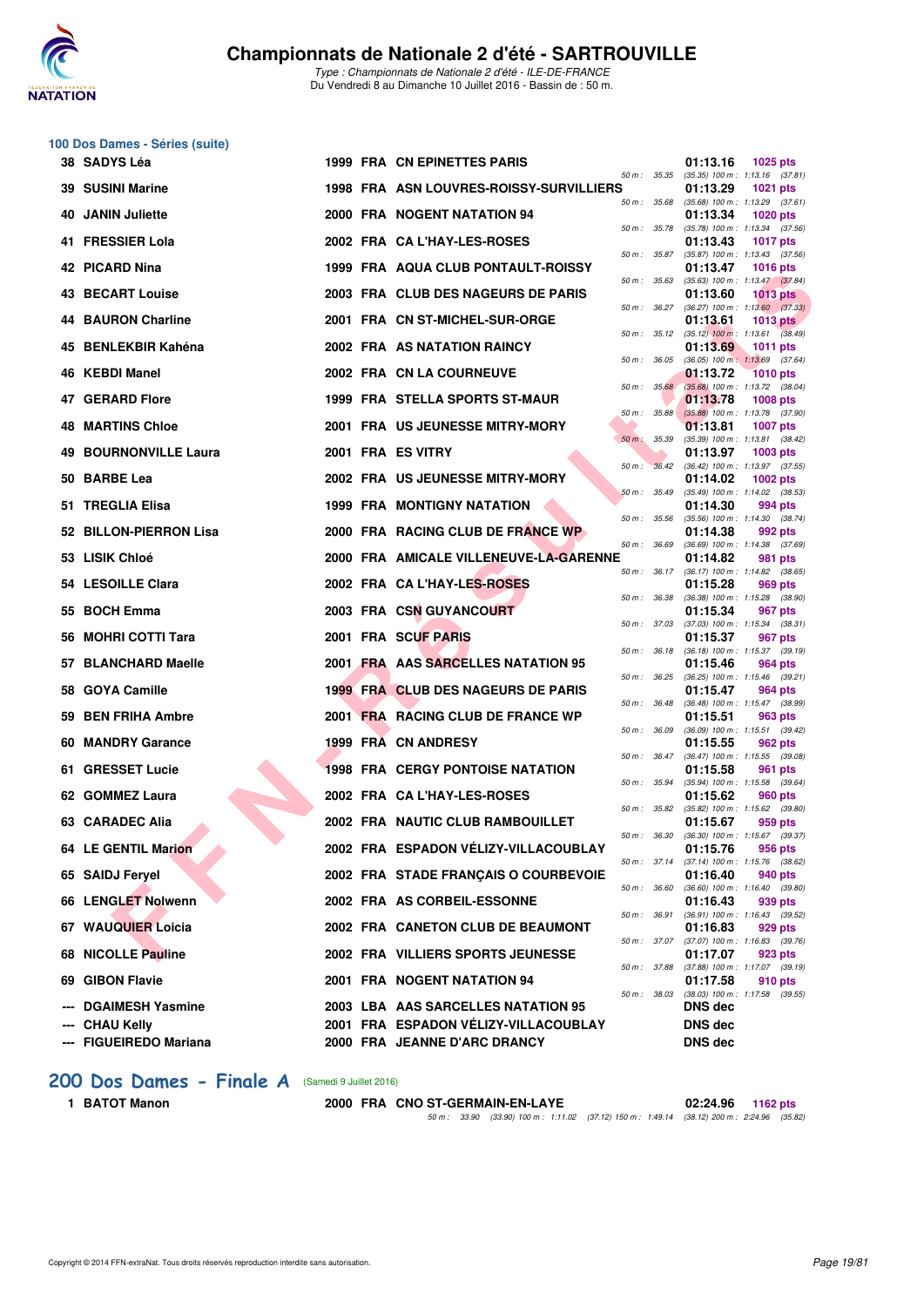

Type : Championnats de Nationale 2 d'été - ILE-DE-FRANCE Du Vendredi 8 au Dimanche 10 Juillet 2016 - Bassin de : 50 m.

#### **200 Dos Dames - Finale A (suite)**

| 2 BLIN Marie          |  | 1999 FRA CLUB DES NAGEURS DE PARIS                                                       | 02:27.26 | 1130 pts                            |
|-----------------------|--|------------------------------------------------------------------------------------------|----------|-------------------------------------|
|                       |  | 50 m: 34.60 (34.60) 100 m: 1:11.89 (37.29) 150 m: 1:50.03                                |          | $(38.14)$ 200 m : 2:27.26 $(37.23)$ |
| 3 BOTAS Salomé        |  | 2000 FRA RED STAR CLUB CHAMPIGNY                                                         | 02:27.53 | 1126 pts                            |
|                       |  | 50 m: 34.43 (34.43) 100 m: 1:11.24 (36.81) 150 m: 1:49.65                                |          | $(38.41)$ 200 m : 2:27.53 $(37.88)$ |
| <b>4 DAVID Louise</b> |  | 2000 FRA RACING CLUB DE FRANCE WP                                                        | 02:28.40 | 1114 $pts$                          |
|                       |  | 50 m: 34.50 (34.50) 100 m: 1:12.10 (37.60) 150 m: 1:50.45                                |          | $(38.35)$ 200 m : 2:28.40 $(37.95)$ |
| 5 ROBERT Jessica      |  | 2001 FRA ES MASSY NATATION                                                               | 02:30.50 | 1085 pts                            |
|                       |  | 50 m: 36.20 (36.20) 100 m: 1:13.75 (37.55) 150 m: 1:52.64                                |          | $(38.89)$ 200 m : 2:30.50 $(37.86)$ |
| 6 KNOPF Ornella       |  | 1999 FRA AS BONDY                                                                        | 02:30.95 | 1079 pts                            |
|                       |  | 50 m: 35.26 (35.26) 100 m: 1:12.83 (37.57) 150 m: 1:52.02                                |          | $(39.19)$ 200 m : 2:30.95 $(38.93)$ |
| 7 LOMBA Claire        |  | 2000 FRA AS PORCHEVILLE                                                                  | 02:32.72 | <b>1054 pts</b>                     |
|                       |  | 50 m : 35.09 (35.09) 100 m : 1:12.89 (37.80) 150 m : 1:52.94                             |          | $(40.05)$ 200 m : 2:32.72 $(39.78)$ |
| 8 KOCEN Emelyne       |  | 2002 FRA CLUB NAUTIQUE DE L'ARPAJONNAIS                                                  | 02:35.29 | $1020$ pts                          |
|                       |  | 50 m: 35.64 (35.64) 100 m: 1:15.10 (39.46) 150 m: 1:55.57 (40.47) 200 m: 2:35.29 (39.72) |          |                                     |
|                       |  |                                                                                          |          |                                     |

### [200 Dos Dames - Finale B](http://www.ffnatation.fr/webffn/resultats.php?idact=nat&go=epr&idcpt=39837&idepr=13) (Samedi 9 Juillet 2016)

| <b>NNUFF UNIGRA</b>                                       | FRA AJ DUNUT                                                                                                                   | <u>uz.ju.ju</u><br>ານ <i>າວ</i> ນເວ |
|-----------------------------------------------------------|--------------------------------------------------------------------------------------------------------------------------------|-------------------------------------|
| 7 LOMBA Claire                                            | 50 m: 35.26 (35.26) 100 m: 1:12.83 (37.57) 150 m: 1:52.02 (39.19) 200 m: 2:30.95 (38.93)<br>2000 FRA AS PORCHEVILLE            | 02:32.72<br><b>1054 pts</b>         |
|                                                           | 50 m: 35.09 (35.09) 100 m: 1:12.89 (37.80) 150 m: 1:52.94 (40.05) 200 m: 2:32.72 (39.78)                                       |                                     |
| 8 KOCEN Emelyne                                           | 2002 FRA CLUB NAUTIQUE DE L'ARPAJONNAIS                                                                                        | 02:35.29<br>$1020$ pts              |
|                                                           | 50 m: 35.64 (35.64) 100 m: 1:15.10 (39.46) 150 m: 1:55.57 (40.47) 200 m: 2:35.29 (39.72)                                       |                                     |
| <b>00 Dos Dames - Finale B</b> (Samedi 9 Juillet 2016)    |                                                                                                                                |                                     |
| 1 FIGUEIREDO Mariana                                      | 2000 FRA JEANNE D'ARC DRANCY                                                                                                   | 02:30.12<br><b>1090 pts</b>         |
|                                                           | 50 m: 34.87 (34.87) 100 m: 1:13.42 (38.55) 150 m: 1:52.78 (39.36) 200 m: 2:30.12 (37.34)                                       |                                     |
| 2 JANIN Juliette                                          | 2000 FRA NOGENT NATATION 94                                                                                                    | 02:31.81<br><b>1067 pts</b>         |
| 3 HOCQUARD Margaux                                        | 50 m: 36.09 (36.09) 100 m: 1:14.39 (38.30) 150 m: 1:53.63 (39.24) 200 m: 2:31.81 (38.18)<br>2002 FRA RED STAR CLUB CHAMPIGNY   | 02:32.75<br><b>1054 pts</b>         |
|                                                           | 50 m: 35.06 (35.06) 100 m: 1:13.60 (38.54) 150 m: 1:53.66 (40.06) 200 m: 2:32.75 (39.09)                                       |                                     |
| 4 CASBAS Charlotte                                        | 2001 FRA CERGY PONTOISE NATATION                                                                                               | 02:33.04<br>1050 pts                |
|                                                           | 50 m: 36.49 (36.49) 100 m: 1:15.72 (39.23) 150 m: 1:55.25 (39.53) 200 m: 2:33.04 (37.79)                                       |                                     |
| 5 DANGER Florine                                          | 1999 FRA EN LONGJUMEAU                                                                                                         | 02:33.73<br><b>1041 pts</b>         |
|                                                           | 50 m: 34.91 (34.91) 100 m: 1:13.89 (38.98) 150 m: 1:53.94 (40.05) 200 m: 2:33.73 (39.79)                                       |                                     |
| <b>6 DESMAIZIERES Alix</b>                                | 2000 FRA CLUB DES NAGEURS DE PARIS                                                                                             | 02:36.29<br><b>1007 pts</b>         |
|                                                           | 50 m: 36.80 (36.80) 100 m: 1:15.94 (39.14) 150 m: 1:56.56 (40.62) 200 m: 2:36.29 (39.73)                                       |                                     |
| 7 EUGENE Delphine                                         | 2001 FRA SN MONTGERON                                                                                                          | 02:36.51<br><b>1004 pts</b>         |
| 8 DGAIMESH Yasmine                                        | 50 m: 36.45 (36.45) 100 m: 1:15.54 (39.09) 150 m: 1:56.44 (40.90) 200 m: 2:36.51 (40.07)<br>2003 LBA AAS SARCELLES NATATION 95 | 02:37.32<br>993 pts                 |
|                                                           | 50 m: 37.06 (37.06) 100 m: 1:16.61 (39.55) 150 m: 1:57.67 (41.06) 200 m: 2:37.32 (39.65)                                       |                                     |
| OO Dos Dames - Finale C 13-15 ans (Samedi 9 Juillet 2016) |                                                                                                                                |                                     |
| 1 PERIGUEUX Elea                                          | 2002 FRA CN VAL MAUBUEE                                                                                                        | 02:34.36<br>1032 pts                |
|                                                           | 50 m: 36.22 (36.22) 100 m: 1:15.27 (39.05) 150 m: 1:55.40 (40.13) 200 m: 2:34.36 (38.96)                                       |                                     |
| 2 FERRON Pauline                                          | 2001 FRA NAUTIC CLUB RAMBOUILLET<br>50 m: 36.68 (36.68) 100 m: 1:16.29 (39.61) 150 m: 1:56.11 (39.82) 200 m: 2:35.31 (39.20)   | 02:35.31<br><b>1020 pts</b>         |
| <b>3 BELLAHCENE Ines</b>                                  | 2001 FRA AC VILLEPINTE                                                                                                         | 02:35.59<br><b>1016 pts</b>         |
|                                                           | 50 m: 36.07 (36.07) 100 m: 1:15.12 (39.05) 150 m: 1:55.83 (40.71) 200 m: 2:35.59 (39.76)                                       |                                     |
| 4 LIBESPERE Manon                                         | <b>2002 FRA NOGENT NATATION 94</b>                                                                                             | 02:37.60<br>989 pts                 |
|                                                           | 50 m: 37.79 (37.79) 100 m: 1:17.01 (39.22) 150 m: 1:57.85 (40.84) 200 m: 2:37.60 (39.75)                                       |                                     |
| 5 FRESSIER Lola                                           | 2002 FRA CA L'HAY-LES-ROSES                                                                                                    | 02:38.26<br>981 pts                 |
|                                                           | 50 m: 36.38 (36.38) 100 m: 1:16.52 (40.14) 150 m: 1:57.89 (41.37) 200 m: 2:38.26 (40.37)                                       |                                     |
| 6 BAURON Charline                                         | 2001 FRA CN ST-MICHEL-SUR-ORGE                                                                                                 | 02:38.56<br>977 pts                 |
| <b>7 BEBOULENE Camille</b>                                | 50 m: 36.13 (36.13) 100 m: 1:15.23 (39.10) 150 m: 1:57.13 (41.90) 200 m: 2:38.56 (41.43)<br>2002 FRA AS PORCHEVILLE            | 02:41.43                            |
|                                                           | 50 m: 38.05 (38.05) 100 m: 1:17.97 (39.92) 150 m: 1:59.92 (41.95) 200 m: 2:41.43 (41.51)                                       | 939 pts                             |
| --- GRALL Anaïs                                           | 2001 FRA USC CONFLANS-STE-HONORINE                                                                                             | <b>DSQ Ai</b>                       |
|                                                           |                                                                                                                                |                                     |
|                                                           |                                                                                                                                |                                     |
| 00 Dos Dames - Séries (Samedi 9 Juillet 2016)             |                                                                                                                                |                                     |
| 1 BATOT Manon                                             |                                                                                                                                |                                     |
|                                                           | 2000 FRA CNO ST-GERMAIN-EN-LAYE<br>50 m: 33.79 (33.79) 100 m: 1:10.25 (36.46) 150 m: 1:48.64 (38.39) 200 m: 2:24.23 (35.59)    | 02:24.23<br>1173 pts                |
| 2 BLIN Marie                                              | 1999 FRA CLUB DES NAGEURS DE PARIS                                                                                             | 02:28.04<br>1119 pts                |
|                                                           | 50 m: 34.83 (34.83) 100 m: 1:12.04 (37.21) 150 m: 1:50.71 (38.67) 200 m: 2:28.04 (37.33)                                       |                                     |
| 3 BOTAS Salomé                                            | 2000 FRA RED STAR CLUB CHAMPIGNY                                                                                               | 02:29.28<br>1102 $pts$              |
|                                                           | 50 m: 34.16 (34.16) 100 m: 1:11.57 (37.41) 150 m: 1:50.21 (38.64) 200 m: 2:29.28 (39.07)                                       |                                     |
| 4 COUPLET Céleste                                         | 1999 FRA STADE FRANÇAIS O COURBEVOIE                                                                                           | 02:29.70<br><b>1096 pts</b>         |
|                                                           |                                                                                                                                |                                     |

## **[200 Dos Dames - Finale C](http://www.ffnatation.fr/webffn/resultats.php?idact=nat&go=epr&idcpt=39837&idepr=13) 13-15 ans** (Samedi 9 Juillet 2016)

| 1 PERIGUEUX Elea         |  | 2002 FRA CN VAL MAUBUEE                                                                          |                           | 02:34.36      | 1032 pts                                      |
|--------------------------|--|--------------------------------------------------------------------------------------------------|---------------------------|---------------|-----------------------------------------------|
| 2 FERRON Pauline         |  | 50 m : 36.22 (36.22) 100 m : 1:15.27 (39.05) 150 m : 1:55.40<br>2001 FRA NAUTIC CLUB RAMBOUILLET |                           | 02:35.31      | (40.13) 200 m : 2:34.36 (38.96)<br>$1020$ pts |
|                          |  | 50 m: 36.68 (36.68) 100 m: 1:16.29                                                               | $(39.61)$ 150 m : 1:56.11 |               | (39.82) 200 m : 2:35.31 (39.20)               |
| <b>3 BELLAHCENE Ines</b> |  | 2001 FRA AC VILLEPINTE                                                                           |                           | 02:35.59      | 1016 $pts$                                    |
|                          |  | 50 m: 36.07 (36.07) 100 m: 1:15.12 (39.05) 150 m: 1:55.83                                        |                           |               | (40.71) 200 m : 2:35.59 (39.76)               |
| 4 LIBESPERE Manon        |  | 2002 FRA NOGENT NATATION 94                                                                      |                           | 02:37.60      | 989 pts                                       |
|                          |  | 50 m: 37.79 (37.79) 100 m: 1:17.01 (39.22) 150 m: 1:57.85                                        |                           |               | (40.84) 200 m : 2:37.60 (39.75)               |
| 5 FRESSIER Lola          |  | 2002 FRA CA L'HAY-LES-ROSES                                                                      |                           | 02:38.26      | 981 pts                                       |
|                          |  | 50 m: 36.38 (36.38) 100 m: 1:16.52 (40.14) 150 m: 1:57.89                                        |                           |               | (41.37) 200 m : 2:38.26 (40.37)               |
| 6 BAURON Charline        |  | 2001 FRA CN ST-MICHEL-SUR-ORGE                                                                   |                           | 02:38.56      | 977 pts                                       |
|                          |  | 50 m: 36.13 (36.13) 100 m: 1:15.23 (39.10) 150 m: 1:57.13                                        |                           |               | $(41.90)$ 200 m : 2:38.56 $(41.43)$           |
| 7 BEBOULENE Camille      |  | 2002 FRA AS PORCHEVILLE                                                                          |                           | 02:41.43      | 939 pts                                       |
|                          |  | 50 m: 38.05 (38.05) 100 m: 1:17.97 (39.92) 150 m: 1:59.92                                        |                           |               | (41.95) 200 m : 2:41.43 (41.51)               |
| --- GRALL Anaïs          |  | 2001 FRA USC CONFLANS-STE-HONORINE                                                               |                           | <b>DSQ Ai</b> |                                               |

## **[200 Dos Dames - Séries](http://www.ffnatation.fr/webffn/resultats.php?idact=nat&go=epr&idcpt=39837&idepr=13)** (Samedi 9 Juillet 2016)

| 1 BATOT Manon          |  | 2000 FRA CNO ST-GERMAIN-EN-LAYE                                                                                                                                | 02:24.23                                        | 1173 pts                                                                          |
|------------------------|--|----------------------------------------------------------------------------------------------------------------------------------------------------------------|-------------------------------------------------|-----------------------------------------------------------------------------------|
| 2 BLIN Marie           |  | 50 m: 33.79 (33.79) 100 m: 1:10.25 (36.46) 150 m: 1:48.64<br>1999 FRA CLUB DES NAGEURS DE PARIS                                                                | 02:28.04                                        | (38.39) 200 m : 2:24.23 (35.59<br>1119 pts                                        |
| 3 BOTAS Salomé         |  | 50 m: 34.83 (34.83) 100 m: 1:12.04 (37.21) 150 m: 1:50.71<br>2000 FRA RED STAR CLUB CHAMPIGNY                                                                  | 02:29.28                                        | (38.67) 200 m : 2:28.04 (37.33<br>1102 $pts$                                      |
| 4 COUPLET Céleste      |  | 50 m: 34.16 (34.16) 100 m: 1:11.57 (37.41) 150 m: 1:50.21<br>1999 FRA STADE FRANCAIS O COURBEVOIE<br>50 m: 35.53 (35.53) 100 m: 1:13.79 (38.26) 150 m: 1:51.89 | 02:29.70                                        | (38.64) 200 m : 2:29.28 (39.07<br>1096 pts<br>$(38.10)$ 200 m : 2:29.70 $(37.81)$ |
| 5 HAJDER-NAEYE Tamlyne |  | 2000 FRA AC BOULOGNE-BILLANCOURT<br>50 m: 34.71 (34.71) 100 m: 1:12.00 (37.29) 150 m: 1:50.39                                                                  | 02:29.80<br>$(38.39)$ 200 m : 2:29.80 $(39.41)$ | 1094 pts                                                                          |
| 6 DAVID Louise         |  | 2000 FRA RACING CLUB DE FRANCE WP<br>(33.89) 100 m : 1:11.71 (37.82) 150 m : 1:51.90<br>50 m : 33.89                                                           | 02:30.58<br>$(40.19)$ 200 m : 2:30.58 $(38.68)$ | 1084 pts                                                                          |
| 7 KNOPF Ornella        |  | 1999 FRA AS BONDY<br>50 m: 34.89 (34.89) 100 m: 1:12.42 (37.53) 150 m: 1:52.30                                                                                 | 02:32.52                                        | <b>1057 pts</b><br>(39.88) 200 m : 2:32.52 (40.22)                                |
| 8 LOMBA Claire         |  | 2000 FRA AS PORCHEVILLE<br>50 m: 35.37 (35.37) 100 m: 1:14.30 (38.93) 150 m: 1:53.93                                                                           | 02:32.59<br>$(39.63)$ 200 m : 2:32.59 $(38.66)$ | 1056 pts                                                                          |
| 9 KOCEN Emelyne        |  | 2002 FRA CLUB NAUTIQUE DE L'ARPAJONNAIS<br>50 m: 34.75 (34.75) 100 m: 1:12.90 (38.15) 150 m: 1:53.27 (40.37) 200 m: 2:32.91 (39.64                             | 02:32.91                                        | 1052 pts                                                                          |
|                        |  |                                                                                                                                                                |                                                 |                                                                                   |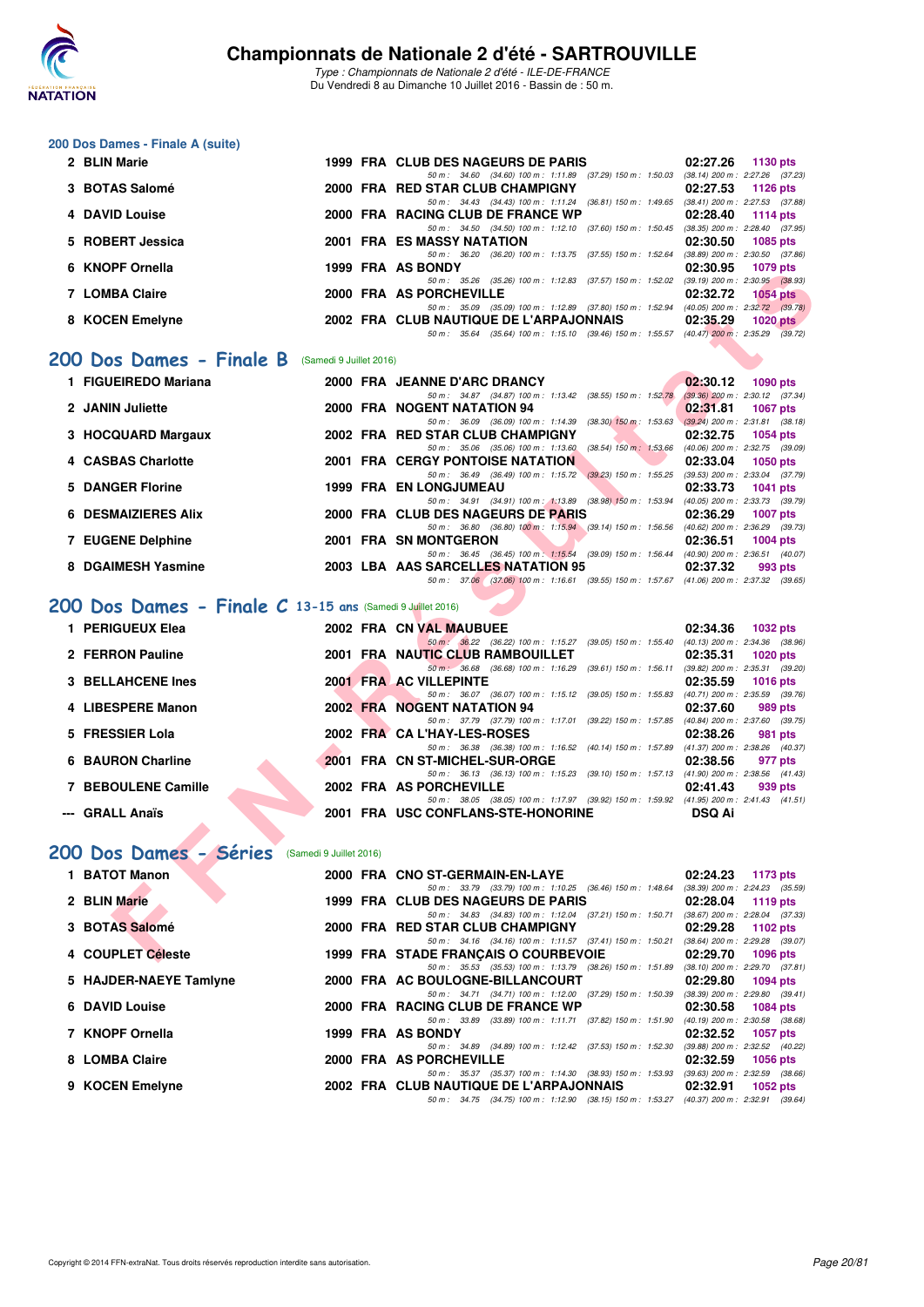

Type : Championnats de Nationale 2 d'été - ILE-DE-FRANCE Du Vendredi 8 au Dimanche 10 Juillet 2016 - Bassin de : 50 m.

### **200 Dos Dames - Séries (suite)**

| 10 ROBERT Jessica            |  | 2001 FRA ES MASSY NATATION                                                                                                          | 02:33.28 | <b>1047 pts</b>                                    |
|------------------------------|--|-------------------------------------------------------------------------------------------------------------------------------------|----------|----------------------------------------------------|
| 11 JANIN Juliette            |  | 50 m : 36.03 (36.03) 100 m : 1:14.32 (38.29) 150 m : 1:54.04<br>2000 FRA NOGENT NATATION 94                                         | 02:33.50 | (39.72) 200 m : 2:33.28 (39.24)<br><b>1044 pts</b> |
| 12 HOCQUARD Margaux          |  | 50 m: 36.54 (36.54) 100 m: 1:15.19 (38.65) 150 m: 1:54.59 (39.40) 200 m: 2:33.50 (38.91)<br>2002 FRA RED STAR CLUB CHAMPIGNY        | 02:33.72 | <b>1041 pts</b>                                    |
| <b>13 CASBAS Charlotte</b>   |  | 50 m: 35.21 (35.21) 100 m: 1:13.86 (38.65) 150 m: 1:54.49 (40.63) 200 m: 2:33.72 (39.23)<br><b>2001 FRA CERGY PONTOISE NATATION</b> | 02:34.02 | <b>1037 pts</b>                                    |
| <b>14 EUGENE Delphine</b>    |  | 50 m: 35.54 (35.54) 100 m: 1:13.54 (38.00) 150 m: 1:53.59 (40.05) 200 m: 2:34.02 (40.43)<br>2001 FRA SN MONTGERON                   | 02:34.29 | 1033 pts                                           |
| <b>15 DESMAIZIERES Alix</b>  |  | 50 m: 36.25 (36.25) 100 m: 1:15.26 (39.01) 150 m: 1:54.78 (39.52) 200 m: 2:34.29 (39.51)<br>2000 FRA CLUB DES NAGEURS DE PARIS      | 02:34.41 | 1032 $pts$                                         |
| 16 FIGUEIREDO Mariana        |  | 50 m: 36.98 (36.98) 100 m: 1:15.61 (38.63) 150 m: 1:55.17 (39.56) 200 m: 2:34.41 (39.24)<br>2000 FRA JEANNE D'ARC DRANCY            | 02:34.48 | 1031 $pts2$                                        |
| <b>17 DANGER Florine</b>     |  | 50 m: 34.74 (34.74) 100 m: 1:13.52 (38.78) 150 m: 1:54.13 (40.61) 200 m: 2:34.48 (40.35)<br><b>1999 FRA EN LONGJUMEAU</b>           | 02:34.69 | <b>1028 pts</b>                                    |
| 18 DGAIMESH Yasmine          |  | 50 m: 35.93 (35.93) 100 m: 1:14.96 (39.03) 150 m: 1:55.13 (40.17) 200 m: 2:34.69 (39.56)<br>2003 LBA AAS SARCELLES NATATION 95      | 02:36.04 | 1010 pts                                           |
| <b>19 FERRON Pauline</b>     |  | 50 m: 35.74 (35.74) 100 m: 1:14.52 (38.78) 150 m: 1:55.67 (41.15) 200 m: 2:36.04 (40.37)<br>2001 FRA NAUTIC CLUB RAMBOUILLET        | 02:36.13 | <b>1009 pts</b>                                    |
| <b>20 DETCHENIQUE Noémie</b> |  | 50 m: 36.61 (36.61) 100 m: 1:15.81 (39.20) 150 m: 1:56.47 (40.66) 200 m: 2:36.13 (39.66)<br>2000 FRA AAS SARCELLES NATATION 95      | 02:36.53 | $1003$ pts                                         |
| 21 BILLON-PIERRON Lisa       |  | 50 m: 34.83 (34.83) 100 m: 1:14.02 (39.19) 150 m: 1:55.38 (41.36) 200 m: 2:36.53 (41.15)<br>2000 FRA RACING CLUB DE FRANCE WP       | 02:36.78 | $1000$ pts                                         |
| 22 PERIGUEUX Elea            |  | 50 m: 37.01 (37.01) 100 m: 1:16.38 (39.37) 150 m: 1:56.61 (40.23) 200 m: 2:36.78 (40.17)<br>2002 FRA CN VAL MAUBUEE                 | 02:36.95 | 998 pts                                            |
| 23 GRALL Anaïs               |  | 50 m: 36.54 (36.54) 100 m: 1:16.08 (39.54) 150 m: 1:56.99 (40.91) 200 m: 2:36.95 (39.96)<br>2001 FRA USC CONFLANS-STE-HONORINE      | 02:37.12 | 996 pts                                            |
| 24 DUBOIS Sarah              |  | 50 m: 36.74 (36.74) 100 m: 1:16.05 (39.31) 150 m: 1:56.68 (40.63) 200 m: 2:37.12 (40.44)<br>1999 FRA EN LONGJUMEAU                  | 02:37.22 | 994 pts                                            |
| 25 SEDILOT Capucine          |  | 50 m: 37.22 (37.22) 100 m: 1:16.45<br>(39.23) 150 m : 1:57.66 (41.21) 200 m : 2:37.22 (39.56)<br>2000 FRA CN LE PLESSIS-ROBINSON    | 02:38.00 | 984 pts                                            |
| 26 FRESSIER Lola             |  | 50 m: 35.17 (35.17) 100 m: 1:15.29 (40.12) 150 m: 1:56.62 (41.33) 200 m: 2:38.00 (41.38)<br>2002 FRA CA L'HAY-LES-ROSES             | 02:38.55 | 977 pts                                            |
| 27 PICARD Nina               |  | 50 m: 37.26 (37.26) 100 m: 1:16.74 (39.48) 150 m: 1:58.05 (41.31) 200 m: 2:38.55 (40.50)<br>1999 FRA AQUA CLUB PONTAULT-ROISSY      | 02:38.62 | 976 pts                                            |
| 28 LIBESPERE Manon           |  | 50 m: 35.76 (35.76) 100 m: 1:16.02 (40.26) 150 m: 1:56.98 (40.96) 200 m: 2:38.62 (41.64)<br>2002 FRA NOGENT NATATION 94             | 02:38.63 | 976 pts                                            |
| 29 GERARD Flore              |  | 50 m: 37.94 (37.94) 100 m: 1:17.50 (39.56) 150 m: 1:58.18 (40.68) 200 m: 2:38.63 (40.45)<br>1999 FRA STELLA SPORTS ST-MAUR          | 02:38.80 | 973 pts                                            |
| 30 SADYS Léa                 |  | 50 m: 36.98 (36.98) 100 m: 1:17.34 (40.36) 150 m: 1:58.64<br><b>1999 FRA CN EPINETTES PARIS</b>                                     | 02:39.18 | $(41.30)$ 200 m : 2:38.80 $(40.16)$<br>969 pts     |
| 31 TREGLIA Elisa             |  | 50 m: 36.86 (36.86) 100 m: 1:16.46 (39.60) 150 m: 1:57.70 (41.24) 200 m: 2:39.18 (41.48)<br><b>1999 FRA MONTIGNY NATATION</b>       | 02:39.23 | 968 pts                                            |
| <b>32 BELLAHCENE Ines</b>    |  | 50 m: 37.74 (37.74) 100 m: 1:18.72 (40.98) 150 m: 1:59.27 (40.55) 200 m: 2:39.23 (39.96)<br>2001 FRA AC VILLEPINTE                  | 02:39.67 | 962 pts                                            |
| 33 BEBOULENE Camille         |  | 50 m: 36.44 (36.44) 100 m: 1:15.81 (39.37) 150 m: 1:57.97 (42.16) 200 m: 2:39.67 (41.70)<br>2002 FRA AS PORCHEVILLE                 | 02:40.23 | 955 pts                                            |
| 34 GROUX Mathilde            |  | 50 m: 37.41 (37.41) 100 m: 1:17.86 (40.45) 150 m: 1:58.88 (41.02) 200 m: 2:40.23 (41.35)<br>1999 FRA CN ST-MICHEL-SUR-ORGE          | 02:40.86 | 947 pts                                            |
| 35 BAURON Charline           |  | 50 m: 36.64 (36.64) 100 m: 1:16.59 (39.95) 150 m: 1:58.81 (42.22) 200 m: 2:40.86 (42.05)<br>2001 FRA CN ST-MICHEL-SUR-ORGE          | 02:41.10 | 944 pts                                            |
| 36 ROUX Amandine             |  | 50 m: 36.11 (36.11) 100 m: 1:15.57 (39.46) 150 m: 1:58.62 (43.05) 200 m: 2:41.10 (42.48)<br>2000 FRA ES NANTERRE                    | 02:41.31 | 941 pts                                            |
| 37 BARBE Lea                 |  | 50 m: 36.99 (36.99) 100 m: 1:17.56 (40.57) 150 m: 2:00.49 (42.93) 200 m: 2:41.31 (40.82)<br>2002 FRA US JEUNESSE MITRY-MORY         | 02:41.33 | 941 pts                                            |
| 38 LAITIER Eva               |  | 50 m: 36.72 (36.72) 100 m: 1:16.92 (40.20) 150 m: 1:59.52 (42.60) 200 m: 2:41.33 (41.81)<br>2001 FRA AULNAY-SOUS-BOIS S.N           | 02:42.49 | 926 pts                                            |
| 39 SUSINI Marine             |  | 50 m: 36.51 (36.51) 100 m: 1:17.15 (40.64) 150 m: 2:00.19 (43.04) 200 m: 2:42.49 (42.30)<br>1998 FRA ASN LOUVRES-ROISSY-SURVILLIERS | 02:42.57 | 925 pts                                            |
| 40 GRESSET Lucie             |  | 50 m: 36.70 (36.70) 100 m: 1:17.63 (40.93) 150 m: 2:00.42 (42.79) 200 m: 2:42.57 (42.15)<br><b>1998 FRA CERGY PONTOISE NATATION</b> | 02:42.81 | 922 pts                                            |
| 41 SAIDJ Fervel              |  | 50 m: 38.13 (38.13) 100 m: 1:19.46 (41.33) 150 m: 2:01.37 (41.91) 200 m: 2:42.81 (41.44)<br>2002 FRA STADE FRANÇAIS O COURBEVOIE    | 02:44.29 | 903 pts                                            |
| <b>42 NICOLLE Pauline</b>    |  | 50 m : 36.86 (36.86) 100 m : 1:18.72 (41.86) 150 m : 2:02.85 (44.13) 200 m : 2:44.29 (41.44)<br>2002 FRA VILLIERS SPORTS JEUNESSE   | 02:44.82 | 897 pts                                            |
| 43   LA BIONDA Léa           |  | 50 m : 39.14 (39.14) 100 m : 1:20.82 (41.68) 150 m : 2:03.91<br>2002 FRA EN LONGJUMEAU                                              | 02:44.95 | (43.09) 200 m : 2:44.82 (40.91)<br>895 pts         |
| 44 CARADEC Alia              |  | 50 m: 37.66 (37.66) 100 m: 1:19.14 (41.48) 150 m: 2:02.05 (42.91) 200 m: 2:44.95 (42.90)<br>2002 FRA NAUTIC CLUB RAMBOUILLET        | 02:45.85 | 884 pts                                            |
| <b>45 BARRE Camille</b>      |  | 50 m: 38.04 (38.04) 100 m: 1:18.51 (40.47) 150 m: 2:01.40 (42.89) 200 m: 2:45.85 (44.45)<br>2001 FRA MONTIGNY NATATION              | 02:46.94 | 870 pts                                            |
|                              |  | 50 m: 38.62 (38.62) 100 m: 1:20.54 (41.92) 150 m: 2:03.94 (43.40) 200 m: 2:46.94 (43.00)                                            |          |                                                    |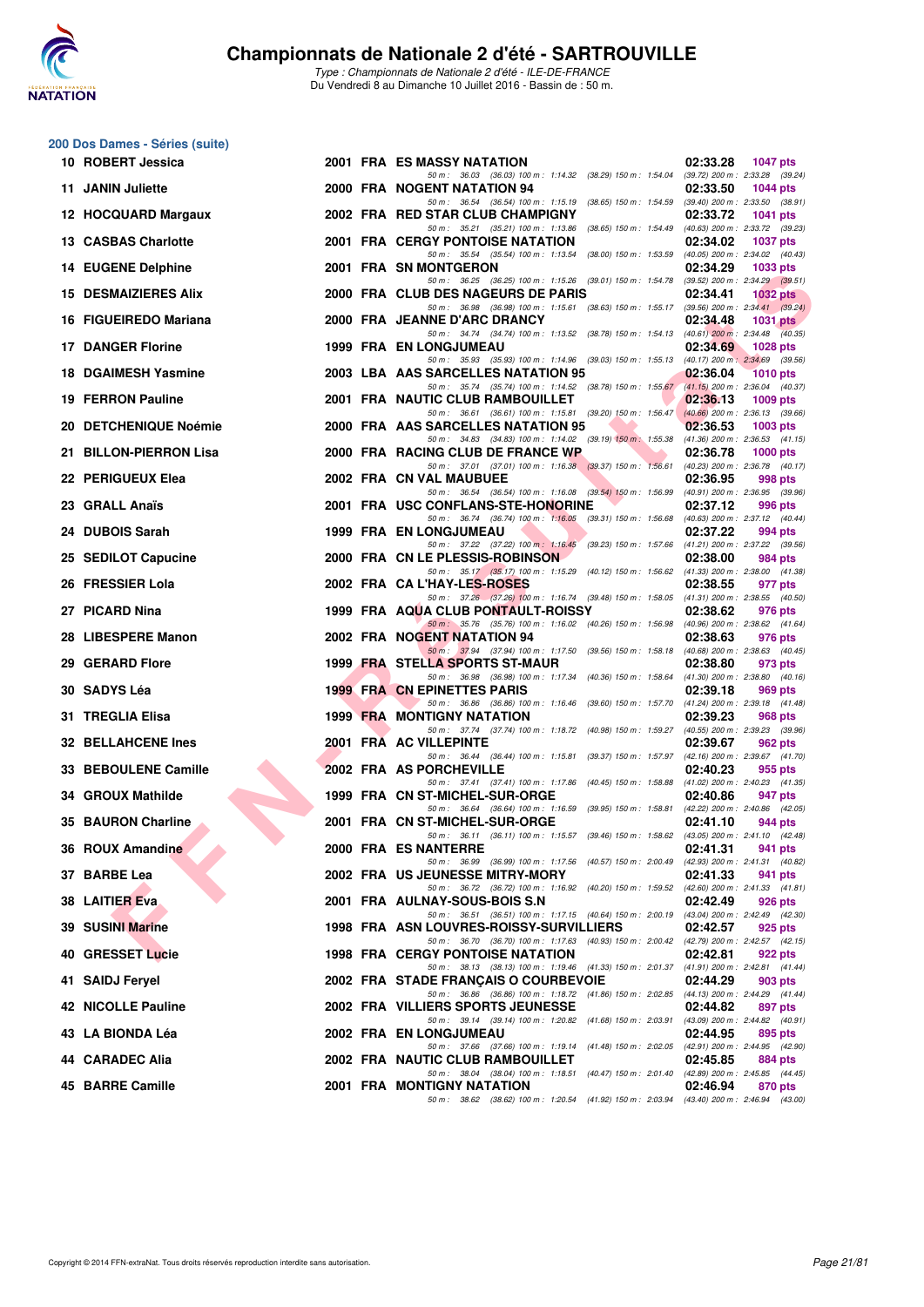

| 200 Dos Dames - Séries (suite)                               |                         |                                                                                                                              |                      |                                    |
|--------------------------------------------------------------|-------------------------|------------------------------------------------------------------------------------------------------------------------------|----------------------|------------------------------------|
| <b>46 ROUAULT Perrine</b>                                    |                         | <b>1998 FRA STADE FRANCAIS O COURBEVOIE</b>                                                                                  | 02:47.91             | 858 pts                            |
| 47 PASQUIER Agathe                                           |                         | 50 m: 32.29 (32.29) 100 m: 1:08.62 (36.33) 150 m: 2:00.60 (51.98) 200 m: 2:47.91 (47.31)<br>2002 FRA AC BOULOGNE-BILLANCOURT | 02:48.54             | 851 pts                            |
|                                                              |                         | 50 m: 39.85 (39.85) 100 m: 1:22.04 (42.19) 150 m: 2:05.20 (43.16) 200 m: 2:48.54 (43.34)                                     |                      |                                    |
| 50 Brasse Dames - Finale A                                   | (Samedi 9 Juillet 2016) |                                                                                                                              |                      |                                    |
| 1 CHARRO Anaïs                                               |                         | <b>1998 FRA U.S CRETEIL NATATION</b>                                                                                         | 00:33.55             |                                    |
| 2 FOLEY Sarah                                                |                         | 2002 USA NEPTUNE CLUB DE FRANCE                                                                                              | 00:35.03             | <b>1261 pts</b><br><b>1187 pts</b> |
| 3 GAILLARD Clémence                                          |                         | 1998 FRA AS LE PLESSIS-SAVIGNY                                                                                               | 00:35.16             | <b>1180 pts</b>                    |
| <b>4 CHAVANNE Audrie</b>                                     |                         | <b>1997 FRA US RIS-ORANGIS</b>                                                                                               | 00:35.35             | <b>1171 pts</b>                    |
| 5 EL BARODI Imane                                            |                         | 2001 FRA AQUA CLUB PONTAULT-ROISSY                                                                                           | 00:35.60             | <b>1159 pts</b>                    |
| 6 CUCUMEL Romy                                               |                         | 2001 FRA CSM CLAMART                                                                                                         | 00:35.62             | 1158 pts                           |
| 7 DESBORDES Mila                                             |                         | 2003 FRA SO ROSNY                                                                                                            | 00:35.85             | <b>1146 pts</b>                    |
| 8 DEBENEY Clémence                                           |                         | 2000 FRA USM VIROFLAY                                                                                                        | 00:36.07             | <b>1136 pts</b>                    |
|                                                              |                         |                                                                                                                              |                      |                                    |
| 50 Brasse Dames - Finale B                                   | (Samedi 9 Juillet 2016) |                                                                                                                              |                      |                                    |
|                                                              |                         |                                                                                                                              |                      |                                    |
| 1 OUCHAOUA Sarah                                             |                         | 1998 FRA CN VIRY-CHÂTILLON                                                                                                   | 00:35.67             | 1155 pts                           |
| 2 CREMAS Claire                                              |                         | <b>2001 FRA CERGY PONTOISE NATATION</b>                                                                                      | 00:35.70             | <b>1154 pts</b>                    |
| 3 MUTTI Anna                                                 |                         | <b>1999 FRA MOUETTES DE PARIS</b>                                                                                            | 00:35.75             | 1151 pts                           |
| 4 RENOU Jeanne<br>5 BARBOSA Manoella                         |                         | 1999 FRA CLUB DES NAGEURS DE PARIS<br>2002 FRA CNO ST-GERMAIN-EN-LAYE                                                        | 00:35.98             | <b>1140 pts</b>                    |
| 6 DUSAILLANT Mathilde                                        |                         | 1999 FRA CN MELUN VAL DE SEINE                                                                                               | 00:36.28<br>00:36.35 | <b>1126 pts</b>                    |
| 7 CHARLES-FRANÇOIS Lucie                                     |                         | <b>1998 FRA CERGY PONTOISE NATATION</b>                                                                                      | 00:36.37             | <b>1122 pts</b><br><b>1121 pts</b> |
| 8 NEGRE Katleen                                              |                         | <b>1999 FRA TREMBLAY AC</b>                                                                                                  | 00:36.65             | 1108 pts                           |
|                                                              |                         |                                                                                                                              |                      |                                    |
| 50 Brasse Dames - Finale C 13-15 ans (Samedi 9 Juillet 2016) |                         |                                                                                                                              |                      |                                    |
|                                                              |                         |                                                                                                                              |                      |                                    |
| 1 BARRIER Clara                                              |                         | 2001 FRA BOIS-COLOMBES SPORT                                                                                                 | 00:36.54             | <b>1113 pts</b>                    |
| 2 JULIA Mélanie                                              |                         | 2002 FRA NEPTUNE CLUB DE FRANCE                                                                                              | 00:36.61             | 1110 pts                           |
| 3 BATAL Janelle                                              |                         | 2001 FRA OPTIMAX TRAINING NATATION 78                                                                                        | 00:36.68             | 1106 pts                           |
| 4 BLANCHARD Maelle                                           |                         | 2001 FRA AAS SARCELLES NATATION 95                                                                                           | 00:36.71             | 1105 pts                           |
| 5 KNOPF Elora                                                |                         | 2002 FRA AS BONDY                                                                                                            | 00:37.13             | 1085 pts                           |
| 6 MICHELIS Eloïse<br>7 VEDOVATI Alexane                      |                         | 2002 FRA ESPADON VÉLIZY-VILLACOUBLAY<br><b>2001 FRA CERGY PONTOISE NATATION</b>                                              | 00:37.28<br>00:37.51 | 1078 pts                           |
| 8 DRUI Emma                                                  |                         | 2002 FRA CN EPINETTES PARIS                                                                                                  | 00:37.63             | 1067 pts                           |
|                                                              |                         |                                                                                                                              |                      | 1062 pts                           |
|                                                              |                         |                                                                                                                              |                      |                                    |
| 50 Brasse Dames - Séries                                     | (Samedi 9 Juillet 2016) |                                                                                                                              |                      |                                    |
| 1 CHARRO Anaïs                                               |                         | <b>1998 FRA U.S CRETEIL NATATION</b>                                                                                         | 00:33.76             | <b>1250 pts</b>                    |
| 2 GAILLARD Clémence                                          |                         | 1998 FRA AS LE PLESSIS-SAVIGNY                                                                                               | 00:35.24             | <b>1176 pts</b>                    |
| 3 EL BARODI Imane                                            |                         | 2001 FRA AQUA CLUB PONTAULT-ROISSY                                                                                           | 00:35.25             | 1176 pts                           |
| 4 CHAVANNE Audrie                                            |                         | 1997 FRA US RIS-ORANGIS                                                                                                      | 00:35.26             | <b>1175 pts</b>                    |
| 5 CUCUMEL Romy                                               |                         | 2001 FRA CSM CLAMART                                                                                                         | 00:35.52             | 1163 pts                           |
| 6 DESBORDES Mila                                             |                         | 2003 FRA SO ROSNY                                                                                                            | 00:35.64             | 1157 pts                           |
| 7 DEBENEY Clémence<br>8 FOLEY Sarah                          |                         | 2000 FRA USM VIROFLAY<br>2002 USA NEPTUNE CLUB DE FRANCE                                                                     | 00:35.82             | <b>1148 pts</b>                    |
| 9 MUTTI Anna                                                 |                         | 1999 FRA MOUETTES DE PARIS                                                                                                   | 00:35.85<br>00:35.86 | <b>1146 pts</b><br><b>1146 pts</b> |
| 10 OUCHAOUA Sarah                                            |                         | 1998 FRA CN VIRY-CHÂTILLON                                                                                                   | 00:35.99             |                                    |
| 11 CHARLES-FRANÇOIS Lucie                                    |                         | <b>1998 FRA CERGY PONTOISE NATATION</b>                                                                                      | 00:36.01             | 1140 pts<br>1139 pts               |
| <b>12 CREMAS Claire</b>                                      |                         | 2001 FRA CERGY PONTOISE NATATION                                                                                             | 00:36.02             | 1138 pts                           |
| 13 RENOU Jeanne                                              |                         | 1999 FRA CLUB DES NAGEURS DE PARIS                                                                                           | 00:36.03             | 1138 pts                           |
| <b>14 DUSAILLANT Mathilde</b>                                |                         | 1999 FRA CN MELUN VAL DE SEINE                                                                                               | 00:36.23             | <b>1128 pts</b>                    |
| 15 BARBOSA Manoella                                          |                         | 2002 FRA CNO ST-GERMAIN-EN-LAYE                                                                                              | 00:36.25             | <b>1127 pts</b>                    |
| 16 NEGRE Katleen                                             |                         | 1999 FRA TREMBLAY AC                                                                                                         | 00:36.26             | <b>1127 pts</b>                    |
| 17 BARRIER Clara                                             |                         | 2001 FRA BOIS-COLOMBES SPORT                                                                                                 | 00:36.28             | <b>1126 pts</b>                    |
| <b>18 MATHIERE Amélie</b>                                    |                         | 1994 FRA US RIS-ORANGIS                                                                                                      | 00:36.48             | <b>1116 pts</b>                    |
|                                                              |                         |                                                                                                                              |                      |                                    |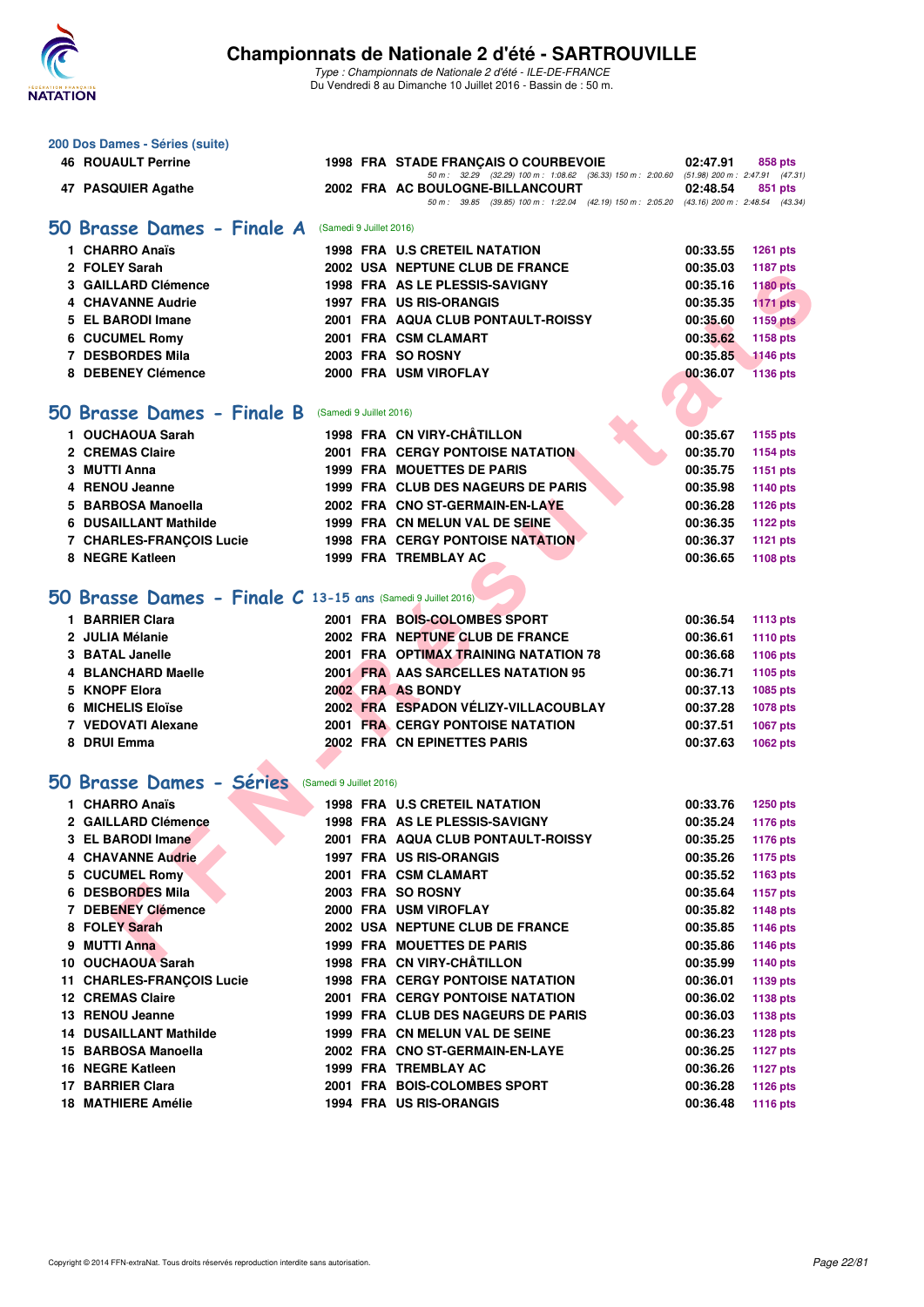

#### **50 Brasse Dames - Séries (suite)**

| 19 JULIA Mélanie             |  | 2002 FRA NEPTUNE CLUB DE FRANCE         | 00:36.84      | 1099 pts        |
|------------------------------|--|-----------------------------------------|---------------|-----------------|
| 20 REBOUL Ines               |  | 1999 FRA CLUB DES NAGEURS DE PARIS      | 00:36.88      | <b>1097 pts</b> |
| 21 CONNETABLE Barbara        |  | 2000 FRA CLUB DES NAGEURS DE PARIS      | 00:36.90      | 1096 pts        |
| 22 BLANCHARD Maelle          |  | 2001 FRA AAS SARCELLES NATATION 95      | 00:37.02      | 1090 pts        |
| 22 CHESNEAU Marine           |  | <b>1999 FRA ES MASSY NATATION</b>       | 00:37.02      | 1090 pts        |
| 24 MICHELIS Eloïse           |  | 2002 FRA ESPADON VÉLIZY-VILLACOUBLAY    | 00:37.03      | 1090 pts        |
| 25 BATAL Janelle             |  | 2001 FRA OPTIMAX TRAINING NATATION 78   | 00:37.05      | 1089 pts        |
| 26 MARTEL Caroline           |  | 2000 FRA CN LE PLESSIS-ROBINSON         | 00:37.24      | <b>1080 pts</b> |
| 27 KNOPF Elora               |  | 2002 FRA AS BONDY                       | 00:37.56      | <b>1065 pts</b> |
| 27 DRUI Emma                 |  | 2002 FRA CN EPINETTES PARIS             | 00:37.56      | <b>1065 pts</b> |
| 29 NYOBE Mélodie             |  | 1998 FRA CSM CLAMART                    | 00:37.67      | 1060 pts        |
| 30 VEDOVATI Alexane          |  | <b>2001 FRA CERGY PONTOISE NATATION</b> | 00:37.68      | <b>1059 pts</b> |
| 31 FOHRER Marie              |  | <b>2002 FRA CERGY PONTOISE NATATION</b> | 00:37.73      | <b>1057 pts</b> |
| 32 BESSON Chloé              |  | 2001 FRA CN ANDRESY                     | 00:37.75      | 1056 pts        |
| <b>33 AMBRASS Lilou</b>      |  | 2002 FRA EN LONGJUMEAU                  | 00:37.82      | 1053 pts        |
| 34 VERDIER Alexandra         |  | <b>2000 FRA ES MASSY NATATION</b>       | 00:37.89      | 1049 pts        |
| 35 STRUILLOU Julie           |  | 1999 FRA OLYMPIQUE LA GARENNE-COLOMBES  | 00:38.03      | 1043 pts        |
| 36 RAPELANORO Mirantsoa      |  | 2002 FRA CA L'HAY-LES-ROSES             | 00:38.09      | <b>1040 pts</b> |
| 37 BOYER Charlotte           |  | 2000 FRA C.S MONTERELAIS NATATION       | 00:38.10      | 1040 pts        |
| <b>38 LAURENCE Oceane</b>    |  | 2001 FRA ETOILE SAINT-LEU NATATION      | 00:38.23      | 1034 pts        |
| <b>38 TOURILLON Floriane</b> |  | 1999 FRA CN MELUN VAL DE SEINE          | 00:38.23      | 1034 pts        |
| <b>40 PAULIN Perryne</b>     |  | 1999 FRA RED STAR CLUB CHAMPIGNY        | 00:38.25      | 1033 pts        |
| 41 MUTZ Tara                 |  | 2001 FRA CN EPINETTES PARIS             | 00:38.28      | 1031 pts        |
| 42 DUMONT Mahona             |  | 2000 FRA RACING CLUB DE FRANCE WP       | 00:38.32      | 1029 pts        |
| 43 BENABID Khaoula           |  | <b>1997 TUN SCUF PARIS</b>              | 00:38.34      | 1029 pts        |
| 44 BALMER Lea                |  | 2001 FRA CN VIRY-CHÂTILLON              | 00:38.45      | 1024 pts        |
| 45 MAINGAUD Léa              |  | 2000 FRA CSM CLAMART                    | 00:38.46      | 1023 pts        |
| 46 PINTO Alicia              |  | 2002 FRA ETOILE SAINT-LEU NATATION      | 00:38.54      | 1019 pts        |
| 47 BENNACER Assia            |  | 2001 FRA AQUA CLUB PONTAULT-ROISSY      | 00:38.72      | <b>1011 pts</b> |
| 48 GYSEMBERG Manon           |  | 2002 FRA CLUB DES NAGEURS DE PARIS      | 00:39.03      | 997 pts         |
| 48 DELAVANNE Zoé             |  | <b>1998 FRA BOIS-COLOMBES SPORT</b>     | 00:39.03      | 997 pts         |
| 50 DETAIS Laurine            |  | 2000 FRA USO BEZONS                     | 00:39.07      | 995 pts         |
| 51 MARTINS Chloe             |  | 2001 FRA US JEUNESSE MITRY-MORY         | 00:39.11      | 993 pts         |
| 52 POTIER Coline             |  | 2001 FRA COULOMMIERS NATATION           | 00:39.17      | 991 pts         |
| 53 AIT HADDOU Amal           |  | 1999 FRA USC CONFLANS-STE-HONORINE      | 00:39.28      | 986 pts         |
| 54 PASQUIER Agathe           |  | 2002 FRA AC BOULOGNE-BILLANCOURT        | 00:39.29      | 985 pts         |
| 55 HASSANI Marwa             |  | 2001 FRA STADE FRANÇAIS O COURBEVOIE    | 00:39.39      | 981 pts         |
| 56 SIMON Romane              |  | <b>2001 FRA SN VERSAILLES</b>           | 00:39.41      | 980 pts         |
| 57 BOST Manon                |  | 2002 FRA CA L'HAY-LES-ROSES             | 00:39.68      | 968 pts         |
| 58 GOULARD Jéhanne           |  | 2002 FRA STADE DE VANVES                | 00:40.01      | 953 pts         |
| 59 BILLON-PIERRON Lisa       |  | 2000 FRA RACING CLUB DE FRANCE WP       | 00:40.05      | 951 pts         |
| 60 TEBBAL Nawel              |  | 2002 FRA U.S CRETEIL NATATION           | 00:40.77      | <b>920 pts</b>  |
| 61 MARGUERON Julie           |  | 2001 FRA AAS SARCELLES NATATION 95      | 00:41.20      | <b>901 pts</b>  |
| --- BIGAY Clara              |  | 2002 FRA STADE DE VANVES                | <b>DNS Nd</b> |                 |
|                              |  |                                         |               |                 |
| 100 Brasse Dames - Finale A  |  | (Vendredi 8 Juillet 2016)               |               |                 |

| 1 CHARRO Anaïs  |  | <b>1998 FRA U.S CRETEIL NATATION</b>    |              | $01:14.13$ 1217 pts                                                 |  |
|-----------------|--|-----------------------------------------|--------------|---------------------------------------------------------------------|--|
| 2 FOLEY Sarah   |  | 2002 USA NEPTUNE CLUB DE FRANCE         |              | 50 m: 34.42 (34.42) 100 m: 1:14.13 (39.71)<br>$01:14.44$ 1209 pts   |  |
| 3 CUCUMEL Romy  |  | 2001 FRA CSM CLAMART                    |              | 50 m : 35.44 (35.44) 100 m : 1:14.44 (39.00)<br>$01:15.02$ 1195 pts |  |
| 4 CREMAS Claire |  | <b>2001 FRA CERGY PONTOISE NATATION</b> |              | 50 m : 35.32 (35.32) 100 m : 1:15.02 (39.70)<br>$01:15.91$ 1173 pts |  |
| 5 MUTTI Anna    |  | <b>1999 FRA MOUETTES DE PARIS</b>       | 50 m: 35.93  | $(35.93)$ 100 m : 1:15.91 $(39.98)$<br>$01:16.02$ 1170 pts          |  |
|                 |  |                                         | 50 m : 35.78 | $(35.78)$ 100 m : 1:16.02 $(40.24)$                                 |  |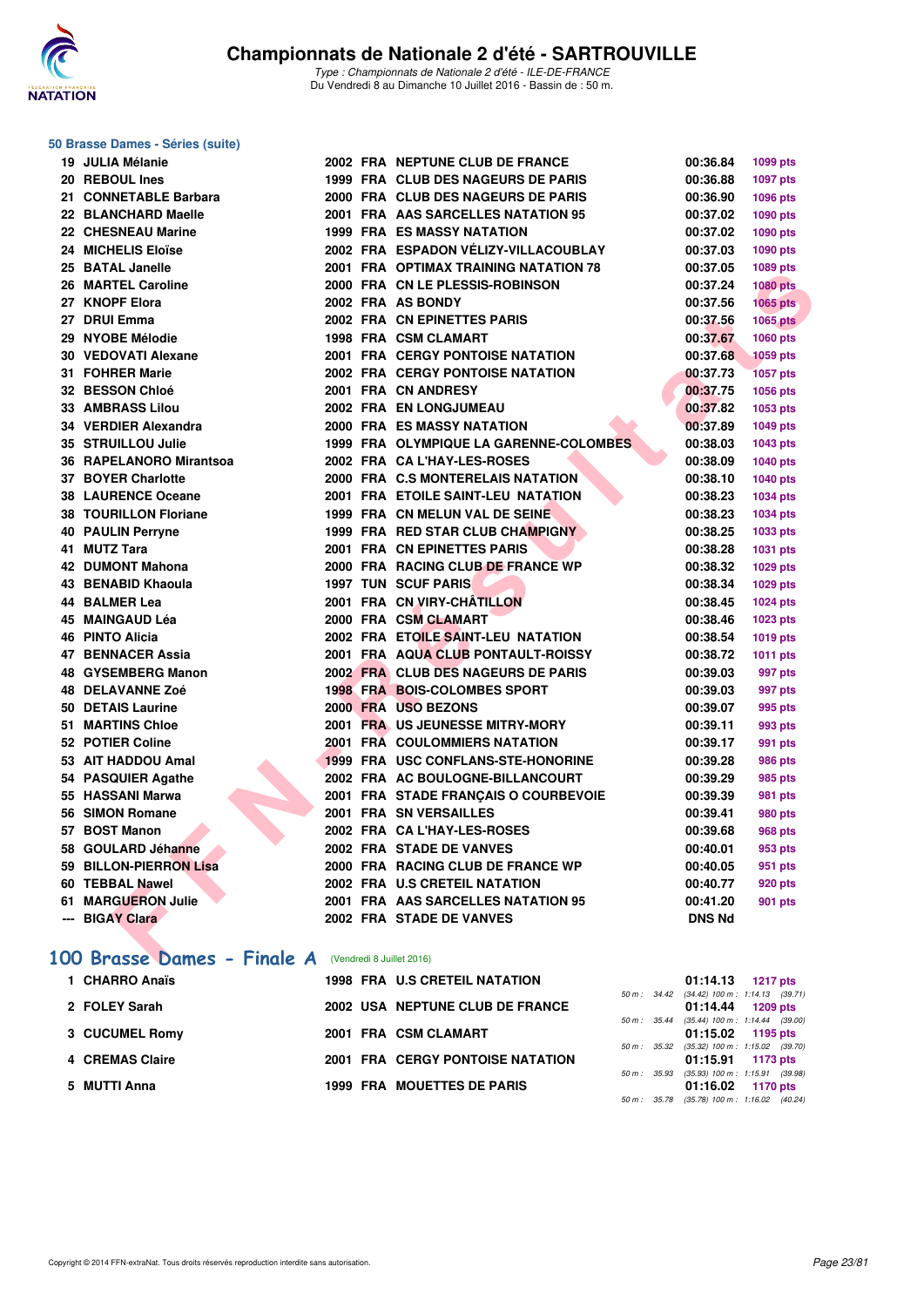

Type : Championnats de Nationale 2 d'été - ILE-DE-FRANCE Du Vendredi 8 au Dimanche 10 Juillet 2016 - Bassin de : 50 m.

| 100 Brasse Dames - Finale A (suite) |                                   |  |                                           |          |
|-------------------------------------|-----------------------------------|--|-------------------------------------------|----------|
| 6 CHAVANNE Audrie                   | 1997 FRA US RIS-ORANGIS           |  | 01:18.81                                  | 1103 pts |
|                                     |                                   |  | 50 m: 36.68 (36.68) 100 m: 1:18.81 (42.1) |          |
| <b>7 CHESNEAU Marine</b>            | <b>1999 FRA ES MASSY NATATION</b> |  | $01:18.84$ 1102 pts                       |          |
|                                     |                                   |  | 50 m: 37.10 (37.10) 100 m: 1:18.84 (41.7  |          |
| 8 GAILLARD Clémence                 | 1998 FRA AS LE PLESSIS-SAVIGNY    |  | 01:19.25                                  | 1093 pts |
|                                     |                                   |  |                                           |          |

### [100 Brasse Dames - Finale B](http://www.ffnatation.fr/webffn/resultats.php?idact=nat&go=epr&idcpt=39837&idepr=22) (Vendredi 8 Juillet 2016)

| 1 CHARLES-FRANCOIS Lucie | <b>1998 FRA CERGY PONTOISE NATATION</b> |                        | 1153 pts<br>01:16.72                                          |
|--------------------------|-----------------------------------------|------------------------|---------------------------------------------------------------|
| 2 BARBOSA Manoella       | 2002 FRA CNO ST-GERMAIN-EN-LAYE         | 36.80<br>50 m :        | $(36.80)$ 100 m : 1:16.72 (39.<br>01:17.74<br><b>1129 pts</b> |
| 3 RENOU Jeanne           | 1999 FRA CLUB DES NAGEURS DE PARIS      | $50 m$ :<br>36.53      | $(36.53)$ 100 m : 1:17.74 $(41.$<br>01:18.32<br>1115 pts      |
| 4 BATAL Janelle          | 2001 FRA OPTIMAX TRAINING NATATION 78   | 36.74<br>50 m :        | $(36.74)$ 100 m : 1:18.32 (41.<br>01:18.98<br><b>1099 pts</b> |
| 5 JULIA Mélanie          | 2002 FRA NEPTUNE CLUB DE FRANCE         | 36.83<br>50 m :        | $(36.83)$ 100 m : 1:18.98 (42.<br>01:20.09<br>1073 pts        |
| 6 CONNETABLE Barbara     | 2000 FRA CLUB DES NAGEURS DE PARIS      | 37.86<br>$50 m$ :      | $(37.86)$ 100 m : 1.20.09 (42.<br>01:20.54<br>1062 pts        |
| <b>7 MICHELIS Eloïse</b> | 2002 FRA ESPADON VÉLIZY-VILLACOUBLAY    | $50 \text{ m}$ : 37.13 | $(37.13)$ 100 m : 1:20.54 $(43.$<br>01:20.55<br>1062 pts      |
| 8 MARTEL Caroline        | 2000 FRA CN LE PLESSIS-ROBINSON         | $50 m$ :<br>38.41      | $(38.41)$ 100 m : 1:20.55 (42.<br>01:20.58<br>1062 pts        |

## **[100 Brasse Dames - Finale C](http://www.ffnatation.fr/webffn/resultats.php?idact=nat&go=epr&idcpt=39837&idepr=22) 13-15 ans** (Vendredi 8 Juillet 2016)

| 1 AMBRASS Lilou      |  | 2002 FRA EN LONGJUMEAU                  |                  | 01:20.38                                                                 | 1066 pts |  |
|----------------------|--|-----------------------------------------|------------------|--------------------------------------------------------------------------|----------|--|
| 2 VEDOVATI Alexane   |  | <b>2001 FRA CERGY PONTOISE NATATION</b> | $50 m$ : $38.51$ | $(38.51)$ 100 m : 1:20.38 (41.<br>01:20.57                               | 1062 pts |  |
| 3 BLANCHARD Maelle   |  | 2001 FRA AAS SARCELLES NATATION 95      | 50 m : 38.22     | $(38.22)$ 100 m : 1:20.57 (42.<br>01:20.86                               | 1055 pts |  |
| 4 EL BARODI Imane    |  | 2001 FRA AQUA CLUB PONTAULT-ROISSY      | 50 m : 37.39     | $(37.39)$ 100 m : 1:20.86 (43.<br>01:20.89                               | 1054 pts |  |
| 5 BESSON Chloé       |  | 2001 FRA CN ANDRESY                     |                  | 50 m: 37.52 (37.52) 100 m: 1:20.89 (43.<br>01:21.32                      | 1044 pts |  |
| 6 BOISRENOULT Emilie |  | 2002 FRA U.S CRETEIL NATATION           | 50 m: 38.72      | (38.72) 100 m : 1:21.32 (42.<br>01:21.65                                 | 1037 pts |  |
| 7 DRUI Emma          |  | 2002 FRA CN EPINETTES PARIS             | 50 m : 37.36     | $(37.36)$ 100 m : 1:21.65 (44.<br>01:21.90                               | 1031 pts |  |
| 8 MUTZ Tara          |  | 2001 FRA CN EPINETTES PARIS             | 50 m: 38.26      | (38.26) 100 m : 1:21.90 (43.<br>01:22.39                                 | 1020 pts |  |
|                      |  |                                         |                  | $50 \text{ m}$ : $39.00$ $(39.00)$ $100 \text{ m}$ : $1.22.39$ $(43.00)$ |          |  |

### **[100 Brasse Dames - Séries](http://www.ffnatation.fr/webffn/resultats.php?idact=nat&go=epr&idcpt=39837&idepr=22)** (Vendredi 8 Juillet 2016)

| 1 CHARLES-FRANÇOIS Lucie                                       |                           | <b>1998 FRA CERGY PONTOISE NATATION</b> |              |              | 01:16.72 | 1153 pts                                                      |
|----------------------------------------------------------------|---------------------------|-----------------------------------------|--------------|--------------|----------|---------------------------------------------------------------|
| 2 BARBOSA Manoella                                             |                           | 2002 FRA CNO ST-GERMAIN-EN-LAYE         |              | 50 m : 36.80 | 01:17.74 | $(36.80)$ 100 m : 1:16.72 $(39.92)$<br>1129 $pts$             |
| 3 RENOU Jeanne                                                 |                           | 1999 FRA CLUB DES NAGEURS DE PARIS      | 50 m: 36.53  |              | 01:18.32 | $(36.53)$ 100 m : 1:17.74 $(41.21)$<br>1115 pts               |
| 4 BATAL Janelle                                                |                           | 2001 FRA OPTIMAX TRAINING NATATION 78   | 50 m : 36.74 |              | 01:18.98 | $(36.74)$ 100 m : 1:18.32 $(41.58)$<br><b>1099 pts</b>        |
|                                                                |                           |                                         | 50 m : 36.83 |              |          | $(36.83)$ 100 m : 1:18.98 $(42.15)$                           |
| 5 JULIA Mélanie                                                |                           | 2002 FRA NEPTUNE CLUB DE FRANCE         | 50 m : 37.86 |              | 01:20.09 | <b>1073 pts</b><br>$(37.86)$ 100 m : 1:20.09 $(42.23)$        |
| 6 CONNETABLE Barbara                                           |                           | 2000 FRA CLUB DES NAGEURS DE PARIS      |              |              | 01:20.54 | <b>1062 pts</b><br>50 m: 37.13 (37.13) 100 m: 1:20.54 (43.41) |
| <b>7 MICHELIS Eloïse</b>                                       |                           | 2002 FRA ESPADON VÉLIZY-VILLACOUBLAY    |              |              | 01:20.55 | 1062 pts                                                      |
| 8 MARTEL Caroline                                              |                           | 2000 FRA CN LE PLESSIS-ROBINSON         |              | 50 m: 38.41  | 01:20.58 | $(38.41)$ 100 m : 1:20.55 $(42.14)$<br><b>1062 pts</b>        |
|                                                                |                           |                                         | 50 m: 38.09  |              |          | (38.09) 100 m : 1:20.58 (42.49)                               |
| 00 Brasse Dames - Finale C 13-15 ans (Vendredi 8 Juillet 2016) |                           |                                         |              |              |          |                                                               |
| 1 AMBRASS Lilou                                                |                           | 2002 FRA EN LONGJUMEAU                  |              |              | 01:20.38 | <b>1066 pts</b>                                               |
| 2 VEDOVATI Alexane                                             |                           | <b>2001 FRA CERGY PONTOISE NATATION</b> |              | 50 m : 38.51 |          | $(38.51)$ 100 m : 1:20.38 $(41.87)$                           |
|                                                                |                           |                                         |              | 50 m : 38.22 | 01:20.57 | <b>1062 pts</b><br>(38.22) 100 m: 1:20.57 (42.35)             |
| 3 BLANCHARD Maelle                                             |                           | 2001 FRA AAS SARCELLES NATATION 95      |              |              | 01:20.86 | 1055 pts                                                      |
|                                                                |                           |                                         |              | 50 m : 37.39 |          | $(37.39)$ 100 m : 1:20.86 $(43.47)$                           |
| 4 EL BARODI Imane                                              |                           | 2001 FRA AQUA CLUB PONTAULT-ROISSY      |              |              | 01:20.89 | <b>1054 pts</b><br>50 m: 37.52 (37.52) 100 m: 1:20.89 (43.37) |
| 5 BESSON Chloé                                                 |                           | 2001 FRA CN ANDRESY                     |              |              | 01:21.32 | <b>1044 pts</b>                                               |
|                                                                |                           |                                         |              |              |          | 50 m: 38.72 (38.72) 100 m: 1:21.32 (42.60)                    |
| <b>6 BOISRENOULT Emilie</b>                                    |                           | 2002 FRA U.S CRETEIL NATATION           |              | 50 m : 37.36 | 01:21.65 | <b>1037 pts</b><br>$(37.36)$ 100 m : 1:21.65 $(44.29)$        |
| 7 DRUI Emma                                                    |                           | 2002 FRA CN EPINETTES PARIS             |              |              | 01:21.90 | <b>1031 pts</b>                                               |
|                                                                |                           |                                         | 50 m : 38.26 |              |          | $(38.26)$ 100 m : 1:21.90 $(43.64)$                           |
| 8 MUTZ Tara                                                    |                           | 2001 FRA CN EPINETTES PARIS             | 50 m : 39.00 |              | 01:22.39 | <b>1020 pts</b><br>$(39.00)$ 100 m : 1:22.39 $(43.39)$        |
|                                                                |                           |                                         |              |              |          |                                                               |
| 00 Brasse Dames - Séries                                       | (Vendredi 8 Juillet 2016) |                                         |              |              |          |                                                               |
| 1 CUCUMEL Romy                                                 |                           | 2001 FRA CSM CLAMART                    |              |              | 01:15.89 | 1173 pts<br>50 m: 35.40 (35.40) 100 m: 1:15.89 (40.49)        |
| 2 CHARRO Anaïs                                                 |                           | <b>1998 FRA U.S CRETEIL NATATION</b>    |              |              | 01:16.15 | <b>1167 pts</b>                                               |
|                                                                |                           |                                         | 50 m : 35.81 |              |          | $(35.81)$ 100 m : 1:16.15 $(40.34)$                           |
| 3 FOLEY Sarah                                                  |                           | 2002 USA NEPTUNE CLUB DE FRANCE         | 50 m : 36.98 |              | 01:17.43 | 1136 pts<br>(36.98) 100 m: 1:17.43 (40.45)                    |
| 4 CREMAS Claire                                                |                           | <b>2001 FRA CERGY PONTOISE NATATION</b> |              |              | 01:17.56 | 1133 pts                                                      |
|                                                                |                           |                                         | 50 m : 36.90 |              |          | (36.90) 100 m: 1:17.56 (40.66)                                |
| 5 CHAVANNE Audrie                                              |                           | 1997 FRA US RIS-ORANGIS                 |              | 50 m : 36.37 | 01:17.61 | 1132 pts<br>$(36.37)$ 100 m : 1:17.61 $(41.24)$               |
| 6 MUTTI Anna                                                   |                           | 1999 FRA MOUETTES DE PARIS              |              |              | 01:17.63 | 1131 pts                                                      |
|                                                                |                           |                                         |              | 50 m : 36.57 |          | $(36.57)$ 100 m : 1:17.63 $(41.06)$                           |
| 7 CHESNEAU Marine                                              |                           | 1999 FRA ES MASSY NATATION              |              | 50 m : 36.99 | 01:17.92 | <b>1124 pts</b><br>(36.99) 100 m: 1:17.92 (40.93)             |
| 8 GAILLARD Clémence                                            |                           | 1998 FRA AS LE PLESSIS-SAVIGNY          |              |              | 01:18.13 | <b>1119 pts</b>                                               |
|                                                                |                           |                                         |              |              |          | 50 m: 35.75 (35.75) 100 m: 1:18.13 (42.38)                    |
| 9 BARBOSA Manoella                                             |                           | 2002 FRA CNO ST-GERMAIN-EN-LAYE         |              |              | 01:18.19 | 1118 pts                                                      |
| 10 RENOU Jeanne                                                |                           | 1999 FRA CLUB DES NAGEURS DE PARIS      |              | 50 m : 36.97 | 01:18.31 | (36.97) 100 m: 1:18.19 (41.22)<br>1115 $pts$                  |
|                                                                |                           |                                         |              | 50 m : 36.94 |          | $(36.94)$ 100 m : 1:18.31 $(41.37)$                           |
| 11 RUCK Lena                                                   |                           | 2001 FRA CN VIRY-CHÂTILLON              |              |              | 01:19.40 | 1089 pts<br>50 m: 36.65 (36.65) 100 m: 1:19.40 (42.75)        |
| 12 JULIA Mélanie                                               |                           | 2002 FRA NEPTUNE CLUB DE FRANCE         |              |              | 01:19.50 | <b>1087 pts</b>                                               |
|                                                                |                           |                                         |              |              |          | 50 m: 37.30 (37.30) 100 m: 1:19.50 (42.20)                    |
| 13 BATAL Janelle                                               |                           | 2001 FRA OPTIMAX TRAINING NATATION 78   |              |              | 01:19.70 | 1082 pts                                                      |

|  | "                                          |  |
|--|--------------------------------------------|--|
|  | 50 m: 36.68 (36.68) 100 m: 1:18.81 (42.13) |  |
|  | 01:18.84 1102 pts                          |  |
|  | 50 m: 37.10 (37.10) 100 m: 1:18.84 (41.74) |  |
|  | $01:19.25$ 1093 pts                        |  |
|  | 50 m: 35.97 (35.97) 100 m: 1:19.25 (43.28) |  |
|  |                                            |  |
|  |                                            |  |
|  |                                            |  |

|                |       | 01:16.72          | 1153 pts            |  |
|----------------|-------|-------------------|---------------------|--|
| $50 m$ :       | 36.80 | $(36.80)$ 100 m : | $1:16.72$ (39.92)   |  |
|                |       | 01:17.74          | <b>1129 pts</b>     |  |
| 50 m :         | 36.53 | $(36.53)$ 100 m : | $1:17.74$ $(41.21)$ |  |
|                |       | 01:18.32          | 1115 pts            |  |
| $50 m$ :       | 36.74 | $(36.74)$ 100 m:  | $1:18.32$ $(41.58)$ |  |
|                |       | 01:18.98          | <b>1099 pts</b>     |  |
| $50 m$ :       | 36.83 | $(36.83) 100 m$ : | $1:18.98$ $(42.15)$ |  |
|                |       | 01:20.09          | 1073 pts            |  |
| 50 m: 37.86    |       | $(37.86)$ 100 m : | 1:20.09 (42.23)     |  |
|                |       | 01:20.54          | 1062 pts            |  |
| $50 m$ :       | 37.13 | $(37.13) 100 m$ : | $1:20.54$ $(43.41)$ |  |
|                |       | 01:20.55          | 1062 pts            |  |
| $50 m$ : 38.41 |       | $(38.41)$ 100 m : | $1:20.55$ $(42.14)$ |  |
|                |       | 01:20.58          | <b>1062 pts</b>     |  |
| $50 m$ :       | 38.09 | (38.09) 100 m :   | 1:20.58 (42.49)     |  |

|          |       | 01:20.38          | 1066 pts            |  |
|----------|-------|-------------------|---------------------|--|
| $50 m$ : | 38.51 | $(38.51)$ 100 m : | $1:20.38$ $(41.87)$ |  |
|          |       | 01:20.57          | 1062 pts            |  |
| $50 m$ : | 38.22 | $(38.22)$ 100 m : | 1:20.57 (42.35)     |  |
|          |       | 01:20.86          | 1055 pts            |  |
| $50 m$ : | 37.39 | $(37.39)$ 100 m : | 1:20.86 (43.47)     |  |
|          |       | 01:20.89          | 1054 pts            |  |
| $50 m$ : | 37.52 | $(37.52)$ 100 m : | 1:20.89 (43.37)     |  |
|          |       | 01:21.32          | 1044 pts            |  |
| $50 m$ : | 38.72 | $(38.72)$ 100 m : | 1:21.32 (42.60)     |  |
|          |       | 01:21.65          | <b>1037 pts</b>     |  |
| $50 m$ : | 37.36 | $(37.36)$ 100 m : | 1:21.65 (44.29)     |  |
|          |       | 01:21.90          | 1031 pts            |  |
| $50 m$ : | 38.26 | $(38.26)$ 100 m : | 1:21.90 (43.64)     |  |
|          |       | 01:22.39          | 1020 pts            |  |
| 50 m:    | 39.00 | $(39.00)$ 100 m : | 1:22.39 (43.39)     |  |

|                  |                  | 01:15.89 1173 pts                   |                     |  |
|------------------|------------------|-------------------------------------|---------------------|--|
|                  | $50 m$ : $35.40$ | $(35.40)$ 100 m : 1:15.89 $(40.49)$ |                     |  |
|                  |                  | 01:16.15                            | 1167 pts            |  |
|                  | 50 m : 35.81     | $(35.81)$ 100 m :                   | $1:16.15$ $(40.34)$ |  |
|                  |                  | 01:17.43                            | 1136 pts            |  |
| 50 m : 36.98     |                  | $(36.98) 100 m$ :                   | $1:17.43$ $(40.45)$ |  |
|                  |                  | 01:17.56                            | 1133 pts            |  |
| 50 m : 36.90     |                  | $(36.90)$ 100 m :                   | 1:17.56 (40.66)     |  |
|                  |                  | 01:17.61                            | 1132 pts            |  |
| $50 m$ : $36.37$ |                  | $(36.37)$ 100 m :                   | $1:17.61$ $(41.24)$ |  |
|                  |                  | 01:17.63 1131 pts                   |                     |  |
| $50 m$ : $36.57$ |                  | $(36.57)$ 100 m :                   | $1:17.63$ $(41.06)$ |  |
|                  |                  | 01:17.92 1124 pts                   |                     |  |
|                  | 50 m : 36.99     | $(36.99)$ 100 m :                   | 1:17.92 (40.93)     |  |
|                  |                  | 01:18.13                            | 1119 pts            |  |
|                  | $50 m$ : $35.75$ | $(35.75)$ 100 m :                   | $1:18.13$ $(42.38)$ |  |
|                  |                  | 01:18.19 1118 pts                   |                     |  |
| $50 m$ : $36.97$ |                  | (36.97) 100 m: 1:18.19 (41.22)      |                     |  |
|                  |                  | 01:18.31 1115 pts                   |                     |  |
| $50 m$ : $36.94$ |                  | (36.94) 100 m: 1:18.31 (41.37)      |                     |  |
|                  |                  | 01:19.40 1089 pts                   |                     |  |
| 50 m: 36.65      |                  | $(36.65)$ 100 m : 1:19.40 $(42.75)$ |                     |  |
|                  |                  | 01:19.50 1087 pts                   |                     |  |
| 50 m: 37.30      |                  | $(37.30)$ 100 m : 1:19.50 $(42.20)$ |                     |  |
|                  |                  | 01:19.70 1082 pts                   |                     |  |
| 50 m: 37.49      |                  | (37.49) 100 m:                      | $1:19.70$ $(42.21)$ |  |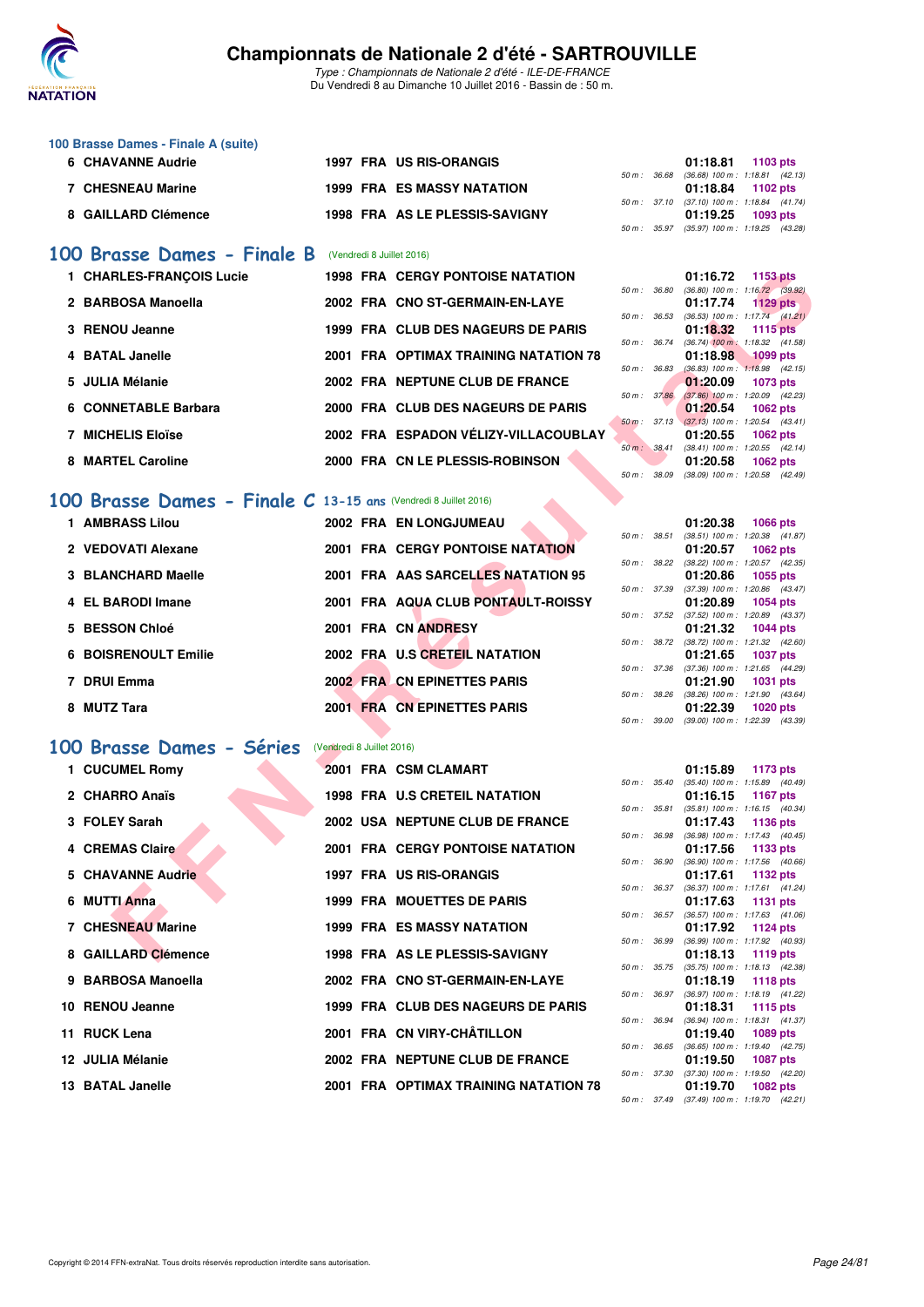

**100 Brasse Dames - Séries (suite)**

|    | <b>14 CONNETABLE Barbara</b>     |  | 2000 FRA CLUB DES NAGEURS DE PARIS        |                  |                  | 01:19.76                                               | <b>1081 pts</b> |  |
|----|----------------------------------|--|-------------------------------------------|------------------|------------------|--------------------------------------------------------|-----------------|--|
|    | <b>15 MARTEL Caroline</b>        |  | 2000 FRA CN LE PLESSIS-ROBINSON           | 50 m : 36.91     |                  | (36.91) 100 m: 1:19.76 (42.85)<br>01:19.78             | <b>1080 pts</b> |  |
|    | <b>16 CHARLES-FRANÇOIS Lucie</b> |  | <b>1998 FRA CERGY PONTOISE NATATION</b>   | 50 m : 37.50     |                  | (37.50) 100 m: 1:19.78 (42.28)<br>01:20.13             | <b>1072 pts</b> |  |
|    | <b>17 MICHELIS Eloïse</b>        |  | 2002 FRA ESPADON VELIZY-VILLACOUBLAY      | 50 m: 37.31      |                  | (37.31) 100 m: 1:20.13 (42.82)<br>01:20.22             | <b>1070 pts</b> |  |
| 18 | <b>DUSAILLANT Mathilde</b>       |  | 1999 FRA CN MELUN VAL DE SEINE            | 50 m : 37.69     |                  | $(37.69)$ 100 m : 1:20.22 $(42.53)$<br>01:20.50        | 1063 pts        |  |
|    | 19 NEGRE Katleen                 |  | 1999 FRA TREMBLAY AC                      | 50 m : 37.82     |                  | $(37.82)$ 100 m : 1:20.50 $(42.68)$<br>01:20.76        | <b>1057 pts</b> |  |
|    | 20 REBOUL Ines                   |  | 1999 FRA CLUB DES NAGEURS DE PARIS        | $50 m$ : $36.50$ |                  | $(36.50)$ 100 m : 1:20.76 $(44.26)$<br>01:21.02        | 1051 $pts$      |  |
|    | 21 BLANCHARD Maelle              |  | 2001 FRA AAS SARCELLES NATATION 95        | 50 m : 37.90     |                  | $(37.90)$ 100 m : 1:21.02 $(43.12)$<br>01:21.04        | 1051 pts        |  |
|    | 22 VERDIER Alexandra             |  | <b>2000 FRA ES MASSY NATATION</b>         | 50 m : 37.93     |                  | $(37.93)$ 100 m : 1:21.04 $(43.11)$<br>01:21.14        | <b>1049 pts</b> |  |
|    | 23 VEDOVATI Alexane              |  | <b>2001 FRA CERGY PONTOISE NATATION</b>   |                  | $50 m$ : $38.75$ | $(38.75)$ 100 m : 1:21.14 $(42.39)$<br>01:21.19        | <b>1047 pts</b> |  |
|    | 24 AMBRASS Lilou                 |  | 2002 FRA EN LONGJUMEAU                    | 50 m : 38.68     |                  | $(38.68)$ 100 m : 1:21.19 $(42.51)$<br>01:21.31        | <b>1045 pts</b> |  |
|    | 25 EL BARODI Imane               |  | <b>2001 FRA AQUA CLUB PONTAULT-ROISSY</b> | 50 m : 37.29     |                  | (37.29) 100 m: 1:21.31 (44.02)<br>01:21.43             | <b>1042 pts</b> |  |
|    | 26 BARRIER Clara                 |  | 2001 FRA BOIS-COLOMBES SPORT              |                  | 50 m: 37.42      | $(37.42)$ 100 m : 1:21.43 $(44.01)$<br>01:21.56        | 1039 pts        |  |
|    | 27 TOURILLON Floriane            |  | 1999 FRA CN MELUN VAL DE SEINE            |                  | 50 m: 38.14      | (38.14) 100 m: 1:21.56 (43.42)                         | 1038 pts        |  |
|    |                                  |  |                                           | 50 m : 38.37     |                  | 01:21.58<br>(38.37) 100 m: 1:21.58 (43.21)             |                 |  |
|    | 28 OUCHAOUA Sarah                |  | 1998 FRA CN VIRY-CHATILLON                | 50 m : 37.85     |                  | 01:21.63<br>$(37.85)$ 100 m : 1:21.63 $(43.78)$        | <b>1037 pts</b> |  |
|    | 29 BESSON Chloé                  |  | 2001 FRA CN ANDRESY                       | 50 m : 38.62     |                  | 01:21.80<br>$(38.62)$ 100 m : 1:21.80 $(43.18)$        | 1033 pts        |  |
| 30 | <b>BOISRENOULT Emilie</b>        |  | 2002 FRA U.S CRETEIL NATATION             | 50 m: 37.82      |                  | 01:21.87<br>(37.82) 100 m: 1:21.87 (44.05)             | <b>1032 pts</b> |  |
|    | 31 DEBENEY Clémence              |  | 2000 FRA USM VIROFLAY                     | 50 m: 38.50      |                  | 01:21.89<br>(38.50) 100 m: 1:21.89 (43.39)             | <b>1031 pts</b> |  |
|    | 32 MUTZ Tara                     |  | 2001 FRA CN EPINETTES PARIS               |                  | 50 m : 39.02     | 01:21.91<br>(39.02) 100 m: 1:21.91 (42.89)             | <b>1031 pts</b> |  |
|    | 33 DRUI Emma                     |  | 2002 FRA CN EPINETTES PARIS               | 50 m : 38.04     |                  | 01:21.97<br>(38.04) 100 m: 1:21.97 (43.93)             | <b>1030 pts</b> |  |
|    | 34 FOHRER Marie                  |  | <b>2002 FRA CERGY PONTOISE NATATION</b>   | 50 m : 38.45     |                  | 01:22.02<br>(38.45) 100 m : 1:22.02 (43.57)            | <b>1028 pts</b> |  |
|    | 35 KNOPF Elora                   |  | 2002 FRA AS BONDY                         | 50 m : 37.75     |                  | 01:22.25<br>(37.75) 100 m : 1:22.25 (44.50)            | $1023$ pts      |  |
|    | 36 NYOBE Mélodie                 |  | 1998 FRA CSM CLAMART                      | 50 m: 38.21      |                  | 01:22.35<br>(38.21) 100 m: 1:22.35 (44.14)             | <b>1021 pts</b> |  |
|    | 37 DELAVANNE Zoé                 |  | 1998 FRA BOIS-COLOMBES SPORT              |                  |                  | 01:22.66                                               | 1014 $pts$      |  |
|    | <b>38 DUMONT Mahona</b>          |  | 2000 FRA RACING CLUB DE FRANCE WP         |                  | 50 m : 38.69     | (38.69) 100 m: 1:22.66 (43.97)<br>01:22.97             | <b>1007 pts</b> |  |
|    | 39 RAPELANORO Mirantsoa          |  | 2002 FRA CA L'HAY-LES-ROSES               | 50 m : 39.30     |                  | (39.30) 100 m: 1:22.97 (43.67)<br>01:23.00             | <b>1006 pts</b> |  |
|    | 40 GARCIA Inès                   |  | 2000 FRA TREMBLAY AC                      | 50 m : 38.78     |                  | (38.78) 100 m : 1:23.00 (44.22)<br>01:23.61            | 992 pts         |  |
|    | 41 PAULIN Perryne                |  | 1999 FRA RED STAR CLUB CHAMPIGNY          |                  |                  | 50 m: 39.01 (39.01) 100 m: 1:23.61 (44.60)<br>01:24.41 | 974 pts         |  |
|    | 41 GYSEMBERG Manon               |  | 2002 FRA CLUB DES NAGEURS DE PARIS        |                  |                  | 50 m: 39.52 (39.52) 100 m: 1:24.41 (44.89)<br>01:24.41 | 974 pts         |  |
|    | 43 LENGLET Nolwenn               |  | 2002 FRA AS CORBEIL-ESSONNE               |                  | 50 m : 39.91     | $(39.91)$ 100 m : 1:24.41 $(44.50)$<br>01:24.45        | 974 pts         |  |
|    | 44 BOST Manon                    |  | 2002 FRA CA L'HAY-LES-ROSES               |                  |                  | 50 m: 39.57 (39.57) 100 m: 1:24.45 (44.88)<br>01:24.71 | 968 pts         |  |
|    | 45 PINTO Alicia                  |  | 2002 FRA ETOILE SAINT-LEU NATATION        |                  |                  | 50 m: 39.47 (39.47) 100 m: 1:24.71 (45.24)<br>01:25.33 | 954 pts         |  |
|    | <b>46 BENNACER Assia</b>         |  | 2001 FRA AQUA CLUB PONTAULT-ROISSY        |                  | 50 m : 39.34     | (39.34) 100 m: 1:25.33 (45.99)<br>01:26.00             | 939 pts         |  |
|    | 47 BESNIER Alicia                |  | 1999 FRA CN MELUN VAL DE SEINE            |                  |                  | 50 m: 40.14 (40.14) 100 m: 1:26.00 (45.86)<br>01:26.22 | 935 pts         |  |
|    | 48 GOULARD Jéhanne               |  | 2002 FRA STADE DE VANVES                  |                  |                  | 50 m: 40.95 (40.95) 100 m: 1:26.22 (45.27)<br>01:26.30 | 933 pts         |  |
|    | 49 MAINGAUD Léa                  |  | 2000 FRA CSM CLAMART                      |                  | 50 m : 40.92     | (40.92) 100 m: 1:26.30 (45.38)<br>01:26.38             | 931 pts         |  |
|    |                                  |  |                                           |                  |                  |                                                        |                 |  |

|          |       | 01:19.76                      | 1081                      | pts            |
|----------|-------|-------------------------------|---------------------------|----------------|
| $50 m$ : | 36.91 | $(36.91)$ 100 m :             | 1:19.76                   | (42.85)        |
| $50 m$ : | 37.50 | 01:19.78<br>$(37.50)$ 100 m : | 1080<br>1:19.78           | pts<br>(42.28) |
|          |       | 01:20.13                      | 1072 pts                  |                |
| $50 m$ : | 37.31 | $(37.31) 100 m$ :<br>01:20.22 | 1:20.13<br>1070           | (42.82)<br>pts |
| $50 m$ : | 37.69 | $(37.69)$ 100 m :             | 1:20.22                   | (42.53)        |
|          |       | 01:20.50                      | 1063                      | pts            |
| $50 m$ : | 37.82 | $(37.82)$ 100 m :<br>01:20.76 | 1:20.50<br>1057           | (42.68)<br>pts |
| $50 m$ : | 36.50 | $(36.50)$ 100 m :             | 1:20.76                   | (44.26)        |
| $50 m$ : | 37.90 | 01:21.02<br>$(37.90)$ 100 m : | 1051<br>1:21.02           | pts<br>(43.12) |
|          |       | 01:21.04                      | 1051                      | pts            |
| $50 m$ : | 37.93 | $(37.93)$ 100 m :<br>01:21.14 | 1:21.04<br>1049           | (43.11)<br>pts |
| $50 m$ : | 38.75 | $(38.75)$ 100 m :             | 1:21.14                   | (42.39)        |
|          |       | 01:21.19                      | 1047                      | pts            |
| $50 m$ : | 38.68 | $(38.68) 100 m$ :<br>01:21.31 | 1:21.19<br>1045           | (42.51)<br>pts |
| $50 m$ : | 37.29 | $(37.29)$ 100 m :             | 1:21.31                   | (44.02)        |
| $50 m$ : | 37.42 | 01:21.43<br>$(37.42) 100 m$ : | 1042 pts<br>1:21.43       | (44.01)        |
|          |       | 01:21.56                      | 1039                      | pts            |
| 50 m :   | 38.14 | $(38.14) 100 m$ :<br>01:21.58 | 1:21.56<br>1038           | (43.42)<br>pts |
| $50 m$ : | 38.37 | $(38.37) 100 m$ :             | 1:21.58                   | (43.21)        |
|          |       | 01:21.63                      | 1037                      | pts            |
| $50 m$ : | 37.85 | $(37.85) 100 m$ :<br>01:21.80 | 1:21.63<br>1033 pts       | (43.78)        |
| $50 m$ : | 38.62 | $(38.62) 100 m$ :             | 1:21.80                   | (43.18)        |
| $50 m$ : | 37.82 | 01:21.87<br>$(37.82)$ 100 m : | 1032 pts<br>1:21.87       | (44.05)        |
|          |       | 01:21.89                      | 1031                      | pts            |
| $50 m$ : | 38.50 | $(38.50)$ 100 m :<br>01:21.91 | 1:21.89<br>1031           | (43.39)<br>pts |
| $50 m$ : | 39.02 | $(39.02)$ 100 m :             | 1:21.91                   | (42.89)        |
|          |       | 01:21.97                      | 1030                      | pts            |
| $50 m$ : | 38.04 | $(38.04)$ 100 m :<br>01:22.02 | 1:21.97<br>1028           | (43.93)<br>pts |
| $50 m$ : | 38.45 | $(38.45) 100 m$ :             | 1:22.02                   | (43.57)        |
| $50 m$ : | 37.75 | 01:22.25<br>$(37.75) 100 m$ : | 1023<br>1:22.25           | pts<br>(44.50) |
|          |       | 01:22.35                      | 1021                      | pts            |
| $50 m$ : | 38.21 | $(38.21)$ 100 m :<br>01:22.66 | 1:22.35<br>1014 pts       | (44.14)        |
| $50 m$ : | 38.69 | $(38.69) 100 m$ :             | 1:22.66                   | (43.97)        |
| $50 m$ : | 39.30 | 01:22.97<br>$(39.30)$ 100 m : | 1007<br>1:22.97           | pts<br>(43.67) |
|          |       | 01:23.00                      | 1006                      | pts            |
| $50 m$ : | 38.78 | $(38.78) 100 m$ :             | 1:23.00                   | (44.22)        |
| $50 m$ : | 39.01 | 01:23.61<br>$(39.01)$ 100 m : | <b>992 pts</b><br>1:23.61 | (44.60)        |
|          |       | 01:24.41                      | 974 pts                   |                |
| $50 m$ : | 39.52 | (39.52) 100 m :<br>01:24.41   | 1:24.41<br>974 pts        | (44.89)        |
| $50 m$ : | 39.91 | (39.91) 100 m :               | 1:24.41                   | (44.50)        |
| $50 m$ : | 39.57 | 01:24.45<br>(39.57) 100 m :   | 974 pts<br>1:24.45        | (44.88)        |
|          |       | 01:24.71                      | <b>968 pts</b>            |                |
| $50 m$ : | 39.47 | $(39.47) 100 m$ :             | 1:24.71                   | (45.24)        |
| $50 m$ : | 39.34 | 01:25.33<br>$(39.34) 100 m$ : | 954 pts<br>1:25.33        | (45.99)        |
|          |       | 01:26.00                      | 939 pts                   |                |
| $50 m$ : | 40.14 | $(40.14) 100 m$ :<br>01:26.22 | 1:26.00<br>935 pts        | (45.86)        |
| $50 m$ : | 40.95 | $(40.95)$ 100 m :             | 1:26.22                   | (45.27)        |
| $50 m$ : | 40.92 | 01:26.30<br>$(40.92)$ 100 m : | 933 pts<br>1:26.30        | (45.38)        |
|          |       | 01:26.38                      | 931                       | pts            |
| $50 m$ : | 40.20 | $(40.20)$ 100 m :             | 1:26.38                   | (46.18)        |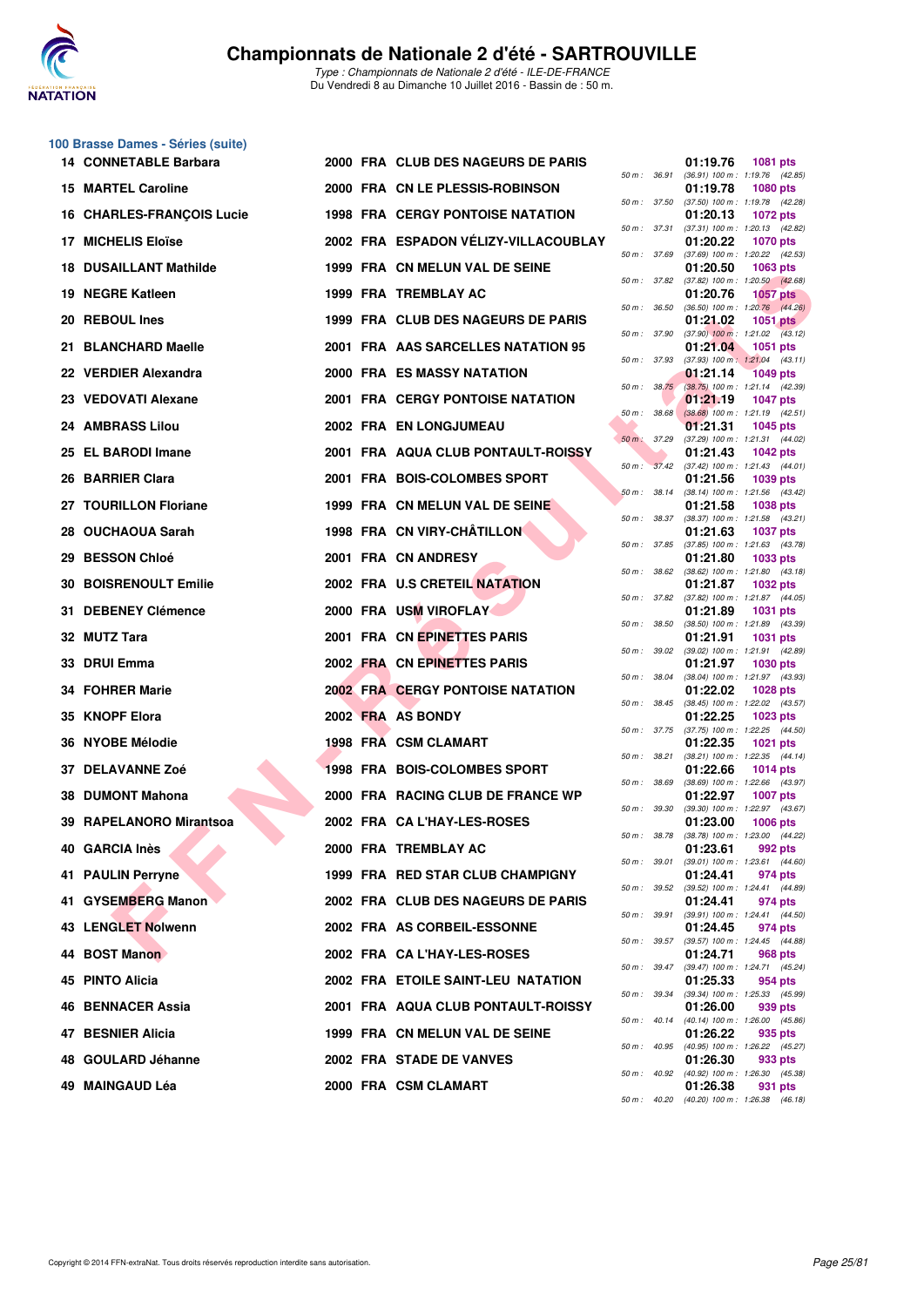

| 100 Brasse Dames - Séries (suite) |  |
|-----------------------------------|--|
| 10   AUDENCE Oceano               |  |

| 49 LAURENCE Oceane          |  | 2001 FRA ETOILE SAINT-LEU NATATION                                                                                                  | 01:26.38<br>931 pts                                                           |
|-----------------------------|--|-------------------------------------------------------------------------------------------------------------------------------------|-------------------------------------------------------------------------------|
| 51 NAIT-HAMOUD Mervem       |  | 2000 FRA AAS SARCELLES NATATION 95                                                                                                  | 50 m: 39.88 (39.88) 100 m: 1:26.38 (46.50)<br>01:26.54<br>928 pts             |
| 52 MARCHAND Sofia           |  | <b>2002 FRA PROVINS NATATION</b>                                                                                                    | 50 m: 41.01 (41.01) 100 m: 1:26.54 (45.53)<br>01:26.72<br>924 pts             |
|                             |  |                                                                                                                                     | 50 m: 40.91 (40.91) 100 m: 1:26.72 (45.81)                                    |
| 53 MARTINS Chloe            |  | 2001 FRA US JEUNESSE MITRY-MORY                                                                                                     | 01:26.79<br>922 pts<br>50 m: 39.94 (39.94) 100 m: 1:26.79 (46.85)             |
| 54 LAITIER Eva              |  | 2001 FRA AULNAY-SOUS-BOIS S.N                                                                                                       | 01:26.82<br>922 pts<br>50 m: 41.11 (41.11) 100 m: 1:26.82 (45.71)             |
| 55 TEBBAL Nawel             |  | 2002 FRA U.S CRETEIL NATATION                                                                                                       | 01:26.93<br>919 pts                                                           |
| 56 MARGUERON Julie          |  | 2001 FRA AAS SARCELLES NATATION 95                                                                                                  | 50 m : 40.70 (40.70) 100 m : 1:26.93 (46.23)<br>01:27.14<br>$915$ pts         |
| 57 STRUILLOU Julie          |  | 50 m: 41.25<br>1999 FRA OLYMPIQUE LA GARENNE-COLOMBES                                                                               | $(41.25)$ 100 m : 1:27.14 $(45.89)$<br>01:27.21<br>913 pts                    |
| 58 DETAIS Laurine           |  | 2000 FRA USO BEZONS                                                                                                                 | 50 m: 39.37 (39.37) 100 m: 1:27.21 (47.84)<br>01:27.95<br>897 pts             |
|                             |  | $50 m$ : $40.43$                                                                                                                    | (40.43) 100 m: 1:27.95 (47.52)                                                |
| 59 HASSANI Marwa            |  | 2001 FRA STADE FRANÇAIS O COURBEVOIE                                                                                                | 01:28.06<br>895 pts<br>50 m : 40.78 (40.78) 100 m : 1:28.06 (47.28)           |
| 60 HO Katelyn               |  | 2002 FRA CN VIRY-CHÂTILLON                                                                                                          | 01:28.37<br>888 pts                                                           |
| 61 POTIER Coline            |  | <b>2001 FRA COULOMMIERS NATATION</b>                                                                                                | $50 \text{ m}$ : 41.30 (41.30) 100 m : 1:28.37 (47.07)<br>01:28.98<br>875 pts |
|                             |  |                                                                                                                                     | 50 m: 41.11 (41.11) 100 m: 1:28.98 (47.87)                                    |
| --- BIGAY Clara             |  | 2002 FRA STADE DE VANVES                                                                                                            | <b>DNS dec</b>                                                                |
| 200 Brasse Dames - Finale A |  | (Dimanche 10 Juillet 2016)                                                                                                          |                                                                               |
| 1 CUCUMEL Romy              |  | 2001 FRA CSM CLAMART                                                                                                                | 02:37.55<br><b>1242 pts</b>                                                   |
|                             |  | 50 m: 35.75 (35.75) 100 m: 1:15.81 (40.06) 150 m: 1:56.59 (40.78) 200 m: 2:37.55 (40.96)                                            |                                                                               |
| 2 FOLEY Sarah               |  | 2002 USA NEPTUNE CLUB DE FRANCE                                                                                                     | 02:40.72<br>1201 pts                                                          |
| 3 MUTTI Anna                |  | 50 m: 36.43 (36.43) 100 m: 1:17.56 (41.13) 150 m: 1:59.64 (42.08) 200 m: 2:40.72 (41.08)<br>1999 FRA MOUETTES DE PARIS              | 02:44.60<br>1153 pts                                                          |
|                             |  | 50 m: 37.13 (37.13) 100 m: 1:18.65 (41.52) 150 m: 2:01.27 (42.62) 200 m: 2:44.60 (43.33)                                            |                                                                               |
| 4 VEDOVATI Alexane          |  | <b>2001 FRA CERGY PONTOISE NATATION</b><br>50 m: 38.96 (38.96) 100 m: 1:21.45 (42.49) 150 m: 2:04.81 (43.36) 200 m: 2:47.23 (42.42) | 02:47.23<br><b>1121 pts</b>                                                   |
| 5 CHESNEAU Marine           |  | <b>1999 FRA ES MASSY NATATION</b>                                                                                                   | 02:49.72<br><b>1091 pts</b>                                                   |
| <b>6 MARTEL Caroline</b>    |  | 50 m: 37.97 (37.97) 100 m: 1:20.31 (42.34) 150 m: 2:03.60 (43.29) 200 m: 2:49.72 (46.12)<br>2000 FRA CN LE PLESSIS-ROBINSON         | 02:49.99<br><b>1088 pts</b>                                                   |
|                             |  | 50 m: 39.27 (39.27) 100 m: 1:23.30 (44.03) 150 m: 2:06.99 (43.69) 200 m: 2:49.99 (43.00)                                            |                                                                               |
| 7 REBOUL Ines               |  | 1999 FRA CLUB DES NAGEURS DE PARIS<br>50 m: 38.89 (38.89) 100 m: 1:22.15 (43.26) 150 m: 2:06.75 (44.60) 200 m: 2:51.70 (44.95)      | 02:51.70<br><b>1067 pts</b>                                                   |
| 8 CHARLES-FRANÇOIS Lucie    |  | <b>1998 FRA CERGY PONTOISE NATATION</b>                                                                                             | 02:54.52<br><b>1034 pts</b>                                                   |
|                             |  | 50 m: 38.05 (38.05) 100 m: 1:21.19 (43.14) 150 m: 2:08.24 (47.05) 200 m: 2:54.52 (46.28)                                            |                                                                               |
| 200 Brasse Dames - Finale B |  | (Dimanche 10 Juillet 2016)                                                                                                          |                                                                               |
| 1 GAILLARD Clémence         |  | 1998 FRA AS LE PLESSIS-SAVIGNY                                                                                                      | 02:48.07<br>1111 $pts$                                                        |
|                             |  | 50 m: 37.21 (37.21) 100 m: 1:19.79 (42.58) 150 m: 2:03.93 (44.14) 200 m: 2:48.07 (44.14)                                            |                                                                               |
| 2 BOST Manon                |  | 2002 FRA CA L'HAY-LES-ROSES<br>50 m: 38.88 (38.88) 100 m: 1:22.94 (44.06) 150 m: 2:08.20 (45.26) 200 m: 2:51.23 (43.03)             | 02:51.23<br><b>1073 pts</b>                                                   |
| 3 TOURILLON Floriane        |  | 1999 FRA CN MELUN VAL DE SEINE                                                                                                      | 02:51.34<br><b>1072 pts</b>                                                   |
| <b>4 CREMAS Claire</b>      |  | 50 m: 39.49 (39.49) 100 m: 1:23.02 (43.53) 150 m: 2:07.09 (44.07) 200 m: 2:51.34 (44.25)<br>2001 FRA CERGY PONTOISE NATATION        | <b>1071 pts</b><br>02:51.40                                                   |
|                             |  | 50 m: 38.68 (38.68) 100 m: 1:22.43 (43.75) 150 m: 2:06.62 (44.19) 200 m: 2:51.40 (44.78)                                            |                                                                               |
| 5 DUSAILLANT Mathilde       |  | 1999 FRA CN MELUN VAL DE SEINE                                                                                                      | 02:51.59<br><b>1069 pts</b>                                                   |
| 6 VERDIER Alexandra         |  | 50 m: 38.40 (38.40) 100 m: 1:22.18 (43.78) 150 m: 2:06.64 (44.46) 200 m: 2:51.59 (44.95)<br>2000 FRA ES MASSY NATATION              | 02:53.07<br><b>1051 pts</b>                                                   |
|                             |  | 50 m: 39.82 (39.82) 100 m: 1:23.30 (43.48) 150 m: 2:08.16 (44.86) 200 m: 2:53.07 (44.91)                                            |                                                                               |
| 7 BLANCHARD Maelle          |  | 2001 FRA AAS SARCELLES NATATION 95<br>50 m : 39.13 (39.13) 100 m : 1:23.86 (44.73) 150 m : 2:09.84 (45.98) 200 m : 2:55.77 (45.93)  | 02:55.77<br><b>1020 pts</b>                                                   |

# [200 Brasse Dames - Finale A](http://www.ffnatation.fr/webffn/resultats.php?idact=nat&go=epr&idcpt=39837&idepr=23) (Dimanche 10 Juillet 2016)

| 1 CUCUMEL Romy           |  | 2001 FRA CSM CLAMART<br>02:37.55                          | $1242$ pts                          |
|--------------------------|--|-----------------------------------------------------------|-------------------------------------|
|                          |  | 50 m: 35.75 (35.75) 100 m: 1:15.81 (40.06) 150 m: 1:56.59 | (40.78) 200 m : 2:37.55 (40.96)     |
| 2 FOLEY Sarah            |  | 2002 USA NEPTUNE CLUB DE FRANCE<br>02:40.72               | 1201 pts                            |
|                          |  | 50 m: 36.43 (36.43) 100 m: 1:17.56 (41.13) 150 m: 1:59.64 | (42.08) 200 m : 2:40.72 (41.08)     |
| 3 MUTTI Anna             |  | 1999 FRA MOUETTES DE PARIS<br>02:44.60                    | 1153 pts                            |
|                          |  | 50 m: 37.13 (37.13) 100 m: 1:18.65 (41.52) 150 m: 2:01.27 | $(42.62)$ 200 m : 2:44.60 $(43.33)$ |
| 4 VEDOVATI Alexane       |  | <b>2001 FRA CERGY PONTOISE NATATION</b><br>02:47.23       | 1121 pts                            |
|                          |  | 50 m: 38.96 (38.96) 100 m: 1:21.45 (42.49) 150 m: 2:04.81 | (43.36) 200 m : 2:47.23 (42.42)     |
| 5 CHESNEAU Marine        |  | <b>1999 FRA ES MASSY NATATION</b><br>02:49.72             | 1091 pts                            |
|                          |  | 50 m: 37.97 (37.97) 100 m: 1:20.31 (42.34) 150 m: 2:03.60 | (43.29) 200 m : 2:49.72 (46.12)     |
| 6 MARTEL Caroline        |  | 2000 FRA CN LE PLESSIS-ROBINSON<br>02:49.99               | 1088 pts                            |
|                          |  | 50 m: 39.27 (39.27) 100 m: 1:23.30 (44.03) 150 m: 2:06.99 | (43.69) 200 m : 2:49.99 (43.00)     |
| 7 REBOUL Ines            |  | 1999 FRA CLUB DES NAGEURS DE PARIS<br>02:51.70            | 1067 pts                            |
|                          |  | 50 m: 38.89 (38.89) 100 m: 1:22.15 (43.26) 150 m: 2:06.75 | $(44.60)$ 200 m : 2:51.70 $(44.95)$ |
| 8 CHARLES-FRANCOIS Lucie |  | <b>1998 FRA CERGY PONTOISE NATATION</b><br>02:54.52       | 1034 pts                            |
|                          |  | 50 m: 38.05 (38.05) 100 m: 1:21.19 (43.14) 150 m: 2:08.24 | (47.05) 200 m : 2:54.52 (46.28)     |

## **[200 Brasse Dames - Finale B](http://www.ffnatation.fr/webffn/resultats.php?idact=nat&go=epr&idcpt=39837&idepr=23)** (Dimanche 10 Juillet 2016)

| 1 GAILLARD Clémence                                                |  | 1998 FRA AS LE PLESSIS-SAVIGNY                               |                                                 | 02:48.07 | 1111 $pts$                          |
|--------------------------------------------------------------------|--|--------------------------------------------------------------|-------------------------------------------------|----------|-------------------------------------|
|                                                                    |  | 50 m: 37.21 (37.21) 100 m: 1:19.79 (42.58) 150 m: 2:03.93    |                                                 |          | (44.14) 200 m : 2:48.07 (44.14)     |
| 2 BOST Manon                                                       |  | 2002 FRA CA L'HAY-LES-ROSES                                  |                                                 | 02:51.23 | 1073 pts                            |
|                                                                    |  | 50 m : 38.88                                                 | (38.88) 100 m : 1:22.94 (44.06) 150 m : 2:08.20 |          | $(45.26)$ 200 m : 2:51.23 $(43.03)$ |
| 3 TOURILLON Floriane                                               |  | 1999 FRA CN MELUN VAL DE SEINE                               |                                                 | 02:51.34 | 1072 pts                            |
|                                                                    |  | 50 m : 39.49 (39.49) 100 m : 1:23.02 (43.53) 150 m : 2:07.09 |                                                 |          | $(44.07)$ 200 m : 2:51.34 $(44.25)$ |
| 4 CREMAS Claire                                                    |  | <b>2001 FRA CERGY PONTOISE NATATION</b>                      |                                                 | 02:51.40 | 1071 pts                            |
|                                                                    |  | 50 m: 38.68 (38.68) 100 m: 1:22.43                           | (43.75) 150 m : 2:06.62                         |          | (44.19) 200 m : 2:51.40 (44.78)     |
| 5 DUSAILLANT Mathilde                                              |  | 1999 FRA CN MELUN VAL DE SEINE                               |                                                 | 02:51.59 | <b>1069 pts</b>                     |
|                                                                    |  | 50 m: 38.40 (38.40) 100 m: 1:22.18 (43.78) 150 m: 2:06.64    |                                                 |          | $(44.46)$ 200 m : 2:51.59 $(44.95)$ |
| 6 VERDIER Alexandra                                                |  | 2000 FRA ES MASSY NATATION                                   |                                                 | 02:53.07 | $1051$ pts                          |
|                                                                    |  | 50 m : 39.82 (39.82) 100 m : 1:23.30 (43.48) 150 m : 2:08.16 |                                                 |          | (44.86) 200 m : 2:53.07 (44.91)     |
| 7 BLANCHARD Maelle                                                 |  | 2001 FRA AAS SARCELLES NATATION 95                           |                                                 | 02:55.77 | $1020$ pts                          |
|                                                                    |  | 50 m : 39.13 (39.13) 100 m : 1:23.86 (44.73) 150 m : 2:09.84 |                                                 |          | $(45.98)$ 200 m : 2:55.77 $(45.93)$ |
| 8 RUCK Lena                                                        |  | 2001 FRA CN VIRY-CHATILLON                                   |                                                 | 02:56.43 | 1012 pts                            |
|                                                                    |  | $50 \text{ m}$ : $40.21$                                     | (40.21) 100 m : 1:25.19 (44.98) 150 m : 2:10.57 |          | $(45.38)$ 200 m : 2:56.43 $(45.86)$ |
| 200 Brasse Dames - Finale $C$ 13-15 ans (Dimanche 10 Juillet 2016) |  |                                                              |                                                 |          |                                     |
| <b>4 DADDIED Class</b>                                             |  | 2001 EDA BOIC COLOMBEC CROPT                                 |                                                 | 00.EO CO | $1000 - 1$                          |

| 1 BARRIER Clara | 2001 FRA BOIS-COLOMBES SPORT                                                                |                   | 02:50.60 1080 pts   |
|-----------------|---------------------------------------------------------------------------------------------|-------------------|---------------------|
|                 | 50 m : 39.29 (39.29) 100 m : 1:22.55 (43.26) 150 m : 2:06.45 (43.90) 200 m : 2:50.60 (44.15 |                   |                     |
| 2 AMBRASS Lilou | 2002 FRA EN LONGJUMEAU                                                                      |                   | $02:53.53$ 1046 pts |
|                 | 50 m : 40.16 (40.16) 100 m : 1:24.33 (44.17) 150 m : 2:09.34 (45.01) 200 m : 2:53.53 (44.19 |                   |                     |
| 3 FOHRER Marie  | <b>2002 FRA CERGY PONTOISE NATATION</b>                                                     | 02:55.56 1022 pts |                     |
|                 | 50 m : 39.44 (39.44) 100 m : 1:23.75 (44.31) 150 m : 2:09.97 (46.22) 200 m : 2:55.56 (45.59 |                   |                     |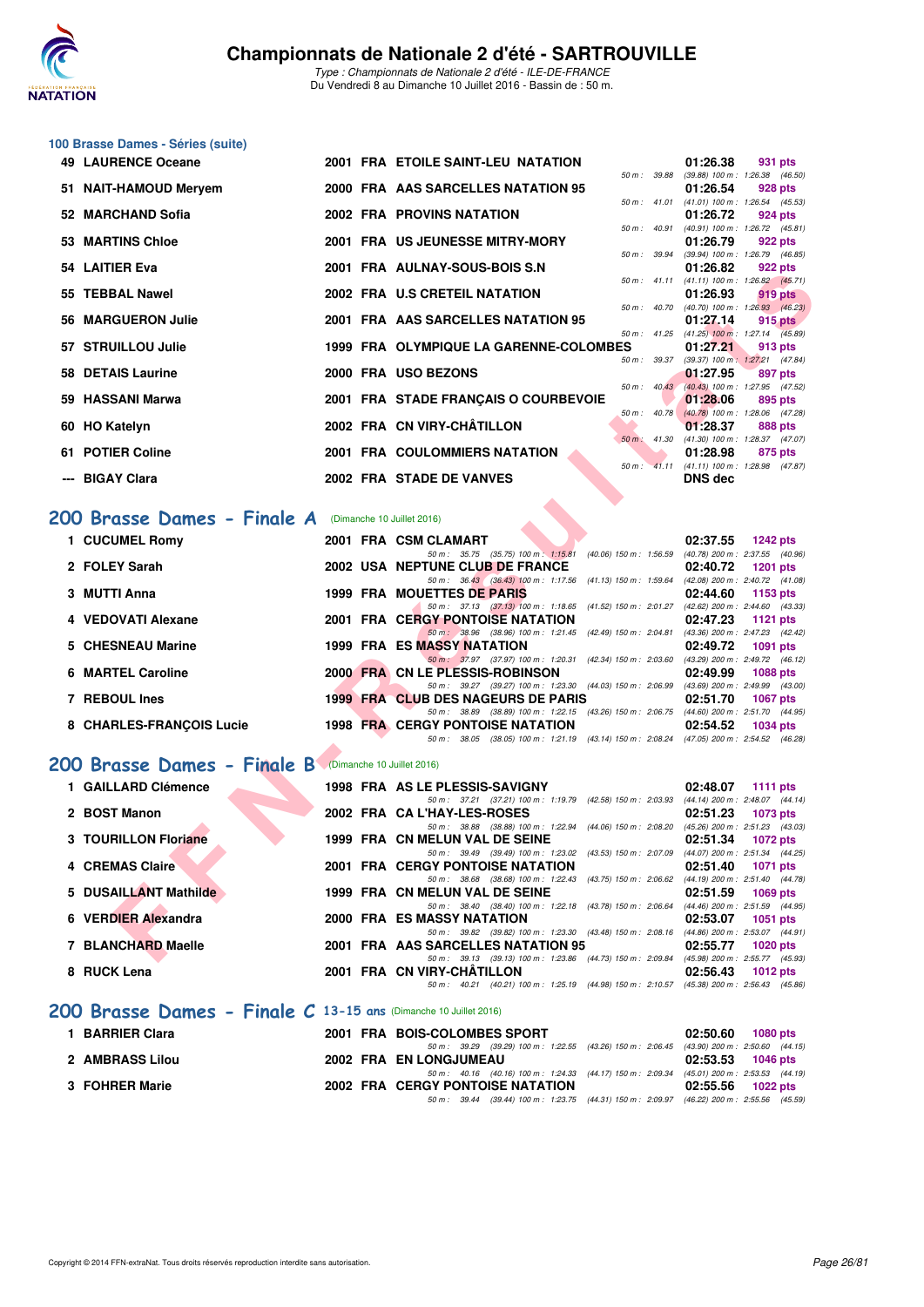

|   | 200 Brasse Dames - Finale C (suite) |                            |                                                                                                                                          |                                                                |
|---|-------------------------------------|----------------------------|------------------------------------------------------------------------------------------------------------------------------------------|----------------------------------------------------------------|
|   | 4 JULIA Mélanie                     |                            | 2002 FRA NEPTUNE CLUB DE FRANCE<br>50 m: 39.55 (39.55) 100 m: 1:24.21 (44.66) 150 m: 2:10.72 (46.51) 200 m: 2:55.87 (45.15)              | 02:55.87<br><b>1019 pts</b>                                    |
|   | <b>BOUTIN-FERNANDEZ Océane</b>      |                            | 2002 FRA CN VAL MAUBUEE                                                                                                                  | 02:57.61<br>999 pts                                            |
|   | 6 MUTZ Tara                         |                            | 50 m: 40.78 (40.78) 100 m: 1:25.60 (44.82) 150 m: 2:12.16 (46.56) 200 m: 2:57.61 (45.45)<br>2001 FRA CN EPINETTES PARIS                  | 02:57.64<br>998 pts                                            |
|   | 7 KNOPF Elora                       |                            | 50 m: 40.14 (40.14) 100 m: 1:25.08 (44.94) 150 m: 2:11.42 (46.34) 200 m: 2:57.64 (46.22)<br>2002 FRA AS BONDY                            | 03:03.50<br>932 pts                                            |
|   | 8 GYSEMBERG Manon                   |                            | 50 m: 39.38 (39.38) 100 m: 1:25.29 (45.91) 150 m: 2:14.99 (49.70) 200 m: 3:03.50 (48.51)<br>2002 FRA CLUB DES NAGEURS DE PARIS           | 03:03.70<br>930 pts                                            |
|   |                                     |                            | 50 m: 42.79 (42.79) 100 m: 1:29.36 (46.57) 150 m: 2:17.48 (48.12) 200 m: 3:03.70 (46.22)                                                 |                                                                |
|   | 200 Brasse Dames - Séries           | (Dimanche 10 Juillet 2016) |                                                                                                                                          |                                                                |
|   | 1 CUCUMEL Romy                      |                            | 2001 FRA CSM CLAMART                                                                                                                     | 02:41.82<br><b>1188 pts</b>                                    |
|   | 2 CHARLES-FRANÇOIS Lucie            |                            | 50 m: 36.80 (36.80) 100 m: 1:17.24 (40.44) 150 m: 1:59.62 (42.38) 200 m: 2:41.82 (42.20)<br><b>1998 FRA CERGY PONTOISE NATATION</b>      | 02:46.92<br>$1125$ pts                                         |
|   | 3 CHESNEAU Marine                   |                            | 50 m: 37.89 (37.89) 100 m: 1:18.89 (41.00) 150 m: 2:02.20 (43.31) 200 m: 2:46.92 (44.72)<br><b>1999 FRA ES MASSY NATATION</b>            | 02:47.20<br><b>1121 pts</b>                                    |
|   | 4 FOLEY Sarah                       |                            | 50 m: 38.23 (38.23) 100 m: 1:19.60 (41.37) 150 m: 2:02.70 (43.10) 200 m: 2:47.20 (44.50)<br>2002 USA NEPTUNE CLUB DE FRANCE              | 02:47.93<br>1113 $pts$                                         |
| 5 | MUTTI Anna                          |                            | 50 m: 37.79 (37.79) 100 m: 1:20.56 (42.77) 150 m: 2:04.69 (44.13) 200 m: 2:47.93 (43.24)<br>1999 FRA MOUETTES DE PARIS                   | 02:48.35<br>1107 pts                                           |
|   | 6 VEDOVATI Alexane                  |                            | 50 m: 37.20 (37.20) 100 m: 1:19.38 (42.18) 150 m: 2:03.06 (43.68) 200 m: 2:48.35 (45.29)<br><b>2001 FRA CERGY PONTOISE NATATION</b>      | 02:49.14<br><b>1098 pts</b>                                    |
|   | <b>7 MARTEL Caroline</b>            |                            | 50 m: 38.67 (38.67) 100 m: 1:21.90 (43.23) 150 m: 2:05.53 (43.63) 200 m: 2:49.14 (43.61)<br>2000 FRA CN LE PLESSIS-ROBINSON              | 02:49.57<br>1093 pts                                           |
|   | 8 REBOUL Ines                       |                            | 50 m: 39.37 (39.37) 100 m: 1:23.17 (43.80) 150 m: 2:07.80 (44.63) 200 m: 2:49.57 (41.77)                                                 |                                                                |
|   |                                     |                            | 1999 FRA CLUB DES NAGEURS DE PARIS<br>50 m: 38.19 (38.19) 100 m: 1:21.45 (43.26) 150 m: 2:05.65 (44.20) 200 m: 2:49.83 (44.18)           | 02:49.83<br><b>1090 pts</b>                                    |
|   | 9 CREMAS Claire                     |                            | <b>2001 FRA CERGY PONTOISE NATATION</b><br>50 m: 39.14 (39.14) 100 m: 1:23.01 (43.87) 150 m: 2:06.47 (43.46) 200 m: 2:50.30 (43.83)      | 02:50.30<br><b>1084 pts</b>                                    |
|   | 10 BARBOSA Manoella                 |                            | 2002 FRA CNO ST-GERMAIN-EN-LAYE<br>50 m: 38.23 (38.23) 100 m: 1:21.64 (43.41) 150 m: 2:06.52 (44.88) 200 m: 2:50.35 (43.83)              | 02:50.35<br>1083 pts                                           |
|   | 11 DESBORDES Mila                   |                            | 2003 FRA SO ROSNY<br>50 m: 38.08 (38.08) 100 m: 1:21.04 (42.96) 150 m: 2:06.00                                                           | 02:50.56<br><b>1081 pts</b><br>(44.96) 200 m : 2:50.56 (44.56) |
|   | <b>12 CHAVANNE Audrie</b>           |                            | 1997 FRA US RIS-ORANGIS<br>50 m: 38.24 (38.24) 100 m: 1:21.74 (43.50) 150 m: 2:06.56 (44.82) 200 m: 2:51.13 (44.57)                      | 02:51.13<br><b>1074 pts</b>                                    |
|   | <b>13 DUSAILLANT Mathilde</b>       |                            | 1999 FRA CN MELUN VAL DE SEINE                                                                                                           | 02:51.19<br><b>1073 pts</b>                                    |
|   | 14 BATAL Janelle                    |                            | 50 m: 39.26 (39.26) 100 m: 1:23.08 (43.82) 150 m: 2:07.32 (44.24) 200 m: 2:51.19 (43.87)<br><b>2001 FRA OPTIMAX TRAINING NATATION 78</b> | 02:52.18<br><b>1062 pts</b>                                    |
|   | 15 BOST Manon                       |                            | 50 m: 39.47 (39.47) 100 m: 1:23.57 (44.10) 150 m: 2:08.27 (44.70) 200 m: 2:52.18 (43.91)<br>2002 FRA CAL'HAY-LES-ROSES                   | 02:52.62<br><b>1057 pts</b>                                    |
|   | 16 GAILLARD Clémence                |                            | 50 m: 39.05 (39.05) 100 m: 1:23.42 (44.37) 150 m: 2:08.76 (45.34) 200 m: 2:52.62 (43.86)<br>1998 FRA AS LE PLESSIS-SAVIGNY               | 02:52.77<br>1055 pts                                           |
|   | <b>17 TOURILLON Floriane</b>        |                            | 50 m: 37.83 (37.83) 100 m: 1:21.48 (43.65) 150 m: 2:06.86 (45.38) 200 m: 2:52.77 (45.91)<br>1999 FRA CN MELUN VAL DE SEINE               | 02:52.96<br>1053 pts                                           |
|   | 18 NEGRE Katleen                    |                            | 50 m: 39.44 (39.44) 100 m: 1:23.36 (43.92) 150 m: 2:08.39 (45.03) 200 m: 2:52.96 (44.57)<br>1999 FRA TREMBLAY AC                         | 02:54.29<br><b>1037 pts</b>                                    |
|   | 19 DELAVANNE Zoé                    |                            | 50 m: 38.93 (38.93) 100 m: 1:22.50 (43.57) 150 m: 2:08.12 (45.62) 200 m: 2:54.29 (46.17)<br>1998 FRA BOIS-COLOMBES SPORT                 | 02:54.68                                                       |
|   |                                     |                            | 50 m: 38.94 (38.94) 100 m: 1:22.68 (43.74) 150 m: 2:08.30 (45.62) 200 m: 2:54.68 (46.38)                                                 | <b>1032 pts</b>                                                |
|   | 20 VERDIER Alexandra                |                            | 2000 FRA ES MASSY NATATION<br>50 m: 40.08 (40.08) 100 m: 1:24.09 (44.01) 150 m: 2:09.30 (45.21) 200 m: 2:54.69 (45.39)                   | 02:54.69<br>1032 pts                                           |
|   | 21 BLANCHARD Maelle                 |                            | 2001 FRA AAS SARCELLES NATATION 95<br>50 m: 38.62 (38.62) 100 m: 1:23.05 (44.43) 150 m: 2:09.15 (46.10) 200 m: 2:55.54 (46.39)           | 02:55.54<br>1022 pts                                           |
|   | 22 RUCK Lena                        |                            | 2001 FRA CN VIRY-CHATILLON<br>50 m: 38.81 (38.81) 100 m: 1:23.43 (44.62) 150 m: 2:09.42 (45.99) 200 m: 2:55.71 (46.29)                   | 02:55.71<br>1020 pts                                           |
|   | 23 AMBRASS Lilou                    |                            | 2002 FRA EN LONGJUMEAU<br>50 m: 39.93 (39.93) 100 m: 1:25.22 (45.29) 150 m: 2:10.99 (45.77) 200 m: 2:55.75 (44.76)                       | 02:55.75<br>1020 pts                                           |
|   | 24 JULIA Mélanie                    |                            | 2002 FRA NEPTUNE CLUB DE FRANCE<br>50 m: 39.14 (39.14) 100 m: 1:23.42 (44.28) 150 m: 2:10.30 (46.88) 200 m: 2:56.03 (45.73)              | 02:56.03<br><b>1017 pts</b>                                    |
|   | 25 MATHIERE Amélie                  |                            | 1994 FRA US RIS-ORANGIS                                                                                                                  | 02:56.06<br>1016 pts                                           |
|   | 26 CONNETABLE Barbara               |                            | 50 m: 39.16 (39.16) 100 m: 1:24.20 (45.04) 150 m: 2:09.90 (45.70) 200 m: 2:56.06 (46.16)<br>2000 FRA CLUB DES NAGEURS DE PARIS           | 02:56.07<br><b>1016 pts</b>                                    |
|   | 27 BARRIER Clara                    |                            | 50 m: 38.96 (38.96) 100 m: 1:23.19 (44.23) 150 m: 2:09.22 (46.03) 200 m: 2:56.07 (46.85)<br>2001 FRA BOIS-COLOMBES SPORT                 | 02:56.46<br><b>1012 pts</b>                                    |
|   | 28 MICHELIS Eloïse                  |                            | 50 m: 39.03 (39.03) 100 m: 1:23.86 (44.83) 150 m: 2:10.18 (46.32) 200 m: 2:56.46 (46.28)<br>2002 FRA ESPADON VELIZY-VILLACOUBLAY         | 02:56.51<br>1011 pts                                           |
|   | 29 FOHRER Marie                     |                            | 50 m: 38.60 (38.60) 100 m: 1:22.53 (43.93) 150 m: 2:09.79 (47.26) 200 m: 2:56.51 (46.72)<br>2002 FRA CERGY PONTOISE NATATION             | 02:56.87<br><b>1007 pts</b>                                    |
|   |                                     |                            | 50 m: 39.89 (39.89) 100 m: 1:24.92 (45.03) 150 m: 2:11.35 (46.43) 200 m: 2:56.87 (45.52)                                                 |                                                                |
|   | 30 BOUTIN-FERNANDEZ Océane          |                            | 2002 FRA CN VAL MAUBUEE<br>50 m: 41.44 (41.44) 100 m: 1:26.97 (45.53) 150 m: 2:13.45 (46.48) 200 m: 2:58.82 (45.37)                      | 02:58.82<br>985 pts                                            |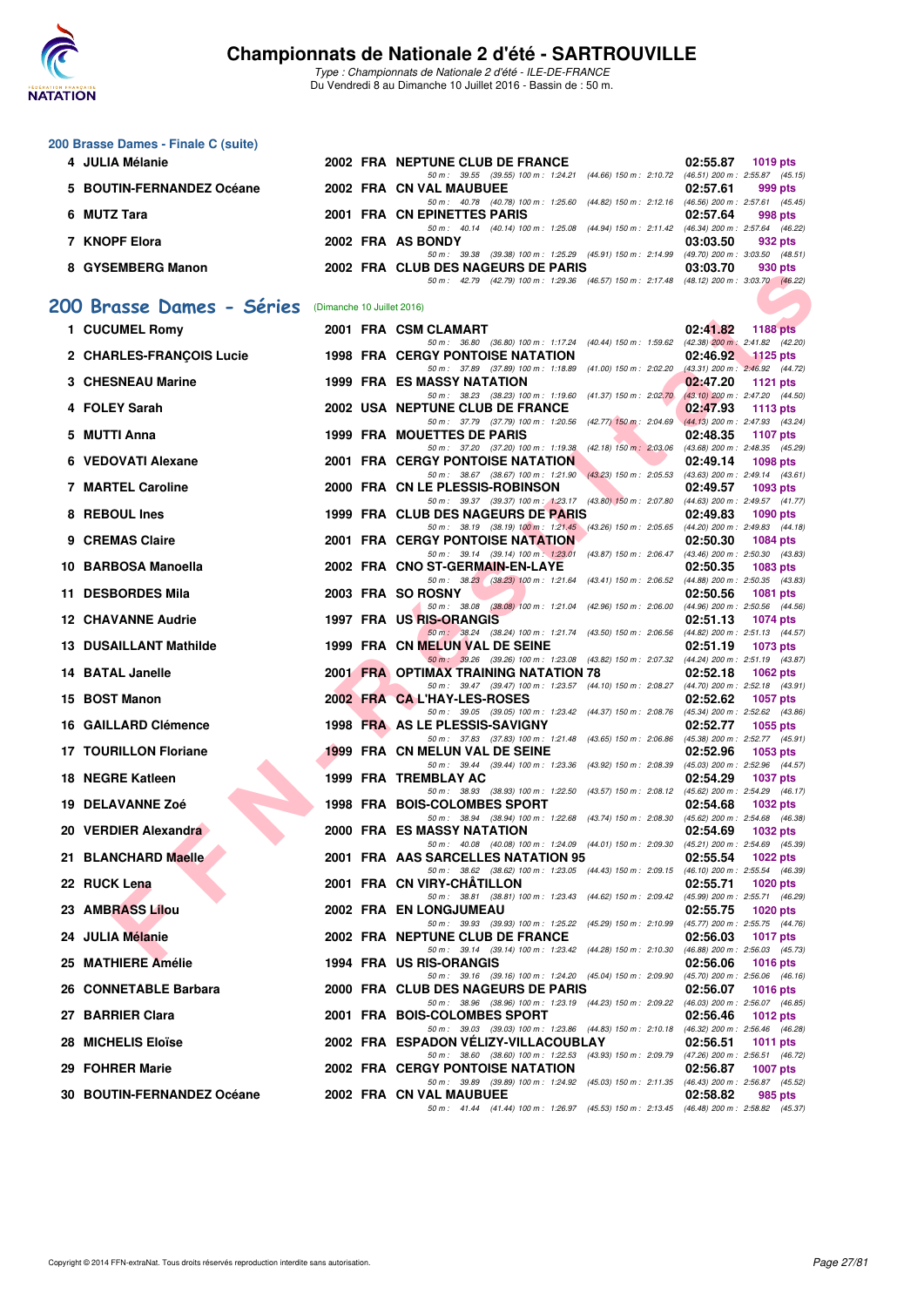

Type : Championnats de Nationale 2 d'été - ILE-DE-FRANCE Du Vendredi 8 au Dimanche 10 Juillet 2016 - Bassin de : 50 m.

#### **200 Brasse Dames - Séries (suite)**

| 31 MUTZ Tara                                                             |  | 2001 FRA CN EPINETTES PARIS                                                                                                    | 02:59.99             | 972 pts                           |
|--------------------------------------------------------------------------|--|--------------------------------------------------------------------------------------------------------------------------------|----------------------|-----------------------------------|
| 32 GYSEMBERG Manon                                                       |  | 50 m: 39.30 (39.30) 100 m: 1:24.48 (45.18) 150 m: 2:11.88 (47.40) 200 m: 2:59.99 (48.11)<br>2002 FRA CLUB DES NAGEURS DE PARIS | 03:00.16             | 970 pts                           |
|                                                                          |  | 50 m: 41.38 (41.38) 100 m: 1:27.44 (46.06) 150 m: 2:14.53 (47.09) 200 m: 3:00.16 (45.63)                                       |                      |                                   |
| 33 KNOPF Elora                                                           |  | 2002 FRA AS BONDY<br>50 m: 39.79 (39.79) 100 m: 1:25.26 (45.47) 150 m: 2:13.85 (48.59) 200 m: 3:00.71 (46.86)                  | 03:00.71             | 963 pts                           |
| 34 MARCHAND Sofia                                                        |  | <b>2002 FRA PROVINS NATATION</b>                                                                                               | 03:03.01             | 938 pts                           |
| 35 PASQUIER Agathe                                                       |  | 50 m: 41.30 (41.30) 100 m: 1:28.29 (46.99) 150 m: 2:16.65 (48.36) 200 m: 3:03.01 (46.36)<br>2002 FRA AC BOULOGNE-BILLANCOURT   | 03:03.55             | 932 pts                           |
| <b>36 MARGUERON Julie</b>                                                |  | 50 m: 41.30 (41.30) 100 m: 1:27.37 (46.07) 150 m: 2:15.19 (47.82) 200 m: 3:03.55 (48.36)<br>2001 FRA AAS SARCELLES NATATION 95 | 03:11.99             | <b>841 pts</b>                    |
|                                                                          |  | 50 m: 42.48 (42.48) 100 m: 1:30.71 (48.23) 150 m: 2:20.74 (50.03) 200 m: 3:11.99 (51.25)                                       |                      |                                   |
| 37 POREAU Marine                                                         |  | 2001 FRA US JEUNESSE MITRY-MORY<br>50 m: 41.93 (41.93) 100 m: 1:31.35 (49.42) 150 m: 2:21.65 (50.30) 200 m: 3:12.24 (50.59)    | 03:12.24             | 838 pts                           |
| 38 TEBBAL Nawel                                                          |  | 2002 FRA U.S CRETEIL NATATION<br>50 m: 40.62 (40.62) 100 m: 1:28.58 (47.96) 150 m: 2:25.64 (57.06) 200 m: 3:20.26 (54.62)      | 03:20.26             | 756 pts                           |
| --- DRUI Emma                                                            |  | 2002 FRA CN EPINETTES PARIS                                                                                                    | <b>DSQ Da</b>        |                                   |
| --- GOULARD Jéhanne                                                      |  | 2002 FRA STADE DE VANVES                                                                                                       | <b>DNS</b> dec       |                                   |
| --- BIGAY Clara                                                          |  | 2002 FRA STADE DE VANVES                                                                                                       | <b>DNS</b> dec       |                                   |
|                                                                          |  |                                                                                                                                |                      |                                   |
| <b>iO Papillon Dames - Finale A</b> (Dimanche 10 Juillet 2016)           |  |                                                                                                                                |                      |                                   |
| 1 DUFOUR Laëtitia                                                        |  | 1993 FRA CN EPINETTES PARIS                                                                                                    | 00:28.87             | <b>1242 pts</b>                   |
| 2 BOISRENOULT Emilie                                                     |  | 2002 FRA U.S CRETEIL NATATION                                                                                                  | 00:29.05             | <b>1231 pts</b>                   |
| 3 NOIRBENT Coraline                                                      |  | 1998 FRA AS HERBLAY NATATION                                                                                                   | 00:29.36             | <b>1213 pts</b>                   |
| 4 PACOURET Charlotte                                                     |  | <b>1996 FRA NOGENT NATATION 94</b>                                                                                             | 00:29.64             | 1196 pts                          |
| 5 ZENON Cassandre                                                        |  | 2000 FRA AQUA CLUB PONTAULT-ROISSY                                                                                             | 00:29.66             | 1195 pts                          |
| 6 ALBOUY Katleen                                                         |  | <b>1998 FRA COLOMBES NATATION</b>                                                                                              | 00:29.79             | 1187 pts                          |
| 7 DELANOË Marine                                                         |  | <b>1997 FRA ASSO NATATION DE SARTROUVILLE</b>                                                                                  | 00:29.85             | 1184 pts                          |
| 8 FIGUEIREDO Mariana                                                     |  | 2000 FRA JEANNE D'ARC DRANCY                                                                                                   | 00:30.18             | 1164 pts                          |
|                                                                          |  |                                                                                                                                |                      |                                   |
| <b>iO Papillon Dames - Finale B</b> (Dimanche 10 Juillet 2016)           |  |                                                                                                                                |                      |                                   |
| 1 NIN Colombe                                                            |  | 2000 FRA NEPTUNE CLUB DE FRANCE                                                                                                | 00:29.73             | 1191 pts                          |
| 2 FLEURY Carla                                                           |  | 2001 FRA SN FRANCONVILLE                                                                                                       | 00:30.00             | <b>1175 pts</b>                   |
| 3 CORNU Lea                                                              |  | 2000 FRA AAS SARCELLES NATATION 95                                                                                             | 00:30.17             | 1165 pts                          |
| 4 BARBOUCH Inès                                                          |  | 2001 FRA U.S CRETEIL NATATION                                                                                                  | 00:30.20             | 1163 pts                          |
| 5 DIAS DE SOUSA Amandine                                                 |  | 1996 FRA ES NANTERRE                                                                                                           | 00:30.50             | 1146 pts                          |
| 6 PARODI Laure                                                           |  | 1999 FRA LE CHESNAY NATATION                                                                                                   | 00:30.60             | <b>1140 pts</b>                   |
| 7 POUMAREDE Laetitia                                                     |  | 1997 FRA CN ST-MICHEL-SUR-ORGE                                                                                                 | 00:30.95             | 1120 pts                          |
| 8 BLOUZA Leyla                                                           |  | 2002 FRA CA L'HAY-LES-ROSES                                                                                                    | 00:31.24             | 1103 pts                          |
|                                                                          |  |                                                                                                                                |                      |                                   |
| <b>10 Papillon Dames - Finale C 13-15 ans (Dimanche 10 Juillet 2016)</b> |  |                                                                                                                                |                      |                                   |
| 1 EL BARODI Imane                                                        |  | 2001 FRA AQUA CLUB PONTAULT-ROISSY                                                                                             | 00:30.21             | 1163 pts                          |
| 2 NY AVANA Ando                                                          |  | 2001 FRA SN MONTGERON                                                                                                          | 00:30.68             | 1135 pts                          |
| 3 DUMAS Salome                                                           |  | 2002 FRA CLUB DES NAGEURS DE PARIS                                                                                             | 00:30.85             | 1126 pts                          |
| 4 FRESSIER Lola                                                          |  | 2002 FRA CA L'HAY-LES-ROSES                                                                                                    | 00:31.15             | 1108 pts                          |
| 5 BEBOULENE Camille                                                      |  | 2002 FRA AS PORCHEVILLE                                                                                                        | 00:31.23             | 1104 pts                          |
| 6 RAOUST Anna                                                            |  | 2001 FRA SCUF PARIS                                                                                                            | 00:31.33             | <b>1098 pts</b>                   |
| 7 PEITEADO Victoria<br><b>ILILIA MAGAZIA</b>                             |  | 2002 FRA CN MAISONS-ALFORT<br>0000 FBA NEBTUNE OLUB BE FRANCE                                                                  | 00:31.42<br>00.01.00 | 1093 pts<br>$\sim$ 4000 $\sim$ 45 |
|                                                                          |  |                                                                                                                                |                      |                                   |

## **[50 Papillon Dames - Finale A](http://www.ffnatation.fr/webffn/resultats.php?idact=nat&go=epr&idcpt=39837&idepr=31)** (Dimanche 10 Juillet 2016)

| 1 DUFOUR Laëtitia    |  | <b>1993 FRA CN EPINETTES PARIS</b>            | 00:28.87 | <b>1242 pts</b> |
|----------------------|--|-----------------------------------------------|----------|-----------------|
| 2 BOISRENOULT Emilie |  | 2002 FRA U.S CRETEIL NATATION                 | 00:29.05 | <b>1231 pts</b> |
| 3 NOIRBENT Coraline  |  | <b>1998 FRA AS HERBLAY NATATION</b>           | 00:29.36 | 1213 pts        |
| 4 PACOURET Charlotte |  | 1996 FRA NOGENT NATATION 94                   | 00:29.64 | 1196 pts        |
| 5 ZENON Cassandre    |  | 2000 FRA AQUA CLUB PONTAULT-ROISSY            | 00:29.66 | 1195 pts        |
| 6 ALBOUY Katleen     |  | <b>1998 FRA COLOMBES NATATION</b>             | 00:29.79 | 1187 pts        |
| 7 DELANOË Marine     |  | <b>1997 FRA ASSO NATATION DE SARTROUVILLE</b> | 00:29.85 | 1184 pts        |
| 8 FIGUEIREDO Mariana |  | 2000 FRA JEANNE D'ARC DRANCY                  | 00:30.18 | 1164 pts        |

## **[50 Papillon Dames - Finale B](http://www.ffnatation.fr/webffn/resultats.php?idact=nat&go=epr&idcpt=39837&idepr=31)** (Dimanche 10 Juillet 2016)

| 1 NIN Colombe            |  | 2000 FRA NEPTUNE CLUB DE FRANCE    | 00:29.73 | 1191 pts |
|--------------------------|--|------------------------------------|----------|----------|
| 2 FLEURY Carla           |  | 2001 FRA SN FRANCONVILLE           | 00:30.00 | 1175 pts |
| 3 CORNU Lea              |  | 2000 FRA AAS SARCELLES NATATION 95 | 00:30.17 | 1165 pts |
| 4 BARBOUCH Inès          |  | 2001 FRA U.S CRETEIL NATATION      | 00:30.20 | 1163 pts |
| 5 DIAS DE SOUSA Amandine |  | 1996 FRA ES NANTERRE               | 00:30.50 | 1146 pts |
| 6 PARODI Laure           |  | 1999 FRA LE CHESNAY NATATION       | 00:30.60 | 1140 pts |
| 7 POUMAREDE Laetitia     |  | 1997 FRA CN ST-MICHEL-SUR-ORGE     | 00:30.95 | 1120 pts |
| 8 BLOUZA Leyla           |  | 2002 FRA CAL'HAY-LES-ROSES         | 00:31.24 | 1103 pts |

## **[50 Papillon Dames - Finale C](http://www.ffnatation.fr/webffn/resultats.php?idact=nat&go=epr&idcpt=39837&idepr=31) 13-15 ans** (Dimanche 10 Juillet 2016)

| 1 EL BARODI Imane   |  | 2001 FRA AQUA CLUB PONTAULT-ROISSY | 00:30.21 | 1163 pts |
|---------------------|--|------------------------------------|----------|----------|
| 2 NY AVANA Ando     |  | 2001 FRA SN MONTGERON              | 00:30.68 | 1135 pts |
| 3 DUMAS Salome      |  | 2002 FRA CLUB DES NAGEURS DE PARIS | 00:30.85 | 1126 pts |
| 4 FRESSIER Lola     |  | 2002 FRA CA L'HAY-LES-ROSES        | 00:31.15 | 1108 pts |
| 5 BEBOULENE Camille |  | 2002 FRA AS PORCHEVILLE            | 00:31.23 | 1104 pts |
| 6 RAOUST Anna       |  | 2001 FRA SCUF PARIS                | 00:31.33 | 1098 pts |
| 7 PEITEADO Victoria |  | 2002 FRA CN MAISONS-ALFORT         | 00:31.42 | 1093 pts |
| 8 JULIA Mélanie     |  | 2002 FRA NEPTUNE CLUB DE FRANCE    | 00:31.43 | 1092 pts |
|                     |  |                                    |          |          |

## **[50 Papillon Dames - Séries](http://www.ffnatation.fr/webffn/resultats.php?idact=nat&go=epr&idcpt=39837&idepr=31)** (Dimanche 10 Juillet 2016)

| 1 BOISRENOULT Emilie |  | 2002 FRA U.S CRETEIL NATATION       | 00:29.08          | 1230 pts |
|----------------------|--|-------------------------------------|-------------------|----------|
| 2 DUFOUR Laëtitia    |  | <b>1993 FRA CN EPINETTES PARIS</b>  | 00:29.09          | 1229 pts |
| 3 NOIRBENT Coraline  |  | <b>1998 FRA AS HERBLAY NATATION</b> | 00:29.41          | 1210 pts |
| 4 ZENON Cassandre    |  | 2000 FRA AQUA CLUB PONTAULT-ROISSY  | 00:29.44          | 1208 pts |
| 5 PACOURET Charlotte |  | 1996 FRA NOGENT NATATION 94         | 00:29.46 1207 pts |          |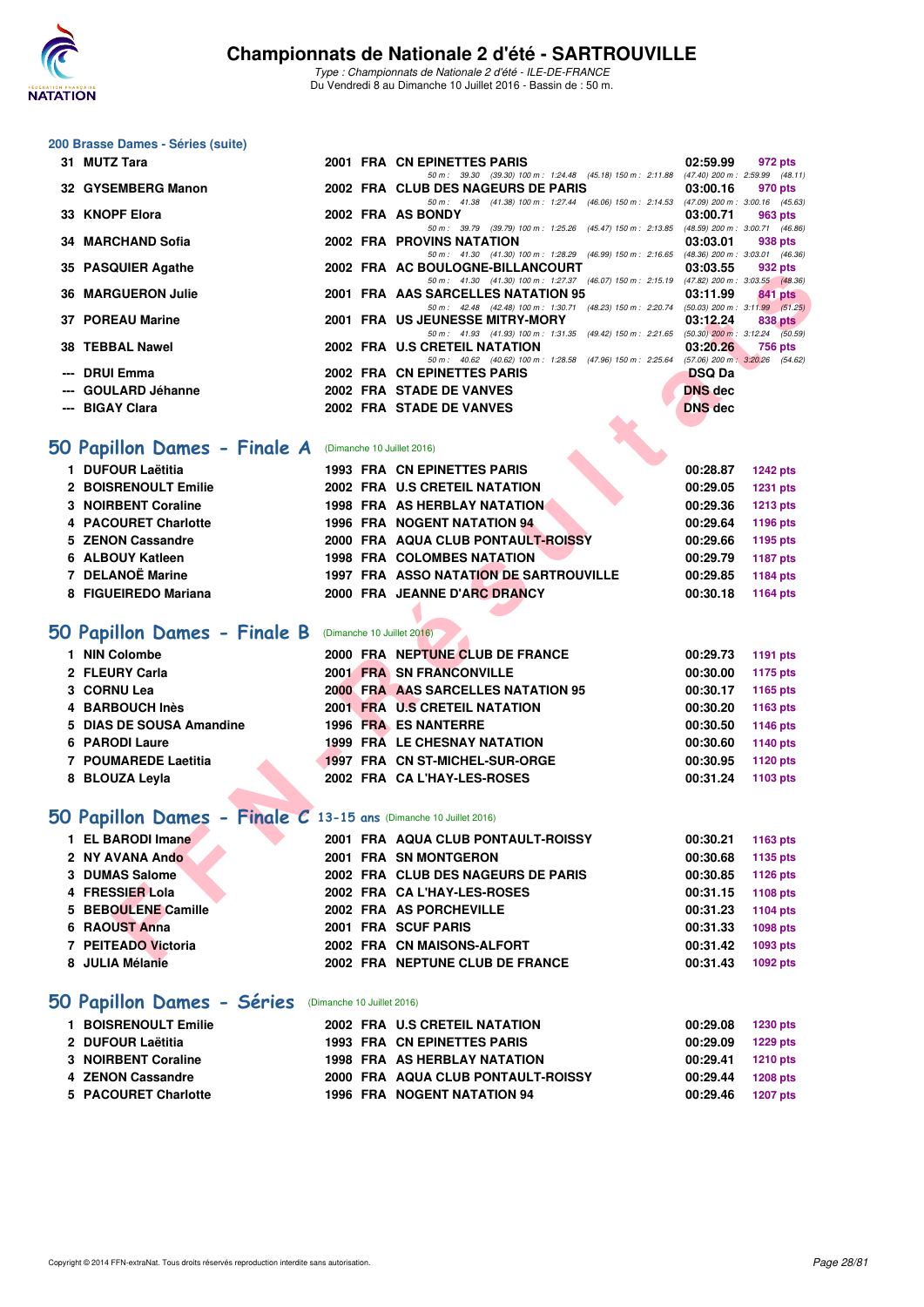

### **50 Papillon Dames - Séries (suite)**

| 6 DELANOË Marine          |  | <b>1997 FRA ASSO NATATION DE SARTROUVILLE</b> | 00:29.86             | 1183 pts        |
|---------------------------|--|-----------------------------------------------|----------------------|-----------------|
| 7 ALBOUY Katleen          |  | <b>1998 FRA COLOMBES NATATION</b>             | 00:29.88             | 1182 pts        |
| 8 FIGUEIREDO Mariana      |  | 2000 FRA JEANNE D'ARC DRANCY                  | 00:29.99             | 1175 pts        |
| 9 NIN Colombe             |  | 2000 FRA NEPTUNE CLUB DE FRANCE               | 00:30.00             | <b>1175 pts</b> |
| 10 FABRE Morgane          |  | 1995 FRA CN VIRY-CHÂTILLON                    | 00:30.15             | 1166 pts        |
| 11 FLEURY Carla           |  | 2001 FRA SN FRANCONVILLE                      | 00:30.18             | 1164 pts        |
| 12 SIMOËNS Celia          |  | 1999 FRA CLUB DES NAGEURS DE PARIS            | 00:30.38             | 1153 pts        |
| <b>13 PARODI Laure</b>    |  | 1999 FRA LE CHESNAY NATATION                  | 00:30.39             | <b>1152 pts</b> |
| 14 POUMAREDE Laetitia     |  | 1997 FRA CN ST-MICHEL-SUR-ORGE                | 00:30.42             | <b>1150 pts</b> |
| 15 CORNU Lea              |  | 2000 FRA AAS SARCELLES NATATION 95            | 00:30.67             | <b>1136 pts</b> |
| 16 BARBOUCH Inès          |  | 2001 FRA U.S CRETEIL NATATION                 | 00:30.81             | 1128 pts        |
| 17 DIAS DE SOUSA Amandine |  | <b>1996 FRA ES NANTERRE</b>                   | 00:30.83             | <b>1127 pts</b> |
| 18 NEGRE Katleen          |  | 1999 FRA TREMBLAY AC                          | 00:30.93             | <b>1121 pts</b> |
| 19 BLOUZA Leyla           |  | 2002 FRA CA L'HAY-LES-ROSES                   | 00:30.97             | <b>1119 pts</b> |
| 20 DESBORDES Mila         |  | 2003 FRA SO ROSNY                             | 00:30.99             | <b>1117 pts</b> |
| 21 PIAULET Cassandre      |  | 2000 FRA CLUB DES NAGEURS DE PARIS            | 00:31.04             | <b>1115 pts</b> |
| 22 VALIN-FIXOT Léa        |  | 2000 FRA CN ST-MICHEL-SUR-ORGE                | 00:31.05             | <b>1114 pts</b> |
| 23 LOMBA Claire           |  | 2000 FRA AS PORCHEVILLE                       | 00:31.06             | 1113 pts        |
| 24 KNOPF Ornella          |  | 1999 FRA AS BONDY                             | 00:31.11             | <b>1111 pts</b> |
| 25 LE LAY Amandine        |  | 1999 FRA CA L'HAY-LES-ROSES                   | 00:31.12             | 1110 pts        |
| 26 EL BARODI Imane        |  | 2001 FRA AQUA CLUB PONTAULT-ROISSY            | 00:31.19             | <b>1106 pts</b> |
| 27 BENABID Khaoula        |  | <b>1997 TUN SCUF PARIS</b>                    | 00:31.20             |                 |
| 28 PARISI Mathilde        |  | 1999 FRA NEPTUNE CLUB DE FRANCE               | 00:31.21             | 1105 pts        |
| 29 BEBOULENE Camille      |  | 2002 FRA AS PORCHEVILLE                       | 00:31.22             | 1105 pts        |
|                           |  | 2000 FRA AMICALE VILLENEUVE-LA-GARENNE        |                      | <b>1104 pts</b> |
| 30 GREIWELDINGER Agathe   |  | 2002 FRA CLUB DES NAGEURS DE PARIS            | 00:31.26<br>00:31.34 | 1102 pts        |
| 31 DUMAS Salome           |  |                                               |                      | 1098 pts        |
| 31 AIT HADDOU Amal        |  | 1999 FRA USC CONFLANS-STE-HONORINE            | 00:31.34             | 1098 pts        |
| 33 HANRAS Tiphaine        |  | <b>2000 FRA COULOMMIERS NATATION</b>          | 00:31.35             | 1097 pts        |
| 34 FRESSIER Lola          |  | 2002 FRA CAL'HAY-LES-ROSES                    | 00:31.41             | 1094 pts        |
| 35 CUCUMEL Romy           |  | 2001 FRA CSM CLAMART                          | 00:31.45             | 1091 pts        |
| 36 NY AVANA Ando          |  | 2001 FRA SN MONTGERON                         | 00:31.48             | 1090 pts        |
| <b>37 LEMAOULT Emilie</b> |  | 1998 FRA CN MELUN VAL DE SEINE                | 00:31.50             | 1088 pts        |
| 38 JULIA Mélanie          |  | 2002 FRA NEPTUNE CLUB DE FRANCE               | 00:31.58             | 1084 pts        |
| 39 RIBAL Philomene        |  | 2000 FRA BOIS-COLOMBES SPORT                  | 00:31.63             | 1081 pts        |
| <b>40 GERARD Flore</b>    |  | 1999 FRA STELLA SPORTS ST-MAUR                | 00:31.64             | 1081 pts        |
| 41 PEITEADO Victoria      |  | 2002 FRA CN MAISONS-ALFORT                    | 00:31.66             | <b>1079 pts</b> |
| 41 FOINY Anaëlle          |  | 1997 FRA CN LE PLESSIS-ROBINSON               | 00:31.66             | <b>1079 pts</b> |
| 43 RAOUST Anna            |  | 2001 FRA SCUF PARIS                           | 00:31.76             | 1074 pts        |
| 44 MOHRI COTTI Tara       |  | 2001 FRA SCUF PARIS                           | 00:31.80             | <b>1072 pts</b> |
| <b>45 BECART Louise</b>   |  | 2003 FRA CLUB DES NAGEURS DE PARIS            | 00:31.81             | <b>1071 pts</b> |
| 46 MULLER Lena            |  | 2001 FRA CSN GUYANCOURT                       | 00:31.86             | 1068 pts        |
| 47 BOYER Charlotte        |  | 2000 FRA C.S MONTERELAIS NATATION             | 00:31.89             | <b>1067 pts</b> |
| 48 AUZOU Josephine        |  | 2001 FRA CS CLICHY 92                         | 00:31.97             | 1062 pts        |
| 48 MARCHAND Sofia         |  | <b>2002 FRA PROVINS NATATION</b>              | 00:31.97             | 1062 pts        |
| 50 BRUNET Estelle         |  | 2001 FRA RED STAR CLUB CHAMPIGNY              | 00:32.00             | 1060 pts        |
| 51 ASLI Lydia             |  | <b>2000 TUN SCUF PARIS</b>                    | 00:32.07             | <b>1056 pts</b> |
| 52 KOCEN Emelyne          |  | 2002 FRA CLUB NAUTIQUE DE L'ARPAJONNAIS       | 00:32.12             | <b>1054 pts</b> |
| <b>53 DANGER Florine</b>  |  | <b>1999 FRA EN LONGJUMEAU</b>                 | 00:32.26             | <b>1046 pts</b> |
| 54 RAPELANORO lonenantsoa |  | 2000 FRA CA L'HAY-LES-ROSES                   | 00:32.33             | <b>1042 pts</b> |
| 55 RICHARD Clara          |  | 2002 FRA CN VAL MAUBUEE                       | 00:32.35             | 1041 pts        |
| 56 STUTEL Chloé           |  | 2001 FRA CN LE PLESSIS-ROBINSON               | 00:32.42             | <b>1037 pts</b> |
| 57 BOCH Emma              |  | <b>2003 FRA CSN GUYANCOURT</b>                | 00:32.85             | 1013 pts        |
| 58 DUMUR Julie            |  | 2001 FRA CN VAL MAUBUEE                       | 00:32.97             | <b>1007 pts</b> |
| 59 BENLEKBIR Kahéna       |  | <b>2002 FRA AS NATATION RAINCY</b>            | 00:32.98             | 1006 pts        |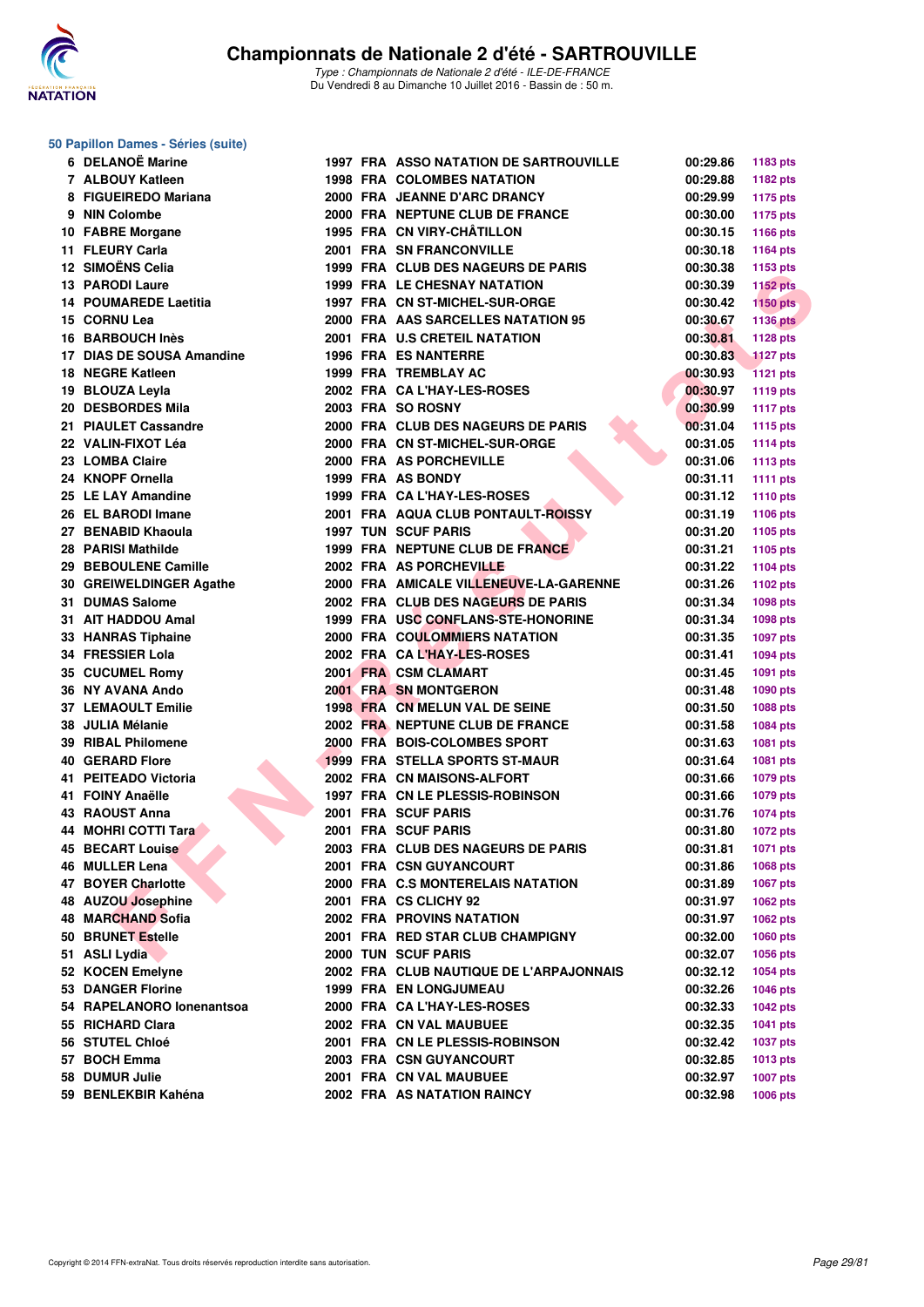

Type : Championnats de Nationale 2 d'été - ILE-DE-FRANCE Du Vendredi 8 au Dimanche 10 Juillet 2016 - Bassin de : 50 m.

#### **50 Papillon Dames - Séries (suite)**

| 60 DUSSAUX Julie   |  | 2002 FRA RED STAR CLUB CHAMPIGNY       | 00:33.00       | 1005 pts       |
|--------------------|--|----------------------------------------|----------------|----------------|
| 61 LENGLET Nolwenn |  | 2002 FRA AS CORBEIL-ESSONNE            | 00:33.05       | 1003 pts       |
| 62 WARD Meggy      |  | 2002 FRA C.N OZOIR-LA-FERRIERE         | 00:33.25       | 992 pts        |
| 63 BEAL Elodie     |  | <b>1999 FRA USM VIROFLAY</b>           | 00:33.30       | 989 pts        |
| 64 AMROUCHE Meissa |  | 2001 FRA BOIS-COLOMBES SPORT           | 00:33.65       | 970 pts        |
| 65 CAREL Irié      |  | 2000 FRA CN LE PLESSIS-ROBINSON        | 00:33.69       | 968 pts        |
| 65 IMARAZENE Maeva |  | 2001 FRA AMICALE VILLENEUVE-LA-GARENNE | 00:33.69       | 968 pts        |
| 67 LIBESPERE Manon |  | 2002 FRA NOGENT NATATION 94            | 00:33.92       | <b>956 pts</b> |
| --- BOUDISSA Naïla |  | 2001 FRA NEPTUNE CLUB DE FRANCE        | <b>DNS</b> dec |                |

### **[100 Papillon Dames - Finale A](http://www.ffnatation.fr/webffn/resultats.php?idact=nat&go=epr&idcpt=39837&idepr=32)** (Samedi 9 Juillet 2016)

| 1 DUFOUR Laëtitia    |  | 1993 FRA CN EPINETTES PARIS          |  | 01:04.95 1193 pts                                                |                 |  |
|----------------------|--|--------------------------------------|--|------------------------------------------------------------------|-----------------|--|
|                      |  |                                      |  | 50 m : 30.35 (30.35) 100 m : 1:04.95 (34.6)                      |                 |  |
| 2 PACOURET Charlotte |  | <b>1996 FRA NOGENT NATATION 94</b>   |  | $01:05.54$ 1176 pts                                              |                 |  |
| 3 SIMOËNS Celia      |  | 1999 FRA CLUB DES NAGEURS DE PARIS   |  | 50 m : 30.54 (30.54) 100 m : 1:05.54 (35.0)<br>01:06.77 1140 pts |                 |  |
| 4 BARBOUCH Inès      |  | 2001 FRA U.S CRETEIL NATATION        |  | 50 m : 30.85 (30.85) 100 m : 1:06.77 (35.9<br>01:06.82 1138 pts  |                 |  |
|                      |  |                                      |  | 50 m: 31.26 (31.26) 100 m: 1:06.82 (35.5                         |                 |  |
| 5 HANRAS Tiphaine    |  | <b>2000 FRA COULOMMIERS NATATION</b> |  | 01:07.18 1128 pts<br>50 m: 31.38 (31.38) 100 m: 1:07.18 (35.8    |                 |  |
| 6 PARISI Mathilde    |  | 1999 FRA NEPTUNE CLUB DE FRANCE      |  | 01:07.81 1110 pts<br>50 m: 31.93 (31.93) 100 m: 1:07.81 (35.8    |                 |  |
| 7 FLEURY Carla       |  | 2001 FRA SN FRANCONVILLE             |  | 01:08.14                                                         | 1101 pts        |  |
| 8 LE LAY Amandine    |  | 1999 FRA CA L'HAY-LES-ROSES          |  | 50 m: 32.14 (32.14) 100 m: 1:08.14 (36.0)<br>01:08.87            | <b>1080 pts</b> |  |
|                      |  |                                      |  |                                                                  |                 |  |

### [100 Papillon Dames - Finale B](http://www.ffnatation.fr/webffn/resultats.php?idact=nat&go=epr&idcpt=39837&idepr=32) (Samedi 9 Juillet 2016)

| UJ INIANALENE MACVA                                            | <b>FRA AMIVALE VILLENEUVE-LA-GARENNE</b> |              | UU.JJ.UJ        | ອບບ µເວ                                                       |
|----------------------------------------------------------------|------------------------------------------|--------------|-----------------|---------------------------------------------------------------|
| 67 LIBESPERE Manon                                             | 2002 FRA NOGENT NATATION 94              |              | 00:33.92        | <b>956 pts</b>                                                |
| --- BOUDISSA Naïla                                             | 2001 FRA NEPTUNE CLUB DE FRANCE          |              | <b>DNS dec</b>  |                                                               |
|                                                                |                                          |              |                 |                                                               |
| 00 Papillon Dames - Finale A (Samedi 9 Juillet 2016)           |                                          |              |                 |                                                               |
|                                                                |                                          |              |                 |                                                               |
| 1 DUFOUR Laëtitia                                              | <b>1993 FRA CN EPINETTES PARIS</b>       | 50 m: 30.35  | 01:04.95        | $1193$ pts<br>$(30.35)$ 100 m : 1:04.95 $(34.60)$             |
| 2 PACOURET Charlotte                                           | <b>1996 FRA NOGENT NATATION 94</b>       |              | 01:05.54        | 1176 pts                                                      |
|                                                                |                                          | 50 m : 30.54 |                 | $(30.54)$ 100 m : 1:05.54 $(35.00)$                           |
| 3 SIMOËNS Celia                                                | 1999 FRA CLUB DES NAGEURS DE PARIS       |              | 01:06.77        | 1140 pts                                                      |
| 4 BARBOUCH Inès                                                | 2001 FRA U.S CRETEIL NATATION            | 50 m: 30.85  | 01:06.82        | $(30.85)$ 100 m : 1:06.77 $(35.92)$<br>1138 pts               |
|                                                                |                                          |              |                 | 50 m: 31.26 (31.26) 100 m: 1:06.82 (35.56)                    |
| 5 HANRAS Tiphaine                                              | 2000 FRA COULOMMIERS NATATION            |              | 01:07.18        | 1128 pts                                                      |
| 6 PARISI Mathilde                                              | 1999 FRA NEPTUNE CLUB DE FRANCE          |              |                 | 50 m: 31.38 (31.38) 100 m: 1:07.18 (35.80)                    |
|                                                                |                                          |              | 01:07.81        | <b>1110 pts</b><br>50 m: 31.93 (31.93) 100 m: 1:07.81 (35.88) |
| 7 FLEURY Carla                                                 | 2001 FRA SN FRANCONVILLE                 |              | 01:08.14        | 1101 pts                                                      |
|                                                                |                                          | 50 m: 32.14  |                 | $(32.14)$ 100 m : 1:08.14 $(36.00)$                           |
| 8 LE LAY Amandine                                              | 1999 FRA CA L'HAY-LES-ROSES              |              | 01:08.87        | <b>1080 pts</b>                                               |
|                                                                |                                          | 50 m : 32.00 |                 | $(32.00)$ 100 m : 1:08.87 $(36.87)$                           |
| OO Papillon Dames - Finale B (Samedi 9 Juillet 2016)           |                                          |              |                 |                                                               |
| 1 BOURNONVILLE Laura                                           | 2001 FRA ES VITRY                        |              | 01:06.45        | 1149 pts                                                      |
|                                                                |                                          |              |                 | 50 m: 31.28 (31.28) 100 m: 1:06.45 (35.17)                    |
| 2 NIN Colombe                                                  | 2000 FRA NEPTUNE CLUB DE FRANCE          |              | 01:08.20        | 1099 pts                                                      |
|                                                                |                                          |              |                 | 50 m: 31.57 (31.57) 100 m: 1:08.20 (36.63)                    |
| 3 BENABID Khaoula                                              | <b>1997 TUN SCUF PARIS</b>               |              | 01:09.72        | 1057 pts<br>50 m: 32.32 (32.32) 100 m: 1:09.72 (37.40)        |
| 4 BIGAY Clara                                                  | 2002 FRA STADE DE VANVES                 |              | 01:09.80        | <b>1054 pts</b>                                               |
|                                                                |                                          | 50 m : 32.58 |                 | $(32.58)$ 100 m : 1:09.80 $(37.22)$                           |
| 5 BOUDISSA Naïla                                               | 2001 FRA NEPTUNE CLUB DE FRANCE          |              | 01:10.07        | <b>1047 pts</b>                                               |
| 6 STUTEL Chloé                                                 | 2001 FRA CN LE PLESSIS-ROBINSON          | 50 m: 32.21  | 01:10.49        | $(32.21)$ 100 m : 1:10.07 $(37.86)$<br>1035 pts               |
|                                                                |                                          | 50 m : 32.84 |                 | $(32.84)$ 100 m : 1:10.49 $(37.65)$                           |
| 7 ROUTIER Nolwen                                               | 2000 FRA C.N OZOIR-LA-FERRIERE           |              | 01:11.03        | 1021 pts                                                      |
|                                                                |                                          | 50 m : 32.48 |                 | $(32.48)$ 100 m : 1:11.03 $(38.55)$                           |
| 8 AMBRASS Lilou                                                | 2002 FRA EN LONGJUMEAU                   |              | 01:11.56        | <b>1006 pts</b><br>50 m: 33.15 (33.15) 100 m: 1:11.56 (38.41) |
|                                                                |                                          |              |                 |                                                               |
| 00 Papillon Dames - Finale C 13-15 ans (Samedi 9 Juillet 2016) |                                          |              |                 |                                                               |
| 1 LEBRE Emma                                                   | 2002 FRA CN VIRY-CHÂTILLON               |              | 01:10.32        | <b>1040 pts</b>                                               |
|                                                                |                                          | 50 m: 33.21  |                 | $(33.21)$ 100 m : 1:10.32 $(37.11)$                           |
| 2 BEBOULENE Camille                                            | 2002 FRA AS PORCHEVILLE                  |              | 01:10.35        | 1039 pts                                                      |
|                                                                |                                          | 50 m : 32.28 |                 | $(32.28)$ 100 m : 1:10.35 $(38.07)$                           |
| 3 BOCH Emma                                                    | 2003 FRA CSN GUYANCOURT                  | 50 m : 33.90 | 01:11.73        | 1002 $pts$<br>$(33.90)$ 100 m : 1:11.73 $(37.83)$             |
| 4 LE BERRIGAUD Marine                                          | 2002 FRA AC BOULOGNE-BILLANCOURT         |              | 01:11.86        | 998 pts                                                       |
|                                                                |                                          | 50 m : 33.29 |                 | $(33.29)$ 100 m : 1:11.86 $(38.57)$                           |
| $E$ DUBBLE L.E.                                                | 0004 EDA ON VALUATIOUEE                  |              | <b>04.44.04</b> | $000 - 1$                                                     |

### **[100 Papillon Dames - Finale C](http://www.ffnatation.fr/webffn/resultats.php?idact=nat&go=epr&idcpt=39837&idepr=32) 13-15 ans** (Samedi 9 Juillet 2016)

| 1 LEBRE Emma              | 2002 FRA CN VIRY-CHÂTILLON       |              | 1040 pts<br>01:10.32                                    |
|---------------------------|----------------------------------|--------------|---------------------------------------------------------|
|                           |                                  | 50 m: 33.21  | $(33.21)$ 100 m : 1:10.32 (37.                          |
| 2 BEBOULENE Camille       | 2002 FRA AS PORCHEVILLE          | 50 m: 32.28  | 01:10.35<br>1039 pts<br>(32.28) 100 m: 1:10.35 (38.     |
| 3 BOCH Emma               | 2003 FRA CSN GUYANCOURT          |              | 01:11.73<br>1002 pts                                    |
|                           |                                  | 50 m: 33.90  | $(33.90)$ 100 m : 1:11.73 (37.                          |
| 4 LE BERRIGAUD Marine     | 2002 FRA AC BOULOGNE-BILLANCOURT | 50 m : 33.29 | 01:11.86<br>998 pts<br>$(33.29)$ 100 m : 1:11.86 $(38.$ |
| 5 DUMUR Julie             | 2001 FRA CN VAL MAUBUEE          |              | 01:11.94<br>996 pts                                     |
|                           |                                  | 50 m : 33.28 | $(33.28)$ 100 m : 1:11.94 $(38.$                        |
| 6 BOUTIN-FERNANDEZ Océane | 2002 FRA CN VAL MAUBUEE          |              | 01:13.44<br>956 pts                                     |
|                           |                                  | 50 m: 33.98  | $(33.98)$ 100 m : 1:13.44 $(39.$                        |
| 7 MEHATS Micaela          | 2001 FRA COLOMBES NATATION       |              | 01:14.67<br>924 pts                                     |
|                           |                                  | 50 m: 34.14  | $(34.14)$ 100 m : 1:14.67 (40.                          |
| 8 PEITEADO Victoria       | 2002 FRA CN MAISONS-ALFORT       |              | 01:14.79<br>921 pts                                     |

### **[100 Papillon Dames - Séries](http://www.ffnatation.fr/webffn/resultats.php?idact=nat&go=epr&idcpt=39837&idepr=32)** (Samedi 9 Juillet 2016)

**1 DUFOUR Laëtitia 1993 FRA CN EPINETTES PARIS 01:05.27 1183 pts**

50 m : 30.00 (30.00) 100 m : 1:05.27 (35.27)

50 m : 33.29 (33.29) 100 m : 1:11.86 (38.57)<br>**01:11.94 996 pts** 

50 m : 33.28 (33.28) 100 m : 1:11.94 (38.66)

50 m : 33.98 (33.98) 100 m : 1:13.44 (39.46)

50 m : 34.14 (34.14) 100 m : 1:14.67 (40.53)<br>**01:14.79 921 pts** 

50 m : 33.06 (33.06) 100 m : 1:14.79 (41.73)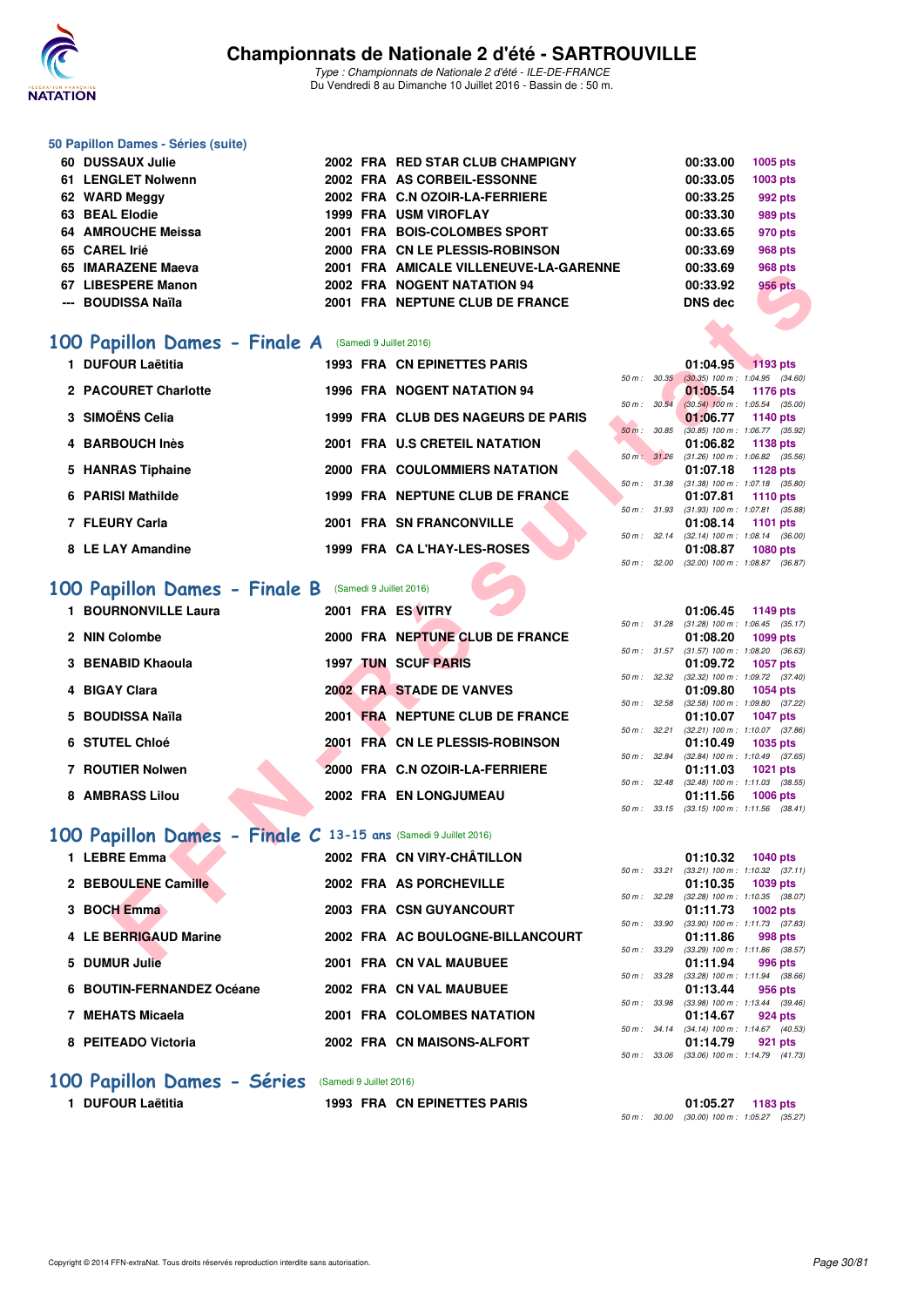

## **100 Papillon Dames - Séries (suite)**

| 2 ALBOUY Katleen             |  | <b>1998 FRA COLOMBES NATATION</b>   |              |              | 01:05.49<br><b>1177 pts</b>                                               |  |
|------------------------------|--|-------------------------------------|--------------|--------------|---------------------------------------------------------------------------|--|
| 3 PACOURET Charlotte         |  | <b>1996 FRA NOGENT NATATION 94</b>  |              |              | 50 m: 30.93 (30.93) 100 m: 1:05.49 (34.56)<br>01:06.65<br>1143 pts        |  |
| 4 SIMOËNS Celia              |  | 1999 FRA CLUB DES NAGEURS DE PARIS  |              |              | 50 m: 31.00 (31.00) 100 m: 1:06.65 (35.65)<br>01:07.24<br><b>1126 pts</b> |  |
| 5 BOISRENOULT Emilie         |  | 2002 FRA U.S CRETEIL NATATION       |              |              | 50 m: 31.23 (31.23) 100 m: 1:07.24 (36.01)<br>01:07.37<br>1123 pts        |  |
| 6 BARBOUCH Inès              |  | 2001 FRA U.S CRETEIL NATATION       |              |              | 50 m: 31.24 (31.24) 100 m: 1:07.37 (36.13)<br>01:07.99<br>1105 pts        |  |
| 7 HANRAS Tiphaine            |  | 2000 FRA COULOMMIERS NATATION       | 50 m: 31.76  |              | $(31.76)$ 100 m : 1:07.99 $(36.23)$<br>01:08.19<br><b>1099 pts</b>        |  |
| 8 PARISI Mathilde            |  | 1999 FRA NEPTUNE CLUB DE FRANCE     |              |              | 50 m: 31.72 (31.72) 100 m: 1:08.19 (36.47)<br>01:08.45<br>1092 $pts$      |  |
| 9 LE LAY Amandine            |  | 1999 FRA CAL'HAY-LES-ROSES          |              | 50 m : 32.19 | $(32.19)$ 100 m : 1:08.45 $(36.26)$<br>01:08.79<br>1083 pts               |  |
| 10 FLEURY Carla              |  | 2001 FRA SN FRANCONVILLE            |              |              | 50 m: 32.27 (32.27) 100 m: 1:08.79 (36.52)<br>01:08.83<br><b>1081 pts</b> |  |
| 11 NIN Colombe               |  | 2000 FRA NEPTUNE CLUB DE FRANCE     |              |              | 50 m: 31.76 (31.76) 100 m: 1:08.83 (37.07)<br>01:09.00<br><b>1077 pts</b> |  |
| <b>12 BOURNONVILLE Laura</b> |  | 2001 FRA ES VITRY                   |              |              | 50 m: 31.37 (31.37) 100 m: 1:09.00 (37.63)<br>01:09.12<br>1073 pts        |  |
| <b>13 PARODI Laure</b>       |  | <b>1999 FRA LE CHESNAY NATATION</b> |              |              | 50 m : 32.07 (32.07) 100 m : 1:09.12 (37.05)<br>01:09.90<br>1052 pts      |  |
| 14 BENABID Khaoula           |  | <b>1997 TUN SCUF PARIS</b>          | 50 m :       | 32.02        | $(32.02)$ 100 m : 1:09.90 $(37.88)$<br>01:10.24<br><b>1042 pts</b>        |  |
| 15 ASLI Lydia                |  | 2000 TUN SCUF PARIS                 |              | 50 m: 32.32  | (32.32) 100 m: 1:10.24 (37.92)<br>01:10.52<br><b>1035 pts</b>             |  |
| <b>16 STUTEL Chloé</b>       |  | 2001 FRA CN LE PLESSIS-ROBINSON     |              | 50 m : 32.23 | $(32.23)$ 100 m : 1:10.52 $(38.29)$<br>01:10.64<br><b>1031 pts</b>        |  |
| 17 BIGAY Clara               |  | 2002 FRA STADE DE VANVES            | 50 m : 32.29 |              | $(32.29)$ 100 m : 1:10.64 $(38.35)$<br>01:10.91<br><b>1024 pts</b>        |  |
| 18 BOUDISSA Naïla            |  |                                     |              | 50 m : 33.30 | $(33.30)$ 100 m : 1:10.91 $(37.61)$                                       |  |
|                              |  | 2001 FRA NEPTUNE CLUB DE FRANCE     | 50 m: 32.24  |              | 01:10.95<br>1023 pts<br>$(32.24)$ 100 m : 1:10.95 $(38.71)$               |  |
| <b>19 AMBRASS Lilou</b>      |  | 2002 FRA EN LONGJUMEAU              | 50 m : 33.30 |              | 01:11.08<br><b>1019 pts</b><br>$(33.30)$ 100 m : 1:11.08 $(37.78)$        |  |
| 20 ROUTIER Nolwen            |  | 2000 FRA C.N OZOIR-LA-FERRIERE      | 50 m : 32.89 |              | 01:11.63<br>$1004$ pts<br>(32.89) 100 m: 1:11.63 (38.74)                  |  |
| 21 BEBOULENE Camille         |  | 2002 FRA AS PORCHEVILLE             |              | 50 m : 33.49 | 01:11.79<br>$1000$ pts<br>$(33.49)$ 100 m : 1:11.79 $(38.30)$             |  |
| 22 LE BERRIGAUD Marine       |  | 2002 FRA AC BOULOGNE-BILLANCOURT    |              | 50 m : 33.38 | 01:12.03<br>994 pts<br>$(33.38)$ 100 m : 1:12.03 $(38.65)$                |  |
| 23 LEBRE Emma                |  | 2002 FRA CN VIRY-CHÂTILLON          |              |              | 01:12.14<br>991 pts<br>50 m : 33.22 (33.22) 100 m : 1:12.14 (38.92)       |  |
| 24 BOCH Emma                 |  | 2003 FRA CSN GUYANCOURT             |              |              | 01:12.47<br>982 pts<br>50 m: 33.79 (33.79) 100 m: 1:12.47 (38.68)         |  |
| 25 VALIN-FIXOT Léa           |  | 2000 FRA CN ST-MICHEL-SUR-ORGE      |              |              | 01:12.66<br>977 pts<br>$(33.18)$ 100 m : 1:12.66 $(39.48)$                |  |
| 26 DUMUR Julie               |  | 2001 FRA CN VAL MAUBUEE             | 50 m : 33.18 |              | 01:12.75<br>974 pts                                                       |  |
| 27 PEITEADO Victoria         |  | 2002 FRA CN MAISONS-ALFORT          |              |              | 50 m: 33.74 (33.74) 100 m: 1:12.75 (39.01)<br>01:13.01<br>967 pts         |  |
| 28 LENGLET Nolwenn           |  | 2002 FRA AS CORBEIL-ESSONNE         |              |              | 50 m: 33.40 (33.40) 100 m: 1:13.01 (39.61)<br>01:13.12 965 pts            |  |
| 29 LUYSSEN Margo             |  | 1999 FRA CSM CLAMART                |              |              | 50 m : 32.91 (32.91) 100 m : 1:13.12 (40.21)<br>01:13.38<br>958 pts       |  |
| 30 BOUTIN-FERNANDEZ Océane   |  | 2002 FRA CN VAL MAUBUEE             |              |              | 50 m : 33.34 (33.34) 100 m : 1:13.38 (40.04)<br>01:14.99<br>916 pts       |  |
| 31 MEHATS Micaela            |  | 2001 FRA COLOMBES NATATION          |              |              | 50 m: 34.12 (34.12) 100 m: 1:14.99 (40.87)<br>01:15.04<br>914 pts         |  |
| 32 MULLER Lena               |  | 2001 FRA CSN GUYANCOURT             |              |              | 50 m: 34.46 (34.46) 100 m: 1:15.04 (40.58)<br>01:15.09<br>913 pts         |  |
| 33 NY AVANA Ando             |  | 2001 FRA SN MONTGERON               |              |              | 50 m: 34.54 (34.54) 100 m: 1:15.09 (40.55)<br>01:15.58<br>901 pts         |  |
| 34 GIBON Flavie              |  | 2001 FRA NOGENT NATATION 94         |              |              | 50 m: 35.45 (35.45) 100 m: 1:15.58 (40.13)<br>01:19.46<br>804 pts         |  |
| --- NOIRBENT Coraline        |  | <b>1998 FRA AS HERBLAY NATATION</b> |              |              | 50 m: 34.26 (34.26) 100 m: 1:19.46 (45.20)<br><b>DSQ 15m</b>              |  |
|                              |  |                                     |              |              |                                                                           |  |

|             |       | 01:05.49                      |                                       |
|-------------|-------|-------------------------------|---------------------------------------|
| 50 m: 30.93 |       | $(30.93) 100 m$ :             | <b>1177 pts</b><br>(34.56)<br>1:05.49 |
|             |       | 01:06.65                      | 1143 pts                              |
| $50 m$ :    | 31.00 | $(31.00) 100 m$ :             | (35.65)<br>1:06.65                    |
| $50 m$ :    | 31.23 | 01:07.24<br>(31.23) 100 m :   | 1126 pts<br>1:07.24<br>(36.01)        |
|             |       | 01:07.37                      | 1123 pts                              |
| 50 m :      | 31.24 | $(31.24) 100 m$ :             | 1:07.37<br>(36.13)                    |
|             |       | 01:07.99                      | 1105 pts                              |
| 50 m :      | 31.76 | $(31.76) 100 m$ :<br>01:08.19 | (36.23)<br>1:07.99<br><b>1099 pts</b> |
| $50 m$ :    | 31.72 | (31.72) 100 m :               | 1:08.19<br>(36.47)                    |
|             |       | 01:08.45                      | <b>1092 pts</b>                       |
| 50 m :      | 32.19 | $(32.19)$ 100 m :<br>01:08.79 | (36.26)<br>1:08.45<br>1083 pts        |
| 50 m :      | 32.27 | $(32.27)$ 100 m :             | 1:08.79<br>(36.52)                    |
|             |       | 01:08.83                      | 1081 pts                              |
| $50 m$ :    | 31.76 | $(31.76)$ 100 m :             | (37.07)<br>1:08.83                    |
| 50 m :      | 31.37 | 01:09.00<br>$(31.37) 100 m$ : | 1077 pts<br>(37.63)<br>1:09.00        |
|             |       | 01:09.12                      | 1073 pts                              |
| $50 m$ :    | 32.07 | $(32.07)$ 100 m :             | (37.05)<br>1:09.12                    |
|             | 32.02 | 01:09.90<br>$(32.02)$ 100 m : | 1052 pts                              |
| $50 m$ :    |       | 01:10.24                      | 1:09.90<br>(37.88)<br>1042 pts        |
| 50 m :      | 32.32 | $(32.32)$ 100 m :             | 1:10.24<br>(37.92)                    |
|             |       | 01:10.52                      | 1035 pts                              |
| 50 m :      | 32.23 | $(32.23)$ 100 m :<br>01:10.64 | 1:10.52<br>(38.29)<br><b>1031 pts</b> |
| $50 m$ :    | 32.29 | $(32.29)$ 100 m :             | 1:10.64<br>(38.35)                    |
|             |       | 01:10.91                      | 1024 pts                              |
| 50 m :      | 33.30 | $(33.30)$ 100 m :<br>01:10.95 | (37.61)<br>1:10.91                    |
| 50 m :      | 32.24 | $(32.24)$ 100 m :             | 1023 pts<br>(38.71)<br>1:10.95        |
|             |       | 01:11.08                      | 1019 pts                              |
| 50 m :      | 33.30 | $(33.30)$ 100 m :             | 1:11.08<br>(37.78)                    |
| 50 m :      | 32.89 | 01:11.63<br>$(32.89)$ 100 m : | 1004 pts<br>(38.74)<br>1:11.63        |
|             |       | 01:11.79                      | 1000 pts                              |
| $50 m$ :    | 33.49 | $(33.49)$ 100 m :             | 1:11.79<br>(38.30)                    |
| $50 m$ :    | 33.38 | 01:12.03<br>$(33.38) 100 m$ : | 994 pts<br>1:12.03<br>(38.65)         |
|             |       | 01:12.14                      | 991<br>pts                            |
| 50 m :      | 33.22 | $(33.22)$ 100 m :             | 1:12.14<br>(38.92)                    |
|             |       | 01:12.47                      | 982 pts                               |
| $50 m$ :    | 33.79 | $(33.79)$ 100 m :<br>01:12.66 | 1:12.47<br>(38.68)<br>977 pts         |
| 50 m :      | 33.18 | $(33.18) 100 m$ :             | 1:12.66<br>(39.48)                    |
|             |       | 01:12.75                      | 974 pts                               |
| 50 m :      | 33.74 | (33.74) 100 m :<br>01:13.01   | 1:12.75<br>(39.01)<br>967 pts         |
| $50 m$ :    | 33.40 | $(33.40)$ 100 m :             | 1:13.01<br>(39.61)                    |
|             |       | 01:13.12                      | 965 pts                               |
| $50 m$ :    | 32.91 | $(32.91)$ 100 m :<br>01:13.38 | 1:13.12<br>(40.21)                    |
| $50 m$ :    | 33.34 | $(33.34) 100 m$ :             | 958 pts<br>1:13.38<br>(40.04)         |
|             |       | 01:14.99                      | 916 pts                               |
| $50 m$ :    | 34.12 | $(34.12) 100 m$ :             | 1:14.99<br>(40.87)                    |
| $50 m$ :    | 34.46 | 01:15.04<br>$(34.46) 100 m$ : | 914 pts<br>1:15.04<br>(40.58)         |
|             |       | 01:15.09                      | 913 pts                               |
| 50 m :      | 34.54 | $(34.54) 100 m$ :             | 1:15.09<br>(40.55)                    |
| $50 m$ :    | 35.45 | 01:15.58                      | 901<br>pts<br>1:15.58<br>(40.13)      |
|             |       | $(35.45)$ 100 m :<br>01:19.46 | <b>804 pts</b>                        |
| $50 m$ :    | 34.26 | $(34.26) 100 m$ :             | 1:19.46<br>(45.20)                    |
|             |       | <b>DSQ 15m</b>                |                                       |

## [200 Papillon Dames - Finale A](http://www.ffnatation.fr/webffn/resultats.php?idact=nat&go=epr&idcpt=39837&idepr=33) (Vendredi 8 Juillet 2016)

**1 ALBOUY Katleen 1998 FRA COLOMBES NATATION 02:21.37 1196 pts** 50 m : 31.34 (31.34) 100 m : 1:06.89 (35.55) 150 m : 1:43.83 (36.94) 200 m : 2:21.37 (37.54)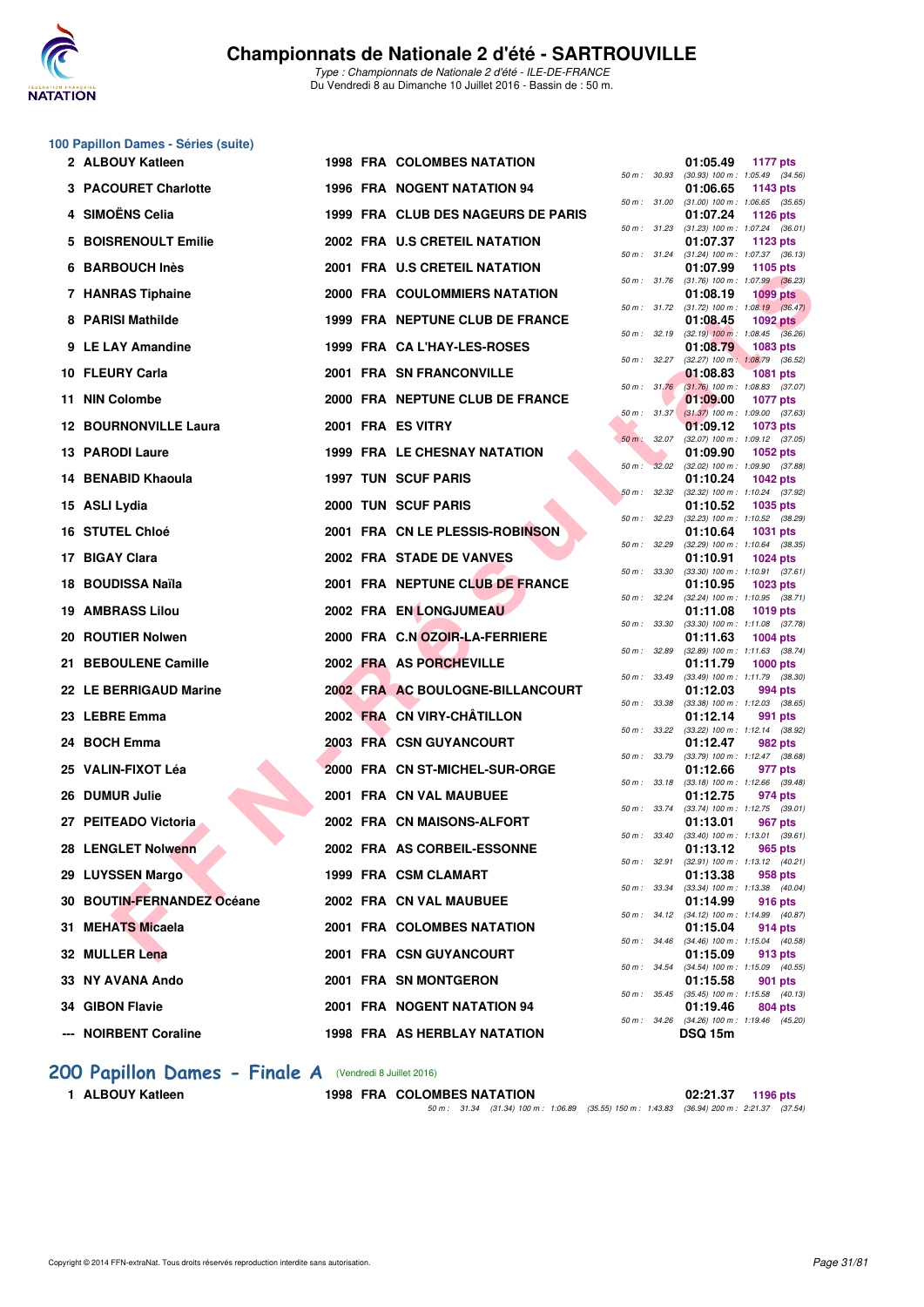

|    | 200 Papillon Dames - Finale A (suite)                |                           |                                                                                                                                  |                                                                    |
|----|------------------------------------------------------|---------------------------|----------------------------------------------------------------------------------------------------------------------------------|--------------------------------------------------------------------|
|    | 2 BOURNONVILLE Laura                                 |                           | 2001 FRA ES VITRY<br>50 m : 32.51 (32.51) 100 m : 1:08.91 (36.40) 150 m : 1:46.21                                                | 02:22.91<br>1173 pts<br>$(37.30)$ 200 m : 2:22.91 $(36.70)$        |
|    | 3 HANRAS Tiphaine                                    |                           | <b>2000 FRA COULOMMIERS NATATION</b>                                                                                             | 02:26.14<br>1125 pts                                               |
|    | 4 DUFOUR Laëtitia                                    |                           | 50 m : 32.95 (32.95) 100 m : 1:10.49 (37.54) 150 m : 1:48.52 (38.03) 200 m : 2:26.14 (37.62)<br>1993 FRA CN EPINETTES PARIS      | 02:29.83<br>1072 pts                                               |
|    | 5 ASLI Lydia                                         |                           | 50 m : 32.70 (32.70) 100 m : 1:09.75 (37.05) 150 m : 1:49.53<br>2000 TUN SCUF PARIS                                              | $(39.78)$ 200 m : 2:29.83 $(40.30)$<br>02:33.75<br><b>1017 pts</b> |
| 6. | <b>ABDELHAFIDH Emma</b>                              |                           | 50 m : 33.97 (33.97) 100 m : 1:13.22 (39.25) 150 m : 1:53.65<br><b>1999 FRA ANTONY NATATION</b>                                  | $(40.43)$ 200 m : 2:33.75 $(40.10)$<br>02:33.92<br>1014 $pts$      |
|    | 7 STUTEL Chloé                                       |                           | 50 m: 33.66 (33.66) 100 m: 1:13.25 (39.59) 150 m: 1:53.32 (40.07) 200 m: 2:33.92 (40.60)<br>2001 FRA CN LE PLESSIS-ROBINSON      | 02:34.68<br>$1004$ pts                                             |
|    |                                                      |                           | 50 m: 32.73 (32.73) 100 m: 1:10.93 (38.20) 150 m: 1:51.90 (40.97) 200 m: 2:34.68 (42.78)                                         |                                                                    |
|    | 8 PARISI Mathilde                                    |                           | 1999 FRA NEPTUNE CLUB DE FRANCE<br>50 m: 33.22 (33.22) 100 m: 1:12.12 (38.90) 150 m: 1:53.52 (41.40) 200 m: 2:35.20 (41.68)      | 02:35.20<br>997 pts                                                |
|    | 200 Papillon Dames - Finale B                        |                           | (Vendredi 8 Juillet 2016)                                                                                                        |                                                                    |
|    | 1 BIGAY Clara                                        |                           | 2002 FRA STADE DE VANVES                                                                                                         | 02:34.45<br><b>1007 pts</b>                                        |
|    | 2 NIN Colombe                                        |                           | 50 m: 33.63 (33.63) 100 m: 1:13.10 (39.47) 150 m: 1:53.41 (40.31) 200 m: 2:34.45 (41.04)<br>2000 FRA NEPTUNE CLUB DE FRANCE      | 02:37.89<br>960 pts                                                |
|    | 3 BOUDISSA Naïla                                     |                           | 50 m: 32.92 (32.92) 100 m: 1:12.98 (40.06) 150 m: 1:55.60 (42.62) 200 m: 2:37.89 (42.29)<br>2001 FRA NEPTUNE CLUB DE FRANCE      | 02:40.66<br>923 pts                                                |
|    | 4 LE BERRIGAUD Marine                                |                           | 50 m: 33.16 (33.16) 100 m: 1:14.55 (41.39) 150 m: 1:58.57 (44.02) 200 m: 2:40.66 (42.09)<br>2002 FRA AC BOULOGNE-BILLANCOURT     | 02:47.01<br>841 pts                                                |
|    |                                                      |                           | 50 m: 35.81 (35.81) 100 m: 1:16.19 (40.38) 150 m: 2:02.66 (46.47) 200 m: 2:47.01 (44.35)                                         |                                                                    |
|    | 200 Papillon Dames - Séries                          | (Vendredi 8 Juillet 2016) |                                                                                                                                  |                                                                    |
|    | 1 ALBOUY Katleen                                     |                           | <b>1998 FRA COLOMBES NATATION</b>                                                                                                | 02:23.74<br><b>1161 pts</b>                                        |
|    | 2 BOURNONVILLE Laura                                 |                           | 50 m: 31.75 (31.75) 100 m: 1:08.02 (36.27) 150 m: 1:45.61<br>2001 FRA ES VITRY                                                   | $(37.59)$ 200 m : 2:23.74 $(38.13)$<br>02:28.60<br>$1090$ pts      |
|    | 3 DUFOUR Laëtitia                                    |                           | 50 m: 33.86 (33.86) 100 m: 1:11.84 (37.98) 150 m: 1:50.51<br>1993 FRA CN EPINETTES PARIS                                         | $(38.67)$ 200 m : 2:28.60 $(38.09)$<br>02:30.44<br>1063 pts        |
|    | 4 BARBOSA Manoella                                   |                           | 50 m: 31.95 (31.95) 100 m: 1:09.10 (37.15) 150 m: 1:48.57 (39.47) 200 m: 2:30.44 (41.87)<br>2002 FRA CNO ST-GERMAIN-EN-LAYE      | 02:31.20<br>1053 pts                                               |
|    | 5 HANRAS Tiphaine                                    |                           | 50 m: 33.94 (33.94) 100 m: 1:12.79 (38.85) 150 m: 1:51.73 (38.94) 200 m: 2:31.20 (39.47)<br><b>2000 FRA COULOMMIERS NATATION</b> | 02:31.50<br>1048 pts                                               |
|    | 6 ABDELHAFIDH Emma                                   |                           | 50 m : 34.12 (34.12) 100 m : 1:13.07 (38.95) 150 m : 1:52.78<br>1999 FRA ANTONY NATATION                                         | (39.71) 200 m : 2:31.50 (38.72)<br>02:31.58<br><b>1047 pts</b>     |
|    |                                                      |                           | 50 m : 33.19 (33.19) 100 m : 1:10.87 (37.68) 150 m : 1:50.49                                                                     | (39.62) 200 m : 2:31.58 (41.09)                                    |
|    | 7 STUTEL Chloé                                       |                           | 2001 FRA CN LE PLESSIS-ROBINSON<br>50 m: 32.74 (32.74) 100 m: 1:10.61 (37.87) 150 m: 1:51.17 (40.56) 200 m: 2:33.44 (42.27)      | 02:33.44<br>1021 pts                                               |
|    | 8 LEBRE Emma                                         |                           | 2002 FRA CN VIRY-CHATILLON<br>50 m : 33.56 (33.56) 100 m : 1:12.27 (38.71) 150 m : 1:53.08                                       | 02:34.61<br>1005 pts<br>$(40.81)$ 200 m : 2:34.61 $(41.53)$        |
|    | 9 ASLI Lydia                                         |                           | 2000 TUN SCUF PARIS<br>50 m: 33.93 (33.93) 100 m: 1:12.76 (38.83) 150 m: 1:54.09 (41.33) 200 m: 2:36.21 (42.12)                  | 02:36.21<br>983 pts                                                |
|    | <b>10 PARISI Mathilde</b>                            |                           | 1999 FRA NEPTUNE CLUB DE FRANCE<br>50 m: 34.54 (34.54) 100 m: 1:13.86 (39.32) 150 m: 1:55.22 (41.36) 200 m: 2:37.30 (42.08)      | 02:37.30<br>968 pts                                                |
|    | 11 NIN Colombe                                       |                           | <b>2000 FRA NEPTUNE CLUB DE FRANCE</b>                                                                                           | 02:38.35<br>954 pts                                                |
|    | 12 BIGAY Clara                                       |                           | 50 m: 34.27 (34.27) 100 m: 1:14.81 (40.54) 150 m: 1:56.69 (41.88) 200 m: 2:38.35 (41.66)<br>2002 FRA STADE DE VANVES             | 02:38.48<br>952 pts                                                |
|    | 13 BOUDISSA Naïla                                    |                           | 50 m: 33.98 (33.98) 100 m: 1:14.03 (40.05) 150 m: 1:56.45 (42.42) 200 m: 2:38.48 (42.03)<br>2001 FRA NEPTUNE CLUB DE FRANCE      | 02:42.81<br>895 pts                                                |
|    | 14 VALIN-FIXOT Léa                                   |                           | 50 m: 33.71 (33.71) 100 m: 1:14.34 (40.63) 150 m: 1:59.95 (45.61) 200 m: 2:42.81 (42.86)<br>2000 FRA CN ST-MICHEL-SUR-ORGE       | 02:43.31<br>888 pts                                                |
|    | <b>15 LE BERRIGAUD Marine</b>                        |                           | 50 m : 33.88 (33.88) 100 m : 1:14.05 (40.17) 150 m : 1:57.52 (43.47) 200 m : 2:43.31 (45.79)<br>2002 FRA AC BOULOGNE-BILLANCOURT | 02:46.65<br>845 pts                                                |
|    |                                                      |                           | 50 m: 35.70 (35.70) 100 m: 1:15.92 (40.22) 150 m: 2:02.45 (46.53) 200 m: 2:46.65 (44.20)                                         |                                                                    |
|    | 200 4 Nages Dames - Finale A (Samedi 9 Juillet 2016) |                           |                                                                                                                                  |                                                                    |
|    | 1 VEROT Marine                                       |                           | 1997 FRA CN VIRY-CHATILLON                                                                                                       | 02:25.99<br>1175 pts                                               |
|    | 2 ALBOUY Katleen                                     |                           | 50 m: 31.01 (31.01) 100 m: 1:08.02 (37.01) 150 m: 1:50.78<br>1998 FRA COLOMBES NATATION                                          | (42.76) 200 m : 2:25.99 (35.21)<br>02:28.05<br>1145 pts            |
|    | 3 CUCUMEL Romy                                       |                           | 50 m : 31.51 (31.51) 100 m : 1:09.18 (37.67) 150 m : 1:55.01 (45.83) 200 m : 2:28.05 (33.04)<br>2001 FRA CSM CLAMART             | 02:28.49<br>1139 pts                                               |
|    | 4 LUYSSEN Margo                                      |                           | 50 m: 32.96 (32.96) 100 m: 1:12.51 (39.55) 150 m: 1:54.49 (41.98) 200 m: 2:28.49 (34.00)<br>1999 FRA CSM CLAMART                 | 02:30.31<br>1112 pts                                               |
|    | 5 CHARRO Anaïs                                       |                           | 50 m : 32.70 (32.70) 100 m : 1:12.33 (39.63) 150 m : 1:56.58 (44.25) 200 m : 2:30.31 (33.73)                                     |                                                                    |
|    |                                                      |                           | 1998 FRA U.S CRETEIL NATATION<br>50 m: 32.22 (32.22) 100 m: 1:13.19 (40.97) 150 m: 1:56.03 (42.84) 200 m: 2:30.57 (34.54)        | 02:30.57<br>1108 pts                                               |
|    | 6 BOURNONVILLE Laura                                 |                           | 2001 FRA ES VITRY<br>50 m: 31.90 (31.90) 100 m: 1:12.02 (40.12) 150 m: 1:56.42 (44.40) 200 m: 2:31.38 (34.96)                    | 02:31.38<br>1097 pts                                               |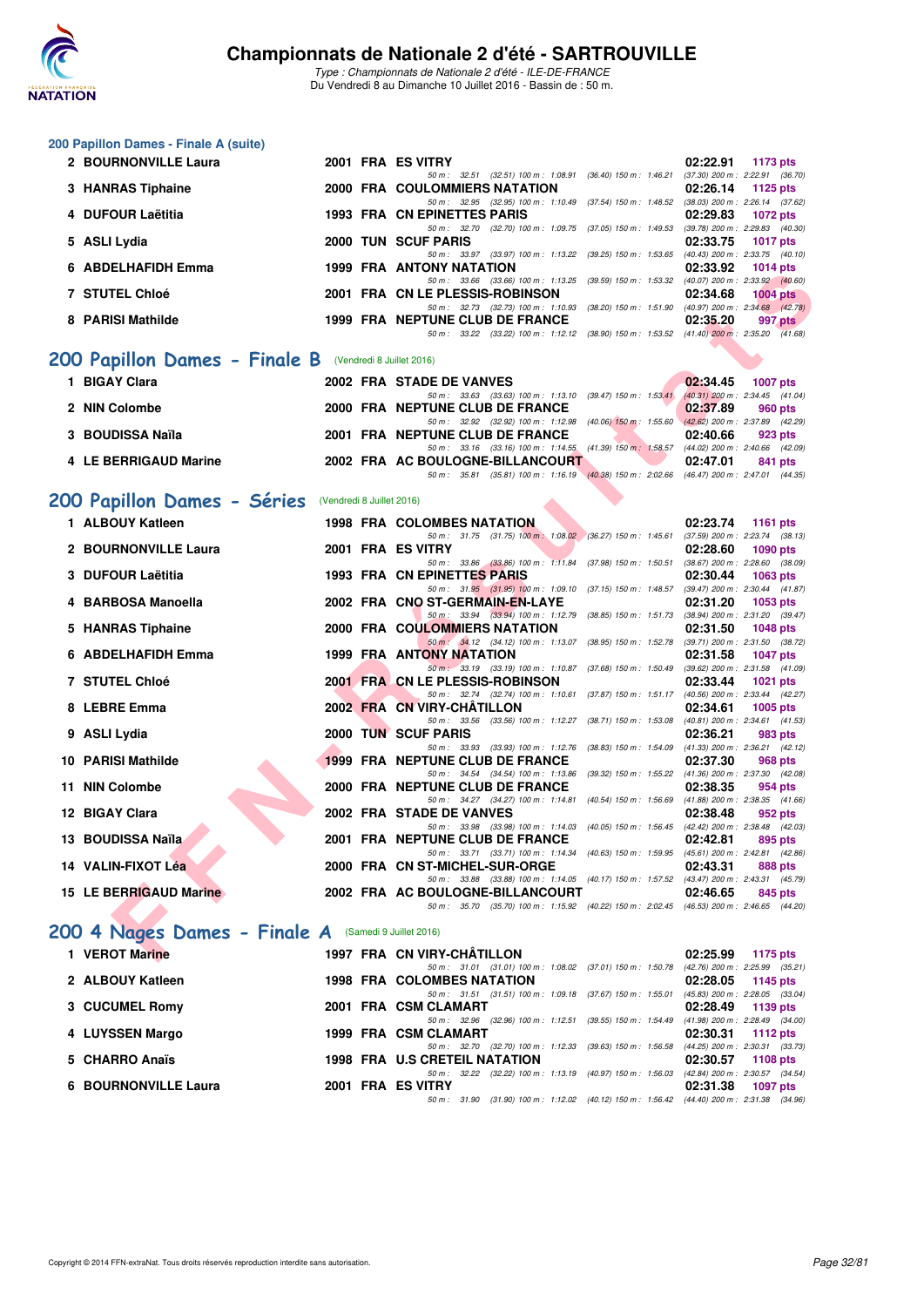

| 200 4 Nages Dames - Finale A (suite)                           |                         |                                                                                                                                     |                                                                |
|----------------------------------------------------------------|-------------------------|-------------------------------------------------------------------------------------------------------------------------------------|----------------------------------------------------------------|
| 7 HAJDER-NAEYE Tamlyne                                         |                         | 2000 FRA AC BOULOGNE-BILLANCOURT<br>50 m: 32.59 (32.59) 100 m: 1:09.72 (37.13) 150 m: 1:55.97 (46.25) 200 m: 2:32.16 (36.19)        | 02:32.16<br><b>1085 pts</b>                                    |
| 8 BARBOSA Manoella                                             |                         | 2002 FRA CNO ST-GERMAIN-EN-LAYE<br>50 m: 32.96 (32.96) 100 m: 1:13.34 (40.38) 150 m: 1:56.53 (43.19) 200 m: 2:32.67 (36.14)         | 02:32.67<br><b>1078 pts</b>                                    |
| 200 4 Nages Dames - Finale B (Samedi 9 Juillet 2016)           |                         |                                                                                                                                     |                                                                |
| 1 CONNETABLE Barbara                                           |                         | 2000 FRA CLUB DES NAGEURS DE PARIS                                                                                                  | 02:32.94<br><b>1074 pts</b>                                    |
| 2 CREMAS Claire                                                |                         | 50 m: 32.05 (32.05) 100 m: 1:11.04 (38.99) 150 m: 1:55.48 (44.44) 200 m: 2:32.94 (37.46)<br><b>2001 FRA CERGY PONTOISE NATATION</b> | 02:34.26<br><b>1056 pts</b>                                    |
| 3 RUCK Lena                                                    |                         | 50 m: 32.89 (32.89) 100 m: 1:15.35 (42.46) 150 m: 1:58.78 (43.43) 200 m: 2:34.26 (35.48)<br>2001 FRA CN VIRY-CHATILLON              | 02:34.87<br><b>1047 pts</b>                                    |
| 4 LEBRE Emma                                                   |                         | 50 m: 33.44 (33.44) 100 m: 1:16.26 (42.82) 150 m: 1:59.87 (43.61) 200 m: 2:34.87 (35.00)<br>2002 FRA CN VIRY-CHÂTILLON              | 02:34.98<br><b>1045 pts</b>                                    |
|                                                                |                         | 50 m: 33.13 (33.13) 100 m: 1:13.44 (40.31) 150 m: 1:59.82 (46.38) 200 m: 2:34.98 (35.16)                                            |                                                                |
| 5 FERRON Pauline                                               |                         | 2001 FRA NAUTIC CLUB RAMBOUILLET<br>50 m: 33.57 (33.57) 100 m: 1:13.87 (40.30) 150 m: 2:00.30 (46.43) 200 m: 2:35.62 (35.32)        | 02:35.62<br>$1037$ pts                                         |
| 6 VERDIER Alexandra                                            |                         | 2000 FRA ES MASSY NATATION<br>50 m: 33.69 (33.69) 100 m: 1:15.34 (41.65) 150 m: 2:00.28 (44.94) 200 m: 2:37.09 (36.81)              | 02:37.09<br><b>1016 pts</b>                                    |
| 7 AMBRASS Lilou                                                |                         | 2002 FRA EN LONGJUMEAU<br>50 m: 33.27 (33.27) 100 m: 1:16.00 (42.73) 150 m: 2:02.22 (46.22) 200 m: 2:38.62 (36.40)                  | 02:38.62<br>995 pts                                            |
| 8 GARCIA Inès                                                  |                         | 2000 FRA TREMBLAY AC                                                                                                                | 02:38.93<br>991 pts                                            |
|                                                                |                         | 50 m: 33.28 (33.28) 100 m: 1:15.80 (42.52) 150 m: 2:04.33 (48.53) 200 m: 2:38.93 (34.60)                                            |                                                                |
| 200 4 Nages Dames - Finale C 13-15 ans (Samedi 9 Juillet 2016) |                         |                                                                                                                                     |                                                                |
| 1 KEBDI Manel                                                  |                         | 2002 FRA CN LA COURNEUVE<br>50 m: 33.55 (33.55) 100 m: 1:13.87 (40.32) 150 m: 1:58.66 (44.79) 200 m: 2:33.03 (34.37)                | 02:33.03<br>1073 pts                                           |
| 2 FOLEY Sarah                                                  |                         | 2002 USA NEPTUNE CLUB DE FRANCE                                                                                                     | 02:33.86<br><b>1061 pts</b>                                    |
| 3 BATAL Janelle                                                |                         | 50 m: 33.91 (33.91) 100 m: 1:15.39 (41.48) 150 m: 1:57.93 (42.54) 200 m: 2:33.86 (35.93)<br>2001 FRA OPTIMAX TRAINING NATATION 78   | 02:36.06<br><b>1030 pts</b>                                    |
| 4 HACHEZ Clementine                                            |                         | 50 m: 34.85 (34.85) 100 m: 1:15.84 (40.99) 150 m: 1:59.24 (43.40) 200 m: 2:36.06 (36.82)<br>2001 FRA CSN GUYANCOURT                 | 02:36.64<br><b>1022 pts</b>                                    |
|                                                                |                         | 50 m: 34.41 (34.41) 100 m: 1:14.56 (40.15) 150 m: 2:00.79                                                                           | (46.23) 200 m : 2:36.64 (35.85)                                |
| 5 JAUMET Justine                                               |                         | 2002 FRA CSM CLAMART<br>50 m: 34.40 (34.40) 100 m: 1:14.78 (40.38) 150 m: 2:01.74 (46.96) 200 m: 2:37.35 (35.61)                    | 02:37.35<br><b>1012 pts</b>                                    |
| 6 ADIL Yael                                                    |                         | 2001 FRA CSM CLAMART<br>50 m: 33.94 (33.94) 100 m: 1:14.39 (40.45) 150 m: 2:02.36 (47.97) 200 m: 2:39.34 (36.98)                    | 02:39.34<br>985 pts                                            |
| 7 BENLEKBIR Kahéna                                             |                         | 2002 FRA AS NATATION RAINCY<br>50 m: 34.09 (34.09) 100 m: 1:16.93 (42.84) 150 m: 2:05.16 (48.23) 200 m: 2:41.56 (36.40)             | 02:41.56<br>955 pts                                            |
| 8 KOCEN Emelyne                                                |                         | 2002 FRA CLUB NAUTIQUE DE L'ARPAJONNAIS                                                                                             | 02:44.99<br>910 pts                                            |
|                                                                |                         | 50 m: 34.79 (34.79) 100 m: 1:17.65 (42.86) 150 m: 2:07.02 (49.37) 200 m: 2:44.99 (37.97)                                            |                                                                |
| 200 4 Nages Dames - Séries                                     | (Samedi 9 Juillet 2016) |                                                                                                                                     |                                                                |
| 1 VEROT Marine                                                 |                         | 1997 FRÁ CN VIRY-CHÁTILLON<br>50 m: 30.90 (30.90) 100 m: 1:08.60 (37.70) 150 m: 1:51.80 (43.20) 200 m: 2:27.19 (35.39)              | 02:27.19<br>1158 pts                                           |
| 2 LUYSSEN Margo                                                |                         | <b>1999 FRA CSM CLAMART</b>                                                                                                         | 02:28.73<br>1135 pts                                           |
| 3 CUCUMEL Romy                                                 |                         | 50 m: 32.68 (32.68) 100 m: 1:11.38 (38.70) 150 m: 1:55.06 (43.68) 200 m: 2:28.73 (33.67)<br>2001 FRA CSM CLAMART                    | 02:29.48<br>1124 pts                                           |
| 4 ALBOUY Katleen                                               |                         | 50 m: 32.25 (32.25) 100 m: 1:12.56 (40.31) 150 m: 1:54.28 (41.72) 200 m: 2:29.48 (35.20)<br><b>1998 FRA COLOMBES NATATION</b>       | 02:29.94<br><b>1117 pts</b>                                    |
| <b>5 BOURNONVILLE Laura</b>                                    |                         | 50 m: 31.81 (31.81) 100 m: 1:10.28 (38.47) 150 m: 1:55.93<br>2001 FRA ES VITRY                                                      | (45.65) 200 m : 2:29.94 (34.01)<br>02:31.93                    |
|                                                                |                         | 50 m: 32.56 (32.56) 100 m: 1:13.28 (40.72) 150 m: 1:57.54 (44.26) 200 m: 2:31.93 (34.39)                                            | 1089 pts                                                       |
| 6 BARBOSA Manoella                                             |                         | 2002 FRA CNO ST-GERMAIN-EN-LAYE<br>50 m: 33.46 (33.46) 100 m: 1:14.31 (40.85) 150 m: 1:57.01                                        | 02:32.40<br><b>1082 pts</b><br>(42.70) 200 m : 2:32.40 (35.39) |
| 7 CHARRO Anaïs                                                 |                         | <b>1998 FRA U.S CRETEIL NATATION</b><br>50 m: 32.33 (32.33) 100 m: 1:13.68 (41.35) 150 m: 1:57.09                                   | 02:32.74<br>1077 pts<br>(43.41) 200 m : 2:32.74 (35.65)        |
| 8 SOMMIER Elodie                                               |                         | 2001 FRA U.S CRETEIL NATATION                                                                                                       | 02:33.03<br>1073 pts                                           |
| 9 HAJDER-NAEYE Tamlyne                                         |                         | 50 m: 33.42 (33.42) 100 m: 1:11.43 (38.01) 150 m: 1:56.80 (45.37) 200 m: 2:33.03 (36.23)<br>2000 FRA AC BOULOGNE-BILLANCOURT        | 02:34.14<br>1057 pts                                           |
| 10 CONNETABLE Barbara                                          |                         | 50 m: 32.28 (32.28) 100 m: 1:10.10 (37.82) 150 m: 1:57.38 (47.28) 200 m: 2:34.14 (36.76)<br>2000 FRA CLUB DES NAGEURS DE PARIS      | 02:34.27<br>1055 pts                                           |
|                                                                |                         | 50 m: 32.04 (32.04) 100 m: 1:11.36 (39.32) 150 m: 1:56.47 (45.11) 200 m: 2:34.27 (37.80)                                            |                                                                |
| 11 VERDIER Alexandra                                           |                         | 2000 FRA ES MASSY NATATION<br>50 m: 33.54 (33.54) 100 m: 1:14.84 (41.30) 150 m: 1:59.34 (44.50) 200 m: 2:34.34 (35.00)              | 02:34.34<br>1054 pts                                           |
| <b>12 AMBRASS Lilou</b>                                        |                         | 2002 FRA EN LONGJUMEAU<br>50 m: 32.34 (32.34) 100 m: 1:13.14 (40.80) 150 m: 1:59.02 (45.88) 200 m: 2:34.61 (35.59)                  | 02:34.61<br>1051 pts                                           |
| 13 RUCK Lena                                                   |                         | 2001 FRA CN VIRY-CHATILLON                                                                                                          | 02:35.01<br>1045 pts                                           |
| <b>14 CREMAS Claire</b>                                        |                         | 50 m: 32.84 (32.84) 100 m: 1:15.55 (42.71) 150 m: 1:59.81 (44.26) 200 m: 2:35.01 (35.20)<br><b>2001 FRA CERGY PONTOISE NATATION</b> | 02:35.02<br>1045 pts                                           |
|                                                                |                         | 50 m: 33.32 (33.32) 100 m: 1:15.63 (42.31) 150 m: 1:59.22 (43.59) 200 m: 2:35.02 (35.80)                                            |                                                                |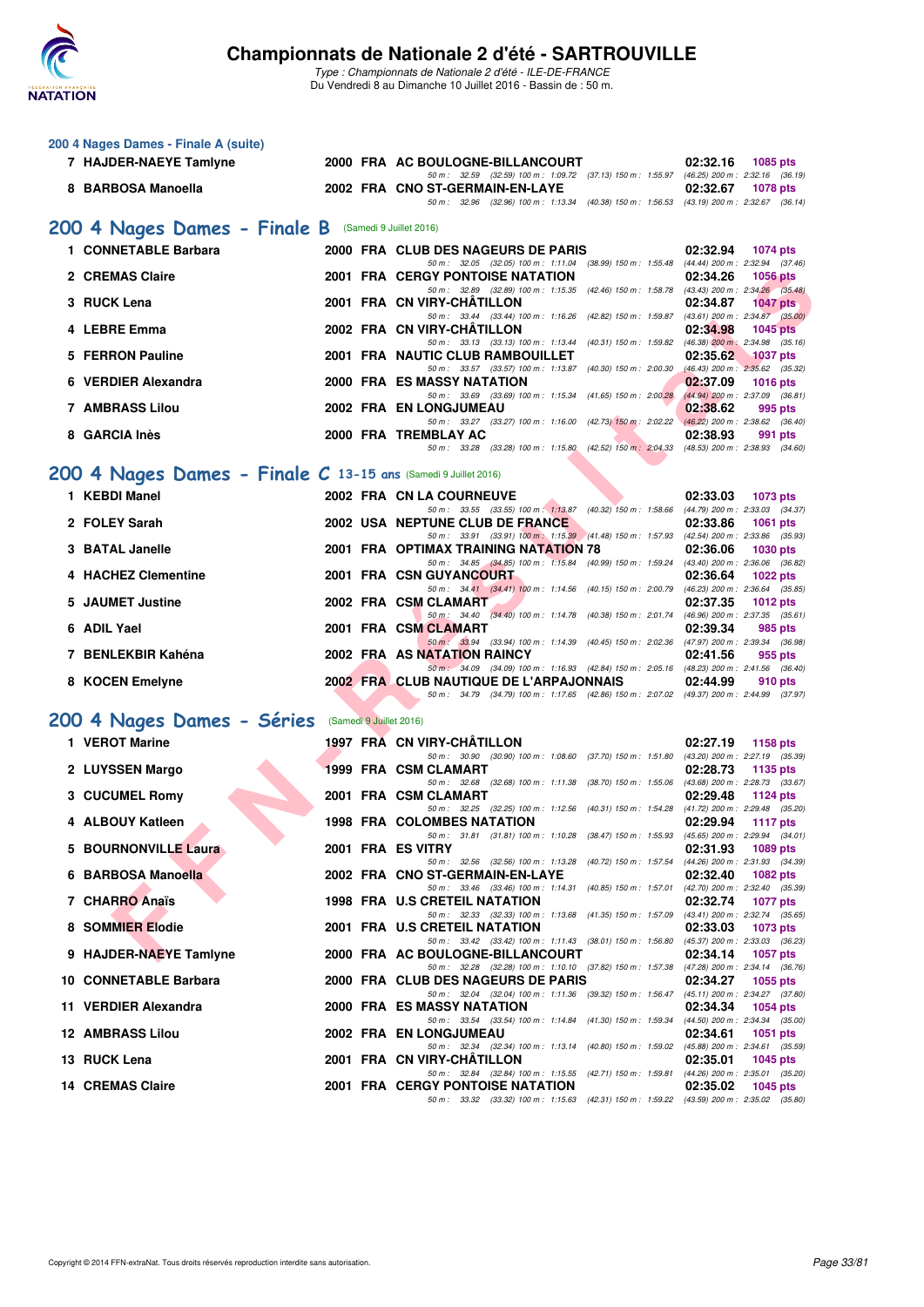

| 200 4 Nages Dames - Séries (suite) |  |                                                                                                                                     |                                                                |
|------------------------------------|--|-------------------------------------------------------------------------------------------------------------------------------------|----------------------------------------------------------------|
| 15 FERRON Pauline                  |  | 2001 FRA NAUTIC CLUB RAMBOUILLET<br>50 m: 33.50 (33.50) 100 m: 1:13.92 (40.42) 150 m: 1:59.89 (45.97) 200 m: 2:35.33 (35.44)        | 02:35.33<br>1041 pts                                           |
| 16 LEBRE Emma                      |  | 2002 FRA CN VIRY-CHATILLON<br>50 m: 33.32 (33.32) 100 m: 1:13.17 (39.85) 150 m: 2:00.68 (47.51) 200 m: 2:35.65 (34.97)              | 02:35.65<br><b>1036 pts</b>                                    |
| 17 GARCIA Inès                     |  | 2000 FRA TREMBLAY AC                                                                                                                | 02:35.91<br><b>1032 pts</b>                                    |
| <b>18 JANIN Juliette</b>           |  | 50 m: 31.83 (31.83) 100 m: 1:12.51 (40.68) 150 m: 2:00.12 (47.61) 200 m: 2:35.91 (35.79)<br>2000 FRA NOGENT NATATION 94             | 02:35.92<br><b>1032 pts</b>                                    |
| 19 KEBDI Manel                     |  | 50 m: 35.30 (35.30) 100 m: 1:13.99 (38.69) 150 m: 1:58.67 (44.68) 200 m: 2:35.92 (37.25)<br>2002 FRA CN LA COURNEUVE                | 02:36.17<br>1029 pts                                           |
| 20 PELLIER Claire                  |  | 50 m: 33.70 (33.70) 100 m: 1:14.04 (40.34) 150 m: 2:01.02 (46.98) 200 m: 2:36.17 (35.15)<br>2000 FRA CN MELUN VAL DE SEINE          | 02:36.19<br>$1029$ pts                                         |
| 21 BATAL Janelle                   |  | 50 m: 34.22 (34.22) 100 m: 1:16.06 (41.84) 150 m: 2:01.82 (45.76) 200 m: 2:36.19 (34.37)<br>2001 FRA OPTIMAX TRAINING NATATION 78   | 02:36.70<br>$1021$ pts                                         |
| 22 HANRAS Tiphaine                 |  | 50 m: 34.76 (34.76) 100 m: 1:15.92 (41.16) 150 m: 1:59.52 (43.60) 200 m: 2:36.70 (37.18)<br>2000 FRA COULOMMIERS NATATION           | 02:37.04<br><b>1017 pts</b>                                    |
| 23 ADIL Yael                       |  | 50 m: 32.45 (32.45) 100 m: 1:14.95 (42.50) 150 m: 2:02.40 (47.45) 200 m: 2:37.04 (34.64)<br>2001 FRA CSM CLAMART                    | 02:37.13<br><b>1016 pts</b>                                    |
| 24 KOCEN Emelyne                   |  | 50 m: 33.48 (33.48) 100 m: 1:12.81 (39.33) 150 m: 2:00.68 (47.87) 200 m: 2:37.13 (36.45)<br>2002 FRA CLUB NAUTIQUE DE L'ARPAJONNAIS | 02:37.15<br><b>1015 pts</b>                                    |
| 25 SIMEANT Laura                   |  | 50 m: 33.32 (33.32) 100 m: 1:13.37 (40.05) 150 m: 2:01.56<br>1998 FRA AC VILLEPINTE                                                 | $(48.19)$ 200 m : 2:37.15 $(35.59)$<br>02:37.34<br>1013 pts    |
| 26 HACHEZ Clementine               |  | 50 m: 33.48 (33.48) 100 m: 1:13.53 (40.05) 150 m: 2:01.41<br>2001 FRA CSN GUYANCOURT                                                | (47.88) 200 m : 2:37.34 (35.93)<br>02:37.49<br><b>1011 pts</b> |
| 27 LENGLET Nolwenn                 |  | 50 m: 33.34 (33.34) 100 m: 1:13.08 (39.74) 150 m: 2:00.19 (47.11) 200 m: 2:37.49 (37.30)<br>2002 FRA AS CORBEIL-ESSONNE             | 02:37.74<br><b>1007 pts</b>                                    |
| 28 BOYER Charlotte                 |  | 50 m: 32.80 (32.80) 100 m: 1:14.55 (41.75) 150 m: 2:00.30 (45.75) 200 m: 2:37.74 (37.44)<br>2000 FRA C.S MONTERELAIS NATATION       | 02:38.17<br><b>1001 pts</b>                                    |
| 29 BENLEKBIR Kahéna                |  | 50 m: 33.56 (33.56) 100 m: 1:13.48 (39.92) 150 m: 2:01.84 (48.36) 200 m: 2:38.17 (36.33)<br><b>2002 FRA AS NATATION RAINCY</b>      | 02:38.83<br>992 pts                                            |
| 30 SIMON Romane                    |  | 50 m: 33.69 (33.69) 100 m: 1:15.54 (41.85) 150 m: 2:03.36 (47.82) 200 m: 2:38.83 (35.47)<br>2001 FRA SN VERSAILLES                  | 02:38.84<br>992 pts                                            |
| 30 DUMUR Julie                     |  | 50 m: 33.19 (33.19) 100 m: 1:15.83 (42.64) 150 m: 2:02.65<br>2001 FRA CN VAL MAUBUEE                                                | (46.82) 200 m : 2:38.84 (36.19)<br>02:38.84<br>992 pts         |
| 32 JAUMET Justine                  |  | 50 m: 33.56 (33.56) 100 m: 1:15.65 (42.09) 150 m: 2:03.36 (47.71) 200 m: 2:38.84 (35.48)<br>2002 FRA CSM CLAMART                    | 02:38.89<br>991 pts                                            |
| 33 FOLEY Sarah                     |  | 50 m: 34.54 (34.54) 100 m: 1:15.16 (40.62) 150 m: 2:03.05 (47.89) 200 m: 2:38.89 (35.84)<br>2002 USA NEPTUNE CLUB DE FRANCE         | 02:39.26<br>986 pts                                            |
| <b>34 CHAPUT Perrine</b>           |  | 50 m: 33.79 (33.79) 100 m: 1:16.56 (42.77) 150 m: 2:01.10 (44.54) 200 m: 2:39.26 (38.16)<br>2001 FRA COULOMMIERS NATATION           | 02:39.28<br>986 pts                                            |
| 35 GAILLARD Clémence               |  | 50 m: 35.21 (35.21) 100 m: 1:17.59 (42.38) 150 m: 2:03.78 (46.19) 200 m: 2:39.28 (35.50)<br>1998 FRA AS LE PLESSIS-SAVIGNY          | 02:39.41<br>984 pts                                            |
| 36 LOMBA Claire                    |  | 50 m: 33.89 (33.89) 100 m: 1:18.13 (44.24) 150 m: 2:02.20 (44.07) 200 m: 2:39.41 (37.21)<br>2000 FRA AS PORCHEVILLE                 | 02:40.00<br>976 pts                                            |
| 37 BENABID Khaoula                 |  | 50 m: 33.03 (33.03) 100 m: 1:14.56 (41.53) 150 m: 2:03.04<br><b>1997 TUN SCUF PARIS</b>                                             | (48.48) 200 m : 2:40.00 (36.96)<br>02:40.23<br>973 pts         |
| 38 LE BERRIGAUD Marine             |  | 50 m : 32.76 (32.76) 100 m : 1:15.34 (42.58) 150 m : 2:02.17 (46.83) 200 m : 2:40.23 (38.06)<br>2002 FRA AC BOULOGNE-BILLANCOURT    | 02:40.58<br>968 pts                                            |
| 39 COLLINS Naira                   |  | 50 m: 33.49 (33.49) 100 m: 1:16.45 (42.96) 150 m: 2:04.49 (48.04) 200 m: 2:40.58 (36.09)<br>2002 FRA RACING CLUB DE FRANCE WP       | 02:41.22<br>960 pts                                            |
| <b>40 CAUSSE Perrine</b>           |  | 50 m: 34.07 (34.07) 100 m: 1:13.94 (39.87) 150 m: 2:06.94 (53.00) 200 m: 2:41.22 (34.28)<br>1999 FRA ESPADON VÉLIZY-VILLACOUBLAY    | 02:41.28<br>959 pts                                            |
| 41 BARRIER Clara                   |  | 50 m: 33.84 (33.84) 100 m: 1:13.85 (40.01) 150 m: 2:05.14 (51.29) 200 m: 2:41.28 (36.14)<br>2001 FRA BOIS-COLOMBES SPORT            | 02:42.26<br>946 pts                                            |
| 42 BOCH Emma                       |  | 50 m: 33.46 (33.46) 100 m: 1:16.94 (43.48) 150 m: 2:03.23 (46.29) 200 m: 2:42.26 (39.03)<br>2003 FRA CSN GUYANCOURT                 | 02:42.61<br>941 pts                                            |
| <b>43 LEBLOND Lucie</b>            |  | 50 m: 34.16 (34.16) 100 m: 1:14.74 (40.58) 150 m: 2:04.20 (49.46) 200 m: 2:42.61 (38.41)<br>2002 FRA CN FONTAINEBLEAU-AVON          | 02:42.98<br>936 pts                                            |
| <b>44 BEAL Elodie</b>              |  | 50 m: 34.82 (34.82) 100 m: 1:18.09 (43.27) 150 m: 2:06.14 (48.05) 200 m: 2:42.98 (36.84)<br>1999 FRA USM VIROFLAY                   | 02:43.04<br>935 pts                                            |
| 45 BOUTIN-FERNANDEZ Océane         |  | 50 m: 34.12 (34.12) 100 m: 1:15.23 (41.11) 150 m: 2:04.92 (49.69) 200 m: 2:43.04 (38.12)<br>2002 FRA CN VAL MAUBUEE                 | 02:43.25<br>933 pts                                            |
| 46 OFFREDI Ambre                   |  | 50 m: 34.29 (34.29) 100 m: 1:18.33 (44.04) 150 m: 2:05.59 (47.26) 200 m: 2:43.25 (37.66)<br>2001 FRA TREMBLAY AC                    | 02:43.29<br>932 pts                                            |
| 47 DUMAS Salome                    |  | 50 m: 34.20 (34.20) 100 m: 1:16.21 (42.01) 150 m: 2:05.92 (49.71) 200 m: 2:43.29 (37.37)<br>2002 FRA CLUB DES NAGEURS DE PARIS      | 02:43.30<br>932 pts                                            |
| 47 KNOPF Elora                     |  | 50 m: 32.06 (32.06) 100 m: 1:14.99 (42.93) 150 m: 2:06.62 (51.63) 200 m: 2:43.30 (36.68)<br>2002 FRA AS BONDY                       | 02:43.30<br>932 pts                                            |
| 49 DELAVANNE Zoé                   |  | 50 m: 34.06 (34.06) 100 m: 1:16.84 (42.78) 150 m: 2:03.99 (47.15) 200 m: 2:43.30 (39.31)<br>1998 FRA BOIS-COLOMBES SPORT            | 02:43.31<br>932 pts                                            |
| 50 HO Katelyn                      |  | 50 m: 34.72 (34.72) 100 m: 1:17.04 (42.32) 150 m: 2:03.48 (46.44) 200 m: 2:43.31 (39.83)<br>2002 FRA CN VIRY-CHATILLON              | 02:43.37<br>931 pts                                            |
|                                    |  | 50 m: 34.98 (34.98) 100 m: 1:17.54 (42.56) 150 m: 2:06.05 (48.51) 200 m: 2:43.37 (37.32)                                            |                                                                |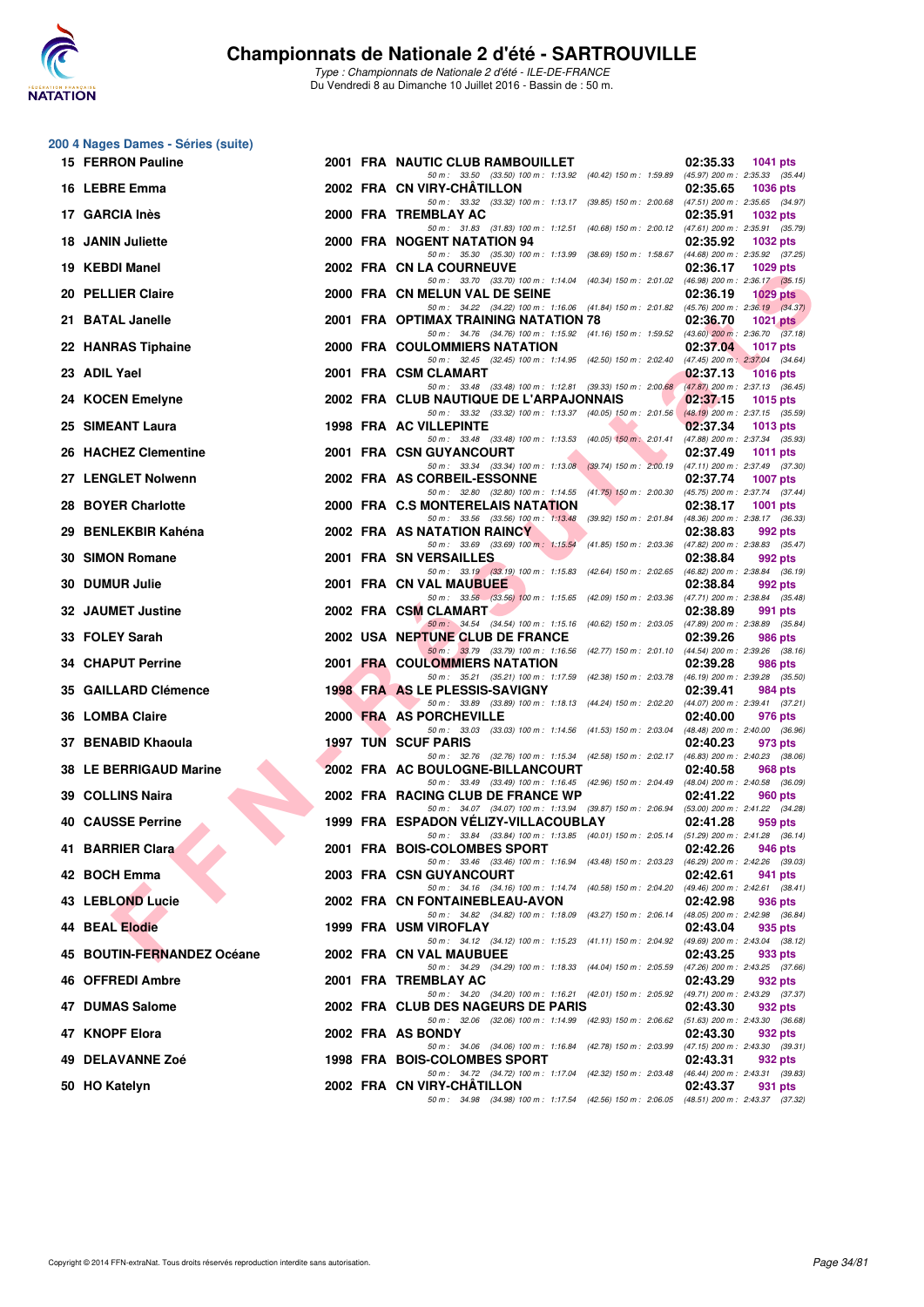

Type : Championnats de Nationale 2 d'été - ILE-DE-FRANCE Du Vendredi 8 au Dimanche 10 Juillet 2016 - Bassin de : 50 m.

### **200 4 Nages Dames - Séries (suite)**

| 51 ZERROUK Eva      |  | 2001 FRA NEPTUNE CLUB DE FRANCE                                                          | 02:43.52 | 929 pts                             |
|---------------------|--|------------------------------------------------------------------------------------------|----------|-------------------------------------|
|                     |  | 50 m : 33.93 (33.93) 100 m : 1:17.78 (43.85) 150 m : 2:05.88                             |          | (48.10) 200 m : 2:43.52 (37.64)     |
| 52 DUSSAUX Julie    |  | 2002 FRA RED STAR CLUB CHAMPIGNY                                                         | 02:43.91 | 924 pts                             |
|                     |  | 50 m: 35.11 (35.11) 100 m: 1:17.63 (42.52) 150 m: 2:07.79                                |          | $(50.16)$ 200 m : 2:43.91 $(36.12)$ |
| 53 MEHATS Micaela   |  | 2001 FRA COLOMBES NATATION                                                               | 02:44.37 | 918 pts                             |
|                     |  | 50 m: 34.69 (34.69) 100 m: 1:16.70 (42.01) 150 m: 2:06.76                                |          | $(50.06)$ 200 m : 2:44.37 $(37.61)$ |
| 54 FOHRER Marie     |  | <b>2002 FRA CERGY PONTOISE NATATION</b>                                                  | 02:45.21 | 907 pts                             |
|                     |  | 50 m: 33.95 (33.95) 100 m: 1:19.93 (45.98) 150 m: 2:06.88 (46.95) 200 m: 2:45.21 (38.33) |          |                                     |
| 55 LA BIONDA Léa    |  | <b>2002 FRA EN LONGJUMEAU</b>                                                            | 02:45.59 | 902 pts                             |
|                     |  | 50 m: 35.16 (35.16) 100 m: 1:17.38 (42.22) 150 m: 2:06.63 (49.25) 200 m: 2:45.59 (38.96) |          |                                     |
| 56 BALMER Lea       |  | 2001 FRA CN VIRY-CHÂTILLON                                                               | 02:45.62 | $902$ pts                           |
|                     |  | 50 m: 34.60 (34.60) 100 m: 1:17.71 (43.11) 150 m: 2:06.61 (48.90) 200 m: 2:45.62 (39.01) |          |                                     |
| 57 RAOUST Anna      |  | 2001 FRA SCUF PARIS                                                                      | 02:45.85 | 899 pts                             |
|                     |  | 50 m: 31.96 (31.96) 100 m: 1:12.93 (40.97) 150 m: 2:05.37 (52.44) 200 m: 2:45.85 (40.48) |          |                                     |
| 58 PINTO Alicia     |  | 2002 FRA ETOILE SAINT-LEU NATATION                                                       | 02:45.93 | 897 pts                             |
|                     |  | 50 m: 35.82 (35.82) 100 m: 1:21.27 (45.45) 150 m: 2:07.64 (46.37) 200 m: 2:45.93 (38.29) |          |                                     |
| 59 GIBON Flavie     |  | 2001 FRA NOGENT NATATION 94                                                              | 02:46.55 | 889 pts                             |
|                     |  | 50 m: 35.30 (35.30) 100 m: 1:17.96 (42.66) 150 m: 2:07.32                                |          | $(49.36)$ 200 m : 2:46.55 $(39.23)$ |
| 60 MOHRI COTTI Tara |  | 2001 FRA SCUF PARIS                                                                      | 02:47.69 | 875 pts                             |
|                     |  | 50 m: 34.96 (34.96) 100 m: 1:17.20 (42.24) 150 m: 2:09.35                                |          | $(52.15)$ 200 m : 2:47.69 $(38.34)$ |
| 61 LOSTE Lisa       |  | 2002 FRA CANETON CLUB DE BEAUMONT                                                        | 02:49.26 | 855 pts                             |
|                     |  | 50 m: 35.98 (35.98) 100 m: 1:20.76 (44.78) 150 m: 2:10.28 (49.52) 200 m: 2:49.26 (38.98) |          |                                     |
| --- CHAU Kelly      |  | 2001 FRA ESPADON VELIZY-VILLACOUBLAY NAMEDIS dec                                         |          |                                     |

## **[400 4 Nages Dames - Finale A](http://www.ffnatation.fr/webffn/resultats.php?idact=nat&go=epr&idcpt=39837&idepr=42)** (Dimanche 10 Juillet 2016)

| 1 BOURNONVILLE Laura 2001 FRA ES VITRY                                    |                         |                                                  | 05:15.14 1118 pts                                                                                                                                                                            |
|---------------------------------------------------------------------------|-------------------------|--------------------------------------------------|----------------------------------------------------------------------------------------------------------------------------------------------------------------------------------------------|
|                                                                           |                         |                                                  | 50 m : 32.48 (32.48) 100 m : 1:09.97 (37.49) 150 m : 1:51.70 (41.73) 200 m : 2:32.38 (40.68) 250 m : 3:17.34 (44.96) 300 m : 4:03.13 (45.79) 350 m : 4:40.87 (37.74) 400 m : 5:15.14 (34.27) |
|                                                                           |                         |                                                  | 05:15.95 1112 pts                                                                                                                                                                            |
|                                                                           |                         |                                                  | 50 m: 33.99 (33.99) 100 m: 1:13.84 (39.85) 150 m: 3:21.56 (2:07.72) 200 m: 2:34.61 () 250 m:--- 300 m: 4:07.15 (1:32.54) 350 m: 4:42.41 (35.26) 400 m: 5:15.95 (33.54)                       |
| 3 BENABID Khaoula 2008 1997 TUN SCUF PARIS                                |                         |                                                  | 05:23.13 1061 pts                                                                                                                                                                            |
|                                                                           |                         |                                                  | 50 m: 33.04 (33.04) 100 m: 1:11.90 (38.86) 150 m: 1:55.74 (43.84) 200 m: 2:37.79 (42.05) 250 m: 3:23.03 (45.24) 300 m: 4:09.75 (46.72) 350 m: 4:48.04 (38.29) 400 m: 5:23.13 (35.09)         |
| 4 HAJDER-NAEYE Tamiyne 2000 FRA AC BOULOGNE-BILLANCOURT 05:23.40 1059 pts |                         |                                                  |                                                                                                                                                                                              |
|                                                                           |                         |                                                  | 50 m: 33.88 (33.88) 100 m: 1:13.69 (39.81) 150 m: 1:54.33 (40.64) 200 m: 2:34.04 (39.71) 250 m: 3:21.72 (47.68) 300 m: 4:08.92 (47.20) 350 m: 4:46.77 (37.85) 400 m: 5:23.40 (36.63)         |
| 5 PERIGUEUX Elea                                                          | 2002 FRA CN VAL MAUBUEE |                                                  | 05:23.99 1055 pts                                                                                                                                                                            |
|                                                                           |                         |                                                  | 50 m: 34.55 (34.55) 100 m: 1:14.76 (40.21) 150 m: 1:57.36 (42.60) 200 m: 2:39.20 (41.84) 250 m: 3:26.08 (46.88) 300 m: 4:14.14 (48.06) 350 m: 4:49.83 (35.69) 400 m: 5:23.99 (34.16)         |
| 6 PELLIER Claire <b>Andrew Struck Struck Struck</b>                       |                         | 2000 FRA CN MELUN VAL DE SEINE 65:27.04 1033 pts |                                                                                                                                                                                              |
|                                                                           |                         |                                                  | 50 m: 34.82 (34.82) 100 m: 1:14.55 (39.73) 150 m: 1:57.71 (43.16) 200 m: 2:40.16 (42.45) 250 m: 3:27.24 (47.08) 300 m: 4:15.01 (47.77) 350 m: 4:51.47 (36.46) 400 m: 5:27.04 (35.57)         |
| 7 MARTEL Caroline                                                         |                         | 2000 FRA CN LE PLESSIS-ROBINSON                  | 05:31.06 1006 pts                                                                                                                                                                            |
|                                                                           |                         |                                                  | 50 m: 35.79 (35.79) 100 m: 1:18.66 (42.87) 150 m: 2:03.02 (44.36) 200 m: 2:46.03 (43.01) 250 m: 3:30.46 (44.43) 300 m: 4:16.45 (45.99) 350 m: 4:54.37 (37.92) 400 m: 5:31.06 (36.69)         |
| 8 GARCIA Morgane 2001 FRA CSM CLAMART                                     |                         |                                                  | 05:43.12 925 pts                                                                                                                                                                             |
|                                                                           |                         |                                                  | 50 m: 36.99 (36.99) 100 m: 1:20.48 (43.49) 150 m: --- 200 m: 2:46.78 (1:26.30) 250 m: 3:37.96 (51.18) 300 m: 4:28.40 (50.44) 350 m: 5:06.31 (37.91) 400 m: 5:43.12 (36.81)                   |

### **[400 4 Nages Dames - Finale B](http://www.ffnatation.fr/webffn/resultats.php?idact=nat&go=epr&idcpt=39837&idepr=42)** (Dimanche 10 Juillet 2016)

| JJ LA DIVIVIA LUA                                                                                                                        |                           | ZUUZ FRA EN LUNGJUWEAU<br>U4.4J.JJ<br><b>JU4 PID</b>                                                                                                                                                                                                   |         |
|------------------------------------------------------------------------------------------------------------------------------------------|---------------------------|--------------------------------------------------------------------------------------------------------------------------------------------------------------------------------------------------------------------------------------------------------|---------|
| 56 BALMER Lea                                                                                                                            |                           | 50 m: 35.16 (35.16) 100 m: 1:17.38 (42.22) 150 m: 2:06.63 (49.25) 200 m: 2:45.59 (38.96)<br>2001 FRA CN VIRY-CHATILLON<br>02:45.62<br>$902$ pts                                                                                                        |         |
|                                                                                                                                          |                           | 50 m: 34.60 (34.60) 100 m: 1:17.71 (43.11) 150 m: 2:06.61 (48.90) 200 m: 2:45.62 (39.01)                                                                                                                                                               |         |
| 57   RAOUST Anna                                                                                                                         |                           | 2001 FRA SCUF PARIS<br>02:45.85<br>899 pts                                                                                                                                                                                                             |         |
|                                                                                                                                          |                           | 50 m: 31.96 (31.96) 100 m: 1:12.93 (40.97) 150 m: 2:05.37 (52.44) 200 m: 2:45.85 (40.48)                                                                                                                                                               |         |
| 58 PINTO Alicia                                                                                                                          |                           | 2002 FRA ETOILE SAINT-LEU NATATION<br>02:45.93<br>897 pts<br>50 m: 35.82 (35.82) 100 m: 1:21.27 (45.45) 150 m: 2:07.64 (46.37) 200 m: 2:45.93 (38.29)                                                                                                  |         |
| 59 GIBON Flavie                                                                                                                          |                           | 2001 FRA NOGENT NATATION 94<br>02:46.55<br>889 pts                                                                                                                                                                                                     |         |
|                                                                                                                                          |                           | 50 m: 35.30 (35.30) 100 m: 1:17.96 (42.66) 150 m: 2:07.32 (49.36) 200 m: 2:46.55 (39.23)                                                                                                                                                               |         |
| 60 MOHRI COTTI Tara                                                                                                                      |                           | 2001 FRA SCUF PARIS<br>02:47.69<br>875 pts                                                                                                                                                                                                             |         |
|                                                                                                                                          |                           | 50 m: 34.96 (34.96) 100 m: 1:17.20 (42.24) 150 m: 2:09.35 (52.15) 200 m: 2:47.69 (38.34)                                                                                                                                                               |         |
| 51 LOSTE Lisa                                                                                                                            |                           | 2002 FRA CANETON CLUB DE BEAUMONT<br>02:49.26<br>855 pts<br>50 m: 35.98 (35.98) 100 m: 1:20.76 (44.78) 150 m: 2:10.28 (49.52) 200 m: 2:49.26 (38.98)                                                                                                   |         |
| --- CHAU Kelly                                                                                                                           |                           | 2001 FRA ESPADON VÉLIZY-VILLACOUBLAY<br><b>The Contract of Street</b><br><b>DNS</b> dec                                                                                                                                                                |         |
|                                                                                                                                          |                           |                                                                                                                                                                                                                                                        |         |
|                                                                                                                                          |                           |                                                                                                                                                                                                                                                        |         |
| $204$ Nages Dames - Finale A (Dimanche 10 Juillet 2016)                                                                                  |                           |                                                                                                                                                                                                                                                        |         |
| 1 BOURNONVILLE Laura                                                                                                                     |                           | 2001 FRA ES VITRY<br>05:15.14 1118 pts                                                                                                                                                                                                                 |         |
|                                                                                                                                          |                           | 50 m : 32.48 (32.48) 100 m : 1:09.97 (37.49) 150 m : 1:51.70 (41.73) 200 m : 2:32.38 (40.68) 250 m : 3:17.34 (44.96) 300 m : 4:03.13 (45.79) 350 m : 4:40.87 (37.74) 400 m : 5:15.14 (34.27)                                                           |         |
| 2 LUYSSEN Margo                                                                                                                          |                           | <b>The Second Second</b><br>1999 FRA CSM CLAMART<br>05:15.95<br>1112 pts                                                                                                                                                                               |         |
| $50 m$ : 33.99 (33.99) 100 m: 1:13.84 (39.85) 150 m: 3:21.56 (2:07.72) 200 m: 2:34.61 () 250 m:<br>3 BENABID Khaoula 1997 TUN SCUF PARIS |                           | 300 m : 4:07.15 (1:32.54) 350 m : 4:42.41 (35.26) 400 m : 5:15.95 (33.54)<br><b>Contract</b><br><b>1061 pts</b>                                                                                                                                        |         |
|                                                                                                                                          |                           | 05:23.13<br>50 m : 33.04 (33.04) 100 m : 1:11.90 (38.86) 150 m : 1:55.74 (43.84) 200 m : 2:37.79 (42.05) 250 m : 3:23.03 (45.24) 300 m : 4:09.75 (46.72) 350 m : 4:48.04 (38.29) 400 m : 5:23.13 (35.09)                                               |         |
|                                                                                                                                          |                           | 4 HAJDER-NAEYE Tamiyne 2000 FRA AC BOULOGNE-BILLANCOURT<br>05:23.40<br>1059 pts                                                                                                                                                                        |         |
|                                                                                                                                          |                           | 50 m: 33.88 (33.88) 100 m: 1:13.69 (39.81) 150 m: 1:54.33 (40.64) 200 m: 2:34.04 (39.71) 250 m: 3:21.72 (47.68) 300 m: 4:08.92 (47.20) 350 m: 4:46.77 (37.85) 400 m: 5:23.40                                                                           | (36.63) |
| 5 PERIGUEUX Elea                                                                                                                         |                           | 2002 FRA CN VAL MAUBUEE<br>05:23.99<br>1055 pts                                                                                                                                                                                                        |         |
|                                                                                                                                          |                           | 50 m: 34.55 (34.55) 100 m: 1:14.76 (40.21) 150 m: 1:57.36 (42.60) 200 m: 2:39.20 (41.84) 250 m: 3:26.08 (46.88) 300 m: 4:14.14 (48.06) 350 m: 4:49.83 (35.69) 400 m: 5:23.99 (34.16)                                                                   |         |
| 6 PELLIER Claire                                                                                                                         |                           | 2000 FRA CN MELUN VAL DE SEINE<br>05:27.04<br>1033 pts                                                                                                                                                                                                 |         |
| 7 MARTEL Caroline                                                                                                                        |                           | 50 m: 34.82 (34.82) 100 m: 1:14.55 (39.73) 150 m: 1:57.71 (43.16) 200 m: 2:40.16 (42.45) 250 m: 3:27.24 (47.08) 300 m: 4:15.01 (47.77) 350 m: 4:51.47 (36.46) 400 m: 5:27.04 (35.57)<br>2000 FRA CN LE PLESSIS-ROBINSON<br>05:31.06<br><b>1006 pts</b> |         |
|                                                                                                                                          |                           | 50 m: 35.79 (35.79) 100 m: 1:18.66 (42.87) 150 m: 2:03.02 (44.36) 200 m: 2:46.03 (43.01) 250 m: 3:30.46 (44.43) 300 m: 4:16.45 (45.99) 350 m: 4:54.37 (37.92) 400 m: 5:31.06 (36.69)                                                                   |         |
| 8 GARCIA Morgane 2001 FRA CSM CLAMART                                                                                                    |                           | 05:43.12<br>925 pts                                                                                                                                                                                                                                    |         |
|                                                                                                                                          |                           | 50 m: 36.99 (36.99) 100 m: 1:20.48 (43.49) 150 m: -- 200 m: 2:46.78 (1:26.30) 250 m: 3:37.96 (51.18) 300 m: 4:28.40 (50.44) 350 m: 5:06.31 (37.91) 400 m: 5:43.12 (36.81)                                                                              |         |
|                                                                                                                                          |                           |                                                                                                                                                                                                                                                        |         |
| $204$ Nages Dames - Finale B (Dimanche 10 Juillet 2016)                                                                                  |                           |                                                                                                                                                                                                                                                        |         |
| 1 HANRAS Tiphaine                                                                                                                        |                           | 2000 FRA COULOMMIERS NATATION<br>05:22.83<br>1063 pts                                                                                                                                                                                                  |         |
|                                                                                                                                          |                           | 50 m: 32.59 (32.59) 100 m: 1:10.93 (38.34) 150 m: 1:56.20 (45.27) 200 m: 2:37.53 (41.33) 250 m: 3:25.37 (47.84) 300 m: 4:12.75 (47.38) 350 m: 4:49.43 (36.68) 400 m: 5:22.83 (33.40)                                                                   |         |
| 2 FERRON Pauline                                                                                                                         | <b>The Second Service</b> | 2001 FRA NAUTIC CLUB RAMBOUILLET<br>05:23.37<br>1059 pts<br>50 m: 33.30 (33.30) 100 m: 1:13.34 (40.04) 150 m: 1:55.01 (41.67) 200 m: 2:35.62 (40.61) 250 m: 3:22.11 (46.49) 300 m: 4:09.51 (47.40) 350 m: 4:46.59 (37.08) 400 m: 5:23.37 (36.78)       |         |
| 3 MOURET Lucile                                                                                                                          |                           | 2002 FRA CNO ST-GERMAIN-EN-LAYE<br>05:31.05<br><b>1006 pts</b>                                                                                                                                                                                         |         |
|                                                                                                                                          |                           | 50 m: 36.83 (36.83) 100 m; 1:18.56 (41.73) 150 m: 2:01.98 (43.42) 200 m: 2:44.69 (42.71) 250 m: 3:31.53 (46.84) 300 m: 4:18.95 (47.42) 350 m: 4:55.83 (36.88) 400 m: 5:31.05 (35.22)                                                                   |         |
| 4 JANIN Juliette                                                                                                                         |                           | 2000 FRA NOGENT NATATION 94<br>05:31.83<br><b>1000 pts</b>                                                                                                                                                                                             |         |
|                                                                                                                                          |                           | 50 m: 36.08 (36.08) 100 m: 1:19.38 (43.30) 150 m: 2:00.62 (41.24) 200 m: 2:40.85 (40.23) 250 m: 3:27.16 (46.31) 300 m: 4:14.38 (47.22) 350 m: 4:54.24 (39.86) 400 m: 5:31.83 (37.59)                                                                   |         |
| 5 ADIL Yael                                                                                                                              |                           | 2001 FRA CSM CLAMART<br>05:32.10<br>999 pts                                                                                                                                                                                                            |         |
|                                                                                                                                          |                           | 50 m: 35.45 (35.45) 100 m: 1:15.34 (39.89) 150 m: 1:57.83 (42.49) 200 m: 2:39.30 (41.47) 250 m: 3:28.64 (49.34) 300 m: 4:16.68 (48.04) 350 m: 4:55.48 (38.80) 400 m: 5:32.10 (36.62)                                                                   |         |
| 6 STUTEL Chloé                                                                                                                           |                           | 2001 FRA CN LE PLESSIS-ROBINSON<br>05:34.76<br><b>980 pts</b><br>50 m: 33.74 (33.74) 100 m: 1:13.44 (39.70) 150 m: 1:58.15 (44.71) 200 m: 2:40.74 (42.59) 250 m: 3:31.65 (50.91) 300 m: 4:22.31 (50.66) 350 m: 4:58.54 (36.23) 400 m: 5:34.76 (36.22)  |         |
| <b>7 CHAPUT Perrine</b>                                                                                                                  |                           | 2001 FRA COULOMMIERS NATATION<br>05:35.47<br>976 pts                                                                                                                                                                                                   |         |
|                                                                                                                                          |                           | 50 m: 36.58 (36.58) 100 m: 1:17.57 (40.99) 150 m: 2:01.75 (44.18) 200 m: 2:44.56 (42.81) 250 m: 3:32.63 (48.07) 300 m: 4:20.63 (48.00) 350 m: 4:58.59 (37.96) 400 m: 5:35.47 (36.88)                                                                   |         |
| 8 LEBLOND Lucie                                                                                                                          |                           | 2002 FRA CN FONTAINEBLEAU-AVON<br>05:39.30<br>950 pts                                                                                                                                                                                                  |         |
|                                                                                                                                          |                           | 50 m: 35.29 (35,29) 100 m: 1:16.90 (41.61) 150 m: 2:01.67 (44.77) 200 m: 2:44.22 (42.55) 250 m: 3:32.05 (47.83) 300 m: 4:21.56 (49.51) 350 m: 5:01.27 (39.71) 400 m: 5:39.30 (38.03)                                                                   |         |
|                                                                                                                                          |                           |                                                                                                                                                                                                                                                        |         |

## **[400 4 Nages Dames - Finale C](http://www.ffnatation.fr/webffn/resultats.php?idact=nat&go=epr&idcpt=39837&idepr=42) 13-15 ans** (Dimanche 10 Juillet 2016)

| 1 DUMUR Julie             |                                                                                                                                                                                              | 2001 FRA CN VAL MAUBUEE          | $05:31.10$ 1005 pts |  |
|---------------------------|----------------------------------------------------------------------------------------------------------------------------------------------------------------------------------------------|----------------------------------|---------------------|--|
|                           | 50 m: 34.10 (34.10) 100 m: 1:14.07 (39.97) 150 m: 1:58.00 (43.93) 200 m: 2:39.92 (41.92) 250 m: 3:27.98 (48.06) 300 m: 4:17.21 (49.23) 350 m: 4:55.13 (37.92) 400 m: 5:31.10 (35.97)         |                                  |                     |  |
| 2 LE BERRIGAUD Marine     |                                                                                                                                                                                              | 2002 FRA AC BOULOGNE-BILLANCOURT | 05:38.40 956 pts    |  |
|                           | 50 m : 34.50 (34.50) 100 m : 1:15.54 (41.04) 150 m : 2:00.55 (45.01) 200 m : 2:45.10 (44.55) 250 m : 3:33.70 (48.60) 300 m : 4:24.06 (50.36) 350 m : 5:01.74 (37.68) 400 m : 5:38.40 (36.66) |                                  |                     |  |
| 3 MEHATS Micaela          |                                                                                                                                                                                              | 2001 FRA COLOMBES NATATION       | 05:38.59 955 pts    |  |
|                           | 50 m: 35.37 (35.37) 100 m: 1:18.10 (42.73) 150 m: 2:03.18 (45.08) 200 m: 2:43.84 (40.66) 250 m: 3:34.44 (50.60) 300 m: 4:24.40 (49.96) 350 m: 5:02.61 (38.21) 400 m: 5:38.59 (35.98)         |                                  |                     |  |
| 4 BOUTIN-FERNANDEZ Océane |                                                                                                                                                                                              | 2002 FRA CN VAL MAUBUEE          | 05:38.75 954 pts    |  |
|                           | 50 m: 35.23 (35.23) 100 m: 1:17.17 (41.94) 150 m: 2:02.86 (45.69) 200 m: 2:46.98 (44.12) 250 m: 3:34.74 (47.76) 300 m: 4:23.11 (48.37) 350 m: 5:01.93 (38.82) 400 m: 5:38.75 (36.82)         |                                  |                     |  |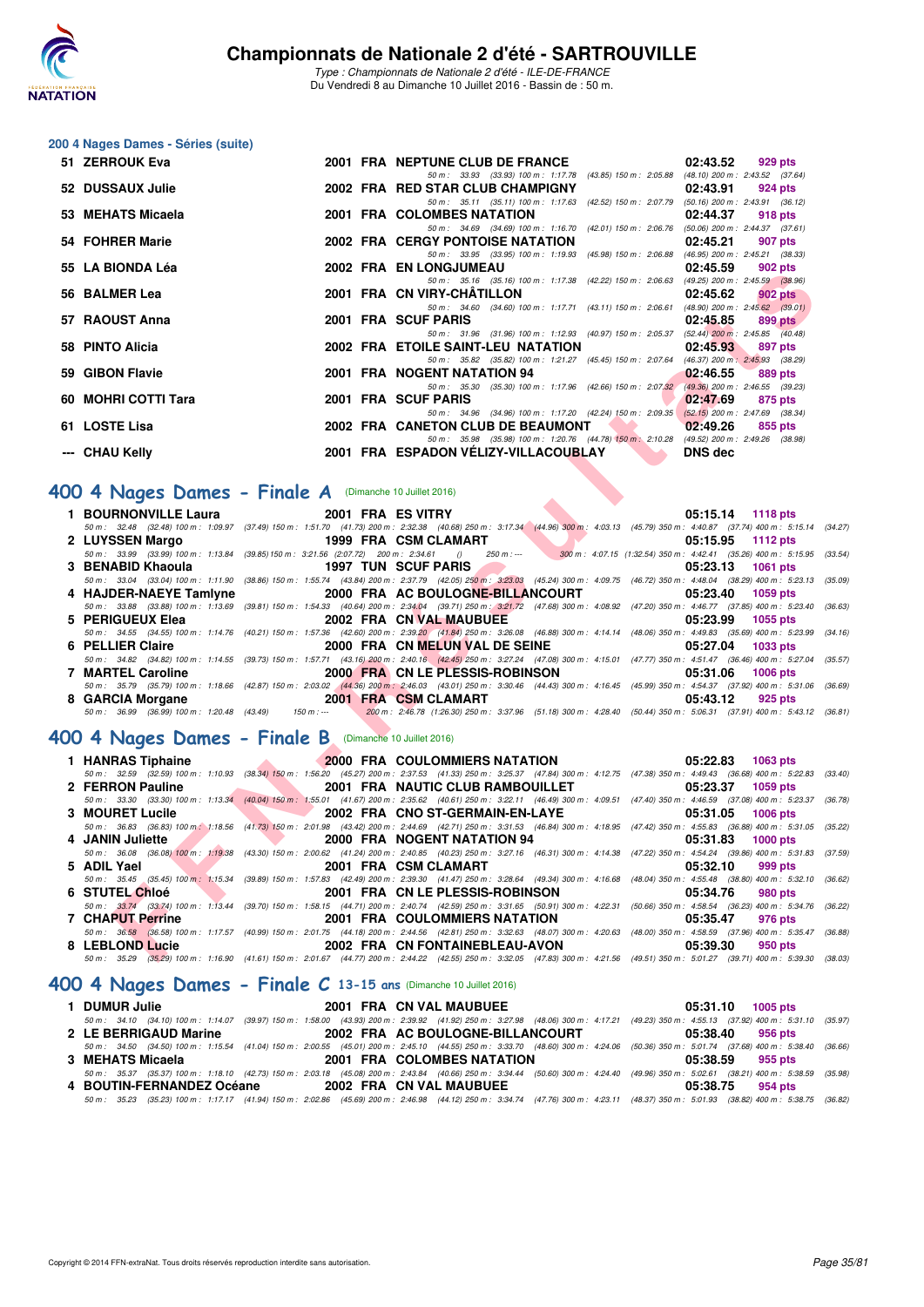

| 400 4 Nages Dames - Finale C (suite)                  |                   |                                                                                                                                                                                                                                 |                                                                              |         |
|-------------------------------------------------------|-------------------|---------------------------------------------------------------------------------------------------------------------------------------------------------------------------------------------------------------------------------|------------------------------------------------------------------------------|---------|
| 5 ZERROUK Eva                                         |                   | 2001 FRA NEPTUNE CLUB DE FRANCE                                                                                                                                                                                                 | 05:46.25<br>904 pts                                                          |         |
| 6 LA BIONDA Léa                                       |                   | 50 m: 35.53 (35.53) 100 m: 1:17.06 (41.53) 150 m: 2:05.47 (48.41) 200 m: 2:52.31 (46.84) 250 m: 3:41.21 (48.90) 300 m: 4:29.52 (48.31) 350 m: 5:09.76 (40.24) 400 m: 5:46.25 (36.49)<br><b>2002 FRA EN LONGJUMEAU</b>           | 05:51.18<br>872 pts                                                          |         |
|                                                       |                   | 50 m: 35.74 (35.74) 100 m: 1:18.52 (42.78) 150 m: 2:03.65 (45.13) 200 m: 2:47.38 (43.73) 250 m: 3:40.39 (53.01) 300 m: 4:31.02 (50.63) 350 m: 5:11.71 (40.69) 400 m: 5:51.18                                                    |                                                                              | (39.47) |
| 7 FOHRER Marie                                        |                   | <b>2002 FRA CERGY PONTOISE NATATION</b><br>50 m: 41.85 (41.85) 100 m: 1:30.30 (48.45) 150 m: 2:18.59 (48.29) 200 m: 3:03.93 (45.34) 250 m: 3:50.19 (46.26) 300 m: 4:36.85 (46.66) 350 m: 5:15.89 (39.04) 400 m: 5:53.66 (37.77) | 05:53.66<br>857 pts                                                          |         |
| 400 4 Nages Dames - Séries (Dimanche 10 Juillet 2016) |                   |                                                                                                                                                                                                                                 |                                                                              |         |
| 1 BOURNONVILLE Mey                                    |                   | 1999 FRA CN MELUN VAL DE SEINE                                                                                                                                                                                                  | 05:09.32<br><b>1160 pts</b>                                                  |         |
|                                                       |                   | 50 m: 33.20 (33.20) 100 m: 1:11.74 (38.54) 150 m: 1:51.29 (39.55) 200 m: 2:31.18 (39.89) 250 m: 3:14.86 (43.68) 300 m: 3:59.78 (44.92) 350 m: 4:35.13 (35.35) 400 m: 5:09.32 (34.19)                                            |                                                                              |         |
| 2 OUALID GIRARD Sarah                                 |                   | 2000 FRA CN MELUN VAL DE SEINE<br>50 m : 33.68 (33.68) 100 m : 1:11.88 (38.20) 150 m : 1:52.87 (40.99) 200 m : 2:33.20 (40.33) 250 m : 3:19.20 (46.00) 300 m : 4:04.32 (45.12)                                                  | 05:16.69<br><b>1107 pts</b><br>$350 m : -$<br>400 m: 5:16.69 (1:12.37)       |         |
| 3 LUYSSEN Margo                                       |                   | 1999 FRA CSM CLAMART                                                                                                                                                                                                            | 05:20.48<br><b>1080 pts</b>                                                  |         |
| 4 BOURNONVILLE Laura                                  | 2001 FRA ES VITRY | 50 m : 34.22 (34.22) 100 m : 1:15.49 (41.27) 150 m : 1:57.15 (41.66) 200 m : 2:38.55 (41.40) 250 m : 3:24.38 (45.83) 300 m : 4:11.25 (46.87) 350 m : 4:46.33 (35.08) 400 m : 5:20.48 (34.15)                                    | 05:21.88<br><b>1070 pts</b>                                                  |         |
| 5 MARTEL Caroline                                     |                   | 50 m: 33.47 (33.47) 100 m: 1:11.57 (38.10) 150 m: 1:54.36 (42.79) 200 m: 2:36.59 (42.23) 250 m: 3:21.48 (44.89) 300 m: 4:07.64 (46.16) 350 m: 4:45.77 (38.13) 400 m: 5:21.88<br>2000 FRA CN LE PLESSIS-ROBINSON                 | 05:25.01<br><b>1048 pts</b>                                                  | (36.11) |
|                                                       |                   | 50 m: 35.03 (35.03) 100 m: 1:15.73 (40.70) 150 m: 1:58.99 (43.26) 200 m: 2:41.01 (42.02) 250 m: 3:26.18 (45.17) 300 m: 4:11.50 (45.32) 350 m: 4:49.26 (37.76) 400 m: 5:25.01                                                    |                                                                              | (35.75) |
| 6 HAJDER-NAEYE Tamlyne                                |                   | 2000 FRA AC BOULOGNE-BILLANCOURT<br>50 m: 33.97 (33.97) 100 m: 1:13.79 (39.82) 150 m: 1:54.74 (40.95) 200 m: 2:35.64 (40.90) 250 m: 3:22.71 (47.07) 300 m: 4:10.72 (48.01) 350 m: 4:48.91 (38.19) 400 m: 5:26.61                | 05:26.61<br><b>1036 pts</b>                                                  | (37.70) |
| 7 BENABID Khaoula                                     |                   | <b>1997 TUN SCUF PARIS</b>                                                                                                                                                                                                      | 05:27.08<br><b>1033 pts</b>                                                  |         |
| 8 KEBDI Manel                                         |                   | 50 m : 33.85 (33.85) 100 m : 1:12.98 (39.13) 150 m : 1:56.85 (43.87) 200 m : 2:38.41 (41.56) 250 m : 3:24.19 (45.78) 300 m : 4:12.71 (48.52) 350 m : 4:51.00 (38.29) 400 m : 5:27.08<br>2002 FRA CN LA COURNEUVE                | 05:27.59<br><b>1030 pts</b>                                                  | (36.08) |
| 9 PELLIER Claire                                      |                   | 50 m: 35.70 (35.70) 100 m: 1:17.29 (41.59) 150 m: 1:59.88 (42.59) 200 m: 2:41.33 (41.45) 250 m: 3:28.92 (47.59) 300 m: 4:16.17 (47.25) 350 m: 4:53.02 (36.85) 400 m: 5:27.59 (34.57)<br>2000 FRA CN MELUN VAL DE SEINE          | 05:27.86<br><b>1028 pts</b>                                                  |         |
|                                                       |                   | 50 m : 34.79 (34.79) 100 m : 1:13.87 (39.08) 150 m : 1:57.56 (43.69) 200 m : 2:39.97 (42.41) 250 m : 3:27.23 (47.26) 300 m : 4:14.89                                                                                            | (47.66) 350 m: 4:51.66 (36.77) 400 m: 5:27.86                                | (36.20) |
| 10 GARCIA Morgane                                     |                   | 2001 FRA CSM CLAMART<br>50 m: 36.30 (36.30) 100 m: 1:16.75 (40.45) 150 m: 1:58.23 (41.48) 200 m: 2:38.00 (39.77) 250 m: 3:26.59 (48.59) 300 m: 4:15.36 (48.77) 350 m: 4:52.73 (37.37) 400 m: 5:28.15 (35.42)                    | 05:28.15<br><b>1026 pts</b>                                                  |         |
| 11 LE GENTIL Marion                                   |                   | 2002 FRA ESPADON VELIZY-VILLACOUBLAY                                                                                                                                                                                            | 05:28.92<br><b>1020 pts</b>                                                  |         |
| 12 PERIGUEUX Elea                                     |                   | 50 m: 33.31 (33.31) 100 m: 1:11.82 (38.51) 150 m: 1:54.27 (42.45) 200 m: 2:36.21 (41.94) 250 m: 3:24.77 (48.56) 300 m: 4:15.08 (50.31) 350 m: 4:52.80 (37.72) 400 m: 5:28.92<br>2002 FRA CN VAL MAUBUEE                         | 05:29.12<br><b>1019 pts</b>                                                  | (36.12) |
| 13 HANRAS Tiphaine                                    |                   | 50 m: 34.14 (34.14) 100 m: 1:13.66 (39.52) 150 m: 1:57.13 (43.47) 200 m: 2:40.09 (42.96) 250 m: 3:27.89 (47.80) 300 m: 4:17.08 (49.19) 350 m: 4:53.45 (36.37) 400 m: 5:29.12 (35.67)<br>2000 FRA COULOMMIERS NATATION           | 05:29.17<br><b>1019 pts</b>                                                  |         |
|                                                       |                   | 50 m: 33.51 (33.51) 100 m: 1:12.90 (39.39) 150 m: 1:58.67 (45.77) 200 m: 2:40.40 (41.73) 250 m: 3:29.20 (48.80) 300 m: 4:17.32 (48.12) 350 m: 4:54.79 (37.47) 400 m: 5:29.17 (34.38)                                            |                                                                              |         |
| 14 ABDELHAFIDH Emma                                   |                   | 1999 FRA ANTONY NATATION<br>50 m : 33.04 (33.04) 100 m : 1:11.33 (38.29) 150 m : 1:54.45 (43.12) 200 m : 2:36.49 (42.04) 250 m : 3:27.28 (50.79) 300 m : 4:16.80                                                                | 05:30.80<br><b>1007 pts</b><br>(49.52) 350 m: 4:54.45 (37.65) 400 m: 5:30.80 | (36.35) |
| 15 FERRON Pauline                                     |                   | <b>2001 FRA NAUTIC CLUB RAMBOUILLET</b>                                                                                                                                                                                         | 05:33.25<br>991 pts                                                          |         |
| 16 LEBLOND Lucie                                      |                   | 50 m : 34.39 (34.39) 100 m : 1:15.13 (40.74) 150 m : 1:58.24 (43.11) 200 m : 2:40.12 (41.88) 250 m : 3:28.66 (48.54) 300 m : 4:17.56 (48.90)<br>2002 FRA CN FONTAINEBLEAU-AVON                                                  | $350 m : -$<br>400 m: 5:33.25 (1:15.69)<br>05:34.83<br>980 pts               |         |
| 17 JANIN Juliette                                     |                   | 50 m: 35.16 (35.16) 100 m: 1:15.42 (40.26) 150 m: 1:58.46 (43.04) 200 m: 2:40.62 (42.16) 250 m: 3:29.29 (48.67) 300 m: 4:16.36 (49.07) 350 m: 4:57.34 (38.98) 400 m: 5:34.83<br><b>2000 FRA NOGENT NATATION 94</b>              | 05:35.47<br>976 pts                                                          | (37.49) |
|                                                       |                   | 50 m: 36.84 (36.84) 100 m: 1:21.30 (44.46) 150 m: 2:02.95 (41.65) 200 m: 2:43.60 (40.65) 250 m: 3:30.30 (46.70) 300 m: 4:17.98 (47.68) 350 m: 4:57.80 (39.82) 400 m: 5:35.47 (37.67)                                            |                                                                              |         |
| <b>18 MOURET Lucile</b>                               |                   | 2002 FRA CNO ST-GERMAIN-EN-LAYE<br>50 m: 38.12 (38.12) 100 m: 1:20.45 (42.33) 150 m: 2:03.79 (43.34) 200 m: 2:46.53 (42.74) 250 m: 3:34.32 (47.79) 300 m: 4:22.26 (47.94) 350 m: 4:59.75 (37.49) 400 m: 5:35.56 (35.81)         | 05:35.56<br>975 pts                                                          |         |
| 19 ADIL Yael                                          |                   | 2001 FRA CSM CLAMART<br>50 m: 35.20 (35.20) 100 m: 1:15.32 (40.12) 150 m: 1:57.49 (42.17) 200 m: 2:40.12 (42.63) 250 m: 3:28.69 (48.57) 300 m: 4:18.77 (50.08) 350 m: 4:57.56 (38.79) 400 m: 5:35.61                            | 05:35.61<br>975 pts                                                          | (38.05) |
| 20 STUTEL Chloé                                       |                   | 2001 FRA CN LE PLESSIS-ROBINSON                                                                                                                                                                                                 | 05:35.94<br>972 pts                                                          |         |
| 21 CHAPUT Perrine                                     |                   | 50 m : 32.92 (32.92) 100 m : 1:12.89 (39.97) 150 m : 1:56.78 (43.89) 200 m : 2:39.16 (42.38) 250 m : 3:29.24 (50.08) 300 m : 4:21.69 (52.45) 350 m : 4:58.95 (37.26) 400 m : 5:35.94 (36.99)<br>2001 FRA COULOMMIERS NATATION   | 05:38.00<br>959 pts                                                          |         |
|                                                       |                   | 50 m: 36.66 (36.66) 100 m: 1:18.87 (42.21) 150 m: 2:02.48 (43.61) 200 m: 2:45.55 (43.07) 250 m: 3:34.06 (48.51) 300 m: 4:22.58 (48.52) 350 m: 5:00.45 (37.87) 400 m: 5:38.00 (37.55)                                            |                                                                              |         |
| 22   AOUAD Kenza                                      |                   | 2000 FRA CSM CLAMART<br>50 m : 34.94 (34.94) 100 m : 1:15.89 (40.95) 150 m : 2:01.48 (45.59) 200 m : 2:45.65 (44.17) 250 m : 3:33.91 (48.26) 300 m : 4:22.41 (48.50) 350 m : 5:00.54 (38.13) 400 m : 5:38.02 (37.48)            | 05:38.02<br>958 pts                                                          |         |
| 23 DUMUR Julie                                        |                   | 2001 FRA CN VAL MAUBUEE<br>50 m: 34.94 (34.94) 100 m: 1:16.90 (41.96) 150 m: 2:00.96 (44.06) 200 m: 2:44.29 (43.33) 250 m: 3:33.15 (48.66) 300 m: 4:22.78 (49.63) 350 m: 5:00.91 (38.13) 400 m: 5:38.29                         | 05:38.29<br>957 pts                                                          | (37.38) |
| 24 CONNETABLE Barbara                                 |                   | 2000 FRA CLUB DES NAGEURS DE PARIS                                                                                                                                                                                              | 05:38.44<br>956 pts                                                          |         |
| 25 LENGLET Nolwenn                                    |                   | 50 m: 33.71 (33.71) 100 m: 1:15.50 (41.79) 150 m: 1:58.26 (42.76) 200 m: 2:41.27 (43.01) 250 m: 3:28.13 (46.86) 300 m: 4:16.70 (48.57) 350 m: 4:57.95 (41.25) 400 m: 5:38.44 (40.49)<br>2002 FRA AS CORBEIL-ESSONNE             | 05:40.62<br>941 pts                                                          |         |
| 26 BOUTIN-FERNANDEZ Océane                            |                   | 50 m: 33.94 (33.94) 100 m: 1:15.06 (41.12) 150 m: 1:59.90 (44.84) 200 m: 2:43.51 (43.61) 250 m: 3:31.32 (47.81) 300 m: 4:20.19 (48.87) 350 m: 5:00.55 (40.36) 400 m: 5:40.62 (40.07)<br>2002 FRA CN VAL MAUBUEE                 | 05:40.70<br>941 pts                                                          |         |
|                                                       |                   | 50 m : 35.04 (35.04) 100 m : 1:17.01 (41.97) 150 m : 2:02.61 (45.60) 200 m : 2:46.81 (44.20) 250 m : 3:34.73 (47.92) 300 m : 4:23.30 (48.57) 350 m : 5:02.56 (39.26) 400 m : 5:40.70 (38.14)                                    |                                                                              |         |
| 27 LE BERRIGAUD Marine                                |                   | 2002 FRA AC BOULOGNE-BILLANCOURT<br>50 m: 34.69 (34.69) 100 m: 1:17.48 (42.79) 150 m: 2:02.65 (45.17) 200 m: 2:46.29 (43.64) 250 m: 3:36.38 (50.09) 300 m: 4:26.75 (50.37) 350 m: 5:04.91 (38.16) 400 m: 5:41.86                | 05:41.86<br>933 pts                                                          | (36.95) |
| 28 MEHATS Micaela                                     |                   | 2001 FRA COLOMBES NATATION                                                                                                                                                                                                      | 05:42.92<br>926 pts                                                          |         |
| 29 ZERROUK Eva                                        |                   | 50 m: 35.49 (35.49) 100 m: 1:17.25 (41.76) 150 m: 2:02.70 (45.45) 200 m: 2:44.47 (41.77) 250 m: 3:35.30 (50.83) 300 m: 4:26.55 (51.25) 350 m: 5:05.99 (39.44) 400 m: 5:42.92<br>2001 FRA NEPTUNE CLUB DE FRANCE                 | 05:45.56<br>909 pts                                                          | (36.93) |
| 30 BEAL Elodie                                        |                   | 50 m: 34.09 (34.09) 100 m: 1:15.46 (41.37) 150 m: 2:01.86 (46.40) 200 m: 2:48.26 (46.40) 250 m: 3:36.40 (48.14) 300 m: 4:26.55 (50.15) 350 m: 5:07.50 (40.95) 400 m: 5:45.56<br>1999 FRA USM VIROFLAY                           | 05:45.62<br>908 pts                                                          | (38.06) |
|                                                       |                   | 50 m: 35.36 (35.36) 100 m: 1:16.85 (41.49) 150 m: 2:01.10 (44.25) 200 m: 2:44.98 (43.88) 250 m: 3:35.89 (50.91) 300 m: 4:27.15 (51.26) 350 m: 5:07.27 (40.12) 400 m: 5:45.62                                                    |                                                                              | (38.35) |
| 31 LA BIONDA Léa                                      |                   | 2002 FRA EN LONGJUMEAU<br>50 m: 36.58 (36.58) 100 m: 1:18.19 (41.61) 150 m: 2:02.38 (44.19) 200 m: 2:45.46 (43.08) 250 m: 3:37.99 (52.53) 300 m: 4:28.31 (50.32) 350 m: 5:07.89 (39.58) 400 m: 5:45.97 (38.08)                  | 05:45.97<br>906 pts                                                          |         |
| 32 JAUMET Justine                                     |                   | 2002 FRA CSM CLAMART<br>50 m: 36.21 (36.21) 100 m: 1:19.47 (43.26) 150 m: 2:03.57 (44.10) 200 m: 2:46.58 (43.01) 250 m: 3:36.25 (49.67) 300 m: 4:27.03 (50.78) 350 m: 5:07.54 (40.51) 400 m: 5:46.25 (38.71)                    | 05:46.25<br>904 pts                                                          |         |
|                                                       |                   |                                                                                                                                                                                                                                 |                                                                              |         |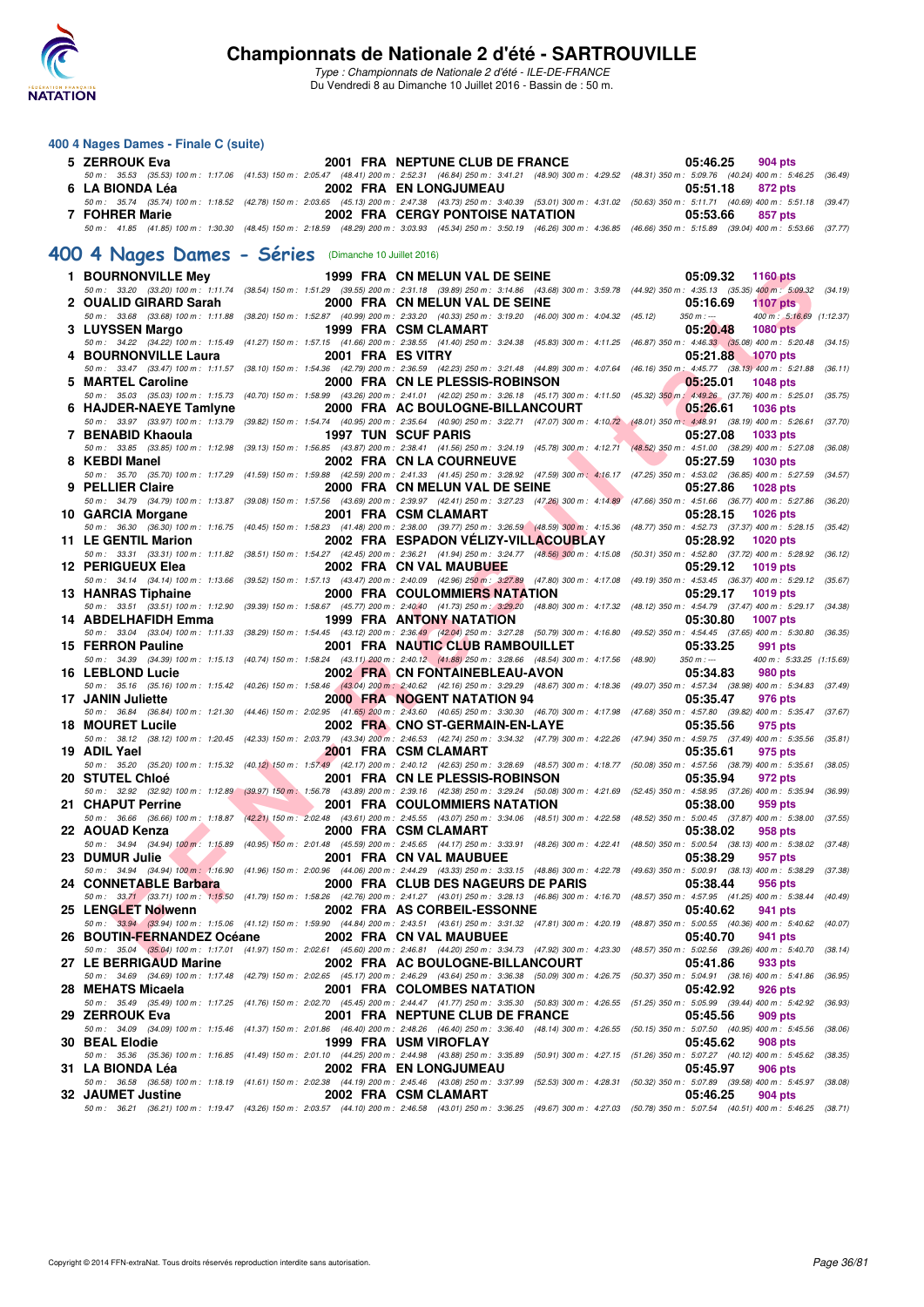

| 400 4 Nages Dames - Séries (suite)                                   |                                                                                                                                                                                                                            |                             |
|----------------------------------------------------------------------|----------------------------------------------------------------------------------------------------------------------------------------------------------------------------------------------------------------------------|-----------------------------|
| 33 FOHRER Marie                                                      | <b>2002 FRA CERGY PONTOISE NATATION</b>                                                                                                                                                                                    | 05:49.78<br>881 pts         |
|                                                                      | 50 m: 37.90 (37.90) 100 m: 1:24.19 (46.29) 150 m: 2:13.46 (49.27) 200 m: 2:59.63 (46.17) 250 m: 3:45.46 (45.83) 300 m: 4:31.77 (46.31) 350 m: 5:11.14 (39.37) 400 m: 5:49.78                                               | (38.64)                     |
| 34 HO Katelyn                                                        | 2002 FRA CN VIRY-CHATILLON<br>50 m : 37.66 (37.66) 100 m : 1:20.93 (43.27) 150 m : 2:04.97 (44.04) 200 m : 2:48.30 (43.33) 250 m : 3:38.70 (50.40) 300 m : 4:28.44 (49.74) 350 m : 5:09.43 (40.99) 400 m : 5:49.89 (40.46) | 05:49.89<br>881 pts         |
|                                                                      |                                                                                                                                                                                                                            |                             |
| 50 Nage Libre Messieurs - Finale A                                   | (Samedi 9 Juillet 2016)                                                                                                                                                                                                    |                             |
| 1 JACQUIN Mathieu                                                    | 1988 FRA CN VIRY-CHÂTILLON                                                                                                                                                                                                 | 00:24.12<br>1192 pts        |
| 2 SALVAN Hadrien                                                     | 1997 FRA ASS SPORTIVE BOUVINES                                                                                                                                                                                             | 00:24.14<br>1191 pts        |
| 3 TIEN MI TIE Kevin                                                  | 1991 FRA AS LE PLESSIS-SAVIGNY                                                                                                                                                                                             | 00:24.37<br><b>1174 pts</b> |
| <b>CHAPLET-GARCIA Joris</b>                                          | 1995 FRA CN LE PLESSIS-ROBINSON                                                                                                                                                                                            | 00:24.53<br><b>1163 pts</b> |
| 5 POSTOLACHI Mikael                                                  | 1994 FRA SO ROSNY                                                                                                                                                                                                          | 00:24.84<br><b>1141 pts</b> |
| <b>6 EL ALAMI Younes</b>                                             | 1999 FRA CN VIRY-CHÂTILLON                                                                                                                                                                                                 | 00:24.93<br>1134 pts        |
| 7 LOSCH Julien                                                       | 1987 FRA BOIS-COLOMBES SPORT                                                                                                                                                                                               | 00:25.01<br><b>1129 pts</b> |
| 8 LE CORNIER Adrien                                                  | 1998 FRA STADE FRANÇAIS O COURBEVOIE                                                                                                                                                                                       | 00:25.04<br><b>1127 pts</b> |
|                                                                      |                                                                                                                                                                                                                            |                             |
| 50 Nage Libre Messieurs - Finale B (Samedi 9 Juillet 2016)           |                                                                                                                                                                                                                            |                             |
| 1 POTIER Livio                                                       | 1998 FRA STADE FRANÇAIS O COURBEVOIE                                                                                                                                                                                       | 00:24.73<br><b>1148 pts</b> |
| 2 PLATAUX Robin                                                      | <b>1997 FRA NOGENT NATATION 94</b>                                                                                                                                                                                         | 00:24.79<br><b>1144 pts</b> |
| 3 UJKA Yoan                                                          | 1999 FRA STADE FRANÇAIS O COURBEVOIE                                                                                                                                                                                       | 00:25.08<br><b>1124 pts</b> |
| 4 CLOSIER Cyril                                                      | 2000 FRA CN VAL MAUBUEE                                                                                                                                                                                                    | 00:25.24<br><b>1112 pts</b> |
| 5 BARATGIN Hugues                                                    | 1999 FRA NEPTUNE CLUB DE FRANCE                                                                                                                                                                                            | 00:25.32<br><b>1107 pts</b> |
| 6 PHANTSULAYA George                                                 | 2000 FRA U.S CRETEIL NATATION                                                                                                                                                                                              | 00:25.40<br>1101 pts        |
| 7 LESPRIT Paul                                                       | <b>1999 FRA STELLA SPORTS ST-MAUR</b>                                                                                                                                                                                      | 00:25.45<br><b>1098 pts</b> |
| 8 GRADEL Thibault                                                    | 2000 FRA CLUB DES NAGEURS DE PARIS                                                                                                                                                                                         | 00:25.69<br>1081 pts        |
|                                                                      |                                                                                                                                                                                                                            |                             |
| 50 Nage Libre Messieurs - Finale C 14-15 ans (Samedi 9 Juillet 2016) |                                                                                                                                                                                                                            |                             |
|                                                                      |                                                                                                                                                                                                                            |                             |
| 1 DIDI Lyès                                                          | 2001 FRA STADE FRANÇAIS O COURBEVOIE                                                                                                                                                                                       | 00:25.57<br><b>1089 pts</b> |
| 2 CHAUVIN Dennys                                                     | 2001 FRA ES VITRY                                                                                                                                                                                                          | 00:25.66<br>1083 pts        |
| 3 THENU Maxime                                                       | 2002 FRA AQUA CLUB PONTAULT-ROISSY                                                                                                                                                                                         | 00:25.96<br>1063 pts        |
| 4 MELONI Clément                                                     | <b>2001 FRA CERGY PONTOISE NATATION</b>                                                                                                                                                                                    | 00:26.04<br><b>1057 pts</b> |
| 5 LE FORESTIER Erwan                                                 | 2001 FRA CN ANDRESY                                                                                                                                                                                                        | 00:26.13<br>1051 pts        |
| 6 ZIJL Sem                                                           | 2002 NED CNO ST-GERMAIN-EN-LAYE                                                                                                                                                                                            | 00:26.38<br>1034 pts        |
| 7 BARRY Aron                                                         | 2002 FRA CLUB DES NAGEURS DE PARIS                                                                                                                                                                                         | 00:26.62<br><b>1018 pts</b> |
| 8 BOURDON Rayane                                                     | 2001 FRA CN VIRY-CHÂTILLON                                                                                                                                                                                                 | 00:26.78<br><b>1007 pts</b> |
|                                                                      |                                                                                                                                                                                                                            |                             |
| 50 Nage Libre Messieurs - Séries                                     | (Samedi 9 Juillet 2016)                                                                                                                                                                                                    |                             |
| 1 JACQUIN Mathieu                                                    | 1988 FRA CN VIRY-CHÂTILLON                                                                                                                                                                                                 | 00:24.05<br><b>1197 pts</b> |
| 2 SALVAN Hadrien                                                     | <b>1997 FRA ASS SPORTIVE BOUVINES</b>                                                                                                                                                                                      | 00:24.10<br>1194 pts        |
| 3 TIEN MI TIE Kevin                                                  | <b>1991 FRA AS LE PLESSIS-SAVIGNY</b>                                                                                                                                                                                      | 00:24.38<br><b>1174 pts</b> |
| <b>CHAPLET-GARCIA Joris</b><br>4                                     | <b>1995 FRA CN LE PLESSIS-ROBINSON</b>                                                                                                                                                                                     | 00:24.53<br>1163 pts        |
| 5 LOSCH Julien                                                       | 1987 FRA BOIS-COLOMBES SPORT                                                                                                                                                                                               | 00:24.68<br><b>1152 pts</b> |
| 6 POSTOLACHI Mikael                                                  | 1994 FRA SO ROSNY                                                                                                                                                                                                          | 00:24.71<br>1150 pts        |
| 7 CAPITAINE Arnaud                                                   | <b>1991 FRA CSM PUTEAUX</b>                                                                                                                                                                                                | 00:24.78<br>1145 pts        |
| 8 LE CORNIER Adrien                                                  | 1998 FRA STADE FRANÇAIS O COURBEVOIE                                                                                                                                                                                       | 00:24.83<br><b>1141 pts</b> |
| 9 RENOUVIN Lorenzo                                                   | 1998 FRA STADE FRANÇAIS O COURBEVOIE                                                                                                                                                                                       | 00:24.84<br><b>1141 pts</b> |
| <b>10 EL ALAMI Younes</b>                                            | 1999 FRA CN VIRY-CHÂTILLON                                                                                                                                                                                                 | 00:24.89<br><b>1137 pts</b> |
| 11 POTIER Livio                                                      | 1998 FRA STADE FRANÇAIS O COURBEVOIE                                                                                                                                                                                       | 00:25.02<br><b>1128 pts</b> |
| 12 PLATAUX Robin                                                     | 1997 FRA NOGENT NATATION 94                                                                                                                                                                                                | 00:25.20<br><b>1115 pts</b> |
| 13 PHANTSULAYA George                                                | 2000 FRA U.S CRETEIL NATATION                                                                                                                                                                                              | 00:25.28<br><b>1110 pts</b> |
| 14 UJKA Yoan                                                         | 1999 FRA STADE FRANÇAIS O COURBEVOIE                                                                                                                                                                                       | 00:25.29<br>1109 pts        |
| 15 CHOUFA Jordane                                                    | 1995 FRA STADE FRANÇAIS O COURBEVOIE                                                                                                                                                                                       | 00:25.36<br><b>1104 pts</b> |
| 16 CLOSIER Cyril                                                     | 2000 FRA CN VAL MAUBUEE                                                                                                                                                                                                    | 00:25.38<br>1103 pts        |
| <b>17 BARATGIN Hugues</b>                                            | 1999 FRA NEPTUNE CLUB DE FRANCE                                                                                                                                                                                            | 00:25.42<br>1100 pts        |
| 18 LESPRIT Paul                                                      | 1999 FRA STELLA SPORTS ST-MAUR                                                                                                                                                                                             | 00:25.43<br>1099 pts        |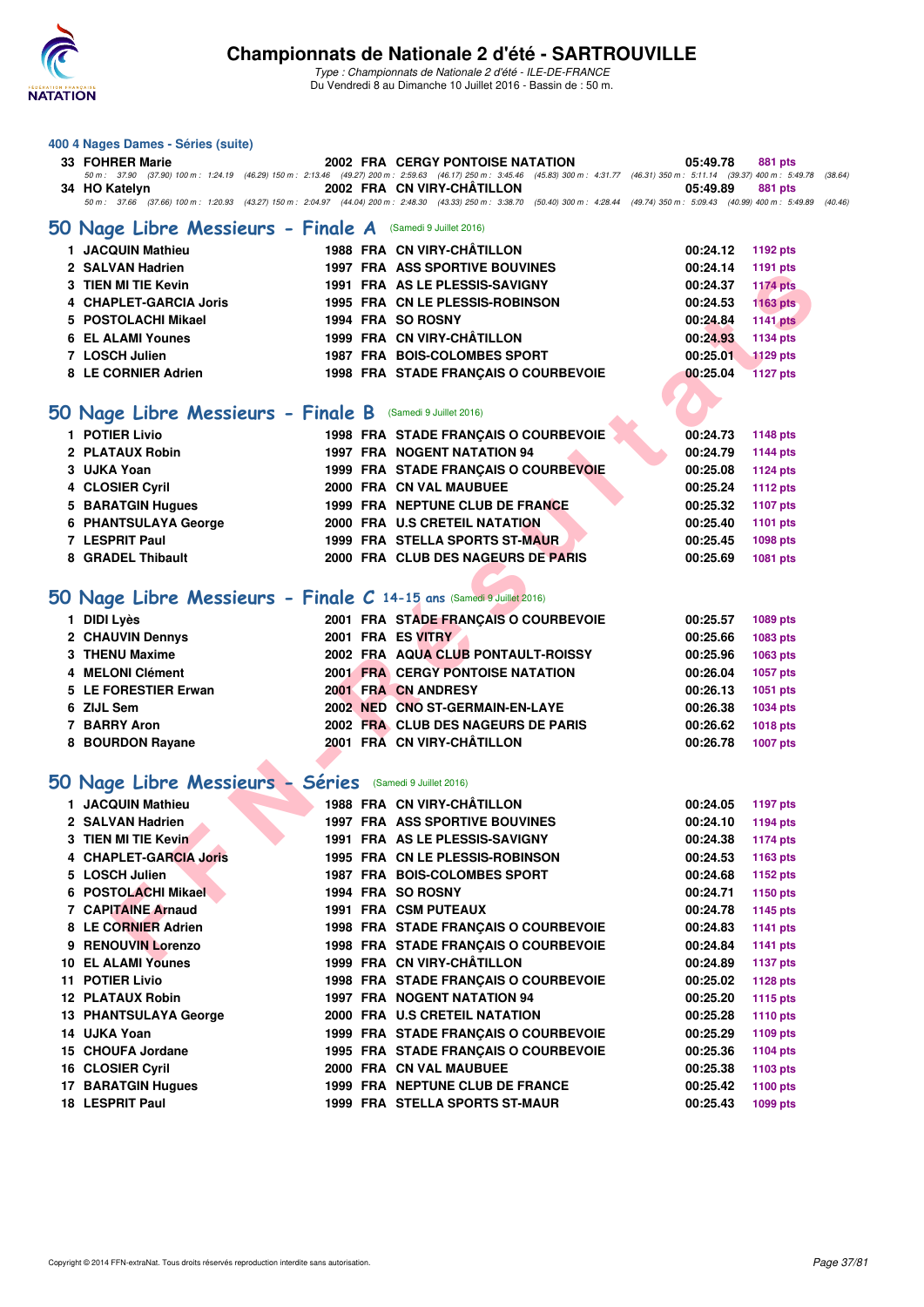

#### **50 Nage Libre Messieurs - Séries (suite)**

| 19 LIV Nicolas                  |  | <b>1999 FRA LAGNY-SUR-MARNE NATATION</b> | 00:25.49 | 1095 pts        |
|---------------------------------|--|------------------------------------------|----------|-----------------|
| 20 GRADEL Thibault              |  | 2000 FRA CLUB DES NAGEURS DE PARIS       | 00:25.54 | 1092 pts        |
| <b>21 SUMEIRE Eliott</b>        |  | 1999 FRA CA ORSAY                        | 00:25.57 | 1089 pts        |
| 22 LEFORT-LOUET Gaspard         |  | 2000 FRA STADE FRANÇAIS O COURBEVOIE     | 00:25.58 | 1089 pts        |
| 23 PAGO Sébastien               |  | <b>1999 FRA SN VERSAILLES</b>            | 00:25.65 | 1084 pts        |
| 24 DIDI Lyès                    |  | 2001 FRA STADE FRANÇAIS O COURBEVOIE     | 00:25.66 | 1083 pts        |
| 24 THIBAULT Thomas              |  | <b>1998 FRA RSC MONTREUIL</b>            | 00:25.66 | 1083 pts        |
| 26 RICHTER Neil                 |  | 1999 FRA AC VILLEPINTE                   | 00:25.73 | <b>1078 pts</b> |
| 27 BERTHELIER Axel              |  | 2000 FRA CLUB DES NAGEURS DE PARIS       | 00:25.82 | <b>1072 pts</b> |
| 27 GAY SEMENKOFF Justin         |  | 2000 FRA CSM CLAMART                     | 00:25.82 | <b>1072 pts</b> |
| 27 KUCH Alain                   |  | <b>1998 FRA CN VAL MAUBUEE</b>           | 00:25.82 | 1072 pts        |
| 30 NASCIMENTO Diego             |  | 2000 BRA ASS SPORTIVE BOUVINES           | 00:25.85 | <b>1070 pts</b> |
| 30 FAUTRA Yohan                 |  | 2000 FRA AQUA CLUB PONTAULT-ROISSY       | 00:25.85 | <b>1070 pts</b> |
| 32 GIBON Quentin                |  | 1999 FRA NOGENT NATATION 94              | 00:25.86 | 1069 pts        |
| 33 CHAUVIN Dennys               |  | 2001 FRA ES VITRY                        | 00:25.87 | 1069 pts        |
| 34 RIVARD Bernard               |  | 2000 CAN CNO ST-GERMAIN-EN-LAYE          | 00:25.88 | 1068 pts        |
| <b>35 JONCHERY Pierre</b>       |  | <b>1998 FRA NOGENT NATATION 94</b>       | 00:25.89 | <b>1067 pts</b> |
| 36 BOUALI Farès                 |  | <b>2001 FRA USNSP NEMOURS</b>            | 00:25.90 |                 |
| 37 MORVAN Léo                   |  |                                          |          | <b>1067 pts</b> |
|                                 |  | 1999 FRA NEPTUNE CLUB DE FRANCE          | 00:25.93 | 1065 pts        |
| 38 BENAZET Julien               |  | 1999 FRA CN MELUN VAL DE SEINE.          | 00:25.94 | 1064 pts        |
| 39 LANGLOIS Guillaume           |  | <b>1999 FRA ES MASSY NATATION</b>        | 00:26.03 | 1058 pts        |
| 40 MALTESTE Tristan             |  | 1999 FRA CSM CLAMART                     | 00:26.04 | <b>1057 pts</b> |
| 40 MELONI Clément               |  | <b>2001 FRA CERGY PONTOISE NATATION</b>  | 00:26.04 | 1057 pts        |
| <b>42 SETIM Quentin</b>         |  | 2000 FRA PROVINS NATATION                | 00:26.05 | 1056 pts        |
| <b>43 LOSSOUARN Mathias</b>     |  | <b>1998 FRA CN BRUNOY-ESSONNE</b>        | 00:26.11 | 1052 pts        |
| <b>44 THENU Maxime</b>          |  | 2002 FRA AQUA CLUB PONTAULT-ROISSY       | 00:26.14 | <b>1050 pts</b> |
| 44 MEKHZOUNI Samy               |  | 1999 FRA U.S CRETEIL NATATION            | 00:26.14 | <b>1050 pts</b> |
| 46 LE FORESTIER Erwan           |  | 2001 FRA CN ANDRESY                      | 00:26.15 | <b>1050 pts</b> |
| 47 MOULIN Gregory               |  | 1997 FRA SN VERSAILLES                   | 00:26.17 | <b>1048 pts</b> |
| 48 LINO Rafaël                  |  | 1999 FRA C.N OZOIR-LA-FERRIERE           | 00:26.19 | <b>1047 pts</b> |
| <b>49 SONDEREGGER Lucas</b>     |  | 2000 FRA CLUB DES NAGEURS DE PARIS       | 00:26.26 | <b>1042 pts</b> |
| 50 BIDEL Maxime                 |  | <b>1999 FRA STADE DE VANVES</b>          | 00:26.33 | <b>1037 pts</b> |
| 51 TAYLAN Noyan                 |  | 2002 FRA STADE DE VANVES                 | 00:26.34 | <b>1037 pts</b> |
| 52 BARRY Aron                   |  | 2002 FRA CLUB DES NAGEURS DE PARIS       | 00:26.39 | 1033 pts        |
| 53 FURNON Maxence               |  | <b>1999 FRA MOISSY SPORT NATATION</b>    | 00:26.40 | 1033 pts        |
| 54 ZIJL Sem                     |  | 2002 NED CNO ST-GERMAIN-EN-LAYE          | 00:26.46 | 1029 pts        |
| 54 GEOFFROY Axel                |  | 2002 FRA SO ROSNY                        | 00:26.46 | 1029 pts        |
| 56 JASSOUD Matthieu             |  | 1998 FRA CSM CLAMART                     | 00:26.48 | <b>1027 pts</b> |
| 57 BOURDON Rayane               |  | 2001 FRA CN VIRY-CHÂTILLON               | 00:26.58 | 1021 pts        |
| 58 COUTINHO Enzo                |  | 2000 FRA ASN LOUVRES-ROISSY-SURVILLIERS  | 00:26.59 | <b>1020 pts</b> |
| 59 GUICHANDUT Thibault          |  | 2001 FRA CERCLE SPORTIF STANISLAS PARIS  | 00:26.65 | <b>1016 pts</b> |
| 59 DENJEAN Constantin           |  | 2002 FRA SO ROSNY                        | 00:26.65 | 1016 pts        |
| 61 DE BOYER D'EGUILLES Maxime   |  | 2002 FRA CANETON CLUB DE BEAUMONT        | 00:26.67 | <b>1015 pts</b> |
| 62 PANZO Yanis                  |  | 2000 FRA ES VITRY                        | 00:26.68 | <b>1014 pts</b> |
| 63 GIBERT Alexandre             |  | 2000 FRA CN VERNEUIL VERNOUILLET         | 00:26.73 | <b>1011 pts</b> |
| 63 FRANCOIS Bastien             |  | 2000 FRA MOISSY SPORT NATATION           | 00:26.73 | 1011 pts        |
| 65 ANDRÉ Loïc                   |  | 2001 FRA A.O. TRAPPES NATATION           | 00:26.78 | <b>1007 pts</b> |
| 66 GAUT Tristan                 |  | 1999 FRA CSM CLAMART                     | 00:26.82 | <b>1005 pts</b> |
| 67 DA SILVA UMMENHOVER Thibault |  | 2001 FRA NOGENT NATATION 94              | 00:26.83 | <b>1004 pts</b> |
| 68 GRONDIN William              |  | 2002 FRA CA L'HAY-LES-ROSES              | 00:26.86 | 1002 pts        |
| 69 CATINEL-ARAMINTHE Keran      |  | 2001 FRA U.S CRETEIL NATATION            | 00:26.87 | <b>1001 pts</b> |
| 70 EMERY Ancelin                |  | 2002 FRA AS PORCHEVILLE                  | 00:26.94 | 997 pts         |
| 71 APCHER Mathéo                |  | 2001 FRA ETOILE SAINT-LEU NATATION       | 00:26.95 | 996 pts         |
| 72 DIEU Aurélien                |  | 2001 FRA SN FRANCONVILLE                 | 00:26.99 | 993 pts         |
|                                 |  |                                          |          |                 |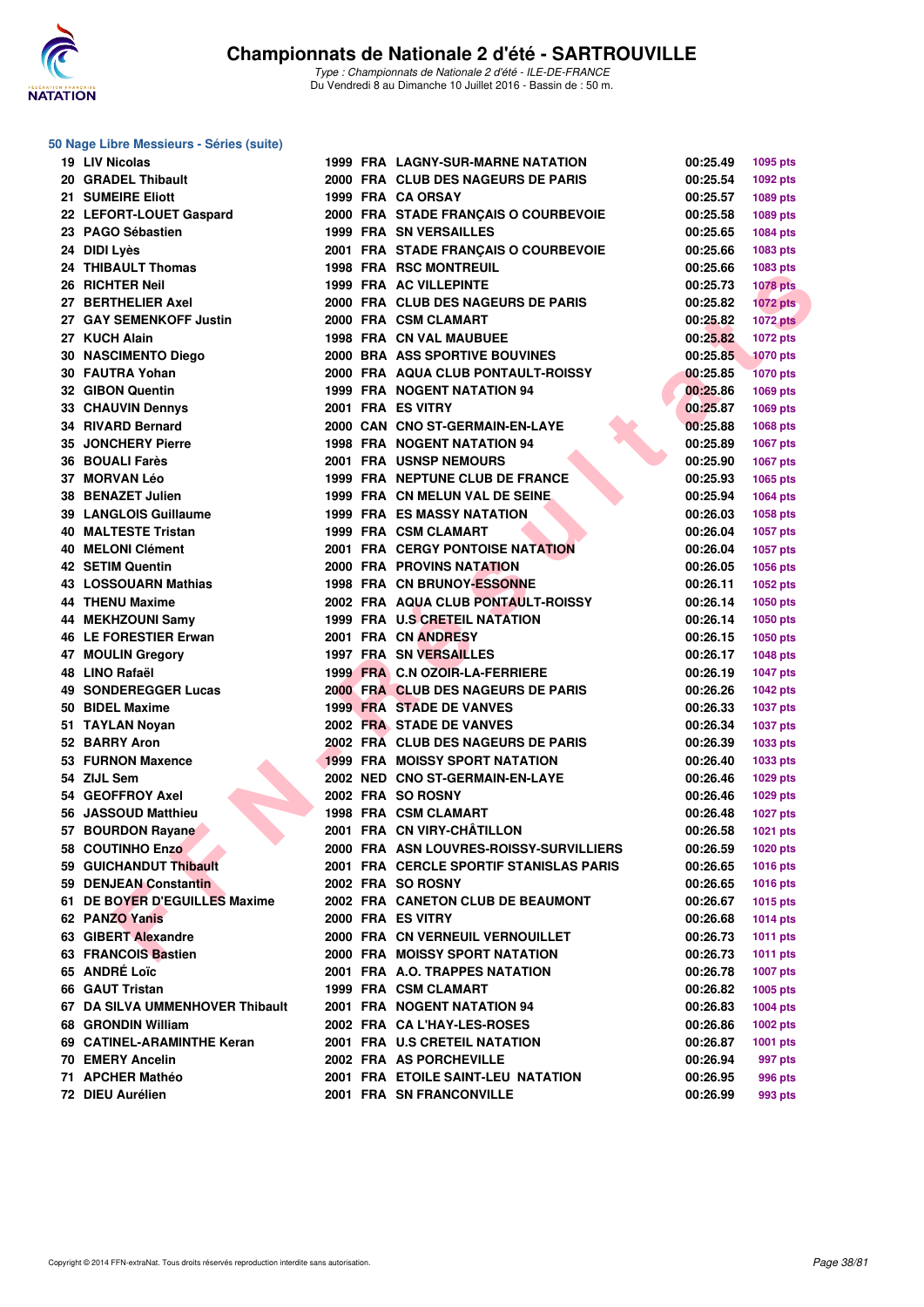

#### **50 Nage Libre Messieurs - Séries (suite)**

| 72 GUIGOU Pierre-Lucas       |  | 2000 FRA U.S CRETEIL NATATION                                                   | 00:26.99       | 993 pts        |
|------------------------------|--|---------------------------------------------------------------------------------|----------------|----------------|
| 72 ICHOU Yassine             |  | 2002 FRA AULNAY-SOUS-BOIS S.N                                                   | 00:26.99       | 993 pts        |
| 75 CHARBONNEL Alexandre      |  | 2000 FRA CN BRUNOY-ESSONNE                                                      | 00:27.00       | 993 pts        |
| <b>76 DUPUIS Axel</b>        |  | 2002 FRA LE CHESNAY NATATION                                                    | 00:27.02       | 991 pts        |
| 77 DA CRUZ Nathan            |  | 2001 FRA AS PORCHEVILLE                                                         | 00:27.07       | 988 pts        |
| 78 HERLUC Yoann              |  | 2000 FRA SCUF PARIS                                                             | 00:27.09       | 987 pts        |
| 79 HEINY Clement             |  | 2002 FRA AS LE PLESSIS-SAVIGNY                                                  | 00:27.10       | 986 pts        |
| 80 MARIE Gaétan              |  | <b>2001 FRA CERGY PONTOISE NATATION</b>                                         | 00:27.14       | 983 pts        |
| 81 GUERNALEC Erwann          |  | 2001 FRA CN MAISONS-ALFORT                                                      | 00:27.15       | 983 pts        |
| 82 SEYE Matthieu             |  | 2002 FRA CN LE PLESSIS-ROBINSON                                                 | 00:27.16       | <b>982 pts</b> |
| 82 TALEB Yacine              |  | 2001 FRA AULNAY-SOUS-BOIS S.N                                                   | 00:27.16       | 982 pts        |
| 84 FANJAT Albain             |  | 2001 FRA SN VERSAILLES                                                          | 00:27.17       | 981 pts        |
| 85 RAJAONA RAJAOFETRA Maxime |  | 2001 FRA AQUA CLUB PONTAULT-ROISSY                                              | 00:27.18       | 981 pts        |
| 86 FOUCHER Gabriel           |  | 1999 FRA CN ASNIERES                                                            | 00:27.23       | 977 pts        |
| 86 EL HASSANI Adam           |  | 2001 FRA NEPTUNE CLUB DE FRANCE                                                 | 00:27.23       | 977 pts        |
| 88 GABRIEL Jean-Emmanuel     |  | 2000 FRA AQUA CLUB PONTAULT-ROISSY                                              | 00:27.26       | 976 pts        |
| 89 RUBINELLI Maxime          |  | 2001 FRA CN FONTAINEBLEAU-AVON                                                  | 00:27.29       | 974 pts        |
| 90 AERNOUT Arthur            |  | 2002 FRA CA L'HAY-LES-ROSES                                                     | 00:27.33       | 971 pts        |
| 91 SIMEANT Léo               |  | 2001 FRA AULNAY-SOUS-BOIS S.N                                                   | 00:27.36       | 969 pts        |
| 92 CHALENDAR Noé             |  | 2001 FRA AC BOULOGNE-BILLANCOURT                                                | 00:27.58       | 955 pts        |
| 93 GUILLAUME Vincent         |  | <b>2002 FRA ES MASSY NATATION</b>                                               | 00:27.62       | 952 pts        |
| 93 NEUVILLE Malo             |  | 2001 FRA CA ORSAY                                                               | 00:27.62       | 952 pts        |
| 95 POUSSIN Gaétan            |  | 2000 FRA C.N OZOIR-LA-FERRIERE                                                  | 00:27.64       | 951 pts        |
| 96 BARLIER Tony              |  | 2002 FRA CSN GUYANCOURT                                                         | 00:27.67       | 949 pts        |
| 97 SAADANI Saber             |  | 2002 FRA AULNAY-SOUS-BOIS S.N                                                   | 00:27.70       | 947 pts        |
| 98 JOYAUD Auguste            |  | 2002 FRA RACING CLUB DE FRANCE WP                                               | 00:27.81       |                |
| 99 WATTEZ Luc                |  |                                                                                 |                | 940 pts        |
| 100 ARTIGNY Thibault         |  | 2002 FRA C.N OZOIR-LA-FERRIERE                                                  | 00:27.91       | 933 pts        |
|                              |  | 2000 FRA CN VERNEUIL VERNOUILLET                                                | 00:27.92       | 933 pts        |
| <b>100 AERNOUT Louis</b>     |  | 2002 FRA CAL'HAY-LES-ROSES                                                      | 00:27.92       | 933 pts        |
| 102 RAHAJARIMANANA Mendrika  |  | <b>2001 MAD US GRIGNY</b>                                                       | 00:27.94       | 931 pts        |
| 103 KADRI Marwane            |  | <b>2001 FRA ETOILE SAINT-LEU NATATION</b><br>2001 FRA ETOILE SAINT-LEU NATATION | 00:28.02       | 926 pts        |
| 103 OUANICHE-HERBIN Nicolas  |  |                                                                                 | 00:28.02       | 926 pts        |
| 105 IABASSENE Safy           |  | 2002 FRA RACING CLUB DE FRANCE WP                                               | 00:28.03       | 926 pts        |
| 106 CIFTCI Denis             |  | 2002 FRA U.S CRETEIL NATATION                                                   | 00:28.04       | 925 pts        |
| 107 EL KABBAJ Hassan         |  | <b>2001 FRA CERGY PONTOISE NATATION</b>                                         | 00:28.05       | 924 pts        |
| 108 GRANDIN MARTIN Numa      |  | <b>2002 FRA ES MASSY NATATION</b>                                               | 00:28.13       | 919 pts        |
| 108 MAHMOUDI Mohamed         |  | <b>2002 FRA TUNISIE</b>                                                         | 00:28.13       | 919 pts        |
| 110 DEZ Léo                  |  | 2002 FRA CSN GUYANCOURT                                                         | 00:28.15       | 918 pts        |
| 111 MULLOIS Flynn            |  | 2002 FRA AQUA CLUB PONTAULT-ROISSY                                              | 00:28.18       | <b>916 pts</b> |
| 112 OUANDJELI Nabil          |  | 2001 FRA RSC MONTREUIL                                                          | 00:28.20       | 915 pts        |
| 112 FARHAT Malik             |  | 2002 FRA STADE FRANÇAIS O COURBEVOIE                                            | 00:28.20       | 915 pts        |
| 114 L'HORSET Grégory         |  | 2002 FRA US RIS-ORANGIS                                                         | 00:28.26       | 911 pts        |
| 115 LESTRADE Victor          |  | <b>2002 FRA YERRES NATATION</b>                                                 | 00:28.33       | 907 pts        |
| 116 RENAUDIN Remi            |  | <b>2002 FRA CERGY PONTOISE NATATION</b>                                         | 00:28.40       | 902 pts        |
| 117 ROUGAGNOU Zachary        |  | 2000 FRA CN MAISONS-ALFORT                                                      | 00:28.43       | 900 pts        |
| 118 LIU Dan-Li               |  | 2001 FRA MONTIGNY NATATION                                                      | 00:28.55       | 893 pts        |
| 119 DECOTTE Louis            |  | 2002 FRA CN ASNIÈRES                                                            | 00:28.67       | 885 pts        |
| 120 SAIDJI Djillali          |  | 2002 FRA U.S CRETEIL NATATION                                                   | 00:28.69       | 884 pts        |
| 121 LEMARCHAND Kyllian       |  | 2002 FRA CN LE PLESSIS-ROBINSON                                                 | 00:28.74       | 881 pts        |
| 122 LABAT Tancrede           |  | 2002 FRA CSM CLAMART                                                            | 00:28.81       | 877 pts        |
| 123 PICHON Erwan             |  | 2000 FRA AC VILLEPINTE                                                          | 00:35.07       | 531 pts        |
| --- BUISSON Luca             |  | 2002 FRA CLUB DES NAGEURS DE PARIS                                              | <b>DNS</b> dec |                |
| --- MONTAGNA Benoît          |  | 1989 FRA STADE DE VANVES                                                        | <b>DNS</b> dec |                |
|                              |  |                                                                                 |                |                |

### **[100 Nage Libre Messieurs - Finale A](http://www.ffnatation.fr/webffn/resultats.php?idact=nat&go=epr&idcpt=39837&idepr=52)** (Dimanche 10 Juillet 2016)

**1 SALVAN Hadrien 1997 FRA ASS SPORTIVE BOUVINES** 

**50** m : 25.13 (25.13) 100 m : 51.88 (26.75)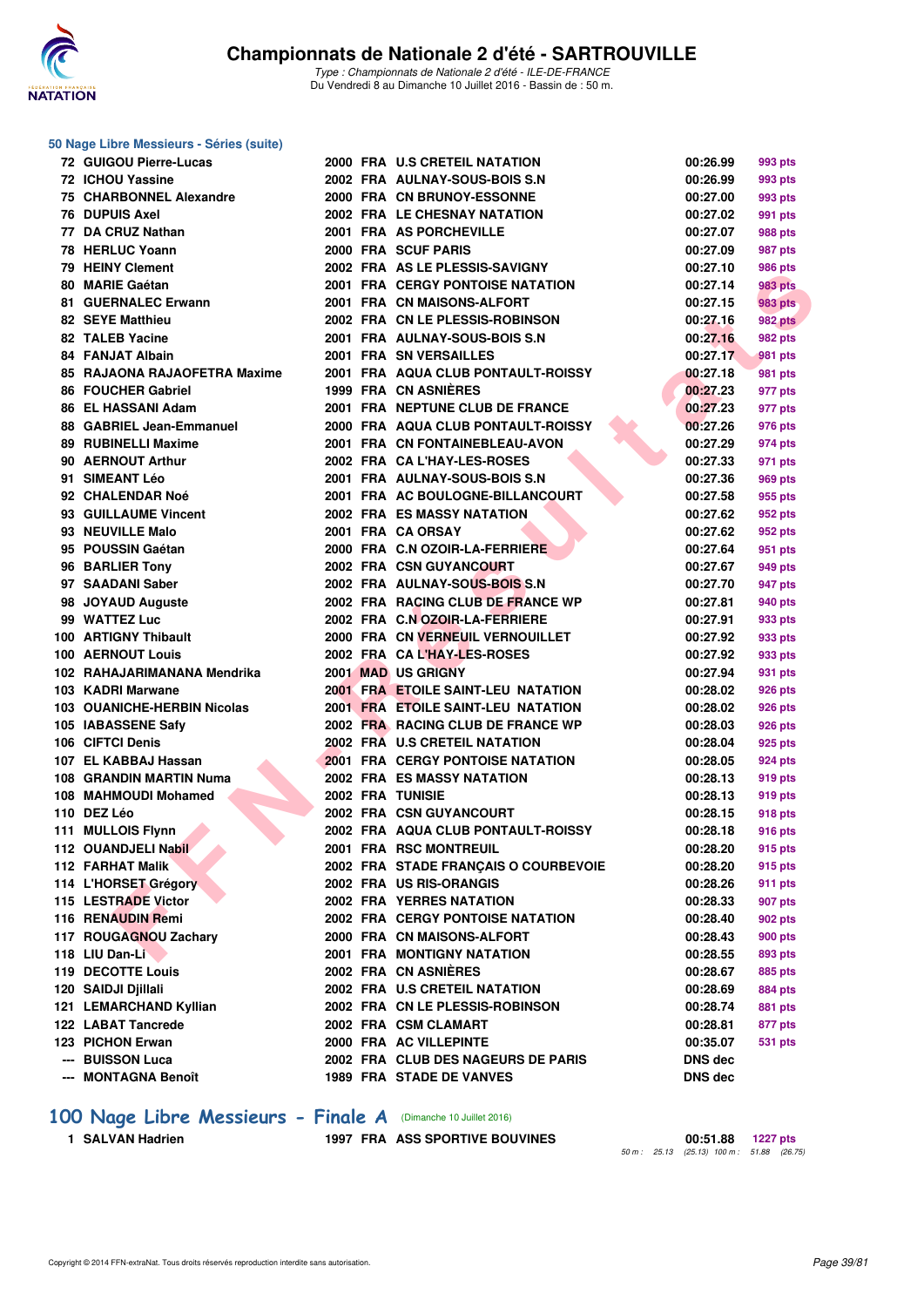

Type : Championnats de Nationale 2 d'été - ILE-DE-FRANCE Du Vendredi 8 au Dimanche 10 Juillet 2016 - Bassin de : 50 m.

| 2 JACQUIN Mathieu      | 1988 FRA CN VIRY-CHÂTILLON      |  | 00:53.01 1188 pts                         |          |
|------------------------|---------------------------------|--|-------------------------------------------|----------|
|                        |                                 |  | 50 m: 25.16 (25.16) 100 m: 53.01 (27.8    |          |
| 3 EL ALAMI Younes      | 1999 FRA CN VIRY-CHÂTILLON      |  | 00:53.59 1167 pts                         |          |
|                        |                                 |  | 50 m : 25.79 (25.79) 100 m : 53.59 (27.8  |          |
| 4 CHAPLET-GARCIA Joris | 1995 FRA CN LE PLESSIS-ROBINSON |  | 00:54.80                                  | 1126 pts |
|                        |                                 |  | $F0m: 26.07$ (20.07) $100m: 51.90$ (20.7) |          |

**6 SUMEIRE Eliott 1999 FRA CA ORSAY 00:55.51 1102 pts**

5 POTIER Livio 1998 FRA STADE FRANÇAIS O COURBEVOIE

**100 Nage Libre Messieurs - Finale A (suite)**

| $50 m$ : | 25.16 |          | $(25.16)$ 100 m : | 53.01 (27.85)   |  |
|----------|-------|----------|-------------------|-----------------|--|
|          |       |          | 00:53.59          | 1167 pts        |  |
| $50 m$ : | 25.79 |          | $(25.79)$ 100 m : | 53.59 (27.80)   |  |
|          |       |          | 00:54.80          | <b>1126 pts</b> |  |
| $50 m$ : | 26.07 |          | $(26.07)$ 100 m : | 54.80 (28.73)   |  |
|          |       |          | 00:55.17          | 1113 pts        |  |
| 50 m :   | 26.55 |          | $(26.55)$ 100 m : | 55.17 (28.62)   |  |
|          |       | 00:55.51 |                   | 1102 pts        |  |
| 50 m :   | 26.83 |          | $(26.83)$ 100 m : | 55.51 (28.68)   |  |
|          |       | 00:55.84 |                   | <b>1091 pts</b> |  |
| $50 m$ : | 27.27 |          | $(27.27)$ 100 m : | 55.84 (28.57)   |  |
|          |       |          | 00:55.85          | <b>1090 pts</b> |  |
| 50 m :   | 26.80 |          | $(26.80)$ 100 m : | 55.85 (29.05)   |  |
|          |       |          |                   |                 |  |

### **[100 Nage Libre Messieurs - Finale B](http://www.ffnatation.fr/webffn/resultats.php?idact=nat&go=epr&idcpt=39837&idepr=52)** (Dimanche 10 Juillet 2016)

| <b>JUMEINE EIIUU</b>                                                    | ו אכחי אש החוד ככנו |                                         |             |              | UU.JJ.J I                                              | דו שב איז       |  |
|-------------------------------------------------------------------------|---------------------|-----------------------------------------|-------------|--------------|--------------------------------------------------------|-----------------|--|
| 7 PLATAUX Robin                                                         |                     | <b>1997 FRA NOGENT NATATION 94</b>      |             | 50 m : 26.83 | $(26.83)$ 100 m : 55.51 $(28.68)$<br>00:55.84          | <b>1091 pts</b> |  |
|                                                                         |                     |                                         |             |              | 50 m : 27.27 (27.27) 100 m :                           | 55.84 (28.57)   |  |
| 8 LE CORNIER Adrien                                                     |                     | 1998 FRA STADE FRANÇAIS O COURBEVOIE    |             |              | 00:55.85                                               | 1090 pts        |  |
|                                                                         |                     |                                         |             |              | 50 m: 26.80 (26.80) 100 m: 55.85 (29.05)               |                 |  |
| <b>00 Nage Libre Messieurs - Finale B</b> (Dimanche 10 Juillet 2016)    |                     |                                         |             |              |                                                        |                 |  |
| 1 THIBAULT Thomas                                                       |                     | 1998 FRA RSC MONTREUIL                  |             |              | 00:55.02                                               | <b>1118 pts</b> |  |
|                                                                         |                     |                                         | 50 m: 26.55 |              | $(26.55)$ 100 m : 55.02 $(28.47)$                      |                 |  |
| 2 GIBON Quentin                                                         |                     | 1999 FRA NOGENT NATATION 94             |             |              | 00:55.25                                               | <b>1111 pts</b> |  |
|                                                                         |                     |                                         |             |              | 50 m: 27.38 (27.38) 100 m: 55.25 (27.87)               |                 |  |
| <b>3 MARGONTY Lucas</b>                                                 |                     | 1999 FRA CN VIRY-CHÂTILLON              |             |              | 00:55.47<br>50 m : 27.33 (27.33) 100 m : 55.47 (28.14) | 1103 pts        |  |
| 4 BANCOURT Julien                                                       |                     | 1999 FRA AS LE PLESSIS-SAVIGNY          |             |              | 00:55.64                                               | <b>1097 pts</b> |  |
|                                                                         |                     |                                         |             |              | 50 m: 27.07 (27.07) 100 m: 55.64 (28.57)               |                 |  |
| 5 BENAZET Julien                                                        |                     | 1999 FRA CN MELUN VAL DE SEINE          |             |              | 00:55.86                                               | <b>1090 pts</b> |  |
| 6 PHANTSULAYA George                                                    |                     | 2000 FRA U.S CRETEIL NATATION           |             | 50 m: 26.88  | $(26.88)$ 100 m : 55.86 $(28.98)$<br>00:56.16          | <b>1080 pts</b> |  |
|                                                                         |                     |                                         |             | 50 m: 27.30  | $(27.30)$ 100 m :                                      | 56.16 (28.86)   |  |
| 7 DUPUY Louan                                                           |                     | 2000 FRA CERGY PONTOISE NATATION        |             |              | 00:56.89                                               | <b>1056 pts</b> |  |
|                                                                         |                     |                                         |             |              | 50 m: 27.58 (27.58) 100 m: 56.89 (29.31)               |                 |  |
| --- LESPRIT Paul                                                        |                     | 1999 FRA STELLA SPORTS ST-MAUR          |             |              | <b>DNS Nd</b>                                          |                 |  |
|                                                                         |                     |                                         |             |              |                                                        |                 |  |
| 00 Nage Libre Messieurs - Finale C 14-15 ans (Dimanche 10 Juillet 2016) |                     |                                         |             |              |                                                        |                 |  |
| 1 LE FORESTIER Erwan                                                    |                     | 2001 FRA CN ANDRESY                     |             |              | 00:56.96                                               | 1054 pts        |  |
|                                                                         |                     |                                         |             | 50 m: 27.73  | $(27.73)$ 100 m : 56.96 $(29.23)$                      |                 |  |
| 1 HENDERSON Jules                                                       |                     | 2001 FRA CERCLE SPORTIF STANISLAS PARIS |             |              | 00:56.96                                               | <b>1054 pts</b> |  |
|                                                                         |                     | 2001 FRA CN VIRY-CHÂTILLON              |             |              | 50 m: 27.94 (27.94) 100 m: 56.96 (29.02)<br>00:57.14   | <b>1048 pts</b> |  |
| 3 BOURDON Rayane                                                        |                     |                                         | 50 m: 28.09 |              | $(28.09)$ 100 m : 57.14 $(29.05)$                      |                 |  |
| 4 CHAMBRAUD Charles                                                     |                     | 2001 FRA COLOMBES NATATION              |             |              | 00:57.16                                               | <b>1047 pts</b> |  |
|                                                                         |                     |                                         |             | 50 m : 27.64 | $(27.64)$ 100 m : 57.16 $(29.52)$                      |                 |  |
| 5 SCHEERS Hugo                                                          |                     | 2001 FRA CN VIRY-CHÂTILLON              |             | 50 m: 27.61  | 00:57.17<br>$(27.61)$ 100 m : 57.17 $(29.56)$          | <b>1047 pts</b> |  |
| 6 RAJAONA RAJAOFETRA Maxime                                             |                     | 2001 FRA AQUA CLUB PONTAULT-ROISSY      |             |              | 00:57.91                                               | 1023 pts        |  |
|                                                                         |                     |                                         |             |              | 50 m: 27.94 (27.94) 100 m: 57.91 (29.97)               |                 |  |
| 6 DA SILVA UMMENHOVER Thibault                                          |                     | 2001 FRA NOGENT NATATION 94             |             |              | 00:57.91                                               | <b>1023 pts</b> |  |
| 8 CATINEL-ARAMINTHE Keran                                               |                     | 2001 FRA U.S CRETEIL NATATION           |             |              | 50 m: 27.85 (27.85) 100 m: 57.91 (30.06)<br>00:58.01   | <b>1019 pts</b> |  |
|                                                                         |                     |                                         |             |              | 50 m: 27.72 (27.72) 100 m: 58.01 (30.29)               |                 |  |
|                                                                         |                     |                                         |             |              |                                                        |                 |  |
| 00 Nage Libre Messieurs - Séries                                        |                     | (Dimanche 10 Juillet 2016)              |             |              |                                                        |                 |  |
| 1 JACQUIN Mathieu                                                       |                     | 1988 FRA CN VIRY-CHÂTILLON              |             |              | 00:52.59                                               | <b>1202 pts</b> |  |
|                                                                         |                     |                                         |             |              | 50 m: 25.37 (25.37) 100 m: 52.59 (27.22)               |                 |  |
| 2 SALVAN Hadrien                                                        |                     | <b>1997 FRA ASS SPORTIVE BOUVINES</b>   |             | 50 m : 25.78 | 00:53.50<br>$(25.78)$ 100 m : 53.50 $(27.72)$          | 1170 pts        |  |
| <b>3 EL ALAMI Younes</b>                                                |                     | 1999 FRA CN VIRY-CHÂTILLON              |             |              | 00:53.74                                               | 1162 pts        |  |
|                                                                         |                     |                                         |             | 50 m : 25.91 | $(25.91)$ 100 m : 53.74 $(27.83)$                      |                 |  |
| 4 SUMEIRE Eliott                                                        |                     | 1999 FRA CA ORSAY                       |             |              | 00:54.36                                               | 1141 pts        |  |

## **[100 Nage Libre Messieurs - Finale C](http://www.ffnatation.fr/webffn/resultats.php?idact=nat&go=epr&idcpt=39837&idepr=52) 14-15 ans** (Dimanche 10 Juillet 2016)

| 1 LE FORESTIER Erwan           |  | 2001 FRA CN ANDRESY                     |                        | 00:56.96          | 1054 pts        |  |
|--------------------------------|--|-----------------------------------------|------------------------|-------------------|-----------------|--|
|                                |  |                                         | 50 m: 27.73            | $(27.73)$ 100 m : | 56.96 (29.23)   |  |
| <b>HENDERSON Jules</b>         |  | 2001 FRA CERCLE SPORTIF STANISLAS PARIS |                        | 00:56.96          | <b>1054 pts</b> |  |
|                                |  |                                         | 50 m: 27.94            | $(27.94)$ 100 m : | 56.96 (29.02)   |  |
| 3 BOURDON Rayane               |  | 2001 FRA CN VIRY-CHÂTILLON              |                        | 00:57.14          | <b>1048 pts</b> |  |
|                                |  |                                         | 50 m: 28.09            | $(28.09)$ 100 m : | 57.14 (29.05)   |  |
| 4 CHAMBRAUD Charles            |  | 2001 FRA COLOMBES NATATION              |                        | 00:57.16          | <b>1047 pts</b> |  |
|                                |  |                                         | 50 m: 27.64            | $(27.64)$ 100 m : | 57.16 (29.52)   |  |
| 5 SCHEERS Hugo                 |  | 2001 FRA CN VIRY-CHÂTILLON              |                        | 00:57.17          | <b>1047 pts</b> |  |
|                                |  |                                         | 50 m: 27.61            | $(27.61)$ 100 m : | 57.17 (29.56)   |  |
| 6 RAJAONA RAJAOFETRA Maxime    |  | 2001 FRA AQUA CLUB PONTAULT-ROISSY      |                        | 00:57.91          | $1023$ pts      |  |
|                                |  |                                         | $50 \text{ m}$ : 27.94 | $(27.94)$ 100 m : | 57.91 (29.97)   |  |
| 6 DA SILVA UMMENHOVER Thibault |  | 2001 FRA NOGENT NATATION 94             |                        | 00:57.91          | 1023 pts        |  |
|                                |  |                                         | 50 m: 27.85            | $(27.85)$ 100 m : | 57.91 (30.06)   |  |
| 8 CATINEL-ARAMINTHE Keran      |  | 2001 FRA U.S CRETEIL NATATION           |                        | 00:58.01          | $1019$ pts      |  |
|                                |  |                                         | 50 m : 27.72           | $(27.72)$ 100 m : | 58.01 (30.29)   |  |

## **[100 Nage Libre Messieurs - Séries](http://www.ffnatation.fr/webffn/resultats.php?idact=nat&go=epr&idcpt=39837&idepr=52)** (Dimanche 10 Juillet 2016)

| 1 JACQUIN Mathieu        |  | 1988 FRA CN VIRY-CHÂTILLON               |          |                | 00:52.59                                 | 1202 pts               |
|--------------------------|--|------------------------------------------|----------|----------------|------------------------------------------|------------------------|
| 2 SALVAN Hadrien         |  | <b>1997 FRA ASS SPORTIVE BOUVINES</b>    |          | $50 m$ : 25.37 | $(25.37)$ 100 m :<br>00:53.50            | 52.59 (27.<br>1170 pts |
| <b>3 EL ALAMI Younes</b> |  | 1999 FRA CN VIRY-CHÂTILLON               |          | 50 m: 25.78    | $(25.78)$ 100 m : 53.50 (27.<br>00:53.74 | 1162 pts               |
| 4 SUMEIRE Eliott         |  | 1999 FRA CA ORSAY                        | $50 m$ : | 25.91          | $(25.91)$ 100 m :<br>00:54.36            | 53.74 (27.<br>1141 pts |
| 5 POTIER Livio           |  | 1998 FRA STADE FRANÇAIS O COURBEVOIE     |          | $50 m$ : 26.27 | $(26.27)$ 100 m : 54.36 (28.<br>00:54.53 | 1135 pts               |
| 6 LINO Rafaël            |  | 1999 FRA C.N OZOIR-LA-FERRIERE           |          | 50 m: 25.86    | $(25.86)$ 100 m :<br>00:54.88            | 54.53 (28.<br>1123 pts |
| 7 PLATAUX Robin          |  | <b>1997 FRA NOGENT NATATION 94</b>       |          | 50 m: 27.03    | $(27.03)$ 100 m :<br>00:54.94            | 54.88 (27.<br>1121 pts |
| 8 LIV Nicolas            |  | <b>1999 FRA LAGNY-SUR-MARNE NATATION</b> |          | 50 m: 27.00    | $(27.00)$ 100 m :<br>00:54.96            | 54.94 (27.<br>1120 pts |
| 9 BARRY Ervin            |  | 2000 FRA CLUB DES NAGEURS DE PARIS       |          | 50 m: 27.40    | $(27.40)$ 100 m : 54.96 (27.<br>00:55.04 | 1118 pts               |
|                          |  |                                          |          |                |                                          |                        |

|                |              | 00:52.59          | $1202$ pts      |
|----------------|--------------|-------------------|-----------------|
|                | 50 m : 25.37 | $(25.37)$ 100 m : | 52.59 (27.22)   |
|                |              | 00:53.50          | <b>1170 pts</b> |
| 50 m: 25.78    |              | $(25.78)$ 100 m : | 53.50 (27.72)   |
|                |              | 00:53.74          | 1162 $pts$      |
| $50 m$ : 25.91 |              | $(25.91)$ 100 m : | 53.74 (27.83)   |
|                |              | 00:54.36          | 1141 $pts$      |
| 50 m: 26.27    |              | $(26.27)$ 100 m : | 54.36 (28.09)   |
|                |              | 00:54.53          | 1135 $p$ ts     |
| 50 m: 25.86    |              | $(25.86)$ 100 m : | 54.53 (28.67)   |
|                |              | 00:54.88          | 1123 $pts$      |
| 50 m: 27.03    |              | $(27.03)$ 100 m : | 54.88 (27.85)   |
|                |              | 00:54.94          | <b>1121 pts</b> |
| 50 m: 27.00    |              | $(27.00)$ 100 m : | 54.94 (27.94)   |
|                |              | 00:54.96          | $1120$ pts      |
| 50 m: 27.40    |              | $(27.40)$ 100 m : | 54.96 (27.56)   |
|                |              | 00:55.04          | 1118 $pts$      |
| $50 m - 2641$  |              | $(26.41)$ 100 m · | 55.04 (28.63)   |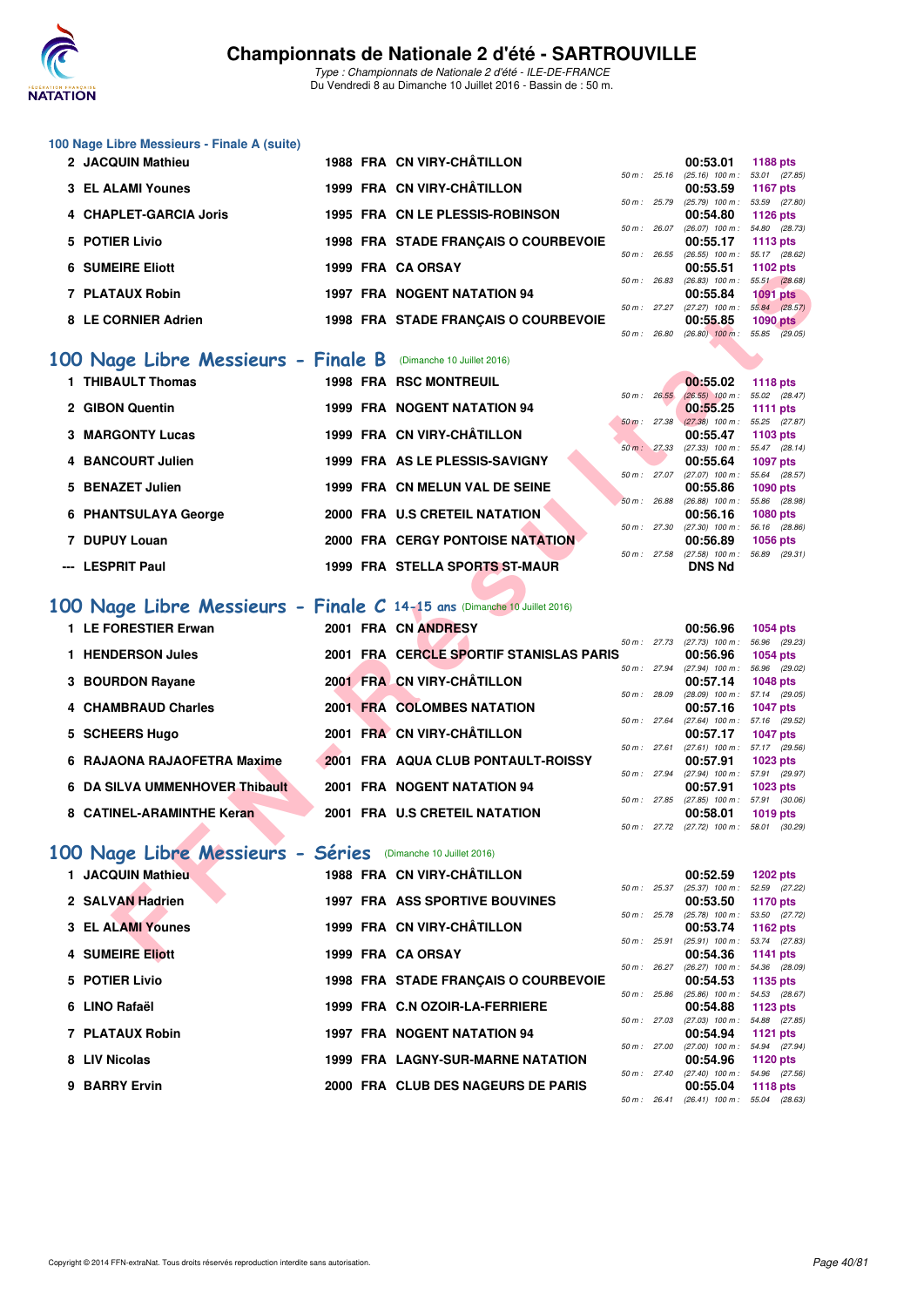

|    | 100 Nage Libre Messieurs - Séries (suite) |  |                                         |              |              |                                                      |                                  |
|----|-------------------------------------------|--|-----------------------------------------|--------------|--------------|------------------------------------------------------|----------------------------------|
|    | 10 UJKA Yoan                              |  | 1999 FRA STADE FRANÇAIS O COURBEVOIE    |              | 50 m : 26.24 | 00:55.10<br>(26.24) 100 m: 55.10 (28.86)             | <b>1116 pts</b>                  |
|    | 11 LE CORNIER Adrien                      |  | 1998 FRA STADE FRANÇAIS O COURBEVOIE    |              | 50 m : 26.38 | 00:55.21<br>$(26.38)$ 100 m : 55.21 $(28.83)$        | <b>1112 pts</b>                  |
|    | 12 CHAPLET-GARCIA Joris                   |  | 1995 FRA CN LE PLESSIS-ROBINSON         | 50 m : 26.41 |              | 00:55.30<br>$(26.41)$ 100 m :                        | 1109 pts<br>55.30 (28.89)        |
|    | <b>13 MARGONTY Lucas</b>                  |  | 1999 FRA CN VIRY-CHÂTILLON              | 50 m: 27.08  |              | 00:55.50<br>$(27.08)$ 100 m :                        | 1102 pts<br>55.50 (28.42)        |
|    | 14 LOSCH Julien                           |  | 1987 FRA BOIS-COLOMBES SPORT            | 50 m: 26.02  |              | 00:55.52                                             | 1101 pts                         |
|    | 15 DUPUY Louan                            |  | <b>2000 FRA CERGY PONTOISE NATATION</b> |              |              | $(26.02)$ 100 m : 55.52 $(29.50)$<br>00:55.53        | <b>1101 pts</b>                  |
|    | 16 THIBAULT Thomas                        |  | <b>1998 FRA RSC MONTREUIL</b>           | 50 m : 27.08 |              | $(27.08)$ 100 m : 55.53 $(28.45)$<br>00:55.56        | <b>1100 pts</b>                  |
|    | 17 PHANTSULAYA George                     |  | 2000 FRA U.S CRETEIL NATATION           | 50 m: 26.93  |              | $(26.93)$ 100 m : 55.56<br>00:55.57                  | (28.63)<br>1100 $pts$            |
|    | <b>18 BANCOURT Julien</b>                 |  | 1999 FRA AS LE PLESSIS-SAVIGNY          | 50 m : 26.89 |              | $(26.89)$ 100 m :<br>00:55.58                        | 55.57 (28.68)<br><b>1099 pts</b> |
|    | 19 GIBON Quentin                          |  | <b>1999 FRA NOGENT NATATION 94</b>      |              | 50 m : 26.89 | $(26.89)$ 100 m :<br>00:55.74                        | 55.58 (28.69)<br>1094 pts        |
|    | 20 BENAZET Julien                         |  | 1999 FRA CN MELUN VAL DE SEINE          | 50 m: 27.41  |              | $(27.41)$ 100 m :<br>00:55.79                        | 55.74 (28.33)<br>1092 pts        |
|    | 21 LESPRIT Paul                           |  | <b>1999 FRA STELLA SPORTS ST-MAUR</b>   |              | 50 m: 26.47  | (26.47) 100 m: 55.79 (29.32)<br>00:55.84             | 1091 pts                         |
|    | 22 BIDEL Maxime                           |  | 1999 FRA STADE DE VANVES                | 50 m: 27.39  |              | (27.39) 100 m: 55.84 (28.45)<br>00:55.91             | 1088 pts                         |
|    | 23 GRADEL Thibault                        |  | 2000 FRA CLUB DES NAGEURS DE PARIS      | 50 m: 26.95  |              | (26.95) 100 m: 55.91 (28.96)<br>00:55.93             | 1088 pts                         |
|    | 24 LEFORT-LOUET Gaspard                   |  | 2000 FRA STADE FRANÇAIS O COURBEVOIE    |              | 50 m : 26.97 | $(26.97)$ 100 m :<br>00:55.98                        | 55.93 (28.96)<br>1086 pts        |
|    | 25 BOURUMEAU William                      |  | 1998 FRA CN VIRY-CHÂTILLON              | 50 m: 27.36  |              | 00:56.00<br>$(27.36)$ 100 m :                        | 1085 pts<br>56.00 (28.64)        |
|    | 26 CATALA Alexandre                       |  | 1995 FRA C.N OZOIR-LA-FERRIERE          |              | 50 m: 27.15  | 00:56.05<br>(27.15) 100 m: 56.05 (28.90)             | 1084 pts                         |
|    | 27 CLOSIER Cyril                          |  | 2000 FRA CN VAL MAUBUEE                 | 50 m: 27.09  |              | 00:56.26<br>(27.09) 100 m: 56.26 (29.17)             | <b>1077 pts</b>                  |
|    | 28 FOUCHER Gabriel                        |  | 1999 FRA CN ASNIERES                    | 50 m : 26.86 |              | 00:56.29<br>(26.86) 100 m: 56.29 (29.43)             | 1076 pts                         |
| 29 | <b>GAY SEMENKOFF Justin</b>               |  | 2000 FRA CSM CLAMART                    |              | 50 m : 27.40 | 00:56.38<br>(27.40) 100 m: 56.38 (28.98)             | 1073 pts                         |
| 30 | <b>DIDI Lyès</b>                          |  | 2001 FRA STADE FRANÇAIS O COURBEVOIE    |              | 50 m: 27.10  | 00:56.39                                             | 1072 pts                         |
|    | 31 LANGLOIS Guillaume                     |  | <b>1999 FRA ES MASSY NATATION</b>       |              |              | $(27.10)$ 100 m :<br>00:56.46                        | 56.39 (29.29)<br><b>1070 pts</b> |
|    | <b>32 HANOTEAUX Tescelin</b>              |  | 1999 FRA OLYMPIQUE LA GARENNE-COLOMBES  |              | 50 m : 27.80 | $(27.80)$ 100 m : 56.46 $(28.66)$<br>00:56.62        | 1065 pts                         |
|    | 33 GERMAIN Alexandre                      |  | 1998 FRA C.N OZOIR-LA-FERRIERE          | 50 m: 27.38  |              | $(27.38)$ 100 m :<br>00:56.63                        | 56.62 (29.24)<br>1064 pts        |
|    | <b>34 BARATGIN Hugues</b>                 |  | 1999 FRA NEPTUNE CLUB DE FRANCE         |              | 50 m : 27.64 | (27.64) 100 m: 56.63 (28.99)<br>00:56.66             | 1063 pts                         |
|    | 35 BESCHERON Simon                        |  | <b>1999 FRA SCUF PARIS</b>              |              | 50 m : 27.49 | $(27.49)$ 100 m : 56.66 $(29.17)$<br>00:56.68        | 1063 pts                         |
|    | 36 DESMOLIN Basile                        |  | 1999 FRA NAUTIC CLUB RAMBOUILLET        |              | 50 m : 27.33 | $(27.33)$ 100 m :<br>00:56.72                        | 56.68 (29.35)<br><b>1061 pts</b> |
|    | 37 SCHEERS Hugo                           |  | 2001 FRA CN VIRY-CHÂTILLON              |              |              | 50 m: 27.75 (27.75) 100 m:<br>00:56.81               | 56.72 (28.97)<br>1059 pts        |
|    | 38 SHEN Simon                             |  | 1999 FRA CLUB DES NAGEURS DE PARIS      |              |              | 50 m: 27.42 (27.42) 100 m: 56.81 (29.39)<br>00:56.85 | 1057 pts                         |
|    | 39 MALTESTE Tristan                       |  | 1999 FRA CSM CLAMART                    | 50 m: 27.36  |              | $(27.36)$ 100 m :<br>00:56.87                        | 56.85 (29.49)<br><b>1057 pts</b> |
|    | 40 TONNEAU Guillaume                      |  | 1998 FRA CN ST-MICHEL-SUR-ORGE          | 50 m: 27.56  |              | (27.56) 100 m: 56.87 (29.31)<br>00:56.90             | 1056 pts                         |
|    | 41 NASCIMENTO Diego                       |  | 2000 BRA ASS SPORTIVE BOUVINES          |              | 50 m : 27.10 | $(27.10)$ 100 m : 56.90 $(29.80)$<br>00:57.04        | 1051 pts                         |
|    | 42 MOULIN Gregory                         |  | <b>1997 FRA SN VERSAILLES</b>           |              | 50 m : 27.43 | $(27.43)$ 100 m : 57.04 $(29.61)$<br>00:57.11        | 1049 pts                         |
|    | 43 LE FORESTIER Erwan                     |  | 2001 FRA CN ANDRESY                     |              |              | 50 m: 27.14 (27.14) 100 m: 57.11 (29.97)<br>00:57.13 | 1048 pts                         |
|    | 44 NEUVILLE Titouan                       |  | 1998 FRA CA ORSAY                       |              | 50 m: 27.13  | $(27.13)$ 100 m : 57.13 $(30.00)$<br>00:57.31        | 1042 pts                         |
|    | 45 HENDERSON Jules                        |  | 2001 FRA CERCLE SPORTIF STANISLAS PARIS | 50 m: 27.54  |              | (27.54) 100 m: 57.31 (29.77)<br>00:57.45             | 1038 pts                         |
|    | 45 GIBERT Alexandre                       |  | 2000 FRA CN VERNEUIL VERNOUILLET        | 50 m : 28.73 |              | (28.73) 100 m : 57.45 (28.72)<br>00:57.45            | 1038 pts                         |
|    |                                           |  |                                         |              |              | 50 m : 27.77 (27.77) 100 m : 57.45 (29.68)           |                                  |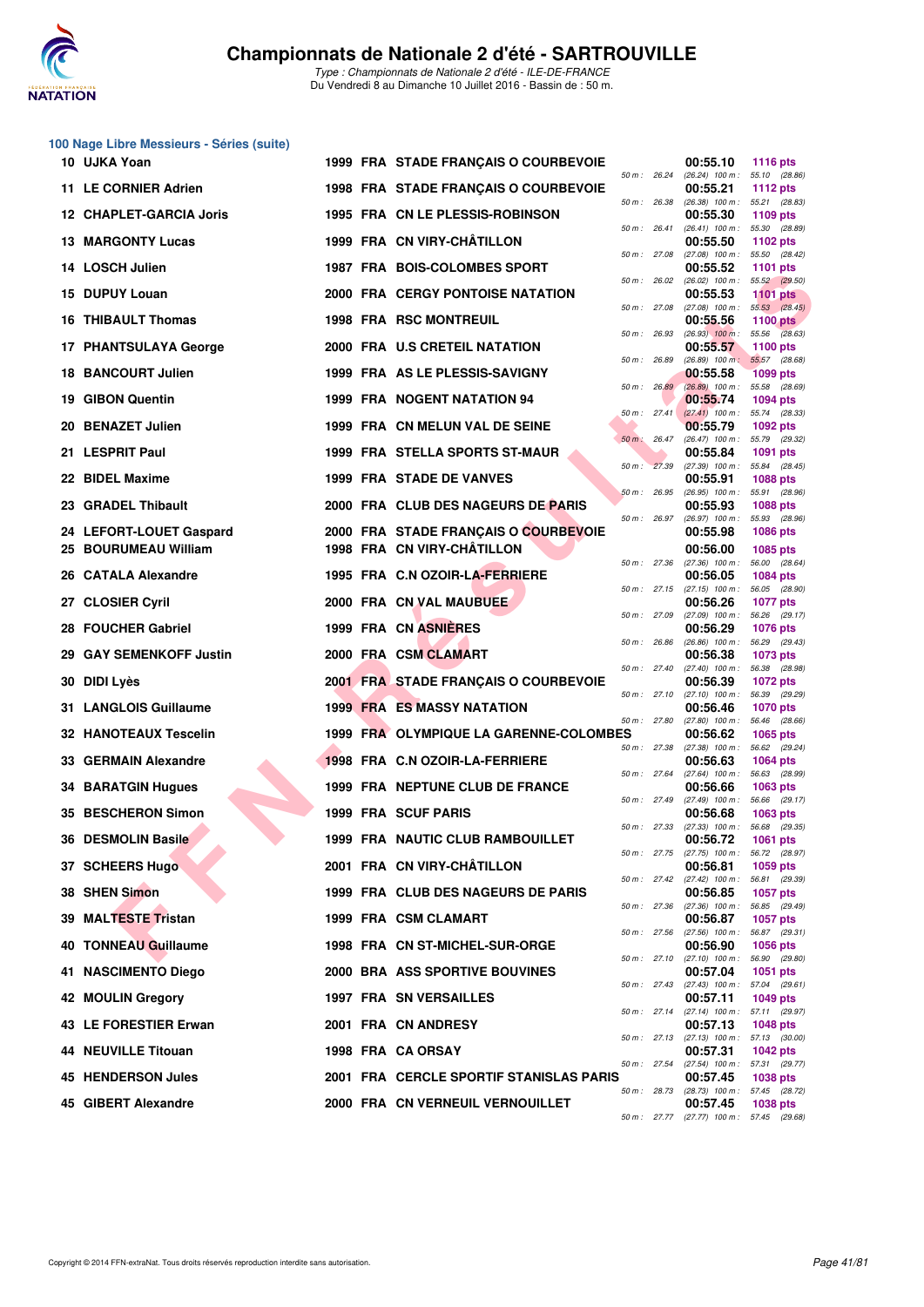

|     | 100 Nage Libre Messieurs - Séries (suite) |  |                                         |                |              |                                               |                                  |
|-----|-------------------------------------------|--|-----------------------------------------|----------------|--------------|-----------------------------------------------|----------------------------------|
|     | 47 BENDRIMIA Axel                         |  | 1998 FRA CN ST-MICHEL-SUR-ORGE          |                | 50 m : 27.64 | 00:57.46<br>(27.64) 100 m: 57.46 (29.82)      | <b>1037 pts</b>                  |
|     | <b>48 DELATTRE Noe</b>                    |  | 2000 FRA ETOILE SAINT-LEU NATATION      |                | 50 m : 27.65 | 00:57.49<br>$(27.65)$ 100 m : 57.49 $(29.84)$ | <b>1036 pts</b>                  |
| 49  | <b>BOURDON Rayane</b>                     |  | 2001 FRA CN VIRY-CHATILLON              |                |              | 00:57.54                                      | 1035 pts                         |
|     | 50 CHAUVIN Dennys                         |  | 2001 FRA ES VITRY                       | 50 m: 28.04    |              | (28.04) 100 m: 57.54 (29.50)<br>00:57.66      | 1031 pts                         |
|     | 51 CATINEL-ARAMINTHE Keran                |  | 2001 FRA U.S CRETEIL NATATION           |                | 50 m : 27.11 | $(27.11)$ 100 m : 57.66 $(30.55)$<br>00:57.68 | <b>1030 pts</b>                  |
|     | 52 SONDEREGGER Lucas                      |  | 2000 FRA CLUB DES NAGEURS DE PARIS      | 50 m: 27.54    |              | $(27.54)$ 100 m : 57.68 $(30.14)$<br>00:57.70 | <b>1029 pts</b>                  |
|     | 52 CHAMBRAUD Charles                      |  | 2001 FRA COLOMBES NATATION              | 50 m: 27.86    |              | (27.86) 100 m: 57.70 (29.84)<br>00:57.70      | <b>1029 pts</b>                  |
| 54. | RAJAONA RAJAOFETRA Maxime                 |  | 2001 FRA AQUA CLUB PONTAULT-ROISSY      |                | 50 m : 27.94 | $(27.94)$ 100 m : 57.70 $(29.76)$<br>00:57.71 | 1029 pts                         |
|     | 55 DA SILVA UMMENHOVER Thibault           |  | 2001 FRA NOGENT NATATION 94             | 50 m: 27.83    |              | $(27.83)$ 100 m : 57.71 $(29.88)$<br>00:57.73 | <b>1028 pts</b>                  |
| 56  | <b>MORVAN Léo</b>                         |  | 1999 FRA NEPTUNE CLUB DE FRANCE         |                | 50 m: 28.31  | (28.31) 100 m: 57.73 (29.42)<br>00:57.82      | <b>1025 pts</b>                  |
|     | 56 PANZO Yanis                            |  | 2000 FRA ES VITRY                       | 50 m: 28.05    |              | $(28.05)$ 100 m : 57.82 (29.77)<br>00:57.82   | 1025 pts                         |
| 58  | <b>THENU Maxime</b>                       |  | 2002 FRA AQUA CLUB PONTAULT-ROISSY      | $50 m$ : 28.14 |              | (28.14) 100 m: 57.82 (29.68)<br>00:57.86      | <b>1024 pts</b>                  |
| 59  | <b>ICHOU Yassine</b>                      |  | 2002 FRA AULNAY-SOUS-BOIS S.N           | 50 m: 28.28    |              | (28.28) 100 m: 57.86 (29.58)<br>00:57.91      | 1023 pts                         |
| 60  | <b>MEKHZOUNI Samy</b>                     |  | 1999 FRA U.S CRETEIL NATATION           | 50 m: 28.09    |              | (28.09) 100 m: 57.91 (29.82)<br>00:58.05      | <b>1018 pts</b>                  |
|     | 61 ZIJL Sem                               |  | 2002 NED CNO ST-GERMAIN-EN-LAYE         |                | 50 m : 27.41 | $(27.41)$ 100 m :<br>00:58.06                 | 58.05 (30.64)<br><b>1018 pts</b> |
|     | <b>62 COUTINHO Enzo</b>                   |  | 2000 FRA ASN LOUVRES-ROISSY-SURVILLIERS | 50 m: 27.96    |              | $(27.96)$ 100 m :<br>00:58.17                 | 58.06 (30.10)<br>1014 pts        |
|     | 63 NEUVILLE Malo                          |  | 2001 FRA CA ORSAY                       |                | 50 m: 28.12  | $(28.12)$ 100 m : 58.17 $(30.05)$<br>00:58.20 | 1013 pts                         |
|     | 64 DE BOYER D'EGUILLES Maxime             |  | 2002 FRA CANETON CLUB DE BEAUMONT       |                | 50 m : 28.20 | (28.20) 100 m: 58.20 (30.00)<br>00:58.23      | 1012 pts                         |
|     | 65 HERLUC Yoann                           |  | 2000 FRA SCUF PARIS                     |                | 50 m : 27.87 | (27.87) 100 m: 58.23 (30.36)<br>00:58.24      | 1012 pts                         |
| 66  | <b>BOUALI Farès</b>                       |  | 2001 FRA USNSP NEMOURS                  |                | 50 m : 27.93 | $(27.93)$ 100 m : 58.24 $(30.31)$<br>00:58.28 | 1011 pts                         |
|     | 67 KOTSIS Yanis                           |  | 2000 FRA LAGNY-SUR-MARNE NATATION       | 50 m: 27.26    |              | $(27.26)$ 100 m :                             | 58.28 (31.02)                    |
|     |                                           |  |                                         | 50 m: 28.46    |              | 00:58.29<br>$(28.46)$ 100 m : 58.29 $(29.83)$ | <b>1010 pts</b>                  |
| 68. | <b>GEOFFROY Axel</b>                      |  | 2002 FRA SO ROSNY                       | 50 m: 28.09    |              | 00:58.30<br>$(28.09)$ 100 m :                 | <b>1010 pts</b><br>58.30 (30.21) |
|     | 69 KUKLA Clément                          |  | 2002 FRA NAUTIC CLUB RAMBOUILLET        | 50 m: 28.45    |              | 00:58.40<br>(28.45) 100 m: 58.40 (29.95)      | <b>1007 pts</b>                  |
| 70. | FAUTRA Yohan                              |  | 2000 FRA AQUA CLUB PONTAULT-ROISSY      |                | 50 m : 28.79 | 00:58.47<br>(28.79) 100 m: 58.47 (29.68)      | <b>1004 pts</b>                  |
|     | 71 RUBINELLI Maxime                       |  | 2001 FRA CN FONTAINEBLEAU-AVON          |                | 50 m : 28.17 | 00:58.49<br>(28.17) 100 m: 58.49 (30.32)      | 1004 pts                         |
|     | 72 BERTHELIER Axel                        |  | 2000 FRA CLUB DES NAGEURS DE PARIS      | 50 m : 27.71   |              | 00:58.51<br>(27.71) 100 m :                   | 1003 pts<br>58.51 (30.80)        |
|     | 73 ZAKA Nathanael                         |  | 2002 FRA USM VIROFLAY                   | 50 m: 28.67    |              | 00:58.59<br>(28.67) 100 m: 58.59 (29.92)      | 1001 pts                         |
|     | 74 MARIE Gaétan                           |  | <b>2001 FRA CERGY PONTOISE NATATION</b> | 50 m: 28.18    |              | 00:58.66<br>(28.18) 100 m: 58.66 (30.48)      | 998 pts                          |
|     | 75 TISON Gauthier                         |  | 1999 FRA CA L'HAY-LES-ROSES             | 50 m : 28.30   |              | 00:58.67<br>(28.30) 100 m: 58.67 (30.37)      | 998 pts                          |
|     | <b>76 BARRY Aron</b>                      |  | 2002 FRA CLUB DES NAGEURS DE PARIS      | 50 m: 28.48    |              | 00:58.70<br>(28.48) 100 m: 58.70 (30.22)      | 997 pts                          |
|     | 77 SETIM Quentin                          |  | 2000 FRA PROVINS NATATION               |                | 50 m : 28.97 | 00:58.71<br>(28.97) 100 m: 58.71 (29.74)      | 997 pts                          |
|     | 78 AZZIOU Sami                            |  | 2001 FRA COLOMBES NATATION              | 50 m: 28.04    |              | 00:58.73<br>(28.04) 100 m: 58.73 (30.69)      | 996 pts                          |
|     | 79 ROTH BELGRAND Mathis                   |  | 2002 FRA SO ROSNY                       | 50 m: 28.41    |              | 00:58.75<br>(28.41) 100 m: 58.75 (30.34)      | 996 pts                          |
|     | 80 SIMEANT Léo                            |  | 2001 FRA AULNAY-SOUS-BOIS S.N           |                |              | 00:58.76                                      | 995 pts                          |
|     | 81 BALLOT Paul                            |  | 2000 FRA PROVINS NATATION               | 50 m : 28.69   |              | $(28.69)$ 100 m : 58.76 $(30.07)$<br>00:58.79 | 994 pts                          |
|     | 82 BUISSON Luca                           |  | 2002 FRA CLUB DES NAGEURS DE PARIS      |                | 50 m : 28.41 | (28.41) 100 m: 58.79 (30.38)<br>00:58.80      | 994 pts                          |

|          |       |                               | ruuu pta                            |
|----------|-------|-------------------------------|-------------------------------------|
| 50 m :   | 28.04 | $(28.04)$ 100 m :             | 57.54<br>(29.50)                    |
|          |       | 00:57.66                      | 1031 pts                            |
| $50 m$ : | 27.11 | $(27.11)$ 100 m :             | 57.66<br>(30.55)                    |
|          |       | 00:57.68                      | <b>1030 pts</b>                     |
| $50 m$ : | 27.54 | $(27.54)$ 100 m :             | 57.68<br>(30.14)                    |
|          |       | 00:57.70                      | 1029 pts                            |
| $50 m$ : | 27.86 | $(27.86)$ 100 m :             | 57.70<br>(29.84)                    |
|          |       | 00:57.70                      | 1029 pts                            |
| $50 m$ : | 27.94 | $(27.94)$ 100 m :             | 57.70<br>(29.76)                    |
| $50 m$ : | 27.83 | 00:57.71                      | 1029 pts                            |
|          |       | $(27.83)$ 100 m;<br>00:57.73  | 57.71<br>(29.88)<br><b>1028 pts</b> |
| $50 m$ : | 28.31 | $(28.31)$ 100 m :             | 57.73<br>(29.42)                    |
|          |       | 00:57.82                      | 1025 pts                            |
| $50 m$ : | 28.05 | $(28.05)$ 100 m :             | (29.77)<br>57.82                    |
|          |       | 00:57.82                      | 1025 pts                            |
| $50 m$ : | 28.14 | $(28.14)$ 100 m :             | 57.82<br>(29.68)                    |
|          |       | 00:57.86                      | 1024 pts                            |
| $50 m$ : | 28.28 | $(28.28)$ 100 m :             | (29.58)<br>57.86                    |
|          |       | 00:57.91                      | 1023 pts                            |
| $50 m$ : | 28.09 | $(28.09)$ 100 m :             | 57.91<br>(29.82)                    |
|          |       | 00:58.05                      | <b>1018 pts</b>                     |
| $50 m$ : | 27.41 | $(27.41)$ 100 m :             | 58.05<br>(30.64)                    |
|          |       | 00:58.06                      | 1018 pts                            |
| 50 m :   | 27.96 | $(27.96)$ 100 m :             | (30.10)<br>58.06                    |
|          |       | 00:58.17                      | 1014 pts                            |
| $50 m$ : | 28.12 | $(28.12)$ 100 m :             | 58.17<br>(30.05)                    |
|          |       | 00:58.20                      | 1013 pts                            |
| $50 m$ : | 28.20 | $(28.20)$ 100 m :             | 58.20<br>(30.00)                    |
|          |       | 00:58.23                      | 1012 pts                            |
| $50 m$ : | 27.87 | $(27.87)$ 100 m :             | 58.23<br>(30.36)                    |
|          |       | 00:58.24                      | 1012 pts                            |
| $50 m$ : | 27.93 | $(27.93)$ 100 m :             | 58.24<br>(30.31)                    |
|          |       | 00:58.28                      | 1011 pts                            |
| $50 m$ : | 27.26 | $(27.26)$ 100 m :             | 58.28<br>(31.02)                    |
|          |       | 00:58.29                      | 1010 pts                            |
| $50 m$ : | 28.46 | $(28.46)$ 100 m :             | 58.29<br>(29.83)                    |
|          |       | 00:58.30                      | 1010 pts                            |
| $50 m$ : | 28.09 | $(28.09)$ 100 m :             | 58.30<br>(30.21)                    |
| $50 m$ : | 28.45 | 00:58.40<br>$(28.45)$ 100 m : | 1007 pts<br>58.40                   |
|          |       | 00:58.47                      | (29.95)<br>1004 pts                 |
| $50 m$ : | 28.79 | $(28.79)$ 100 m :             | (29.68)<br>58.47                    |
|          |       | 00:58.49                      | 1004 pts                            |
| $50 m$ : | 28.17 | $(28.17)$ 100 m :             | 58.49<br>(30.32)                    |
|          |       | 00:58.51                      | 1003 pts                            |
| $50 m$ : | 27.71 | $(27.71)$ 100 m :             | 58.51<br>(30.80)                    |
|          |       | 00:58.59                      | 1001 pts                            |
| $50 m$ : | 28.67 | $(28.67)$ 100 m :             | 58.59<br>(29.92)                    |
|          |       | 00:58.66                      | 998 pts                             |
| $50 m$ : | 28.18 | $(28.18)$ 100 m :             | 58.66<br>(30.48)                    |
|          |       | 00:58.67                      | <b>998 pts</b>                      |
| 50 m :   | 28.30 | (28.30) 100 m :               | 58.67<br>(30.37)                    |
|          |       | 00:58.70                      | 997 pts                             |
| $50 m$ : | 28.48 | $(28.48)$ 100 m :             | (30.22)<br>58.70                    |
|          |       | 00:58.71                      | 997 pts                             |
| $50 m$ : | 28.97 | $(28.97)$ 100 m :             | 58.71<br>(29.74)                    |
|          |       | 00:58.73                      | 996 pts                             |
| $50 m$ : | 28.04 | $(28.04)$ 100 m :             | 58.73<br>(30.69)                    |
|          |       | 00:58.75                      | 996 pts                             |
| $50 m$ : | 28.41 | $(28.41)$ 100 m :             | 58.75<br>(30.34)                    |
|          |       | 00:58.76                      | 995 pts                             |
| $50 m$ : | 28.69 | $(28.69)$ 100 m :<br>00:58.79 | 58.76<br>(30.07)                    |
| $50 m$ : | 28.41 | $(28.41)$ 100 m :             | <b>994 pts</b><br>58.79<br>(30.38)  |
|          |       | 00:58.80                      | 994 pts                             |
| $50 m$ : | 28.46 | $(28.46)$ 100 m :             | 58.80<br>(30.34)                    |
|          |       |                               |                                     |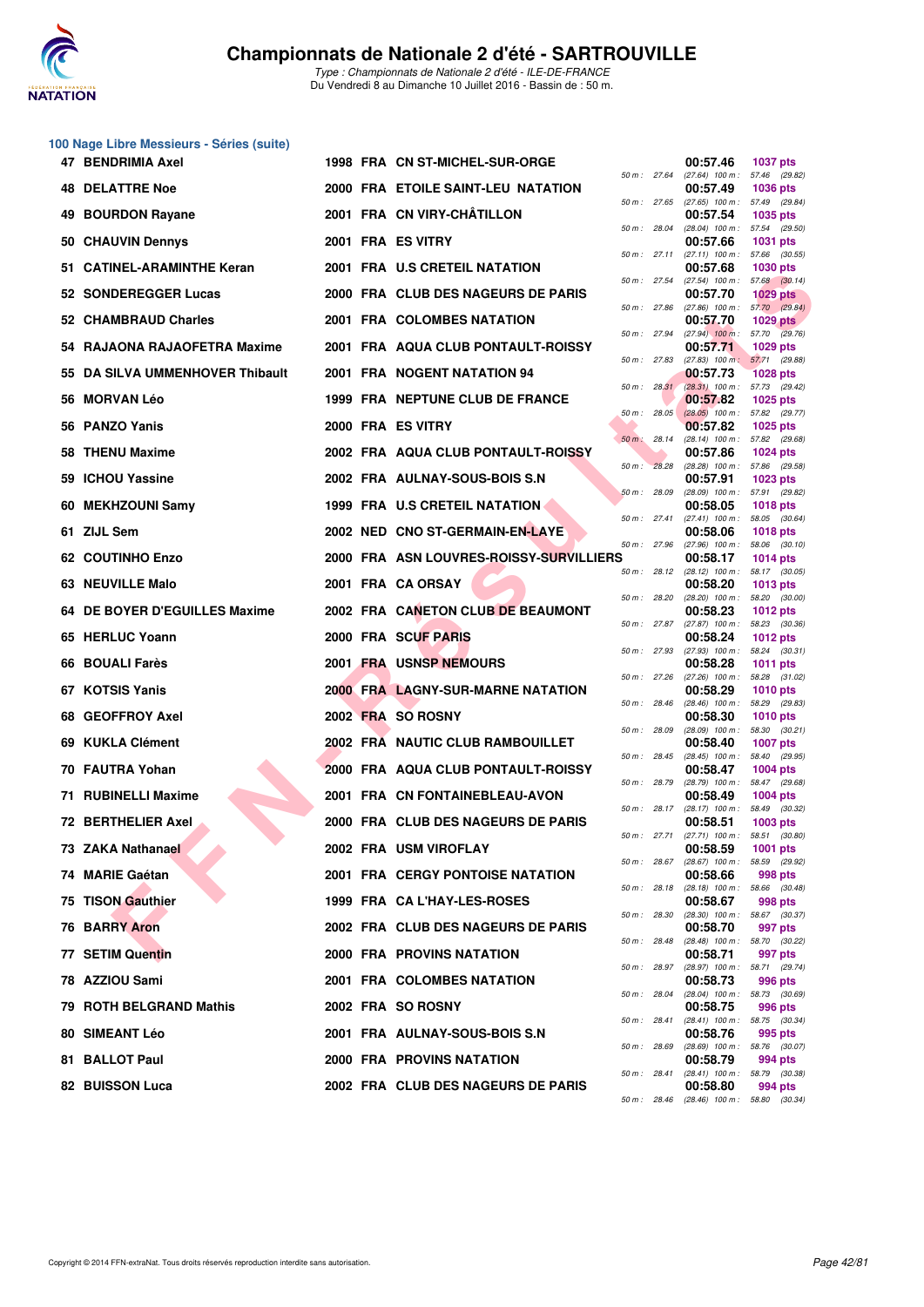

| 100 Nage Libre Messieurs - Séries (suite) |  |                                         |              |              |                                                        |         |  |
|-------------------------------------------|--|-----------------------------------------|--------------|--------------|--------------------------------------------------------|---------|--|
| 83 LE COZ Cédric                          |  | 2002 FRA AS CORBEIL-ESSONNE             |              | 50 m: 28.62  | 00:58.85<br>(28.62) 100 m: 58.85 (30.23)               | 992 pts |  |
| <b>84 GRONDIN William</b>                 |  | 2002 FRA CA L'HAY-LES-ROSES             |              | 50 m : 28.51 | 00:58.92<br>$(28.51)$ 100 m : 58.92 $(30.41)$          | 990 pts |  |
| 85 DEMETZ Alexis                          |  | 2001 FRA AQUA CLUB PONTAULT-ROISSY      | 50 m: 28.56  |              | 00:59.18<br>(28.56) 100 m: 59.18 (30.62)               | 982 pts |  |
| <b>86 REUILLON Louis</b>                  |  | 2000 FRA MOUETTES DE PARIS              |              |              | 00:59.26                                               | 979 pts |  |
| 87 DENJEAN Constantin                     |  | 2002 FRA SO ROSNY                       | 50 m: 28.40  |              | $(28.40)$ 100 m : 59.26 $(30.86)$<br>00:59.31          | 978 pts |  |
| 88 MELONI Clément                         |  | <b>2001 FRA CERGY PONTOISE NATATION</b> |              | 50 m : 28.21 | $(28.21)$ 100 m : 59.31 $(31.10)$<br>00:59.32          | 977 pts |  |
| 89 GUERNALEC Erwann                       |  | 2001 FRA CN MAISONS-ALFORT              |              | 50 m : 27.75 | $(27.75)$ 100 m : 59.32 $(31.57)$<br>00:59.34          | 977 pts |  |
| 90 GUILLAUME Vincent                      |  | 2002 FRA ES MASSY NATATION              |              | 50 m: 28.03  | $(28.03)$ 100 m : 59.34 $(31.31)$<br>00:59.35          | 976 pts |  |
| 91 GABRIEL Jean-Emmanuel                  |  | 2000 FRA AQUA CLUB PONTAULT-ROISSY      |              | 50 m : 28.92 | $(28.92)$ 100 m; 59.35 $(30.43)$<br>00:59.38           | 975 pts |  |
| 92 AERNOUT Arthur                         |  | 2002 FRA CA L'HAY-LES-ROSES             |              | 50 m: 28.81  | $(28.81)$ 100 m : 59.38 $(30.57)$<br>00:59.43          | 974 pts |  |
| 92 LESUEUR Theo                           |  | 1998 FRA RED STAR CLUB CHAMPIGNY        | 50 m: 28.54  |              | $(28.54)$ 100 m : 59.43 (30.89)<br>00:59.43            | 974 pts |  |
| 94 WATTEZ Luc                             |  | 2002 FRA C.N OZOIR-LA-FERRIERE          | 50 m : 28.80 |              | (28.80) 100 m: 59.43 (30.63)<br>00:59.44               | 974 pts |  |
| 95 MOLON Antoine                          |  | 2001 FRA CN MAISONS-ALFORT              |              | 50 m: 29.18  | (29.18) 100 m: 59.44 (30.26)<br>00:59.55               | 970 pts |  |
| 96 AERNOUT Louis                          |  | 2002 FRA CA L'HAY-LES-ROSES             | 50 m: 29.00  |              | (29.00) 100 m: 59.55 (30.55)<br>00:59.71               | 965 pts |  |
| 97 DIEU Aurélien                          |  | 2001 FRA SN FRANCONVILLE                |              | 50 m : 28.64 | (28.64) 100 m: 59.71 (31.07)<br>00:59.78               | 963 pts |  |
| 98 GIRARD Thomas                          |  | 2000 FRA SN MONTGERON                   |              | 50 m : 28.32 | $(28.32)$ 100 m : 59.78 $(31.46)$<br>00:59.84          | 961 pts |  |
| 99 HEINY Clement                          |  | 2002 FRA AS LE PLESSIS-SAVIGNY          |              | 50 m : 28.85 | (28.85) 100 m: 59.84 (30.99)<br>00:59.86               | 960 pts |  |
| 100 WATTEZ Pacôme                         |  | 2002 FRA C.N OZOIR-LA-FERRIERE          | 50 m: 28.59  |              | (28.59) 100 m: 59.86 (31.27)<br>00:59.92               | 958 pts |  |
| 101 CHARBONNEL Alexandre                  |  | 2000 FRA CN BRUNOY-ESSONNE              |              | 50 m: 29.06  | (29.06) 100 m: 59.92 (30.86)<br>00:59.97               | 957 pts |  |
|                                           |  | 2002 FRA CSN GUYANCOURT                 |              | 50 m : 28.03 | (28.03) 100 m: 59.97 (31.94)                           |         |  |
| 102 BARLIER Tony                          |  |                                         |              | 50 m : 29.24 | 01:00.02<br>(29.24) 100 m: 1:00.02 (30.78)             | 955 pts |  |
| 103 EL HASSANI Adam                       |  | 2001 FRA NEPTUNE CLUB DE FRANCE         |              | 50 m : 29.30 | 01:00.14<br>(29.30) 100 m : 1:00.14 (30.84)            | 952 pts |  |
| 104 LEROY Théo                            |  | 2001 FRA CN VIRY-CHÂTILLON              |              | 50 m : 28.47 | 01:00.16<br>(28.47) 100 m: 1:00.16 (31.69)             | 951 pts |  |
| 105 RENAUDIN Remi                         |  | 2002 FRA CERGY PONTOISE NATATION        |              | 50 m : 29.15 | 01:00.19<br>(29.15) 100 m: 1:00.19 (31.04)             | 950 pts |  |
| 106 DUPUIS Axel                           |  | 2002 FRA LE CHESNAY NATATION            |              | 50 m: 28.47  | 01:00.32<br>$(28.47)$ 100 m : 1:00.32 $(31.85)$        | 946 pts |  |
| 107 FANJAT Albain                         |  | 2001 FRA SN VERSAILLES                  | 50 m : 28.98 |              | 01:00.33<br>$(28.98)$ 100 m : 1:00.33 $(31.35)$        | 946 pts |  |
| 108 IABASSENE Safy                        |  | 2002 FRA RACING CLUB DE FRANCE WP       |              |              | 01:00.44<br>50 m: 29.18 (29.18) 100 m: 1:00.44 (31.26) | 942 pts |  |
| 109 CIFTCI Denis                          |  | 2002 FRA U.S CRETEIL NATATION           |              | 50 m : 28.83 | 01:00.52<br>(28.83) 100 m : 1:00.52 (31.69)            | 940 pts |  |
| 110 TALEB Yacine                          |  | 2001 FRA AULNAY-SOUS-BOIS S.N           |              | 50 m : 29.03 | 01:00.53<br>(29.03) 100 m: 1:00.53 (31.50)             | 939 pts |  |
| 111 OUANICHE-HERBIN Nicolas               |  | 2001 FRA ETOILE SAINT-LEU NATATION      |              | 50 m : 29.08 | 01:00.64<br>(29.08) 100 m: 1:00.64 (31.56)             | 936 pts |  |
| 112 NESIC Chris                           |  | 2000 FRA SN MONTGERON                   |              | 50 m : 28.97 | 01:00.76                                               | 932 pts |  |
| 113 L'HORSET Grégory                      |  | 2002 FRA US RIS-ORANGIS                 |              |              | (28.97) 100 m : 1:00.76 (31.79)<br>01:00.96            | 926 pts |  |
| 114 LOISEAU Morgan                        |  | 2000 FRA CN POISSY                      |              | 50 m : 29.69 | (29.69) 100 m: 1:00.96 (31.27)<br>01:00.99             | 925 pts |  |
| 115 EMERY Ancelin                         |  | 2002 FRA AS PORCHEVILLE                 |              |              | 50 m: 29.27 (29.27) 100 m: 1:00.99 (31.72)<br>01:01.06 | 923 pts |  |
| 116 MULLOIS Flynn                         |  | 2002 FRA AQUA CLUB PONTAULT-ROISSY      |              |              | 50 m: 29.72 (29.72) 100 m: 1:01.06 (31.34)<br>01:01.13 | 921 pts |  |
| 117 GRANDIN MARTIN Numa                   |  | 2002 FRA ES MASSY NATATION              |              | 50 m : 29.18 | (29.18) 100 m: 1:01.13 (31.95)<br>01:01.17             | 920 pts |  |
| 118 KUCH Alain                            |  | 1998 FRA CN VAL MAUBUEE                 |              | 50 m : 29.15 | (29.15) 100 m: 1:01.17 (32.02)<br>01:01.40             | 913 pts |  |

|          |       | 00:58.85                         | 992 pts                              |
|----------|-------|----------------------------------|--------------------------------------|
| $50 m$ : | 28.62 | $(28.62)$ 100 m :<br>00:58.92    | 58.85<br>(30.23)<br><b>990 pts</b>   |
| $50 m$ : | 28.51 | $(28.51)$ 100 m :                | 58.92<br>(30.41)                     |
| $50 m$ : | 28.56 | 00:59.18<br>(28.56)<br>$100 m$ : | 982 pts<br>59.18<br>(30.62)          |
|          |       | 00:59.26                         | 979 pts                              |
| $50 m$ : | 28.40 | $(28.40)$ 100 m :<br>00:59.31    | 59.26<br>(30.86)<br>978 pts          |
| $50 m$ : | 28.21 | $(28.21)$ 100 m :                | 59.31<br>(31.10)                     |
| $50 m$ : | 27.75 | 00:59.32<br>$(27.75)$ 100 m :    | 977 pts<br>59.32<br>(31.57)          |
|          |       | 00:59.34                         | 977 pts                              |
| $50 m$ : | 28.03 | $(28.03)$ 100 m :<br>00:59.35    | 59.34<br>(31.31)<br>976 pts          |
| $50 m$ : | 28.92 | $(28.92)$ 100 m;                 | 59.35<br>(30.43)                     |
| $50 m$ : | 28.81 | 00:59.38                         | 975 pts                              |
|          |       | $(28.81)$ 100 m :<br>00:59.43    | 59.38<br>(30.57)<br>974 pts          |
| $50 m$ : | 28.54 | $(28.54)$ 100 m :                | (30.89)<br>59.43                     |
| $50 m$ : | 28.80 | 00:59.43<br>$(28.80)$ 100 m :    | 974 pts<br>59.43<br>(30.63)          |
|          |       | 00:59.44                         | 974 pts                              |
| $50 m$ : | 29.18 | $(29.18)$ 100 m :<br>00:59.55    | 59.44<br>(30.26)<br>970 pts          |
| $50 m$ : | 29.00 | $(29.00)$ 100 m :                | 59.55<br>(30.55)                     |
| $50 m$ : | 28.64 | 00:59.71<br>$(28.64)$ 100 m :    | 965 pts<br>(31.07)<br>59.71          |
|          |       | 00:59.78                         | 963 pts                              |
| $50 m$ : | 28.32 | $(28.32)$ 100 m :<br>00:59.84    | 59.78<br>(31.46)<br><b>961 pts</b>   |
| 50 m :   | 28.85 | $(28.85)$ 100 m :                | 59.84<br>(30.99)                     |
| $50 m$ : | 28.59 | 00:59.86<br>$(28.59)$ 100 m :    | <b>960 pts</b><br>(31.27)<br>59.86   |
|          |       | 00:59.92                         | 958 pts                              |
| $50 m$ : | 29.06 | $(29.06)$ 100 m :<br>00:59.97    | 59.92<br>(30.86)                     |
| $50 m$ : | 28.03 | $(28.03)$ 100 m :                | 957 pts<br>59.97<br>(31.94)          |
| $50 m$ : | 29.24 | 01:00.02                         | 955 pts                              |
|          |       | (29.24) 100 m :<br>01:00.14      | 1:00.02<br>(30.78)<br>952 pts        |
| $50 m$ : | 29.30 | $(29.30)$ 100 m :<br>01:00.16    | 1:00.14<br>(30.84)                   |
| $50 m$ : | 28.47 | $(28.47) 100 m$ :                | 951<br>pts<br>1:00.16<br>(31.69)     |
| $50 m$ : | 29.15 | 01:00.19                         | 950 pts                              |
|          |       | $(29.15) 100 m$ :<br>01:00.32    | 1:00.19<br>(31.04)<br>946 pts        |
| $50 m$ : | 28.47 | (28.47) 100 m :                  | 1:00.32<br>(31.85)                   |
| $50 m$ : | 28.98 | 01:00.33<br>(28.98) 100 m :      | <b>946 pts</b><br>1:00.33<br>(31.35) |
|          |       | 01:00.44                         | 942 pts                              |
| 50 m :   | 29.18 | (29.18) 100 m :<br>01:00.52      | 1:00.44 (31.26)<br><b>940 pts</b>    |
| 50 m :   | 28.83 | $(28.83) 100 m$ :                | 1:00.52<br>(31.69)                   |
| $50 m$ : | 29.03 | 01:00.53<br>$(29.03)$ 100 m :    | 939 pts<br>1:00.53<br>(31.50)        |
|          |       | 01:00.64                         | 936 pts                              |
| $50 m$ : | 29.08 | (29.08) 100 m :<br>01:00.76      | 1:00.64<br>(31.56)<br>932 pts        |
| $50 m$ : | 28.97 | (28.97) 100 m :                  | 1:00.76<br>(31.79)                   |
| 50 m :   | 29.69 | 01:00.96<br>$(29.69)$ 100 m :    | 926 pts<br>1:00.96<br>(31.27)        |
|          |       | 01:00.99                         | 925 pts                              |
| $50 m$ : | 29.27 | (29.27) 100 m :<br>01:01.06      | 1:00.99<br>(31.72)<br>923 pts        |
| $50 m$ : | 29.72 | (29.72) 100 m :                  | 1:01.06<br>(31.34)                   |
| $50 m$ : | 29.18 | 01:01.13<br>$(29.18) 100 m$ :    | 921<br>pts<br>1:01.13<br>(31.95)     |
|          |       | 01:01.17                         | 920 pts                              |
| $50 m$ : | 29.15 | (29.15) 100 m :<br>01:01.40      | 1:01.17<br>(32.02)<br>913 pts        |
| $50 m$ : | 28.81 | $(28.81)$ 100 m :                | 1:01.40<br>(32.59)                   |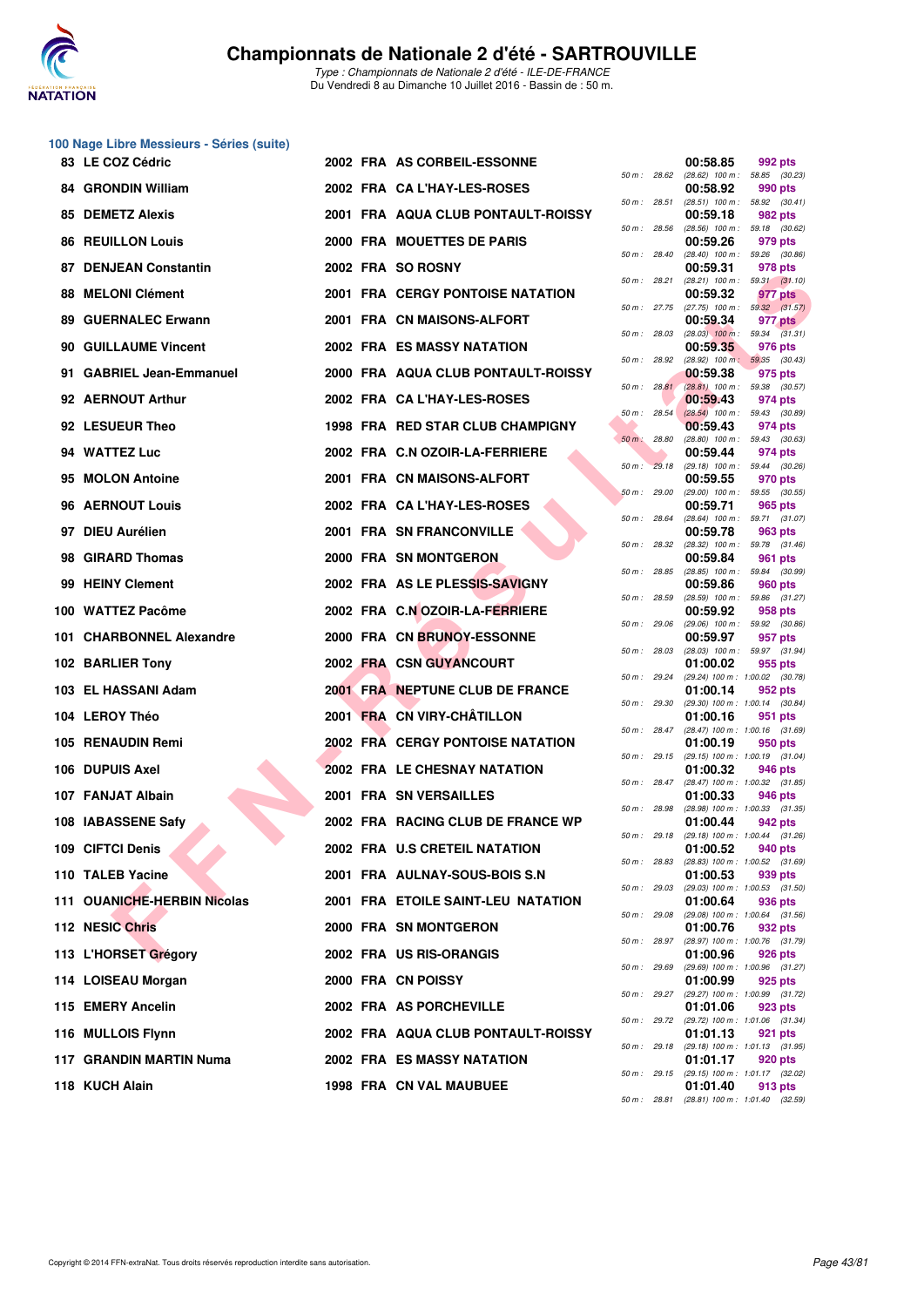

| 100 Nage Libre Messieurs - Séries (suite)                     |  |                                                                                                                                               |                                                                                               |
|---------------------------------------------------------------|--|-----------------------------------------------------------------------------------------------------------------------------------------------|-----------------------------------------------------------------------------------------------|
| 119 GERMAIN-HIDALGO Arthur                                    |  | 2001 FRA NEPTUNE CLUB DE FRANCE                                                                                                               | 01:01.46<br>911 pts                                                                           |
| <b>120 DELANNOY Antoine</b>                                   |  | 50 m : 30.04<br>2002 FRA AQUA CLUB PONTAULT-ROISSY                                                                                            | $(30.04)$ 100 m : 1:01.46 $(31.42)$<br>01:01.61<br>906 pts                                    |
| 121 JOYAUD Auguste                                            |  | 2002 FRA RACING CLUB DE FRANCE WP                                                                                                             | 50 m : 29.22 (29.22) 100 m : 1:01.61 (32.39)<br>01:01.65<br>905 pts                           |
| 122 EL KABBAJ Hassan                                          |  | 50 m : 29.56<br><b>2001 FRA CERGY PONTOISE NATATION</b>                                                                                       | (29.56) 100 m: 1:01.65 (32.09)<br>01:01.77<br>901 pts                                         |
| 123 CHAPUY Lucas                                              |  | 50 m : 29.44<br>2002 FRA CSN GUYANCOURT                                                                                                       | (29.44) 100 m: 1:01.77 (32.33)<br>01:01.81<br>900 pts                                         |
| <b>124 DECOTTE Louis</b>                                      |  | 50 m : 29.70<br>2002 FRA CN ASNIERES                                                                                                          | $(29.70)$ 100 m : 1:01.81 $(32.11)$<br>01:01.86<br>899 pts                                    |
|                                                               |  | 50 m: 29.90                                                                                                                                   | $(29.90)$ 100 m : 1:01.86 $(31.96)$                                                           |
| 125 ROCHER Romain                                             |  | 2002 FRA STADE FRANÇAIS O COURBEVOIE<br>50 m : 30.10                                                                                          | 01:01.97<br>895 pts<br>$(30.10)$ 100 m : 1:01.97 $(31.87)$                                    |
| 126 OUANDJELI Nabil                                           |  | 2001 FRA RSC MONTREUIL<br>50 m : 29.69                                                                                                        | 01:02.20<br>888 pts<br>$(29.69)$ 100 m : 1:02.20 $(32.51)$                                    |
| 127 SCHMITT Teddy                                             |  | 2002 FRA AQUA CLUB PONTAULT-ROISSY<br>50 m: 30.39                                                                                             | 01:02.22<br>888 pts<br>(30.39) 100 m : 1:02.22 (31.83)                                        |
| 128 LOICHOT Kirsten                                           |  | 2001 FRA AQUATIC CLUB CLAYE-SOUILLY                                                                                                           | 01:02.28<br>886 pts                                                                           |
| <b>129 FARHAT Malik</b>                                       |  | $50 m$ : $30.11$<br>2002 FRA STADE FRANÇAIS O COURBEVOIE                                                                                      | $(30.11)$ 100 m : 1:02.28 $(32.17)$<br>01:02.44<br>881 pts                                    |
| <b>130 BONGERS Nils</b>                                       |  | 50 m: 30.51<br>2002 FRA CNO ST-GERMAIN-EN-LAYE                                                                                                | (30.51) 100 m: 1:02.44 (31.93)<br>01:02.67<br>874 pts                                         |
| 131 CÖTE Adrien                                               |  | 50 m : 30.23<br>2002 FRA SCUF PARIS                                                                                                           | $(30.23)$ 100 m : 1:02.67 $(32.44)$<br>01:03.23<br>857 pts                                    |
|                                                               |  | 50 m: 30.57                                                                                                                                   | $(30.57)$ 100 m : 1:03.23 $(32.66)$                                                           |
| 132 RUELLO Colin                                              |  | 2002 FRA CLUB DES NAGEURS DE PARIS<br>50 m : 29.94                                                                                            | 01:03.39<br>853 pts<br>(29.94) 100 m: 1:03.39 (33.45)                                         |
| 133 TISON Mathis                                              |  | 2002 FRA CA L'HAY-LES-ROSES<br>50 m: 32.12                                                                                                    | 01:06.99<br>749 pts<br>$(32.12)$ 100 m : 1:06.99 $(34.87)$                                    |
| --- CHALENDAR Noé                                             |  | 2001 FRA AC BOULOGNE-BILLANCOURT                                                                                                              | <b>DNS</b> dec                                                                                |
| <b>SEYE Matthieu</b>                                          |  | 2002 FRA CN LE PLESSIS-ROBINSON                                                                                                               | <b>DNS</b> dec                                                                                |
| --- GUICHANDUT Thibault                                       |  | 2001 FRA CERCLE SPORTIF STANISLAS PARIS                                                                                                       | <b>DNS dec</b>                                                                                |
| 200 Nage Libre Messieurs - Finale A (Vendredi 8 Juillet 2016) |  |                                                                                                                                               |                                                                                               |
| 1 SALVAN Hadrien                                              |  |                                                                                                                                               |                                                                                               |
|                                                               |  | 1997 FRA ASS SPORTIVE BOUVINES                                                                                                                | 01:53.93<br><b>1226 pts</b>                                                                   |
| 2 JUDES Guillaume                                             |  | 50 m : 27.07 (27.07) 100 m : 55.61 (28.54) 150 m : 1:25.34 (29.73) 200 m : 1:53.93 (28.59)<br><b>1988 FRA CSM CLAMART</b>                     | 01:57.81<br>1158 pts                                                                          |
|                                                               |  | 50 m: 27.56 (27.56) 100 m: 57.07 (29.51) 150 m: 1:27.54                                                                                       | $(30.47)$ 200 m : 1:57.81 $(30.27)$                                                           |
| <b>3 MARGONTY Lucas</b>                                       |  | 1999 FRA CN VIRY-CHATILLON<br>50 m: 27.92 (27.92) 100 m: 58.02 (30.10) 150 m: 1:28.63                                                         | 01:59.30<br>1133 pts<br>$(30.61)$ 200 m : 1:59.30 $(30.67)$                                   |
| 4 DUPUY Louan                                                 |  | <b>2000 FRA CERGY PONTOISE NATATION</b><br>50 m: 28.05 (28.05) 100 m: 58.40 (30.35) 150 m: 1:29.37                                            | 01:59.54<br>1129 pts<br>$(30.97)$ 200 m : 1:59.54 $(30.17)$                                   |
| 5 BECQUET Mathias                                             |  | <b>1995 FRA S.M MONTROUGE</b>                                                                                                                 | 01:59.93<br>1122 $pts$                                                                        |
| <b>6 HANOTEAUX Tescelin</b>                                   |  | 50 m: 27.41 (27.41) 100 m: 57.47 (30.06) 150 m: 1:28.63 (31.16) 200 m: 1:59.93 (31.30)<br>1999 FRA OLYMPIQUE LA GARENNE-COLOMBES              | 02:00.71<br>1109 pts                                                                          |
| 7 LESPRIT Paul                                                |  | 50 m: 27.88 (27.88) 100 m: 58.44 (30.56) 150 m: 1:29.38 (30.94) 200 m: 2:00.71 (31.33)<br>1999 FRA STELLA SPORTS ST-MAUR                      | 02:01.44<br>1097 pts                                                                          |
| 8 ZINSMEISTER Julien                                          |  | 50 m : 28.49 (28.49) 100 m : 59.56 (31.07) 150 m : 1:31.25 (31.69) 200 m : 2:01.44 (30.19)<br><b>1997 FRA COULOMMIERS NATATION</b>            | 02:03.10<br>1069 pts                                                                          |
|                                                               |  | 50 m: 28.35 (28.35) 100 m: 59.23 (30.88) 150 m: 1:31.18 (31.95) 200 m: 2:03.10 (31.92)                                                        |                                                                                               |
| 200 Nage Libre Messieurs - Finale B                           |  | (Vendredi 8 Juillet 2016)                                                                                                                     |                                                                                               |
| 1 LINO Rafaël                                                 |  | 1999 FRA C.N OZOIR-LA-FERRIERE                                                                                                                | 01:59.28<br>1133 pts                                                                          |
| 2 FOUCHER Gabriel                                             |  | 50 m : 28.00 (28.00) 100 m : 58.53 (30.53) 150 m : 1:29.49<br>1999 FRA CN ASNIERES<br>50 m: 27.62 (27.62) 100 m: 58.06 (30.44) 150 m: 1:29.51 | (30.96) 200 m: 1:59.28 (29.79)<br>02:01.26<br>1100 pts<br>$(31.45)$ 200 m : 2:01.26 $(31.75)$ |

## **[200 Nage Libre Messieurs - Finale A](http://www.ffnatation.fr/webffn/resultats.php?idact=nat&go=epr&idcpt=39837&idepr=53)** (Vendredi 8 Juillet 2016)

| 1 SALVAN Hadrien         |  | <b>1997 FRA ASS SPORTIVE BOUVINES</b>                                                  |          | $01:53.93$ 1226 pts |
|--------------------------|--|----------------------------------------------------------------------------------------|----------|---------------------|
|                          |  | 50 m: 27.07 (27.07) 100 m: 55.61 (28.54) 150 m: 1:25.34 (29.73) 200 m: 1:53.93 (28.59) |          |                     |
| <b>2 JUDES Guillaume</b> |  | <b>1988 FRA CSM CLAMART</b>                                                            |          | 01:57.81 1158 pts   |
|                          |  | 50 m: 27.56 (27.56) 100 m: 57.07 (29.51) 150 m: 1:27.54 (30.47) 200 m: 1:57.81 (30.27) |          |                     |
| 3 MARGONTY Lucas         |  | 1999 FRA CN VIRY-CHÂTILLON                                                             | 01:59.30 | 1133 pts            |
|                          |  | 50 m: 27.92 (27.92) 100 m: 58.02 (30.10) 150 m: 1:28.63 (30.61) 200 m: 1:59.30 (30.67) |          |                     |
| 4 DUPUY Louan            |  | 2000 FRA CERGY PONTOISE NATATION                                                       |          | $01:59.54$ 1129 pts |
|                          |  | 50 m: 28.05 (28.05) 100 m: 58.40 (30.35) 150 m: 1:29.37 (30.97) 200 m: 1:59.54 (30.17) |          |                     |
| 5 BECQUET Mathias        |  | 1995 FRA S.M MONTROUGE                                                                 |          | 01:59.93 1122 pts   |
|                          |  | 50 m: 27.41 (27.41) 100 m: 57.47 (30.06) 150 m: 1:28.63 (31.16) 200 m: 1:59.93 (31.30) |          |                     |
| 6 HANOTEAUX Tescelin     |  | 1999 FRA OLYMPIQUE LA GARENNE-COLOMBES 02:00.71 1109 pts                               |          |                     |
|                          |  | 50 m: 27.88 (27.88) 100 m: 58.44 (30.56) 150 m: 1:29.38 (30.94) 200 m: 2:00.71 (31.33) |          |                     |
| 7 LESPRIT Paul           |  | 1999 FRA STELLA SPORTS ST-MAUR                                                         |          | 02:01.44 1097 pts   |
|                          |  | 50 m: 28.49 (28.49) 100 m: 59.56 (31.07) 150 m: 1:31.25 (31.69) 200 m: 2:01.44 (30.19) |          |                     |
| 8 ZINSMEISTER Julien     |  | <b>1997 FRA COULOMMIERS NATATION</b>                                                   |          | $02:03.10$ 1069 pts |
|                          |  | 50 m: 28.35 (28.35) 100 m: 59.23 (30.88) 150 m: 1:31.18 (31.95) 200 m: 2:03.10 (31.92) |          |                     |
|                          |  |                                                                                        |          |                     |

| 200 Nage Libre Messieurs - Finale B (Vendredi 8 Juillet 2016) |                                                                                          |                                     |
|---------------------------------------------------------------|------------------------------------------------------------------------------------------|-------------------------------------|
| <b>LINO Rafaël</b>                                            | 1999 FRA C.N OZOIR-LA-FERRIERE                                                           | 01:59.28<br>1133 $pts$              |
|                                                               | (28.00) 100 m : 58.53 (30.53) 150 m : 1:29.49<br>50 m: 28.00                             | (30.96) 200 m : 1:59.28 (29.79)     |
| 2 FOUCHER Gabriel                                             | 1999 FRA CN ASNIERES                                                                     | 02:01.26<br>1100 $pts$              |
|                                                               | (27.62) 100 m : 58.06 (30.44) 150 m : 1:29.51<br>$50 \text{ m}$ : 27.62                  | $(31.45)$ 200 m : 2:01.26 $(31.75)$ |
| 3 BIDEL Maxime                                                | <b>1999 FRA STADE DE VANVES</b>                                                          | 02:01.66<br>1093 pts                |
|                                                               | 50 m: 28.58 (28.58) 100 m: 58.91 (30.33) 150 m: 1:30.03                                  | $(31.12)$ 200 m : 2:01.66 $(31.63)$ |
| 4 LANGLOIS Guillaume                                          | <b>1999 FRA ES MASSY NATATION</b>                                                        | 02:02.09<br><b>1086 pts</b>         |
|                                                               | 50 m: 28.79 (28.79) 100 m: 59.95 (31.16) 150 m: 1:31.22 (31.27) 200 m: 2:02.09 (30.87    |                                     |
| 5 REUILLON Paul                                               | <b>1997 FRA MOUETTES DE PARIS</b>                                                        | 02:02.46<br><b>1080 pts</b>         |
|                                                               | (29.03) 100 m : 1:00.77 (31.74) 150 m : 1:31.63<br>50 m : 29.03                          | $(30.86)$ 200 m : 2:02.46 $(30.83)$ |
| <b>6 SUMEIRE Eliott</b>                                       | 1999 FRA CA ORSAY                                                                        | 02:02.76<br>1075 pts                |
|                                                               | (28.22) 100 m : 58.83 (30.61) 150 m : 1:30.77<br>50 m : 28.22                            | $(31.94)$ 200 m : 2:02.76 $(31.99)$ |
| <b>7 COUDRAIS Yvon</b>                                        | 2000 FRA STELLA SPORTS ST-MAUR                                                           | 02:02.90<br>1072 $pts$              |
|                                                               | 50 m : 29.03 (29.03) 100 m : 1:00.59 (31.56) 150 m : 1:31.91                             | $(31.32)$ 200 m : 2:02.90 $(30.99)$ |
| <b>BARRY Ervin</b>                                            | 2000 FRA CLUB DES NAGEURS DE PARIS                                                       | 02:03.31<br>$1065$ pts              |
|                                                               | (27.55) 100 m: 58.12 (30.57) 150 m: 1:30.95 (32.83) 200 m: 2:03.31 (32.36<br>50 m: 27.55 |                                     |
|                                                               |                                                                                          |                                     |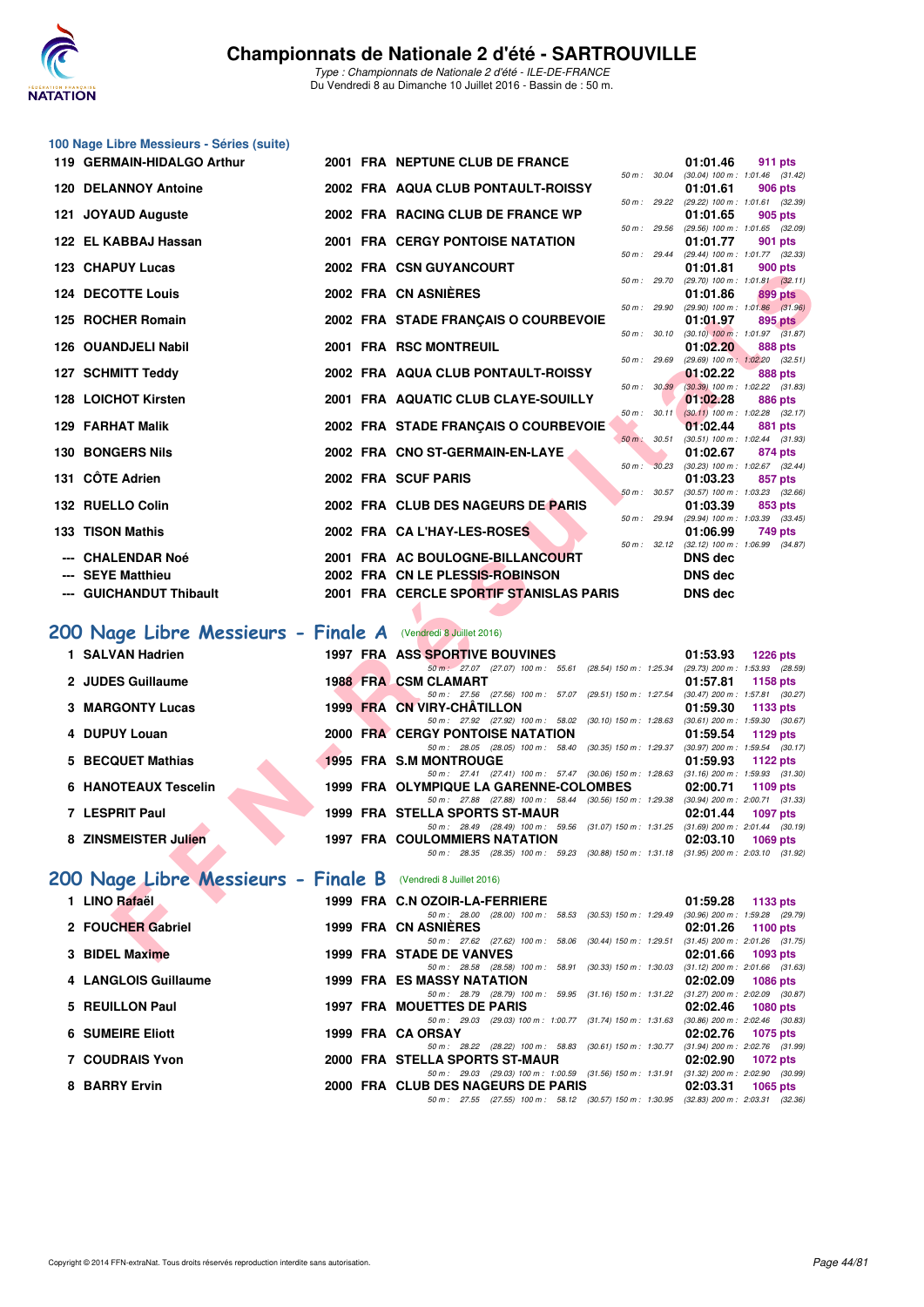

## **[200 Nage Libre Messieurs - Finale C](http://www.ffnatation.fr/webffn/resultats.php?idact=nat&go=epr&idcpt=39837&idepr=53) 14-15 ans** (Vendredi 8 Juillet 2016)

| 1 NEUVILLE Malo     | 2001 FRA CA ORSAY                                                                                       |          | $02:04.13$ 1052 pts                   |
|---------------------|---------------------------------------------------------------------------------------------------------|----------|---------------------------------------|
|                     | 50 m: 28.86 (28.86) 100 m: 1:00.63 (31.77) 150 m: 1:32.79 (32.16) 200 m: 2:04.13 (31.34)                |          |                                       |
| 2 MOLON Antoine     | 2001 FRA CN MAISONS-ALFORT                                                                              |          | $02:04.65$ 1043 pts                   |
|                     | 50 m: 29.87 (29.87) 100 m: 1:01.62 (31.75) 150 m: 1:33.13 (31.51) 200 m: 2:04.65 (31.52)                |          |                                       |
| 3 DANDELEUX Lucas   | 2001 FRA OLYMPIQUE LA GARENNE-COLOMBES                                                                  | 02:05.51 | 1029 pts                              |
|                     | 50 m: 29.01 (29.01) 100 m: 1:01.26 (32.25) 150 m: 1:33.77 (32.51) 200 m: 2:05.51 (31.74)                |          |                                       |
| 4 CHAMBRAUD Charles | 2001 FRA COLOMBES NATATION                                                                              |          | 02:05.60 1028 pts                     |
|                     | 50 m: 28.68 (28.68) 100 m: 1:00.99 (32.31) 150 m: 1:33.89                                               |          | $(32.90)$ 200 m : $2.05.60$ $(31.71)$ |
| 5 CHALENDAR Noé     | 2001 FRA AC BOULOGNE-BILLANCOURT                                                                        | 02:05.99 | 1022 pts                              |
|                     | 50 m: 29.99 (29.99) 100 m: 1:02.24 (32.25) 150 m: 1:34.73                                               |          | $(32.49)$ 200 m : 2:05.99 $(31.26)$   |
| 6 DIDI Lyès         | 2001 FRA STADE FRANÇAIS O COURBEVOIE                                                                    | 02:06.82 | $1008$ pts                            |
|                     | 50 m: 29.37 (29.37) 100 m: 1:01.16 (31.79) 150 m: 1:33.82 (32.66) 200 m: 2:06.82 (33.00)                |          |                                       |
| 7 BERINGUE Raphael  | 2001 FRA CA ORSAY                                                                                       | 02:11.99 | 927 pts                               |
|                     | $(29.48)$ 100 m : 1:03.09 $(33.61)$ 150 m : 1:38.24 $(35.15)$ 200 m : 2:11.99 $(33.75)$<br>50 m : 29.48 |          |                                       |
| 8 POUMAREDE Julien  | 2001 FRA CN ST-MICHEL-SUR-ORGE                                                                          | 02:12.51 | $-919$ pts                            |
|                     | 50 m: 30.17 (30.17) 100 m: 1:03.04 (32.87) 150 m: 1:38.21 (35.17) 200 m: 2:12.51 (34.30)                |          |                                       |

## **[200 Nage Libre Messieurs - Séries](http://www.ffnatation.fr/webffn/resultats.php?idact=nat&go=epr&idcpt=39837&idepr=53)** (Vendredi 8 Juillet 2016)

| 5 CHALENDAR Noé                                            |  | 2001 FRA AC BOULOGNE-BILLANCOURT                                                                                                    | 02:05.99 | <b>1022 pts</b>                                   |
|------------------------------------------------------------|--|-------------------------------------------------------------------------------------------------------------------------------------|----------|---------------------------------------------------|
| 6 DIDI Lyès                                                |  | 50 m: 29.99 (29.99) 100 m: 1:02.24 (32.25) 150 m: 1:34.73 (32.49) 200 m: 2:05.99 (31.26)<br>2001 FRA STADE FRANÇAIS O COURBEVOIE    | 02:06.82 | $1008$ pts                                        |
| 7 BERINGUE Raphael                                         |  | 50 m: 29.37 (29.37) 100 m: 1:01.16 (31.79) 150 m: 1:33.82 (32.66) 200 m: 2:06.82 (33.00)<br>2001 FRA CA ORSAY                       | 02:11.99 | 927 pts                                           |
| 8 POUMAREDE Julien                                         |  | 50 m : 29.48 (29.48) 100 m : 1:03.09 (33.61) 150 m : 1:38.24<br>2001 FRA CN ST-MICHEL-SUR-ORGE                                      | 02:12.51 | $(35.15)$ 200 m : 2:11.99 $(33.75)$<br>919 pts    |
|                                                            |  | 50 m: 30.17 (30.17) 100 m: 1:03.04 (32.87) 150 m: 1:38.21 (35.17) 200 m: 2:12.51 (34.30)                                            |          |                                                   |
| 00 Nage Libre Messieurs - Séries (Vendredi 8 Juillet 2016) |  |                                                                                                                                     |          |                                                   |
| 1 JUDES Guillaume                                          |  | 1988 FRA CSM CLAMART                                                                                                                | 01:57.58 | 1162 pts                                          |
| 2 JACQUIN Mathieu                                          |  | 50 m: 27.72 (27.72) 100 m: 57.43 (29.71) 150 m: 1:27.99 (30.56) 200 m: 1:57.58 (29.59)<br>1988 FRA CN VIRY-CHATILLON                | 01:58.12 | 1153 pts                                          |
| 3 SALVAN Hadrien                                           |  | 50 m: 26.94 (26.94) 100 m: 57.10 (30.16) 150 m: 1:27.86 (30.76) 200 m: 1:58.12 (30.26)<br><b>1997 FRA ASS SPORTIVE BOUVINES</b>     | 01:58.82 | 1141 pts                                          |
| 4 ZINSMEISTER Julien                                       |  | 50 m: 27.22 (27.22) 100 m: 57.18 (29.96) 150 m: 1:28.23 (31.05) 200 m: 1:58.82 (30.59)                                              |          |                                                   |
|                                                            |  | <b>1997 FRA COULOMMIERS NATATION</b><br>50 m: 28.01 (28.01) 100 m: 57.91 (29.90) 150 m: 1:29.11 (31.20) 200 m: 1:59.11 (30.00)      | 01:59.11 | 1136 pts                                          |
| 5 BECQUET Mathias                                          |  | <b>1995 FRA S.M MONTROUGE</b><br>50 m: 27.78 (27.78) 100 m: 57.85 (30.07) 150 m: 1:28.80 (30.95) 200 m: 1:59.70 (30.90)             | 01:59.70 | <b>1126 pts</b>                                   |
| 6 HANOTEAUX Tescelin                                       |  | 1999 FRA OLYMPIQUE LA GARENNE-COLOMBES                                                                                              | 01:59.71 | 1126 pts                                          |
| 7 MARGONTY Lucas                                           |  | 50 m: 27.90 (27.90) 100 m: 57.89 (29.99) 150 m: 1:29.03 (31.14) 200 m: 1:59.71 (30.68)<br>1999 FRA CN VIRY-CHATILLON                | 01:59.93 | 1122 pts                                          |
| 8 LESPRIT Paul                                             |  | 50 m: 27.91 (27.91) 100 m: 57.96 (30.05) 150 m: 1:29.06 (31.10) 200 m: 1:59.93 (30.87)<br>1999 FRA STELLA SPORTS ST-MAUR            | 02:00.31 | <b>1116 pts</b>                                   |
| 9 DUPUY Louan                                              |  | 50 m: 27.64 (27.64) 100 m: 57.58 (29.94) 150 m: 1.29.26 (31.68) 200 m: 2:00.31 (31.05)<br><b>2000 FRA CERGY PONTOISE NATATION</b>   | 02:00.55 | 1112 pts                                          |
|                                                            |  | 50 m: 27.95 (27.95) 100 m: 58.36 (30.41) 150 m: 1:29.64 (31.28) 200 m: 2:00.55 (30.91)                                              |          |                                                   |
| <b>10 COUDRAIS Yvon</b>                                    |  | 2000 FRA STELLA SPORTS ST-MAUR<br>50 m: 28.97 (28.97) 100 m: 1:00.50 (31.53) 150 m: 1:30.53                                         | 02:00.87 | 1106 $pts$<br>$(30.03)$ 200 m : 2:00.87 $(30.34)$ |
| 11 BIDEL Maxime                                            |  | <b>1999 FRA STADE DE VANVES</b><br>50 m: 28.62 (28.62) 100 m: 58.81 (30.19) 150 m: 1:30.07 (31.26) 200 m: 2:01.37 (31.30)           | 02:01.37 | <b>1098 pts</b>                                   |
| 12 LANGLOIS Guillaume                                      |  | <b>1999 FRA ES MASSY NATATION</b>                                                                                                   | 02:01.45 | 1096 pts                                          |
| 13 FOUCHER Gabriel                                         |  | 50 m: 28.19 (28.19) 100 m: 59.27 (31.08) 150 m: 1:30.25 (30.98) 200 m: 2:01.45 (31.20)<br>1999 FRA CN ASNIERES                      | 02:01.64 | 1093 pts                                          |
| 14 LINO Rafaël                                             |  | 50 m: 27.65 (27.65) 100 m: 57.58 (29.93) 150 m: 1:29.27 (31.69) 200 m: 2:01.64 (32.37)<br>1999 FRA C.N OZOIR-LA-FERRIERE            | 02:02.05 | 1086 pts                                          |
|                                                            |  | 50 m: 28.39 (28.39) 100 m: 59.59 (31.20) 150 m: 1:31.47 (31.88) 200 m: 2:02.05 (30.58)                                              |          |                                                   |
| 15 EL ALAMI Younes                                         |  | 1999 FRA CN VIRY-CHATILLON<br>50 m: 27.02 (27.02) 100 m: 57.72 (30.70) 150 m: 1:28.90 (31.18) 200 m: 2:02.21 (33.31)                | 02:02.21 | 1084 pts                                          |
| 16 BARRY Ervin                                             |  | 2000 FRA CLUB DES NAGEURS DE PARIS<br>50 m: 28.45 (28.45) 100 m: 59.75 (31.30) 150 m: 1:31.59 (31.84) 200 m: 2:02.42 (30.83)        | 02:02.42 | <b>1080 pts</b>                                   |
| <b>17 SUMEIRE Eliott</b>                                   |  | 1999 FRA CA ORSAY                                                                                                                   | 02:02.75 | 1075 pts                                          |
| <b>18 REUILLON Paul</b>                                    |  | 50 m : 27.92 (27.92) 100 m : 58.30 (30.38) 150 m : 1:30.50<br>1997 FRA MOUETTES DE PARIS                                            | 02:03.31 | $(32.20)$ 200 m : 2:02.75 $(32.25)$<br>1065 pts   |
| 19 GIBON Quentin                                           |  | 50 m: 28.05 (28.05) 100 m: 58.65 (30.60) 150 m: 1:31.01 (32.36) 200 m: 2:03.31 (32.30)<br>1999 FRA NOGENT NATATION 94               | 02:03.49 | 1062 pts                                          |
|                                                            |  | 50 m: 28.97 (28.97) 100 m: 59.82 (30.85) 150 m: 1:32.08 (32.26) 200 m: 2:03.49 (31.41)                                              |          |                                                   |
| <b>20 MARTINS Dimitry</b>                                  |  | 1998 FRA US GRIGNY<br>50 m: 27.77 (27.77) 100 m: 58.63 (30.86) 150 m: 1.31.20 (32.57) 200 m: 2.03.53 (32.33)                        | 02:03.53 | 1062 $pts$                                        |
| 21 DESMOLIN Basile                                         |  | <b>1999 FRA NAUTIC CLUB RAMBOUILLET</b><br>50 m: 29.04 (29.04) 100 m: 1:00.18 (31.14) 150 m: 1:32.21 (32.03) 200 m: 2:03.65 (31.44) | 02:03.65 | <b>1060 pts</b>                                   |
| 22 FOENIX BLONDEL Thomas                                   |  | 1999 FRA CN MELUN VAL DE SEINE                                                                                                      | 02:03.68 | 1059 pts                                          |
| 23 BANCOURT Julien                                         |  | 50 m: 28.19 (28.19) 100 m: 59.37 (31.18) 150 m: 1:32.19 (32.82) 200 m: 2:03.68 (31.49)<br>1999 FRA AS LE PLESSIS-SAVIGNY            | 02:04.29 | <b>1049 pts</b>                                   |
| 24 GRADEL Thibault                                         |  | 50 m: 27.98 (27.98) 100 m: 59.68 (31.70) 150 m: 1:32.16 (32.48) 200 m: 2:04.29 (32.13)<br>2000 FRA CLUB DES NAGEURS DE PARIS        | 02:04.40 | <b>1047 pts</b>                                   |
|                                                            |  | 50 m: 28.44 (28.44) 100 m: 59.06 (30.62) 150 m: 1:31.53 (32.47) 200 m: 2:04.40 (32.87)                                              |          |                                                   |
| 25 GAY SEMENKOFF Justin                                    |  | 2000 FRA CSM CLAMART<br>50 m: 29.44 (29.44) 100 m: 1:01.09 (31.65) 150 m: 1:33.14 (32.05) 200 m: 2:04.45 (31.31)                    | 02:04.45 | <b>1047 pts</b>                                   |
| 26 CHAMBRAUD Charles                                       |  | 2001 FRA COLOMBES NATATION<br>50 m: 28.10 (28.10) 100 m: 59.79 (31.69) 150 m: 1:32.78 (32.99) 200 m: 2:04.58 (31.80)                | 02:04.58 | <b>1044 pts</b>                                   |
| 27 RIVARD Bernard                                          |  | 2000 CAN CNO ST-GERMAIN-EN-LAYE<br>50 m: 28.73 (28.73) 100 m: 1:00.27 (31.54) 150 m: 1:32.85 (32.58) 200 m: 2:04.62 (31.77)         | 02:04.62 | <b>1044 pts</b>                                   |
|                                                            |  |                                                                                                                                     |          |                                                   |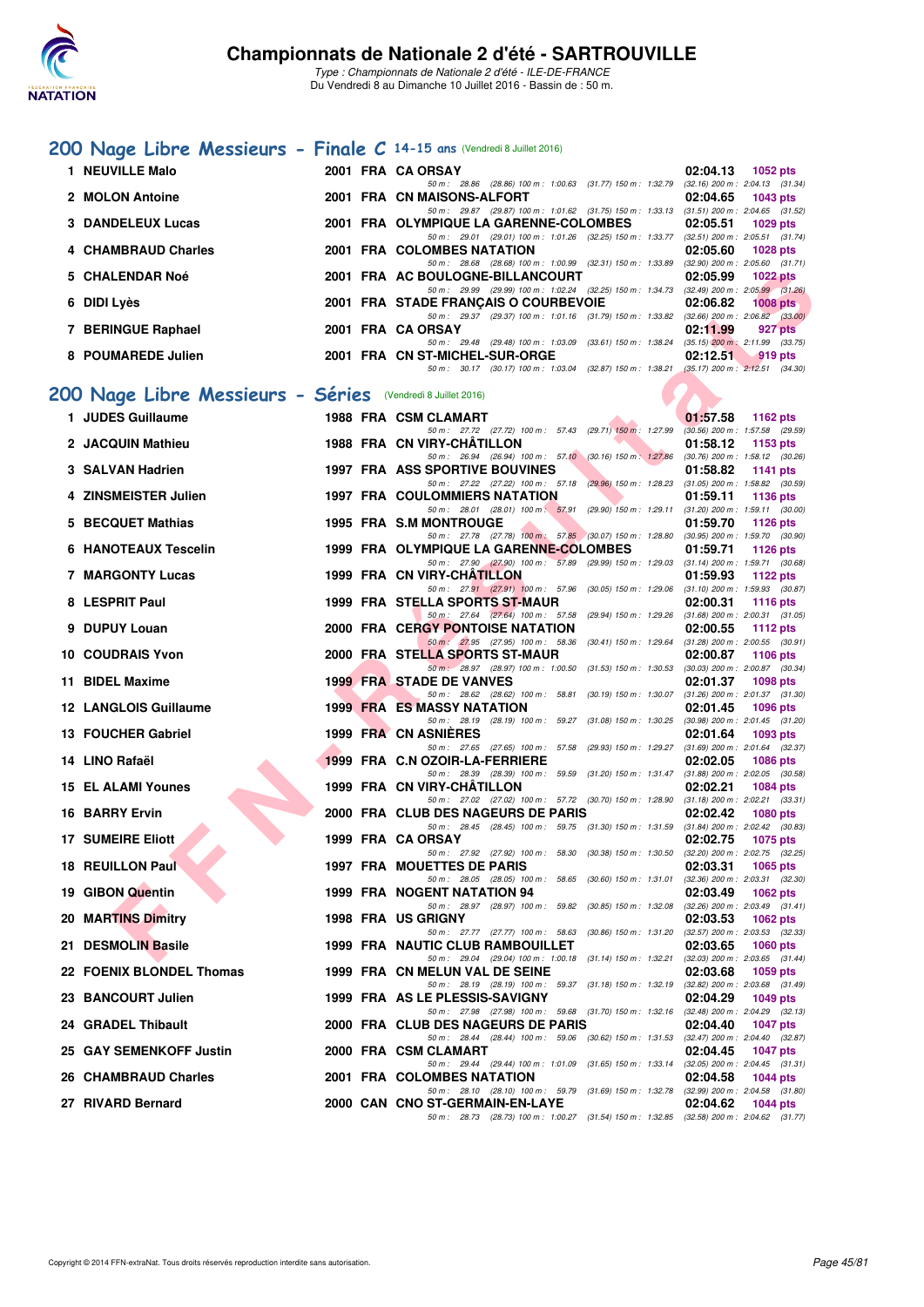

|    | 200 Nage Libre Messieurs - Séries (suite) |  |                                                                                                                                                                                                        |                                                   |                                     |
|----|-------------------------------------------|--|--------------------------------------------------------------------------------------------------------------------------------------------------------------------------------------------------------|---------------------------------------------------|-------------------------------------|
|    | 28 BENAZET Julien                         |  | 1999 FRA CN MELUN VAL DE SEINE<br>50 m: 27.95 (27.95) 100 m: 58.28 (30.33) 150 m: 1:31.42 (33.14) 200 m: 2:04.67 (33.25)                                                                               | 02:04.67                                          | 1043 pts                            |
|    | 29 LIV Nicolas                            |  | 1999 FRA LAGNY-SUR-MARNE NATATION                                                                                                                                                                      | 02:04.78                                          | <b>1041 pts</b>                     |
|    | <b>30 CHASSEVENT Owen</b>                 |  | 50 m: 28.86 (28.86) 100 m: 59.66 (30.80) 150 m: 1:31.90 (32.24) 200 m: 2:04.78 (32.88)<br>1999 FRA CN MELUN VAL DE SEINE                                                                               | 02:05.05                                          | <b>1037 pts</b>                     |
|    | 31 NEUVILLE Malo                          |  | 50 m: 28.72 (28.72) 100 m: 1:00.40 (31.68) 150 m: 1:33.20 (32.80) 200 m: 2:05.05 (31.85)<br>2001 FRA CA ORSAY                                                                                          | 02:05.16                                          | 1035 pts                            |
|    | 32 BOURSIER Cedric                        |  | 50 m: 29.22 (29.22) 100 m: 1:01.49 (32.27) 150 m: 1:33.59<br>1998 FRA AAS SARCELLES NATATION 95                                                                                                        | $(32.10)$ 200 m : 2:05.16 $(31.57)$<br>02:05.23   | 1034 pts                            |
|    | 33 GERMAIN Alexandre                      |  | 50 m: 28.93 (28.93) 100 m: 1:01.21 (32.28) 150 m: 1:34.98 (33.77) 200 m: 2:05.23 (30.25)<br>1998 FRA C.N OZOIR-LA-FERRIERE                                                                             | 02:05.27                                          | <b>1033 pts</b>                     |
|    | <b>34 CHALENDAR Noé</b>                   |  | 50 m: 29.31 (29.31) 100 m: 1:01.36 (32.05) 150 m: 1:33.72 (32.36) 200 m: 2:05.27 (31.55)<br>2001 FRA AC BOULOGNE-BILLANCOURT                                                                           | 02:05.41                                          | <b>1031 pts</b>                     |
|    | 35 DANDELEUX Lucas                        |  | 50 m: 29.85 (29.85) 100 m: 1:01.37 (31.52) 150 m: 1:32.74 (31.37) 200 m: 2:05.41 (32.67)<br>2001 FRA OLYMPIQUE LA GARENNE-COLOMBES                                                                     | 02:05.70                                          | <b>1026 pts</b>                     |
|    | 36 BERINGUE Raphael                       |  | 50 m: 28.94 (28.94) 100 m: 1:00.56 (31.62) 150 m: 1:33.09 (32.53) 200 m: 2:05.70 (32.61)<br>2001 FRA CA ORSAY                                                                                          | 02:05.73                                          | <b>1026 pts</b>                     |
|    | 37 GRANIER Alexandre                      |  | 50 m: 29.24 (29.24) 100 m: 1:01.00 (31.76) 150 m: 1:33.94<br>2000 FRA STELLA SPORTS ST-MAUR                                                                                                            | $(32.94)$ 200 m : 2:05.73 $(31.79)$<br>02:05.77   | <b>1025 pts</b>                     |
|    | 38 OLIVIER Nicolas                        |  | 50 m: 28.77 (28.77) 100 m: 1:00.64 (31.87) 150 m: 1:33.49<br><b>1998 FRA ASSO NATATION DE SARTROUVILLE</b><br>50 m: 28.91 (28.91) 100 m: 1:00.53 (31.62) 150 m: 1:33.80 (33.27) 200 m: 2:06.00 (32.20) | $(32.85)$ 200 m : 2:05.77 $(32.28)$<br>02:06.00   | 1021 pts                            |
| 39 | <b>MOLON Antoine</b>                      |  | 2001 FRA CN MAISONS-ALFORT                                                                                                                                                                             | 02:06.16                                          | <b>1019 pts</b>                     |
|    | 40 LEFORT-LOUET Gaspard                   |  | 50 m: 28.82 (28.82) 100 m: 1:00.44 (31.62) 150 m: 1:33.72 (33.28) 200 m: 2:06.16 (32.44)<br>2000 FRA STADE FRANÇAIS O COURBEVOIE                                                                       | 02:06.22                                          | <b>1018 pts</b>                     |
|    | 41 NEUVILLE Titouan                       |  | 50 m: 28.48 (28.48) 100 m: 58.88 (30.40) 150 m: 1:32.16 (33.28) 200 m: 2:06.22 (34.06)<br>1998 FRA CA ORSAY                                                                                            | 02:06.43                                          | 1014 pts                            |
|    | 41 DIDI Lyès                              |  | 50 m: 28.31 (28.31) 100 m: 59.31 (31.00) 150 m: 1:32.34 (33.03) 200 m: 2:06.43 (34.09)<br>2001 FRA STADE FRANÇAIS O COURBEVOIE                                                                         | 02:06.43                                          | <b>1014 pts</b>                     |
|    | 43 POUMAREDE Julien                       |  | 50 m: 29.44 (29.44) 100 m: 1:00.76 (31.32) 150 m: 1:33.77 (33.01) 200 m: 2:06.43 (32.66)<br>2001 FRA CN ST-MICHEL-SUR-ORGE                                                                             | 02:06.72                                          | <b>1010 pts</b>                     |
|    | 44 REMOND Arthur                          |  | 50 m : 29.81 (29.81) 100 m : 1:02.03 (32.22) 150 m : 1:35.40 (33.37) 200 m : 2:06.72 (31.32)<br>2000 FRA RACING CLUB DE FRANCE WP                                                                      | 02:06.97                                          | <b>1006 pts</b>                     |
|    | 45 SONDEREGGER Lucas                      |  | 50 m: 29.91 (29.91) 100 m: 1:01.56 (31.65) 150 m: 1:34.69 (33.13) 200 m: 2:06.97 (32.28)<br>2000 FRA CLUB DES NAGEURS DE PARIS                                                                         | 02:07.01                                          | 1005 pts                            |
|    | 46 LE COZ Cédric                          |  | 50 m: 28.88 (28.88) 100 m: 1:00.90 (32.02) 150 m: 1:33.93 (33.03) 200 m: 2:07.01 (33.08)<br>2002 FRA AS CORBEIL-ESSONNE                                                                                | 02:07.25                                          | <b>1001 pts</b>                     |
|    | 47 MALTESTE Tristan                       |  | 50 m: 29.75 (29.75) 100 m: 1:01.86 (32.11) 150 m: 1:34.99 (33.13) 200 m: 2:07.25 (32.26)<br>1999 FRA CSM CLAMART                                                                                       | 02:07.43                                          | 998 pts                             |
|    | 48 DOUMENGE Raphael                       |  | 50 m : 28.67 (28.67) 100 m : 1:00.25 (31.58) 150 m : 1:33.92<br>2000 FRA CS CLICHY 92                                                                                                                  | $(33.67)$ 200 m : 2:07.43 $(33.51)$<br>02:07.64   | 995 pts                             |
|    | 49 LE GALL Théophile                      |  | 50 m: 28.55 (28.55) 100 m: 1:00.64 (32.09) 150 m: 1:34.25 (33.61) 200 m: 2:07.64 (33.39)<br>2001 FRA S.M MONTROUGE                                                                                     | 02:07.71                                          | 994 pts                             |
|    | 50 BUISSON Luca                           |  | 50 m: 29.66 (29.66) 100 m: 1:01.65 (31.99) 150 m: 1:35.24 (33.59) 200 m: 2:07.71 (32.47)<br>2002 FRA CLUB DES NAGEURS DE PARIS                                                                         | 02:07.87                                          | 991 pts                             |
|    | 51 VALLIN Louis                           |  | 50 m: 29.70 (29.70) 100 m: 1:02.31 (32.61) 150 m: 1:35.64 (33.33) 200 m: 2:07.87 (32.23)<br>1999 FRA CNO ST-GERMAIN-EN-LAYE                                                                            | 02:07.96                                          | 990 pts                             |
|    | 52 BAROUMES Léo                           |  | 50 m: 29.44 (29.44) 100 m: 1:01.41 (31.97) 150 m: 1:35.13 (33.72) 200 m: 2:07.96 (32.83)<br>1998 FRA CLUB DES NAGEURS DE PARIS                                                                         | 02:08.02                                          | 989 pts                             |
|    | 53 ROTH BELGRAND Mathis                   |  | 50 m : 30.49 (30.49) 100 m : 1:03.02 (32.53) 150 m : 1:35.70<br>2002 FRA SO ROSNY                                                                                                                      | $(32.68)$ 200 m : $2:08.02$ $(32.32)$<br>02:08.07 | 988 pts                             |
|    | 54 DA SILVA UMMENHOVER Thibault           |  | 50 m: 29.35 (29.35) 100 m: 1:02.37 (33.02) 150 m: 1:35.82<br>2001 FRA NOGENT NATATION 94                                                                                                               | $(33.45)$ 200 m : 2:08.07 $(32.25)$<br>02:08.22   | 986 pts                             |
|    | 55 BARRY Aron                             |  | 50 m : 29.04 (29.04) 100 m : 1:01.42 (32.38) 150 m : 1:34.83 (33.41) 200 m : 2:08.22 (33.39)<br>2002 FRA CLUB DES NAGEURS DE PARIS                                                                     | 02:08.34                                          | 984 pts                             |
|    | 56 ZIJL Sem                               |  | 50 m: 29.25 (29.25) 100 m: 1:01.98 (32.73)<br>150 m : ---<br>2002 NED CNO ST-GERMAIN-EN-LAYE                                                                                                           | 02:08.47                                          | 200 m: 2:08.34 (1:06.36)<br>982 pts |
|    | 57 BARLIER Tony                           |  | 50 m: 29.94 (29.94) 100 m: 1:02.33 (32.39) 150 m: 1:35.86<br>2002 FRA CSN GUYANCOURT                                                                                                                   | $(33.53)$ 200 m : 2:08.47 $(32.61)$<br>02:08.68   | 978 pts                             |
|    | 58 MORVAN Léo                             |  | 50 m: 29.81 (29.81) 100 m: 1:02.30 (32.49) 150 m: 1:35.95<br>1999 FRA NEPTUNE CLUB DE FRANCE                                                                                                           | $(33.65)$ 200 m : 2:08.68 $(32.73)$<br>02:08.90   | 975 pts                             |
|    | 59 AZRA Alexandre                         |  | 50 m: 29.02 (29.02) 100 m: 1:00.76 (31.74) 150 m: 1:35.36<br>2000 FRA ES VITRY                                                                                                                         | $(34.60)$ 200 m : 2:08.90 $(33.54)$<br>02:09.47   | 966 pts                             |
|    | 60 GEOFFROY Axel                          |  | 50 m: 29.32 (29.32) 100 m: 1:02.19 (32.87) 150 m: 1:35.80<br>2002 FRA SO ROSNY                                                                                                                         | (33.61) 200 m : 2:09.47 (33.67)<br>02:09.53       | 965 pts                             |
|    | 61 BECQUET Julien                         |  | 50 m: 28.64 (28.64) 100 m: 1:00.49 (31.85) 150 m: 1:34.74<br>1999 FRA S.M MONTROUGE                                                                                                                    | $(34.25)$ 200 m : 2:09.53 $(34.79)$<br>02:09.55   | 965 pts                             |
|    | 62 GIRARD Thomas                          |  | 50 m: 29.33 (29.33) 100 m: 1:01.75 (32.42) 150 m: 1:35.64<br>2000 FRA SN MONTGERON                                                                                                                     | $(33.89)$ 200 m : 2:09.55 $(33.91)$<br>02:09.70   | 962 pts                             |
|    | 63 ICHOU Yassine                          |  | 50 m: 30.09 (30.09) 100 m: 1:02.34 (32.25) 150 m: 1:36.09<br>2002 FRA AULNAY-SOUS-BOIS S.N                                                                                                             | $(33.75)$ 200 m : 2:09.70 $(33.61)$<br>02:09.73   | 962 pts                             |
|    |                                           |  | 50 m : 28.89 (28.89) 100 m : 1:01.16 (32.27) 150 m : 1:35.64 (34.48) 200 m : 2:09.73 (34.09)                                                                                                           |                                                   |                                     |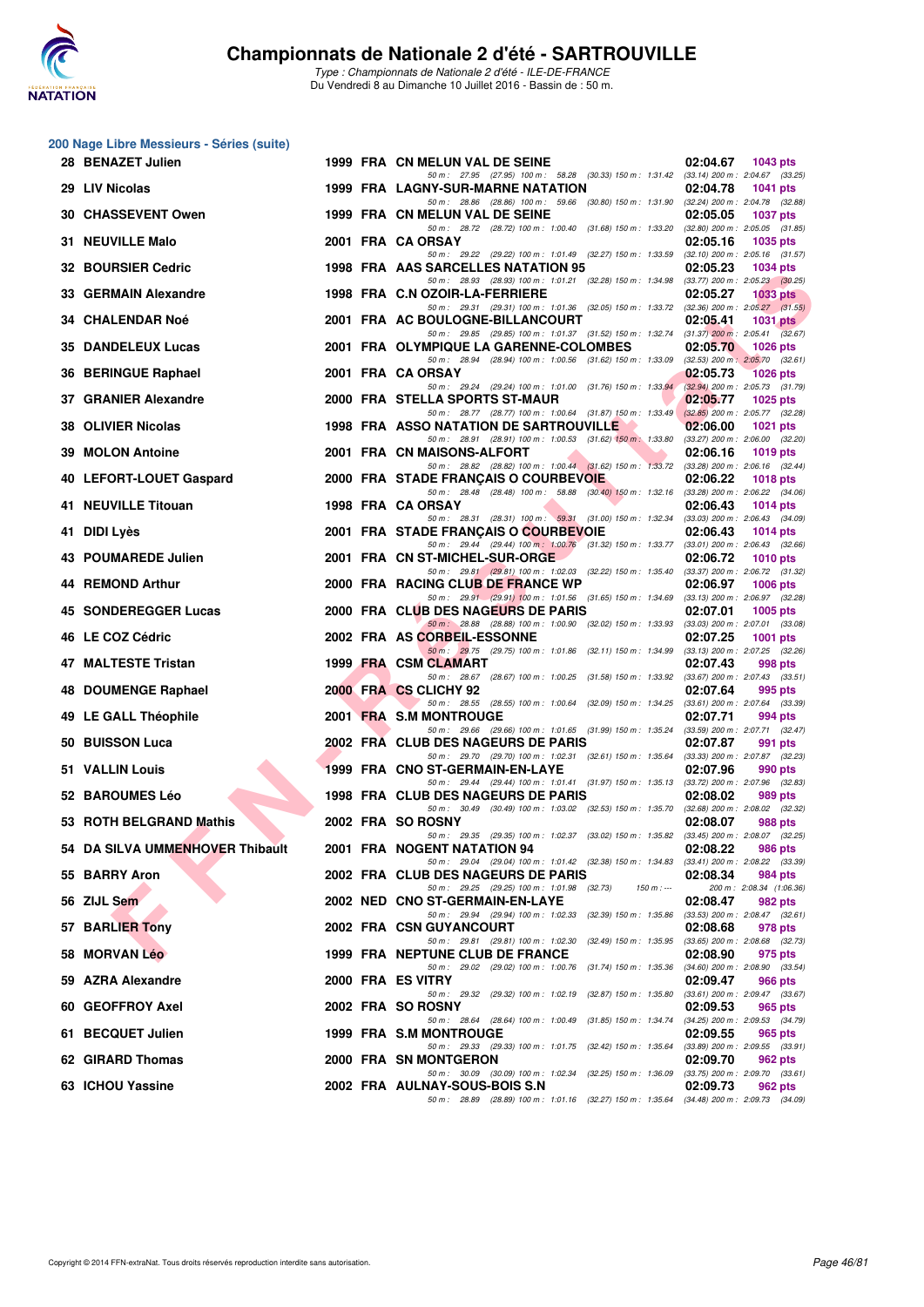

| 200 Nage Libre Messieurs - Séries (suite) |  |                                                                                                                                  |                                                            |
|-------------------------------------------|--|----------------------------------------------------------------------------------------------------------------------------------|------------------------------------------------------------|
| 64 PORTAL Alex                            |  | 2002 FRA CNO ST-GERMAIN-EN-LAYE<br>50 m: 30.20 (30.20) 100 m: 1:03.88 (33.68) 150 m: 1:37.54 (33.66) 200 m: 2:10.00 (32.46)      | 02:10.00<br>958 pts                                        |
| <b>65 TALALAEFF Felix</b>                 |  | 2001 FRA CNO ST-GERMAIN-EN-LAYE                                                                                                  | 02:10.03<br>957 pts                                        |
| 66 NASCIMENTO Diego                       |  | 50 m: 30.29 (30.29) 100 m: 1:03.40 (33.11) 150 m: 1:37.12 (33.72) 200 m: 2:10.03 (32.91)<br>2000 BRA ASS SPORTIVE BOUVINES       | 02:10.18<br>955 pts                                        |
| 67 IABASSENE Safy                         |  | 50 m: 29.82 (29.82) 100 m: 1:02.81 (32.99) 150 m: 1:36.52 (33.71) 200 m: 2:10.18 (33.66)<br>2002 FRA RACING CLUB DE FRANCE WP    | 02:10.24<br>954 pts                                        |
| 68 FRANCOIS Flavien                       |  | 50 m: 29.97 (29.97) 100 m: 1:03.20 (33.23) 150 m: 1:37.24 (34.04) 200 m: 2:10.24 (33.00)<br>2001 FRA STADE FRANÇAIS O COURBEVOIE | 02:10.36<br>952 pts                                        |
| 69 SEYE Matthieu                          |  | 50 m: 29.37 (29.37) 100 m: 1:02.39 (33.02) 150 m: 1:37.03 (34.64) 200 m: 2:10.36 (33.33)<br>2002 FRA CN LE PLESSIS-ROBINSON      | 02:10.59<br>948 pts                                        |
| 70 GUIGOU Pierre-Lucas                    |  | 50 m: 29.76 (29.76) 100 m: 1:03.26 (33.50) 150 m: 1:37.53<br>2000 FRA U.S CRETEIL NATATION                                       | $(34.27)$ 200 m : 2:10.59 $(33.06)$<br>02:10.60<br>948 pts |
| 71 AERNOUT Arthur                         |  | 50 m : 29.72 (29.72) 100 m : 1:03.89 (34.17) 150 m : 1:36.71<br>2002 FRA CA L'HAY-LES-ROSES                                      | $(32.82)$ 200 m : 2:10.60 $(33.89)$<br>02:10.75<br>946 pts |
| 72 WATTEZ Pacôme                          |  | 50 m: 30.61 (30.61) 100 m: 1:03.35 (32.74) 150 m: 1:37.29 (33.94) 200 m: 2:10.75 (33.46)<br>2002 FRA C.N OZOIR-LA-FERRIERE       | 02:10.81<br>945 pts                                        |
| 73 HERLUC Yoann                           |  | 50 m: 30.25 (30.25) 100 m: 1:03.81 (33.56) 150 m: 1:38.42<br>2000 FRA SCUF PARIS                                                 | $(34.61)$ 200 m : 2:10.81 $(32.39)$<br>02:10.91<br>943 pts |
| <b>74 PAUPARDIN Guillaume</b>             |  | 50 m: 29.10 (29.10) 100 m: 1:01.93 (32.83) 150 m: 1:36.05                                                                        | $(34.12)$ 200 m : 2:10.91 $(34.86)$                        |
|                                           |  | 2001 FRA CN MELUN VAL DE SEINE<br>50 m : 29.85 (29.85) 100 m : 1:02.99 (33.14) 150 m : 1:37.35                                   | 02:11.39<br>936 pts<br>(34.36) 200 m : 2:11.39 (34.04)     |
| 75 RAJAONA RAJAOFETRA Maxime              |  | 2001 FRA AQUA CLUB PONTAULT-ROISSY<br>50 m : 29.26 (29.26) 100 m : 1:01.57 (32.31) 150 m : 1:36.50                               | 02:11.45<br>935 pts<br>$(34.93)$ 200 m : 2:11.45 $(34.95)$ |
| 76 DENJEAN Constantin                     |  | 2002 FRA SO ROSNY<br>50 m: 30.48 (30.48) 100 m: 1:03.81 (33.33) 150 m: 1:38.12 (34.31) 200 m: 2:11.71 (33.59)                    | 02:11.71<br>931 pts                                        |
| <b>77 REUILLON Louis</b>                  |  | 2000 FRA MOUETTES DE PARIS<br>50 m: 30.03 (30.03) 100 m: 1:02.78 (32.75) 150 m: 1:37.09 (34.31) 200 m: 2:11.89 (34.80)           | 02:11.89<br>928 pts                                        |
| 78 DE BOYER D'EGUILLES Maxime             |  | 2002 FRA CANETON CLUB DE BEAUMONT                                                                                                | 02:11.90<br>928 pts                                        |
| 79 WATTEZ Luc                             |  | 50 m: 29.04 (29.04) 100 m: 1:02.20 (33.16) 150 m: 1:37.25 (35.05) 200 m: 2:11.90 (34.65)<br>2002 FRA C.N OZOIR-LA-FERRIERE       | 02:12.09<br>925 pts                                        |
| 80 PAUBEL Lucas                           |  | 50 m: 31.11 (31.11) 100 m: 1:05.39 (34.28) 150 m: 1:40.03<br>2002 FRA ES MASSY NATATION                                          | $(34.64)$ 200 m : 2:12.09 $(32.06)$<br>02:12.18<br>924 pts |
| 81 MARIE Gaétan                           |  | 50 m : 30.57 (30.57) 100 m : 1:04.25 (33.68) 150 m : 1:37.98<br><b>2001 FRA CERGY PONTOISE NATATION</b>                          | (33.73) 200 m : 2:12.18 (34.20)<br>02:12.19<br>923 pts     |
| 82 OLIER Cyril                            |  | 50 m: 30.05 (30.05) 100 m: 1:03.72 (33.67) 150 m: 1:37.36 (33.64) 200 m: 2:12.19 (34.83)<br>1994 FRA NOGENT NATATION 94          | 02:12.24<br>923 pts                                        |
| 83 LEMARCHAND Kyllian                     |  | 50 m : 27.13 (27.13) 100 m : 56.73 (29.60) 150 m : 1:35.85 (39.12) 200 m : 2:12.24 (36.39)<br>2002 FRA CN LE PLESSIS-ROBINSON    | 02:12.34<br>921 pts                                        |
| 84 RENAUDIN Remi                          |  | 50 m : 30.10 (30.10) 100 m : 1:03.48 (33.38) 150 m : 1:38.09<br><b>2002 FRA CERGY PONTOISE NATATION</b>                          | $(34.61)$ 200 m : 2:12.34 $(34.25)$<br>02:12.38<br>921 pts |
| 85 BALLOT Paul                            |  | 50 m: 30.28 (30.28) 100 m: 1:03.84 (33.56) 150 m: 1:38.93 (35.09) 200 m: 2:12.38 (33.45)<br><b>2000 FRA PROVINS NATATION</b>     | 02:12.42<br>920 pts                                        |
| 86 ZAKA Nathanael                         |  | 50 m : 29.04 (29.04) 100 m : 1:01.54 (32.50) 150 m : 1:36.70<br>2002 FRA USM VIROFLAY                                            | $(35.16)$ 200 m : 2:12.42 $(35.72)$<br>02:12.47<br>919 pts |
| 87 GAY SEMENKOFF Ewen                     |  | 50 m : 29.97 (29.97) 100 m : 1:04.24 (34.27) 150 m : 1:39.57<br>2002 FRA CN FONTAINEBLEAU-AVON                                   | $(35.33)$ 200 m : 2:12.47 $(32.90)$<br>02:12.53<br>918 pts |
| 88 VIE MAHE Tanguy                        |  | 50 m: 31.70 (31.70) 100 m: 1:04.78 (33.08) 150 m: 1:38.59 (33.81) 200 m: 2:12.53 (33.94)<br>2001 FRA AC BOULOGNE-BILLANCOURT     | 02:12.60<br>917 pts                                        |
|                                           |  | 50 m: 31.42 (31.42) 100 m: 1:05.26 (33.84) 150 m: 1:39.07 (33.81) 200 m: 2:12.60 (33.53)                                         |                                                            |
| 89 MORISSE Mathieu                        |  | 1998 FRA ESPADON VELIZY-VILLACOUBLAY<br>50 m: 31.59 (31.59) 100 m: 1:05.24 (33.65) 150 m: 1:39.61 (34.37) 200 m: 2:12.71 (33.10) | 02:12.71<br>915 pts                                        |
| 90 VOLDOIRE Leo                           |  | 2001 FRA CN BRUNOY-ESSONNE<br>50 m: 30.82 (30.82) 100 m: 1:04.69 (33.87) 150 m: 1:39.36 (34.67) 200 m: 2:12.77 (33.41)           | 02:12.77<br>915 pts                                        |
| 91 LOPEZ-ONATE Pierrick                   |  | 2001 FRA CN LE PLESSIS-ROBINSON<br>50 m: 31.49 (31.49) 100 m: 1:05.26 (33.77) 150 m: 1:40.33 (35.07) 200 m: 2:12.97 (32.64)      | 02:12.97<br>911 pts                                        |
| 92 FERNANA Oussama                        |  | 2001 FRA COLOMBES NATATION<br>50 m : 30.63 (30.63) 100 m : 1:04.25 (33.62) 150 m : 1:39.23                                       | 02:13.07<br>910 pts<br>$(34.98)$ 200 m : 2:13.07 $(33.84)$ |
| 93 GAVARD Ethan                           |  | 2002 FRA CN MELUN VAL DE SEINE<br>50 m: 30.95 (30.95) 100 m: 1:03.86 (32.91) 150 m: 1:38.64                                      | 02:13.09<br>910 pts<br>$(34.78)$ 200 m : 2:13.09 $(34.45)$ |
| 94 BIDAUT Florian                         |  | 2000 FRA CNO ST-GERMAIN-EN-LAYE<br>50 m : 31.34 (31.34) 100 m : 1:04.97 (33.63) 150 m : 1:39.76                                  | 02:13.49<br>904 pts<br>$(34.79)$ 200 m : 2:13.49 $(33.73)$ |
| 95 DECLERCQ Theotim                       |  | 2001 FRA AS LE PLESSIS-SAVIGNY                                                                                                   | 02:13.61<br>902 pts                                        |
| 96 FENIOU Erwan                           |  | 50 m: 29.72 (29.72) 100 m: 1:03.41 (33.69) 150 m: 1:38.80 (35.39) 200 m: 2:13.61 (34.81)<br>2001 FRA A.O. TRAPPES NATATION       | 02:13.81<br>899 pts                                        |
| 97 GUILLAUME Vincent                      |  | 50 m: 31.04 (31.04) 100 m: 1:05.12 (34.08) 150 m: 1:39.70 (34.58) 200 m: 2:13.81 (34.11)<br>2002 FRA ES MASSY NATATION           | 02:13.88<br>898 pts                                        |
| 98 LATAPY Aurélien                        |  | 50 m: 30.13 (30.13) 100 m: 1:03.59 (33.46) 150 m: 1:40.27 (36.68) 200 m: 2:13.88 (33.61)<br>2001 FRA COULOMMIERS NATATION        | 02:13.93<br>897 pts                                        |
| 99 GRONDIN William                        |  | 50 m: 31.69 (31.69) 100 m: 1:05.82 (34.13) 150 m: 1:40.60 (34.78) 200 m: 2:13.93 (33.33)<br>2002 FRA CA L'HAY-LES-ROSES          | 02:14.20<br>893 pts                                        |
|                                           |  | 50 m: 30.86 (30.86) 100 m: 1:05.21 (34.35) 150 m: 1:39.73 (34.52) 200 m: 2:14.20 (34.47)                                         |                                                            |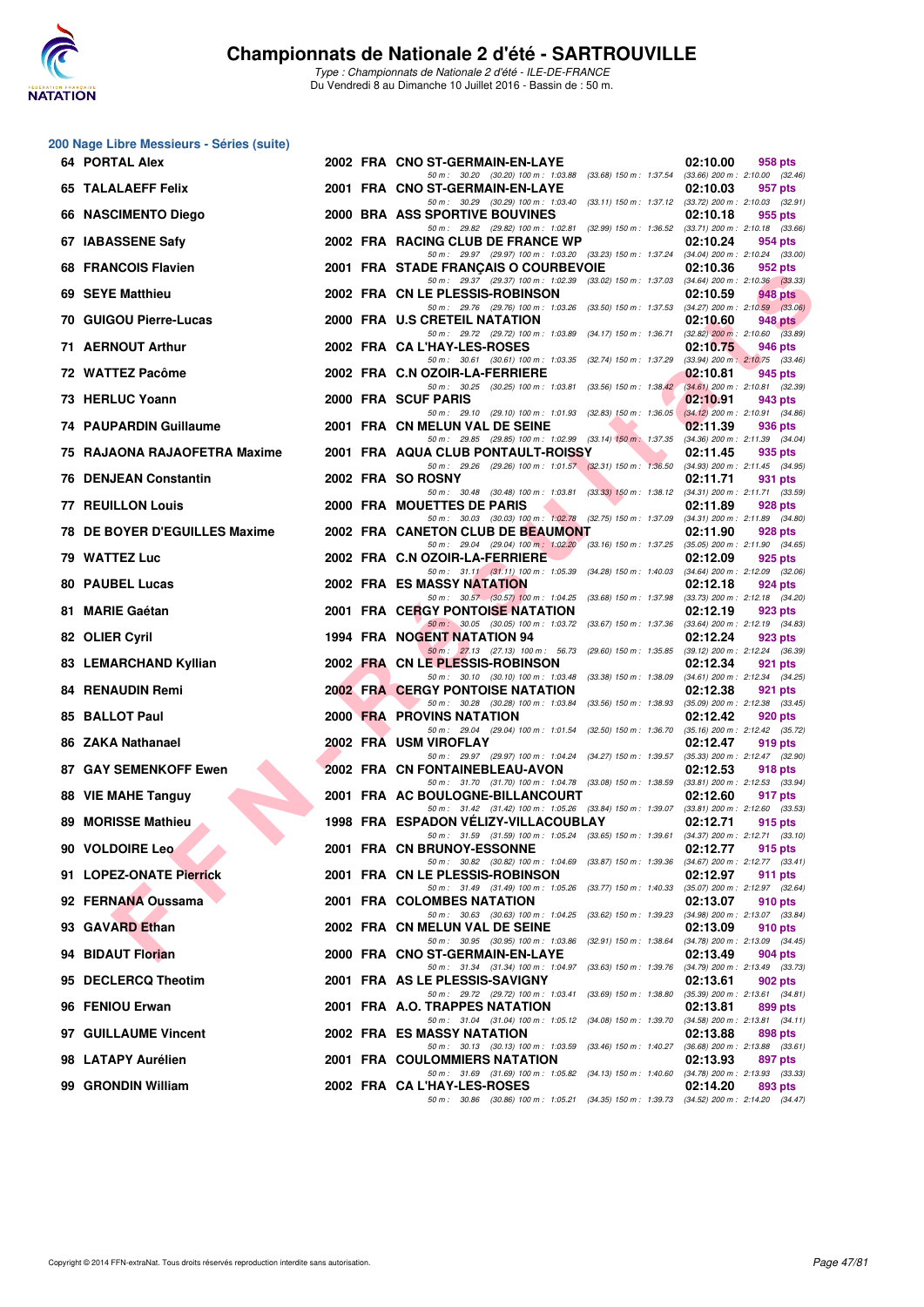

**200 Nage Libre Messieurs - Séries (suite)**

#### **Championnats de Nationale 2 d'été - SARTROUVILLE**

Type : Championnats de Nationale 2 d'été - ILE-DE-FRANCE Du Vendredi 8 au Dimanche 10 Juillet 2016 - Bassin de : 50 m.

| 100 FANJAT Albain                             |     | 2001 FRA SN VERSAILLES                                                                                                              | 02:14.39<br>890 pts                                        |
|-----------------------------------------------|-----|-------------------------------------------------------------------------------------------------------------------------------------|------------------------------------------------------------|
| 101 COUBLE Tom                                |     | 50 m: 30.52 (30.52) 100 m: 1:05.10 (34.58) 150 m: 1:41.27 (36.17) 200 m: 2:14.39 (33.12)<br>2001 FRA CLUB NAUTIQUE DE L'ARPAJONNAIS | 02:14.61<br><b>887 pts</b>                                 |
| 102 ZAWADSKI Paul                             |     | 50 m: 30.53 (30.53) 100 m: 1:05.10 (34.57) 150 m: 1:40.55 (35.45) 200 m: 2:14.61 (34.06)<br>2002 FRA CSN GUYANCOURT                 | 02:14.64<br><b>886 pts</b>                                 |
|                                               |     | 50 m: 31.14 (31.14) 100 m: 1:05.13 (33.99) 150 m: 1:39.64 (34.51) 200 m: 2:14.64 (35.00)                                            |                                                            |
| 103 SIMEANT Léo                               |     | 2001 FRA AULNAY-SOUS-BOIS S.N<br>50 m: 30.12 (30.12) 100 m: 1:04.28 (34.16) 150 m: 1:39.43 (35.15) 200 m: 2:14.68 (35.25)           | 02:14.68<br>885 pts                                        |
| 104 L'HORSET Grégory                          |     | 2002 FRA US RIS-ORANGIS                                                                                                             | 02:15.12<br>879 pts                                        |
| 105 SAADANI Saber                             |     | 50 m: 30.37 (30.37) 100 m: 1:04.62 (34.25) 150 m: 1:40.34 (35.72) 200 m: 2:15.12 (34.78)<br>2002 FRA AULNAY-SOUS-BOIS S.N           | 02:15.21<br>877 pts                                        |
| 106 GRANDIN MARTIN Numa                       |     | 50 m: 30.17 (30.17) 100 m: 1:04.17 (34.00) 150 m: 1:39.93 (35.76) 200 m: 2:15.21 (35.28)<br>2002 FRA ES MASSY NATATION              | 02:15.23<br>877 pts                                        |
|                                               |     | 50 m: 30.37 (30.37) 100 m: 1:04.95 (34.58) 150 m: 1:40.71                                                                           | $(35.76)$ 200 m : 2:15.23 $(34.52)$                        |
| 107 TALEB Yacine                              |     | 2001 FRA AULNAY-SOUS-BOIS S.N.<br>50 m: 29.95 (29.95) 100 m: 1:03.91 (33.96) 150 m: 1:40.36 (36.45) 200 m: 2:15.87 (35.51)          | 02:15.87<br>868 pts                                        |
| 108 RUBINELLI Maxime                          |     | 2001 FRA CN FONTAINEBLEAU-AVON                                                                                                      | 02:15.90<br>867 pts                                        |
| 109 DECOTTE Louis                             |     | 50 m: 30.00 (30.00) 100 m: 1:03.63 (33.63) 150 m: 1:39.78<br>2002 FRA CN ASNIERES                                                   | $(36.15)$ 200 m : 2:15.90 $(36.12)$<br>02:15.97<br>866 pts |
|                                               |     | 50 m: 30.67 (30.67) 100 m: 1:04.37 (33.70) 150 m: 1:40.28                                                                           | $(35.91)$ 200 m : 2:15.97 (35.69)                          |
| 110 BENBEKHTI Fayçal                          |     | 2001 FRA TREMBLAY AC<br>50 m: 31.27 (31.27) 100 m: 1:06.05 (34.78) 150 m: 1:41.90                                                   | 02:16.22<br>862 pts<br>$(35.85)$ 200 m : 2:16.22 $(34.32)$ |
| 111 DEYRIES Corentin                          |     | 2002 FRA OLYMPIQUE LA GARENNE-COLOMBES<br>50 m: 31.83 (31.83) 100 m: 1:06.43 (34.60) 150 m: 1:41.63 (35.20) 200 m: 2:16.36 (34.73)  | 02:16.36<br>860 pts                                        |
| 112 DA COSTA Enzo                             |     | 2002 FRA C.S MONTERELAIS NATATION                                                                                                   | 02:16.53<br>858 pts                                        |
| 113 PINCEPOCHE Yohan                          |     | 50 m: 30.60 (30.60) 100 m: 1:05.14 (34.54) 150 m: 1:41.44 (36.30) 200 m: 2:16.53 (35.09)<br>1997 FRA STADE FRANCAIS O COURBEVOIE    | 02:16.58<br>857 pts                                        |
|                                               |     | 50 m: 25.63 (25.63) 100 m: 53.98 (28.35) 150 m: 1:39.74 (45.76) 200 m: 2:16.58 (36.84)                                              |                                                            |
| 114 NICAUDIE Thieman                          |     | <b>2002 FRA NAUTIC CLUB RAMBOUILLET</b><br>50 m: 31.37 (31.37) 100 m: 1:06.52 (35.15) 150 m: 1:41.94 (35.42) 200 m: 2:16.82 (34.88) | 02:16.82<br>853 pts                                        |
| 115 MORET Yann-Eric                           |     | 2001 FRA CLUB DES NAGEURS DE PARIS                                                                                                  | 02:17.36<br>845 pts                                        |
| 116 POITOU Merlin                             |     | 50 m: 31.25 (31.25) 100 m: 1:06.22 (34.97) 150 m: 1:42.11 (35.89) 200 m: 2:17.36 (35.25)<br>2001 FRA C.S MONTERELAIS NATATION       | 02:17.38<br>845 pts                                        |
|                                               |     | 50 m: 31.35 (31.35) 100 m: 1:05.33 (33.98) 150 m: 1:42.12 (36.79) 200 m: 2:17.38 (35.26)                                            |                                                            |
| 117 KHAY Aniss                                |     | 2002 FRA CN LE PLESSIS-ROBINSON<br>50 m: 31.76 (31.76) 100 m: 1:07.09 (35.33) 150 m: 1:42.90 (35.81) 200 m: 2:17.46 (34.56)         | 02:17.46<br>844 pts                                        |
| 118 DEMETZ Alexis                             |     | 2001 FRA AQUA CLUB PONTAULT-ROISSY                                                                                                  | 02:17.56<br>843 pts                                        |
| 119 MULLOIS Flynn                             |     | 50 m: 31.85 (31.85) 100 m: 1.07.37 (35.52) 150 m: 1.42.85 (35.48) 200 m: 2.17.56 (34.71)<br>2002 FRA AQUA CLUB PONTAULT-ROISSY      | 02:18.03<br>836 pts                                        |
|                                               |     | 50 m: 30.02 (30.02) 100 m: 1:04.29 (34.27) 150 m: 1:40.45 (36.16) 200 m: 2:18.03 (37.58)                                            |                                                            |
| <b>120 DORLENCOURT Jules</b>                  |     | 2002 FRA AS PORCHEVILLE<br>50 m: 31.43 (31.43) 100 m: 1:06.59 (35.16) 150 m: 1:42.84                                                | 02:18.41<br>830 pts<br>$(36.25)$ 200 m : 2:18.41 $(35.57)$ |
| 121 SCHMITT Teddy                             |     | 2002 FRA AQUA CLUB PONTAULT-ROISSY<br>50 m: 30.93 (30.93) 100 m: 1:05.61 (34.68) 150 m: 1:42.44 (36.83) 200 m: 2:18.56 (36.12)      | 02:18.56<br>828 pts                                        |
| <b>122 BONGERS Nils</b>                       |     | 2002 FRA CNO ST-GERMAIN-EN-LAYE                                                                                                     | 02:18.60<br>827 pts                                        |
| 123 FOURRIER Thomas                           |     | 50 m: 30.65 (30.65) 100 m: 1:05.45 (34.80) 150 m: 1:42.22 (36.77) 200 m: 2:18.60 (36.38)<br>2001 FRA CLUB DES NAGEURS DE PARIS      | 02:18.86<br>824 pts                                        |
|                                               |     | 50 m: 30.80 (30.80) 100 m: 1:05.70 (34.90) 150 m: 1:42.47 (36.77) 200 m: 2:18.86 (36.39)                                            |                                                            |
| 124 ROCHER Romain                             |     | 2002 FRA STADE FRANÇAIS O COURBEVOIE<br>50 m: 31.51 (31.51) 100 m: 1:06.41 (34.90) 150 m: 1:43.35 (36.94) 200 m: 2:19.00 (35.65)    | 02:19.00<br>821 pts                                        |
| 125 MERCIER Severin                           |     | 2002 FRA CN FONTAINEBLEAU-AVON                                                                                                      | 02:19.35<br>816 pts                                        |
| 126 FARHAT Malik                              |     | 50 m: 32.37 (32.37) 100 m: 1:07.67 (35.30) 150 m: 1:43.47 (35.80) 200 m: 2:19.35 (35.88)<br>2002 FRA STADE FRANCAIS O COURBEVOIE    | 02:19.96<br>808 pts                                        |
|                                               |     | 50 m: 32.16 (32.16) 100 m: 1:08.62 (36.46) 150 m: 1:44.62 (36.00) 200 m: 2:19.96 (35.34)                                            |                                                            |
| 127 CHAPUIS Barthelemy                        |     | 2002 FRA RACING CLUB DE FRANCE WP<br>50 m: 31.50 (31.50) 100 m: 1:07.42 (35.92) 150 m: 1:44.07 (36.65) 200 m: 2:19.98 (35.91)       | 02:19.98<br>807 pts                                        |
| 128 CÖTE Adrien                               |     | 2002 FRA SCUF PARIS                                                                                                                 | 02:20.91<br>794 pts                                        |
| --- BARATGIN Hugues                           |     | 50 m: 32.13 (32.13) 100 m: 1:07.65 (35.52) 150 m: 1:44.65 (37.00) 200 m: 2:20.91 (36.26)<br>1999 FRA NEPTUNE CLUB DE FRANCE         | <b>DNS dec</b>                                             |
| <b>All Add</b><br>---<br>$\sim$ $\sim$ $\sim$ | ___ |                                                                                                                                     |                                                            |

## **[400 Nage Libre Messieurs - Finale A](http://www.ffnatation.fr/webffn/resultats.php?idact=nat&go=epr&idcpt=39837&idepr=54)** (Samedi 9 Juillet 2016)

|                      | 1 JUDES Guillaume 1988 FRA CSM CLAMART | 04:10.30 1157 pts                                                                                                                                                                    |
|----------------------|----------------------------------------|--------------------------------------------------------------------------------------------------------------------------------------------------------------------------------------|
|                      |                                        | 50 m: 28.50 (28.50) 100 m: 59.69 (31.19) 150 m: 1:31.11 (31.42) 200 m: 2:03.12 (32.01) 250 m: 2:34.85 (31.73) 300 m: 3:06.84 (31.99) 350 m: 3:36.88 (32.04) 400 m: 4:10.30 (31.42)   |
| 2 BEN RAHOU Matthieu | 1995 FRA CSM CLAMART                   | 04:11.92 1143 pts                                                                                                                                                                    |
|                      |                                        | 50 m: 28.96 (28.96) 100 m: 1:00.12 (31.16) 150 m: 1:31.68 (31.56) 200 m: 2:03.66 (31.98) 250 m: 2:35.62 (31.96) 300 m: 3:07.80 (32.18) 350 m: 3:40.11 (32.31) 400 m: 4:11.92 (31.81) |
|                      |                                        | 3 HANOTEAUX Tescelin 1999 FRA OLYMPIQUE LA GARENNE-COLOMBES 04:15.10 1116 pts                                                                                                        |
|                      |                                        | 50 m: 28.80 (28.80) 100 m: 1:00.60 (31.80) 150 m: 1:33.24 (32.64) 200 m: 2:06.24 (33.00) 250 m: 2:39.19 (32.95) 300 m: 3:11.86 (32.67) 350 m: 3:44.72 (32.86) 400 m: 4:15.10 (30.38) |
| 4 MARGONTY Lucas     | 1999 FRA CN VIRY-CHÂTILLON             | 04:15.21 1115 pts                                                                                                                                                                    |
|                      |                                        | 50 m: 29.13 (29.13) 100 m: 1:01.11 (31.98) 150 m: 1:33.41 (32.30) 200 m: 2:06.37 (32.96) 250 m: 2:39.06 (32.69) 300 m: 3:11.79 (32.73) 350 m: 3:44.62 (32.83) 400 m: 4:15.21 (30.59) |
| 5 ZINSMEISTER Julien | <b>1997 FRA COULOMMIERS NATATION</b>   | 04:16.03 1108 pts                                                                                                                                                                    |
|                      |                                        | 50 m: 29.57 (29.57) 100 m: 1:01.84 (32.27) 150 m: 1:34.83 (32.99) 200 m: 2:07.39 (32.56) 250 m: 2:40.08 (32.69) 300 m: 3:13.05 (32.97) 350 m: 3:45.04 (31.99) 400 m: 4:16.03 (30.99) |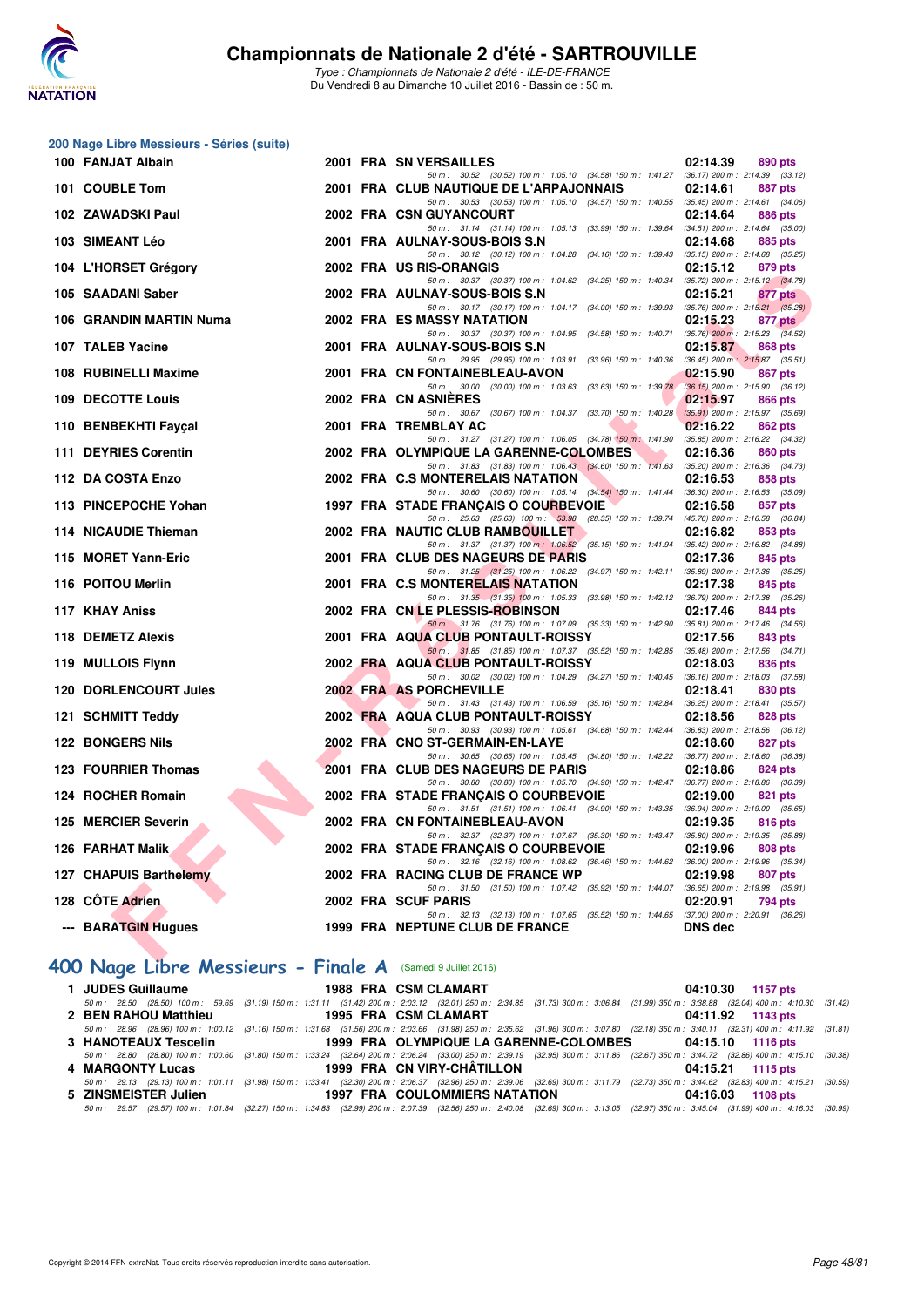

Type : Championnats de Nationale 2 d'été - ILE-DE-FRANCE Du Vendredi 8 au Dimanche 10 Juillet 2016 - Bassin de : 50 m.

#### **400 Nage Libre Messieurs - Finale A (suite)**

| 1999 FRA STELLA SPORTS ST-MAUR<br>6 LESPRIT Paul                                                                                                                                     | 04:18.33 1089 pts |
|--------------------------------------------------------------------------------------------------------------------------------------------------------------------------------------|-------------------|
| 50 m: 29.26 (29.26) 100 m: 1:01.56 (32.30) 150 m: 1:34.41 (32.85) 200 m: 2:07.94 (33.53) 250 m: 2:42.06 (34.12) 300 m: 3:14.78 (32.72) 350 m: 3:47.24 (32.46) 400 m: 4:18.33 (31.09) |                   |
| 2000 FRA STELLA SPORTS ST-MAUR<br><b>7 COUDRAIS Yvon</b>                                                                                                                             | 04:20.58 1070 pts |
| 50 m: 29.75 (29.75) 100 m: 1:01.86 (32.11) 150 m: 1:34.74 (32.88) 200 m: 2:08.23 (33.49) 250 m: 2:41.61 (33.38) 300 m: 3:15.74 (34.13) 350 m: 3:48.73 (32.99) 400 m: 4:20.58 (31.85) |                   |
| 1999 FRA ES MASSY NATATION<br>8 LANGLOIS Guillaume                                                                                                                                   | 04:22.07 1058 pts |
| 50 m: 29.69 (29.69) 100 m: 1:02.50 (32.81) 150 m: 1:35.79 (33.29) 200 m: 2:09.08 (33.29) 250 m: 2:41.91 (32.83) 300 m: 3:15.17 (33.26) 350 m: 3:48.72 (33.55) 400 m: 4:22.07 (33.35) |                   |
| 400 Nage Libre Messieurs - Finale B (Samedi 9 Juillet 2016)                                                                                                                          |                   |

|               |                                      | 1 SUMEIRE Eliott 1999 FRA CA ORSAY                                                                                                     | 04:14.66 1120 pts                                                                                                                                                                            |
|---------------|--------------------------------------|----------------------------------------------------------------------------------------------------------------------------------------|----------------------------------------------------------------------------------------------------------------------------------------------------------------------------------------------|
|               |                                      |                                                                                                                                        | 50 m: 28.74 (28.74) 100 m: 1:00.40 (31.66) 150 m: 1:32.77 (32.37) 200 m: 2:05.21 (32.44) 250 m: 2:37.79 (32.58) 300 m: 3:10.75 (32.96) 350 m: 3:43.45 (32.70) 400 m: 4:14.66 (31.21)         |
| 2 DUPUY Louan |                                      |                                                                                                                                        | 2000 FRA CERGY PONTOISE NATATION 04:15.87 1109 pts                                                                                                                                           |
|               |                                      |                                                                                                                                        | 50 m: 28.85 (28.85) 100 m: 1:00.27 (31.42) 150 m: 1:33.01 (32.74) 200 m: 2:05.49 (32.48) 250 m: 2:38.41 (32.92) 300 m: 3:11.35 (32.94) 350 m: 3:44.46 (33.11) 400 m: 4:15.87 (31.41)         |
|               |                                      |                                                                                                                                        |                                                                                                                                                                                              |
|               |                                      |                                                                                                                                        | 50 m: 30.06 (30.06) 100 m: 1:01.84 (31.78) 150 m: 1:34.13 (32.29) 200 m: 2:07.31 (33.18) 250 m: 2:40.39 (33.08) 300 m: 3:14.10 (33.71) 350 m: 3:47.34 (33.24) 400 m: 4:19.13 (31.79)         |
| 4 BARRY Ervin |                                      |                                                                                                                                        | 2000 FRA CLUB DES NAGEURS DE PARIS 601:23.05 1050 pts                                                                                                                                        |
|               |                                      |                                                                                                                                        | 50 m: 28.83 (28.83) 100 m: 1:01.44 (32.61) 150 m: 1:33.87 (32.43) 200 m: 2:07.32 (33.45) 250 m: 2:40.81 (33.49) 300 m: 3:15.27 (34.46) 350 m: 3:49.34 (34.07) 400 m: 4:23.05 (33.71)         |
|               |                                      |                                                                                                                                        |                                                                                                                                                                                              |
|               |                                      |                                                                                                                                        | 50 m: 30.40 (30.40) 100 m: 1:03.46 (33.06) 150 m: 1:38.12 (34.66) 200 m: 2:12.02 (33.90) 250 m: 2:46.52 (34.50) 300 m: 3:19.44 (32.92) 350 m: 3:52.06 (32.62) 400 m: 4:23.15 (31.09)         |
|               |                                      |                                                                                                                                        | 04:24.08 1042 pts                                                                                                                                                                            |
|               |                                      | 50 m : 29.63 (29.63) 100 m : 1:02.67 (33.04) 150 m : 2:44.97 (1:42.30) 200 m : 2:10.97 () 250 m : 3:52.82 (1:41.85) 300 m : 3:18.88 () | $350 \text{ m}$ : $-400 \text{ m}$ : $4.24.08$ (1.05.20)                                                                                                                                     |
|               | 7 BERINGUE Raphael 2001 FRA CA ORSAY |                                                                                                                                        | 04:24.62<br><b>1037 pts</b>                                                                                                                                                                  |
|               |                                      |                                                                                                                                        | 50 m : 29.30 (29.30) 100 m : 1:01.82 (32.52) 150 m : 1:35.89 (34.07) 200 m : 2:09.96 (34.07) 250 m : 2:44.28 (34.32) 300 m : 3:18.43 (34.15) 350 m : 3:52.88 (34.45) 400 m : 4:24.62 (31.74) |
|               |                                      | 8 FOENIX BLONDEL Thomas 1999 FRA CN MELUN VAL DE SEINE 1999 24:24.80                                                                   | <b>1036 pts</b>                                                                                                                                                                              |
|               |                                      |                                                                                                                                        | 50 m : 29.26 (29.26) 100 m : 1:01.99 (32.73) 150 m : 1:35.85 (33.86) 200 m : 2:09.67 (33.82) 250 m : 2:43.80 (34.13) 300 m : 3:18.13 (34.33) 350 m : 3:52.26 (34.13) 400 m : 4:24.80 (32.54) |

#### **[400 Nage Libre Messieurs - Finale C](http://www.ffnatation.fr/webffn/resultats.php?idact=nat&go=epr&idcpt=39837&idepr=54) 14-15 ans** (Samedi 9 Juillet 2016)

| 1 SUMEIRE Eliott                                         | 1999 FRA CA ORSAY                                                                                                                                                                                                      | 04:14.66<br><b>1120 pts</b>             |
|----------------------------------------------------------|------------------------------------------------------------------------------------------------------------------------------------------------------------------------------------------------------------------------|-----------------------------------------|
|                                                          | 50 m: 28.74 (28.74) 100 m: 1:00.40 (31.66) 150 m: 1:32.77 (32.37) 200 m: 2:05.21 (32.44) 250 m: 2:37.79 (32.58) 300 m: 3:10.75 (32.96) 350 m: 3:43.45 (32.70) 400 m: 4:14.66 (31.21)                                   |                                         |
| 2 DUPUY Louan                                            | <b>2000 FRA CERGY PONTOISE NATATION</b>                                                                                                                                                                                | 04:15.87<br><b>1109 pts</b>             |
|                                                          | 50 m: 28.85 (28.85) 100 m: 1:00.27 (31.42) 150 m: 1:33.01 (32.74) 200 m: 2:05.49 (32.48) 250 m: 2:38.41 (32.92) 300 m: 3:11.35 (32.94) 350 m: 3:44.46 (33.11) 400 m: 4:15.87 (31.41)                                   |                                         |
| 3 DESBRUNS Florian                                       | 2000 FRA LAGNY-SUR-MARNE NATATION                                                                                                                                                                                      | 04:19.13<br><b>1082 pts</b>             |
|                                                          | 50 m: 30.06 (30.06) 100 m: 1:01.84 (31.78) 150 m: 1:34.13 (32.29) 200 m: 2:07.31 (33.18) 250 m: 2:40.39 (33.08) 300 m: 3:14.10 (33.71) 350 m: 3:47.34 (33.24) 400 m: 4:19.13 (31.79)                                   |                                         |
| 4 BARRY Ervin                                            | 2000 FRA CLUB DES NAGEURS DE PARIS                                                                                                                                                                                     | 04:23.05<br><b>1050 pts</b>             |
|                                                          | 50 m: 28.83 (28.83) 100 m: 1:01.44 (32.61) 150 m: 1:33.87 (32.43) 200 m: 2:07.32 (33.45) 250 m: 2:40.81 (33.49) 300 m: 3:15.27 (34.46) 350 m: 3:49.34 (34.07) 400 m: 4:23.05 (33.71)                                   |                                         |
| 5 GERMAIN Alexandre                                      | 1998 FRA C.N OZOIR-LA-FERRIERE                                                                                                                                                                                         | 04.23.15<br>1049 pts                    |
|                                                          | 50 m : 30.40 (30.40) 100 m : 1:03.46 (33.06) 150 m : 1:38.12 (34.66) 200 m : 2:12.02 (33.90) 250 m : 2:46.52 (34.50) 300 m : 3:19.44 (32.92) 350 m : 3:52.06 (32.62) 400 m : 4:23.15 (31.09)                           |                                         |
| 6 NEUVILLE Malo                                          | 2001 FRA CA ORSAY                                                                                                                                                                                                      | 04:24.08<br><b>1042 pts</b>             |
|                                                          | 50 m : 29.63 (29.63) 100 m : 1.02.67 (33.04) 150 m : 2:44.97 (1.42.30) 200 m : 2:10.97 () 250 m : 3:52.82 (1.41.85) 300 m : 3:18.88 ()                                                                                 | $350 m : -$<br>400 m: 4:24.08 (1:05.20) |
| 7 BERINGUE Raphael                                       | 2001 FRA CA ORSAY                                                                                                                                                                                                      | 04:24.62<br><b>1037 pts</b>             |
|                                                          | 50 m: 29.30 (29.30) 100 m: 1:01.82 (32.52) 150 m: 1:35.89 (34.07) 200 m: 2:09.96 (34.07) 250 m: 2:44.28 (34.32) 300 m: 3:18.43 (34.15) 350 m: 3:52.88 (34.45) 400 m: 4:24.62 (31.74)                                   |                                         |
|                                                          | 8 FOENIX BLONDEL Thomas 1999 FRA CN MELUN VAL DE SEINE                                                                                                                                                                 | $\blacksquare$<br>04:24.80<br>1036 pts  |
|                                                          | 50 m: 29.26 (29.26) 100 m: 1:01.99 (32.73) 150 m: 1:35.85 (33.86) 200 m: 2:09.67 (33.82) 250 m: 2:43.80 (34.13) 300 m: 3:18.13 (34.33) 350 m: 3:52.26 (34.13) 400 m: 4:24.80 (32.54)                                   |                                         |
|                                                          |                                                                                                                                                                                                                        |                                         |
|                                                          | 00 Nage Libre Messieurs - Finale $C$ 14-15 ans (Samedi 9 Juillet 2016).                                                                                                                                                |                                         |
|                                                          |                                                                                                                                                                                                                        |                                         |
| 1 CHAMBRAUD Charles                                      | 2001 FRA COLOMBES NATATION                                                                                                                                                                                             | 04:23.88<br><b>1043 pts</b>             |
|                                                          | 50 m: 28.95 (28.95) 100 m: 1:01.95 (33.00) 150 m: 1:35.42 (33.47) 200 m: 2:09.48 (34.06) 250 m: 2:43.53 (34.05) 300 m: 3:17.56 (34.03) 350 m: 3:51.46 (33.90) 400 m: 4:23.88 (32.42)                                   |                                         |
| 2 CHALENDAR Noé                                          | 2001 FRA AC BOULOGNE-BILLANCOURT                                                                                                                                                                                       | 04:28.28<br><b>1008 pts</b>             |
|                                                          | 50 m: 30.34 (30.34) 100 m: 1:02.77 (32.43) 150 m: 1:36.71 (33.94) 200 m: 2:11.07 (34.36) 250 m: 2:45.89 (34.82) 300 m: 3:20.52 (34.63) 350 m: 3:54.45 (33.93) 400 m: 4:28.28 (33.83)                                   |                                         |
| 3 MAJOU Clément                                          | 2002 FRA CN POISSY                                                                                                                                                                                                     | 04:29.35<br>999 pts                     |
|                                                          | 50 m: 31.71 (31.71) 100 m: 1:06.39 (34.68) 150 m: 1:40.68 (34.29) 200 m: 2:14.11 (33.43) 250 m: 2:48.19 (34.08) 300 m: 3:22.65 (34.46) 350 m: 3:57.41 (34.76) 400 m: 4:29.35 (31.94)                                   |                                         |
| 4 BARRY Aron                                             | 2002 FRA CLUB DES NAGEURS DE PARIS                                                                                                                                                                                     | 04:30.54<br>990 pts                     |
|                                                          | 50 m: 29.52 (29.52) 100 m: 1:02.95 (33.43) 150 m: 1:37.37 (34.42) 200 m: 2:12.14 (34.77) 250 m: 2:47.08 (34.94) 300 m: 3:22.24 (35.16) 350 m: 3:57.49 (35.25) 400 m: 4:30.54 (33.05)                                   |                                         |
| 5 SEYE Matthieu                                          | 2002 FRA CN LE PLESSIS-ROBINSON                                                                                                                                                                                        | 04:31.22<br><b>984 pts</b>              |
|                                                          | 50 m : 30.87 (30.87) 100 m : 1:05.49 (34.62) 150 m : 1:40.42 (34.93) 200 m : 2:14.56 (34.14) 250 m : 2:49.34 (34.78) 300 m : 3:24.16 (34.82) 350 m : 3:58.82 (34.66) 400 m : 4:31.22 (32.40)                           |                                         |
| 6 PORTAL Alex                                            | 2002 FRA CNO ST-GERMAIN-EN-LAYE                                                                                                                                                                                        | 04:31.25<br>984 pts                     |
|                                                          | 50 m: 30.67 (30.67) 100 m: 1:05.11 (34.44) 150 m: 1:39.52 (34.41) 200 m: 2:14.46 (34.94) 250 m: 2:48.94 (34.48) 300 m: 3:24.08 (35.14) 350 m: 3:58.54 (34.46) 400 m: 4:31.25 (32.71)                                   |                                         |
| 7 LEMARCHAND Kyllian                                     | 2002 FRA CN LE PLESSIS-ROBINSON                                                                                                                                                                                        | 04:35.08<br>954 pts                     |
|                                                          | 50 m: 31.13 (31.13) 100 m: 1:05.40 (34.27) 150 m: 1:40.14 (34.74) 200 m: 2:15.21 (35.07) 250 m: 2:50.21 (35.00) 300 m: 3:25.78 (35.57) 350 m: 4:00.71 (34.93) 400 m: 4:35.08 (34.37)                                   |                                         |
| 8 BOURSIER Merlin                                        | 2001 FRA AAS SARCELLES NATATION 95                                                                                                                                                                                     | 04:35.82<br>948 pts                     |
|                                                          | 50 m: 31.04 (31.04) 100 m: 1:04.76 (33.72) 150 m: 1:39.93 (35.17) 200 m: 2:15.10 (35.17) 250 m: 2:50.65 (35.55) 300 m: 3:26.05 (35.40) 350 m: 4:01.95 (35.90) 400 m: 4:35.82 (33.87)                                   |                                         |
|                                                          |                                                                                                                                                                                                                        |                                         |
|                                                          | 00 Nage Libre Messieurs - Barrage Finales (Samedi 9 Juillet 2016)                                                                                                                                                      |                                         |
| --- CHAMBRAUD Charles                                    | <b>2001 FRA COLOMBES NATATION</b>                                                                                                                                                                                      | FD.                                     |
| --- DESBRUNS Florian                                     | 2000 FRA LAGNY-SUR-MARNE NATATION                                                                                                                                                                                      | <b>FD</b>                               |
|                                                          |                                                                                                                                                                                                                        |                                         |
|                                                          |                                                                                                                                                                                                                        |                                         |
| 00 Nage Libre Messieurs - Séries (Samedi 9 Juillet 2016) |                                                                                                                                                                                                                        |                                         |
|                                                          |                                                                                                                                                                                                                        |                                         |
| 1 JUDES Guillaume                                        | 1988 FRA CSM CLAMART                                                                                                                                                                                                   | 04:10.92 1151 pts                       |
|                                                          | 50 m: 28.53 (28.53) 100 m: 59.38 (30.85) 150 m: 1:30.53 (31.15) 200 m: 2:02.99 (32.46) 250 m: 2:35.29 (32.30) 300 m: 3:07.37 (32.08) 350 m: 3:39.76 (32.39) 400 m: 4:10.92 (31.16)                                     |                                         |
| 2 BEN RAHOU Matthieu                                     | 1995 FRA CSM CLAMART                                                                                                                                                                                                   | 04:11.34<br>1148 pts                    |
|                                                          | 50 m: 29.02 (29.02) 100 m: 1:00.44 (31.42) 150 m: 1:31.90 (31.46) 200 m: 2:03.50 (31.60) 250 m: 2:35.20 (31.70) 300 m: 3:07.26 (32.06) 350 m: 3:39.60 (32.34) 400 m: 4:11.34 (31.74)                                   |                                         |
| $\mathbf{v}$<br>3 GENET David                            | 1982 FRA CLUB DES NAGEURS DE PARIS                                                                                                                                                                                     | 04:15.26<br>1115 pts                    |
|                                                          |                                                                                                                                                                                                                        |                                         |
|                                                          | 50 m: 29.64 (29.64) 100 m: 1:01.53 (31.89) 150 m: 1:34.01 (32.48) 200 m: 2:06.79 (32.78) 250 m: 2:39.02 (32.23) 300 m: 3:11.67 (32.65) 350 m: 3:43.81 (32.14) 400 m: 4:15.26 (31.45)                                   |                                         |
| 4 HANOTEAUX Tescelin                                     | 1999 FRA OLYMPIQUE LA GARENNE-COLOMBES                                                                                                                                                                                 | 04:15.55<br><b>1112 pts</b>             |
| 5 LESPRIT Paul                                           | 50 m: 29.00 (29.00) 100 m: 1:00.88 (31.88) 150 m: 1:33.41 (32.53) 200 m: 2:06.16 (32.75) 250 m: 2:38.81 (32.65) 300 m: 3:11.28 (32.47) 350 m: 3:43.55 (32.27) 400 m: 4:15.55 (32.00)<br>1999 FRA STELLA SPORTS ST-MAUR |                                         |

### **[400 Nage Libre Messieurs - Barrage Finales](http://www.ffnatation.fr/webffn/resultats.php?idact=nat&go=epr&idcpt=39837&idepr=54)** (Samedi 9 Juillet 2016)

| --- CHAMBRAUD Charles | <b>2001 FRA COLOMBES NATATION</b> |  |
|-----------------------|-----------------------------------|--|
| --- DESBRUNS Florian  | 2000 FRA LAGNY-SUR-MARNE NATATION |  |

## **[400 Nage Libre Messieurs - Séries](http://www.ffnatation.fr/webffn/resultats.php?idact=nat&go=epr&idcpt=39837&idepr=54)** (Samedi 9 Juillet 2016)

| 1 JUDES Guillaume    | 1988 FRA CSM CLAMART                                                              | 04:10.92 1151 pts                                                                                                                                                                    |
|----------------------|-----------------------------------------------------------------------------------|--------------------------------------------------------------------------------------------------------------------------------------------------------------------------------------|
|                      |                                                                                   | 50 m: 28.53 (28.53) 100 m: 59.38 (30.85) 150 m: 1:30.53 (31.15) 200 m: 2:02.99 (32.46) 250 m: 2:35.29 (32.30) 300 m: 3:07.37 (32.08) 350 m: 3:39.76 (32.39) 400 m: 4:10.92 (31.16)   |
|                      | 2 BEN RAHOU Matthieu 1995 FRA CSM CLAMART                                         | 04:11.34 1148 pts                                                                                                                                                                    |
|                      |                                                                                   | 50 m: 29.02 (29.02) 100 m: 1:00.44 (31.42) 150 m: 1:31.90 (31.46) 200 m: 2:03.50 (31.60) 250 m: 2:35.20 (31.70) 300 m: 3:07.26 (32.06) 350 m: 3:39.60 (32.34) 400 m: 4:11.34 (31.74) |
| 3 GENET David        | <b>1982 FRA CLUB DES NAGEURS DE PARIS 1987 1982 FRA CLUB DES NAGEURS DE PARIS</b> | 1115 pts                                                                                                                                                                             |
|                      |                                                                                   | 50 m: 29.64 (29.64) 100 m: 1:01.53 (31.89) 150 m: 1:34.01 (32.48) 200 m: 2:06.79 (32.78) 250 m: 2:39.02 (32.23) 300 m: 3:11.67 (32.65) 350 m: 3:43.81 (32.14) 400 m: 4:15.26 (31.45) |
| 4 HANOTEAUX Tescelin | 1999 FRA OLYMPIQUE LA GARENNE-COLOMBES 04:15.55                                   | 1112 pts                                                                                                                                                                             |
|                      |                                                                                   | 50 m: 29.00 (29.00) 100 m: 1:00.88 (31.88) 150 m: 1:33.41 (32.53) 200 m: 2:06.16 (32.75) 250 m: 2:38.81 (32.65) 300 m: 3:11.28 (32.47) 350 m: 3:43.55 (32.27) 400 m: 4:15.55 (32.00) |
| 5 LESPRIT Paul       | 1999 FRA STELLA SPORTS ST-MAUR 604:15.72 1111 pts                                 |                                                                                                                                                                                      |
|                      |                                                                                   | 50 m: 29.00 (29.00) 100 m: 1:01.02 (32.02) 150 m: 1:33.49 (32.47) 200 m: 2:06.43 (32.94) 250 m: 2:39.32 (32.89) 300 m: 3:12.74 (33.42) 350 m: 3:45.10 (32.36) 400 m: 4:15.72 (30.62) |
|                      | 6 MARGONTY Lucas 1999 FRA CN VIRY-CHÄTILLON                                       | 04:16.04<br>1108 pts                                                                                                                                                                 |
|                      |                                                                                   | 50 m: 29.15 (29.15) 100 m: 1:01.02 (31.87) 150 m: 1:32.90 (31.88) 200 m: 2:06.09 (33.19) 250 m: 2:38.00 (31.91) 300 m: 3:11.26 (33.26) 350 m: 3:44.66 (33.40) 400 m: 4:16.04 (31.38) |
|                      |                                                                                   | 1103 pts                                                                                                                                                                             |
|                      |                                                                                   | 50 m: 28.96 (28.96) 100 m: 1:01.17 (32.21) 150 m: 1:34.14 (32.97) 200 m: 2:07.30 (33.16) 250 m: 2:39.99 (32.69) 300 m: 3:12.84 (32.85) 350 m: 3:45.12 (32.28) 400 m: 4:16.63 (31.51) |
| 8 COUDRAIS Yvon      | <b>2000 FRA STELLA SPORTS ST-MAUR</b>                                             | 04:16.86<br>1101 pts                                                                                                                                                                 |
|                      |                                                                                   | 50 m: 29.64 (29.64) 100 m: 1:01.46 (31.82) 150 m: 1:34.19 (32.73) 200 m: 2:07.59 (33.40) 250 m: 2:40.55 (32.96) 300 m: 3:14.05 (33.50) 350 m: 3:45.68 (31.63) 400 m: 4:16.86 (31.18) |
|                      | 9 LANGLOIS Guillaume <b>1999 FRA ES MASSY NATATION</b>                            | 04:17.95<br>1092 pts                                                                                                                                                                 |
|                      |                                                                                   | 50 m: 29.46 (29.46) 100 m: 1:02.08 (32.62) 150 m: 1:34.76 (32.68) 200 m: 2:08.10 (33.34) 250 m: 2:40.16 (32.06) 300 m: 3:12.94 (32.78) 350 m: 3:46.01 (33.07) 400 m: 4:17.95 (31.94) |
| 10 DUPUY Louan       | 2000 FRA CERGY PONTOISE NATATION 04:18.17                                         | 1090 pts                                                                                                                                                                             |
|                      |                                                                                   | 50 m: 29.39 (29.39) 100 m: 1:01.61 (32.22) 150 m: 1:33.96 (32.35) 200 m: 2:07.16 (33.20) 250 m: 2:40.48 (33.32) 300 m: 3:13.65 (33.17) 350 m: 3:46.53 (32.88) 400 m: 4:18.17 (31.64) |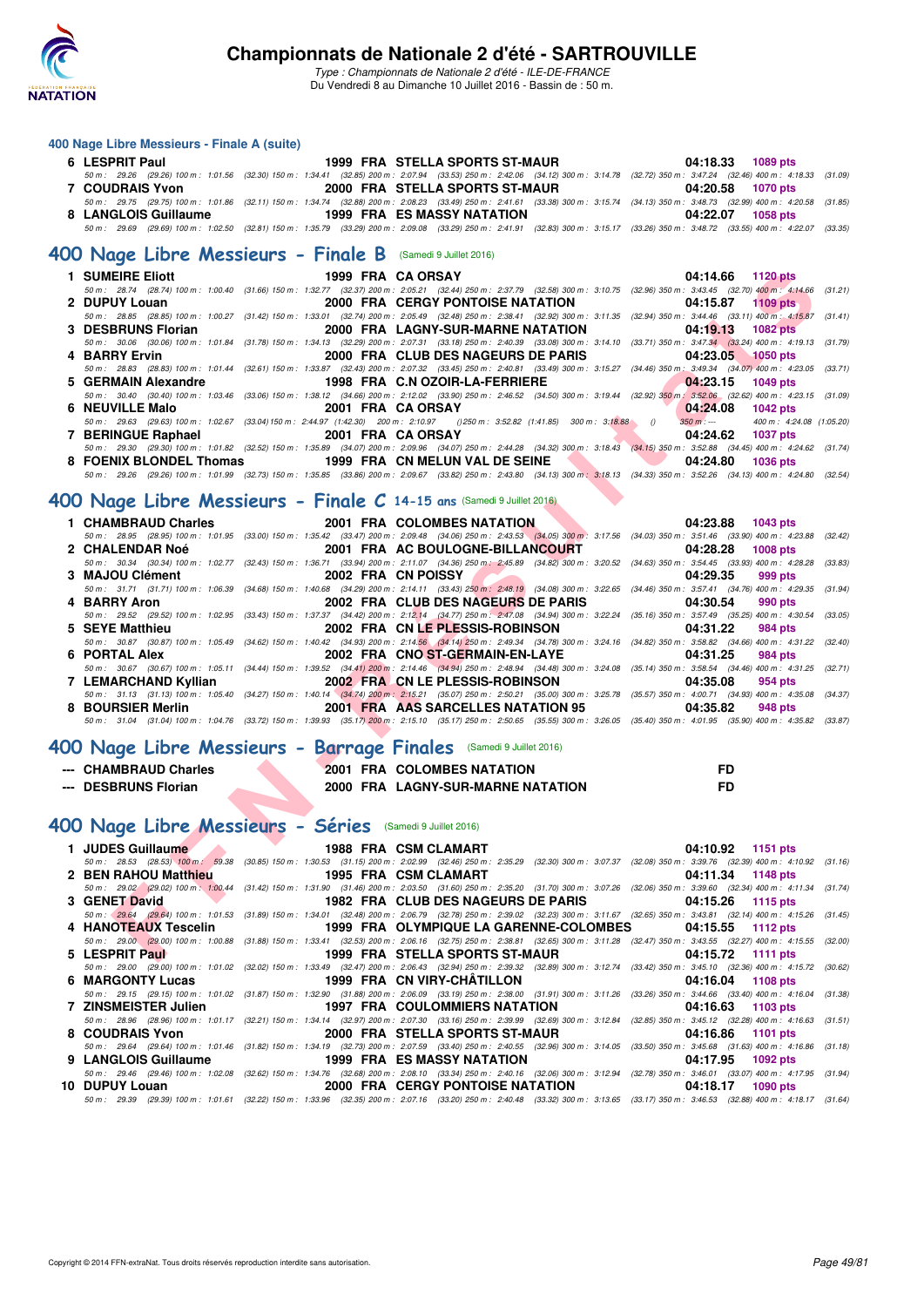

#### **400 Nage Libre Messieurs - Séries (suite)**

| 11 FOENIX BLONDEL Thomas  |                                                   | 1999 FRA CN MELUN VAL DE SEINE                                                                                                                                                                                           | 04:18.54<br>1087 pts                                                                                                                                                                                                        |         |
|---------------------------|---------------------------------------------------|--------------------------------------------------------------------------------------------------------------------------------------------------------------------------------------------------------------------------|-----------------------------------------------------------------------------------------------------------------------------------------------------------------------------------------------------------------------------|---------|
| <b>12 SUMEIRE Eliott</b>  |                                                   | 1999 FRA CA ORSAY                                                                                                                                                                                                        | 50 m: 28.77 (28.77) 100 m: 1:00.16 (31.39) 150 m: 1:32.46 (32.30) 200 m: 2:05.67 (33.21) 250 m: 2:39.14 (33.47) 300 m: 3:12.91 (33.77) 350 m: 3:46.60 (33.69) 400 m: 4:18.54 (31.94)<br>04:19.56<br>1079 pts                |         |
| 13 BERINGUE Raphael       |                                                   | 2001 FRA CA ORSAY                                                                                                                                                                                                        | 50 m: 29.34 (29.34) 100 m: 1:01.48 (32.14) 150 m: 1:34.16 (32.68) 200 m: 2:07.45 (33.29) 250 m: 2:40.78 (33.33) 300 m: 3:14.67 (33.89) 350 m: 3:47.45 (32.78) 400 m: 4:19.56 (32.11)<br>04:20.36<br>1072 pts                |         |
| 14 BARRY Ervin            |                                                   | 50 m: 29.75 (29.75) 100 m: 1:02.56 (32.81) 150 m: 1:36.52 (33.96) 200 m: 2:09.93 (33.41) 250 m: 2:43.01 (33.08) 300 m: 3:15.80 (32.79) 350 m: 3:48.87 (33.07) 400 m: 4:20.36<br>2000 FRA CLUB DES NAGEURS DE PARIS       | (31.49)<br>04:21.18<br>1065 pts                                                                                                                                                                                             |         |
| 15 LE GALL Théophile      |                                                   | 2001 FRA S.M MONTROUGE                                                                                                                                                                                                   | 50 m: 29.04 (29.04) 100 m: 1:01.92 (32.88) 150 m: 1:35.44 (33.52) 200 m: 2:08.92 (33.48) 250 m: 2:42.82 (33.90) 300 m: 3:16.60 (33.78) 350 m: 3:50.15 (33.55) 400 m: 4:21.18 (31.03)<br>04:21.49<br>1063 pts                |         |
|                           |                                                   | 50 m: 30.44 (30.44) 100 m: 1:03.31 (32.87) 150 m: 1:36.54 (33.23) 200 m: 2:09.95 (33.41) 250 m: 2:43.39 (33.44) 300 m: 3:16.57 (33.18) 350 m: 3:49.81 (33.24) 400 m: 4:21.49                                             | (31.68)                                                                                                                                                                                                                     |         |
| 16 RIVARD Bernard         |                                                   | 2000 CAN CNO ST-GERMAIN-EN-LAYE<br>50 m: 29.31 (29.31) 100 m: 1:01.05 (31.74) 150 m: 1:34.10 (33.05) 200 m: 2:07.79 (33.69) 250 m: 2:41.95 (34.16) 300 m: 3:15.98 (34.03) 350 m: 3:50.25 (34.27) 400 m: 4:22.00          | 04:22.00<br><b>1059 pts</b>                                                                                                                                                                                                 | (31.75) |
| 17 GERMAIN Alexandre      |                                                   | 1998 FRA C.N OZOIR-LA-FERRIERE                                                                                                                                                                                           | 04:22.64<br><b>1053 pts</b><br>50 m: 29.62 (29.62) 100 m: 1:02.34 (32.72) 150 m: 1:35.74 (33.40) 200 m: 2:09.69 (33.95) 250 m: 2:43.56 (33.87) 300 m: 3:17.82 (34.26) 350 m: 3:51.07 (33.25) 400 m: 4:22.64 (31.57)         |         |
| <b>18 NEUVILLE Malo</b>   |                                                   | 2001 FRA CA ORSAY                                                                                                                                                                                                        | 04:23.42<br>1047 pts<br>50 m: 29.59 (29.59) 100 m: 1:02.41 (32.82) 150 m: 1:35.80 (33.39) 200 m: 2:09.64 (33.84) 250 m: 2:43.49 (33.85) 300 m: 3:17.63 (34.14) 350 m: 3:51.09 (33.46) 400 m: 4:23.42 (32.33)                |         |
| 19 KUKLA Clément          |                                                   | 2002 FRA NAUTIC CLUB RAMBOUILLET                                                                                                                                                                                         | 04:23.59<br><b>1046 pts</b><br>50 m : 29.52 (29.52) 100 m : 1:02.58 (33.06) 150 m : 1:36.04 (33.46) 200 m : 2:09.93 (33.89) 250 m : 2:43.40 (33.47) 300 m : 3:17.31 (33.91) 350 m : 3:50.83 (33.52) 400 m : 4:23.59 (32.76) |         |
| 20 DESBRUNS Florian       |                                                   | 2000 FRA LAGNY-SUR-MARNE NATATION                                                                                                                                                                                        | 04:23.74<br><b>1044 pts</b>                                                                                                                                                                                                 |         |
| 20 CHAMBRAUD Charles      |                                                   | 50 m: 29.47 (29.47) 100 m: 1:01.61 (32.14) 150 m: 1:33.79 (32.18) 200 m: 2:07.36 (33.57) 250 m: 2:39.84 (32.48) 300 m: 3:14.45 (34.61) 350 m: 3:48.98 (34.53) 400 m: 4:23.74<br>2001 FRA COLOMBES NATATION               | 04:23.74<br><b>1044 pts</b>                                                                                                                                                                                                 | (34.76) |
| 22 PORTAL Alex            |                                                   | 2002 FRA CNO ST-GERMAIN-EN-LAYE                                                                                                                                                                                          | 50 m: 29.29 (29.29) 100 m: 1:02.09 (32.80) 150 m: 1:35.76 (33.67) 200 m: 2:09.71 (33.95) 250 m: 2:43.81 (34.10) 300 m: 3:18.03 (34.22) 350 m: 3:51.60 (33.57) 400 m: 4:23.74 (32.14)<br>04:26.16<br><b>1025 pts</b>         |         |
| 23 BEDEL Quentin          |                                                   | 2000 FRA LAGNY-SUR-MARNE NATATION L                                                                                                                                                                                      | 50 m: 30.45 (30.45) 100 m: 1:03.98 (33.53) 150 m: 1:37.65 (33.67) 200 m: 2:11.45 (33.80) 250 m: 2:45.21 (33.76) 300 m: 3:19.62 (34.41) 350 m: 3:53.64 (34.02) 400 m: 4:26.16 (32.52)<br>04:26.32<br><b>1023 pts</b>         |         |
| 24 BIGUE Lucas            |                                                   | 1999 FRA CN MELUN VAL DE SEINE                                                                                                                                                                                           | 50 m: 30.05 (30.05) 100 m: 1:02.71 (32.66) 150 m: 1:36.81 (34.10) 200 m: 2:11.00 (34.19) 250 m: 2:44.78 (33.78) 300 m: 3:19.10 (34.32) 350 m: 3:53.22 (34.12) 400 m: 4:26.32 (33.10)<br>04:26.34<br><b>1023 pts</b>         |         |
| 25 LE COZ Cédric          |                                                   | 2002 FRA AS CORBEIL-ESSONNE                                                                                                                                                                                              | 50 m: 30.63 (30.63) 100 m: 1:03.05 (32.42) 150 m: 1:36.78 (33.73) 200 m: 2:10.68 (33.90) 250 m: 2:44.81 (34.13) 300 m: 3:19.45 (34.64) 350 m: 3:53.78 (34.33) 400 m: 4:26.34 (32.56)<br>04:26.75<br><b>1020 pts</b>         |         |
|                           |                                                   | 50 m : 30.60 (30.60) 100 m : 1:04.17 (33.57) 150 m : 1:36.97 (32.80) 200 m : 2:11.16 (34.19) 250 m : 2:44.94 (33.78) 300 m : 3:19.68 (34.74) 350 m : 3:53.71 (34.03) 400 m : 4:26.75                                     | (33.04)                                                                                                                                                                                                                     |         |
| 26 MERLE Hugo             |                                                   | 1999 FRA C.S MONTERELAIS NATATION<br>50 m: 30.66 (30.66) 100 m: 1:03.71 (33.05) 150 m: 1:37.05 (33.34) 200 m: 2:11.06 (34.01) 250 m: 2:45.33 (34.27) 300 m: 3:19.72 (34.39) 350 m: 3:54.08 (34.36) 400 m: 4:27.31        | 04:27.31<br><b>1015 pts</b>                                                                                                                                                                                                 | (33.23) |
| 27 BANCOURT Julien        |                                                   | 1999 FRA AS LE PLESSIS-SAVIGNY<br>50 m: 29.26 (29.26) 100 m: 1:02.15 (32.89) 150 m: 1:36.51 (34.36) 200 m: 2:10.82 (34.31) 250 m: 2:45.49 (34.67) 300 m: 3:20.91 (35.42) 350 m: 3:54.29 (33.38) 400 m: 4:27.39           | 04:27.39<br>1015 pts                                                                                                                                                                                                        | (33.10) |
| 28 DOUMENGE Raphael       |                                                   | 2000 FRA CS CLICHY 92<br>50 m: 30.25 (30.25) 100 m: 1:02.66 (32.41) 150 m: 1:36.52 (33.86) 200 m: 2:11.10 (34.58) 250 m: 2:46.32 (35.22) 300 m: 3:21.19 (34.87) 350 m: 3:55.12 (33.93) 400 m: 4:27.71                    | 04:27.71<br><b>1012 pts</b>                                                                                                                                                                                                 | (32.59) |
| 28 REMOND Arthur          |                                                   | 2000 FRA RACING CLUB DE FRANCE WP                                                                                                                                                                                        | 04:27.71<br><b>1012 pts</b><br>50 m: 30.11 (30.11) 100 m: 1:03.11 (33.00) 150 m: 1:36.50 (33.39) 200 m: 2:10.50 (34.00) 250 m: 2:44.77 (34.27) 300 m: 3:19.61 (34.84) 350 m: 3:54.02 (34.41) 400 m: 4:27.71 (33.69)         |         |
| 30 NDIAYE Amadou          |                                                   | 2001 FRA S.M MONTROUGE                                                                                                                                                                                                   | 04:28.79<br><b>1004 pts</b>                                                                                                                                                                                                 |         |
| 31 DOSSAT Clement         |                                                   | 50 m: 29.76 (29.76) 100 m: 1:02.49 (32.73) 150 m: 1:36.41 (33.92) 200 m: 2:10.83 (34.42) 250 m: 2:45.40 (34.57) 300 m: 3:20.13 (34.73) 350 m: 3:54.84 (34.71) 400 m: 4:28.79<br><b>2000 FRA LAGNY-SUR-MARNE NATATION</b> | 04:28.99<br><b>1002 pts</b>                                                                                                                                                                                                 | (33.95) |
| 32 JACOLOT Baptiste       |                                                   | <b>2000 FRA ES MASSY NATATION</b>                                                                                                                                                                                        | 50 m : 30.77 (30.77) 100 m : 1:03.51 (32.74) 150 m : 1:37.78 (34.27) 200 m : 2:12.00 (34.22) 250 m : 2:46.87 (34.87) 300 m : 3:21.12 (34.25) 350 m : 3:55.76 (34.64) 400 m : 4:28.99 (33.23)<br>04:29.12<br><b>1001 pts</b> |         |
| 33 THEETEN Cédric         |                                                   | 50 m: 29.64 (29.64) 100 m: 1:02.59 (32.95) 150 m: 1:37.08 (34.49) 200 m: 2:11.65 (34.57) 250 m: 2:46.48 (34.83) 300 m: 3:21.38 (34.90) 350 m: 3:55.87 (34.49) 400 m: 4:29.12<br>2002 FRA NOGENT NATATION 94              | (33.25)<br>04:29.20<br><b>1000 pts</b>                                                                                                                                                                                      |         |
| 34 BIDAUT Florian         | <b><i>Contract Contract Contract Contract</i></b> | 2000 FRA CNO ST-GERMAIN-EN-LAYE                                                                                                                                                                                          | 50 m: 30.87 (30.87) 100 m: 1:04.71 (33.84) 150 m: 1:39.13 (34.42) 200 m: 2:13.30 (34.17) 250 m: 2:47.70 (34.40) 300 m: 3:22.02 (34.32) 350 m: 3:56.49 (34.47) 400 m: 4:29.20 (32.71)<br>04:29.70<br>996 pts                 |         |
|                           |                                                   |                                                                                                                                                                                                                          | 50 m : 30.79 (30.79) 100 m : 1:04.19 (33.40) 150 m : 1:38.17 (33.98) 200 m : 2:12.20 (34.03) 250 m : 2:46.52 (34.32) 300 m : 3:21.12 (34.60) 350 m : 3:55.94 (34.82) 400 m : 4:29.70 (33.76)                                |         |
| <b>35 TALALAEFF Felix</b> |                                                   | 2001 FRA CNO ST-GERMAIN-EN-LAYE                                                                                                                                                                                          | 04:29.77<br>996 pts<br>50 m: 30.47 (30.47) 100 m: 1:04.12 (33.65) 150 m: 1:38.44 (34.32) 200 m: 2:13.05 (34.61) 250 m: 2:47.57 (34.52) 300 m: 3:22.36 (34.79) 350 m: 3:56.76 (34.40) 400 m: 4:29.77 (33.01)                 |         |
| 36 MOLON Antoine          |                                                   | 2001 FRA CN MAISONS-ALFORT                                                                                                                                                                                               | 04:30.41<br>991 pts<br>50 m: 31.01 (31.01) 100 m: 1:05.10 (34.09) 150 m: 1:39.08 (33.98) 200 m: 2:13.54 (34.46) 250 m: 2:47.62 (34.08) 300 m: 3:22.27 (34.65) 350 m: 3:56.84 (34.57) 400 m: 4:30.41 (33.57)                 |         |
|                           |                                                   | 37 VALLIN Louis 1999 FRA CNO ST-GERMAIN-EN-LAYE                                                                                                                                                                          | 04:30.47 990 pts<br>50 m: 31.20 (31.20) 100 m: 1:04.65 (33.45) 150 m: 1:38.69 (34.04) 200 m: 2:13.29 (34.60) 250 m: 2:47.81 (34.52) 300 m: 3:22.56 (34.75) 350 m: 3:57.42 (34.86) 400 m: 4:30.47 (33.05)                    |         |
| 38 GRANIER Alexandre      |                                                   | 2000 FRA STELLA SPORTS ST-MAUR                                                                                                                                                                                           | 04:30.70<br><b>988 pts</b><br>50 m: 28.92 (28.92) 100 m: 1:00.83 (31.91) 150 m: 1:34.38 (33.55) 200 m: 2:08.90 (34.52) 250 m: 2:44.42 (35.52) 300 m: 3:20.60 (36.18) 350 m: 3:56.57 (35.97) 400 m: 4:30.70 (34.13)          |         |
| 39 MAJOU Clément          |                                                   | 2002 FRA CN POISSY                                                                                                                                                                                                       | 04:30.94<br>986 pts                                                                                                                                                                                                         |         |
| 40 VAROQUI Victor         |                                                   | 50 m: 31.23 (31.23) 100 m: 1:04.59 (33.36) 150 m: 1:39.15 (34.56) 200 m: 2:13.62 (34.47) 250 m: 2:48.75 (35.13) 300 m: 3:23.79 (35.04) 350 m: 3:58.82 (35.03) 400 m: 4:30.94<br>2000 FRA CN LE PLESSIS-ROBINSON          | 04:31.19<br>984 pts                                                                                                                                                                                                         | (32.12) |
| 41 SEYE Matthieu          |                                                   | 50 m: 30.62 (30.62) 100 m: 1:04.30 (33.68) 150 m: 1:38.79 (34.49) 200 m: 2:13.21 (34.42) 250 m: 2:48.23 (35.02) 300 m: 3:22.82 (34.59) 350 m: 3:57.67 (34.85) 400 m: 4:31.19<br>2002 FRA CN LE PLESSIS-ROBINSON          | (33.52)<br>04:31.62<br>981 pts                                                                                                                                                                                              |         |
| <b>42 CHALENDAR Noé</b>   |                                                   | 2001 FRA AC BOULOGNE-BILLANCOURT                                                                                                                                                                                         | 50 m: 30.77 (30.77) 100 m: 1:04.56 (33.79) 150 m: 1:39.25 (34.69) 200 m: 2:14.26 (35.01) 250 m: 2:49.09 (34.83) 300 m: 3:23.73 (34.64) 350 m: 3:58.69 (34.96) 400 m: 4:31.62 (32.93)<br>04:31.91<br>979 pts                 |         |
| 43 BARRY Aron             |                                                   | 2002 FRA CLUB DES NAGEURS DE PARIS                                                                                                                                                                                       | 50 m : 31.42 (31.42) 100 m : 1:05.40 (33.98) 150 m : 1:39.83 (34.43) 200 m : 2:14.36 (34.53) 250 m : 2:49.01 (34.65) 300 m : 3:23.70 (34.69) 350 m : 3:58.76 (35.06) 400 m : 4:31.91 (33.15)<br>04:31.99<br>978 pts         |         |
|                           |                                                   | 50 m: 29.24 (29.24) 100 m: 1:02.57 (33.33) 150 m: 1:37.00 (34.43) 200 m: 2:12.32 (35.32) 250 m: 2:47.29 (34.97) 300 m: 3:23.17 (35.88) 350 m: 3:58.37 (35.20) 400 m: 4:31.99                                             | (33.62)                                                                                                                                                                                                                     |         |
| 44 BOURSIER Merlin        |                                                   | 2001 FRA AAS SARCELLES NATATION 95                                                                                                                                                                                       | 04:32.28<br>976 pts<br>50 m : 30.95 (30.95) 100 m : 1:05.41 (34.46) 150 m : 1:40.23 (34.82) 200 m : 2:14.88 (34.65) 250 m : 2:49.97 (35.09) 300 m : 3:24.60 (34.63) 350 m : 3:59.11 (34.51) 400 m : 4:32.28 (33.17)         |         |
| 45 LEMARCHAND Kyllian     |                                                   | 2002 FRA CN LE PLESSIS-ROBINSON                                                                                                                                                                                          | 04:33.10<br>969 pts<br>50 m : 30.39 (30.39) 100 m : 1:03.90 (33.51) 150 m : 1:38.47 (34.57) 200 m : 2:13.57 (35.10) 250 m : 2:48.47 (34.90) 300 m : 3:23.90 (35.43) 350 m : 3:59.08 (35.18) 400 m : 4:33.10 (34.02)         |         |
| 46 ROTH BELGRAND Mathis   |                                                   | 2002 FRA SO ROSNY                                                                                                                                                                                                        | 04:33.18<br>969 pts<br>50 m : 29.95 (29.95) 100 m : 1:04.42 (34.47) 150 m : 1:38.33 (33.91) 200 m : 2:13.16 (34.83) 250 m : 2:48.52 (35.36) 300 m : 3:24.09 (35.57) 350 m : 3:59.18 (35.09) 400 m : 4:33.18 (34.00)         |         |
|                           |                                                   |                                                                                                                                                                                                                          |                                                                                                                                                                                                                             |         |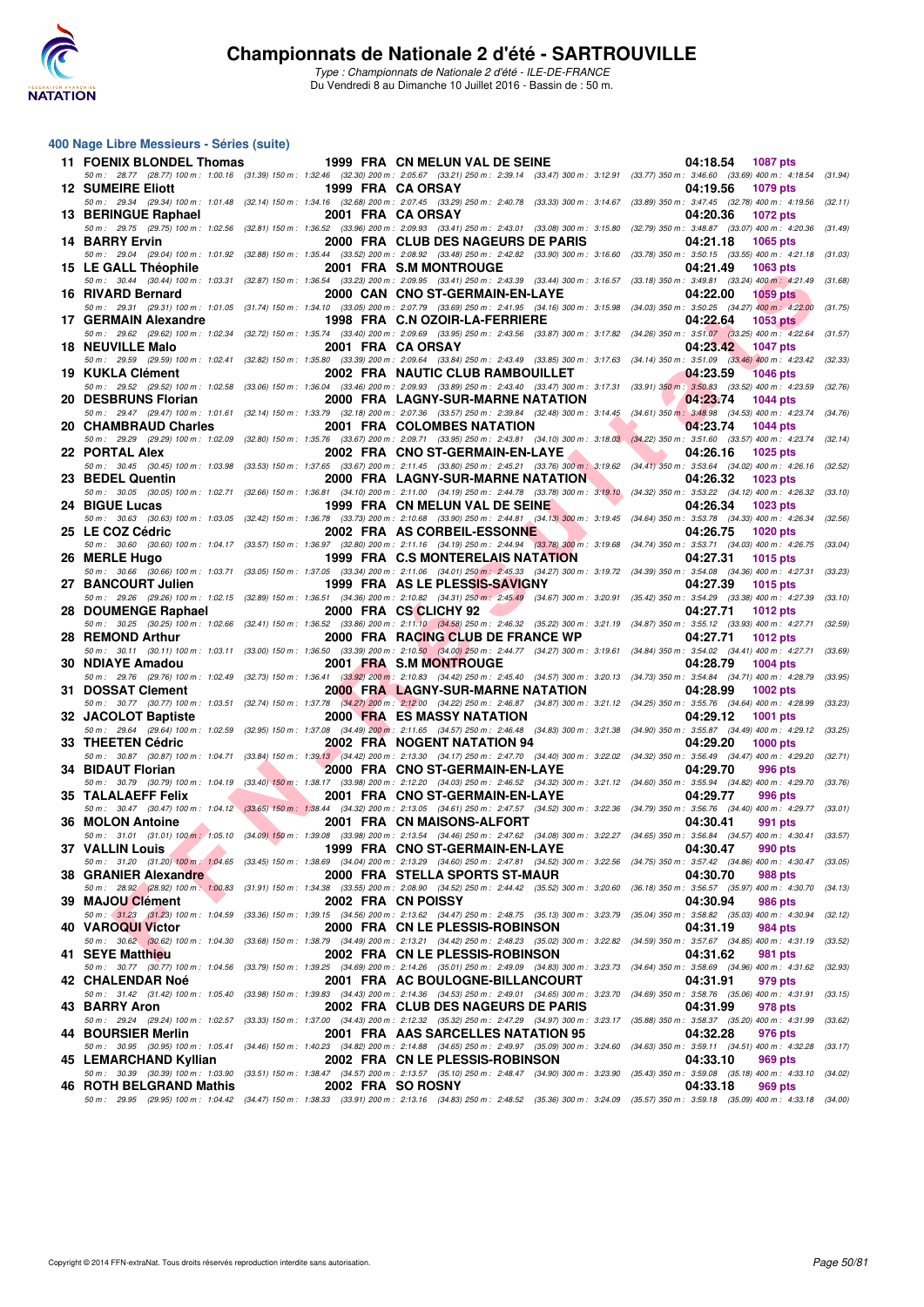

Type : Championnats de Nationale 2 d'été - ILE-DE-FRANCE Du Vendredi 8 au Dimanche 10 Juillet 2016 - Bassin de : 50 m.

#### **400 Nage Libre Messieurs - Séries (suite)**

| 47 WILHELM Hugo                                                                                                                                                                                                         |  | 2002 FRA AS PORCHEVILLE                               |                          |          | 04:33.91                                              | 963 pts                             |         |
|-------------------------------------------------------------------------------------------------------------------------------------------------------------------------------------------------------------------------|--|-------------------------------------------------------|--------------------------|----------|-------------------------------------------------------|-------------------------------------|---------|
| 50 m: 30.73 (30.73) 100 m: 1:04.32 (33.59) 150 m: 1:39.23 (34.91) 200 m: 2:14.04 (34.81) 250 m: 2:49.23 (35.19) 300 m: 3:24.30 (35.07) 350 m: 3:59.63 (35.33) 400 m: 4:33.91<br>48 ROHART DELPIERRE Charles-Louis       |  | 2000 FRA CSN GUYANCOURT                               |                          |          | 04:34.05                                              | 962 pts                             | (34.28) |
| 50 m: 31.23 (31.23) 100 m: 1:04.74 (33.51) 150 m: 1:38.84 (34.10) 200 m: 2:13.81 (34.97) 250 m: 2:48.92 (35.11) 300 m: 3:24.32 (35.40) 350 m: 3:59.77 (35.45) 400 m: 4:34.05 (34.28)<br>49 DECLERCQ Theotim             |  | 2001 FRA AS LE PLESSIS-SAVIGNY                        |                          |          | 04:34.35                                              | 960 pts                             |         |
| 50 m: 31.10 (31.10) 100 m: 1:05.73 (34.63) 150 m: 1:40.58 (34.85) 200 m: 2:16.26 (35.68) 250 m: 2:51.05 (34.79) 300 m: 3:26.79 (35.74) 350 m: 4:01.36 (34.57) 400 m: 4:34.35<br>50 BOCHER Guillaume                     |  | 2001 FRA A.O. TRAPPES NATATION                        |                          |          | 04:34.47                                              | 959 pts                             | (32.99) |
| 50 m : 30.72 (30.72) 100 m : 1:04.30 (33.58) 150 m : 1:38.61 (34.31) 200 m : 2:13.70 (35.09) 250 m : 2:48.94 (35.24) 300 m : 3:23.99                                                                                    |  |                                                       |                          |          | (35.05) 350 m: 3:59.36 (35.37) 400 m: 4:34.47 (35.11) |                                     |         |
| 51 YERPES Melvyn                                                                                                                                                                                                        |  | 2000 FRA CSM CLAMART                                  |                          |          | 04:34.70                                              | 957 pts                             | (33.50) |
| 50 m: 31.55 (31.55) 100 m: 1:05.67 (34.12) 150 m: 1:40.58 (34.91) 200 m: 2:15.50 (34.92) 250 m: 2:50.72 (35.22) 300 m: 3:25.96 (35.24) 350 m: 4:01.20 (35.24) 400 m: 4:34.70<br>52 BARSANTI Flavio                      |  | 1999 FRA CSM CLAMART                                  |                          |          | 04:34.72                                              | 957 pts                             |         |
| 50 m: 30.81 (30.81) 100 m: 1:04.51 (33.70) 150 m: 1:39.18 (34.67) 200 m: 2:14.02 (34.84) 250 m: 2:49.15 (35.13) 300 m: 3:24.38 (35.23) 350 m: 3:59.78 (35.40) 400 m: 4:34.72<br>53 PAUBEL Lucas                         |  | <b>2002 FRA ES MASSY NATATION</b>                     |                          |          | 04:34.84                                              | 956 pts                             | (34.94) |
| 50 m: 31.26 (31.26) 100 m: 1:06.29 (35.03) 150 m: 1:41.10 (34.81) 200 m: 2:16.23 (35.13) 250 m: 2:50.84 (34.61) 300 m: 3:26.00 (35.16) 350 m: 4:00.73 (34.73) 400 m: 4:34.84 (34.11)                                    |  |                                                       |                          |          |                                                       |                                     |         |
| 54 FERCHICHI Rayane<br>50 m: 31.30 (31.30) 100 m: 1:05.16 (33.86) 150 m: 1:39.62 (34.46) 200 m: 2:14.63 (35.01) 250 m: 2:50.06 (35.43) 300 m: 3:25.58 (35.52) 350 m: 4:01.03 (35.45) 400 m: 4:34.92                     |  | 2001 FRA AAS SARCELLES NATATION 95                    |                          |          | 04:34.92                                              | 955 pts                             | (33.89) |
| 55 LOPEZ-ONATE Pierrick                                                                                                                                                                                                 |  | 2001 FRA CN LE PLESSIS-ROBINSON                       |                          |          | 04:35.52                                              | 950 pts                             |         |
| 50 m: 31.11 (31.11) 100 m: 1:05.44 (34.33) 150 m: 1:40.81 (35.37) 200 m: 2:16.14 (35.33) 250 m: 2:51.55 (35.41) 300 m: 3:26.58 (35.03) 350 m: 4:02.22 (35.64) 400 m: 4:35.52 (33.30)<br>56 IABASSENE Safy               |  | 2002 FRA RACING CLUB DE FRANCE WP                     |                          |          | 04:36.14                                              | 946 pts                             |         |
| 50 m: 31.31 (31.31) 100 m: 1:05.64 (34.33) 150 m: 1:41.23 (35.59) 200 m: 2:17.05 (35.82) 250 m: 2:51.87 (34.82) 300 m: 3:26.73 (34.86) 350 m: 4:02.19 (35.46) 400 m: 4:36.14                                            |  |                                                       |                          |          |                                                       |                                     | (33.95) |
| 57 GIRARD Thomas                                                                                                                                                                                                        |  | 2000 FRA SN MONTGERON                                 |                          |          | 04:36.25                                              | 945 pts                             |         |
| 50 m: 31.30 (31.30) 100 m: 1:05.05 (33.75) 150 m: 1:40.31 (35.26) 200 m: 2:15.80 (35.49) 250 m: 2:51.73 (35.93) 300 m: 3:27.29 (35.56) 350 m: 4:02.76 (35.47) 400 m: 4:36.25<br>58 CAMUS Loïc                           |  | <b>2001 FRA ES MASSY NATATION</b>                     |                          |          | 04:36.33                                              | 944 pts                             | (33.49) |
| 50 m: 30.92 (30.92) 100 m: 1:05.02 (34.10) 150 m: 1:40.13 (35.11) 200 m: 2:15.46 (35.33) 250 m: 2:51.10 (35.64) 300 m: 3:26.98 (35.88) 350 m: 4:02.88 (35.90) 400 m: 4:36.33                                            |  |                                                       |                          |          |                                                       |                                     | (33.45) |
| 59 GENEVOIS Yanis<br>50 m: 30.89 (30.89) 100 m: 1:05.42 (34.53) 150 m: 1:40.43 (35.01) 200 m: 2:15.98 (35.55) 250 m: 2:51.00 (35.02) 300 m: 3:26.62 (35.62) 350 m: 4:02.04 (35.42) 400 m: 4:36.58                       |  | 2002 FRA CN VIRY-CHATILLON                            |                          |          | 04:36.58                                              | 942 pts                             | (34.54) |
| 60 BUISSON Luca                                                                                                                                                                                                         |  | 2002 FRA CLUB DES NAGEURS DE PARIS                    |                          |          | 04:36.60                                              | 942 pts                             |         |
| 50 m : 31.09 (31.09) 100 m : 1:04.61 (33.52) 150 m : 1:39.54 (34.93) 200 m : 2:14.99 (35.45) 250 m : 2:50.81 (35.82) 300 m : 3:26.22 (35.41) 350 m : 4:02.62 (36.40) 400 m : 4:36.60 (33.98)<br>61 GAY SEMENKOFF Ewen   |  | 2002 FRA CN FONTAINEBLEAU-AVON                        |                          |          | 04:36.84                                              |                                     |         |
| 50 m: 31.69 (31.69) 100 m: 1:06.25 (34.56) 150 m: 1:41.31 (35.06) 200 m: 2:16.43 (35.12) 250 m: 2:51.65 (35.22) 300 m: 3:27.25 (35.60) 350 m: 4:02.55 (35.30) 400 m: 4:36.84                                            |  |                                                       |                          |          |                                                       | 940 pts                             | (34.29) |
| 62 FERNANA Oussama                                                                                                                                                                                                      |  | 2001 FRA COLOMBES NATATION                            |                          |          | 04:37.54                                              | 935 pts                             |         |
| 50 m: 31.58 (31.58) 100 m: 1:06.03 (34.45) 150 m: 1:41.12 (35.09) 200 m: 2:16.23 (35.11) 250 m: 2:51.82 (35.59) 300 m: 3:27.54 (35.72) 350 m: 4:03.53 (35.99) 400 m: 4:37.54<br>63 VOLDOIRE Leo                         |  | 2001 FRA CN BRUNOY-ESSONNE                            |                          |          | 04:37.97                                              | 932 pts                             | (34.01) |
| 50 m : 32.06 (32.06) 100 m : 1:05.93 (33.87) 150 m : 1:41.63 (35.70) 200 m : 2:16.48 (34.85) 250 m : 2:52.88 (36.40) 300 m : 3:27.94 (35.06) 350 m : 4:03.57 (35.63) 400 m : 4:37.97                                    |  |                                                       |                          |          |                                                       |                                     | (34.40) |
| 64 OUARDI Yanis<br>50 m: 31.02 (31.02) 100 m: 1:05.42 (34.40) 150 m: 1:40.94 (35.52) 200 m: 2:16.95 (36.01) 250 m: 2:52.20 (35.25) 300 m: 3:27.96 (35.76) 350 m: 4:03.71 (35.75) 400 m: 4:38.53                         |  | <b>2001 FRA C.S MONTERELAIS NATATION</b>              |                          |          | 04:38.53                                              | 927 pts                             | (34.82) |
| 65 MERCIER Severin                                                                                                                                                                                                      |  | 2002 FRA CN FONTAINEBLEAU-AVON                        |                          |          | 04:38.67                                              | 926 pts                             |         |
| 50 m : 32.14 (32.14) 100 m : 1:07.07 (34.93) 150 m : 1:42.43 (35.36) 200 m : 2:17.52 (35.09) 250 m : 2:52.88 (35.36) 300 m : 3:28.35 (35.47) 350 m : 4:04.17 (35.82) 400 m : 4:38.67 (34.50)<br>66 ACHOUR Aziz          |  | 1999 TUN CN MELUN VAL DE SEINE                        |                          |          | 04:39.34                                              | 921 pts                             |         |
| 50 m: 31.59 (31.59) 100 m: 1:06.11 (34.52) 150 m: 1:41.51 (35.40) 200 m: 2:17.28 (35.77) 250 m: 2:53.35 (36.07) 300 m: 3:29.08 (35.73) 350 m: 4:04.86 (35.78) 400 m: 4:39.34                                            |  |                                                       |                          |          |                                                       |                                     | (34.48) |
| 67 DA SILVA UMMENHOVER Thibault                                                                                                                                                                                         |  | <b>2001 FRA NOGENT NATATION 94</b>                    |                          |          | 04:39.89                                              | 917 pts                             |         |
| 50 m: 31.09 (31.09) 100 m: 1:05.43 (34.34) 150 m: 1:41.19 (35.76) 200 m: 2:16.96 (35.77) 250 m: 2:52.99 (36.03) 300 m: 3:29.83 (36.84) 350 m: 4:05.63 (35.80) 400 m: 4:39.89 (34.26)<br><b>68 GUILLAUME Vincent</b>     |  | 2002 FRA ES MASSY NATATION                            |                          |          | 04:39.98                                              | 916 pts                             |         |
| 50 m : 30.37 (30.37) 100 m : 1:04.02 (33.65) 150 m : 1:38.56 (34.54) 200 m : 2:14.29 (35.73) 250 m : 2:50.90 (36.61) 300 m : 3:27.46 (36.56) 350 m : 4:04.78 (37.32) 400 m : 4:39.98                                    |  |                                                       |                          |          |                                                       |                                     | (35.20) |
| 69 PRYBIL Eliott<br>50 m: 32.83 (32.83) 100 m: 1:07.94 (35.11) 150 m: 1:43.47 (35.53) 200 m: 2:19.12 (35.65) 250 m: 2:54.61 (35.49) 300 m: 3:30.38 (35.77) 350 m: 4:06.12 (35.74) 400 m: 4:40.61 (34.49)                |  | 2001 FRA CSM CLAMART                                  |                          |          | 04:40.61                                              | 911 pts                             |         |
| 70 VIE MAHE Tanguy                                                                                                                                                                                                      |  | 2001 FRA AC BOULOGNE-BILLANCOURT                      |                          |          | 04:40.73                                              | 910 pts                             |         |
| 50 m: 32.40 (32.40) 100 m: 1:08.27 (35.87) 150 m: 2:56.82 (1:48.55) 200 m: 2:21.69 () 250 m: 4:06.70 (1:45.01) 300 m: 3:31.92<br><b>71 CHAPUY Lucas</b>                                                                 |  | <b>2002 FRA CSN GUYANCOURT</b>                        |                          | $\theta$ | $350 m : -$<br>04:40.88                               | 400 m: 4:40.73 (1:08.81)<br>909 pts |         |
| 50 m: 31.14 (31.14) 100 m: 1:06.23 (35.09) 150 m: 1:41.59 (35.36) 200 m: 2:17.92 (36.33) 250 m: 2:54.07 (36.15) 300 m: 3:30.36 (36.29) 350 m: 4:06.27 (35.91) 400 m: 4:40.88 (34.61)                                    |  |                                                       |                          |          |                                                       |                                     |         |
| 72 OLIVA Joris                                                                                                                                                                                                          |  | 2001 FRA CSM CLAMART                                  |                          |          | 04:41.26                                              | 906 pts                             |         |
| 50 m : 31.39 (31.39) 100 m : 1:05.85 (34.46) 150 m : 1:41.58 (35.73) 200 m : 2:17.18 (35.60) 250 m : 2:53.37 (36.19) 300 m : 3:29.85 (36.48) 350 m : 4:06.28 (36.43) 400 m : 4:41.26 (34.98)<br><b>73 DA COSTA Enzo</b> |  | 2002 FRA C.S MONTERELAIS NATATION                     |                          |          | 04:41.59                                              | <b>904 pts</b>                      |         |
| 50 m: 31.34 (31.34) 100 m: 1:06.71 (35.37) 150 m: 1:43.10 (36.39) 200 m: 2:19.73 (36.63) 250 m: 2:55.15 (35.42) 300 m: 3:31.23 (36.08) 350 m: 4:07.66 (36.43) 400 m: 4:41.59 (33.93)                                    |  |                                                       |                          |          |                                                       |                                     |         |
| 74 LATAPY Aurélien<br>50 m: 32.63 (32.63) 100 m: 1:07.83 (35.20) 150 m: 1:44.04 (36.21) 200 m: 2:20.54 (36.50) 250 m: 2:56.48 (35.94) 300 m: 3:32.73 (36.25) 350 m: 4:08.37 (35.64) 400 m: 4:41.65 (33.28)              |  | 2001 FRA COULOMMIERS NATATION                         |                          |          | 04:41.65                                              | <b>903 pts</b>                      |         |
| 75 BENBEKHTI Faycal                                                                                                                                                                                                     |  | 2001 FRA TREMBLAY AC                                  |                          |          | 04:42.46                                              | 897 pts                             |         |
| 50 m: 31.87 (31.87) 100 m: 1:06.90 (35.03) 150 m: 1:42.83 (35.93) 200 m: 2:18.82 (35.99) 250 m: 2:54.82 (36.00) 300 m: 3:31.20 (36.38) 350 m: 4:08.07 (36.87) 400 m: 4:42.46                                            |  |                                                       |                          |          |                                                       |                                     | (34.39) |
| <b>76 DORLENCOURT Jules</b><br>50 m: 31.43 (31.43) 100 m: 1:06.22 (34.79) 150 m: 1:42.56 (36.34) 200 m: 2:19.08 (36.52) 250 m: 2:55.37 (36.29) 300 m: 3:31.89 (36.52) 350 m: 4:08.55 (36.66) 400 m: 4:43.89 (35.34)     |  | 2002 FRA AS PORCHEVILLE                               |                          |          | 04:43.89                                              | 887 pts                             |         |
| 77 REUILLON Louis                                                                                                                                                                                                       |  | 2000 FRA MOUETTES DE PARIS                            |                          |          | 04:44.00                                              | 886 pts                             |         |
| 50 m: 31.14 (31.14) 100 m: 1:04.46 (33.32) 150 m: 1:39.54 (35.08) 200 m: 2:15.41 (35.87)<br>78 LAPHITZ Guillaume                                                                                                        |  | $250 m : -$<br>2001 FRA OLYMPIQUE LA GARENNE-COLOMBES | 300 m: 3:30.27 (1:14.86) |          | $350 m : -$<br>04:44.11                               | 400 m: 4:44.00 (1:13.73)<br>885 pts |         |
| 50 m : 32.64 (32.64) 100 m : 1:08.50 (35.86) 150 m : 1:44.04 (35.54) 200 m : 2:20.41 (36.37) 250 m : 2:57.19 (36.78) 300 m : 3:34.04 (36.85) 350 m : 4:10.03 (35.99) 400 m : 4:44.11 (34.08)                            |  |                                                       |                          |          |                                                       |                                     |         |
| 79 ICHOU Yassine<br>50 m: 30.97 (30.97) 100 m: 1:04.48 (33.51) 150 m: 1:39.93 (35.45) 200 m: 2:16.63 (36.70) 250 m: 2:53.95 (37.32) 300 m: 3:31.60 (37.65) 350 m: 4:09.42 (37.82) 400 m: 4:45.99 (36.57)                |  | 2002 FRA AULNAY-SOUS-BOIS S.N                         |                          |          | 04:45.99                                              | 871 pts                             |         |
| 80 LIU Dan-Li                                                                                                                                                                                                           |  | 2001 FRA MONTIGNY NATATION                            |                          |          | 04:46.41                                              | 868 pts                             |         |
| 50 m : 31.73 (31.73) 100 m : 1:06.98 (35.25) 150 m : 1:43.10 (36.12) 200 m : 2:20.18 (37.08) 250 m : 2:56.86 (36.68) 300 m : 3:34.22 (37.36) 350 m : 4:11.64 (37.42) 400 m : 4:46.41 (34.77)                            |  |                                                       |                          |          |                                                       |                                     |         |
| 81 GRONDIN William<br>50 m : 31.92 (31.92) 100 m : 1:07.11 (35.19) 150 m : 1:43.52 (36.41) 200 m : 2:20.18 (36.66) 250 m : 2:56.66 (36.48) 300 m : 3:33.58 (36.92) 350 m : 4:10.36 (36.78) 400 m : 4:46.88 (36.52)      |  | 2002 FRA CA L'HAY-LES-ROSES                           |                          |          | 04:46.88                                              | 864 pts                             |         |
| 82 GRANDIN MARTIN Numa                                                                                                                                                                                                  |  | 2002 FRA ES MASSY NATATION                            |                          |          | 04:47.13                                              | 862 pts                             |         |
| 50 m : 32.22 (32.22) 100 m : 1:07.70 (35.48) 150 m : 1:43.51 (35.81) 200 m : 2:20.41 (36.90) 250 m : 2:56.77 (36.36) 300 m : 3:34.31 (37.54) 350 m : 4:11.32 (37.01) 400 m : 4:47.13 (35.81)                            |  |                                                       |                          |          |                                                       |                                     |         |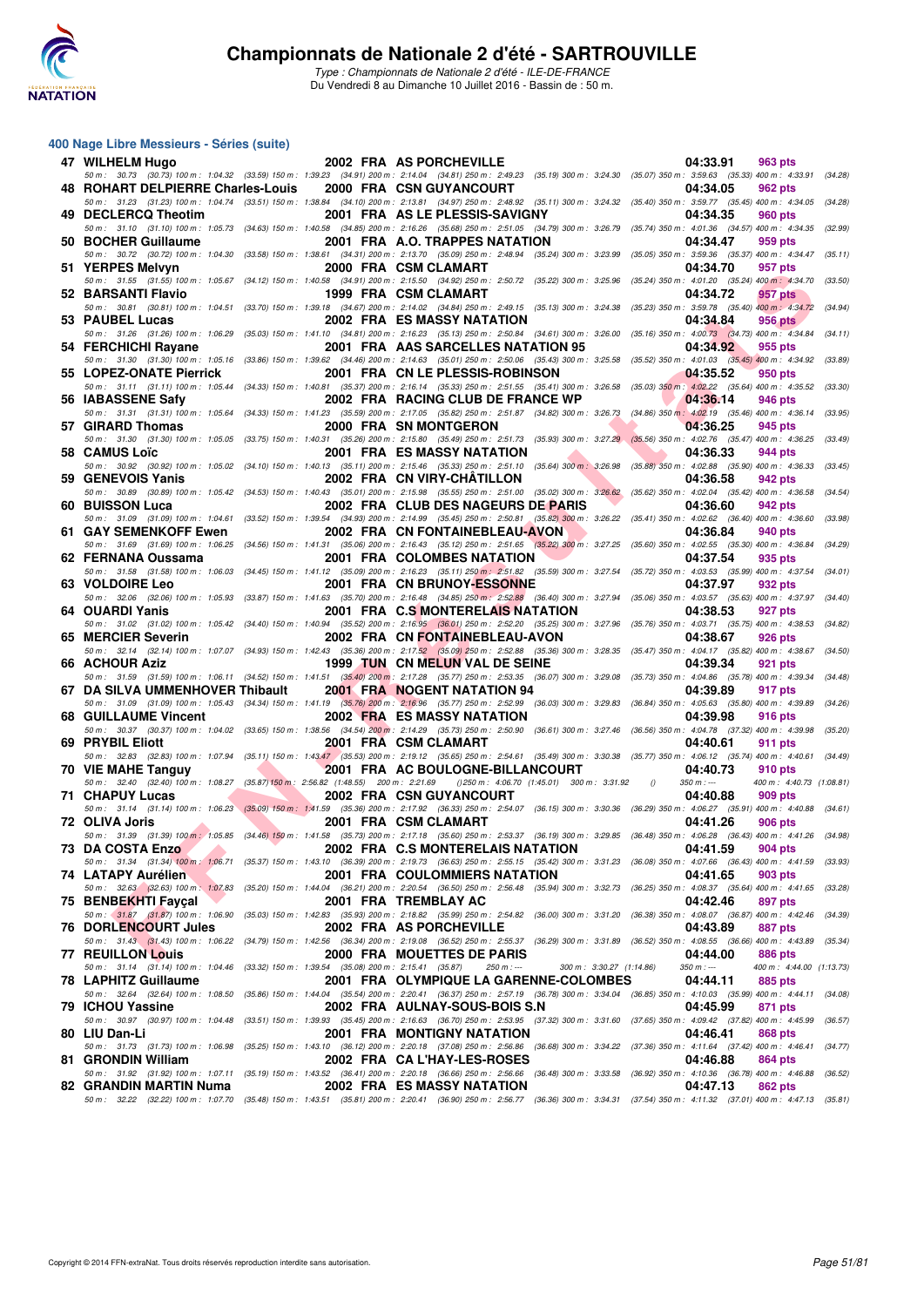

Type : Championnats de Nationale 2 d'été - ILE-DE-FRANCE Du Vendredi 8 au Dimanche 10 Juillet 2016 - Bassin de : 50 m.

#### **400 Nage Libre Messieurs - Séries (suite)**

| 83 POITOU Merlin    |                             | 2001 FRA C.S MONTERELAIS NATATION                                                                                                                                                            | 04:47.31<br>861 pts |
|---------------------|-----------------------------|----------------------------------------------------------------------------------------------------------------------------------------------------------------------------------------------|---------------------|
|                     |                             | 50 m: 32.35 (32.35) 100 m: 1:07.69 (35.34) 150 m: 1:44.32 (36.63) 200 m: 2:20.89 (36.57) 250 m: 2:57.55 (36.66) 300 m: 3:34.04 (36.49) 350 m: 4:11.45 (37.41) 400 m: 4:47.31 (35.86)         |                     |
| 84 CROTEAU Sacha    |                             | 2001 FRA NAUTIC CLUB RAMBOUILLET                                                                                                                                                             | 04:47.46<br>860 pts |
|                     |                             | 50 m: 31.91 (31.91) 100 m: 1:07.27 (35.36) 150 m: 1:44.10 (36.83) 200 m: 2:21.05 (36.95) 250 m: 2:58.48 (37.43) 300 m: 3:35.74 (37.26) 350 m: 4:12.69 (36.95) 400 m: 4:47.46 (34.77)         |                     |
|                     |                             | 85 BON COLOMBEL Quentin 2001 FRA AS NATATION RAINCY                                                                                                                                          | 04:47.47<br>860 pts |
|                     |                             | 50 m: 31.30 (31.30) 100 m: 1:05.93 (34.63) 150 m: 1:42.49 (36.56) 200 m: 2:20.11 (37.62) 250 m: 2:57.18 (37.07) 300 m: 3:35.29 (38.11) 350 m: 4:11.83 (36.54) 400 m: 4:47.47 (35.64)         |                     |
| 86 DECOTTE Louis    | <b>2002 FRA CN ASNIERES</b> |                                                                                                                                                                                              | 04:47.50<br>860 pts |
|                     |                             | 50 m: 31.95 (31.95) 100 m: 1:06.88 (34.93) 150 m: 1:42.72 (35.84) 200 m: 2:19.47 (36.75) 250 m: 2:56.45 (36.98) 300 m: 3:33.96 (37.51) 350 m: 4:11.24 (37.28) 400 m: 4:47.50 (36.26)         |                     |
| 87 ZAWADSKI Paul    |                             | 2002 FRA CSN GUYANCOURT                                                                                                                                                                      | 04:47.59<br>859 pts |
|                     |                             | 50 m: 32.22 (32.22) 100 m: 1:07.33 (35.11) 150 m: 1:43.57 (36.24) 200 m: 2:20.43 (36.86) 250 m: 2:57.80 (37.37) 300 m: 3:34.77 (36.97) 350 m: 4:12.10 (37.33) 400 m: 4:47.59 (35.49)         |                     |
| 88 SAADANI Saber    |                             | 2002 FRA AULNAY-SOUS-BOIS S.N                                                                                                                                                                | 04:48.30<br>854 pts |
|                     |                             | 50 m: 31.57 (31.57) 100 m: 1:06.99 (35.42) 150 m: 1:43.33 (36.34) 200 m: 2:20.33 (37.00) 250 m: 2:57.37 (37.04) 300 m: 3:35.34 (37.97) 350 m: 4:12.47 (37.13) 400 m: 4:48.30 (35.83)         |                     |
| 89 NICAUDIE Thieman |                             | 2002 FRA NAUTIC CLUB RAMBOUILLET                                                                                                                                                             | 04:49.07<br>848 pts |
|                     |                             | 50 m: 32.00 (32.00) 100 m: 1:08.87 (36.87) 150 m: 1:45.97 (37.10) 200 m: 2:22.64 (36.67) 250 m: 2:59.10 (36.46) 300 m: 3:35.85 (36.75) 350 m: 4:13.43 (37.58) 400 m: 4:49.07 (35.64)         |                     |
| 90 BENSIDHOUM Riadh |                             | 2002 FRA AAS SARCELLES NATATION 95                                                                                                                                                           | 04:52.23<br>825 pts |
|                     |                             | 50 m: 33.15 (33.15) 100 m: 1:09.51 (36.36) 150 m: 1:45.69 (36.18) 200 m: 2:23.15 (37.46) 250 m: 3:00.15 (37.00) 300 m: 3:37.87 (37.72) 350 m: 4:15.01 (37.14) 400 m: 4:52.23 (37.22)         |                     |
| 91 TALEB Yacine     |                             | 2001 FRA AULNAY-SOUS-BOIS S.N                                                                                                                                                                | 04:57.28<br>789 pts |
|                     |                             | 50 m : 32.42 (32.42) 100 m : 1:08.38 (35.96) 150 m : 1:45.69 (37.31) 200 m : 2:23.14 (37.45) 250 m : 3:02.02 (38.88) 300 m : 3:41.00 (38.98) 350 m : 4:20.57 (39.57) 400 m : 4:57.28 (36.71) |                     |
| 92 HIRCHI Axel      |                             | 2002 FRA CN ASNIERES                                                                                                                                                                         | 04:57.45<br>788 pts |
|                     |                             | 50 m: 32.53 (32.53) 100 m: 1:09.63 (37.10) 150 m: 1:47.60 (37.97) 200 m: 2:25.44 (37.84) 250 m: 3:03.58 (38.14) 300 m: 3:41.98 (38.40) 350 m: 4:20.02 (38.04) 400 m: 4:57.45 (37.43)         |                     |
| --- FOUCHER Gabriel | 1999 FRA CN ASNIERES        |                                                                                                                                                                                              | <b>DNS Nd</b>       |

### **[800 Nage Libre Messieurs - Série rapide](http://www.ffnatation.fr/webffn/resultats.php?idact=nat&go=epr&idcpt=39837&idepr=55)** (Dimanche 10 Juillet 2016)

| 50 m: 32.22 (32.22) 100 m: 1:07.33 (35.11) 150 m: 1:43.57 (36.24) 200 m: 2:20.43 (36.86) 250 m: 2:57.80 (37.37) 300 m: 3:34.77 (36.97) 350 m: 4:12.10 (37.33) 400 m: 4:47.59<br>88   SAADANI Saber<br>2002 FRA AULNAY-SOUS-BOIS S.N<br>04:48.30<br>854 pts<br>50 m: 31.57 (31.57) 100 m: 1:06.99<br>(35.42) 150 m: 1:43.33 (36.34) 200 m: 2:20.33 (37.00) 250 m: 2:57.37 (37.04) 300 m: 3:35.34 (37.97) 350 m: 4:12.47 (37.13) 400 m: 4:48.30<br>(35.83)<br>89   NICAUDIE Thieman<br>2002 FRA NAUTIC CLUB RAMBOUILLET<br>04:49.07<br><b>848 pts</b><br>50 m : 32.00 (32.00) 100 m : 1:08.87<br>(36.87) 150 m : 1:45.97 (37.10) 200 m : 2:22.64 (36.67) 250 m : 2:59.10 (36.46) 300 m : 3:35.85 (36.75) 350 m : 4:13.43 (37.58) 400 m : 4:49.07<br>(35.64)<br>90   BENSIDHOUM Riadh<br>2002 FRA AAS SARCELLES NATATION 95<br>04:52.23<br>825 pts<br>50 m: 33.15 (33.15) 100 m: 1:09.51 (36.36) 150 m: 1:45.69 (36.18) 200 m: 2:23.15 (37.46) 250 m: 3:00.15 (37.00) 300 m: 3:37.87 (37.72) 350 m: 4:15.01 (37.14) 400 m: 4:52.23<br>2001 FRA AULNAY-SOUS-BOIS S.N<br>91 TALEB Yacine<br>04:57.28<br>789 pts<br>50 m: 32.42 (32.42) 100 m: 1:08.38 (35.96) 150 m: 1:45.69 (37.31) 200 m: 2:23.14 (37.45) 250 m: 3:02.02 (38.88) 300 m: 3:41.00 (38.98) 350 m: 4:20.57 (39.57) 400 m: 4:57.28<br>2002 FRA CN ASNIERES<br>92 HIRCHI Axel<br>04:57.45<br><b>788 pts</b><br>50 m: 32.53 (32.53) 100 m: 1:09.63 (37.10) 150 m: 1:47.60 (37.97) 200 m: 2:25.44 (37.84) 250 m: 3:03.58 (38.14) 300 m: 3:41.98 (38.40) 350 m: 4:20.02 (38.04) 400 m: 4:57.45 (37.43)<br>--- FOUCHER Gabriel<br>1999 FRA CN ASNIERES<br><b>DNS Nd</b><br>00 Nage Libre Messieurs - Série rapide (Dimanche 10 Juillet 2016)<br>1999 FRA NOGENT NATATION 94<br>1 GICQUEL Kylian<br>08:45.44<br><b>1130 pts</b><br>(31.39) 150 m : 1:34.03 (32.68) 200 m : 2:06.80 (32.77) 250 m : 2:39.39 (32.59) 300 m : 3:11.92<br>50 m : 29.96 (29.96) 100 m : 1:01.35<br>(32.53) 350 m : 3:44.96 (33.04) 400 m : 4:17.78<br>$(33.33)$ 550 m : 5:58.21 $(33.81)$ 600 m : 6:31.84 $(33.63)$ 650 m : 7:05.43 $(33.59)$ 700 m : 7:39.11<br>450 m : 4:51.07 (33.29) 500 m : 5:24.40<br>(33.68) 750 m : 8:12.65 (33.54) 800 m : 8:45.44<br>2 RIVARD Bernard<br>2000 CAN CNO ST-GERMAIN-EN-LAYE<br>08:48.51<br><b>1118 pts</b><br>(32.88) 200 m : 2:07.44 (32.93) 250 m : 2:40.55 (33.11) 300 m : 3:13.58<br>$(33.03)$ 350 m : 3:47.14 $(33.56)$ 400 m : 4:20.60<br>50 m: 29.31 (29.31) 100 m: 1:01.63<br>$(32.32)$ 150 m : 1:34.51<br>(33.46)<br>(34.08) 600 m : 6:36.24 (34.09) 650 m : 7:10.57 (34.33) 700 m : 7:44.27<br>450 m : 4:54.38 (33.78) 500 m : 5:28.07<br>$(33.69)$ 550 m : 6:02.15<br>(33.70) 750 m : 8:17.95<br>$(33.68)$ 800 m : 8:48.51<br><b>3 COUDRAIS Yvon</b><br>2000 FRA STELLA SPORTS ST-MAUR<br>08:49.17<br>1115 pts<br>(32.25) 150 m: 1:34.65 (32.52) 200 m: 2:07.70 (33.05) 250 m: 2:40.37 (32.67) 300 m: 3:13.54<br>50 m: 29.88 (29.88) 100 m: 1:02.13<br>(33.17) 350 m: 3:46.71 (33.17) 400 m: 4:21.08<br>450 m: 4:54.55 (33.47) 500 m: 5:28.89<br>(34.34) 550 m : 6:02.59 (33.70) 600 m : 6:36.88 (34.29) 650 m : 7:11.09 (34.21) 700 m : 7:45.21<br>(34.12) 750 m : 8:17.98 (32.77) 800 m : 8:49.17<br>(31.19)<br>5 ZINSMEISTER Julien<br>1997 FRA COULOMMIERS NATATION<br>08:50.70<br>1109 pts<br>$(32.15)$ 150 m : 1:35.02 $(32.74)$ 200 m : 2:08.14 $(33.12)$ 250 m : 2:41.65 $(33.51)$ 300 m : 3:15.20<br>$(33.84)$ 550 m : 6:04.31 $(33.97)$ 600 m : 6:38.37 $(34.06)$ 650 m : 7:12.37 $(34.00)$ 700 m : 7:46.10<br>50 m: 30.13 (30.13) 100 m: 1:02.28<br>(33.55) 350 m: 3:49.26 (34.06) 400 m: 4:22.74<br>(33.48)<br>450 m: 4:56.50 (33.76) 500 m: 5:30.34<br>(33.73) 750 m : 8:19.74 (33.64) 800 m : 8:50.70<br>6 GENET David<br>1982 FRA CLUB DES NAGEURS DE PARIS<br>08:54.80<br>1092 pts<br>(32.72) 150 m: 1:36.75 (33.78) 200 m: 2:10.47 (33.72) 250 m: 2:44.39 (33.92) 300 m: 3:18.21<br>(33.82) 350 m: 3:52.38 (34.17) 400 m: 4:26.38<br>(34.00)<br>50 m: 30.25 (30.25) 100 m: 1:02.97<br>$(33.77)$ 550 m : 6:08.12 $(33.82)$ 600 m : 6:42.10 $(33.98)$ 650 m : 7:16.20<br>450 m : 5:00.53 (34.15) 500 m : 5:34.30<br>$(33.59)$ 750 m : 8:23.21 (33.42) 800 m : 8:54.80<br>$(34.10)$ 700 m : 7:49.79<br><b>7 MARGONTY Lucas</b><br>1999 FRA CN VIRY-CHATILLON<br>08:55.00<br>1091 pts<br>$(32.64)$ 150 m : 1:34.91 $(32.87)$ 200 m : 2:08.34 $(33.43)$ 250 m : 2:41.27 $(32.93)$ 300 m : 3:15.00<br>$(33.73)$ 350 m : 3:48.59 $(33.59)$ 400 m : 4:23.26<br>50 m : 29.40 (29.40) 100 m : 1:02.04<br>$(34.52)$ 550 m $\cdot$ 6:04.92 $(33.93)$ 600 m $\cdot$ 6:39.89 $(34.97)$ 650 m $\cdot$ 7:13.40 $(33.51)$ 700 m $\cdot$ 7:48.11<br>$(34.71)$ 750 m : 8:22.22 $(34.11)$ 800 m : 8:55.00<br>450 m : 4:56.47 (33.21) 500 m : 5:30.99<br>(32.78)<br>8 LESPRIT Paul<br>1999 FRA STELLA SPORTS ST-MAUR<br>08:56.59<br>1085 pts<br>(32.23) 150 m : 1:34.91 (32.92) 200 m : 2:08.01 (33.10) 250 m : 2:41.46 (33.45) 300 m : 3:14.94<br>$(33.48)$ 350 m : 3:49.00 $(34.06)$ 400 m : 4:23.46<br>50 m : 29.76 (29.76) 100 m : 1:01.99<br>$(34.05)$ 550 m : 6:05.06 $(33.31)$ 600 m : 6:39.68 $(34.62)$ 650 m : 7:14.00 $(34.32)$ 700 m : 7:48.35<br>(34.35) 750 m : 8:22.72 (34.37) 800 m : 8:56.59<br>450 m : 4:57.70<br>$(34.24)$ 500 m : 5:31.75<br>15 FOENIX BLONDEL Thomas<br>1999 FRA CN MELUN VAL DE SEINE<br>09:06.94<br>1043 pts<br>(32.91) 150 m: 1:36.53 (34.09) 200 m: 2:11.11 (34.58) 250 m: 2:45.28 (34.17) 300 m: 3:19.97<br>$(34.69)$ 350 m : 3:54.65 $(34.68)$ 400 m : 4:29.84<br>50 m: 29.53 (29.53) 100 m: 1:02.44<br>(35.19)<br>$(34.94)$ 750 m : 8:33.45 $(34.50)$ 800 m : 9:06.94<br>450 m : 5:04.31 (34.47) 500 m : 5:39.87<br>(35.56) 550 m: 6:14.49 (34.62) 600 m: 6:49.19 (34.70) 650 m: 7:24.01 (34.82) 700 m: 7:58.95<br>00 Nage Libre Messieurs - Séries lentes (Dimanche 10 Juillet 2016)<br>4 DESBRUNS Florian<br>2000 FRA LAGNY-SUR-MARNE NATATION<br>08:50.38<br><b>1110 pts</b><br>(31.41) 150 m : 1:33.78 (32.41) 200 m : 2:07.11 (33.33) 250 m : 2:40.81 (33.70) 300 m : 3:15.05 (34.24) 350 m : 3:48.91 (33.86) 400 m : 4:22.80<br>50 m : 29.96 (29.96) 100 m : 1:01.37<br>$(33.81)$ 550 m $: 6.04.03$ $(33.67)$ 600 m $: 6.38.43$ $(34.40)$ 650 m $: 7.12.32$ $(33.89)$ 700 m $: 7.45.46$<br>450 m : 4:56.55 (33.75) 500 m : 5:30.36<br>$(33.14)$ 750 m : 8:18.89 $(33.43)$ 800 m : 8:50.38<br>(31.49)<br>9 BERINGUE Raphael<br>2001 FRA CA ORSAY<br>08:57.50<br><b>1081 pts</b><br>$(33.24)$ 150 m : 1:36.90 $(33.83)$ 200 m : 2:10.99 $(34.09)$ 250 m : 2:44.51 $(33.52)$ 300 m : 3:18.34<br>50 m: 29.83 (29.83) 100 m: 1:03.07<br>$(33.83)$ 350 m : 3:52.50<br>$(34.16)$ 400 m : 4:26.96<br>$(34.24)$ 550 m : 6:09.58 $(34.10)$ 600 m : 6:43.57 $(33.99)$ 650 m : 7:17.84 $(34.27)$ 700 m : 7:52.01<br>450 m : 5:01.24 (34.28) 500 m : 5:35.48<br>$(34.17)$ 750 m : 8:25.50<br>$(33.49)$ 800 m : 8:57.50<br>2002 FRA CNO ST-GERMAIN-EN-LAYE<br>10   TEULE Leo<br>09:03.98<br>1055 pts<br>(33.97) 200 m : 2:11.52 (33.64) 250 m : 2:45.60<br>$(34.63)$ 400 m : 4:27.81<br>50 m: 30.69 (30.69) 100 m: 1:03.91<br>$(33.22)$ 150 m : 1:37.88<br>$(34.08)$ 300 m : 3:19.40<br>$(33.80)$ 350 m : 3:54.03<br>(33.78)<br>450 m : 5:03.02 (35.21) 500 m : 5:37.81<br>$(34.79)$ 550 m : 6:12.91<br>(35.10) 600 m : 6:47.98 (35.07) 650 m : 7:23.40<br>$(34.88)$ 750 m : $8:31.29$<br>$(33.01)$ 800 m : 9:03.98<br>$(35.42)$ 700 m : 7:58.28<br>2000 FRA ES MASSY NATATION<br>09:04.57<br>11 JACOLOT Baptiste<br>1053 pts<br>50 m : 30.61 (30.61) 100 m : 1:04.39<br>(33.78) 150 m : 1:38.71 (34.32) 200 m : 2:13.20 (34.49) 250 m : 2:48.17<br>$(34.97)$ 300 m : 3:22.25<br>(34.08) 350 m: 3:57.29 (35.04) 400 m: 4:32.25<br>450 m : 5:07.35 (35.10) 500 m : 5:41.56<br>(34.21) 550 m: 6:16.11 (34.55) 600 m: 6:50.40 (34.29) 650 m: 7:24.72<br>$(34.32)$ 700 m : 7:59.31<br>$(34.59)$ 750 m : 8:32.49<br>$(33.18)$ 800 m : 9:04.57<br>(32.08)<br>12 BEDEL Quentin<br>2000 FRA LAGNY-SUR-MARNE NATATION<br>09:04.58<br><b>1053 pts</b><br>50 m: 30.74 (30.74) 100 m: 1:04.02 (33.28) 150 m: 1:38.38 (34.36) 200 m: 2:12.22 (33.84) 250 m: 2:46.57 (34.35) 300 m: 3:20.51 (33.94) 350 m: 3:54.99 (34.48) 400 m: 4:29.34 | <i>L</i> AWADJNI FAUI | ZUUZ FRA CON GUTANCOURI | U4.41.JJ<br>ึงวง มเจ |         |
|-------------------------------------------------------------------------------------------------------------------------------------------------------------------------------------------------------------------------------------------------------------------------------------------------------------------------------------------------------------------------------------------------------------------------------------------------------------------------------------------------------------------------------------------------------------------------------------------------------------------------------------------------------------------------------------------------------------------------------------------------------------------------------------------------------------------------------------------------------------------------------------------------------------------------------------------------------------------------------------------------------------------------------------------------------------------------------------------------------------------------------------------------------------------------------------------------------------------------------------------------------------------------------------------------------------------------------------------------------------------------------------------------------------------------------------------------------------------------------------------------------------------------------------------------------------------------------------------------------------------------------------------------------------------------------------------------------------------------------------------------------------------------------------------------------------------------------------------------------------------------------------------------------------------------------------------------------------------------------------------------------------------------------------------------------------------------------------------------------------------------------------------------------------------------------------------------------------------------------------------------------------------------------------------------------------------------------------------------------------------------------------------------------------------------------------------------------------------------------------------------------------------------------------------------------------------------------------------------------------------------------------------------------------------------------------------------------------------------------------------------------------------------------------------------------------------------------------------------------------------------------------------------------------------------------------------------------------------------------------------------------------------------------------------------------------------------------------------------------------------------------------------------------------------------------------------------------------------------------------------------------------------------------------------------------------------------------------------------------------------------------------------------------------------------------------------------------------------------------------------------------------------------------------------------------------------------------------------------------------------------------------------------------------------------------------------------------------------------------------------------------------------------------------------------------------------------------------------------------------------------------------------------------------------------------------------------------------------------------------------------------------------------------------------------------------------------------------------------------------------------------------------------------------------------------------------------------------------------------------------------------------------------------------------------------------------------------------------------------------------------------------------------------------------------------------------------------------------------------------------------------------------------------------------------------------------------------------------------------------------------------------------------------------------------------------------------------------------------------------------------------------------------------------------------------------------------------------------------------------------------------------------------------------------------------------------------------------------------------------------------------------------------------------------------------------------------------------------------------------------------------------------------------------------------------------------------------------------------------------------------------------------------------------------------------------------------------------------------------------------------------------------------------------------------------------------------------------------------------------------------------------------------------------------------------------------------------------------------------------------------------------------------------------------------------------------------------------------------------------------------------------------------------------------------------------------------------------------------------------------------------------------------------------------------------------------------------------------------------------------------------------------------------------------------------------------------------------------------------------------------------------------------------------------------------------------------------------------------------------------------------------------------------------------------------------------------------------------------------------------------------------------------------------------------------------------------------------------------------------------------------------------------------------------------------------------------------------------------------------------------------------------------------------------------------------------------------------------------------------------------------------------------------------------------------------------------------------------------------------------------------------------------------------------------------------------------------------------------------------------------------------------------------------------------------------------------------------------------------------------------------------------------------------------------------------------------------------------------------------------------------------------------------------------------------------------------------------------------------------------------------------------------------------------------------------------------------------------------------------------------------------------------------------------------------------------------------------------------------------------------------------------------------------------------------------------------------------------------------------------------------------------------------------------------------------------------------------------------------------------------------------------------------------------------------------------------------------------------------------------------------------------------------------------------------------------------------------------------------------------------------------------|-----------------------|-------------------------|----------------------|---------|
|                                                                                                                                                                                                                                                                                                                                                                                                                                                                                                                                                                                                                                                                                                                                                                                                                                                                                                                                                                                                                                                                                                                                                                                                                                                                                                                                                                                                                                                                                                                                                                                                                                                                                                                                                                                                                                                                                                                                                                                                                                                                                                                                                                                                                                                                                                                                                                                                                                                                                                                                                                                                                                                                                                                                                                                                                                                                                                                                                                                                                                                                                                                                                                                                                                                                                                                                                                                                                                                                                                                                                                                                                                                                                                                                                                                                                                                                                                                                                                                                                                                                                                                                                                                                                                                                                                                                                                                                                                                                                                                                                                                                                                                                                                                                                                                                                                                                                                                                                                                                                                                                                                                                                                                                                                                                                                                                                                                                                                                                                                                                                                                                                                                                                                                                                                                                                                                                                                                                                                                                                                                                                                                                                                                                                                                                                                                                                                                                                                                                                                                                                                                                                                                                                                                                                                                                                                                                                                                                                                                                                                                                                                                                                                                                                                                                                                                                                                                                                                                                                                                                                                                                                                                                                                                                                                                                                                                                                                                                                                                                                                                                                                                                           |                       |                         |                      | (35.49) |
|                                                                                                                                                                                                                                                                                                                                                                                                                                                                                                                                                                                                                                                                                                                                                                                                                                                                                                                                                                                                                                                                                                                                                                                                                                                                                                                                                                                                                                                                                                                                                                                                                                                                                                                                                                                                                                                                                                                                                                                                                                                                                                                                                                                                                                                                                                                                                                                                                                                                                                                                                                                                                                                                                                                                                                                                                                                                                                                                                                                                                                                                                                                                                                                                                                                                                                                                                                                                                                                                                                                                                                                                                                                                                                                                                                                                                                                                                                                                                                                                                                                                                                                                                                                                                                                                                                                                                                                                                                                                                                                                                                                                                                                                                                                                                                                                                                                                                                                                                                                                                                                                                                                                                                                                                                                                                                                                                                                                                                                                                                                                                                                                                                                                                                                                                                                                                                                                                                                                                                                                                                                                                                                                                                                                                                                                                                                                                                                                                                                                                                                                                                                                                                                                                                                                                                                                                                                                                                                                                                                                                                                                                                                                                                                                                                                                                                                                                                                                                                                                                                                                                                                                                                                                                                                                                                                                                                                                                                                                                                                                                                                                                                                                           |                       |                         |                      |         |
|                                                                                                                                                                                                                                                                                                                                                                                                                                                                                                                                                                                                                                                                                                                                                                                                                                                                                                                                                                                                                                                                                                                                                                                                                                                                                                                                                                                                                                                                                                                                                                                                                                                                                                                                                                                                                                                                                                                                                                                                                                                                                                                                                                                                                                                                                                                                                                                                                                                                                                                                                                                                                                                                                                                                                                                                                                                                                                                                                                                                                                                                                                                                                                                                                                                                                                                                                                                                                                                                                                                                                                                                                                                                                                                                                                                                                                                                                                                                                                                                                                                                                                                                                                                                                                                                                                                                                                                                                                                                                                                                                                                                                                                                                                                                                                                                                                                                                                                                                                                                                                                                                                                                                                                                                                                                                                                                                                                                                                                                                                                                                                                                                                                                                                                                                                                                                                                                                                                                                                                                                                                                                                                                                                                                                                                                                                                                                                                                                                                                                                                                                                                                                                                                                                                                                                                                                                                                                                                                                                                                                                                                                                                                                                                                                                                                                                                                                                                                                                                                                                                                                                                                                                                                                                                                                                                                                                                                                                                                                                                                                                                                                                                                           |                       |                         |                      |         |
|                                                                                                                                                                                                                                                                                                                                                                                                                                                                                                                                                                                                                                                                                                                                                                                                                                                                                                                                                                                                                                                                                                                                                                                                                                                                                                                                                                                                                                                                                                                                                                                                                                                                                                                                                                                                                                                                                                                                                                                                                                                                                                                                                                                                                                                                                                                                                                                                                                                                                                                                                                                                                                                                                                                                                                                                                                                                                                                                                                                                                                                                                                                                                                                                                                                                                                                                                                                                                                                                                                                                                                                                                                                                                                                                                                                                                                                                                                                                                                                                                                                                                                                                                                                                                                                                                                                                                                                                                                                                                                                                                                                                                                                                                                                                                                                                                                                                                                                                                                                                                                                                                                                                                                                                                                                                                                                                                                                                                                                                                                                                                                                                                                                                                                                                                                                                                                                                                                                                                                                                                                                                                                                                                                                                                                                                                                                                                                                                                                                                                                                                                                                                                                                                                                                                                                                                                                                                                                                                                                                                                                                                                                                                                                                                                                                                                                                                                                                                                                                                                                                                                                                                                                                                                                                                                                                                                                                                                                                                                                                                                                                                                                                                           |                       |                         |                      |         |
|                                                                                                                                                                                                                                                                                                                                                                                                                                                                                                                                                                                                                                                                                                                                                                                                                                                                                                                                                                                                                                                                                                                                                                                                                                                                                                                                                                                                                                                                                                                                                                                                                                                                                                                                                                                                                                                                                                                                                                                                                                                                                                                                                                                                                                                                                                                                                                                                                                                                                                                                                                                                                                                                                                                                                                                                                                                                                                                                                                                                                                                                                                                                                                                                                                                                                                                                                                                                                                                                                                                                                                                                                                                                                                                                                                                                                                                                                                                                                                                                                                                                                                                                                                                                                                                                                                                                                                                                                                                                                                                                                                                                                                                                                                                                                                                                                                                                                                                                                                                                                                                                                                                                                                                                                                                                                                                                                                                                                                                                                                                                                                                                                                                                                                                                                                                                                                                                                                                                                                                                                                                                                                                                                                                                                                                                                                                                                                                                                                                                                                                                                                                                                                                                                                                                                                                                                                                                                                                                                                                                                                                                                                                                                                                                                                                                                                                                                                                                                                                                                                                                                                                                                                                                                                                                                                                                                                                                                                                                                                                                                                                                                                                                           |                       |                         |                      |         |
|                                                                                                                                                                                                                                                                                                                                                                                                                                                                                                                                                                                                                                                                                                                                                                                                                                                                                                                                                                                                                                                                                                                                                                                                                                                                                                                                                                                                                                                                                                                                                                                                                                                                                                                                                                                                                                                                                                                                                                                                                                                                                                                                                                                                                                                                                                                                                                                                                                                                                                                                                                                                                                                                                                                                                                                                                                                                                                                                                                                                                                                                                                                                                                                                                                                                                                                                                                                                                                                                                                                                                                                                                                                                                                                                                                                                                                                                                                                                                                                                                                                                                                                                                                                                                                                                                                                                                                                                                                                                                                                                                                                                                                                                                                                                                                                                                                                                                                                                                                                                                                                                                                                                                                                                                                                                                                                                                                                                                                                                                                                                                                                                                                                                                                                                                                                                                                                                                                                                                                                                                                                                                                                                                                                                                                                                                                                                                                                                                                                                                                                                                                                                                                                                                                                                                                                                                                                                                                                                                                                                                                                                                                                                                                                                                                                                                                                                                                                                                                                                                                                                                                                                                                                                                                                                                                                                                                                                                                                                                                                                                                                                                                                                           |                       |                         |                      | (37.22) |
|                                                                                                                                                                                                                                                                                                                                                                                                                                                                                                                                                                                                                                                                                                                                                                                                                                                                                                                                                                                                                                                                                                                                                                                                                                                                                                                                                                                                                                                                                                                                                                                                                                                                                                                                                                                                                                                                                                                                                                                                                                                                                                                                                                                                                                                                                                                                                                                                                                                                                                                                                                                                                                                                                                                                                                                                                                                                                                                                                                                                                                                                                                                                                                                                                                                                                                                                                                                                                                                                                                                                                                                                                                                                                                                                                                                                                                                                                                                                                                                                                                                                                                                                                                                                                                                                                                                                                                                                                                                                                                                                                                                                                                                                                                                                                                                                                                                                                                                                                                                                                                                                                                                                                                                                                                                                                                                                                                                                                                                                                                                                                                                                                                                                                                                                                                                                                                                                                                                                                                                                                                                                                                                                                                                                                                                                                                                                                                                                                                                                                                                                                                                                                                                                                                                                                                                                                                                                                                                                                                                                                                                                                                                                                                                                                                                                                                                                                                                                                                                                                                                                                                                                                                                                                                                                                                                                                                                                                                                                                                                                                                                                                                                                           |                       |                         |                      |         |
|                                                                                                                                                                                                                                                                                                                                                                                                                                                                                                                                                                                                                                                                                                                                                                                                                                                                                                                                                                                                                                                                                                                                                                                                                                                                                                                                                                                                                                                                                                                                                                                                                                                                                                                                                                                                                                                                                                                                                                                                                                                                                                                                                                                                                                                                                                                                                                                                                                                                                                                                                                                                                                                                                                                                                                                                                                                                                                                                                                                                                                                                                                                                                                                                                                                                                                                                                                                                                                                                                                                                                                                                                                                                                                                                                                                                                                                                                                                                                                                                                                                                                                                                                                                                                                                                                                                                                                                                                                                                                                                                                                                                                                                                                                                                                                                                                                                                                                                                                                                                                                                                                                                                                                                                                                                                                                                                                                                                                                                                                                                                                                                                                                                                                                                                                                                                                                                                                                                                                                                                                                                                                                                                                                                                                                                                                                                                                                                                                                                                                                                                                                                                                                                                                                                                                                                                                                                                                                                                                                                                                                                                                                                                                                                                                                                                                                                                                                                                                                                                                                                                                                                                                                                                                                                                                                                                                                                                                                                                                                                                                                                                                                                                           |                       |                         |                      | (36.71) |
|                                                                                                                                                                                                                                                                                                                                                                                                                                                                                                                                                                                                                                                                                                                                                                                                                                                                                                                                                                                                                                                                                                                                                                                                                                                                                                                                                                                                                                                                                                                                                                                                                                                                                                                                                                                                                                                                                                                                                                                                                                                                                                                                                                                                                                                                                                                                                                                                                                                                                                                                                                                                                                                                                                                                                                                                                                                                                                                                                                                                                                                                                                                                                                                                                                                                                                                                                                                                                                                                                                                                                                                                                                                                                                                                                                                                                                                                                                                                                                                                                                                                                                                                                                                                                                                                                                                                                                                                                                                                                                                                                                                                                                                                                                                                                                                                                                                                                                                                                                                                                                                                                                                                                                                                                                                                                                                                                                                                                                                                                                                                                                                                                                                                                                                                                                                                                                                                                                                                                                                                                                                                                                                                                                                                                                                                                                                                                                                                                                                                                                                                                                                                                                                                                                                                                                                                                                                                                                                                                                                                                                                                                                                                                                                                                                                                                                                                                                                                                                                                                                                                                                                                                                                                                                                                                                                                                                                                                                                                                                                                                                                                                                                                           |                       |                         |                      |         |
|                                                                                                                                                                                                                                                                                                                                                                                                                                                                                                                                                                                                                                                                                                                                                                                                                                                                                                                                                                                                                                                                                                                                                                                                                                                                                                                                                                                                                                                                                                                                                                                                                                                                                                                                                                                                                                                                                                                                                                                                                                                                                                                                                                                                                                                                                                                                                                                                                                                                                                                                                                                                                                                                                                                                                                                                                                                                                                                                                                                                                                                                                                                                                                                                                                                                                                                                                                                                                                                                                                                                                                                                                                                                                                                                                                                                                                                                                                                                                                                                                                                                                                                                                                                                                                                                                                                                                                                                                                                                                                                                                                                                                                                                                                                                                                                                                                                                                                                                                                                                                                                                                                                                                                                                                                                                                                                                                                                                                                                                                                                                                                                                                                                                                                                                                                                                                                                                                                                                                                                                                                                                                                                                                                                                                                                                                                                                                                                                                                                                                                                                                                                                                                                                                                                                                                                                                                                                                                                                                                                                                                                                                                                                                                                                                                                                                                                                                                                                                                                                                                                                                                                                                                                                                                                                                                                                                                                                                                                                                                                                                                                                                                                                           |                       |                         |                      |         |
|                                                                                                                                                                                                                                                                                                                                                                                                                                                                                                                                                                                                                                                                                                                                                                                                                                                                                                                                                                                                                                                                                                                                                                                                                                                                                                                                                                                                                                                                                                                                                                                                                                                                                                                                                                                                                                                                                                                                                                                                                                                                                                                                                                                                                                                                                                                                                                                                                                                                                                                                                                                                                                                                                                                                                                                                                                                                                                                                                                                                                                                                                                                                                                                                                                                                                                                                                                                                                                                                                                                                                                                                                                                                                                                                                                                                                                                                                                                                                                                                                                                                                                                                                                                                                                                                                                                                                                                                                                                                                                                                                                                                                                                                                                                                                                                                                                                                                                                                                                                                                                                                                                                                                                                                                                                                                                                                                                                                                                                                                                                                                                                                                                                                                                                                                                                                                                                                                                                                                                                                                                                                                                                                                                                                                                                                                                                                                                                                                                                                                                                                                                                                                                                                                                                                                                                                                                                                                                                                                                                                                                                                                                                                                                                                                                                                                                                                                                                                                                                                                                                                                                                                                                                                                                                                                                                                                                                                                                                                                                                                                                                                                                                                           |                       |                         |                      |         |
|                                                                                                                                                                                                                                                                                                                                                                                                                                                                                                                                                                                                                                                                                                                                                                                                                                                                                                                                                                                                                                                                                                                                                                                                                                                                                                                                                                                                                                                                                                                                                                                                                                                                                                                                                                                                                                                                                                                                                                                                                                                                                                                                                                                                                                                                                                                                                                                                                                                                                                                                                                                                                                                                                                                                                                                                                                                                                                                                                                                                                                                                                                                                                                                                                                                                                                                                                                                                                                                                                                                                                                                                                                                                                                                                                                                                                                                                                                                                                                                                                                                                                                                                                                                                                                                                                                                                                                                                                                                                                                                                                                                                                                                                                                                                                                                                                                                                                                                                                                                                                                                                                                                                                                                                                                                                                                                                                                                                                                                                                                                                                                                                                                                                                                                                                                                                                                                                                                                                                                                                                                                                                                                                                                                                                                                                                                                                                                                                                                                                                                                                                                                                                                                                                                                                                                                                                                                                                                                                                                                                                                                                                                                                                                                                                                                                                                                                                                                                                                                                                                                                                                                                                                                                                                                                                                                                                                                                                                                                                                                                                                                                                                                                           |                       |                         |                      |         |
|                                                                                                                                                                                                                                                                                                                                                                                                                                                                                                                                                                                                                                                                                                                                                                                                                                                                                                                                                                                                                                                                                                                                                                                                                                                                                                                                                                                                                                                                                                                                                                                                                                                                                                                                                                                                                                                                                                                                                                                                                                                                                                                                                                                                                                                                                                                                                                                                                                                                                                                                                                                                                                                                                                                                                                                                                                                                                                                                                                                                                                                                                                                                                                                                                                                                                                                                                                                                                                                                                                                                                                                                                                                                                                                                                                                                                                                                                                                                                                                                                                                                                                                                                                                                                                                                                                                                                                                                                                                                                                                                                                                                                                                                                                                                                                                                                                                                                                                                                                                                                                                                                                                                                                                                                                                                                                                                                                                                                                                                                                                                                                                                                                                                                                                                                                                                                                                                                                                                                                                                                                                                                                                                                                                                                                                                                                                                                                                                                                                                                                                                                                                                                                                                                                                                                                                                                                                                                                                                                                                                                                                                                                                                                                                                                                                                                                                                                                                                                                                                                                                                                                                                                                                                                                                                                                                                                                                                                                                                                                                                                                                                                                                                           |                       |                         |                      |         |
|                                                                                                                                                                                                                                                                                                                                                                                                                                                                                                                                                                                                                                                                                                                                                                                                                                                                                                                                                                                                                                                                                                                                                                                                                                                                                                                                                                                                                                                                                                                                                                                                                                                                                                                                                                                                                                                                                                                                                                                                                                                                                                                                                                                                                                                                                                                                                                                                                                                                                                                                                                                                                                                                                                                                                                                                                                                                                                                                                                                                                                                                                                                                                                                                                                                                                                                                                                                                                                                                                                                                                                                                                                                                                                                                                                                                                                                                                                                                                                                                                                                                                                                                                                                                                                                                                                                                                                                                                                                                                                                                                                                                                                                                                                                                                                                                                                                                                                                                                                                                                                                                                                                                                                                                                                                                                                                                                                                                                                                                                                                                                                                                                                                                                                                                                                                                                                                                                                                                                                                                                                                                                                                                                                                                                                                                                                                                                                                                                                                                                                                                                                                                                                                                                                                                                                                                                                                                                                                                                                                                                                                                                                                                                                                                                                                                                                                                                                                                                                                                                                                                                                                                                                                                                                                                                                                                                                                                                                                                                                                                                                                                                                                                           |                       |                         |                      |         |
|                                                                                                                                                                                                                                                                                                                                                                                                                                                                                                                                                                                                                                                                                                                                                                                                                                                                                                                                                                                                                                                                                                                                                                                                                                                                                                                                                                                                                                                                                                                                                                                                                                                                                                                                                                                                                                                                                                                                                                                                                                                                                                                                                                                                                                                                                                                                                                                                                                                                                                                                                                                                                                                                                                                                                                                                                                                                                                                                                                                                                                                                                                                                                                                                                                                                                                                                                                                                                                                                                                                                                                                                                                                                                                                                                                                                                                                                                                                                                                                                                                                                                                                                                                                                                                                                                                                                                                                                                                                                                                                                                                                                                                                                                                                                                                                                                                                                                                                                                                                                                                                                                                                                                                                                                                                                                                                                                                                                                                                                                                                                                                                                                                                                                                                                                                                                                                                                                                                                                                                                                                                                                                                                                                                                                                                                                                                                                                                                                                                                                                                                                                                                                                                                                                                                                                                                                                                                                                                                                                                                                                                                                                                                                                                                                                                                                                                                                                                                                                                                                                                                                                                                                                                                                                                                                                                                                                                                                                                                                                                                                                                                                                                                           |                       |                         |                      | (32.82) |
|                                                                                                                                                                                                                                                                                                                                                                                                                                                                                                                                                                                                                                                                                                                                                                                                                                                                                                                                                                                                                                                                                                                                                                                                                                                                                                                                                                                                                                                                                                                                                                                                                                                                                                                                                                                                                                                                                                                                                                                                                                                                                                                                                                                                                                                                                                                                                                                                                                                                                                                                                                                                                                                                                                                                                                                                                                                                                                                                                                                                                                                                                                                                                                                                                                                                                                                                                                                                                                                                                                                                                                                                                                                                                                                                                                                                                                                                                                                                                                                                                                                                                                                                                                                                                                                                                                                                                                                                                                                                                                                                                                                                                                                                                                                                                                                                                                                                                                                                                                                                                                                                                                                                                                                                                                                                                                                                                                                                                                                                                                                                                                                                                                                                                                                                                                                                                                                                                                                                                                                                                                                                                                                                                                                                                                                                                                                                                                                                                                                                                                                                                                                                                                                                                                                                                                                                                                                                                                                                                                                                                                                                                                                                                                                                                                                                                                                                                                                                                                                                                                                                                                                                                                                                                                                                                                                                                                                                                                                                                                                                                                                                                                                                           |                       |                         |                      | (32.79) |
|                                                                                                                                                                                                                                                                                                                                                                                                                                                                                                                                                                                                                                                                                                                                                                                                                                                                                                                                                                                                                                                                                                                                                                                                                                                                                                                                                                                                                                                                                                                                                                                                                                                                                                                                                                                                                                                                                                                                                                                                                                                                                                                                                                                                                                                                                                                                                                                                                                                                                                                                                                                                                                                                                                                                                                                                                                                                                                                                                                                                                                                                                                                                                                                                                                                                                                                                                                                                                                                                                                                                                                                                                                                                                                                                                                                                                                                                                                                                                                                                                                                                                                                                                                                                                                                                                                                                                                                                                                                                                                                                                                                                                                                                                                                                                                                                                                                                                                                                                                                                                                                                                                                                                                                                                                                                                                                                                                                                                                                                                                                                                                                                                                                                                                                                                                                                                                                                                                                                                                                                                                                                                                                                                                                                                                                                                                                                                                                                                                                                                                                                                                                                                                                                                                                                                                                                                                                                                                                                                                                                                                                                                                                                                                                                                                                                                                                                                                                                                                                                                                                                                                                                                                                                                                                                                                                                                                                                                                                                                                                                                                                                                                                                           |                       |                         |                      |         |
|                                                                                                                                                                                                                                                                                                                                                                                                                                                                                                                                                                                                                                                                                                                                                                                                                                                                                                                                                                                                                                                                                                                                                                                                                                                                                                                                                                                                                                                                                                                                                                                                                                                                                                                                                                                                                                                                                                                                                                                                                                                                                                                                                                                                                                                                                                                                                                                                                                                                                                                                                                                                                                                                                                                                                                                                                                                                                                                                                                                                                                                                                                                                                                                                                                                                                                                                                                                                                                                                                                                                                                                                                                                                                                                                                                                                                                                                                                                                                                                                                                                                                                                                                                                                                                                                                                                                                                                                                                                                                                                                                                                                                                                                                                                                                                                                                                                                                                                                                                                                                                                                                                                                                                                                                                                                                                                                                                                                                                                                                                                                                                                                                                                                                                                                                                                                                                                                                                                                                                                                                                                                                                                                                                                                                                                                                                                                                                                                                                                                                                                                                                                                                                                                                                                                                                                                                                                                                                                                                                                                                                                                                                                                                                                                                                                                                                                                                                                                                                                                                                                                                                                                                                                                                                                                                                                                                                                                                                                                                                                                                                                                                                                                           |                       |                         |                      | (30.56) |
|                                                                                                                                                                                                                                                                                                                                                                                                                                                                                                                                                                                                                                                                                                                                                                                                                                                                                                                                                                                                                                                                                                                                                                                                                                                                                                                                                                                                                                                                                                                                                                                                                                                                                                                                                                                                                                                                                                                                                                                                                                                                                                                                                                                                                                                                                                                                                                                                                                                                                                                                                                                                                                                                                                                                                                                                                                                                                                                                                                                                                                                                                                                                                                                                                                                                                                                                                                                                                                                                                                                                                                                                                                                                                                                                                                                                                                                                                                                                                                                                                                                                                                                                                                                                                                                                                                                                                                                                                                                                                                                                                                                                                                                                                                                                                                                                                                                                                                                                                                                                                                                                                                                                                                                                                                                                                                                                                                                                                                                                                                                                                                                                                                                                                                                                                                                                                                                                                                                                                                                                                                                                                                                                                                                                                                                                                                                                                                                                                                                                                                                                                                                                                                                                                                                                                                                                                                                                                                                                                                                                                                                                                                                                                                                                                                                                                                                                                                                                                                                                                                                                                                                                                                                                                                                                                                                                                                                                                                                                                                                                                                                                                                                                           |                       |                         |                      |         |
|                                                                                                                                                                                                                                                                                                                                                                                                                                                                                                                                                                                                                                                                                                                                                                                                                                                                                                                                                                                                                                                                                                                                                                                                                                                                                                                                                                                                                                                                                                                                                                                                                                                                                                                                                                                                                                                                                                                                                                                                                                                                                                                                                                                                                                                                                                                                                                                                                                                                                                                                                                                                                                                                                                                                                                                                                                                                                                                                                                                                                                                                                                                                                                                                                                                                                                                                                                                                                                                                                                                                                                                                                                                                                                                                                                                                                                                                                                                                                                                                                                                                                                                                                                                                                                                                                                                                                                                                                                                                                                                                                                                                                                                                                                                                                                                                                                                                                                                                                                                                                                                                                                                                                                                                                                                                                                                                                                                                                                                                                                                                                                                                                                                                                                                                                                                                                                                                                                                                                                                                                                                                                                                                                                                                                                                                                                                                                                                                                                                                                                                                                                                                                                                                                                                                                                                                                                                                                                                                                                                                                                                                                                                                                                                                                                                                                                                                                                                                                                                                                                                                                                                                                                                                                                                                                                                                                                                                                                                                                                                                                                                                                                                                           |                       |                         |                      | (34.37) |
|                                                                                                                                                                                                                                                                                                                                                                                                                                                                                                                                                                                                                                                                                                                                                                                                                                                                                                                                                                                                                                                                                                                                                                                                                                                                                                                                                                                                                                                                                                                                                                                                                                                                                                                                                                                                                                                                                                                                                                                                                                                                                                                                                                                                                                                                                                                                                                                                                                                                                                                                                                                                                                                                                                                                                                                                                                                                                                                                                                                                                                                                                                                                                                                                                                                                                                                                                                                                                                                                                                                                                                                                                                                                                                                                                                                                                                                                                                                                                                                                                                                                                                                                                                                                                                                                                                                                                                                                                                                                                                                                                                                                                                                                                                                                                                                                                                                                                                                                                                                                                                                                                                                                                                                                                                                                                                                                                                                                                                                                                                                                                                                                                                                                                                                                                                                                                                                                                                                                                                                                                                                                                                                                                                                                                                                                                                                                                                                                                                                                                                                                                                                                                                                                                                                                                                                                                                                                                                                                                                                                                                                                                                                                                                                                                                                                                                                                                                                                                                                                                                                                                                                                                                                                                                                                                                                                                                                                                                                                                                                                                                                                                                                                           |                       |                         |                      |         |
|                                                                                                                                                                                                                                                                                                                                                                                                                                                                                                                                                                                                                                                                                                                                                                                                                                                                                                                                                                                                                                                                                                                                                                                                                                                                                                                                                                                                                                                                                                                                                                                                                                                                                                                                                                                                                                                                                                                                                                                                                                                                                                                                                                                                                                                                                                                                                                                                                                                                                                                                                                                                                                                                                                                                                                                                                                                                                                                                                                                                                                                                                                                                                                                                                                                                                                                                                                                                                                                                                                                                                                                                                                                                                                                                                                                                                                                                                                                                                                                                                                                                                                                                                                                                                                                                                                                                                                                                                                                                                                                                                                                                                                                                                                                                                                                                                                                                                                                                                                                                                                                                                                                                                                                                                                                                                                                                                                                                                                                                                                                                                                                                                                                                                                                                                                                                                                                                                                                                                                                                                                                                                                                                                                                                                                                                                                                                                                                                                                                                                                                                                                                                                                                                                                                                                                                                                                                                                                                                                                                                                                                                                                                                                                                                                                                                                                                                                                                                                                                                                                                                                                                                                                                                                                                                                                                                                                                                                                                                                                                                                                                                                                                                           |                       |                         |                      |         |
|                                                                                                                                                                                                                                                                                                                                                                                                                                                                                                                                                                                                                                                                                                                                                                                                                                                                                                                                                                                                                                                                                                                                                                                                                                                                                                                                                                                                                                                                                                                                                                                                                                                                                                                                                                                                                                                                                                                                                                                                                                                                                                                                                                                                                                                                                                                                                                                                                                                                                                                                                                                                                                                                                                                                                                                                                                                                                                                                                                                                                                                                                                                                                                                                                                                                                                                                                                                                                                                                                                                                                                                                                                                                                                                                                                                                                                                                                                                                                                                                                                                                                                                                                                                                                                                                                                                                                                                                                                                                                                                                                                                                                                                                                                                                                                                                                                                                                                                                                                                                                                                                                                                                                                                                                                                                                                                                                                                                                                                                                                                                                                                                                                                                                                                                                                                                                                                                                                                                                                                                                                                                                                                                                                                                                                                                                                                                                                                                                                                                                                                                                                                                                                                                                                                                                                                                                                                                                                                                                                                                                                                                                                                                                                                                                                                                                                                                                                                                                                                                                                                                                                                                                                                                                                                                                                                                                                                                                                                                                                                                                                                                                                                                           |                       |                         |                      | (30.96) |
|                                                                                                                                                                                                                                                                                                                                                                                                                                                                                                                                                                                                                                                                                                                                                                                                                                                                                                                                                                                                                                                                                                                                                                                                                                                                                                                                                                                                                                                                                                                                                                                                                                                                                                                                                                                                                                                                                                                                                                                                                                                                                                                                                                                                                                                                                                                                                                                                                                                                                                                                                                                                                                                                                                                                                                                                                                                                                                                                                                                                                                                                                                                                                                                                                                                                                                                                                                                                                                                                                                                                                                                                                                                                                                                                                                                                                                                                                                                                                                                                                                                                                                                                                                                                                                                                                                                                                                                                                                                                                                                                                                                                                                                                                                                                                                                                                                                                                                                                                                                                                                                                                                                                                                                                                                                                                                                                                                                                                                                                                                                                                                                                                                                                                                                                                                                                                                                                                                                                                                                                                                                                                                                                                                                                                                                                                                                                                                                                                                                                                                                                                                                                                                                                                                                                                                                                                                                                                                                                                                                                                                                                                                                                                                                                                                                                                                                                                                                                                                                                                                                                                                                                                                                                                                                                                                                                                                                                                                                                                                                                                                                                                                                                           |                       |                         |                      |         |
|                                                                                                                                                                                                                                                                                                                                                                                                                                                                                                                                                                                                                                                                                                                                                                                                                                                                                                                                                                                                                                                                                                                                                                                                                                                                                                                                                                                                                                                                                                                                                                                                                                                                                                                                                                                                                                                                                                                                                                                                                                                                                                                                                                                                                                                                                                                                                                                                                                                                                                                                                                                                                                                                                                                                                                                                                                                                                                                                                                                                                                                                                                                                                                                                                                                                                                                                                                                                                                                                                                                                                                                                                                                                                                                                                                                                                                                                                                                                                                                                                                                                                                                                                                                                                                                                                                                                                                                                                                                                                                                                                                                                                                                                                                                                                                                                                                                                                                                                                                                                                                                                                                                                                                                                                                                                                                                                                                                                                                                                                                                                                                                                                                                                                                                                                                                                                                                                                                                                                                                                                                                                                                                                                                                                                                                                                                                                                                                                                                                                                                                                                                                                                                                                                                                                                                                                                                                                                                                                                                                                                                                                                                                                                                                                                                                                                                                                                                                                                                                                                                                                                                                                                                                                                                                                                                                                                                                                                                                                                                                                                                                                                                                                           |                       |                         |                      | (31.59) |
|                                                                                                                                                                                                                                                                                                                                                                                                                                                                                                                                                                                                                                                                                                                                                                                                                                                                                                                                                                                                                                                                                                                                                                                                                                                                                                                                                                                                                                                                                                                                                                                                                                                                                                                                                                                                                                                                                                                                                                                                                                                                                                                                                                                                                                                                                                                                                                                                                                                                                                                                                                                                                                                                                                                                                                                                                                                                                                                                                                                                                                                                                                                                                                                                                                                                                                                                                                                                                                                                                                                                                                                                                                                                                                                                                                                                                                                                                                                                                                                                                                                                                                                                                                                                                                                                                                                                                                                                                                                                                                                                                                                                                                                                                                                                                                                                                                                                                                                                                                                                                                                                                                                                                                                                                                                                                                                                                                                                                                                                                                                                                                                                                                                                                                                                                                                                                                                                                                                                                                                                                                                                                                                                                                                                                                                                                                                                                                                                                                                                                                                                                                                                                                                                                                                                                                                                                                                                                                                                                                                                                                                                                                                                                                                                                                                                                                                                                                                                                                                                                                                                                                                                                                                                                                                                                                                                                                                                                                                                                                                                                                                                                                                                           |                       |                         |                      |         |
|                                                                                                                                                                                                                                                                                                                                                                                                                                                                                                                                                                                                                                                                                                                                                                                                                                                                                                                                                                                                                                                                                                                                                                                                                                                                                                                                                                                                                                                                                                                                                                                                                                                                                                                                                                                                                                                                                                                                                                                                                                                                                                                                                                                                                                                                                                                                                                                                                                                                                                                                                                                                                                                                                                                                                                                                                                                                                                                                                                                                                                                                                                                                                                                                                                                                                                                                                                                                                                                                                                                                                                                                                                                                                                                                                                                                                                                                                                                                                                                                                                                                                                                                                                                                                                                                                                                                                                                                                                                                                                                                                                                                                                                                                                                                                                                                                                                                                                                                                                                                                                                                                                                                                                                                                                                                                                                                                                                                                                                                                                                                                                                                                                                                                                                                                                                                                                                                                                                                                                                                                                                                                                                                                                                                                                                                                                                                                                                                                                                                                                                                                                                                                                                                                                                                                                                                                                                                                                                                                                                                                                                                                                                                                                                                                                                                                                                                                                                                                                                                                                                                                                                                                                                                                                                                                                                                                                                                                                                                                                                                                                                                                                                                           |                       |                         |                      | (34.67) |
|                                                                                                                                                                                                                                                                                                                                                                                                                                                                                                                                                                                                                                                                                                                                                                                                                                                                                                                                                                                                                                                                                                                                                                                                                                                                                                                                                                                                                                                                                                                                                                                                                                                                                                                                                                                                                                                                                                                                                                                                                                                                                                                                                                                                                                                                                                                                                                                                                                                                                                                                                                                                                                                                                                                                                                                                                                                                                                                                                                                                                                                                                                                                                                                                                                                                                                                                                                                                                                                                                                                                                                                                                                                                                                                                                                                                                                                                                                                                                                                                                                                                                                                                                                                                                                                                                                                                                                                                                                                                                                                                                                                                                                                                                                                                                                                                                                                                                                                                                                                                                                                                                                                                                                                                                                                                                                                                                                                                                                                                                                                                                                                                                                                                                                                                                                                                                                                                                                                                                                                                                                                                                                                                                                                                                                                                                                                                                                                                                                                                                                                                                                                                                                                                                                                                                                                                                                                                                                                                                                                                                                                                                                                                                                                                                                                                                                                                                                                                                                                                                                                                                                                                                                                                                                                                                                                                                                                                                                                                                                                                                                                                                                                                           |                       |                         |                      |         |
|                                                                                                                                                                                                                                                                                                                                                                                                                                                                                                                                                                                                                                                                                                                                                                                                                                                                                                                                                                                                                                                                                                                                                                                                                                                                                                                                                                                                                                                                                                                                                                                                                                                                                                                                                                                                                                                                                                                                                                                                                                                                                                                                                                                                                                                                                                                                                                                                                                                                                                                                                                                                                                                                                                                                                                                                                                                                                                                                                                                                                                                                                                                                                                                                                                                                                                                                                                                                                                                                                                                                                                                                                                                                                                                                                                                                                                                                                                                                                                                                                                                                                                                                                                                                                                                                                                                                                                                                                                                                                                                                                                                                                                                                                                                                                                                                                                                                                                                                                                                                                                                                                                                                                                                                                                                                                                                                                                                                                                                                                                                                                                                                                                                                                                                                                                                                                                                                                                                                                                                                                                                                                                                                                                                                                                                                                                                                                                                                                                                                                                                                                                                                                                                                                                                                                                                                                                                                                                                                                                                                                                                                                                                                                                                                                                                                                                                                                                                                                                                                                                                                                                                                                                                                                                                                                                                                                                                                                                                                                                                                                                                                                                                                           |                       |                         |                      | (34.46) |
|                                                                                                                                                                                                                                                                                                                                                                                                                                                                                                                                                                                                                                                                                                                                                                                                                                                                                                                                                                                                                                                                                                                                                                                                                                                                                                                                                                                                                                                                                                                                                                                                                                                                                                                                                                                                                                                                                                                                                                                                                                                                                                                                                                                                                                                                                                                                                                                                                                                                                                                                                                                                                                                                                                                                                                                                                                                                                                                                                                                                                                                                                                                                                                                                                                                                                                                                                                                                                                                                                                                                                                                                                                                                                                                                                                                                                                                                                                                                                                                                                                                                                                                                                                                                                                                                                                                                                                                                                                                                                                                                                                                                                                                                                                                                                                                                                                                                                                                                                                                                                                                                                                                                                                                                                                                                                                                                                                                                                                                                                                                                                                                                                                                                                                                                                                                                                                                                                                                                                                                                                                                                                                                                                                                                                                                                                                                                                                                                                                                                                                                                                                                                                                                                                                                                                                                                                                                                                                                                                                                                                                                                                                                                                                                                                                                                                                                                                                                                                                                                                                                                                                                                                                                                                                                                                                                                                                                                                                                                                                                                                                                                                                                                           |                       |                         |                      | (33.87) |
|                                                                                                                                                                                                                                                                                                                                                                                                                                                                                                                                                                                                                                                                                                                                                                                                                                                                                                                                                                                                                                                                                                                                                                                                                                                                                                                                                                                                                                                                                                                                                                                                                                                                                                                                                                                                                                                                                                                                                                                                                                                                                                                                                                                                                                                                                                                                                                                                                                                                                                                                                                                                                                                                                                                                                                                                                                                                                                                                                                                                                                                                                                                                                                                                                                                                                                                                                                                                                                                                                                                                                                                                                                                                                                                                                                                                                                                                                                                                                                                                                                                                                                                                                                                                                                                                                                                                                                                                                                                                                                                                                                                                                                                                                                                                                                                                                                                                                                                                                                                                                                                                                                                                                                                                                                                                                                                                                                                                                                                                                                                                                                                                                                                                                                                                                                                                                                                                                                                                                                                                                                                                                                                                                                                                                                                                                                                                                                                                                                                                                                                                                                                                                                                                                                                                                                                                                                                                                                                                                                                                                                                                                                                                                                                                                                                                                                                                                                                                                                                                                                                                                                                                                                                                                                                                                                                                                                                                                                                                                                                                                                                                                                                                           |                       |                         |                      |         |
|                                                                                                                                                                                                                                                                                                                                                                                                                                                                                                                                                                                                                                                                                                                                                                                                                                                                                                                                                                                                                                                                                                                                                                                                                                                                                                                                                                                                                                                                                                                                                                                                                                                                                                                                                                                                                                                                                                                                                                                                                                                                                                                                                                                                                                                                                                                                                                                                                                                                                                                                                                                                                                                                                                                                                                                                                                                                                                                                                                                                                                                                                                                                                                                                                                                                                                                                                                                                                                                                                                                                                                                                                                                                                                                                                                                                                                                                                                                                                                                                                                                                                                                                                                                                                                                                                                                                                                                                                                                                                                                                                                                                                                                                                                                                                                                                                                                                                                                                                                                                                                                                                                                                                                                                                                                                                                                                                                                                                                                                                                                                                                                                                                                                                                                                                                                                                                                                                                                                                                                                                                                                                                                                                                                                                                                                                                                                                                                                                                                                                                                                                                                                                                                                                                                                                                                                                                                                                                                                                                                                                                                                                                                                                                                                                                                                                                                                                                                                                                                                                                                                                                                                                                                                                                                                                                                                                                                                                                                                                                                                                                                                                                                                           |                       |                         |                      | (33.49) |
|                                                                                                                                                                                                                                                                                                                                                                                                                                                                                                                                                                                                                                                                                                                                                                                                                                                                                                                                                                                                                                                                                                                                                                                                                                                                                                                                                                                                                                                                                                                                                                                                                                                                                                                                                                                                                                                                                                                                                                                                                                                                                                                                                                                                                                                                                                                                                                                                                                                                                                                                                                                                                                                                                                                                                                                                                                                                                                                                                                                                                                                                                                                                                                                                                                                                                                                                                                                                                                                                                                                                                                                                                                                                                                                                                                                                                                                                                                                                                                                                                                                                                                                                                                                                                                                                                                                                                                                                                                                                                                                                                                                                                                                                                                                                                                                                                                                                                                                                                                                                                                                                                                                                                                                                                                                                                                                                                                                                                                                                                                                                                                                                                                                                                                                                                                                                                                                                                                                                                                                                                                                                                                                                                                                                                                                                                                                                                                                                                                                                                                                                                                                                                                                                                                                                                                                                                                                                                                                                                                                                                                                                                                                                                                                                                                                                                                                                                                                                                                                                                                                                                                                                                                                                                                                                                                                                                                                                                                                                                                                                                                                                                                                                           |                       |                         |                      |         |
|                                                                                                                                                                                                                                                                                                                                                                                                                                                                                                                                                                                                                                                                                                                                                                                                                                                                                                                                                                                                                                                                                                                                                                                                                                                                                                                                                                                                                                                                                                                                                                                                                                                                                                                                                                                                                                                                                                                                                                                                                                                                                                                                                                                                                                                                                                                                                                                                                                                                                                                                                                                                                                                                                                                                                                                                                                                                                                                                                                                                                                                                                                                                                                                                                                                                                                                                                                                                                                                                                                                                                                                                                                                                                                                                                                                                                                                                                                                                                                                                                                                                                                                                                                                                                                                                                                                                                                                                                                                                                                                                                                                                                                                                                                                                                                                                                                                                                                                                                                                                                                                                                                                                                                                                                                                                                                                                                                                                                                                                                                                                                                                                                                                                                                                                                                                                                                                                                                                                                                                                                                                                                                                                                                                                                                                                                                                                                                                                                                                                                                                                                                                                                                                                                                                                                                                                                                                                                                                                                                                                                                                                                                                                                                                                                                                                                                                                                                                                                                                                                                                                                                                                                                                                                                                                                                                                                                                                                                                                                                                                                                                                                                                                           |                       |                         |                      |         |
|                                                                                                                                                                                                                                                                                                                                                                                                                                                                                                                                                                                                                                                                                                                                                                                                                                                                                                                                                                                                                                                                                                                                                                                                                                                                                                                                                                                                                                                                                                                                                                                                                                                                                                                                                                                                                                                                                                                                                                                                                                                                                                                                                                                                                                                                                                                                                                                                                                                                                                                                                                                                                                                                                                                                                                                                                                                                                                                                                                                                                                                                                                                                                                                                                                                                                                                                                                                                                                                                                                                                                                                                                                                                                                                                                                                                                                                                                                                                                                                                                                                                                                                                                                                                                                                                                                                                                                                                                                                                                                                                                                                                                                                                                                                                                                                                                                                                                                                                                                                                                                                                                                                                                                                                                                                                                                                                                                                                                                                                                                                                                                                                                                                                                                                                                                                                                                                                                                                                                                                                                                                                                                                                                                                                                                                                                                                                                                                                                                                                                                                                                                                                                                                                                                                                                                                                                                                                                                                                                                                                                                                                                                                                                                                                                                                                                                                                                                                                                                                                                                                                                                                                                                                                                                                                                                                                                                                                                                                                                                                                                                                                                                                                           |                       |                         |                      |         |
|                                                                                                                                                                                                                                                                                                                                                                                                                                                                                                                                                                                                                                                                                                                                                                                                                                                                                                                                                                                                                                                                                                                                                                                                                                                                                                                                                                                                                                                                                                                                                                                                                                                                                                                                                                                                                                                                                                                                                                                                                                                                                                                                                                                                                                                                                                                                                                                                                                                                                                                                                                                                                                                                                                                                                                                                                                                                                                                                                                                                                                                                                                                                                                                                                                                                                                                                                                                                                                                                                                                                                                                                                                                                                                                                                                                                                                                                                                                                                                                                                                                                                                                                                                                                                                                                                                                                                                                                                                                                                                                                                                                                                                                                                                                                                                                                                                                                                                                                                                                                                                                                                                                                                                                                                                                                                                                                                                                                                                                                                                                                                                                                                                                                                                                                                                                                                                                                                                                                                                                                                                                                                                                                                                                                                                                                                                                                                                                                                                                                                                                                                                                                                                                                                                                                                                                                                                                                                                                                                                                                                                                                                                                                                                                                                                                                                                                                                                                                                                                                                                                                                                                                                                                                                                                                                                                                                                                                                                                                                                                                                                                                                                                                           |                       |                         |                      | (33.89) |
|                                                                                                                                                                                                                                                                                                                                                                                                                                                                                                                                                                                                                                                                                                                                                                                                                                                                                                                                                                                                                                                                                                                                                                                                                                                                                                                                                                                                                                                                                                                                                                                                                                                                                                                                                                                                                                                                                                                                                                                                                                                                                                                                                                                                                                                                                                                                                                                                                                                                                                                                                                                                                                                                                                                                                                                                                                                                                                                                                                                                                                                                                                                                                                                                                                                                                                                                                                                                                                                                                                                                                                                                                                                                                                                                                                                                                                                                                                                                                                                                                                                                                                                                                                                                                                                                                                                                                                                                                                                                                                                                                                                                                                                                                                                                                                                                                                                                                                                                                                                                                                                                                                                                                                                                                                                                                                                                                                                                                                                                                                                                                                                                                                                                                                                                                                                                                                                                                                                                                                                                                                                                                                                                                                                                                                                                                                                                                                                                                                                                                                                                                                                                                                                                                                                                                                                                                                                                                                                                                                                                                                                                                                                                                                                                                                                                                                                                                                                                                                                                                                                                                                                                                                                                                                                                                                                                                                                                                                                                                                                                                                                                                                                                           |                       |                         |                      |         |
|                                                                                                                                                                                                                                                                                                                                                                                                                                                                                                                                                                                                                                                                                                                                                                                                                                                                                                                                                                                                                                                                                                                                                                                                                                                                                                                                                                                                                                                                                                                                                                                                                                                                                                                                                                                                                                                                                                                                                                                                                                                                                                                                                                                                                                                                                                                                                                                                                                                                                                                                                                                                                                                                                                                                                                                                                                                                                                                                                                                                                                                                                                                                                                                                                                                                                                                                                                                                                                                                                                                                                                                                                                                                                                                                                                                                                                                                                                                                                                                                                                                                                                                                                                                                                                                                                                                                                                                                                                                                                                                                                                                                                                                                                                                                                                                                                                                                                                                                                                                                                                                                                                                                                                                                                                                                                                                                                                                                                                                                                                                                                                                                                                                                                                                                                                                                                                                                                                                                                                                                                                                                                                                                                                                                                                                                                                                                                                                                                                                                                                                                                                                                                                                                                                                                                                                                                                                                                                                                                                                                                                                                                                                                                                                                                                                                                                                                                                                                                                                                                                                                                                                                                                                                                                                                                                                                                                                                                                                                                                                                                                                                                                                                           |                       |                         |                      | (34.46) |
|                                                                                                                                                                                                                                                                                                                                                                                                                                                                                                                                                                                                                                                                                                                                                                                                                                                                                                                                                                                                                                                                                                                                                                                                                                                                                                                                                                                                                                                                                                                                                                                                                                                                                                                                                                                                                                                                                                                                                                                                                                                                                                                                                                                                                                                                                                                                                                                                                                                                                                                                                                                                                                                                                                                                                                                                                                                                                                                                                                                                                                                                                                                                                                                                                                                                                                                                                                                                                                                                                                                                                                                                                                                                                                                                                                                                                                                                                                                                                                                                                                                                                                                                                                                                                                                                                                                                                                                                                                                                                                                                                                                                                                                                                                                                                                                                                                                                                                                                                                                                                                                                                                                                                                                                                                                                                                                                                                                                                                                                                                                                                                                                                                                                                                                                                                                                                                                                                                                                                                                                                                                                                                                                                                                                                                                                                                                                                                                                                                                                                                                                                                                                                                                                                                                                                                                                                                                                                                                                                                                                                                                                                                                                                                                                                                                                                                                                                                                                                                                                                                                                                                                                                                                                                                                                                                                                                                                                                                                                                                                                                                                                                                                                           |                       |                         |                      | (32.00) |
|                                                                                                                                                                                                                                                                                                                                                                                                                                                                                                                                                                                                                                                                                                                                                                                                                                                                                                                                                                                                                                                                                                                                                                                                                                                                                                                                                                                                                                                                                                                                                                                                                                                                                                                                                                                                                                                                                                                                                                                                                                                                                                                                                                                                                                                                                                                                                                                                                                                                                                                                                                                                                                                                                                                                                                                                                                                                                                                                                                                                                                                                                                                                                                                                                                                                                                                                                                                                                                                                                                                                                                                                                                                                                                                                                                                                                                                                                                                                                                                                                                                                                                                                                                                                                                                                                                                                                                                                                                                                                                                                                                                                                                                                                                                                                                                                                                                                                                                                                                                                                                                                                                                                                                                                                                                                                                                                                                                                                                                                                                                                                                                                                                                                                                                                                                                                                                                                                                                                                                                                                                                                                                                                                                                                                                                                                                                                                                                                                                                                                                                                                                                                                                                                                                                                                                                                                                                                                                                                                                                                                                                                                                                                                                                                                                                                                                                                                                                                                                                                                                                                                                                                                                                                                                                                                                                                                                                                                                                                                                                                                                                                                                                                           |                       |                         |                      |         |
|                                                                                                                                                                                                                                                                                                                                                                                                                                                                                                                                                                                                                                                                                                                                                                                                                                                                                                                                                                                                                                                                                                                                                                                                                                                                                                                                                                                                                                                                                                                                                                                                                                                                                                                                                                                                                                                                                                                                                                                                                                                                                                                                                                                                                                                                                                                                                                                                                                                                                                                                                                                                                                                                                                                                                                                                                                                                                                                                                                                                                                                                                                                                                                                                                                                                                                                                                                                                                                                                                                                                                                                                                                                                                                                                                                                                                                                                                                                                                                                                                                                                                                                                                                                                                                                                                                                                                                                                                                                                                                                                                                                                                                                                                                                                                                                                                                                                                                                                                                                                                                                                                                                                                                                                                                                                                                                                                                                                                                                                                                                                                                                                                                                                                                                                                                                                                                                                                                                                                                                                                                                                                                                                                                                                                                                                                                                                                                                                                                                                                                                                                                                                                                                                                                                                                                                                                                                                                                                                                                                                                                                                                                                                                                                                                                                                                                                                                                                                                                                                                                                                                                                                                                                                                                                                                                                                                                                                                                                                                                                                                                                                                                                                           |                       |                         |                      | (32.69) |
|                                                                                                                                                                                                                                                                                                                                                                                                                                                                                                                                                                                                                                                                                                                                                                                                                                                                                                                                                                                                                                                                                                                                                                                                                                                                                                                                                                                                                                                                                                                                                                                                                                                                                                                                                                                                                                                                                                                                                                                                                                                                                                                                                                                                                                                                                                                                                                                                                                                                                                                                                                                                                                                                                                                                                                                                                                                                                                                                                                                                                                                                                                                                                                                                                                                                                                                                                                                                                                                                                                                                                                                                                                                                                                                                                                                                                                                                                                                                                                                                                                                                                                                                                                                                                                                                                                                                                                                                                                                                                                                                                                                                                                                                                                                                                                                                                                                                                                                                                                                                                                                                                                                                                                                                                                                                                                                                                                                                                                                                                                                                                                                                                                                                                                                                                                                                                                                                                                                                                                                                                                                                                                                                                                                                                                                                                                                                                                                                                                                                                                                                                                                                                                                                                                                                                                                                                                                                                                                                                                                                                                                                                                                                                                                                                                                                                                                                                                                                                                                                                                                                                                                                                                                                                                                                                                                                                                                                                                                                                                                                                                                                                                                                           |                       |                         |                      |         |
|                                                                                                                                                                                                                                                                                                                                                                                                                                                                                                                                                                                                                                                                                                                                                                                                                                                                                                                                                                                                                                                                                                                                                                                                                                                                                                                                                                                                                                                                                                                                                                                                                                                                                                                                                                                                                                                                                                                                                                                                                                                                                                                                                                                                                                                                                                                                                                                                                                                                                                                                                                                                                                                                                                                                                                                                                                                                                                                                                                                                                                                                                                                                                                                                                                                                                                                                                                                                                                                                                                                                                                                                                                                                                                                                                                                                                                                                                                                                                                                                                                                                                                                                                                                                                                                                                                                                                                                                                                                                                                                                                                                                                                                                                                                                                                                                                                                                                                                                                                                                                                                                                                                                                                                                                                                                                                                                                                                                                                                                                                                                                                                                                                                                                                                                                                                                                                                                                                                                                                                                                                                                                                                                                                                                                                                                                                                                                                                                                                                                                                                                                                                                                                                                                                                                                                                                                                                                                                                                                                                                                                                                                                                                                                                                                                                                                                                                                                                                                                                                                                                                                                                                                                                                                                                                                                                                                                                                                                                                                                                                                                                                                                                                           |                       |                         |                      | (34.96) |
|                                                                                                                                                                                                                                                                                                                                                                                                                                                                                                                                                                                                                                                                                                                                                                                                                                                                                                                                                                                                                                                                                                                                                                                                                                                                                                                                                                                                                                                                                                                                                                                                                                                                                                                                                                                                                                                                                                                                                                                                                                                                                                                                                                                                                                                                                                                                                                                                                                                                                                                                                                                                                                                                                                                                                                                                                                                                                                                                                                                                                                                                                                                                                                                                                                                                                                                                                                                                                                                                                                                                                                                                                                                                                                                                                                                                                                                                                                                                                                                                                                                                                                                                                                                                                                                                                                                                                                                                                                                                                                                                                                                                                                                                                                                                                                                                                                                                                                                                                                                                                                                                                                                                                                                                                                                                                                                                                                                                                                                                                                                                                                                                                                                                                                                                                                                                                                                                                                                                                                                                                                                                                                                                                                                                                                                                                                                                                                                                                                                                                                                                                                                                                                                                                                                                                                                                                                                                                                                                                                                                                                                                                                                                                                                                                                                                                                                                                                                                                                                                                                                                                                                                                                                                                                                                                                                                                                                                                                                                                                                                                                                                                                                                           |                       |                         |                      |         |
|                                                                                                                                                                                                                                                                                                                                                                                                                                                                                                                                                                                                                                                                                                                                                                                                                                                                                                                                                                                                                                                                                                                                                                                                                                                                                                                                                                                                                                                                                                                                                                                                                                                                                                                                                                                                                                                                                                                                                                                                                                                                                                                                                                                                                                                                                                                                                                                                                                                                                                                                                                                                                                                                                                                                                                                                                                                                                                                                                                                                                                                                                                                                                                                                                                                                                                                                                                                                                                                                                                                                                                                                                                                                                                                                                                                                                                                                                                                                                                                                                                                                                                                                                                                                                                                                                                                                                                                                                                                                                                                                                                                                                                                                                                                                                                                                                                                                                                                                                                                                                                                                                                                                                                                                                                                                                                                                                                                                                                                                                                                                                                                                                                                                                                                                                                                                                                                                                                                                                                                                                                                                                                                                                                                                                                                                                                                                                                                                                                                                                                                                                                                                                                                                                                                                                                                                                                                                                                                                                                                                                                                                                                                                                                                                                                                                                                                                                                                                                                                                                                                                                                                                                                                                                                                                                                                                                                                                                                                                                                                                                                                                                                                                           |                       |                         |                      | (34.35) |

## **[800 Nage Libre Messieurs - Séries lentes](http://www.ffnatation.fr/webffn/resultats.php?idact=nat&go=epr&idcpt=39837&idepr=55)** (Dimanche 10 Juillet 2016)

| 4 DESBRUNS Florian                                                                 |                                                                         | 2000 FRA LAGNY-SUR-MARNE NATATION                                                                                                                                                                                                                                                                                                                                       | 08:50.38<br><b>1110 pts</b>                                                   |
|------------------------------------------------------------------------------------|-------------------------------------------------------------------------|-------------------------------------------------------------------------------------------------------------------------------------------------------------------------------------------------------------------------------------------------------------------------------------------------------------------------------------------------------------------------|-------------------------------------------------------------------------------|
| 50 m : 29.96<br>(29.96) 100 m : 1:01.37<br>450 m : 4:56.55 (33.75) 500 m : 5:30.36 |                                                                         | (31.41) 150 m : 1:33.78 (32.41) 200 m : 2:07.11 (33.33) 250 m : 2:40.81 (33.70) 300 m : 3:15.05 (34.24) 350 m : 3:48.91 (33.86) 400 m : 4:22.80<br>(33.81) 550 m : 6:04.03 (33.67) 600 m : 6:38.43 (34.40) 650 m : 7:12.32 (33.89) 700 m : 7:45.46 (33.14) 750 m : 8:18.89 (33.43) 800 m : 8:50.38                                                                      | (33.89)<br>(31.49)                                                            |
| 9 BERINGUE Raphael                                                                 | 2001 FRA CA ORSAY                                                       |                                                                                                                                                                                                                                                                                                                                                                         | 08:57.50 1081 pts                                                             |
| 450 m : 5:01.24 (34.28) 500 m : 5:35.48                                            |                                                                         | 50 m : 29.83 (29.83) 100 m : 1:03.07 (33.24) 150 m : 1:36.90 (33.83) 200 m : 2:10.99 (34.09) 250 m : 2:44.51 (33.52) 300 m : 3:18.34 (33.83) 350 m : 3:52.50 (34.16) 400 m : 4:26.96<br>(34.24) 550 m : 6:09.58 (34.10) 600 m : 6:43.57 (33.99) 650 m : 7:17.84 (34.27) 700 m : 7:52.01 (34.17) 750 m : 8:25.50 (33.49) 800 m : 8:57.50                                 | (34.46)<br>(32.00)                                                            |
| 10 TEULE Leo                                                                       |                                                                         | 2002 FRA CNO ST-GERMAIN-EN-LAYE                                                                                                                                                                                                                                                                                                                                         | 09:03.98 1055 pts                                                             |
| 450 m : 5:03.02 (35.21) 500 m : 5:37.81                                            |                                                                         | 50 m : 30.69 (30.69) 100 m : 1:03.91 (33.22) 150 m : 1:37.88 (33.97) 200 m : 2:11.52 (33.64) 250 m : 2:45.60 (34.08) 300 m : 3:19.40 (33.80) 350 m : 3:54.03 (34.63) 400 m : 4:27.81<br>(34.79) 550 m : 6:12.91 (35.10) 600 m : 6:47.98 (35.07) 650 m : 7:23.40 (35.42) 700 m : 7:58.28                                                                                 | (33.78)<br>$(34.88)$ 750 m : $8:31.29$ $(33.01)$ 800 m : $9:03.98$<br>(32.69) |
| 11 JACOLOT Baptiste                                                                |                                                                         | 2000 FRA ES MASSY NATATION                                                                                                                                                                                                                                                                                                                                              | 09:04.57<br>1053 pts                                                          |
|                                                                                    |                                                                         | 50 m : 30.61 (30.61) 100 m : 1:04.39 (33.78) 150 m : 1:38.71 (34.32) 200 m : 2:13.20 (34.49) 250 m : 2:48.17 (34.97) 300 m : 3:22.25 (34.08) 350 m : 3:57.29 (35.04) 400 m : 4:32.25<br>450 m : 5:07.35 (35.10) 500 m : 5:41.56 (34.21) 550 m : 6:16.11 (34.55) 600 m : 6:50.40 (34.29) 650 m : 7:24.72 (34.32) 700 m : 7:59.31                                         | (34.96)<br>(34.59) 750 m : 8:32.49 (33.18) 800 m : 9:04.57<br>(32.08)         |
| 12 BEDEL Quentin                                                                   |                                                                         | 2000 FRA LAGNY-SUR-MARNE NATATION                                                                                                                                                                                                                                                                                                                                       | 09:04.58<br>1053 pts                                                          |
|                                                                                    |                                                                         | 50 m: 30.74 (30.74) 100 m: 1:04.02 (33.28) 150 m: 1:38.38 (34.36) 200 m: 2:12.22 (33.84) 250 m: 2:46.57 (34.35) 300 m: 3:20.51 (33.94) 350 m: 3:54.99 (34.48) 400 m: 4:29.34<br>450 m: 5:03.88 (34.54) 500 m: 5:38.38 (34.50) 550 m: 6:13.47 (35.09) 600 m: 6:48.35 (34.88) 650 m: 7:23.63 (35.28) 700 m: 7:58.07 (34.44) 750 m: 8:32.77 (34.70) 800 m: 9:04.58         | (34.35)<br>(31.81)                                                            |
| <b>13 TALALAEFF Felix</b>                                                          |                                                                         | 2001 FRA CNO ST-GERMAIN-EN-LAYE                                                                                                                                                                                                                                                                                                                                         | 09:05.96<br><b>1047 pts</b>                                                   |
|                                                                                    |                                                                         | 50 m: 30.19 (30.19) 100 m: 1:03.71 (33.52) 150 m: 1:37.77 (34.06) 200 m: 2:12.02 (34.25) 250 m: 2:46.29 (34.27) 300 m: 3:20.61 (34.32) 350 m: 3:55.52 (34.91) 400 m: 4:30.03<br>450 m : 5:04.66 (34.63) 500 m : 5:39.12 (34.46) 550 m : 6:14.04 (34.92) 600 m : 6:48.43 (34.39) 650 m : 7:23.52 (35.09) 700 m : 7:58.22 (34.70) 750 m : 8:33.03 (34.81) 800 m : 9:05.96 | (34.51)<br>(32.93)                                                            |
| 14 BIDAUT Florian                                                                  |                                                                         | 2000 FRA CNO ST-GERMAIN-EN-LAYE                                                                                                                                                                                                                                                                                                                                         | 09:05.98<br><b>1047 pts</b>                                                   |
|                                                                                    |                                                                         | 50 m : 30.20 (30.20) 100 m : 1:02.43 (32.23) 150 m : 1:35.63 (33.20) 200 m : 2:08.82 (33.19) 250 m : 2:42.30 (33.48) 300 m : 3:15.72 (33.42) 350 m : 3:49.67 (33.95) 400 m : 4:23.68<br>450 m: 4:57.95 (34.27) 500 m: 5:32.39 (34.44) 550 m: 6:07.30 (34.91) 600 m: 6:42.54 (35.24) 650 m: 7:18.49 (35.95) 700 m: 7:54.71 (36.22) 750 m: 8:31.43 (36.72) 800 m: 9:05.98 | (34.01)<br>(34.55)                                                            |
| <b>16 ACHOUR Aziz</b>                                                              |                                                                         | 1999 TUN CN MELUN VAL DE SEINE                                                                                                                                                                                                                                                                                                                                          | 09:07.19 1042 pts                                                             |
| 50 m: 30.70<br>450 m : 5:02.89 (34.71) 500 m : 5:37.51                             | (30.70) 100 m : 1:03.61 (32.91) 150 m : 1:37.03 (33.42) 200 m : 2:10.92 | $(33.89)$ 250 m : 2:45.04 $(34.12)$ 300 m : 3:19.36 $(34.32)$ 350 m : 3:53.90 $(34.54)$ 400 m : 4:28.18<br>(34.62) 550 m : 6:12.44 (34.93) 600 m : 6:47.47 (35.03) 650 m : 7:22.63 (35.16) 700 m : 7:57.71 (35.08) 750 m : 8:33.14 (35.43) 800 m : 9:07.19                                                                                                              | (34.28)<br>(34.05)                                                            |
| 17 MERLE Hugo                                                                      |                                                                         | 1999 FRA C.S MONTERELAIS NATATION                                                                                                                                                                                                                                                                                                                                       | 09:10.64<br>1029 pts                                                          |
|                                                                                    |                                                                         | 50 m: 30.63 (30.63) 100 m: 1:03.90 (33.27) 150 m: 1:37.85 (33.95) 200 m: 2:11.67 (33.82) 250 m: 2:45.94 (34.27) 300 m: 3:20.47 (34.53) 350 m: 3:55.04 (34.57) 400 m: 4:29.94<br>450 m : 5:04.74 (34.80) 500 m : 5:40.19 (35.45) 550 m : 6:15.72 (35.53) 600 m : 6:50.94 (35.22) 650 m : 7:26.82 (35.88) 700 m : 8:02.55 (35.73) 750 m : 8:37.52 (34.97) 800 m : 9:10.64 | (34.90)<br>(33.12)                                                            |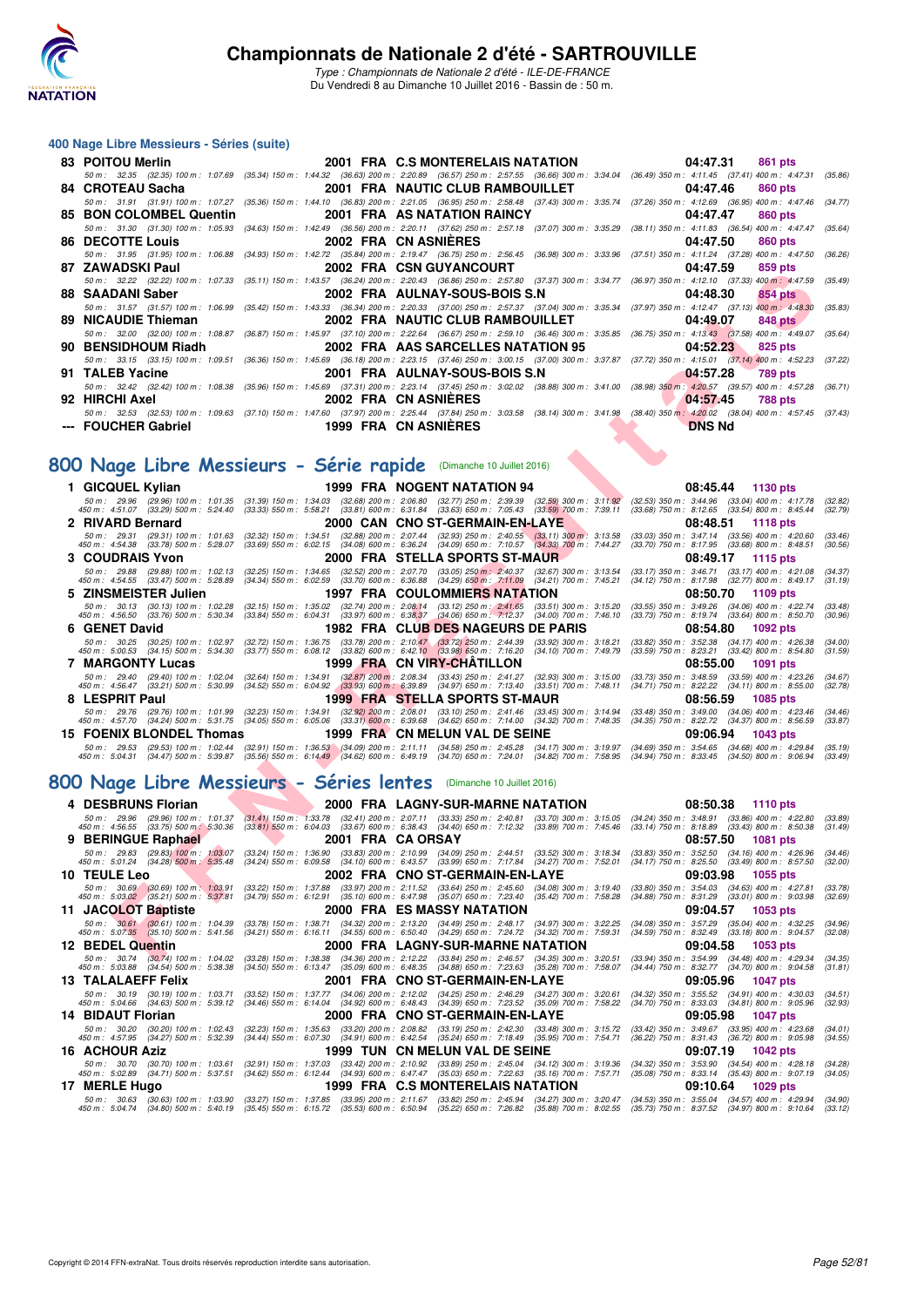

**800 Nage Libre Messieurs - Séries lentes (suite)**

**Championnats de Nationale 2 d'été - SARTROUVILLE**

Type : Championnats de Nationale 2 d'été - ILE-DE-FRANCE Du Vendredi 8 au Dimanche 10 Juillet 2016 - Bassin de : 50 m.

#### THE CORRESPONDING TO THE SAME CONTINUES IN THE SAME CONTINUES IN THE SAME CONTINUES IN THE SAME CONTINUES IN THE SAME CONTINUES IN THE SAME CONTINUES IN THE SAME CONTINUES IN THE SAME CONTINUES IN THE SAME CONTINUES I **18 BIGUE Lucas 1999 FRA CN MELUN VAL DE SEINE 1999.**<br>1999 FRA CN MELUN VAL DE SEINE 1999 m: 3:23.22 (35.05) 350 m: 3:57.92 (34.77 (34.91) 300 m: 3:23.22 (35.05) 350 m: 3:57.92 (34.70) 400 m: 4:33.02<br>1990 m: 507.93 (34.91) 50 m; 30.93 (30.93) 100 m; 1:04.25 (33.32) 150 m; 1:38.65 (34.40) 200 m; 2:13.26 (34.61) 350 m; 348.17 (34.50) 323.22 (35.05) 350 m; 3:57.92 (34.70) 400 m; 4:33.02 (34.70) 400 m; 4:33.02 (34.86) 800 m; 4:33.02 (34.86) 800 **19 GRANIER Alexandre 2000 FRA STELLA SPORTS ST-MAUR 09:11.26 1026 pts** 50 m: 30.52 (30.52) 100 m: 1:03.96 (33.44) 150 m: 1:38.55 (34.59) 200 m: 2:13.38 (34.83) 250 m: 2:48.72 (35.34) 300 m: 3:23.45 (34.73) 350 m: 3:59.03 (35.58) 400 m: 4:34.49 (35.46)<br>450 m: 5:09.87 (35.38) 500 m: 5:45.18 (35 **20 LE GALL Théophile 2001 FRA S.M MONTROUGE 09:12.09 1023 pts** 50 m; 30.69 (30.69) 100 m; 1.04.24 (33.55) 150 m; 1.38.45 (34.61) 201 m; 2:12.96 (34.51) 20147.59 (36.01) 32.260 (35.01) 35.7.38 (35.79) 400 m; 3.67.39 400 m; 4.32.45 (35.00) 500 m; 4.32.45 (35.79) 500 m; 4.32.45 (35.59) 5 **21 PORTAL Alex 2002 FRA CNO ST-GERMAIN-EN-LAYE 09:15.00 1011 pts**<br>
50 m: 31.51 (31.51) 100 m: 1:05.82 (34.31) 150 m: 1:41.44 (35.62) 200 m: 2:16.58 (35.14) 250 m: 2:52.37 (35.79) 300 m: 3:27.52 (35.15) 350 m: 4:02.7 50 m: 31.51 (31.51) 100 m: 1:05.82 (34.31) 150 m: 1:41.44 (35.62) 200 m: 2:16.58 (35.14) 250 m: 2:52.37 (35.79) 300 m: 3:27.52 (35.15) 350 m: 4:02.72 (35.20) 400 m: 4:37.80 (35.08)<br>450 m: 5:12.89 (35.09) 500 m: 5:48.31 (35 **22 WILHELM Hugo 2002 FRA AS PORCHEVILLE** 09:15.16 1011 pts 60m: 30.84 (30.84) 100m: 1:04.74 (33.90) 150m: 1:04.74 (33.90) 150m: 1:04.74 (33.90) 150m: 1:04.75 2002 FRA AS PORCHEVILLE 50m: 3:23.41 (34.90) 350m: 3:58.44 (35. 50 m; 30.84 (30.84) 100 m; 1:04.74 (33.90) 150 m; 1:39.49 (34.75) 200 m; 2:13.98 (34.49) 250 m; 32.69) 300 m; 323.41 (35.69) 300 m; 358.44 (35.69) 400 m; 4:451 (35.69) 400 m; 4:451 (35.69) 400 m; 4:451 (35.69) 400 m; 4:451 **23 DOSSAT Clement 2000 FRA LAGNY-SUR-MARNE NATATION 09:15.29 1010 pts** 50 m: 30.60 (30.60) 100 m: 1:03.12 (32.52) 150 m: 1:39.39 (33.81) 200 m: 2:11.47 (34.54) 250 m: 2:46.54 (35.07) 300 m: 3:21.77 (35.23) 350 m: 3: 50 m: 30.60 (30.60) 100 m: 1:03.12 (32.52) 150 m: 1:36.93 (33.81) 200 m: 2:11.47 (34.54) 250 m: 2:46.54 (35.07) 300 m: 3:21.77 (35.23) 350 m: 3:57.14 (35.37) 400 m: 4:32.85 (35.71)<br>450 m: 5:08.07 (35.22) 500 m: 5:43.68 (35 **24 VAROQUI Victor 2000 FRA CN LE PLESSIS-ROBINSON 60:15.91 1008 pts**<br>2000 FRA CN LE PLESSIS-ROBINSON (35.12) 300 m: 3:25.17 (35.14) 350 m: 3:11 100.26 (35.09) 400 m: 4:35.25<br>450 m: 5:10.62 (35.37) 500 m: 5:48.84 (35.22) 5 50 m; 31.11 (31.11) 100 m; 1.05.10 (33.99) 150 m; 1.39.83 (34.73) 200 m; 2.14.91 (35.08) 25.60 m; 3.200 m; 3.25.17 (35.49) 350 m; 4.00,26 (35.04) 400 m; 4.35.25 (35.44) 800 m; 4.35.25 (35.44) 800 m; 4.35.25 (35.44) 800 m; **25 THEETEN Cédric** 2005 16.29 1006 pts<br>
26 Som: 30.95 (30.95) 100 m: 1:05.44 (34.49) 150 m: 1:40.79 (35.35) 200 m: 2:15.68 (34.89) 250 m: 2:50.72 (35.04) 300 m: 3:25.58 (34.86) 350 m: 4:00.44 (34.86) 400 m: 4:35.80<br>25 450 50 m: 30.95 (30.95) 100 m: 1:05.44 (34.49) 150 m: 1:40.79 (35.35) 200 m: 2:15.68 (34.89) 250 m: 2:50.72 (35.04) 300 m: 3:25.58 (34.86) 350 m: 4:00.44 (34.86) 400 m: 4:35.80 (35.36)<br>450 m: 5:11.40 (35.60) 500 m: 5:46.65 (35 **26 NDIAYE Amadou** 2001 FRA S.M MONTROUGE 09:16.80 09:16.80 1004 pts<br>26 *50 m : 30.23 (30.23)* 100 m : 1:03.54 (33.31) 150 m : 1:37.93 (34.39) 200 m : 2:12.54 (34.61) 250 m : 2:46.78 (34.24) 300 m : 3:1.49 (34.71) 350 m : 50 m; 30.23 (30.23) 100 m; 1.03.54 (33.31) 150 m; 1.37.93 (34.39) 200 m; 2:12.54 (34.60 m; 32.146.78 (34.61) 300 m; 32.1.49 (35.71) 350 m; 3:16.89 (35.79) 400 m; 4:1.69 (35.71) 800 m; 4:1.59 (35.71) 800 m; 4:15.80 (34.61)<br> **27 BANCOURT Julien 1999 FRA AS LE PLESSIS-SAVIGNY 1998 61.17.32 1002 pts**<br>50 m : 30.25 (30.25) 100 m : 1:03.77 (33.52) 150 m : 1:38.23 (34.46) 200 m : 2:13.21 (34.98) 250 m : 2:48.20 (34.99) 300 m : 3:23.81 (35.61) 350 m 50 m: 30.25 (30.25) 100 m: 1:03.77 (33.52) 150 m: 1:38.23 (34.46) 200 m: 2:13.21 (34.98) 250 m: 2:48.20 (34.99) 300 m: 3:23.81 (35.61) 350 m: 3:59.44 (35.63) 400 m: 4:35.37 (35.93)<br>450 m: 5:11.01 (35.64) 500 m: 5:46.82 (35 **28 PRYBIL Eliott 2001 FRA CSM CLAMART 09:17.67 1001 pts** 50 m; 32.27 (32.27) 100 m; 1.07.04 (34.77) 150 m; 1.41.96 (34.92) 200 m; 2.15.83 (34.87) 250 m; 3.200 m; 3.26.95 (35.20) 300 m; 4.01.96 (35.69) 300 m; 4.3.76 (35.69) 300 m; 4.3.76 (35.69) 300 m; 4.4.76 (35.69) 300 m; 4.4.7 **29 DOUMENGE Raphael 2000 FRA CS CLICHY 92 09:17.84 1000 pts** 50 m: 30.44 (30.44) 100 m: 1:03.36 (32.92) 150 m: 1:38.07 (34.71) 200 m: 2:13.00 (34.93) 250 m: 2:48.34 (35.34) 300 m: 3:23.44 (35.10) 350 m: 3:58.91 (35.47) 400 m: 4:34.52 (35.61)<br>450 m: 5:10.60 (36.08) 500 m: 5:46.21 (35 **30 CAMUS Loïc 6 CAMUS 2001 FRA ES MASSY NATATION** 09:20.29 991 pts<br>50 m; 30.99 (30.99) 100 m; 1:05.34 (34.35) 150 m; 1:40.88 (35.54) 200 m; 2:16.27 (35.39) 250 m; 2:51.59 (35.32) 300 m; 3:26.61 (35.02) 350 m; 4:02.04 (35. 50 m : 30.99 (30.99) 100 m : 1:05.34 (34.35) 150 m : 1:40.88 (35.54) 200 m : 2:15.27 (35.65.39) 300 m : 30.30 300 m : 3:26.61 (35.62) 350 m : 4:02.04 (35.42) 400 m : 4:37.21 (35.62) 300 m : 4:37.21 (35.62) 300 m : 4:37.21 **31 BANOS Benjamin** 2000 FRA CN BRUNOY-ESSONNE 60m: 31.37 (31.24) 400m: 1.36.87 (34.24) 150m: 31.37 (31.37) 100m: 1.05.61 (34.24) 150m: 1.39.95 (34.34) 2000 FRA CN BRUNOY-ESSONNE 50m: 3:25.31 (35.40) 350m: 4:00.75 (35.44) 50 m: 31.37 (31.37) 100 m: 1:05.61 (34.24) 150 m: 1:39.95 (34.34) 200 m: 2:14.87 (34.92) 250 m: 2:49.91 (35.04) 300 m: 3:25.31 (35.40) 350 m: 4:00.75 (35.44) 400 m: 4:36.37 (35.62)<br>450 m: 5:12.22 (35.85) 500 m: 5:48.25 (36 **32 YERPES Melvyn 2000 FRA CSM CLAMART 1998 09:21.88** 985 pts 50 m; 31.54 (31.54) 100 m; 1:06.40 (34.86) 150 m; 1:40.98 (34.58) 200 m; 2:15.17 (35.67 (36.69) 300 m; 3:27.24 (35.60) 350 m; 4:02.92 (35.60) 300 m; 4:38.57 (35.40) 500 m; 4:38.57 (35.40) 500 m; 4:38.7 (35.40) 500 m; 4:38. **33 BOCHER Guillaume** 2001 FRA A.O. TRAPPES NATATION 09:23.62 978 pts<br>
50 m: 31.77 (31.77) 100 m: 1:06.19 (34.42) 150 m: 1:41.51 (35.32) 200 m: 2:16.83 (35.32) 250 m: 2:52.64 (35.81) 300 m: 3:27.88 (35.24) 350 m: 4:03.70 ( 50 m : 31.77 (31.77) 100 m : 1.06.19 (34.42) 150 m : 1:41.51 (35.32) 200 m : 2:16.83 (35.32) 200 m : 2:25.84 (35.81) 300 m : 3:27.88 (35.24) 350 m : 4:03.70 (35.82) 400 m : 4:39.36 (35.66)<br>450 m : **34 REMOND Arthur 2000 FRA RACING CLUB DE FRANCE WP 09:23.66** 978 pts<br>
50 m: 31.29 (31.29) 100 m: 1:05.94 (34.68) 150 m: 1:40.63 (34.69) 200 m: 2:15.43 (34.80) 250 m: 2:50.73 (35.30) 300 m: 3:25.94 (35.21) 350 m: 4:01.58 50 m; 31.29 (31.29) 100 m; 1.05.94 (34.65) 150 m; 1.40.63 (34.69) 2015n; 2.15.43 (34.80) 2.55.73 (35.29) 300 m; 3:25.94 (35.21) 350 m; 4.01.58 (35.64) 400 m; 4.37.14 (35.56) 500 m; 4.27.16 (35.49) 500 m; 4.27.16 (35.49) 50 **35 LEMARCHAND Kyllian 2002 FRA CN LE PLESSIS-ROBINSON 09:24.03** 976 pts<br>
50 m : 31.62 (31.62) 100 m : 1:05.87 (34.25) 150 m : 1:41.13 (35.26) 200 m : 2:17.18 (36.05) 250 m : 2:52.74 (35.56) 300 m : 3:28.49 (35.75) 350 m : 50 m: 31.62 (31.62) 100 m: 1:05.87 (34.25) 150 m: 1:41.13 (35.26) 200 m: 2:17.18 (36.05) 250 m: 2:52.74 (35.56) 300 m: 3:28.49 (35.75) 350 m: 4:04.53 (36.04) 400 m: 4:40.44 (35.91)<br>450 m: 5:16.24 (35.80) 500 m: 5:52.09 (35 **35 LOPEZ-ONATE Pierrick 2001 FRA CN LE PLESSIS-ROBINSON 09:24.03 976 pts** 50 m; 31.43 (31.43) 100 m; 1.05.42 (33.99) 150 m; 1.40.52 (35.10) 200 m; 2.15.70 (35.18) 325.51.18 (35.64) 300 m; 326.60 (35.42) 350 m; 4.02.31 (35.71) 400 m; 4.37.86 (35.59) 300 m; 4.37.86 (35.39) 400 m; 4.27.86 (35.39) 5 **37 GENEVOIS Yanis** 2002 FRA CN VIRY-CHÂTILLON 60:24.20 976 pts<br>
50 m: 31.47 (31.47) 100 m: 1:06.32 (34.85) 150 m: 1:41.43 (35.11) 200 m: 2:17.28 (35.59) 250 m: 2:52.87 (35.59) 300 m: 3:28.45 (35.58) 350 m: 4:04.16 (35.71) 50 m : 31.47 (31.47) 100 m : 1.06.32 (34.85) 150 m : 1.41.43 (35.11) 200 m : 2:17.28 (35.89) 250 m (35.59) 300 m : 3:28.45 (35.58) 350 m : 4:0.41.6 (35.71) 400 m : 4:40.05 (35.88) 150 m : 5:51,62 **38 VALLIN Louis 1999 FRA CNO ST-GERMAIN-EN-LAYE 09:24.69** 974 pts<br>58 m: 30.74 (30.74) 100 m: 1:04.18 (33.44) 150 m: 1:38.46 (34.28) 200 m: 2:13.26 (34.80) 250 m: 2:48.89 (35.63) 300 m: 3:24.44 (35.55) 350 m: 4:00.59 ( 50 m; 30.74 (30.74) 100 m; 1,04.18 (33.44) 150 m; 1:33.46 (34.28) 200 m; 2:13.26 (34.80) 200 m; 32.444 (35.59) 350 m; 4.00.59 (30.15) 400 m; 3:26.49 (34.22)<br>450 m; 6:25.56 (1:49.11) 500 m; 5:49.16 () 550 m; ··· **39 SEYE Matthieu 2002 FRA CN LE PLESSIS-ROBINSON 09:26.05** 969 pts<br>
50 m : 31.65 (31.65) 100 m : 1:05.86 (34.21) 150 m : 1:41.10 (35.24) 200 m : 2:16.37 (35.21) 250 m : 2:1.98 (35.61) 300 m : 3:27.44 (35.46) 350 m : 4:03. 50 m: (31.65 (31.65) 100 m: 1:05.86 (34.21) 150 m: 1:41.10 (35.24) 200 m: 2:16.37 (35.27) 250 m: 2:51.98 (35.61) 300 m: 3:27.44 (35.46) 350 m: 4:03.62 (36.18) 400 m: 4:38.85 (35.23)<br>450 m: 5:15.05 (36.20) 500 m: 5:51.32 (3 **40 OLIVA Joris 2001 FRA CSM CLAMART 09:26.08 969 pts** 50 m : 32.07 (38.07) 100 m; 1.07.22 (35.15) 150 m; 1.42.83 (35.64) 200 m; 2.18.84 (36.00) 300, 300 m; 300, 300 m; 30.42 (35.67) 400, 35.70) 400 m; 4.41.61 (35.42<br>450 m; 5:17.37 (35.76) 500 m; 5:53.14 (35.77) 550 m; 6:28.78 **41 MERCIER Severin** 2002 FRA CN FONTAINEBLEAU-AVON 09:26.31 968 pts<br>
50 m: 32.12 (32.12) 100 m: 1:06.52 (34.40) 150 m: 1:42.06 (35.54) 200 m: 2:17.73 (35.67) 250 m: 2:54.00 (36.27) 300 m: 3:29.44 (35.44) 350 m: 4:05.30 (3 50 m : 32.12 (32.12) 100 m : 1:06.52 (34.40) 150 m : 1:42.06 (35.54) 200 m : 2:17.73 (35.67) 250 m : 2:54.00 (36.27) 300 m : 3:29.44 (35.44) 350 m : 4:05.30 (35.86) 400 m : 4:40.93 (35.68) 460 m : 5:16.44 (35.51) 500 m : 5 **42 GAY SEMENKOFF Ewen** 2002 FRA CN FONTAINEBLEAU-AVON 09:26.65 966 pts<br>
50 m : 33.28 (33.28) 100 m : 1:08.35 (35.07) 150 m : 1:43.36 (35.01) 200 m : 2:18.82 (35.48) 250 m : 2:54.46 (35.64) 300 m : 3:29.77 (35.31) 350 m : 50 m; 33.28 (33.28) 100 m; 1:08.35 (35.07) 150 m; 1:43.36 (35.01) 200 m; 2:15.82 (35.64 (35.44 (36.54) 300 m; 3:29.77 (35.31) 350 m; 4:05.55 (35.59) 400 m; 4:41.01<br>450 m; 5:17.12 (36.11) 500 m; 5:52.76 (35.64) 550 m; 6:28. **43 BOURSIER Merlin** 2001 FRA AAS SARCELLES NATATION 95 09:27.53 963 pts<br>
50 m: 31.48 (31.48) 100 m: 1:07.04 (35.56) 150 m: 1:42.98 (35.94) 200 m: 2:18.58 (35.60) 250 m: 2:55.03 (36.45) 300 m: 3:30.40 (35.37) 350 m: 4:06.1 50 m : 31.48 (31.48) 100 m : 1:07.04 (35.56) 150 m : 1:42.98 (35.94) 200 m : 2:18.58 (35.60) 250 m : 2:55.03 (36.45) 300 m : 3:30.40 (35.37) 350 m : 4:05.19 (35.79) 400 m : 4:41.92 (35.73) 500 m : 4:41.92 (35.73) 400 m : 4 **44 CHALENDAR Noé 2001 FRA AC BOULOGNE-BILLANCOURT 09:28.92 958 pts** 50 m; 31.10 (31.10) 100 m; 1.05.20 (34.10) 150 m; 1.39.89 (34.69) 201 m; 2.14.93 (36.04) 250.51 (35.69) 300 m; 3.26.54 (36.03) 350 m; 4.02.82 (36.28) 400 m; 4.39.47 (36.65) 500 m; 4.52.74 (36.72) 500 m; 4.29.47 (36.72) 500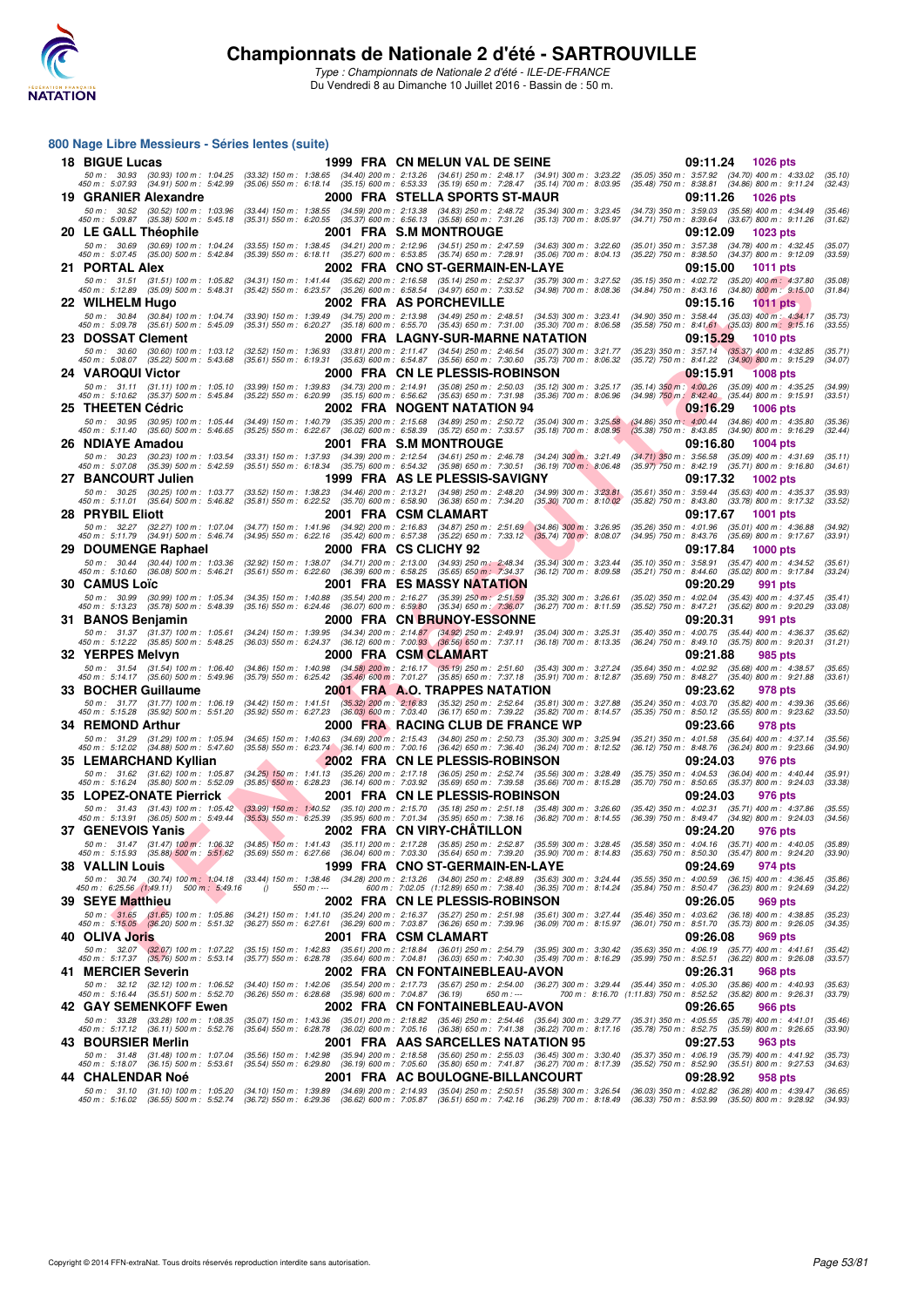

Type : Championnats de Nationale 2 d'été - ILE-DE-FRANCE Du Vendredi 8 au Dimanche 10 Juillet 2016 - Bassin de : 50 m.

| 800 Nage Libre Messieurs - Séries lentes (suite)                              |                                                                                                                                                    |                                                                                                                                                                                                                                                                                                        |                                                                                                                                 |
|-------------------------------------------------------------------------------|----------------------------------------------------------------------------------------------------------------------------------------------------|--------------------------------------------------------------------------------------------------------------------------------------------------------------------------------------------------------------------------------------------------------------------------------------------------------|---------------------------------------------------------------------------------------------------------------------------------|
| 45 POIRIER Virgile                                                            |                                                                                                                                                    | 2000 FRA CS CLICHY 92                                                                                                                                                                                                                                                                                  | 09:29.10<br>957 pts                                                                                                             |
|                                                                               |                                                                                                                                                    | 50 m : 31.16 (31.16) 100 m : 1:04.97 (33.81) 150 m : 1:39.74 (34.77) 200 m : 2:15.32 (35.58) 250 m : 2:51.39 (36.07) 300 m : 3:27.34<br>450 m : 5:16.31 (36.68) 500 m : 5:52.42 (36.11) 550 m : 6:29.22 (36.80) 600 m : 7:05.26 (36.04) 650 m : 7:42.30 (37.04) 700 m : 8:18.19                        | $(35.95)$ 350 m : 4:03.60 $(36.26)$ 400 m : 4:39.63<br>(36.03)<br>(35.89) 750 m : 8:54.43 (36.24) 800 m : 9:29.10<br>(34.67)    |
| 46 DECLERCQ Theotim                                                           |                                                                                                                                                    | 2001 FRA AS LE PLESSIS-SAVIGNY                                                                                                                                                                                                                                                                         | 09:30.86<br>950 pts                                                                                                             |
|                                                                               | 50 m: 31.29 (31.29) 100 m: 1:06.15 (34.86) 150 m: 1:41.53 (35.38) 200 m: 2:16.98 (35.45) 250 m: 2:53.40                                            | $(36.42)$ 300 m : 3:29.30<br>450 m : 5:18.52 (36.51) 500 m : 5:54.67 (36.15) 550 m : 6:30.83 (36.16) 600 m : 7:07.33 (36.50) 650 m : 7:43.82 (36.49) 700 m : 8:20.07                                                                                                                                   | $(35.90)$ 350 m : 4:05.60 $(36.30)$ 400 m : 4:42.01<br>(36.41)<br>(36.25) 750 m : 8:55.77 (35.70) 800 m : 9:30.86<br>(35.09)    |
| 47 ROHART DELPIERRE Charles-Louis                                             |                                                                                                                                                    | <b>2000 FRA CSN GUYANCOURT</b>                                                                                                                                                                                                                                                                         | 09:35.65<br>932 pts                                                                                                             |
| 50 m : 31.24 (31.24) 100 m : 1:04.81                                          | (33.57) 150 m : 1:39.52 (34.71) 200 m : 2:14.82 (35.30) 250 m : 2:50.36                                                                            | $(35.54)$ 300 m : 3:26.31                                                                                                                                                                                                                                                                              | (35.95) 350 m: 4:03.00 (36.69) 400 m: 4:39.97<br>(36.97)                                                                        |
| 450 m: 5:16.76 (36.79) 500 m: 5:53.89<br>48 CHAPUY Lucas                      | (37.13) 550 m: 6:31.03 (37.14) 600 m: 7:08.20 (37.17) 650 m: 7:45.42                                                                               | $(37.22)$ 700 m : 8:22.62<br>2002 FRA CSN GUYANCOURT                                                                                                                                                                                                                                                   | $(37.20)$ 750 m : 8:59.73 $(37.11)$ 800 m : 9:35.65<br>(35.92)<br>09:36.35<br>930 pts                                           |
| 50 m: 32.11 (32.11) 100 m: 1:07.52                                            | (35.41) 150 m : 1:43.47 (35.95) 200 m : 2:19.65 (36.18) 250 m : 2:56.38                                                                            | (36.73) 300 m : 3:33.16                                                                                                                                                                                                                                                                                | $(36.78)$ 350 m : 4:09.60 $(36.44)$ 400 m : 4:46.01<br>(36.41)                                                                  |
| 49 BENBEKHTI Faycal                                                           |                                                                                                                                                    | 450 m : 5:22.63 (36.62) 500 m : 5:59.41 (36.78) 550 m : 6:36.27 (36.86) 600 m : 7:12.79 (36.52) 650 m : 7:49.28 (36.49) 700 m : 8:25.70<br>2001 FRA TREMBLAY AC                                                                                                                                        | $(36.42)$ 750 m : $9:02.10$ $(36.40)$ 800 m : $9:36.35$<br>(34.25)<br>09:37.19<br><b>926 pts</b>                                |
|                                                                               |                                                                                                                                                    | 50 m : 32.08 (32.08) 100 m : 1:07.56 (35.48) 150 m : 1:43.41 (35.85) 200 m : 2:20.02 (36.61) 250 m : 4:08.77 (1:48.75) 300 m : 3:32.50<br>$\theta$                                                                                                                                                     | 400 m: 4:46.09 (1:13.59)<br>$350 m : -$                                                                                         |
| $450 m: -$<br>500 m: 5:59.06 (1:12.97)                                        | $550 m: -$                                                                                                                                         | 600 m : 7:12.61 (1.13.55) 650 m : 7:49.33 (36.72) 700 m : 8:25.77 (36.44) 750 m : 9:02.26 (36.49) 800 m : 9:37.19                                                                                                                                                                                      | (34.93)                                                                                                                         |
| 50 OUARDI Yanis<br>50 m: 32.41 (32.41) 100 m: 1:08.46                         | $(36.05)$ 150 m : 1:45.40                                                                                                                          | 2001 FRA C.S MONTERELAIS NATATION<br>(36.94) 200 m : 2:22.55 (37.15) 250 m : 2:58.88 (36.33) 300 m : 3:35.71 (36.83) 350 m : 4:12.01                                                                                                                                                                   | 09:38.87<br>920 pts<br>$(36.30)$ 400 m : 4:48.37<br>(36.36)                                                                     |
| 450 m : 5:24.07 (35.70) 500 m : 6:01.09                                       |                                                                                                                                                    | (37.02) 550 m : 6:37.68 (36.59) 600 m : 7:14.66 (36.98) 650 m : 7:51.78 (37.12) 700 m : 8:28.83 (37.05) 750 m : 9:04.32 (35.49) 800 m : 9:38.87                                                                                                                                                        | (34.55)                                                                                                                         |
| 51 LAPHITZ Guillaume<br>50 m : 32.68 (32.68) 100 m : 1:08.82                  | $(36.14)$ 150 m : 1:44.98                                                                                                                          | 2001 FRA OLYMPIQUE LA GARENNE-COLOMBES<br>(36.16) 200 m : 2:21.51 (36.53) 250 m : 2:58.29 (36.78) 300 m : 3:34.96                                                                                                                                                                                      | 09:38.98<br>920 pts<br>(36.67) 350 m : 4:12.21 (37.25) 400 m : 4:49.27<br>(37.06)                                               |
| 450 m: 5:25.94 (36.67) 500 m: 6:02.49                                         | $(36.55)$ 550 m : 6:39.24                                                                                                                          | (36.75) 600 m : 7:15.66 (36.42) 650 m : 7:52.16 (36.50) 700 m : 8:28.54                                                                                                                                                                                                                                | (36.38) 750 m : 9:04.36 (35.82) 800 m : 9:38.98<br>(34.62)                                                                      |
| 52   CROTEAU Sacha                                                            |                                                                                                                                                    | 2001 FRA NAUTIC CLUB RAMBOUILLET                                                                                                                                                                                                                                                                       | 09:39.17<br>919 pts                                                                                                             |
| 50 m: 31.54 (31.54) 100 m: 1:07.05<br>450 m : 5:25.66 (36.93) 500 m : 6:02.88 |                                                                                                                                                    | (35.51) 150 m : 1:43.80 (36.75) 200 m : 2:20.56 (36.76) 250 m : 2:57.67 (37.11) 300 m : 3:34.49 (36.82) 350 m : 4:11.46<br>(37.22) 550 m : 6:39.75 (36.87) 600 m : 7:16.41 (36.66) 650 m : 7:52.98 (36.57) 700 m : 8:29.53 (36.55) 750 m : 9:05.63                                                     | (36.97) 400 m : 4:48.73<br>(37.27)<br>(36.10) 800 m : 9:39.17<br>(33.54)                                                        |
| 53 DA COSTA Enzo                                                              |                                                                                                                                                    | 2002 FRA C.S MONTERELAIS NATATION                                                                                                                                                                                                                                                                      | 09:40.23<br>915 pts                                                                                                             |
| 50 m: 32.66 (32.66) 100 m: 1:08.79<br>450 m : 5:26.57 (36.87) 500 m : 6:03.04 | (36.13) 150 m: 1:45.52 (36.73) 200 m: 2:21.70 (36.18) 250 m: 2:57.99                                                                               | $(36.29)$ 300 m : 3:34.88<br>(36.47) 550 m : 6:39.81 (36.77) 600 m : 7:16.44 (36.63) 650 m : 7:53.86 (37.42) 700 m : 8:30.64                                                                                                                                                                           | (36.89) 350 m : 4:12.06 (37.18) 400 m : 4:49.70<br>(37.64)<br>(36.78) 750 m : 9:06.63 (35.99) 800 m : 9:40.23<br>(33.60)        |
| 54 ZAWADSKI Paul                                                              |                                                                                                                                                    | 2002 FRA CSN GUYANCOURT                                                                                                                                                                                                                                                                                | 09:42.34<br>907 pts                                                                                                             |
| 50 m: 32.39 (32.39) 100 m: 1:07.36<br>450 m : 5:23.78 (37.35) 500 m : 6:01.52 | (34.97) 150 m : 1:43.23 (35.87) 200 m : 2:19.39 (36.16) 250 m : 2:55.77<br>(37.74) 550 m : 6:38.93 (37.41) 600 m : 7:15.95 (37.02) 650 m : 7:53.23 | $(36.38)$ 300 m : 3:32.54<br>$(37.28)$ 700 m : 8:29.89                                                                                                                                                                                                                                                 | (36.77) 350 m : 4:09.49 (36.95) 400 m : 4:46.43<br>(36.94)<br>(36.66) 750 m : 9:06.62 (36.73) 800 m : 9:42.34<br>(35.72)        |
| 55   GRANDIN MARTIN Numa                                                      |                                                                                                                                                    | 2002 FRA ES MASSY NATATION                                                                                                                                                                                                                                                                             | 09:43.53<br>903 pts                                                                                                             |
|                                                                               |                                                                                                                                                    | 50 m : 32.19 (32.19) 100 m : 1:07.94 (35.75) 150 m : 1:44.42 (36.48) 200 m : 2:21.06 (36.64) 250 m : 2:57.33 (36.27) 300 m : 3:33.96                                                                                                                                                                   | $(36.63)$ 350 m : 6:39.13 $(3.05.17)$ 400 m : 4:48.30<br>0                                                                      |
| 500 m: 6:02.51 (1:14.21)<br>$450 m: -$<br>56 DORLENCOURT Jules                | $550 m: -$                                                                                                                                         | 600 m : 7:16.41 (1:13.90) 650 m : 7:54.07 (37.66) 700 m : 8:31.34<br>2002 FRA AS PORCHEVILLE                                                                                                                                                                                                           | (37.27) 750 m : 9:08.12 (36.78) 800 m : 9:43.53<br>(35.41)<br>09:44.06<br>901 pts                                               |
| 50 m: 32.20 (32.20) 100 m: 1:07.92                                            | (35.72) 150 m: 1:44.69 (36.77) 200 m: 2:21.43 (36.74) 250 m: 2:58.29                                                                               | $(36.86)$ 300 m : 3:34.87                                                                                                                                                                                                                                                                              | (36.58) 350 m: 4:11.92 (37.05) 400 m: 4:48.57<br>(36.65)                                                                        |
| 450 m : 5:25.83 (37.26) 500 m : 6:02.74                                       | $(36.91)$ 550 m : 6:40.06 $(37.32)$ 600 m : 7:17.16 $(37.10)$ 650 m : 7:54.61                                                                      | $(37.45)$ 700 m : 8:31.57                                                                                                                                                                                                                                                                              | (36.96) 750 m : 9:08.54 (36.97) 800 m : 9:44.06<br>(35.52)                                                                      |
| 57 LATAPY Aurélien<br>50 m: 32.99 (32.99) 100 m: 1:09.28                      |                                                                                                                                                    | 2001 FRA COULOMMIERS NATATION<br>(36.29) 150 m : 1:45.62 (36.34) 200 m : 2:22.39 (36.77) 250 m : 2:59.65 (37.26) 300 m : 3:36.52                                                                                                                                                                       | 09:45.98<br>894 pts<br>(36.87) 350 m : 4:13.56 (37.04) 400 m : 4:50.83<br>(37.27)                                               |
| 450 m: 5:28.01 (37.18) 500 m: 6:05.34                                         |                                                                                                                                                    | (37.33) 550 m : 6:42.90 (37.56) 600 m : 7:19.93 (37.03) 650 m : 7:57.46 (37.53) 700 m : 8:34.97                                                                                                                                                                                                        | (37.51) 750 m : 9:11.69 (36.72) 800 m : 9:45.98<br>(34.29)                                                                      |
| 58 FERNANA Oussama<br>50 m: 31.91 (31.91) 100 m: 1:07.08                      |                                                                                                                                                    | 2001 FRA COLOMBES NATATION                                                                                                                                                                                                                                                                             | 09:46.54<br>892 pts<br>(37.13) 350 m : 4:10.80 (37.17) 400 m : 4:48.32<br>(37.52)                                               |
| 450 m : 5:25.04 (36.72) 500 m : 6:02.80                                       |                                                                                                                                                    | $(35.17) \;\, 150 \; m: \;\; 1.43.42 \quad \, (36.34) \; 200 \; m: \;\; 2.20.04 \quad \, (36.62) \; 250 \; m: \;\; 2.56.50 \quad \, (36.46) \; 300 \; m: \;\; 3.33.63 \quad \, (37.76) \; 550 \; m: \;\; 6.40.24 \quad \, (37.44) \; 600 \; m: \;\; 7.17.98 \quad \, (37.74) \; 650 \; m: \;\; 7.54.6$ | (37.89) 750 m : 9:10.28 (37.70) 800 m : 9:46.54<br>(36.26)                                                                      |
| 59 KHAY Aniss                                                                 |                                                                                                                                                    | 2002 FRA CN LE PLESSIS-ROBINSON                                                                                                                                                                                                                                                                        | 09:49.62<br><b>880 pts</b>                                                                                                      |
| 50 m: 32.18 (32.18) 100 m: 1:07.53<br>450 m : 5:28.33 (37.83) 500 m : 6:05.83 |                                                                                                                                                    | (35.35) 150 m : 1:43.85 (36.32) 200 m : 2:20.96 (37.11) 250 m : 2:58.38 (37.42) 300 m : 3:35.80<br>(37.50) 550 m : 6:43.47 (37.64) 600 m : 7:20.81 (37.34) 650 m : 7:58.32 (37.51) 700 m : 8:36.00                                                                                                     | (37.42) 350 m: 4:13.15 (37.35) 400 m: 4:50.50<br>(37.35)<br>(37.68) 750 m : 9:13.73 (37.73) 800 m : 9:49.62<br>(35.89)          |
| 60 ICHOU Yassine                                                              |                                                                                                                                                    | 2002 FRA AULNAY-SOUS-BOIS S.N                                                                                                                                                                                                                                                                          | 09:50.41<br>878 pts                                                                                                             |
| 50 m: 32.14 (32.14) 100 m: 1:06.26<br>450 m : 5:22.53 (37.66) 500 m : 6:00.49 | $(34.12)$ 150 m : 1:41.49<br>$(37.96)$ 550 m : 6:38.95                                                                                             | $(35.23)$ 200 m : 2:17.18 $(35.69)$ 250 m : 2:53.60<br>$(36.42)$ 300 m : 3:30.42<br>(38.46) 600 m: 7:17.21 (38.26) 650 m: 7:55.76 (38.55) 700 m: 8:34.51                                                                                                                                               | (36.82) 350 m: 4:07.07 (36.65) 400 m: 4:44.87<br>(37.80)<br>$(38.75)$ 750 m : $9:13.00$<br>$(38.49)$ 800 m : 9:50.41<br>(37.41) |
| <b>61 VOLDOIRE Leo</b>                                                        |                                                                                                                                                    | 2001 FRA CN BRUNOY-ESSONNE                                                                                                                                                                                                                                                                             | 09:52.15<br>871 pts                                                                                                             |
| 50 m: 32.67 (32.67) 100 m: 1:07.72<br>450 m : 5:26.36 (37.15) 500 m : 6:04.75 |                                                                                                                                                    | (35.05) 150 m: 1:43.50 (35.78) 200 m: 2:20.50 (37.00) 250 m: 2:57.24 (36.74) 300 m: 3:34.09<br>(38.39) 550 m : 6:42.92 (38.17) 600 m : 7:21.18 (38.26) 650 m : 7:59.51 (38.33) 700 m : 8:37.44                                                                                                         | (36.85) 350 m: 4:11.52 (37.43) 400 m: 4:49.21<br>(37.69)<br>(37.93) 750 m: 9:15.51 (38.07) 800 m: 9:52.15<br>(36.64)            |
| 62 BON COLOMBEL Quentin                                                       |                                                                                                                                                    | <b>2001 FRA AS NATATION RAINCY</b>                                                                                                                                                                                                                                                                     | 09:57.97<br>850 pts                                                                                                             |
| 50 m: 31.98 (31.98) 100 m: 1:07.31<br>450 m : 5:31.44 (38.59) 500 m : 6:09.76 |                                                                                                                                                    | (35.33) 150 m: 1:44.23 (36.92) 200 m: 2:21.48 (37.25) 250 m: 2:59.10 (37.62) 300 m: 3:36.41<br>(38.32) 550 m : 6:48.37 (38.61) 600 m : 7:26.42 (38.05) 650 m : 8:05.21 (38.79) 700 m : 8:43.50                                                                                                         | (37.31) 350 m: 4:14.69 (38.28) 400 m: 4:52.85<br>(38.16)<br>$(38.29)$ 750 m : 9:21.98<br>$(38.48)$ 800 m : 9:57.97<br>(35.99)   |
| 63 SAADANI Saber                                                              |                                                                                                                                                    | 2002 FRA AULNAY-SOUS-BOIS S.N                                                                                                                                                                                                                                                                          | 09:59.95<br>843 pts                                                                                                             |
|                                                                               |                                                                                                                                                    | 50 m: 33.29 (33.29) 100 m: 1:09.71 (36.42) 150 m: 1:46.53 (36.82) 200 m: 2:23.89 (37.36) 250 m: 3:01.36 (37.47) 300 m: 3:38.59                                                                                                                                                                         | $(37.23)$ 350 m : 4:16.69 $(38.10)$ 400 m : 4:54.35<br>(37.66)                                                                  |
| 64 CHERRIER Kylian                                                            |                                                                                                                                                    | 450 m : 5:32.32 (37.97) 500 m : 6:10.65 (38.33) 550 m : 6:48.87 (38.22) 600 m : 7:27.02 (38.15) 650 m : 8:05.91 (38.89) 700 m : 8:44.95<br>2000 FRA SN VERSAILLES                                                                                                                                      | $(39.04)$ 750 m : $9.23.35$ $(38.40)$ 800 m : $9.59.95$<br>(36.60)<br>10:07.89<br>815 pts                                       |
|                                                                               |                                                                                                                                                    | 50 m : 32.64 (32.64) 100 m : 1:08.43 (35.79) 150 m : 1:45.30 (36.87) 200 m : 2:22.73 (37.43) 250 m : 3:01.38 (38.65) 300 m : 3:39.99                                                                                                                                                                   | (38.61) 350 m: 4:19.81 (39.82) 400 m: 4:58.63<br>(38.82)                                                                        |
|                                                                               |                                                                                                                                                    | 450 m : 5:36.97 (38.34) 500 m : 6:15.17 (38.20) 550 m : 6:53.61 (38.44) 600 m : 7:31.38 (37.77) 650 m : 8:10.50 (39.12) 700 m : 8:49.64                                                                                                                                                                | (39.14) 750 m : 9:29.04 (39.40) 800 m : 10:07.89<br>(38.85)                                                                     |
| 65 POITOU Merlin                                                              |                                                                                                                                                    | 2001 FRA C.S MONTERELAIS NATATION<br>50 m: 32.59 (32.59) 100 m: 1:07.87 (35.28) 150 m: 1:44.48 (36.61) 200 m: 2:21.02 (36.54) 250 m: 2:59.01 (37.99) 300 m: 3:37.49                                                                                                                                    | 10:08.06<br>814 pts<br>(38.48) 350 m : 4:15.60 (38.11) 400 m : 4:54.24<br>(38.64)                                               |
| 450 m : 5:34.02 (39.78) 500 m : 6:12.92                                       |                                                                                                                                                    | (38.90) 550 m : 6:52.05 (39.13) 600 m : 7:32.07 (40.02) 650 m : 8:11.53 (39.46) 700 m : 8:51.33                                                                                                                                                                                                        | (39.80) 750 m : 9:30.72 (39.39) 800 m : 10:08.06<br>(37.34)                                                                     |
| 66 BENSIDHOUM Riadh                                                           |                                                                                                                                                    | 2002 FRA AAS SARCELLES NATATION 95                                                                                                                                                                                                                                                                     | 10:12.81<br>798 pts                                                                                                             |
| 50 m : 32.99 (32.99) 100 m : 1:09.67                                          | (36.68) 150 m: 1:47.38 (37.71) 200 m: 2:25.54 (38.16) 250 m: 3:04.04                                                                               | (38.50) 300 m : 3:43.02<br>450 m : 5:40.45 (39.45) 500 m : 6:19.54 (39.09) 550 m : 6:59.13 (39.59) 600 m : 7:38.00 (38.87) 650 m : 8:17.75 (39.75) 700 m : 8:56.71                                                                                                                                     | $(38.98)$ 350 m : 4:21.69<br>(38.67) 400 m : 5:01.00<br>(39.31)<br>(38.96) 750 m : 9:35.34 (38.63) 800 m : 10:12.81<br>(37.47)  |
| 1500 Nage Libre Messieurs - Série rapide                                      |                                                                                                                                                    | (Vendredi 8 Juillet 2016)                                                                                                                                                                                                                                                                              |                                                                                                                                 |
|                                                                               |                                                                                                                                                    |                                                                                                                                                                                                                                                                                                        |                                                                                                                                 |
| 1 BEN RAHOU Matthieu                                                          |                                                                                                                                                    | 1995 FRA CSM CLAMART<br>50 m : 29.62 (29.62) 100 m : 1:01.38 (31.76) 150 m : 1:33.47 (32.09) 200 m : 2:06.15 (32.68) 250 m : 2:38.80 (32.65) 300 m : 3:11.43 (32.63) 350 m : 3:44.06 (32.63) 400 m : 4:16.95 (32.89)                                                                                   | 16:28.50<br>1163 pts                                                                                                            |

50 m : 29.62 (29.62) 100 m : 1:01.38 (31.76) 150 m : 1:33.47 (32.09) 200 m : 2:06.15 (32.68) 250 m : 2:38.80 (32.65) 300 m : 3:11.43 (32.63) 350 m : 3:44.06 (32.63) 400 m : 4:16.95 (32.89)<br>450 m : 4:49.50 (32.55) 500 m : 5

# 2 GICQUEL Kylian 1999 FRA NOGENT NATATION 94 16:38.22 1143 pts<br>
50 m : 29.94 (29.94) 100 m : 1:01.56 (31.62) 150 m : 1:34.37 (32.81) 200 m : 2:06.99 (32.62) 250 m : 2:40.28 (33.29) 300 m : 3:13.20 (32.92) 350 m : 3:46.49 **3 MAETZ Maxime 1998 FRA CSM CLAMART 16:42.36 1134 pts** 50 m : 29.35 (29.35) 100 m : 1:01.64 (32.29) 150 m : 1:33.93 (32.29) 200 m : 2:06.61 (32.68) 250 m : 2:39.03 (32.42) 300 m : 3:12.20 (33.17) 350 m : 3:44.88 (32.68) 400 m : 4:16.23 (33.35)<br>450 m : 4:51.32 (33.09) 500 m : 5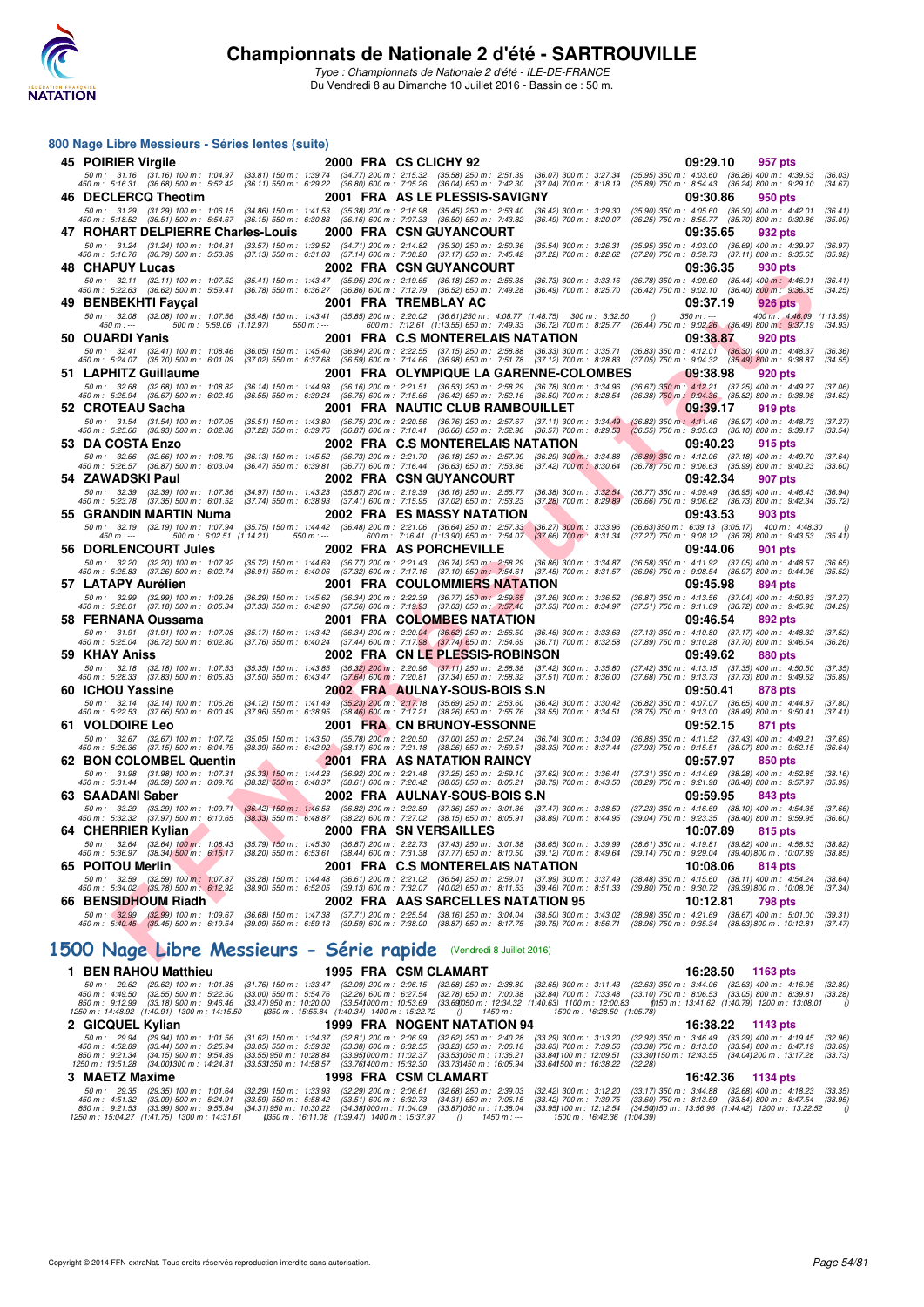

| 1500 Nage Libre Messieurs - Série rapide (suite)                                                                                                                                                 |                                                                                                                                                                                                                                                                                                                                            |                                                                                                                          |                                                                                                                          |                                                                                                                |                                                                                               |                                                                                                                                                           |                               |
|--------------------------------------------------------------------------------------------------------------------------------------------------------------------------------------------------|--------------------------------------------------------------------------------------------------------------------------------------------------------------------------------------------------------------------------------------------------------------------------------------------------------------------------------------------|--------------------------------------------------------------------------------------------------------------------------|--------------------------------------------------------------------------------------------------------------------------|----------------------------------------------------------------------------------------------------------------|-----------------------------------------------------------------------------------------------|-----------------------------------------------------------------------------------------------------------------------------------------------------------|-------------------------------|
| 4 KUKLA Clément                                                                                                                                                                                  |                                                                                                                                                                                                                                                                                                                                            |                                                                                                                          | 2002 FRA NAUTIC CLUB RAMBOUILLET                                                                                         |                                                                                                                | 16:43.40                                                                                      | 1132 pts                                                                                                                                                  |                               |
| 50 m: 29.96<br>$(29.96)$ 100 m : 1:03.29<br>450 m: 4:59.28<br>$(34.24)$ 500 m : 5:32.62<br>850 m : 9:27.36<br>$(33.69)$ 900 m : 10:00.85<br>1250 m: 13:58.19<br>(33.94) 300 m : 14:32.09         | $(33.33)$ 150 m : 1:37.21<br>$(33.34)$ 550 m : 6:06.26<br>$(33.49)$ 950 m : 10:34.83<br>(33.90) 350 m : 15:05.35                                                                                                                                                                                                                           | $(33.92)$ 200 m : 2:10.83<br>$(33.64)$ 600 m : 6:39.57<br>(33.981000 m: 11.08.76)<br>(33.26) 400 m : 15:38.81            | $(33.62)$ 250 m : 2:44.59<br>$(33.31)$ 650 m : 7:13.26<br>(33.93) 050 m: 11:42.99<br>(33.46)450 m : 16:11.58             | $(33.76)$ 300 m : 3:17.84<br>$(33.69)$ 700 m : 7:46.73<br>(34.23) 100 m : 12:16.67<br>(32.771500 m : 16:43.40  | $(33.47)$ 750 m : 8:20.42<br>(33.68) 150 m : 12:50.37<br>(31.82)                              | (33.25) 350 m: 3:51.33 (33.49) 400 m: 4:25.04<br>$(33.69)$ 800 m : 8:53.67<br>(33.70) 200 m : 13:24.25                                                    | (33.71)<br>(33.25)<br>(33.88) |
| 5 LESPRIT Paul                                                                                                                                                                                   |                                                                                                                                                                                                                                                                                                                                            |                                                                                                                          | 1999 FRA STELLA SPORTS ST-MAUR                                                                                           |                                                                                                                | 16:54.34                                                                                      | 1109 pts                                                                                                                                                  |                               |
| 50 m: 30.18<br>$(30.18)$ 100 m : 1:03.01<br>450 m : 4:58.74<br>$(34.01)$ 500 m : 5:32.01<br>850 m : 9:29.16<br>$(34.03)$ 900 m : 10:03.01<br>1250 m: 14:01.50<br>(33.73) 300 m : 14:35.95        | $(32.83)$ 150 m : 1:36.92<br>$(33.27)$ 550 m : 6:05.78<br>$(33.85)$ 950 m : 10:37.56<br>$(34.45)350 \text{ m}$ : 15:10.62                                                                                                                                                                                                                  | $(33.91)$ 200 m : 2:10.24<br>$(33.77)$ 600 m : 6:39.55<br>$(34.551000 \text{ m} : 11:11.53)$<br>(34.67) 400 m : 15:44.99 | $(33.32)$ 250 m : 2:44.14<br>$(33.77)$ 650 m : 7:13.44<br>(33.971050 m: 11:45.95<br>$(34.37)450 \text{ m}$ : 16:20.18    | $(33.90)$ 300 m : 3:17.60<br>$(33.89)$ 700 m : 7:47.13<br>(34.42) 100 m : 12:19.73<br>(35.191500 m: 16:54.34   | $(33.46)$ 350 m : 3:51.08<br>(34.16)                                                          | $(33.48)$ 400 m : 4:24.73<br>(33.69) 750 m: 8:21.16 (34.03) 800 m: 8:55.13<br>(33.78) 150 m : 12:53.85 (34.12) 200 m : 13:27.77                           | (33.65)<br>(33.97)<br>(33.92) |
| 6 ZINSMEISTER Julien                                                                                                                                                                             |                                                                                                                                                                                                                                                                                                                                            |                                                                                                                          | <b>1997 FRA COULOMMIERS NATATION</b>                                                                                     |                                                                                                                | 16:59.33                                                                                      | 1098 pts                                                                                                                                                  |                               |
| 50 m : 29.77<br>(29.77) 100 m : 1:02.45<br>450 m : 4:57.63<br>$(34.13)$ 500 m : 5:31.96<br>850 m : 9:31.04<br>$(34.16)$ 900 m : 10:05.41                                                         | $(32.68)$ 150 m : 1:35.37<br>$(34.33)$ 550 m : 6:06.15<br>$(34.37)$ 950 m : 10:39.98                                                                                                                                                                                                                                                       | $(32.92)$ 200 m : 2:08.84<br>$(34.19)$ 600 m : 6:40.19<br>(34.571000 m: 11:14.51                                         | $(33.47)$ 250 m : 2:42.12<br>$(34.04)$ 650 m : 7:14.32<br>(34.53) 050 m: 11:48.79                                        | (33.28) 300 m : 3:15.75<br>(34.13) 700 m : 7:48.54<br>(34.28) 100 m : 12:23.41                                 | $(33.63)$ 350 m : 3:49.62<br>(34.22) 750 m : 8:22.77                                          | $(33.87)$ 400 m : 4:23.50<br>$(34.23)$ 800 m : 8:56.88<br>(34.62) 150 m : 12:57.97 (34.56) 200 m : 13:32.40                                               | (33.88)<br>(34.11)<br>(34.43) |
| 1250 m : 14:07.04<br>(34.641300 m : 14:41.55<br>9 RIVARD Bernard                                                                                                                                 | (34.511350 m : 15:15.96                                                                                                                                                                                                                                                                                                                    | $(34.41)400 \text{ m}$ : 15:51.07                                                                                        | (35.11) 450 m : 16:25.59<br>2000 CAN CNO ST-GERMAIN-EN-LAYE                                                              | $(34.52)500 \text{ m}$ : 16:59.33                                                                              | (33.74)<br>17:07.32                                                                           | <b>1082 pts</b>                                                                                                                                           |                               |
| 50 m: 29.58<br>(29.58) 100 m : 1:02.26<br>450 m: 4:58.93<br>$(34.34)$ 500 m : 5:32.77<br>850 m : 9:34.48<br>$(34.93)$ 900 m : 10:09.23<br>1250 m : 14:15.73<br>$(35.55)300 \text{ m}$ : 14:50.52 | $(32.68)$ 150 m : 1:35.63<br>$(33.84)$ 550 m : 6:06.70<br>$(34.75)$ 950 m : 10:44.37<br>(34.79) 350 m : 15:25.26                                                                                                                                                                                                                           | $(33.37)$ 200 m : 2:08.71<br>$(33.93)$ 600 m : 6:40.78<br>(35.141000 m: 11:19.53<br>(34.741400 m : 16:00.44              | $(33.08)$ 250 m : 2:42.72<br>$(34.08)$ 650 m : 7:15.30<br>(35.161050 m: 11:54.77<br>$(35.181450 \text{ m} : 16.35.36)$   | $(34.01)$ 300 m : 3:16.50<br>(34.52) 700 m : 7:50.22<br>(35.24) 100 m : 12:29.57<br>(34.921500 m : 17:07.32    | $(34.92)$ 750 m : 8:24.98<br>(34.80) 150 m : 13:04.85<br>(31.96)                              | (33.78) 350 m : 3:50.76 (34.26) 400 m : 4:24.59<br>$(34.76)$ 800 m : 8:59.55<br>$(35.28)200 \text{ m}$ : 13:40.18                                         | (33.83)<br>(34.57)<br>(35.33) |
| 19 BARSANTI Flavio                                                                                                                                                                               |                                                                                                                                                                                                                                                                                                                                            |                                                                                                                          | 1999 FRA CSM CLAMART                                                                                                     |                                                                                                                | 17:37.54                                                                                      | <b>1020 pts</b>                                                                                                                                           |                               |
| 50 m : 30.91 (30.91) 100 m : 1:04.81                                                                                                                                                             | $(33.90)$ 150 m : 1:39.22                                                                                                                                                                                                                                                                                                                  | $(34.41)$ 200 m : 2:13.91                                                                                                | $(34.69)$ 250 m : 2:48.33                                                                                                | $(34.42)$ 300 m : 3:23.34                                                                                      |                                                                                               | (35.01) 350 m : 3:58.11 (34.77) 400 m : 4:33.29                                                                                                           | (35.18)                       |
| 450 m : 5:08.47<br>$(35.18)$ 500 m : 5:43.82<br>850 m : 9:52.77<br>$(35.76)$ 900 m : 10:28.69<br>1250 m: 14:38.79<br>(35.54) 300 m : 15:14.73                                                    | (35.35) 550 m : 6:18.96<br>(35.92) 950 m : 11:04.36<br>(35.941350 m: 15:50.36 (35.631400 m: 16:26.39)                                                                                                                                                                                                                                      | $(35.14)$ 600 m : 6:54.32<br>(35.671000 m: 11:40.10                                                                      | $(35.36)$ 650 m : 7:29.80<br>(35.741050 m: 12:15.53<br>(36.03) 450 m : 17:02.28                                          | $(35.48)$ 700 m : 8:05.60<br>(35.43) 100 m : 12:51.51<br>(35.89) 500 m : 17:37.54                              | $(35.80)$ 750 m : 8:41.21<br>(35.98) 150 m : 13:27.08<br>(35.26)                              | $(35.61)$ 800 m : 9:17.01<br>(35.57) 200 m : 14:03.25                                                                                                     | (35.80)<br>(36.17)            |
|                                                                                                                                                                                                  | 1500 Nage Libre Messieurs - Séries lentes (Vendredi 8 Juillet 2016)                                                                                                                                                                                                                                                                        |                                                                                                                          |                                                                                                                          |                                                                                                                |                                                                                               |                                                                                                                                                           |                               |
| <b>7 COUDRAIS Yvon</b>                                                                                                                                                                           |                                                                                                                                                                                                                                                                                                                                            |                                                                                                                          | 2000 FRA STELLA SPORTS ST-MAUR                                                                                           |                                                                                                                | 17:03.19                                                                                      | <b>1090 pts</b>                                                                                                                                           |                               |
| 50 m: 30.50<br>$(30.50)$ 100 m : 1:02.49                                                                                                                                                         | $(31.99)$ 150 m : 1:35.01                                                                                                                                                                                                                                                                                                                  | $(32.52)$ 200 m : 2:08.36<br>$(34.40)$ 600 m : 6:41.44                                                                   | $(33.35)$ 250 m : 2:41.46<br>$(33.92)$ 650 m : 7:15.89                                                                   | $(33.10)$ 300 m : 3:14.96                                                                                      |                                                                                               | $(33.50)$ 350 m : 3:49.26 $(34.30)$ 400 m : 4:23.83                                                                                                       | (34.57)                       |
| $(34.72)$ 500 m : 5:33.12<br>450 m: 4:58.55<br>$850 \text{ m}$ : 9:33.41<br>$(34.11)$ 900 m : 10:08.09<br>1250 m: 14:11.51 (34.73) 300 m: 14:47.46<br>8 BERINGUE Raphael                         | (34.57) 550 m : 6.07.52<br>$(34.68)$ 950 m : 10:43.21<br>$(35.951350 \text{ m} : 15.21.73)$<br>2001 FRA CA ORSAY                                                                                                                                                                                                                           | $(35.12)000 \text{ m}$ : 11:18.66<br>(34.27) 400 m : 15:56.73                                                            | (35.45) 050 m : 11:52.35<br>(35.00) 450 m : 16:30.63                                                                     | $(34.45)$ 700 m : 7:50.46<br>(33.69) 100 m : 12:27.00<br>(33.901500 m: 17:03.19)                               | (34.65) 150 m : 13:01.50<br>(32.56)<br>17:04.09                                               | $(34.57)$ 750 m : 8:24.86 $(34.40)$ 800 m : 8:59.30<br>(34.50) 200 m : 13:36.78<br>1088 pts                                                               | (34.44)<br>(35.28)            |
| 50 m: 30.19<br>(30.19) 100 m : 1:03.79                                                                                                                                                           | $(33.60)$ 150 m : 1:37.97                                                                                                                                                                                                                                                                                                                  | $(34.18)$ 200 m : 2:12.09                                                                                                | $(34.12)$ 250 m : 2:46.56                                                                                                | $(34.47)$ 300 m : 3:21.40                                                                                      |                                                                                               | $(34.84)$ 350 m : 3:55.66 $(34.26)$ 400 m : 4:30.35                                                                                                       | (34.69)                       |
| 450 m : 5:04.82<br>$(34.47)$ 500 m : 5:39.34<br>850 m : 9:42.36<br>$(34.32)$ 900 m : 10:16.78<br>1250 m: 14:16.45<br>(34.12) 300 m : 14:50.80                                                    | $(34.52)$ 550 m : 6:14.24<br>$(34.42)$ 950 m : 10:50.63<br>(34.35) 350 m : 15:24.40                                                                                                                                                                                                                                                        | $(34.90)$ 600 m : 6:48.78<br>(33.851000 m : 11:25.42)<br>$(33.60)400 \text{ m}$ : 15:58.65                               | $(34.54)$ 650 m : 7:23.51<br>(34.79) 050 m: 11:59.45<br>(34.25) 450 m : 16:31.83                                         | $(34.73)$ 700 m $: 7:58.60$<br>(34.031100 m: 12:33.63)<br>(33.18) 500 m : 17:04.09                             | $(35.09)$ 750 m : 8:33.25<br>$(34.181150 \text{ m} : 13.08.03)$<br>(32.26)                    | $(34.65)$ 800 m : 9:08.04<br>(34.40) 200 m : 13:42.33                                                                                                     | (34.79)<br>(34.30)            |
| 10 LE GALL Théophile                                                                                                                                                                             | $(33.18)$ 150 m : 1:38.31                                                                                                                                                                                                                                                                                                                  |                                                                                                                          | 2001 FRA S.M MONTROUGE                                                                                                   |                                                                                                                | 17:08.27                                                                                      | <b>1080 pts</b>                                                                                                                                           |                               |
| 50 m: 30.43<br>$(30.43)$ 100 m : 1:03.61<br>450 m : 5:05.02<br>$(34.73)$ 500 m : 5:39.97<br>850 m : 9:42.75<br>$(34.68)$ 900 m : 10:17.43<br>(34.29) 300 m : 14.53.07<br>1250 m: 14:19.03        | $(34.95)$ 550 m : 6:15.03<br>$(34.68)$ 950 m : 10:51.99<br>(34.041350 m : 15:27.54                                                                                                                                                                                                                                                         | $(34.70)$ 200 m : 2:12.77<br>$(35.06)$ 600 m : 6:49.89<br>$(34.56)000 \text{ m}$ : 11:26.08<br>(34.47) 400 m : 16:01.47  | $(34.46)$ 250 m : 2:46.95<br>$(34.86)$ 650 m : 7:24.55<br>$(34.091050 \text{ m} : 12.00.79)$<br>(33.93) 450 m : 16:35.76 | $(34.18)$ 300 m : 3:20.91<br>$(34.66)$ 700 m : 7:59.28<br>(34.711100 m: 12:35.36)<br>(34.29) 500 m : 17:08.27  | $(33.96)$ 350 m : 3:55.70<br>$(34.73)$ 750 m : 8:33.70<br>(32.51)                             | $(34.79)$ 400 m : 4:30.29<br>$(34.42)$ 800 m : 9:08.07<br>(34.57) 150 m: 13:10.11 (34.75) 200 m: 13:44.74                                                 | (34.59)<br>(34.37)<br>(34.63) |
| 11 DESBRUNS Florian                                                                                                                                                                              |                                                                                                                                                                                                                                                                                                                                            |                                                                                                                          | <b>2000 FRA LAGNY-SUR-MARNE NATATION</b>                                                                                 |                                                                                                                | 17:13.54                                                                                      | 1069 pts                                                                                                                                                  |                               |
| 50 m: 30.18 (30.18) 100 m: 1:03.45<br>450 m : 4:59.74<br>$(34.12)$ 500 m : 5:34.60                                                                                                               | $(33.27)$ 150 m : 1:36.13<br>$(34.86)$ 550 m : 6:08.64                                                                                                                                                                                                                                                                                     | $(32.68)$ 200 m : 2:09.31<br>$(34.04)$ 600 m : 6:43.68                                                                   | $(33.18)$ 250 m : 2:42.89<br>$(35.04)$ 650 m : 7:18.21                                                                   | $(33.58)$ 300 m : 3:17.71<br>$(34.53)$ 700 m : 7:53.41                                                         |                                                                                               | (34.82) 350 m : 3:51.53 (33.82) 400 m : 4:25.62<br>$(35.20)$ 750 m : 8:28.02 $(34.61)$ 800 m : 9:03.38                                                    | (34.09)<br>(35.36)            |
| 850 m : 9:36.99<br>$(33.61)$ 900 m : 10:11.47<br>1250 m: 14:17.15<br>(35.29) 300 m : 14:53.15                                                                                                    | $(34.48)$ 950 m : 10:45.68<br>(36.001350 m : 15:27.53                                                                                                                                                                                                                                                                                      |                                                                                                                          | (34.211000 m: 11:20.04 (34.361050 m: 11:54.83)<br>(34.38) 400 m : 16:03.28 (35.75) 450 m : 16:39.05                      | (34.79) 100 m : 12:30.87<br>(35.77) 500 m : 17:13.54                                                           | (34.49)                                                                                       | (36.04) 150 m: 13:06.51 (35.64) 200 m: 13:41.86                                                                                                           | (35.35)                       |
| 12 DOSSAT Clement                                                                                                                                                                                |                                                                                                                                                                                                                                                                                                                                            |                                                                                                                          | 2000 FRA LAGNY-SUR-MARNE NATATION                                                                                        |                                                                                                                | 17:13.77                                                                                      | <b>1068 pts</b>                                                                                                                                           |                               |
| 50 m: 31.26<br>$(31.26)$ 100 m : 1:04.58<br>450 m : 5:05.73<br>$(34.85)$ 500 m : 5:40.23                                                                                                         | $(33.32)$ 150 m : 1:38.80<br>$(34.50)$ 550 m : 6:15.18                                                                                                                                                                                                                                                                                     | $(34.22)$ 200 m : 2:12.69<br>$(34.95)$ 600 m : 6:49.75                                                                   | $(33.89)$ 250 m : 2:47.24<br>$(34.57)$ 650 m : 7:24.68                                                                   | $(34.55)$ 300 m : 3:21.61<br>$(34.93)$ 700 m : 7:59.40                                                         | $(34.37)$ 350 m : 3:56.41<br>$(34.72)$ 750 m : 8:34.31                                        | $(34.80)$ 400 m : 4:30.88<br>$(34.91)$ 800 m : 9:08.83                                                                                                    | (34.47)<br>(34.52)            |
| $(34.84)$ 900 m : 10:18.30<br>850 m : 9:43.67<br>1250 m : 14:22.45<br>(35.22) 300 m : 14:56.67                                                                                                   | (34.63) 950 m : 10:53.44<br>(34.22)350 m : 15.31.81                                                                                                                                                                                                                                                                                        | (35.141000 m: 11:27.95)<br>$(35.14)400 \text{ m}$ : 16:06.04                                                             | (34.511050 m: 12:02.91<br>$(34.23)450 \text{ m}$ : 16:40.86                                                              | (34.96) 100 m : 12:37.62<br>(34.82) 500 m : 17:13.77                                                           | (34.71) 150 m : 13:12.78<br>(32.91)                                                           | (35.16) 200 m : 13:47.23                                                                                                                                  | (34.45)                       |
| 13 BEDEL Quentin<br>50 m : 31.34<br>$(31.34)$ 100 m : 1:04.96                                                                                                                                    | $(33.62)$ 150 m : 1:39.05                                                                                                                                                                                                                                                                                                                  | $(34.09)$ 200 m : 2:12.96                                                                                                | 2000 FRA LAGNY-SUR-MARNE NATATION<br>$(33.91)$ 250 m : 2:47.25                                                           | $(34.29)$ 300 m : 3:21.58                                                                                      | 17:15.28<br>$(34.33)$ 350 m : 3.56.30                                                         | 1065 pts<br>$(34.72)$ 400 m : 4:30.93                                                                                                                     | (34.63)                       |
| 450 m: 5:05.86<br>$(34.93)$ 500 m : 5:40.63<br>850 m : 9:46.11<br>$(35.32)$ 900 m : 10:21.50<br>(34.97) 300 m : 14:59.28<br>1250 m : 14:24.78                                                    | $(34.77)$ 550 m : 6:15.15 $(34.52)$ 600 m : 6:49.85<br>$(35.39)$ 950 m : 10:56.72<br>(34.50) 350 m : 15:34.26                                                                                                                                                                                                                              | $(35.22)000 \text{ m}$ : 11:31.60<br>(34.98) 400 m : 16:08.60                                                            | $(34.70)$ 650 m : 7:25.07<br>$(34.88)050 \text{ m}$ : 12:06.56<br>(34.34) 450 m : 16:43.77                               | $(35.22)$ 700 m : 8:00.12<br>(34.96) 100 m : 12:40.75<br>(35.171500 m : 17:15.28                               | $(35.05)$ 750 m : $8:35.78$<br>(34.19) 150 m : 13:15.84<br>(31.51)                            | $(35.66)$ 800 m : 9:10.79<br>(35.09) 200 m : 13:49.81                                                                                                     | (35.01)<br>(33.97)            |
| <b>14 TALALAEFF Felix</b>                                                                                                                                                                        |                                                                                                                                                                                                                                                                                                                                            |                                                                                                                          | 2001 FRA CNO ST-GERMAIN-EN-LAYE                                                                                          |                                                                                                                | 17:15.30                                                                                      | 1065 pts                                                                                                                                                  |                               |
| 50 m : 30.75<br>$(35.08)$ 500 m : 5:41.00<br>450 m : 5:06.61<br>850 m : 9:44.52                                                                                                                  | $(30.75)$ 100 m : 1:04.17 $(33.42)$ 150 m : 1:38.78 $(34.61)$ 200 m : 2:13.02<br>$(34.39)$ 550 m : 6:16.12 $(35.12)$ 600 m : 6:50.44<br>$(34.65)$ 900 m : 10:18.91 $(34.39)$ 950 m : 10:53.71<br>1250 m : 14:22.64 (34.911300 m : 14:57.27 (34.631350 m : 15:32.46 (35.191400 m : 16:07.23 (34.771450 m : 16:41.71 (34.481500 m : 17:15.30 |                                                                                                                          | $(34.24)$ 250 m : 2:47.81<br>$(34.32)$ 650 m : 7:25.68<br>(34.80) 000 m: 11:28.17 (34.46) 050 m: 12:03.09                | $(34.79)$ 300 m : 3:22.15<br>$(35.24)$ 700 m : 8:00.37<br>(34.92) 100 m : 12:37.89                             | (34.34) 350 m : 3:57.31<br>(33.59)                                                            | $(35.16)$ 400 m : 4:31.53<br>(34.69) 750 m : 8:35.30 (34.93) 800 m : 9:09.87<br>(34.80) 150 m: 13:13.00 (35.11) 200 m: 13:47.73                           | (34.22)<br>(34.57)<br>(34.73) |
| <b>15 PRYBIL Eliott</b>                                                                                                                                                                          |                                                                                                                                                                                                                                                                                                                                            |                                                                                                                          | 2001 FRA CSM CLAMART                                                                                                     |                                                                                                                | 17:20.52                                                                                      | 1055 pts                                                                                                                                                  |                               |
| 50 m: 32.46<br>$(32.46)$ 100 m : 1:06.90<br>450 m: 5:10.24<br>$(34.49)$ 500 m : 5:45.02                                                                                                          | $(34.44)$ 150 m : 1:41.69<br>$(34.78)$ 550 m : 6:19.51                                                                                                                                                                                                                                                                                     | $(34.79)$ 200 m : 2:16.62<br>$(34.49)$ 600 m : 6:54.03                                                                   | $(34.93)$ 250 m : 2:51.49<br>$(34.52)$ 650 m : 7:28.73                                                                   | (34.87) 300 m : 3:26.27<br>$(34.70)$ 700 m : 8:03.44                                                           | $(34.78)$ 350 m : 4:00.96<br>$(34.71)$ 750 m : 8:38.07                                        | $(34.69)$ 400 m : 4:35.75<br>$(34.63)$ 800 m : 9:12.86                                                                                                    | (34.79)<br>(34.79)            |
| 850 m : 9:47.27<br>(34.41) 900 m : 10:22.15<br>1250 m: 14:26.23<br>(35.03) 300 m : 15:01.38                                                                                                      | $(34.88)$ 950 m : 10:56.80<br>(35.15) 350 m : 15:36.48                                                                                                                                                                                                                                                                                     | $(34.651000 \text{ m} : 11.31.51)$<br>$(35.10)400 \text{ m}$ : 16:11.62                                                  | (34.711050 m: 12:06.32)<br>$(35.14)450 \text{ m}$ : 16:46.96                                                             | (34.81) 100 m : 12:41.22<br>(35.341500 m : 17:20.52                                                            | (33.56)                                                                                       | (34.90) 150 m: 13:16.12 (34.90) 200 m: 13:51.20                                                                                                           | (35.08)                       |
| <b>16 PORTAL Alex</b>                                                                                                                                                                            |                                                                                                                                                                                                                                                                                                                                            |                                                                                                                          | 2002 FRA CNO ST-GERMAIN-EN-LAYE                                                                                          |                                                                                                                | 17:27.58                                                                                      | <b>1040 pts</b>                                                                                                                                           |                               |
| 50 m: 31.22 (31.22) 100 m: 1:05.61<br>450 m : 5:10.53<br>$(34.98)$ 500 m : 5:45.95<br>850 m : 9:51.21<br>$(35.30)$ 900 m : 10:26.91<br>1250 m: 14:36.03 (35.53) 300 m: 15:11.62                  | $(34.39)$ 150 m : 1:40.94<br>$(35.42)$ 550 m : 6:20.77<br>(35.70) 950 m : 11:02.27<br>(35.591350 m : 15:47.34                                                                                                                                                                                                                              | $(35.33)$ 200 m : 2:15.69<br>$(34.82)$ 600 m : 6:55.88<br>$(35.36)000 \text{ m}$ : 11:38.01<br>(35.72) 400 m : 16:22.85  | $(34.75)$ 250 m : 2:50.56<br>$(35.11)$ 650 m : 7:30.50<br>(35.74) 050 m : 12:13.67<br>(35.51) 450 m : 16:57.11           | (34.87) 300 m : 3:25.55<br>(34.62) 700 m : 8:05.52<br>(35.66) 100 m : 12:49.36<br>(34.26) 500 m : 17:27.58     | $(34.99)$ 350 m : 4:00.62<br>$(35.02)$ 750 m : 8:40.75<br>(35.69) 150 m : 13:24.80<br>(30.47) | $(35.07)$ 400 m : 4:35.55<br>$(35.23)$ 800 m : 9:15.91<br>(35.44) 200 m : 14:00.50                                                                        | (34.93)<br>(35.16)<br>(35.70) |
| 17 TEULE Leo                                                                                                                                                                                     |                                                                                                                                                                                                                                                                                                                                            |                                                                                                                          | 2002 FRA CNO ST-GERMAIN-EN-LAYE                                                                                          |                                                                                                                | 17:28.59                                                                                      | <b>1038 pts</b>                                                                                                                                           |                               |
| 50 m: 30.67<br>$(30.67)$ 100 m : 1:05.17<br>450 m : 5:09.98<br>$(34.67)$ 500 m : 5:45.66<br>850 m : 9:51.55<br>$(35.01)900 \text{ m}$ : 10:27.23<br>1250 m: 14:36.32 (35.58) 300 m: 15:12.10     | $(34.50)$ 150 m : 1:39.77<br>(35.68) 550 m : 6:19.88<br>$(35.68)$ 950 m : 11:02.58<br>(35.78) 350 m : 15:47.49                                                                                                                                                                                                                             | $(34.60)$ 200 m : 2:14.70<br>$(34.22)$ 600 m : 6:55.63<br>(35.35) 000 m : 11:38.75<br>(35.39) 400 m : 16:23.33           | $(34.93)$ 250 m : 2:49.30<br>$(35.75)$ 650 m : 7:30.92<br>(36.17) 050 m : 12:13.98<br>(35.84) 450 m : 16:57.51           | $(34.60)$ 300 m : 3:24.70<br>$(35.29)$ 700 m : 8:06.55<br>(35.23) 100 m : 12:50.00<br>(34.18) 500 m : 17:28.59 | (31.08)                                                                                       | $(35.40)$ 350 m : 3:59.53 $(34.83)$ 400 m : 4:35.31<br>(35.63) 750 m: 8:41.34 (34.79) 800 m: 9:16.54<br>(36.02) 150 m : 13:25.17 (35.17) 200 m : 14:00.74 | (35.78)<br>(35.20)<br>(35.57) |
| <b>18 BIDAUT Florian</b>                                                                                                                                                                         |                                                                                                                                                                                                                                                                                                                                            |                                                                                                                          | 2000 FRA CNO ST-GERMAIN-EN-LAYE                                                                                          |                                                                                                                | 17:30.02                                                                                      | 1035 pts                                                                                                                                                  |                               |
| 50 m: 30.54<br>$(30.54)$ 100 m : 1:03.48<br>450 m : 4:59.46<br>$(33.83)$ 500 m : 5:33.51<br>850 m : 9:35.41<br>$(35.16)$ 900 m : 10:10.47<br>1250 m: 14:27.33<br>(37.401300 m: 15:03.88          | $(32.94)$ 150 m : 1:36.60<br>$(34.05)$ 550 m : 6:07.42<br>$(35.06)$ 950 m : 10:46.60<br>(36.551350 m : 15:40.54)                                                                                                                                                                                                                           | $(33.12)$ 200 m : 2:10.15<br>$(33.91)$ 600 m : 6:41.59<br>(36.131000 m: 11:22.78)<br>(36.661400 m: 16:17.29)             | $(33.55)$ 250 m : 2:43.58<br>$(34.17)$ 650 m : 7:15.78<br>(36.18) 050 m: 11:59.49<br>(36.751450 m : 16:54.50             | $(33.43)$ 300 m : 3:17.57<br>$(34.19)$ 700 m : 7:50.41<br>(36.71) 100 m : 12:36.52<br>(37.211500 m : 17:30.02  | $(33.99)$ 350 m : 3:51.36<br>$(34.63)$ 750 m : 8:24.90<br>(37.03)150 m : 13.13.50<br>(35.52)  | $(33.79)$ 400 m : 4:25.63<br>$(34.49)$ 800 m : 9:00.25<br>(36.981200 m : 13:49.93                                                                         | (34.27)<br>(35.35)<br>(36.43) |
| 20 WILHELM Hugo                                                                                                                                                                                  |                                                                                                                                                                                                                                                                                                                                            |                                                                                                                          | 2002 FRA AS PORCHEVILLE                                                                                                  |                                                                                                                | 17:39.65                                                                                      | <b>1016</b> pts                                                                                                                                           |                               |
| 50 m: 31.07<br>$(31.07)$ 100 m : 1:06.03                                                                                                                                                         | $(34.96)$ 150 m : 1:41.42                                                                                                                                                                                                                                                                                                                  | $(35.39)$ 200 m : 2:17.07                                                                                                | $(35.65)$ 250 m : 2:52.51                                                                                                | $(35.44)$ 300 m : 3:28.19                                                                                      | $(35.68)$ 350 m : 4:03.75                                                                     | $(35.56)$ 400 m : 4:39.80                                                                                                                                 | (36.05)                       |
| 450 m : 5:15.64<br>$(35.84)$ 500 m : 5:51.29<br>850 m : 10:00.13<br>$(35.56)$ 900 m : 10:35.52                                                                                                   | $(35.65)$ 550 m : 6:27.12<br>$(35.39)$ 950 m : 11:11.02                                                                                                                                                                                                                                                                                    | $(35.83)$ 600 m : 7:02.65<br>$(35.50)000 \text{ m}$ : 11:46.11                                                           | $(35.53)$ 650 m : 7:38.02<br>(35.09) 050 m : 12:21.80                                                                    | $(35.37)$ 700 m : 8:13.61<br>(35.69) 100 m : 12:57.33                                                          | $(35.59)$ 750 m : 8:48.99<br>(35.53) 150 m : 13:32.99                                         | $(35.38)$ 800 m : 9:24.57<br>(35.66) 200 m : 14:08.54                                                                                                     | (35.58)<br>(35.55)            |
| 1250 m : 14:44.33<br>(35.79) 300 m : 15:19.69<br>21 NDIAYE Amadou                                                                                                                                | (35.36) 350 m : 15:54.88                                                                                                                                                                                                                                                                                                                   | (35.19) 400 m : 16:30.17                                                                                                 | (35.29) 450 m : 17:05.38<br>2001 FRA S.M MONTROUGE                                                                       | (35.211500 m: 17:39.65                                                                                         | (34.27)<br>17:41.35                                                                           | 1013 pts                                                                                                                                                  |                               |
| 50 m : 30.58<br>$(30.58)$ 100 m : 1:04.25                                                                                                                                                        | $(33.67)$ 150 m : 1:38.92                                                                                                                                                                                                                                                                                                                  | $(34.67)$ 200 m : 2:13.48                                                                                                | $(34.56)$ 250 m : 2:48.56                                                                                                | $(35.08)$ 300 m : 3:23.19                                                                                      | $(34.63)$ 350 m : 3:58.26                                                                     | $(35.07)$ 400 m : 4:32.94                                                                                                                                 | (34.68)                       |
| 450 m : 5:08.04<br>$(35.10)$ 500 m : 5:43.03<br>(35.91) 900 m : 10:27.30<br>850 m : 9:51.75<br>1250 m: 14:40.49 (36.28) 300 m: 15:16.28                                                          | $(34.99)$ 550 m : 6:18.52<br>(35.55) 950 m : 11:03.54<br>(35.79) 350 m : 15:52.40                                                                                                                                                                                                                                                          | $(35.49)$ 600 m : 6:53.97<br>(36.24) 000 m: 11:39.19<br>(36.12) 400 m : 16:28.64                                         | $(35.45)$ 650 m : 7:29.29<br>(35.65)050 m : 12:15.63<br>(36.24) 450 m : 17:05.57                                         | $(35.32)$ 700 m : 8:04.37<br>(36.44) 100 m : 12:51.39<br>(36.93) 500 m : 17:41.35                              | $(35.08)$ 750 m : 8:40.34<br>(35.76) 150 m : 13:27.95<br>(35.78)                              | $(35.97)$ 800 m : $9:15.84$<br>(36.56) 200 m : 14:04.21                                                                                                   | (35.50)<br>(36.26)            |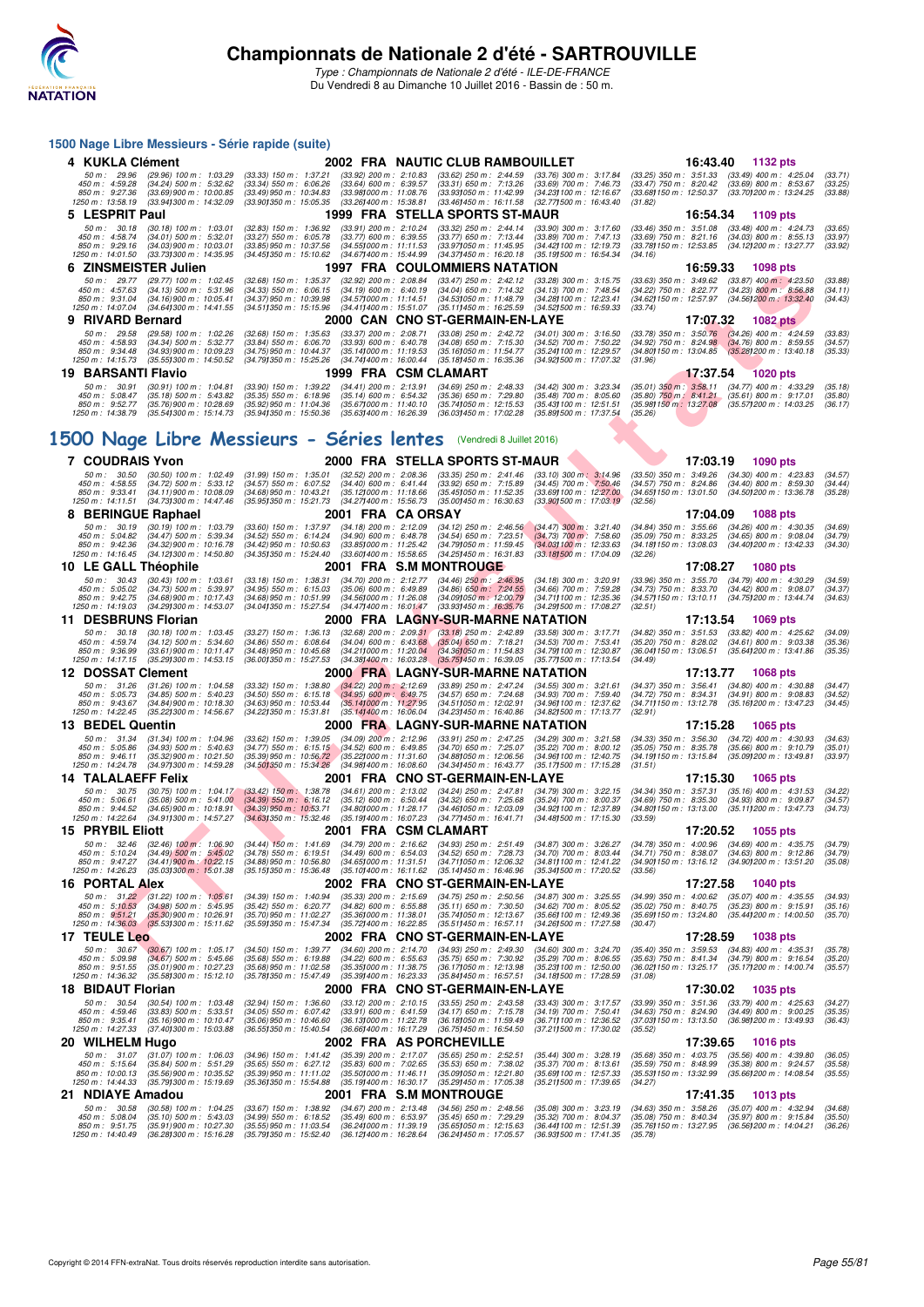

|                                      |                                                                                                                                                                                                                                   | 1500 Nage Libre Messieurs - Séries lentes (suite)                             |                                                                 |                            |                                                              |                                                                                                                                                 |                                                                 |          |                                                                                                        |                       |
|--------------------------------------|-----------------------------------------------------------------------------------------------------------------------------------------------------------------------------------------------------------------------------------|-------------------------------------------------------------------------------|-----------------------------------------------------------------|----------------------------|--------------------------------------------------------------|-------------------------------------------------------------------------------------------------------------------------------------------------|-----------------------------------------------------------------|----------|--------------------------------------------------------------------------------------------------------|-----------------------|
| 22 OLIVA Joris                       |                                                                                                                                                                                                                                   |                                                                               | 2001 FRA CSM CLAMART                                            |                            |                                                              |                                                                                                                                                 |                                                                 | 17:43.85 | <b>1008 pts</b>                                                                                        |                       |
| 50 m : 31.45<br>450 m: 5:13.28       | $(31.45)$ 100 m : 1:05.88<br>$(35.72)$ 500 m : 5:48.68                                                                                                                                                                            | $(34.43)$ 150 m : 1:41.04<br>(35.40) 550 m : 6:24.70                          | $(35.16)$ 200 m : 2:16.46<br>$(36.02)$ 600 m : 7:00.24          |                            | $(35.42)$ 250 m : 2:51.72<br>$(35.54)$ 650 m : 7:35.74       | $(35.26)$ 300 m : 3:27.06<br>$(35.50)$ 700 m : 8:11.64                                                                                          |                                                                 |          | (35.34) 350 m : 4:02.48 (35.42) 400 m : 4:37.56<br>(35.90) 750 m : 8:47.18 (35.54) 800 m : 9:23.60     | (35.08)<br>(36.42)    |
| 850 m : 9:59.25<br>1250 m: 14:44.61  | (35.65) 900 m : 10:34.70<br>(36.25) 300 m : 15:20.64                                                                                                                                                                              | $(35.45)$ 950 m : 11:10.20                                                    | (35.50) 000 m: 11:45.58                                         |                            | (35.381050 m: 12:21.48)                                      | (35.90) 100 m : 12:57.17                                                                                                                        | (35.33)                                                         |          | (35.69) 150 m : 13:32.88 (35.71) 200 m : 14:08.36                                                      | (35.48)               |
|                                      | 23 LEMARCHAND Kyllian                                                                                                                                                                                                             | (36.03) 350 m : 15:56.54                                                      | (35.90) 400 m : 16:32.69                                        |                            | (36.15) 450 m : 17:08.52<br>2002 FRA CN LE PLESSIS-ROBINSON  | (35.83) 500 m : 17:43.85                                                                                                                        |                                                                 | 17:43.97 | <b>1007 pts</b>                                                                                        |                       |
| 50 m: 31.13                          | $(31.13)$ 100 m : 1:04.89                                                                                                                                                                                                         | (33.76) 150 m : 1:39.92                                                       | $(35.03)$ 200 m : 2:15.35                                       |                            | $(35.43)$ 250 m : 2:50.87                                    | (35.52) 300 m : 3:26.47                                                                                                                         | $(35.60)$ 350 m : 4:02.62                                       |          | $(36.15)$ 400 m : 4:38.28                                                                              | (35.66)               |
| 450 m : 5:14.01<br>850 m : 10:01.16  | (35.73) 500 m : 5:49.82<br>$(36.00)$ 900 m : 10:36.49                                                                                                                                                                             | $(35.81)$ 550 m : 6:25.91<br>(35.33) 950 m : 11:12.68                         | $(36.09)$ 600 m : 7:01.76<br>$(36.19)000 \text{ m}$ : 11:48.61  |                            | $(35.85)$ 650 m : 7:37.60<br>(35.931050 m: 12:24.35          | $(35.84)$ 700 m : 8:13.45<br>(35.741100 m: 13:00.48)                                                                                            | $(35.85)$ 750 m : $8.49.61$                                     |          | $(36.16)$ 800 m : 9:25.16<br>(36.13) 150 m: 13:36.19 (35.71) 200 m: 14:11.97                           | (35.55)<br>(35.78)    |
| 1250 m : 14:47.87                    | (35.90) 300 m : 15:23.70                                                                                                                                                                                                          | (35.83) 350 m : 15:59.42                                                      | (35.72) 400 m : 16:35.18                                        |                            | (35.76) 450 m : 17:10.62                                     | (35.441500 m: 17:43.97                                                                                                                          | (33.35)                                                         |          |                                                                                                        |                       |
| 24 CAMUS Loïc                        |                                                                                                                                                                                                                                   |                                                                               |                                                                 |                            | 2001 FRA ES MASSY NATATION                                   |                                                                                                                                                 |                                                                 | 17:46.84 | <b>1002 pts</b>                                                                                        |                       |
| 50 m: 30.85<br>450 m : 5:12.52       | $(30.85)$ 100 m : 1:05.13<br>$(35.65)$ 500 m : 5:48.72                                                                                                                                                                            | $(34.28)$ 150 m : 1:39.54<br>$(36.20)$ 550 m : 6:24.69                        | $(34.41)$ 200 m : 2:14.62<br>$(35.97)$ 600 m : 7:00.63          |                            | $(35.08)$ 250 m : 2:49.85<br>$(35.94)$ 650 m : 7:36.44       | $(35.23)$ 300 m : 3:25.39<br>$(35.81)$ 700 m : 8:12.57                                                                                          | $(36.13)$ 750 m : 8:48.27                                       |          | (35.54) 350 m : 4:01.15 (35.76) 400 m : 4:36.87<br>$(35.70)$ 800 m : 9:24.46                           | (35.72)<br>(36.19)    |
| 850 m : 10:00.41<br>1250 m: 14:49.26 | (35.95) 900 m : 10:36.83<br>(35.85) 300 m : 15:25.43                                                                                                                                                                              | $(36.42)$ 950 m : 11:12.83<br>(36.171350 m : 16.01.43)                        | (36.001000 m: 11:49.10<br>(36.00) 400 m : 16:37.70              |                            | (36.27) 050 m : 12:25.07<br>(36.27) 450 m : 17:13.21         | (35.97) 100 m : 13:01.37<br>(35.511500 m: 17:46.84                                                                                              | (33.63)                                                         |          | (36.30) 150 m: 13:37.12 (35.75) 200 m: 14:13.41                                                        | (36.29)               |
| 25 BOURSIER Merlin                   |                                                                                                                                                                                                                                   |                                                                               |                                                                 |                            | 2001 FRA AAS SARCELLES NATATION 95                           |                                                                                                                                                 |                                                                 | 17:48.77 | <b>998 pts</b>                                                                                         |                       |
| 50 m : 31.37                         | $(31.37)$ 100 m : 1:06.33                                                                                                                                                                                                         | $(34.96)$ 150 m : 1:41.06<br>$(35.55)$ 550 m : 6:22.54                        | $(34.73)$ 200 m : 2:16.19                                       |                            | $(35.13)$ 250 m : 2:50.89<br>$(35.70)$ 650 m : 7:34.24       | (34.70) 300 m : 3:26.04                                                                                                                         |                                                                 |          | $(35.15)$ 350 m : 4:01.01 $(34.97)$ 400 m : 4:36.23                                                    | (35.22)               |
| 450 m : 5:11.47<br>850 m : 9:58.46   | $(35.24)$ 500 m : 5:47.02<br>$(36.12)$ 900 m : 10:34.26                                                                                                                                                                           | $(35.80)$ 950 m : 11:10.60                                                    | $(35.52)$ 600 m : 6:58.24<br>(36.341000 m: 11:46.33)            |                            |                                                              | $(36.00)$ 700 m : $8:10.08$<br>(35.73)050 m: 13:35.35 (1:49.02) 1100 m: 12:58.88                                                                |                                                                 |          | $(35.84)$ 750 m : $8.46.08$ $(36.00)$ 800 m : 9:22.34<br>(150 m : 14:48.35 (1:49.47) 1200 m : 14:11.93 | (36.26)<br>$\sqrt{ }$ |
| $1250 m : -$                         |                                                                                                                                                                                                                                   | 1300 m: 15:24.54 (1:12.611350 m: 16:01.00                                     | (36.46) 400 m : 16:37.40                                        |                            | (36.40) 450 m : 17:14.08                                     | (36.68) 500 m : 17:48.77                                                                                                                        | (34.69)                                                         |          |                                                                                                        |                       |
| 50 m: 32.31                          | 26 GERMAIN-HIDALGO Arthur<br>(32.31) 100 m : 1:07.24                                                                                                                                                                              | $(34.93)$ 150 m : 1:43.40                                                     | $(36.16)$ 200 m : 2:19.25                                       |                            | 2001 FRA NEPTUNE CLUB DE FRANCE<br>$(35.85)$ 250 m : 2:55.24 | $(35.99)$ 300 m : 3:31.18                                                                                                                       | $(35.94)$ 350 m : 4:07.01                                       | 17:49.09 | 997 pts<br>$(35.83)$ 400 m : 4:42.53                                                                   | (35.52)               |
| 450 m : 5:18.49<br>850 m : 10:04.98  | $(35.96)$ 500 m : 5:54.45<br>$(35.78)900 \text{ m}$ : 10:40.86                                                                                                                                                                    | $(35.96)$ 550 m : 6:30.27<br>$(35.88)$ 950 m : 11:16.96                       | $(35.82)$ 600 m : 7:05.94<br>$(36.101000 \text{ m} : 11.52.86)$ |                            | $(35.67)$ 650 m : 7:41.70<br>(35.901050 m: 12:28.90          | $(35.76)$ 700 m : 8:17.47<br>(36.041100 m: 13:04.73)                                                                                            | $(35.77)$ 750 m : 8:53.35                                       |          | $(35.88)$ 800 m : 9:29.20<br>(35.83) 150 m : 13:40.69 (35.96) 200 m : 14:16.40                         | (35.85)<br>(35.71)    |
| 1250 m : 14:52.36                    | (35.96) 300 m : 15:28.19                                                                                                                                                                                                          | (35.83) 350 m : 16:04.25                                                      | (36.06) 400 m : 16:40.44                                        |                            | (36.19) 450 m : 17:15.56                                     | (35.12) 500 m : 17:49.09                                                                                                                        | (33.53)                                                         |          |                                                                                                        |                       |
| 27 MERLE Hugo                        |                                                                                                                                                                                                                                   |                                                                               |                                                                 |                            | 1999 FRA C.S MONTERELAIS NATATION                            |                                                                                                                                                 |                                                                 | 17:51.37 | 993 pts                                                                                                |                       |
| 50 m: 31.48<br>450 m : 5:11.53       | $(31.48)$ 100 m : 1:05.42<br>$(35.72)$ 500 m : 5:47.65                                                                                                                                                                            | $(33.94)$ 150 m : 1:39.54<br>$(36.12)$ 550 m : 6:23.60                        | $(34.12)$ 200 m : 2:14.41<br>$(35.95)$ 600 m : 6:58.98          |                            | $(34.87)$ 250 m : 2:49.39<br>$(35.38)$ 650 m : 7:35.44       | $(34.98)$ 300 m : 3:24.61<br>$(36.46)$ 700 m : 8:10.96                                                                                          |                                                                 |          | $(35.22)$ 350 m : 4:00.27 $(35.66)$ 400 m : 4:35.81<br>(35.52) 750 m : 8:46.93 (35.97) 800 m : 9:23.68 | (35.54)<br>(36.75)    |
| 850 m : 10:00.04<br>1250 m: 14:52.42 | (36.36) 900 m : 10:36.24<br>(37.241300 m: 15:29.44)                                                                                                                                                                               | $(36.20)$ 950 m : 11:12.71<br>(37.021350 m: 16:05.57                          | (36.47) 000 m : 11:48.88<br>$(36.13)400 \text{ m}$ : 16:41.76   |                            | $(36.17)050 \text{ m}$ : 12:25.95<br>(36.191450 m: 17:16.61  | (37.07) 100 m : 13:02.36<br>(34.85) 500 m : 17:51.37                                                                                            | (34.76)                                                         |          | (36.41) 150 m : 13:39.10 (36.74) 200 m : 14:15.18                                                      | (36.08)               |
| <b>28 VAROQUI Victor</b>             |                                                                                                                                                                                                                                   |                                                                               |                                                                 |                            | 2000 FRA CN LE PLESSIS-ROBINSON                              |                                                                                                                                                 |                                                                 | 17:53.46 | <b>989 pts</b>                                                                                         |                       |
| 50 m: 31.00                          | $(31.00)$ 100 m : 1:04.72                                                                                                                                                                                                         | (33.72) 150 m : 1:39.54                                                       | $(34.82)$ 200 m : 2:14.74                                       |                            | $(35.20)$ 250 m : 2:50.31                                    | $(35.57)$ 300 m : 3:25.62                                                                                                                       | $(35.31)$ 350 m : 4:01.40                                       |          | $(35.78)$ 400 m : 4:37.43                                                                              | (36.03)               |
| 450 m: 5:13.46<br>850 m: 10:01.68    | $(36.03)$ 500 m : 5:49.43<br>(36.31) 900 m : 10:37.82                                                                                                                                                                             | $(35.97)$ 550 m : 6:25.11<br>(36.14) 950 m : 11:14.06                         | $(35.68)$ 600 m : 7:01.01<br>(36.241000 m: 11.50.21             |                            | $(35.90)$ 650 m : 7:36.83<br>(36.15) 050 m : 12:26.60        | $(35.82)$ 700 m : 8:12.93<br>(36.39) 100 m : 13:02.81                                                                                           | $(36.10)$ 750 m : 8:49.21<br>$(36.211150 \text{ m} : 13.39.08)$ |          | $(36.28)$ 800 m : 9:25.37<br>(36.271200 m : 14:15.33                                                   | (36.16)<br>(36.25)    |
| 1250 m: 14:51.98                     | (36.65) 300 m : 15:28.35                                                                                                                                                                                                          | (36.37) 350 m : 16:05.05                                                      | (36.70) 400 m : 16:41.52<br>2000 FRA CSM CLAMART                |                            | (36.47) 450 m : 17:18.19                                     | $(36.67)500 \text{ m}$ : 17:53.46                                                                                                               | (35.27)                                                         |          |                                                                                                        |                       |
| 29 YERPES Melvyn<br>50 m: 32.14      | $(32.14)$ 100 m : 1:05.81                                                                                                                                                                                                         | $(33.67)$ 150 m : 1:40.83                                                     | $(35.02)$ 200 m : 2:15.85                                       |                            | $(35.02)$ 250 m : 2:51.29                                    | $(35.44)$ 300 m : 3:26.49                                                                                                                       | $(35.20)$ 350 m : 4:01.73                                       | 17:56.16 | 983 pts<br>$(35.24)$ 400 m : 4:37.09                                                                   | (35.36)               |
| 450 m : 5:12.68<br>850 m : 9:58.88   | (35.59) 500 m: 5:47.97<br>$(36.10)$ 900 m : 10:35.56                                                                                                                                                                              | $(35.29)$ 550 m : 6:23.58<br>$(36.68)$ 950 m : 11:12.01                       | $(35.61)$ 600 m : 6.59.24<br>(36.451000 m: 11:48.57)            |                            | $(35.66)$ 650 m : 7:34.77<br>(36.56) 050 m : 12:25.39        | $(35.53)$ 700 m : 8:10.69<br>(36.82) 100 m : 13:02.31                                                                                           | $(35.92)$ 750 m : 8:46.74<br>(36.92) 150 m : 13:39.56           |          | $(36.05)$ 800 m : 9:22.78                                                                              | (36.04)<br>(36.58)    |
| 1250 m : 14:53.48                    | (37.341300 m: 15:30.94                                                                                                                                                                                                            | (37.46)350 m : 16:08.00                                                       | $(37.06)400 \text{ m}$ : 16:44.98                               |                            | $(36.98)450 \text{ m}$ : 17:21.71                            | $(36.73)500 \text{ m}$ : 17:56.16                                                                                                               | (34.45)                                                         |          | (37.25) 200 m : 14:16.14                                                                               |                       |
| 30 FERCHICHI Rayane                  |                                                                                                                                                                                                                                   |                                                                               |                                                                 |                            | 2001 FRA AAS SARCELLES NATATION 95                           |                                                                                                                                                 |                                                                 | 18:00.76 | 974 pts                                                                                                |                       |
| 50 m: 32.30<br>450 m : 5:17.95       | $(32.30)$ 100 m : 1:07.70<br>(35.97) 500 m : 5:54.14                                                                                                                                                                              | (35.40) 150 m: 1:43.17 (35.47) 200 m: 2:18.73<br>$(36.19)$ 550 m : 6:30.32    | $(36.18)$ 600 m : 7:06.60                                       |                            | $(35.56)$ 250 m : 2:54.34<br>$(36.28)$ 650 m : 7:42.76       | $(35.61)$ 300 m : 3:30.15<br>$(36.16)$ 700 m : 8:19.11                                                                                          |                                                                 |          | (35.81) 350 m : 4:05.97 (35.82) 400 m : 4:41.98<br>(36.35) 750 m : 8:55.27 (36.16) 800 m : 9:31.77     | (36.01)<br>(36.50)    |
| 850 m : 10:07.99                     |                                                                                                                                                                                                                                   |                                                                               |                                                                 |                            |                                                              |                                                                                                                                                 |                                                                 |          |                                                                                                        |                       |
|                                      | (36.22) 900 m : 10:44.66                                                                                                                                                                                                          | $(36.67)$ 950 m : 11:21.25                                                    | (36.59) 000 m : 11:57.74                                        |                            | (36.49) 050 m : 12:34.17                                     | (36.43) 100 m : 13:10.96                                                                                                                        |                                                                 |          | (36.79) 150 m : 13:47.17 (36.21) 200 m : 14:24.16                                                      | (36.99)               |
| 1250 m: 15:00.60                     | (36.44) 300 m : 15:37.58                                                                                                                                                                                                          | (36.98)<br>1350 m : ---                                                       |                                                                 | 1400 m: 16:50.91 (1:13.33) | 1450 m : ---                                                 | 1500 m: 18:00.76 (1:09.85)                                                                                                                      |                                                                 |          |                                                                                                        |                       |
| 31 GUILLAUME Hugo<br>50 m : 31.44    | $(31.44)$ 100 m : 1:06.28                                                                                                                                                                                                         | $(34.84)$ 150 m : 1:41.75                                                     | $(35.47)$ 200 m : 2:17.81                                       |                            | 2001 FRA CN VIRY-CHATILLON<br>$(36.06)$ 250 m : 2:53.39      | $(35.58)$ 300 m : 3:29.26                                                                                                                       | $(35.87)$ 350 m : 4:05.11                                       | 18:01.05 | 974 pts<br>$(35.85)$ 400 m : 4:41.28                                                                   | (36.17)               |
| 450 m: 5:17.45<br>850 m: 10:08.72    | $(36.17)$ 500 m : 5:53.83<br>(36.29) 900 m : 10:44.97                                                                                                                                                                             | $(36.38)$ 550 m : 6:30.18<br>(36.25) 950 m : 11:20.88                         | $(36.35)$ 600 m : 7:06.69<br>(35.911000 m: 11:57.19             |                            | $(36.51)$ 650 m : 7:43.10<br>(36.311050 m: 12:33.74)         | $(36.41)$ 700 m : 8:19.84<br>(36.55) 100 m : 13:10.18                                                                                           | $(36.74)$ 750 m : 8:56.03<br>(36.44) 150 m : 13:46.75           |          | $(36.19)$ 800 m : 9:32.43<br>(36.57) 200 m : 14:23.41                                                  | (36.40)<br>(36.66)    |
| 1250 m: 14:59.80                     | (36.39) 300 m : 15:36.58                                                                                                                                                                                                          | (36.78) 350 m : 16:13.18                                                      | (36.60) 400 m : 16:49.90                                        |                            | (36.72) 450 m : 17:26.03                                     | (36.131500 m: 18:01.05                                                                                                                          | (35.02)                                                         |          |                                                                                                        |                       |
| 32 POIRIER Virgile                   |                                                                                                                                                                                                                                   |                                                                               | 2000 FRA CS CLICHY 92                                           |                            |                                                              |                                                                                                                                                 |                                                                 | 18:01.59 | 973 pts                                                                                                |                       |
| 50 m: 31.98<br>450 m : 5:16.85       | $(31.98)$ 100 m : 1:06.76<br>$(36.38)$ 500 m : 5:52.88                                                                                                                                                                            | $(34.78)$ 150 m : 1:42.09<br>$(36.03)$ 550 m : 6:29.11                        | $(35.33)$ 200 m : 2:17.72<br>$(36.23)$ 600 m : 7:05.36          |                            | $(35.63)$ 250 m : 2:53.32<br>$(36.25)$ 650 m : 7:42.15       | $(35.60)$ 300 m : 3:28.77<br>$(36.79)$ 700 m : 8:18.21                                                                                          | $(36.06)$ 750 m : 8:54.51                                       |          | (35.45) 350 m: 4:04.79 (36.02) 400 m: 4:40.47<br>$(36.30)$ 800 m : 9:31.05                             | (35.68)<br>(36.54)    |
| 850 m: 10:08.25<br>1250 m : 15:02.15 | (37.20) 900 m : 10:44.69<br>(36.84) 300 m : 15:38.32                                                                                                                                                                              | (36.44) 950 m: 11:21.58<br>(36.171350 m : 16:15.29                            | (36.891000 m: 11:58.32)<br>$(36.97)400 \text{ m}$ : 16:51.32    |                            | (36.741050 m: 12:35.10)<br>(36.03) 450 m : 17:27.29          | (36.781100 m: 13:11.61<br>(35.97) 500 m : 18:01.59                                                                                              | (34.30)                                                         |          | (36.51) 150 m : 13:48.74 (37.13) 200 m : 14:25.31                                                      | (36.57)               |
| 33 THEETEN Cédric                    |                                                                                                                                                                                                                                   |                                                                               |                                                                 |                            | 2002 FRA NOGENT NATATION 94                                  |                                                                                                                                                 |                                                                 | 18:02.19 | 971 pts                                                                                                |                       |
| 50 m: 30.53                          | $(30.53)$ 100 m : 1:04.47                                                                                                                                                                                                         | $(33.94)$ 150 m : 1:39.58                                                     | $(35.11)$ 200 m : 2:15.19                                       |                            | $(35.61)$ 250 m : 2:50.82                                    | $(35.63)$ 300 m : 3:26.43                                                                                                                       |                                                                 |          | (35.61) 350 m : 4:02.12 (35.69) 400 m : 4:37.81                                                        | (35.69)               |
| 450 m: 5:13.71<br>850 m : 10:05.59   | $(35.90)$ 500 m : 5:49.73<br>$(36.69)$ 900 m : 10:42.53                                                                                                                                                                           | $(36.02)$ 550 m : 6:25.97<br>$(36.94)$ 950 m : 11:19.85                       | $(36.24)$ 600 m : 7:02.53<br>(37.32) 000 m: 11:56.41            |                            | $(36.56)$ 650 m : 7:39.29<br>(36.56) 050 m : 12:32.89        | $(36.76)$ 700 m : 8:15.68<br>$(36.48)100 \text{ m}$ : 13:10.28                                                                                  |                                                                 |          | (36.39) 750 m : 8:52.11 (36.43) 800 m : 9:28.90<br>(37.39) 150 m : 13:47.45 (37.17) 200 m : 14:24.46   | (36.79)<br>(37.01)    |
| 1250 m : 15:01.32                    | (36.86) 300 m : 15:38.12<br>34 ROHART DELPIERRE Charles-Louis                                                                                                                                                                     | (36.801350 m : 16:15.44                                                       | (37.321400 m: 16:51.74                                          |                            | (36.30) 450 m : 17:27.78<br>2000 FRA CSN GUYANCOURT          | (36.041500 m : 18:02.19                                                                                                                         | (34.41)                                                         | 18:03.91 | 968 pts                                                                                                |                       |
| 50 m: 32.06                          |                                                                                                                                                                                                                                   |                                                                               |                                                                 |                            |                                                              | (32.06) 100 m : 1:06.20 (34.14) 150 m : 1:40.91 (34.71) 200 m : 2:15.26 (34.35) 250 m : 2:50.80 (35.54) 300 m : 3:25.89 (35.09) 350 m : 4:01.76 |                                                                 |          | $(35.87)$ 400 m : 4:36.95                                                                              | (35.19)               |
|                                      | 450 m : 6:26.22 (1:49.27) 500 m : 5:49.25 (150 m : 7:39.29 (1:50.04) 600 m : 7:02.34                                                                                                                                              |                                                                               |                                                                 |                            | $(1)$ 650 m : ---                                            | 700 m : 8:15.17 (1:12.83) 750 m : 8:52.03                                                                                                       |                                                                 |          | $(36.86)$ 800 m : 9:28.33                                                                              | (36.30)<br>(36.84)    |
|                                      | 850 m : 10:05.60    (37.27)900 m : 10:41.67    (36.07)950 m : 11:18.69    (37.02)1000 m : 11:55.05    (36.36)1050 m : 12:32.49    (37.441100 m : 13:09.38    (36.891150 m : 13:46.49     (37.111200 m : 14:23.33<br>1250 m : 15:0 |                                                                               |                                                                 |                            |                                                              |                                                                                                                                                 |                                                                 |          |                                                                                                        |                       |
| 35 GRANIER Alexandre                 |                                                                                                                                                                                                                                   |                                                                               |                                                                 |                            | 2000 FRA STELLA SPORTS ST-MAUR                               |                                                                                                                                                 |                                                                 | 18:06.46 | 963 pts                                                                                                |                       |
| 450 m : 5:16.20                      | 50 m: 31.06 (31.06) 100 m: 1:05.42<br>$(36.10)$ 500 m : 5:52.87                                                                                                                                                                   | (34.36) 150 m : 1:40.40 (34.98) 200 m : 2:15.70<br>$(36.67)$ 550 m : 6:29.16  | $(36.29)$ 600 m : 7:05.93                                       |                            | $(35.30)$ 250 m : 2:51.66<br>$(36.77)$ 650 m : 7:42.68       | $(35.96)$ 300 m : 3:27.41<br>$(36.75)$ 700 m : 8:19.86                                                                                          | $(37.18)$ 750 m : 8:56.83                                       |          | (35.75) 350 m: 4:03.61 (36.20) 400 m: 4:40.10<br>$(36.97)$ 800 m : 9:33.29                             | (36.49)<br>(36.46)    |
| 850 m: 10:10.59                      | $(37.30)$ 900 m : 10:48.13<br>1250 m: 15:07.11 (36.971300 m: 15:43.54)                                                                                                                                                            | (37.54) 950 m : 11:25.07<br>(36.43) 350 m : 16:20.42 (36.88) 400 m : 16:57.39 | (36.94) 000 m: 12:02.08                                         |                            | (37.01)050 m : 12.39.17<br>(36.971450 m : 17:33.21           | (37.09) 100 m : 13:15.98<br>(35.82) 500 m : 18:06.46                                                                                            | (33.25)                                                         |          | (36.81) 150 m: 13:53.39 (37.41) 200 m: 14:30.14                                                        | (36.75)               |
| 36 BOCHER Guillaume                  |                                                                                                                                                                                                                                   |                                                                               |                                                                 |                            | 2001 FRA A.O. TRAPPES NATATION                               |                                                                                                                                                 |                                                                 | 18:06.54 | 963 pts                                                                                                |                       |
| 50 m: 31.58                          | $(31.58)$ 100 m : 1:06.08                                                                                                                                                                                                         | (34.50) 150 m : 1:41.55                                                       | $(35.47)$ 200 m : 2:16.83                                       |                            | $(35.28)$ 250 m : 2:53.03                                    | $(36.20)$ 300 m : 3:28.61                                                                                                                       |                                                                 |          | (35.58) 350 m : 4:05.01 (36.40) 400 m : 4:41.02 (36.01)                                                |                       |
|                                      | 450 m : 5:17.46 (36.44) 500 m : 5:54.06<br>850 m : 10:10.04 (36.90) 900 m : 10:46.59                                                                                                                                              | $(36.60)$ 550 m : 6:30.80<br>$(36.55)$ 950 m : 11:23.69                       | $(36.74)$ 600 m : 7:06.93<br>(37.101000 m: 11:59.91             |                            | $(36.13)$ 650 m : 7:43.49                                    | $(36.56)$ 700 m : 8:20.03<br>(36.22) 050 m: 12:37.15 (37.24) 100 m: 13:13.78                                                                    |                                                                 |          | (36.54) 750 m : 8:57.03 (37.00) 800 m : 9:33.14<br>(36.63)150 m: 16:18.80 (3:05.02) 1200 m: 14:27.28   | (36.11)<br>$\theta$   |
| $1250 m : -$                         | 1300 m: 15:40.83 (1:13.55)                                                                                                                                                                                                        | 1350 m : ---                                                                  |                                                                 | 1400 m : ---               |                                                              | 1450 m: 17:31.39 (1:50.56) 500 m: 18:06.54                                                                                                      | (35.15)                                                         |          |                                                                                                        |                       |
| 37 MERCIER Severin<br>50 m: 32.96    | $(32.96)$ 100 m : 1:08.71                                                                                                                                                                                                         | $(35.75)$ 150 m : 1:44.69                                                     | $(35.98)$ 200 m : 2:21.24                                       |                            | 2002 FRA CN FONTAINEBLEAU-AVON<br>$(36.55)$ 250 m : 2:57.68  | $(36.44)$ 300 m : 3:33.64                                                                                                                       |                                                                 | 18:10.90 | 954 pts<br>(35.96) 350 m : 4:10.00 (36.36) 400 m : 4:46.38                                             | (36.38)               |
| 450 m : 5:22.84<br>850 m : 10:14.17  | $(36.46)$ 500 m : 5:59.32<br>$(36.71)$ 900 m : 10:50.78                                                                                                                                                                           | $(36.48)$ 550 m : 6:35.43<br>(36.61) 950 m : 11:27.58                         | $(36.11)$ 600 m : 7:11.73<br>(36.80) 000 m : 12:04.25           |                            | $(36.30)$ 650 m : 7:48.11<br>(36.67) 050 m : 12:41.45        | $(36.38)$ 700 m : 8:24.64<br>(37.20) 100 m : 13:18.83                                                                                           | $(36.53)$ 750 m : $9:01.02$<br>(37.38) 150 m : 13:55.67         |          | $(36.38)$ 800 m : 9:37.46<br>(36.84) 200 m : 14:32.36                                                  | (36.44)<br>(36.69)    |
| 1250 m: 15:08.92                     | (36.56) 300 m : 15:45.48                                                                                                                                                                                                          | (36.56) 350 m : 16:21.85                                                      | (36.37) 400 m : 16.58.33                                        |                            | (36.48) 450 m : 17:34.51                                     | (36.181500 m: 18:10.90                                                                                                                          | (36.39)                                                         |          |                                                                                                        |                       |
|                                      | <b>38 LOPEZ-ONATE Pierrick</b>                                                                                                                                                                                                    |                                                                               |                                                                 |                            | 2001 FRA CN LE PLESSIS-ROBINSON                              |                                                                                                                                                 |                                                                 | 18:17.30 | 942 pts                                                                                                |                       |
| 50 m: 32.62<br>450 m : 5:22.45       | $(32.62)$ 100 m : 1:08.69<br>$(36.40)$ 500 m : 5:59.75                                                                                                                                                                            | $(36.07)$ 150 m : 1:44.24<br>$(37.30)$ 550 m : 6:36.83                        | $(35.55)$ 200 m : 2:20.24<br>$(37.08)$ 600 m : 7:14.40          |                            | $(36.00)$ 250 m : 2:55.92<br>$(37.57)$ 650 m : 7:50.43       | $(35.68)$ 300 m : 3:32.81<br>$(36.03)$ 700 m : 8:26.95                                                                                          | $(36.52)$ 750 m : 9:04.04                                       |          | $(36.89)$ 350 m : 4:09.32 $(36.51)$ 400 m : 4:46.05<br>$(37.09)$ 800 m : 9:41.37                       | (36.73)<br>(37.33)    |
| 850 m: 10:17.93<br>1250 m : 15:12.94 | (36.56) 900 m : 10:55.64<br>(35.98) 300 m : 15:49.99                                                                                                                                                                              | (37.71) 950 m : 11:33.01<br>(37.05) 350 m : 16:26.31                          | (37.37) 000 m : 12:09.76<br>(36.32) 400 m : 17:03.53            |                            | (36.75) 050 m : 12:46.32<br>(37.22) 450 m : 17:40.81         | (36.56) 100 m : 13:23.71<br>(37.28) 500 m : 18:17.30                                                                                            | (36.49)                                                         |          | (37.39) 150 m : 14:00.45 (36.74) 200 m : 14:36.96                                                      | (36.51)               |
| 39 ZAWADSKI Paul                     |                                                                                                                                                                                                                                   |                                                                               |                                                                 |                            | 2002 FRA CSN GUYANCOURT                                      |                                                                                                                                                 |                                                                 | 18:17.83 | 941 pts                                                                                                |                       |
| 50 m: 32.18<br>450 m : 5:22.67       | $(32.18)$ 100 m : 1:08.01<br>$(36.70)$ 500 m : 5:59.14                                                                                                                                                                            | $(35.83)$ 150 m : 1:44.27<br>(36.47) 550 m : 6:36.29                          | $(36.26)$ 200 m : 2:20.48<br>$(37.15)$ 600 m : 7:13.14          |                            | $(36.21)$ 250 m : 2:57.07<br>$(36.85)$ 650 m : 7:50.17       | $(36.59)$ 300 m : 3:33.26<br>$(37.03)$ 700 m : 8:26.75                                                                                          | $(36.19)$ 350 m : 4:09.83<br>$(36.58)$ 750 m : $9:03.87$        |          | $(36.57)$ 400 m : 4:45.97<br>$(37.12)$ 800 m : 9:40.35                                                 | (36.14)<br>(36.48)    |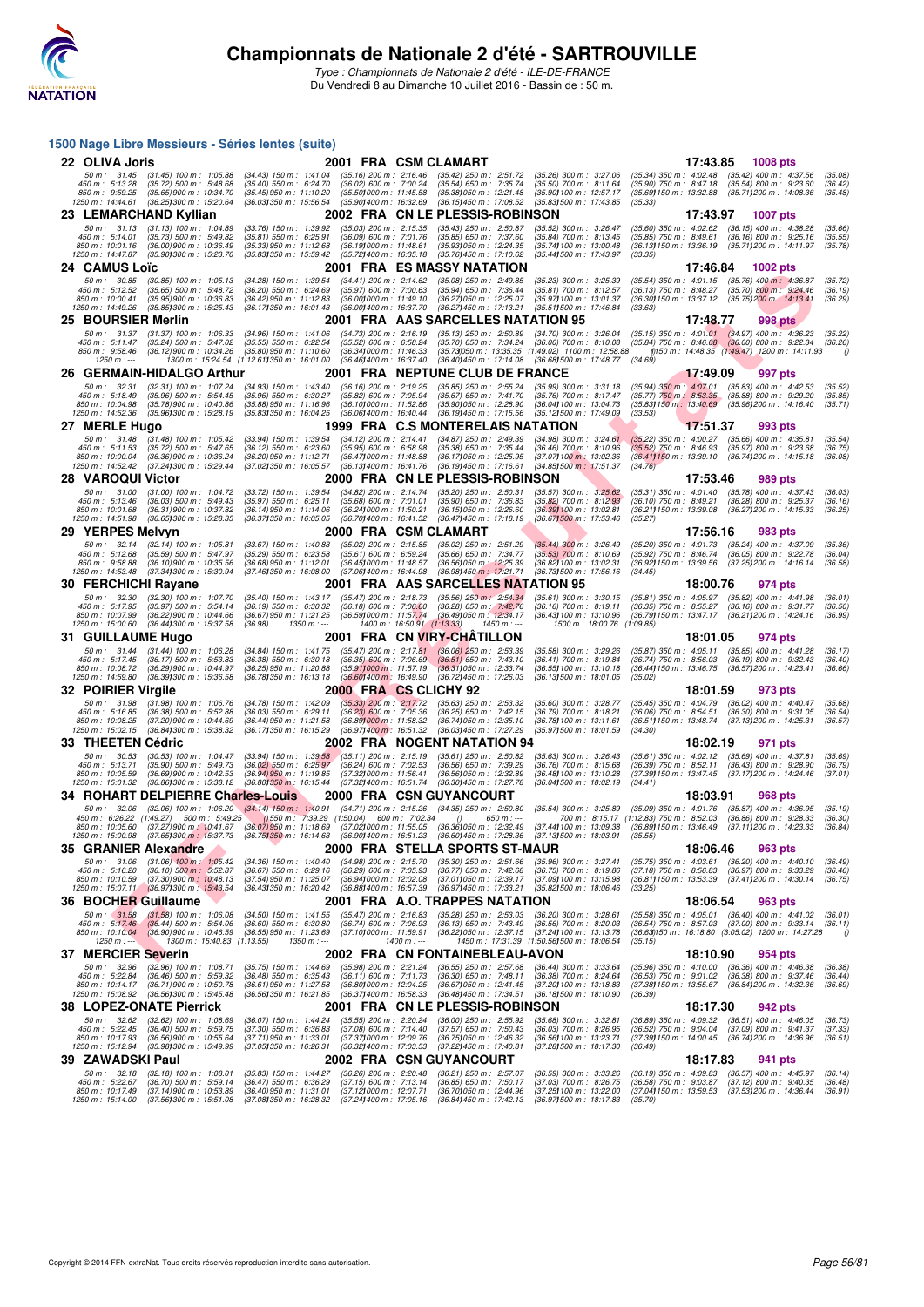

Type : Championnats de Nationale 2 d'été - ILE-DE-FRANCE Du Vendredi 8 au Dimanche 10 Juillet 2016 - Bassin de : 50 m.

#### **1500 Nage Libre Messieurs - Séries lentes (suite)**

|              | 40 BENBEKHTI Fayçal                                                                                                                                                                                                                                                                                         |                           | 2001 FRA TREMBLAY AC                                                                                                                                                                                                             |                                                                                                                | 18:23.38                                                                                                                                                         | 930 pts                                                                            |                               |
|--------------|-------------------------------------------------------------------------------------------------------------------------------------------------------------------------------------------------------------------------------------------------------------------------------------------------------------|---------------------------|----------------------------------------------------------------------------------------------------------------------------------------------------------------------------------------------------------------------------------|----------------------------------------------------------------------------------------------------------------|------------------------------------------------------------------------------------------------------------------------------------------------------------------|------------------------------------------------------------------------------------|-------------------------------|
|              | $(32.24)$ 100 m : 1:08.10<br>50 m : 32.24<br>$(35.86)$ 150 m : 1:44.61<br>450 m : 5:27.01<br>(37.34) 500 m : 6.04.19<br>(37.18) 550 m : 6.41.47<br>850 m : 10:24.52<br>$(36.75)$ 900 m : 11:01.87<br>(37.35) 950 m : 11:38.97<br>1250 m: 15:20.25<br>(36.77) 300 m : 15:57.76<br>(37.511350 m: 16:34.75     |                           | $(36.51)$ 200 m : 2:21.20<br>$(36.59)$ 250 m : 2:58.60<br>$(37.28)$ 600 m : 7:18.27<br>$(36.80)$ 650 m : 7:55.47<br>(37.10) 000 m: 12:16.29<br>(37.32) 050 m: 12:53.05<br>(36.99) 400 m : 17:11.94<br>(37.19) 450 m : 17:48.59   | $(37.40)$ 300 m : 3:35.85<br>$(37.20)$ 700 m : 8:32.59<br>(36.76) 100 m : 13:29.93<br>(36.65) 500 m : 18:23.38 | $(37.25)$ 350 m : 4:12.54<br>$(37.12)$ 750 m : 9:10.29<br>(36.88) 150 m : 14:06.53<br>(34.79)                                                                    | $(36.69)$ 400 m : 4:49.67<br>$(37.70)$ 800 m : 9:47.77<br>(36.60) 200 m : 14:43.48 | (37.13)<br>(37.48)<br>(36.95) |
|              | 41 CROTEAU Sacha                                                                                                                                                                                                                                                                                            |                           | 2001 FRA NAUTIC CLUB RAMBOUILLET                                                                                                                                                                                                 |                                                                                                                | 18:25.92                                                                                                                                                         | 926 pts                                                                            |                               |
|              | 50 m: 32.36<br>$(32.36)$ 100 m : 1:08.22<br>$(35.86)$ 150 m : 1:44.91<br>450 m : 5:27.42<br>$(36.93)$ 500 m : 6:04.61<br>$(37.19)$ 550 m : 6:41.83<br>850 m: 10:25.53<br>$(37.55)$ 900 m : 11:02.55<br>$(37.02)$ 950 m : 11:39.60<br>1250 m: 15:23.23<br>(37.32) 300 m : 16:00.59<br>(37.361350 m: 16:38.26 |                           | $(36.69)$ 200 m : 2:21.87<br>(36.96) 250 m : 2:59.05<br>(37.02) 650 m : 7:56.36<br>$(37.22)$ 600 m : 7:18.85<br>(37.05) 000 m : 12:17.00<br>(37.40) 050 m : 12:53.91<br>(37.671400 m: 17:15.18)<br>(36.92) 450 m : 17:51.69      | $(37.18)$ 300 m : 3:36.00<br>$(37.51)$ 700 m : 8:33.39<br>(36.911100 m: 13:31.12)<br>(36.511500 m: 18:25.92    | $(36.95)$ 350 m : 4:13.44<br>$(37.03)$ 750 m : 9:10.63<br>$(37.21)150 \text{ m}: 14.08.39$<br>(34.23)                                                            | $(37.44)$ 400 m : 4:50.49<br>$(37.24)$ 800 m : 9:47.98<br>(37.27) 200 m : 14:45.91 | (37.05)<br>(37.35)<br>(37.52) |
|              | 42 LAPHITZ Guillaume                                                                                                                                                                                                                                                                                        |                           | 2001 FRA OLYMPIQUE LA GARENNE-COLOMBES                                                                                                                                                                                           |                                                                                                                | 18:26.42                                                                                                                                                         | 925 pts                                                                            |                               |
|              | 50 m: 32.83<br>$(32.83)$ 100 m : 1:09.02<br>$(36.19)$ 150 m : 1:45.38<br>$(37.48)$ 550 m : 6:42.16<br>450 m: 5:27.43<br>(37.17) 500 m : 6.04.91<br>850 m : 10:25.89<br>$(37.51)$ 900 m : 11:03.23<br>(37.34) 950 m: 11:40.60<br>1250 m: 15:24.98<br>(37.39) 300 m : 16:02.28<br>(37.30) 350 m : 16:39.63    |                           | $(36.36)$ 200 m : 2:22.56<br>$(37.18)$ 250 m : 2:59.38<br>(37.25) 600 m : 7:19.49<br>$(37.33)$ 650 m : 7:56.73<br>(37.37) 000 m : 12:17.79<br>(37.19) 050 m : 12:55.17<br>(37.35) 400 m : 17:16.58<br>(36.95) 450 m : 17:52.77   | $(36.82)$ 300 m : 3:36.37<br>$(37.24)$ 700 m : 8:34.11<br>(37.38) 100 m : 13:32.72<br>(36.19) 500 m : 18:26.42 | $(36.99)$ 350 m : 4:13.36<br>$(37.38)$ 750 m : $9.11.17$<br>(37.55) 150 m : 14:09.97<br>(33.65)                                                                  | $(36.99)$ 400 m : 4:50.26<br>$(37.06)$ 800 m : 9:48.38<br>(37.251200 m : 14:47.59  | (36.90)<br>(37.21)<br>(37.62) |
|              | 43 OUARDI Yanis                                                                                                                                                                                                                                                                                             |                           | 2001 FRA C.S MONTERELAIS NATATION                                                                                                                                                                                                |                                                                                                                | 18:26.94                                                                                                                                                         | <b>924 pts</b>                                                                     |                               |
|              | 50 m: 32.06<br>$(32.06)$ 100 m : 1:06.63<br>$(34.57)$ 150 m : 1:43.15<br>450 m: 5:24.29<br>$(36.86)$ 500 m : 6:01.57<br>$(37.28)$ 550 m : 6:38.47<br>850 m: 10:20.24<br>$(37.03)$ 900 m : 10:57.60<br>(37.36) 950 m : 11:34.85<br>1250 m: 15:21.62<br>(37.95) 300 m : 15:58.95<br>(37.33) 350 m : 16:36.92  |                           | (36.52) 200 m : 2:19.58<br>$(36.43)$ 250 m : 2:56.27<br>$(36.90)$ 600 m : 7:15.47<br>$(37.00)$ 650 m : 7:51.96<br>(37.25) 000 m: 12:12.40<br>(37.55) 050 m : 12:50.10<br>(37.97) 400 m : 17:14.24<br>(37.32) 450 m : 17:50.84    | (36.69) 300 m : 3:33.64<br>$(36.49)$ 700 m : 8:29.02<br>(37.701100 m: 13:27.89)<br>(36.601500 m: 18:26.94)     | (37.37) 350 m: 4:10.45 (36.81) 400 m: 4:47.43<br>(37.06) 750 m : 9:06.16 (37.14) 800 m : 9:43.21<br>(37.79) 150 m : 14:05.76 (37.87) 200 m : 14:43.67<br>(36.10) |                                                                                    | (36.98)<br>(37.05)<br>(37.91) |
|              | 44 DORLENCOURT Jules                                                                                                                                                                                                                                                                                        |                           | 2002 FRA AS PORCHEVILLE                                                                                                                                                                                                          |                                                                                                                | 18:29.23                                                                                                                                                         | 919 pts                                                                            |                               |
|              | 50 m: 33.74<br>$(33.74)$ 100 m : 1:10.87<br>$(37.13)$ 150 m : 1:48.41<br>450 m: 5:33.24<br>$(37.60)$ 550 m : 6:48.13<br>$(37.83)$ 500 m : 6:10.84<br>850 m: 10:32.00<br>(36.98) 900 m : 11:09.18<br>$(37.18)$ 950 m : 11:46.23<br>1250 m: 15:27.03<br>(36.861300 m : 16.04.07<br>(37.041350 m : 16:40.92    |                           | $(37.54)$ 200 m : 2:25.98<br>$(37.57)$ 250 m : 3:03.11<br>$(37.29)$ 600 m : 7:25.63<br>$(37.50)$ 650 m : 8:02.76<br>(37.05) 000 m : 12:23.28<br>(37.05) 050 m : 12:59.74<br>(36.851400 m : 17:17.82)<br>(36.901450 m : 17:54.15) | $(37.13)$ 300 m : 3:40.49<br>$(37.13)$ 700 m : 8:40.12<br>(36.46) 100 m : 13:36.46<br>(36.331500 m: 18:29.23)  | $(37.38)$ 350 m : 4:18.14<br>$(37.36)$ 750 m : $9.17.43$ $(37.31)$ 800 m : $9.55.02$<br>(36.72) 150 m : 14:12.84<br>(35.08)                                      | $(37.65)$ 400 m : 4:55.41<br>(36.38) 200 m : 14.50.17                              | (37.27)<br>(37.59)<br>(37.33) |
|              | 45 CHAPUY Lucas<br>50 m : 32.44<br>$(32.44)$ 100 m : 1:08.54<br>$(36.10)$ 150 m : 1:46.54                                                                                                                                                                                                                   |                           | 2002 FRA CSN GUYANCOURT<br>$(38.00)$ 200 m : 2:23.73<br>$(37.19)$ 250 m : 3:01.34                                                                                                                                                | $(37.61)$ 300 m : 3:38.26                                                                                      | 18:43.65<br>$(36.92)$ 350 m : 4:15.87                                                                                                                            | 892 pts<br>$(37.61)$ 400 m : 4:53.05                                               | (37.18)                       |
|              | 450 m: 5:30.46<br>$(37.41)$ 500 m : 6:08.25<br>$(37.79)$ 550 m : 6:45.76<br>850 m: 10:31.08<br>$(37.78)900 \text{ m}$ : 11:08.22<br>$(37.14)$ 950 m : 11:46.50<br>1250 m: 15:34.55<br>(38.50) 300 m : 16:13.22<br>(38.67) 350 m : 16:51.05                                                                  |                           | $(37.51)$ 600 m : 7:23.08<br>$(37.32)$ 650 m : 8:00.65<br>(38.28) 000 m : 12:24.28<br>(37.78) 050 m : 13:02.11<br>(37.83) 400 m : 17:29.06<br>(38.01) 450 m: 18:07.35                                                            | $(37.57)$ 700 m : 8:38.11<br>(37.83) 100 m : 13:40.27<br>(38.29) 500 m : 18:43.65                              | $(37.46)$ 750 m : 9:15.88<br>(38.16) 150 m : 14:18.27<br>(36.30)                                                                                                 | $(37.77)$ 800 m : 9.53.30<br>(38.00) 200 m : 14:56.05                              | (37.42)<br>(37.78)            |
|              | 46 LIU Dan-Li<br>50 m: 33.21<br>$(36.20)$ 150 m : 1:46.26<br>$(33.21)$ 100 m : 1:09.41                                                                                                                                                                                                                      |                           | 2001 FRA MONTIGNY NATATION<br>(36.85) 200 m : 2:23.84<br>$(37.58)$ 250 m : 3:02.00                                                                                                                                               | (38.16) 300 m : 3:40.07                                                                                        | 19:03.33<br>$(38.07)$ 350 m : 4:18.59                                                                                                                            | 855 pts<br>$(38.52)$ 400 m : 4:56.86                                               | (38.27)                       |
|              | 450 m : 5:35.73<br>(38.87) 500 m : 6:14.55<br>$(38.82)$ 550 m : 6:53.15<br>850 m: 10:43.34<br>$(38.33)$ 900 m : 11:21.79<br>$(38.45)$ 950 m : 12:00.73<br>(39.01) 350 m : 17:09.75<br>1250 m: 15:52.40<br>(38.74) 300 m : 16:31.41                                                                          |                           | $(38.60)$ 600 m : 7:31.17<br>$(38.02)$ 650 m : 8:09.85<br>(38.94) 000 m: 12:39.43<br>(38.70) 050 m : 13:18.12<br>(38.341400 m: 17:48.83)<br>(39.08) 450 m : 18:26.86                                                             | $(38.68)$ 700 m : 8:47.77<br>(38.69) 100 m : 13:56.50<br>(38.03) 500 m : 19:03.33                              | $(37.92)$ 750 m : 9:26.47<br>(38.38) 150 m : 14:35.41<br>(36.47)                                                                                                 | (38.70) 800 m : 10:05.01<br>(38.91) 200 m : 15:13.66                               | (38.54)<br>(38.25)            |
|              | 50 Dos Messieurs - Finale A                                                                                                                                                                                                                                                                                 | (Vendredi 8 Juillet 2016) |                                                                                                                                                                                                                                  |                                                                                                                |                                                                                                                                                                  |                                                                                    |                               |
|              |                                                                                                                                                                                                                                                                                                             |                           |                                                                                                                                                                                                                                  |                                                                                                                |                                                                                                                                                                  |                                                                                    |                               |
|              | 1 CHAPLET-GARCIA Joris                                                                                                                                                                                                                                                                                      |                           | 1995 FRA CN LE PLESSIS-ROBINSON                                                                                                                                                                                                  |                                                                                                                | 00:28.07                                                                                                                                                         | <b>1211 pts</b>                                                                    |                               |
| $\mathbf{2}$ | <b>THIBAULT Maxime</b>                                                                                                                                                                                                                                                                                      |                           | <b>1999 FRA RSC MONTREUIL</b>                                                                                                                                                                                                    |                                                                                                                | 00:28.12                                                                                                                                                         | <b>1208 pts</b>                                                                    |                               |
|              | 3 MECHICHE Magsen                                                                                                                                                                                                                                                                                           |                           | 1995 FRA MOUETTES DE PARIS                                                                                                                                                                                                       |                                                                                                                | 00:28.19                                                                                                                                                         | 1204 pts                                                                           |                               |
|              | <b>PASTULA Kacper</b>                                                                                                                                                                                                                                                                                       |                           | 2001 POL ES VITRY                                                                                                                                                                                                                |                                                                                                                | 00:28.47                                                                                                                                                         | 1186 pts                                                                           |                               |
| 5.           | <b>PONCIN Charles</b>                                                                                                                                                                                                                                                                                       |                           | 1998 FRA U.S CRETEIL NATATION                                                                                                                                                                                                    |                                                                                                                | 00:28.59                                                                                                                                                         | 1178 pts                                                                           |                               |
| 6            | <b>RICHTER Neil</b>                                                                                                                                                                                                                                                                                         |                           | 1999 FRA AC VILLEPINTE                                                                                                                                                                                                           |                                                                                                                | 00:28.64                                                                                                                                                         | 1175 pts                                                                           |                               |
| 7            | <b>BODENES Adrien</b>                                                                                                                                                                                                                                                                                       |                           | 1998 FRA STADE FRANÇAIS O COURBEVOIE                                                                                                                                                                                             |                                                                                                                | 00:28.85                                                                                                                                                         | 1162 pts                                                                           |                               |
| 8            | <b>JONCHERY Pierre</b>                                                                                                                                                                                                                                                                                      |                           | <b>1998 FRA NOGENT NATATION 94</b>                                                                                                                                                                                               |                                                                                                                | 00:29.23                                                                                                                                                         | 1138 pts                                                                           |                               |
| 0כ           | Dos Messieurs - Finale B                                                                                                                                                                                                                                                                                    | (Vendredi 8 Juillet 2016) |                                                                                                                                                                                                                                  |                                                                                                                |                                                                                                                                                                  |                                                                                    |                               |
|              | 1 BRUNET-PEYRAUD Thibaud                                                                                                                                                                                                                                                                                    |                           | 1999 FRA CN MAISONS-ALFORT                                                                                                                                                                                                       |                                                                                                                | 00:29.07                                                                                                                                                         | 1148 pts                                                                           |                               |
|              | 2 BARATGIN Hugues                                                                                                                                                                                                                                                                                           |                           | 1999 FRA NEPTUNE CLUB DE FRANCE                                                                                                                                                                                                  |                                                                                                                | 00:29.08                                                                                                                                                         | 1148 pts                                                                           |                               |
|              | <b>3 DELATTRE Noe</b>                                                                                                                                                                                                                                                                                       |                           | 2000 FRA ETOILE SAINT-LEU NATATION                                                                                                                                                                                               |                                                                                                                | 00:29.15                                                                                                                                                         | 1143 pts                                                                           |                               |
| 4            | <b>PIRI Max</b>                                                                                                                                                                                                                                                                                             |                           | 1997 FRA CLUB DES NAGEURS DE PARIS                                                                                                                                                                                               |                                                                                                                | 00:29.20                                                                                                                                                         | 1140 pts                                                                           |                               |
| 5            | <b>GUIGOU Pierre-Lucas</b>                                                                                                                                                                                                                                                                                  |                           | 2000 FRA U.S CRETEIL NATATION                                                                                                                                                                                                    |                                                                                                                | 00:29.53                                                                                                                                                         | 1120 pts                                                                           |                               |
|              | <b>6 DESSAILLY Eric</b>                                                                                                                                                                                                                                                                                     |                           | 1999 FRA CN MAISONS-ALFORT                                                                                                                                                                                                       |                                                                                                                | 00:29.64                                                                                                                                                         | 1113 pts                                                                           |                               |
| 7            | <b>MORTIER Paul</b>                                                                                                                                                                                                                                                                                         |                           | <b>1999 FRA YERRES NATATION</b>                                                                                                                                                                                                  |                                                                                                                | 00:29.77                                                                                                                                                         | 1105 pts                                                                           |                               |
|              | 8 MEDINA Antoine                                                                                                                                                                                                                                                                                            |                           | 1999 FRA CN MELUN VAL DE SEINE                                                                                                                                                                                                   |                                                                                                                | 00:30.34                                                                                                                                                         | 1071 pts                                                                           |                               |
|              | 50 Dos Messieurs - Finale C 14-15 ans (Vendredi 8 Juillet 2016)                                                                                                                                                                                                                                             |                           |                                                                                                                                                                                                                                  |                                                                                                                |                                                                                                                                                                  |                                                                                    |                               |
|              | 1 CHAUVIN Dennys                                                                                                                                                                                                                                                                                            |                           | 2001 FRA ES VITRY                                                                                                                                                                                                                |                                                                                                                | 00:29.79                                                                                                                                                         | 1104 pts                                                                           |                               |

#### **[50 Dos Messieurs - Finale A](http://www.ffnatation.fr/webffn/resultats.php?idact=nat&go=epr&idcpt=39837&idepr=61)** (Vendredi 8 Juillet 2016)

| 1 CHAPLET-GARCIA Joris | 1995 FRA CN LE PLESSIS-ROBINSON             | 00:28.07<br><b>1211 pts</b> |
|------------------------|---------------------------------------------|-----------------------------|
| 2 THIBAULT Maxime      | <b>1999 FRA RSC MONTREUIL</b>               | <b>1208 pts</b><br>00:28.12 |
| 3 MECHICHE Magsen      | <b>1995 FRA MOUETTES DE PARIS</b>           | 00:28.19<br><b>1204 pts</b> |
| 4 PASTULA Kacper       | 2001 POL ES VITRY                           | 00:28.47<br>1186 pts        |
| 5 PONCIN Charles       | 1998 FRA U.S CRETEIL NATATION               | 1178 pts<br>00:28.59        |
| 6 RICHTER Neil         | 1999 FRA AC VILLEPINTE                      | 1175 pts<br>00:28.64        |
| 7 BODENES Adrien       | <b>1998 FRA STADE FRANCAIS O COURBEVOIE</b> | 00:28.85<br>1162 pts        |
| 8 JONCHERY Pierre      | <b>1998 FRA NOGENT NATATION 94</b>          | 1138 pts<br>00:29.23        |

#### **[50 Dos Messieurs - Finale B](http://www.ffnatation.fr/webffn/resultats.php?idact=nat&go=epr&idcpt=39837&idepr=61)** (Vendredi 8 Juillet 2016)

| 1 BRUNET-PEYRAUD Thibaud |  | <b>1999 FRA CN MAISONS-ALFORT</b>  | 00:29.07 | 1148 pts |
|--------------------------|--|------------------------------------|----------|----------|
| 2 BARATGIN Hugues        |  | 1999 FRA NEPTUNE CLUB DE FRANCE    | 00:29.08 | 1148 pts |
| <b>3 DELATTRE Noe</b>    |  | 2000 FRA ETOILE SAINT-LEU NATATION | 00:29.15 | 1143 pts |
| 4 PIRI Max               |  | 1997 FRA CLUB DES NAGEURS DE PARIS | 00:29.20 | 1140 pts |
| 5 GUIGOU Pierre-Lucas    |  | 2000 FRA U.S CRETEIL NATATION      | 00:29.53 | 1120 pts |
| 6 DESSAILLY Eric         |  | 1999 FRA CN MAISONS-ALFORT         | 00:29.64 | 1113 pts |
| 7 MORTIER Paul           |  | <b>1999 FRA YERRES NATATION</b>    | 00:29.77 | 1105 pts |
| 8 MEDINA Antoine         |  | 1999 FRA CN MELUN VAL DE SEINE     | 00:30.34 | 1071 pts |

## **[50 Dos Messieurs - Finale C](http://www.ffnatation.fr/webffn/resultats.php?idact=nat&go=epr&idcpt=39837&idepr=61) 14-15 ans** (Vendredi 8 Juillet 2016)

| 1 CHAUVIN Dennys      |  | 2001 FRA ES VITRY                      | 00:29.79 | 1104 pts |
|-----------------------|--|----------------------------------------|----------|----------|
| 2 PAUPARDIN Guillaume |  | 2001 FRA CN MELUN VAL DE SEINE         | 00:30.22 | 1078 pts |
| 3 MIGUET Florian      |  | <b>2001 FRA SN VERSAILLES</b>          | 00:30.32 | 1072 pts |
| 4 OUMESSAOUD Massyle  |  | <b>2001 FRA SN VERSAILLES</b>          | 00:30.42 | 1066 pts |
| 5 DANDELEUX Lucas     |  | 2001 FRA OLYMPIQUE LA GARENNE-COLOMBES | 00:30.61 | 1055 pts |
| 6 MOLON Antoine       |  | 2001 FRA CN MAISONS-ALFORT             | 00:30.72 | 1048 pts |
| 6 THENU Maxime        |  | 2002 FRA AQUA CLUB PONTAULT-ROISSY     | 00:30.72 | 1048 pts |
| 8 NEUVILLE Malo       |  | 2001 FRA CA ORSAY                      | 00:31.72 | 989 pts  |
|                       |  |                                        |          |          |

#### **[50 Dos Messieurs - Séries](http://www.ffnatation.fr/webffn/resultats.php?idact=nat&go=epr&idcpt=39837&idepr=61)** (Vendredi 8 Juillet 2016)

| 1 JACQUIN Mathieu | 1988 FRA CN VIRY-CHÂTILLON | 00:27.69 1236 pts |  |
|-------------------|----------------------------|-------------------|--|
|                   |                            |                   |  |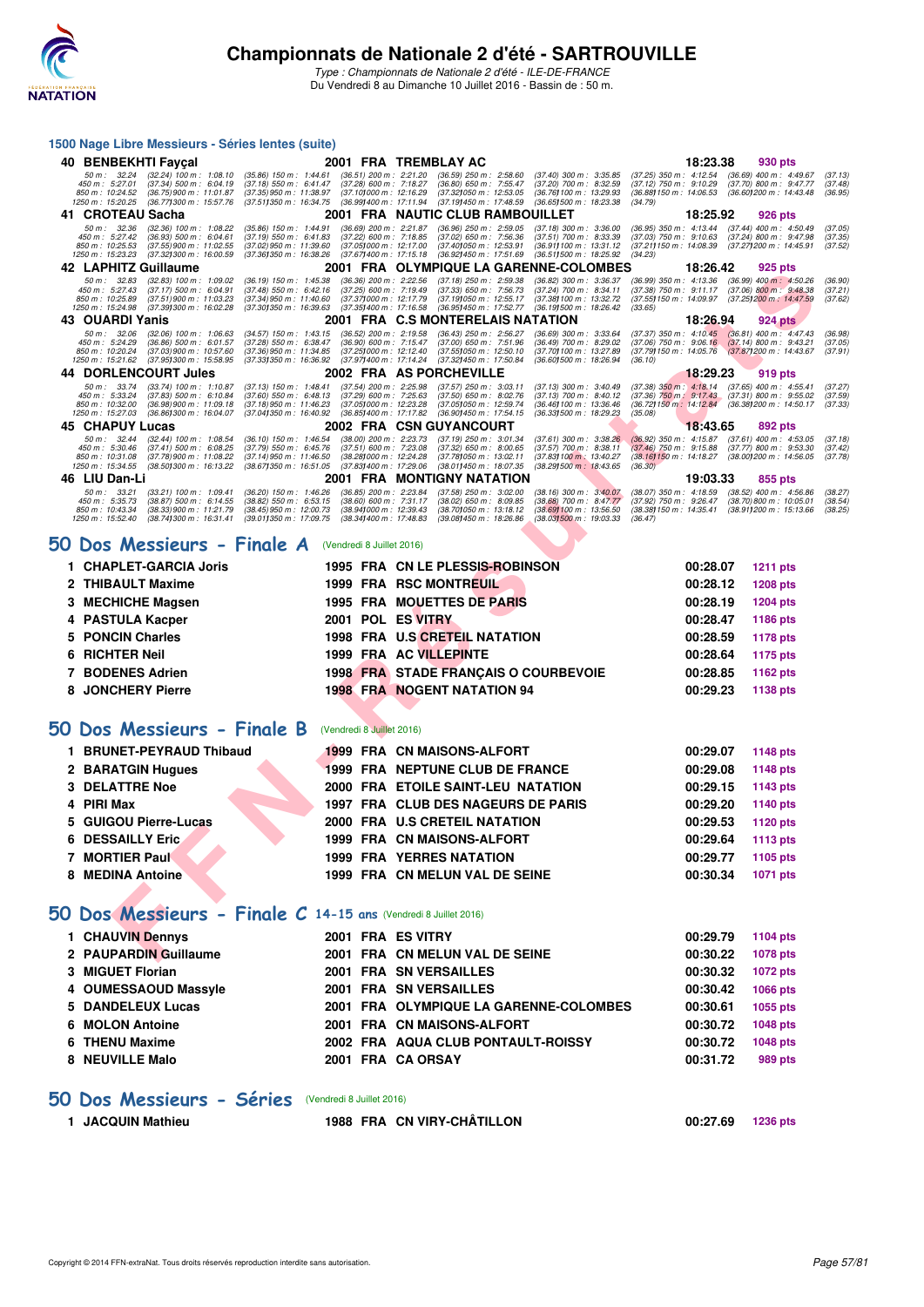

#### **50 Dos Messieurs - Séries (suite)**

| 2 CHAPLET-GARCIA Joris      |  | 1995 FRA CN LE PLESSIS-ROBINSON         | 00:28.10 | 1209 pts        |
|-----------------------------|--|-----------------------------------------|----------|-----------------|
| 3 THIBAULT Maxime           |  | <b>1999 FRA RSC MONTREUIL</b>           | 00:28.19 | <b>1204 pts</b> |
| 4 MECHICHE Magsen           |  | <b>1995 FRA MOUETTES DE PARIS</b>       | 00:28.20 | <b>1203 pts</b> |
| 5 PINCEPOCHE Yohan          |  | 1997 FRA STADE FRANÇAIS O COURBEVOIE    | 00:28.37 | 1192 pts        |
| 6 PONCIN Charles            |  | <b>1998 FRA U.S CRETEIL NATATION</b>    | 00:28.60 | <b>1178 pts</b> |
| 7 BODENES Adrien            |  | 1998 FRA STADE FRANÇAIS O COURBEVOIE    | 00:28.67 | <b>1173 pts</b> |
| 8 MONTAGNA Benoît           |  | <b>1989 FRA STADE DE VANVES</b>         | 00:28.74 | 1169 pts        |
| 9 PASTULA Kacper            |  | 2001 POL ES VITRY                       | 00:28.86 | <b>1161 pts</b> |
| <b>10 JONCHERY Pierre</b>   |  | 1998 FRA NOGENT NATATION 94             | 00:28.94 | <b>1156 pts</b> |
| 11 RICHTER Neil             |  | <b>1999 FRA AC VILLEPINTE</b>           | 00:28.96 | 1155 pts        |
| 12 BRUNET-PEYRAUD Thibaud   |  | 1999 FRA CN MAISONS-ALFORT              | 00:29.16 | 1143 pts        |
| <b>13 DELATTRE Noe</b>      |  | 2000 FRA ETOILE SAINT-LEU NATATION      | 00:29.18 | <b>1141 pts</b> |
| 14 BARATGIN Hugues          |  | 1999 FRA NEPTUNE CLUB DE FRANCE         | 00:29.28 | <b>1135 pts</b> |
| 15 PIRI Max                 |  | 1997 FRA CLUB DES NAGEURS DE PARIS      | 00:29.44 | 1125 pts        |
| <b>16 TONNEAU Guillaume</b> |  | 1998 FRA CN ST-MICHEL-SUR-ORGE          | 00:29.46 | <b>1124 pts</b> |
| 17 GUIGOU Pierre-Lucas      |  | 2000 FRA U.S CRETEIL NATATION           | 00:29.65 |                 |
| 18 MORTIER Paul             |  | <b>1999 FRA YERRES NATATION</b>         |          | <b>1112 pts</b> |
|                             |  |                                         | 00:29.86 | 1100 pts        |
| <b>19 DESSAILLY Eric</b>    |  | 1999 FRA CN MAISONS-ALFORT              | 00:29.97 | 1093 pts        |
| 20 MEDINA Antoine           |  | 1999 FRA CN MELUN VAL DE SEINE          | 00:30.02 | 1090 pts        |
| 21 PAUPARDIN Guillaume      |  | 2001 FRA CN MELUN VAL DE SEINE.         | 00:30.06 | 1088 pts        |
| 22 CHAUVIN Dennys           |  | 2001 FRA ES VITRY                       | 00:30.08 | 1086 pts        |
| 23 LIV Nicolas              |  | 1999 FRA LAGNY-SUR-MARNE NATATION       | 00:30.11 | 1085 pts        |
| 24 NEUVILLE Titouan         |  | 1998 FRA CA ORSAY                       | 00:30.19 | 1080 pts        |
| 25 PAGO Sébastien           |  | <b>1999 FRA SN VERSAILLES</b>           | 00:30.22 | 1078 pts        |
| 26 GENESTIER Ronan          |  | 1999 FRA ASS DES SPORTS DE CHELLES      | 00:30.23 | <b>1077 pts</b> |
| 27 MIGUET Florian           |  | 2001 FRA SN VERSAILLES                  | 00:30.29 | <b>1074 pts</b> |
| 28 OUMESSAOUD Massyle       |  | 2001 FRA SN VERSAILLES                  | 00:30.33 | <b>1071 pts</b> |
| 29 MALTESTE Tristan         |  | 1999 FRA CSM CLAMART                    | 00:30.34 | <b>1071 pts</b> |
| <b>30 NEUVILLE Malo</b>     |  | 2001 FRA CA ORSAY                       | 00:30.39 | 1068 pts        |
| 31 PICHON Erwan             |  | 2000 FRA AC VILLEPINTE                  | 00:30.40 | <b>1067 pts</b> |
| 32 ANDRE Romain             |  | <b>1998 FRA SN VERSAILLES</b>           | 00:30.42 | 1066 pts        |
| 33 MAHTALI Adel-Yanis       |  | <b>1999 FRA US GRIGNY</b>               | 00:30.46 | 1063 pts        |
| 34 DANDELEUX Lucas          |  | 2001 FRA OLYMPIQUE LA GARENNE-COLOMBES  | 00:30.48 | 1062 pts        |
| 35 ROMER Loick              |  | 2000 FRA CLUB NAUTIQUE DE L'ARPAJONNAIS | 00:30.50 | 1061 pts        |
| 36 KOTSIS Yanis             |  | 2000 FRA LAGNY-SUR-MARNE NATATION       | 00:30.52 | 1060 pts        |
| 37 TISON Gauthier           |  | 1999 FRA CA L'HAY-LES-ROSES             | 00:30.56 | <b>1057 pts</b> |
| 38 MOLON Antoine            |  | 2001 FRA CN MAISONS-ALFORT              | 00:30.58 | 1056 pts        |
| 39 GRADEL Thibault          |  | 2000 FRA CLUB DES NAGEURS DE PARIS      | 00:30.60 | 1055 pts        |
| 39 GUERRA Tristan           |  | 2000 FRA CLUB NAUTIQUE DE L'ARPAJONNAIS | 00:30.60 | 1055 pts        |
| 41 ROBBE Mathieu            |  | 2000 FRA NEPTUNE CLUB DE FRANCE         | 00:30.61 | 1055 pts        |
| 42 TIEN MI TIE Kevin        |  | 1991 FRA AS LE PLESSIS-SAVIGNY          | 00:30.63 | 1053 pts        |
| 43 THENU Maxime             |  | 2002 FRA AQUA CLUB PONTAULT-ROISSY      | 00:30.72 | <b>1048 pts</b> |
| 44 CHARBONNEL Theo          |  | 2001 FRA CN ST-MICHEL-SUR-ORGE          | 00:30.86 | <b>1040 pts</b> |
| <b>45 CASTERA Louis</b>     |  | <b>2000 FRA CERGY PONTOISE NATATION</b> | 00:30.89 | 1038 pts        |
| 46 POUMAREDE Julien         |  | 2001 FRA CN ST-MICHEL-SUR-ORGE          | 00:30.92 | <b>1036 pts</b> |
| 47 MORVAN Léo               |  | 1999 FRA NEPTUNE CLUB DE FRANCE         | 00:30.95 | <b>1034 pts</b> |
| 48 GUESDON Sacha            |  | 2002 FRA AAS SARCELLES NATATION 95      | 00:30.96 | <b>1034 pts</b> |
| 49 AERNOUT Arthur           |  | 2002 FRA CA L'HAY-LES-ROSES             | 00:31.01 | <b>1031 pts</b> |
| 50 FRANCOIS Bastien         |  | 2000 FRA MOISSY SPORT NATATION          | 00:31.05 | 1028 pts        |
| 51 SCHILOVITZ Jules         |  | 2000 FRA CLUB DES NAGEURS DE PARIS      | 00:31.08 | <b>1027 pts</b> |
| 52 WATTEZ Pacôme            |  | 2002 FRA C.N OZOIR-LA-FERRIERE          | 00:31.23 | <b>1018 pts</b> |
| 53 DENJEAN Constantin       |  | 2002 FRA SO ROSNY                       | 00:31.24 | <b>1017 pts</b> |
| 54 NASCIMENTO Diego         |  | <b>2000 BRA ASS SPORTIVE BOUVINES</b>   | 00:31.25 | <b>1017 pts</b> |
| 55 BARRY Aron               |  | 2002 FRA CLUB DES NAGEURS DE PARIS      | 00:31.30 | <b>1014 pts</b> |
|                             |  |                                         |          |                 |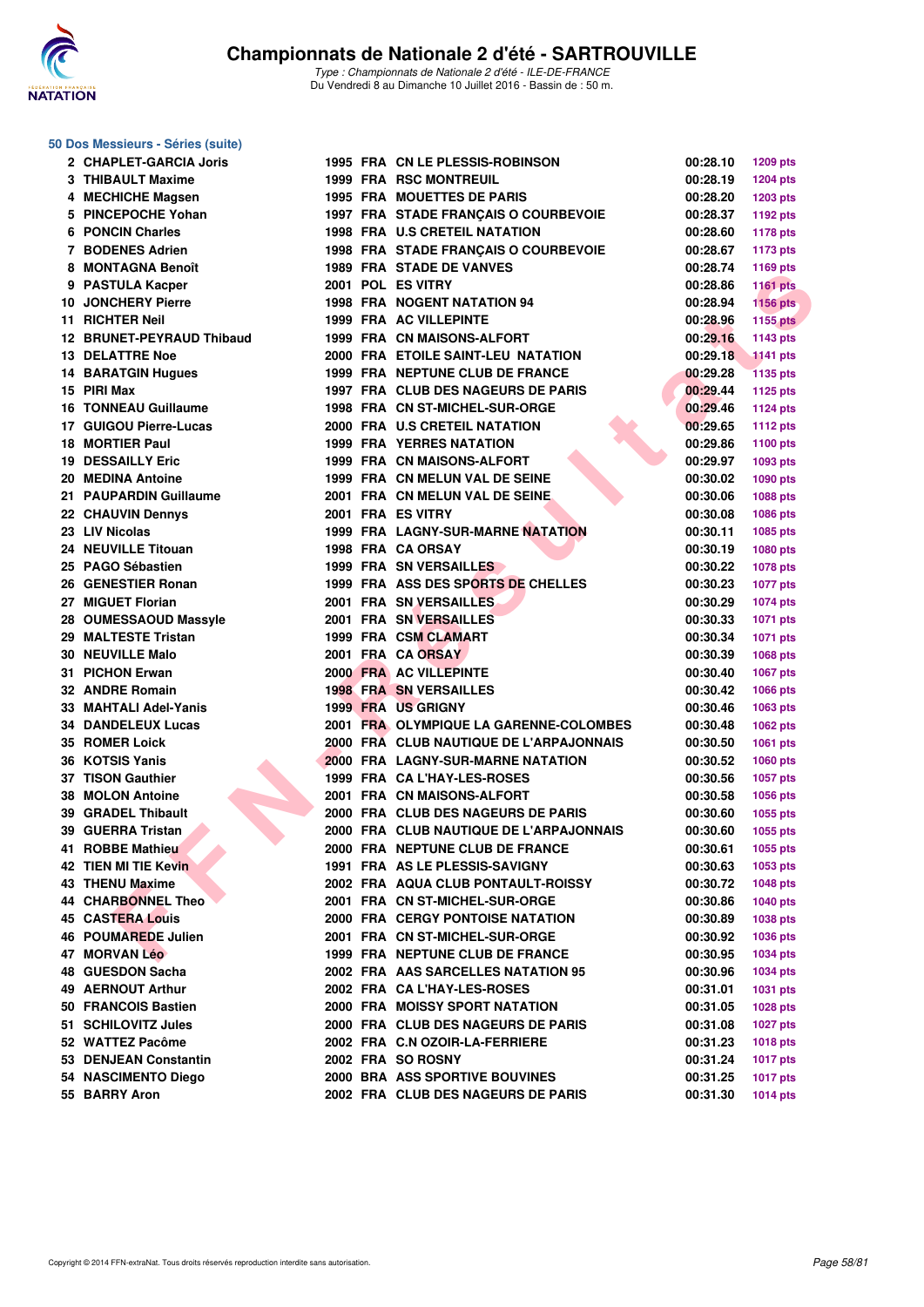

#### **50 Dos Messieurs - Séries (suite)**

|    | 56 COUBLE Tom                                       |  | 2001 FRA CLUB NAUTIQUE DE L'ARPAJONNAIS |              | 00:31.35                            | <b>1011 pts</b>                                 |
|----|-----------------------------------------------------|--|-----------------------------------------|--------------|-------------------------------------|-------------------------------------------------|
|    | 56 GHAFIR Hedi                                      |  | 2000 FRA AS HERBLAY NATATION            |              | 00:31.35                            | 1011 pts                                        |
|    | 58 FERREIRA Dylan                                   |  | 2000 FRA RED STAR CLUB CHAMPIGNY        |              | 00:31.41                            | <b>1007 pts</b>                                 |
|    | 58 DEZ Léo                                          |  | 2002 FRA CSN GUYANCOURT                 |              | 00:31.41                            | <b>1007 pts</b>                                 |
|    | 60 THEETEN Cédric                                   |  | 2002 FRA NOGENT NATATION 94             |              | 00:31.43                            | 1006 pts                                        |
|    | 61 BONNIVARD Adrien                                 |  | 2002 FRA AQUA CLUB PONTAULT-ROISSY      |              | 00:31.52                            | 1001 pts                                        |
|    | 62 VIE MAHE Tanguy                                  |  | 2001 FRA AC BOULOGNE-BILLANCOURT        |              | 00:31.53                            | 1000 pts                                        |
|    | 62 POUSSIN Gaétan                                   |  | 2000 FRA C.N OZOIR-LA-FERRIERE          |              | 00:31.53                            | <b>1000 pts</b>                                 |
|    | 64 HEINY Clement                                    |  | 2002 FRA AS LE PLESSIS-SAVIGNY          |              | 00:31.56                            | <b>999 pts</b>                                  |
|    | 65 TALEB Yacine                                     |  | 2001 FRA AULNAY-SOUS-BOIS S.N           |              | 00:31.57                            | 998 pts                                         |
|    | 66 MAJOU Clément                                    |  | 2002 FRA CN POISSY                      |              | 00:31.65                            | 993 pts                                         |
|    | 67 ARTIGNY Thibault                                 |  | 2000 FRA CN VERNEUIL VERNOUILLET        |              | 00:31.79                            | 985 pts                                         |
|    | <b>67 ANNEQUIN Leo</b>                              |  | 2002 FRA ETOILE SAINT-LEU NATATION      |              | 00:31.79                            | 985 pts                                         |
|    | 69 MORET Yann-Eric                                  |  | 2001 FRA CLUB DES NAGEURS DE PARIS      |              | 00:31.94                            | 977 pts                                         |
|    | 70 TAYLAN Noyan                                     |  | 2002 FRA STADE DE VANVES                |              | 00:32.10                            | <b>968 pts</b>                                  |
|    | 71 LE COZ Cédric                                    |  | 2002 FRA AS CORBEIL-ESSONNE             |              | 00:32.15                            | 965 pts                                         |
|    | <b>72 CHAPUIS Barthelemy</b>                        |  | 2002 FRA RACING CLUB DE FRANCE WP       |              | 00:32.30                            | 956 pts                                         |
|    | 72 MELONI Clément                                   |  | <b>2001 FRA CERGY PONTOISE NATATION</b> |              | 00:32.30                            | 956 pts                                         |
|    | 74 SIMEANT Léo                                      |  | 2001 FRA AULNAY-SOUS-BOIS S.N           |              | 00:32.32                            | 955 pts                                         |
|    | 75 LHOMME Hugo                                      |  | 2002 FRA SN VERSAILLES                  |              | 00:32.34                            | 954 pts                                         |
|    | 76 LIV Thomas                                       |  | 2002 FRA AQUA CLUB PONTAULT-ROISSY      |              | 00:32.35                            | 953 pts                                         |
|    | 77 CIFTCI Denis                                     |  | 2002 FRA U.S CRETEIL NATATION           |              | 00:32.39                            | 951 pts                                         |
|    | 78 RUELLO Colin                                     |  | 2002 FRA CLUB DES NAGEURS DE PARIS      |              | 00:33.01                            | 916 pts                                         |
|    | 79 JOYAUD Auguste                                   |  | 2002 FRA RACING CLUB DE FRANCE WP       |              | 00:33.04                            | 915 pts                                         |
|    | <b>80 DA SILVA UMMENHOVER Thibault</b>              |  | 2001 FRA NOGENT NATATION 94             |              | 00:33.13                            | 910 pts                                         |
|    | <b>81 LEBRETON Matis</b>                            |  | 2001 FRA A.O. TRAPPES NATATION          |              | 00:33.19                            | <b>906 pts</b>                                  |
|    | 82 DEMETZ Alexis                                    |  | 2001 FRA AQUA CLUB PONTAULT-ROISSY      |              | 00:33.20                            | <b>906 pts</b>                                  |
|    | 83 CAMUS Loïc                                       |  | 2001 FRA ES MASSY NATATION              |              | 00:33.46                            | 892 pts                                         |
|    | 84 DE BEGON DE LAROUZIERE Roc                       |  | 2002 FRA RACING CLUB DE FRANCE WP       |              | 00:34.27                            | <b>848 pts</b>                                  |
|    | 85 SEYE Matthieu                                    |  | 2002 FRA CN LE PLESSIS-ROBINSON         |              | 00:35.03                            | <b>808 pts</b>                                  |
|    | --- AROT Julien                                     |  | <b>1992 FRA SN VERSAILLES</b>           |              | <b>DNS dec</b>                      |                                                 |
|    |                                                     |  |                                         |              |                                     |                                                 |
| 00 | Dos Messieurs - Finale A (Dimanche 10 Juillet 2016) |  |                                         |              |                                     |                                                 |
|    | 1 MECHICHE Magsen                                   |  | <b>1995 FRA MOUETTES DE PARIS</b>       |              | 00:59.77                            | 1196 pts                                        |
|    | 2 JONCHERY Pierre                                   |  |                                         | 50 m : 29.37 |                                     | $(29.37)$ 100 m : 59.77 $(30.40)$               |
|    |                                                     |  | <b>1998 FRA NOGENT NATATION 94</b>      | 50 m: 30.56  | 01:01.36                            | 1149 pts<br>$(30.56)$ 100 m : 1:01.36 $(30.80)$ |
|    | 3 BARATGIN Hugues                                   |  | 1999 FRA NEPTUNE CLUB DE FRANCE         |              | 01:01.90                            | 1133 pts                                        |
|    |                                                     |  |                                         | 50 m: 30.27  | $(30.27)$ 100 m : 1:01.90           | (31.63)                                         |
|    | 4 BODENES Adrien                                    |  | 1998 FRA STADE FRANÇAIS O COURBEVOIE    | 50 m: 30.13  | 01:02.12                            | 1126 pts<br>$(30.13)$ 100 m : 1:02.12 $(31.99)$ |
|    | 5 PIRI Max                                          |  | 1997 FRA CLUB DES NAGEURS DE PARIS      |              | 01:02.42                            | <b>1117 pts</b>                                 |
|    | 6 BRUNET-PEYRAUD Thibaud                            |  | 1999 FRA CN MAISONS-ALFORT              | 50 m : 30.51 |                                     | $(30.51)$ 100 m : 1:02.42 $(31.91)$             |
|    |                                                     |  |                                         | 50 m : 30.54 | 01:02.84<br>(30.54) 100 m : 1:02.84 | 1105 pts<br>(32.30)                             |
|    | <b>7 DELATTRE Noe</b>                               |  | 2000 FRA ETOILE SAINT-LEU NATATION      |              | 01:03.49                            | <b>1086 pts</b>                                 |
|    | 8 COUDRAIS Yvon                                     |  | 2000 FRA STELLA SPORTS ST-MAUR          | 50 m : 30.98 | (30.98) 100 m : 1:03.49<br>01:03.71 | (32.51)<br><b>1080 pts</b>                      |
|    |                                                     |  |                                         |              |                                     | 50 m: 31.60 (31.60) 100 m: 1:03.71 (32.11)      |
|    |                                                     |  |                                         |              |                                     |                                                 |

## **[100 Dos Messieurs - Finale A](http://www.ffnatation.fr/webffn/resultats.php?idact=nat&go=epr&idcpt=39837&idepr=62)** (Dimanche 10 Juillet 2016)

| 1 MECHICHE Magsen        |  | <b>1995 FRA MOUETTES DE PARIS</b>    |        |             | 00:59.77                                       | 1196 pts |  |
|--------------------------|--|--------------------------------------|--------|-------------|------------------------------------------------|----------|--|
| 2 JONCHERY Pierre        |  | <b>1998 FRA NOGENT NATATION 94</b>   |        | 50 m: 29.37 | (29.37) 100 m: 59.77 (30.<br>01:01.36          | 1149 pts |  |
| <b>3 BARATGIN Hugues</b> |  | 1999 FRA NEPTUNE CLUB DE FRANCE      |        | 50 m: 30.56 | $(30.56)$ 100 m : 1:01.36 (30.<br>01:01.90     | 1133 pts |  |
| 4 BODENES Adrien         |  | 1998 FRA STADE FRANCAIS O COURBEVOIE |        | 50 m: 30.27 | $(30.27)$ 100 m : 1:01.90 $(31.$<br>01:02.12   | 1126 pts |  |
| 5 PIRI Max               |  | 1997 FRA CLUB DES NAGEURS DE PARIS   |        | 50 m: 30.13 | $(30.13)$ 100 m : 1:02.12 $(31.$<br>01:02.42   | 1117 pts |  |
| 6 BRUNET-PEYRAUD Thibaud |  | 1999 FRA CN MAISONS-ALFORT           |        | 50 m: 30.51 | $(30.51)$ 100 m : 1:02.42 $(31)$<br>01:02.84   | 1105 pts |  |
| 7 DELATTRE Noe           |  | 2000 FRA ETOILE SAINT-LEU NATATION   |        | 50 m: 30.54 | $(30.54)$ 100 m : 1:02.84 $(32.5)$<br>01:03.49 | 1086 pts |  |
| 8 COUDRAIS Yvon          |  | 2000 FRA STELLA SPORTS ST-MAUR       | 50 m : | 30.98       | $(30.98)$ 100 m : 1:03.49 (32.<br>01:03.71     | 1080 pts |  |
|                          |  |                                      |        |             |                                                |          |  |

#### **[100 Dos Messieurs - Finale B](http://www.ffnatation.fr/webffn/resultats.php?idact=nat&go=epr&idcpt=39837&idepr=62)** (Dimanche 10 Juillet 2016)

| 1 PASTULA Kacper      | 2001 POL ES VITRY              | 01:01.63<br>1141 pts                                            |
|-----------------------|--------------------------------|-----------------------------------------------------------------|
| 2 MIGUET Florian      | 2001 FRA SN VERSAILLES         | 50 m: 29.88 (29.88) 100 m: 1:01.63 (31.<br>01:03.35<br>1090 pts |
| 3 POUMAREDE Julien    | 2001 FRA CN ST-MICHEL-SUR-ORGE | 50 m: 30.84 (30.84) 100 m: 1:03.35 (32.<br>01:03.96 1073 pts    |
| 4 MALTESTE Tristan    | 1999 FRA CSM CLAMART           | 50 m: 30.78 (30.78) 100 m: 1:03.96 (33.<br>01:04.02 1071 pts    |
| 5 GUIGOU Pierre-Lucas | 2000 FRA U.S CRETEIL NATATION  | 50 m: 31.32 (31.32) 100 m: 1:04.02 (32.<br>01:04.07<br>1070 pts |

|                  |       | 00:59.77          | 1196 pts            |  |
|------------------|-------|-------------------|---------------------|--|
| 50 m: 29.37      |       | $(29.37)$ 100 m : | 59.77 (30.40)       |  |
|                  |       | 01:01.36          | 1149 pts            |  |
| $50 m$ : $30.56$ |       | $(30.56)$ 100 m : | 1:01.36 (30.80)     |  |
|                  |       | 01:01.90          | 1133 pts            |  |
| $50 m$ : $30.27$ |       | $(30.27)$ 100 m : | 1:01.90 (31.63)     |  |
|                  |       | 01:02.12          | 1126 pts            |  |
| 50 m: 30.13      |       | $(30.13)$ 100 m : | 1:02.12 (31.99)     |  |
|                  |       |                   |                     |  |
|                  |       | 01:02.42          | 1117 pts            |  |
| $50 m$ :         | 30.51 | $(30.51)$ 100 m : | $1:02.42$ $(31.91)$ |  |
|                  |       | 01:02.84          | 1105 pts            |  |
| $50 m$ : $30.54$ |       | $(30.54)$ 100 m : | $1:02.84$ $(32.30)$ |  |
|                  |       | 01:03.49          | <b>1086 pts</b>     |  |
| 50 m: 30.98      |       | $(30.98)$ 100 m : | $1:03.49$ $(32.51)$ |  |
|                  |       | 01:03.71          | 1080 pts            |  |
| $50 m$ :         | 31.60 | $(31.60)$ 100 m : | $1:03.71$ $(32.11)$ |  |

|  | $01:01.63$ 1141 pts                        |  |
|--|--------------------------------------------|--|
|  | 50 m: 29.88 (29.88) 100 m: 1:01.63 (31.75) |  |
|  | 01:03.35 1090 pts                          |  |
|  | 50 m: 30.84 (30.84) 100 m: 1:03.35 (32.51) |  |
|  | $01:03.96$ 1073 pts                        |  |
|  | 50 m: 30.78 (30.78) 100 m: 1:03.96 (33.18) |  |
|  | 01:04.02 1071 pts                          |  |
|  | 50 m: 31.32 (31.32) 100 m: 1:04.02 (32.70) |  |
|  | 01:04.07 1070 pts                          |  |
|  | 50 m: 31.40 (31.40) 100 m: 1:04.07 (32.67) |  |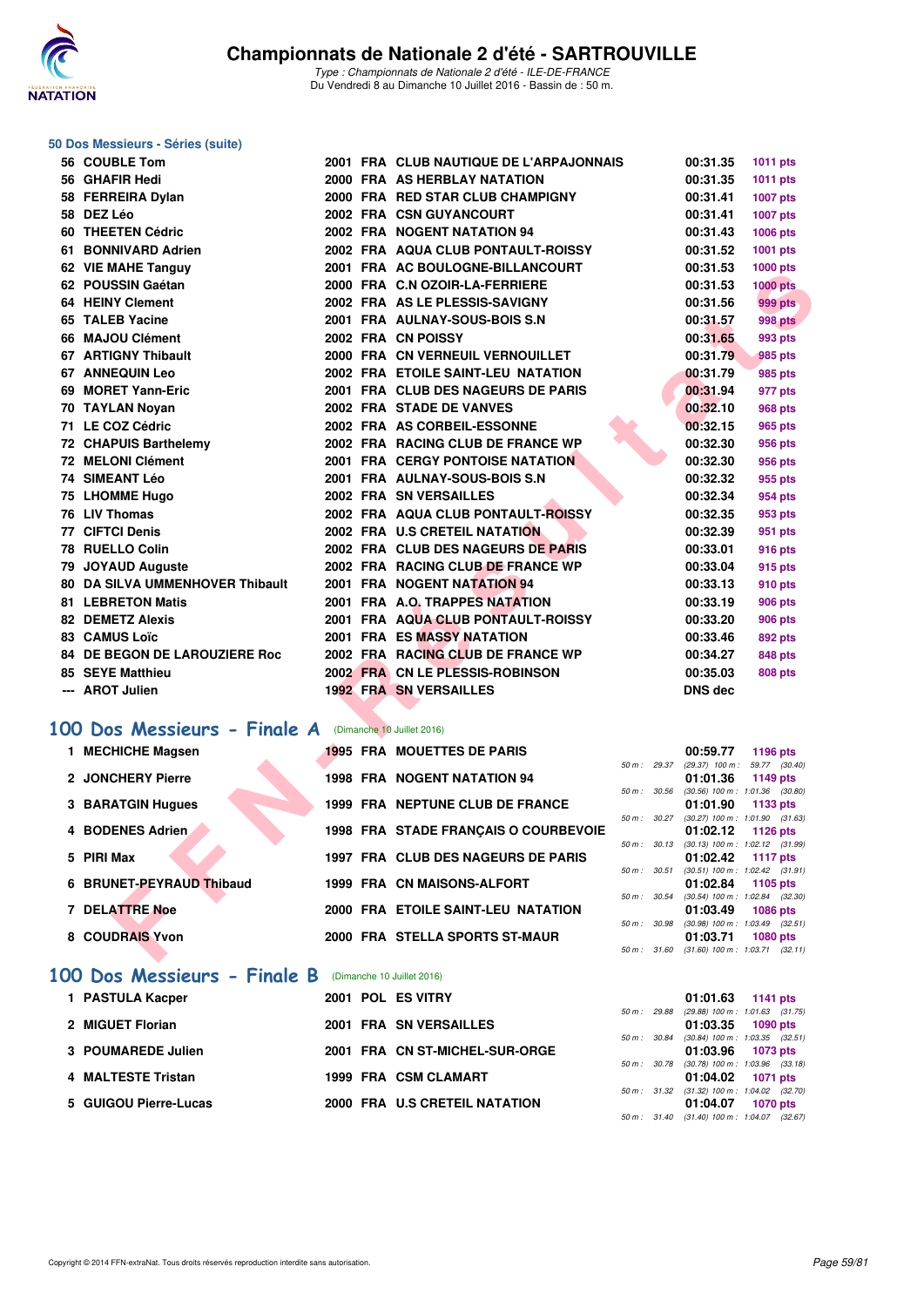

Type : Championnats de Nationale 2 d'été - ILE-DE-FRANCE Du Vendredi 8 au Dimanche 10 Juillet 2016 - Bassin de : 50 m.

| 100 Dos Messieurs - Finale B (suite)<br>6 OLIVIER Nicolas |  | 1998 FRA ASSO NATATION DE SARTROUVILLE |                        | 01:04.47                                                                                      | <b>1058 pts</b> |  |
|-----------------------------------------------------------|--|----------------------------------------|------------------------|-----------------------------------------------------------------------------------------------|-----------------|--|
| <b>NEUVILLE Malo</b>                                      |  | 2001 FRA CA ORSAY                      | 50 m : 31.33           | $(31.33)$ 100 m : 1.04.47 $(33.14)$<br>01:05.29 1035 pts                                      |                 |  |
| 8 PAUPARDIN Guillaume                                     |  | 2001 FRA CN MELUN VAL DE SEINE         | $50 \text{ m}$ : 32.04 | 50 m: 31.94 (31.94) 100 m: 1:05.29 (33.35)<br>01:06.26<br>$(32.04)$ 100 m : 1:06.26 $(34.22)$ | $1008$ pts      |  |

### **[100 Dos Messieurs - Finale C](http://www.ffnatation.fr/webffn/resultats.php?idact=nat&go=epr&idcpt=39837&idepr=62) 14-15 ans** (Dimanche 10 Juillet 2016)

| 1 BOURDON Rayane         |  | 2001 FRA CN VIRY-CHÂTILLON       |                        |                  | 01:04.68                                     | 1052 pts        |         |
|--------------------------|--|----------------------------------|------------------------|------------------|----------------------------------------------|-----------------|---------|
| 2 KUKLA Clément          |  | 2002 FRA NAUTIC CLUB RAMBOUILLET |                        | $50 m$ : $31.51$ | $(31.51)$ 100 m : 1:04.68 (33.<br>01:05.43   | <b>1031 pts</b> |         |
| <b>3 CHARBONNEL Theo</b> |  | 2001 FRA CN ST-MICHEL-SUR-ORGE   |                        | 50 m: 32.03      | $(32.03)$ 100 m : 1:05.43 $(33.$<br>01:05.46 | 1030 pts        |         |
| 4 MAJOU Clément          |  | 2002 FRA CN POISSY               |                        | 50 m: 31.73      | $(31.73)$ 100 m : 1:05.46 (33.<br>01:06.23   | $1009$ pts      |         |
|                          |  |                                  |                        | 50 m: 32.43      | $(32.43)$ 100 m : 1:06.23 (33.               |                 |         |
| 5 MOLON Antoine          |  | 2001 FRA CN MAISONS-ALFORT       |                        | 50 m: 32.01      | 01:06.72<br>$(32.01)$ 100 m : 1.06.72 (34.   |                 | 995 pts |
| 6 THEETEN Cédric         |  | 2002 FRA NOGENT NATATION 94      | $50 \text{ m}$ : 32.60 |                  | 01:07.21<br>$(32.60)$ 100 m : 1:07.21 (34.   |                 | 982 pts |
| 7 AERNOUT Arthur         |  | 2002 FRA CA L'HAY-LES-ROSES      | $50 m$ :               | 33.35            | 01:07.79<br>$(33.35)$ 100 m : 1:07.79 $(34.$ |                 | 966 pts |
| 8 CIFTCI Denis           |  | 2002 FRA U.S CRETEIL NATATION    |                        |                  | 01:08.49                                     |                 | 947 pts |

#### [100 Dos Messieurs - Séries](http://www.ffnatation.fr/webffn/resultats.php?idact=nat&go=epr&idcpt=39837&idepr=62) (Dimanche 10 Juillet 2016)

|           | 1 BOURDON Rayane          |                            | 2001 FRA CN VIRY-CHATILLON                    |              |              | 01:04.68 | <b>1052 pts</b>                                                         |
|-----------|---------------------------|----------------------------|-----------------------------------------------|--------------|--------------|----------|-------------------------------------------------------------------------|
|           | 2 KUKLA Clément           |                            | 2002 FRA NAUTIC CLUB RAMBOUILLET              |              | 50 m: 31.51  | 01:05.43 | $(31.51)$ 100 m : 1:04.68 $(33.17)$<br><b>1031 pts</b>                  |
|           | 3 CHARBONNEL Theo         |                            | 2001 FRA CN ST-MICHEL-SUR-ORGE                |              | 50 m : 32.03 | 01:05.46 | $(32.03)$ 100 m : 1:05.43 $(33.40)$<br><b>1030 pts</b>                  |
|           | 4 MAJOU Clément           |                            | 2002 FRA CN POISSY                            |              | 50 m: 31.73  | 01:06.23 | $(31.73)$ 100 m : 1:05.46 $(33.73)$<br><b>1009 pts</b>                  |
|           | 5 MOLON Antoine           |                            | 2001 FRA CN MAISONS-ALFORT                    | 50 m: 32.43  |              | 01:06.72 | $(32.43)$ 100 m : 1:06.23 $(33.80)$<br>995 pts                          |
|           | 6 THEETEN Cédric          |                            | 2002 FRA NOGENT NATATION 94                   |              | 50 m: 32.01  | 01:07.21 | $(32.01)$ 100 m : 1:06.72 $(34.71)$<br>982 pts                          |
|           | 7 AERNOUT Arthur          |                            | 2002 FRA CAL'HAY-LES-ROSES                    |              | 50 m: 32.60  | 01:07.79 | $(32.60)$ 100 m : 1:07.21 $(34.61)$<br>966 pts                          |
|           | 8 CIFTCI Denis            |                            | 2002 FRA U.S CRETEIL NATATION                 |              | 50 m : 33.35 | 01:08.49 | (33.35) 100 m: 1:07.79 (34.44)<br>947 pts                               |
|           |                           |                            |                                               |              | 50 m : 33.43 |          | $(33.43)$ 100 m : 1:08.49 $(35.06)$                                     |
| <b>OO</b> | Dos Messieurs - Séries    | (Dimanche 10 Juillet 2016) |                                               |              |              |          |                                                                         |
|           | 1 AROT Julien             |                            | <b>1992 FRA SN VERSAILLES</b>                 |              | 50 m : 28.70 | 00:59.68 | 1199 pts<br>$(28.70)$ 100 m : 59.68 $(30.98)$                           |
|           | 2 MECHICHE Magsen         |                            | <b>1995 FRA MOUETTES DE PARIS</b>             |              | 50 m : 29.31 | 01:00.11 | <b>1186 pts</b><br>$(29.31)$ 100 m : 1:00.11 $(30.80)$                  |
|           | 3 THIBAULT Maxime         |                            | 1999 FRA RSC MONTREUIL                        |              |              | 01:00.71 | <b>1168 pts</b>                                                         |
|           | 4 JONCHERY Pierre         |                            | <b>1998 FRA NOGENT NATATION 94</b>            |              | 50 m : 28.95 | 01:01.86 | (28.95) 100 m: 1:00.71 (31.76)<br>1134 pts                              |
|           | 5 BODENES Adrien          |                            | 1998 FRA STADE FRANÇAIS O COURBEVOIE          |              | 50 m : 30.81 | 01:02.27 | $(30.81)$ 100 m : 1:01.86 $(31.05)$<br>1122 pts                         |
|           | 6 PIRI Max                |                            | 1997 FRA CLUB DES NAGEURS DE PARIS            |              | 50 m : 29.82 | 01:02.64 | (29.82) 100 m : 1:02.27 (32.45)<br><b>1111 pts</b>                      |
|           | <b>7 DELATTRE Noe</b>     |                            | <b>2000 FRA ETOILE SAINT-LEU NATATION</b>     |              | 50 m : 30.11 | 01:02.74 | $(30.11)$ 100 m : 1:02.64 $(32.53)$<br><b>1108 pts</b>                  |
|           | 8 BARATGIN Hugues         |                            | 1999 FRA NEPTUNE CLUB DE FRANCE               |              | 50 m : 30.47 | 01:02.76 | $(30.47)$ 100 m : 1:02.74 $(32.27)$<br>1107 pts                         |
|           |                           |                            |                                               |              | 50 m : 30.68 |          | $(30.68)$ 100 m : 1:02.76 $(32.08)$                                     |
|           | 9 MINOUX Paul             |                            | 1999 FRA CSM CLAMART                          |              | 50 m : 30.35 | 01:02.91 | 1103 pts<br>$(30.35)$ 100 m : 1:02.91 $(32.56)$                         |
|           | 10 PONCIN Charles         |                            | <b>1998 FRA U.S CRETEIL NATATION</b>          |              | 50 m : 30.51 | 01:02.92 | 1103 pts<br>$(30.51)$ 100 m : 1:02.92 $(32.41)$                         |
|           | <b>11 COUDRAIS Yvon</b>   |                            | 2000 FRA STELLA SPORTS ST-MAUR                | 50 m : 30.88 |              | 01:03.02 | 1100 pts<br>$(30.88)$ 100 m : 1:03.02 $(32.14)$                         |
|           | 12 BRUNET-PEYRAUD Thibaud |                            | 1999 FRA CN MAISONS-ALFORT                    | 50 m : 30.58 |              | 01:03.08 | 1098 pts<br>$(30.58)$ 100 m : 1:03.08 $(32.50)$                         |
|           | 13 CATALA Alexandre       |                            | 1995 FRA C.N OZOIR-LA-FERRIERE                |              |              | 01:03.28 | 1092 pts                                                                |
|           | 14 PASTULA Kacper         |                            | 2001 POL ES VITRY                             |              | 50 m: 31.07  | 01:03.43 | $(31.07)$ 100 m : 1:03.28 $(32.21)$<br><b>1088 pts</b>                  |
|           | <b>15 RICHTER Neil</b>    |                            | 1999 FRA AC VILLEPINTE                        |              | 50 m : 30.59 | 01:03.52 | $(30.59)$ 100 m : 1:03.43 $(32.84)$<br><b>1086 pts</b>                  |
|           | <b>16 PICHON Erwan</b>    |                            | 2000 FRA AC VILLEPINTE                        |              | 50 m: 29.98  | 01:03.63 | (29.98) 100 m: 1:03.52 (33.54)<br><b>1082 pts</b>                       |
|           | 17 GUIGOU Pierre-Lucas    |                            | 2000 FRA U.S CRETEIL NATATION                 |              |              | 01:03.80 | $50 m$ : $31.06$ (31.06) $100 m$ : $1.03.63$ (32.57)<br><b>1077 pts</b> |
|           | 18 MIGUET Florian         |                            | 2001 FRA SN VERSAILLES                        |              |              | 01:04.11 | 50 m: 30.70 (30.70) 100 m: 1:03.80 (33.10)<br>1069 pts                  |
|           |                           |                            |                                               |              | 50 m: 31.43  |          | $(31.43)$ 100 m : 1:04.11 $(32.68)$                                     |
|           | <b>19 NEUVILLE Malo</b>   |                            | 2001 FRA CA ORSAY                             |              | 50 m : 30.87 | 01:04.14 | <b>1068 pts</b><br>$(30.87)$ 100 m : 1:04.14 $(33.27)$                  |
|           | 20 MALTESTE Tristan       |                            | 1999 FRA CSM CLAMART                          |              | 50 m : 31.61 | 01:04.37 | <b>1061 pts</b><br>$(31.61)$ 100 m : 1:04.37 $(32.76)$                  |
|           | 20 PAUPARDIN Guillaume    |                            | 2001 FRA CN MELUN VAL DE SEINE                |              | 50 m : 31.48 | 01:04.37 | 1061 pts<br>$(31.48)$ 100 m : 1:04.37 $(32.89)$                         |
|           | 22 OLIVIER Nicolas        |                            | <b>1998 FRA ASSO NATATION DE SARTROUVILLE</b> |              |              | 01:04.58 | 1055 pts<br>50 m: 31.33 (31.33) 100 m: 1:04.58 (33.25)                  |
|           | 23 POUMAREDE Julien       |                            | 2001 FRA CN ST-MICHEL-SUR-ORGE                |              |              | 01:04.89 | <b>1046 pts</b>                                                         |

|          |       | 01:04.68          | <b>1052 pts</b>     |         |
|----------|-------|-------------------|---------------------|---------|
| $50 m$ : | 31.51 | $(31.51)$ 100 m : | $1:04.68$ (33.17)   |         |
|          |       | 01:05.43          | <b>1031 pts</b>     |         |
| $50 m$ : | 32.03 | $(32.03)$ 100 m : | $1:05.43$ $(33.40)$ |         |
|          |       | 01:05.46          | <b>1030 pts</b>     |         |
| $50 m$ : | 31.73 | $(31.73)$ 100 m:  | 1:05.46 (33.73)     |         |
|          |       | 01:06.23          | 1009 pts            |         |
| $50 m$ : | 32.43 | $(32.43)$ 100 m : | $1:06.23$ $(33.80)$ |         |
|          |       | 01:06.72          | 995 pts             |         |
| $50 m$ : | 32.01 | $(32.01)$ 100 m : | $1:06.72$ $(34.71)$ |         |
|          |       | 01:07.21          | <b>982 pts</b>      |         |
| $50m$ :  | 32.60 | $(32.60)$ 100 m : | $1:07.21$ $(34.61)$ |         |
|          |       | 01:07.79          | 966 pts             |         |
| $50 m$ : | 33.35 | $(33.35)$ 100 m : | 1:07.79 (34.44)     |         |
|          |       | 01:08.49          | 947 pts             |         |
| $50 m$ : | 33.43 | $(33.43) 100 m$ : | 1:08.49             | (35.06) |

|   |          |       | 00:59.68          |                 |         |
|---|----------|-------|-------------------|-----------------|---------|
|   |          |       |                   | 1199 pts        |         |
|   | $50 m$ : | 28.70 | $(28.70)$ 100 m : | 59.68           | (30.98) |
|   |          |       | 01:00.11          | 1186 pts        |         |
|   | $50 m$ : | 29.31 | (29.31) 100 m :   | 1:00.11         | (30.80) |
|   |          |       | 01:00.71          | 1168 pts        |         |
|   | $50 m$ : | 28.95 | (28.95) 100 m :   | 1:00.71         | (31.76) |
|   |          |       | 01:01.86          | 1134 pts        |         |
|   | $50 m$ : | 30.81 | $(30.81)$ 100 m : | 1:01.86         | (31.05) |
|   |          |       | 01:02.27          | 1122 pts        |         |
|   | $50 m$ : | 29.82 | (29.82) 100 m :   | 1:02.27         | (32.45) |
|   |          |       | 01:02.64          | 1111 pts        |         |
|   | $50 m$ : | 30.11 | $(30.11)$ 100 m : | 1:02.64         | (32.53) |
|   |          |       | 01:02.74          | 1108 pts        |         |
|   | $50 m$ : | 30.47 | $(30.47)$ 100 m : | 1:02.74         | (32.27) |
|   |          |       | 01:02.76          | 1107 pts        |         |
|   | $50 m$ : | 30.68 | $(30.68)$ 100 m : | 1:02.76         | (32.08) |
|   |          |       | 01:02.91          | 1103 pts        |         |
|   | $50 m$ : | 30.35 | $(30.35)$ 100 m : | 1:02.91         | (32.56) |
|   |          |       | 01:02.92          | 1103 pts        |         |
|   | $50 m$ : | 30.51 | $(30.51)$ 100 m : | 1:02.92         | (32.41) |
|   |          |       | 01:03.02          | 1100 pts        |         |
|   | $50 m$ : | 30.88 | $(30.88) 100 m$ : | 1:03.02         | (32.14) |
|   |          |       | 01:03.08          | 1098 pts        |         |
|   | $50 m$ : | 30.58 | $(30.58) 100 m$ : | 1:03.08         | (32.50) |
|   |          |       | 01:03.28          | 1092 pts        |         |
|   | $50 m$ : | 31.07 | $(31.07) 100 m$ : | 1:03.28         | (32.21) |
|   |          |       | 01:03.43          | 1088 pts        |         |
|   | $50 m$ : | 30.59 | $(30.59)$ 100 m : | 1:03.43         | (32.84) |
|   |          |       | 01:03.52          | 1086 pts        |         |
|   | $50 m$ : | 29.98 | (29.98) 100 m :   | 1:03.52         | (33.54) |
|   |          |       | 01:03.63          | 1082 pts        |         |
|   | $50 m$ : | 31.06 | $(31.06) 100 m$ : | 1:03.63         | (32.57) |
|   |          |       | 01:03.80          | <b>1077 pts</b> |         |
|   | $50 m$ : | 30.70 | $(30.70)$ 100 m : | 1:03.80         | (33.10) |
|   |          |       | 01:04.11          | 1069 pts        |         |
|   | $50 m$ : | 31.43 | $(31.43) 100 m$ : | 1:04.11         | (32.68) |
|   |          |       | 01:04.14          | 1068 pts        |         |
|   | $50 m$ : | 30.87 | $(30.87)$ 100 m : | 1:04.14         | (33.27) |
|   |          |       | 01:04.37          | 1061            | pts     |
|   | $50 m$ : | 31.61 | $(31.61)$ 100 m : | 1:04.37         | (32.76) |
|   |          |       | 01:04.37          | 1061            | pts     |
|   | $50 m$ : | 31.48 | $(31.48) 100 m$ : | 1:04.37         | (32.89) |
| E |          |       | 01:04.58          | 1055 pts        |         |
|   | $50 m$ : | 31.33 | $(31.33) 100 m$ : | 1:04.58         | (33.25) |
|   |          |       | 01:04.89          | 1046 pts        |         |
|   | $50 m$ : | 31.34 | $(31.34) 100 m$ : | 1:04.89         | (33.55) |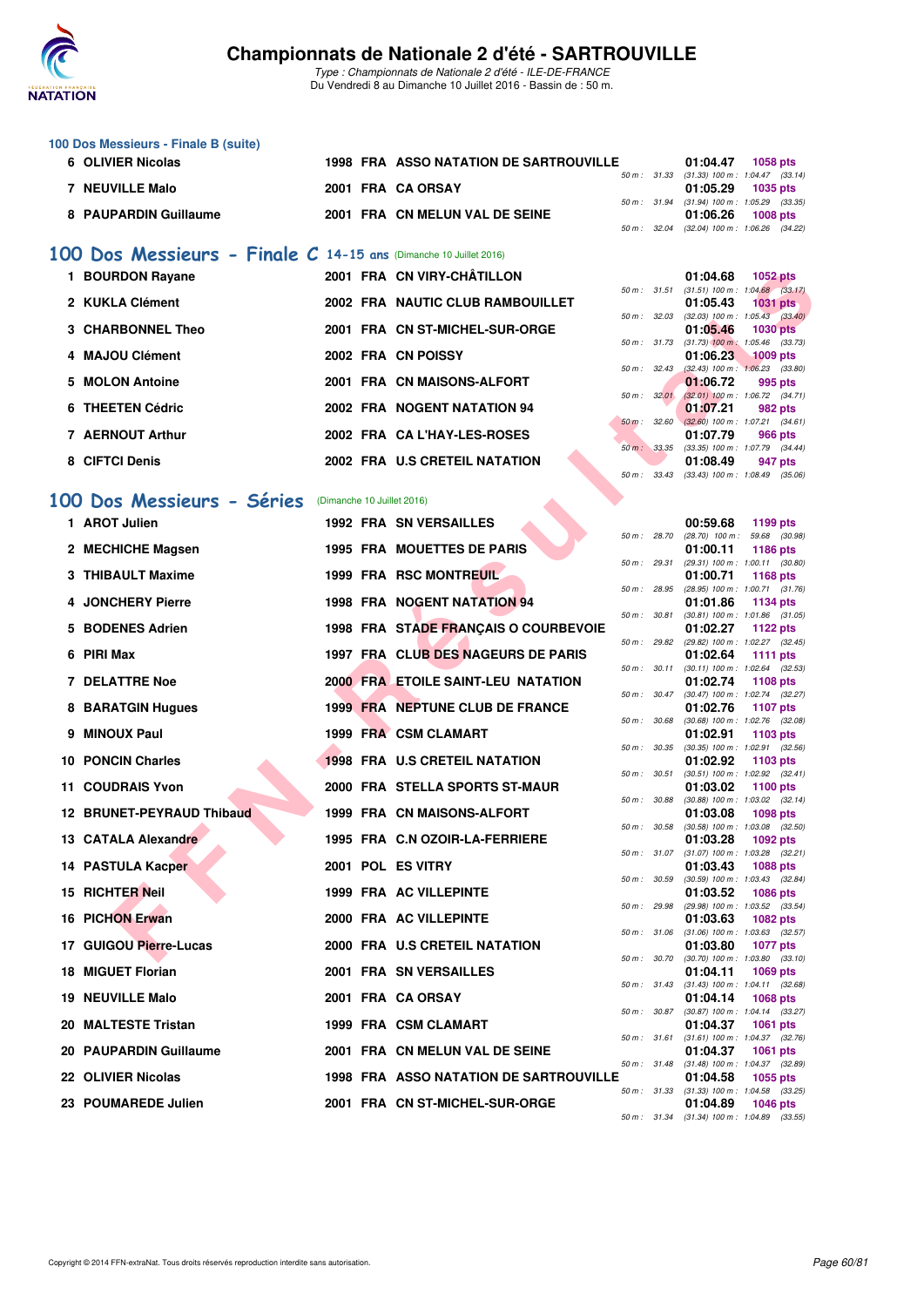

|    | 100 Dos Messieurs - Séries (suite) |  |                                         |                          |                                                        |                 |  |
|----|------------------------------------|--|-----------------------------------------|--------------------------|--------------------------------------------------------|-----------------|--|
|    | 24 ROMER Loick                     |  | 2000 FRA CLUB NAUTIQUE DE L'ARPAJONNAIS | 50 m : 31.89             | 01:05.03<br>$(31.89)$ 100 m : 1:05.03 $(33.14)$        | 1043 pts        |  |
|    | 25 KUKLA Clément                   |  | 2002 FRA NAUTIC CLUB RAMBOUILLET        | 50 m : 31.66             | 01:05.04<br>$(31.66)$ 100 m : 1:05.04 $(33.38)$        | <b>1042 pts</b> |  |
|    | 26 ROBBE Mathieu                   |  | 2000 FRA NEPTUNE CLUB DE FRANCE         | 50 m: 31.50              | 01:05.06<br>$(31.50)$ 100 m : 1:05.06 $(33.56)$        | <b>1042 pts</b> |  |
|    | 27 BOURDON Rayane                  |  | 2001 FRA CN VIRY-CHATILLON              |                          | 01:05.15                                               | 1039 pts        |  |
| 28 | <b>BARRY Aron</b>                  |  | 2002 FRA CLUB DES NAGEURS DE PARIS      | 50 m : 32.25             | (32.25) 100 m: 1:05.15 (32.90)<br>01:05.33             | <b>1034 pts</b> |  |
| 29 | <b>MOLON Antoine</b>               |  | 2001 FRA CN MAISONS-ALFORT              | 50 m : 31.64             | $(31.64)$ 100 m : 1:05.33 $(33.69)$<br>01:05.37        | <b>1033 pts</b> |  |
| 30 | <b>MAJOU Clément</b>               |  | 2002 FRA CN POISSY                      | 50 m : 31.82             | $(31.82)$ 100 m : 1:05.37 $(33.55)$<br>01:05.39        | <b>1032 pts</b> |  |
| 31 | <b>LOISEAU Morgan</b>              |  | 2000 FRA CN POISSY                      | 50 m : 32.32             | $(32.32)$ 100 m : 1:05.39 $(33.07)$<br>01:05.44        | 1031 pts        |  |
|    | 32 MORTIER Paul                    |  | <b>1999 FRA YERRES NATATION</b>         | 50 m: 32.00              | $(32.00)$ 100 m : 1:05.44 $(33.44)$<br>01:05.49        | <b>1030 pts</b> |  |
|    | <b>33 CASTERA Louis</b>            |  | 2000 FRA CERGY PONTOISE NATATION        | 50 m: 31.53              | $(31.53)$ 100 m : 1:05.49 $(33.96)$<br>01:05.62        | <b>1026 pts</b> |  |
|    | 34 OUMESSAOUD Massyle              |  | 2001 FRA SN VERSAILLES                  | 50 m: 31.95              | $(31.95)$ 100 m : 1:05.62 $(33.67)$<br>01:05.73        | 1023 pts        |  |
| 35 | <b>MAHTALI Adel-Yanis</b>          |  | 1999 FRA US GRIGNY                      | 50 m: 31.85              | $(31.85)$ 100 m : 1:05.73 $(33.88)$<br>01:05.78        | <b>1021 pts</b> |  |
| 36 | <b>GUERRA Tristan</b>              |  | 2000 FRA CLUB NAUTIQUE DE L'ARPAJONNAIS | $50 \text{ m}$ : $31.77$ | $(31.77)$ 100 m : 1:05.78 $(34.01)$<br>01:05.81        | <b>1021 pts</b> |  |
|    | 36 ROTH BELGRAND Mathis            |  | 2002 FRA SO ROSNY                       | 50 m : 31.70             | $(31.70)$ 100 m : 1:05.81 $(34.11)$<br>01:05.81        | <b>1021 pts</b> |  |
|    | 38 DEZ Léo                         |  | 2002 FRA CSN GUYANCOURT                 | 50 m : 31.79             | $(31.79)$ 100 m : 1:05.81 $(34.02)$<br>01:05.87        | <b>1019 pts</b> |  |
|    | 39 CHARBONNEL Theo                 |  | 2001 FRA CN ST-MICHEL-SUR-ORGE          | 50 m: 32.86              | $(32.86)$ 100 m : 1:05.87 $(33.01)$<br>01:05.93        | <b>1017 pts</b> |  |
| 40 | <b>DESSAILLY Eric</b>              |  | 1999 FRA CN MAISONS-ALFORT              | 50 m: 31.95              | $(31.95)$ 100 m : 1:05.93 $(33.98)$<br>01:06.07        | 1013 pts        |  |
|    | 41 SCHILOVITZ Jules                |  | 2000 FRA CLUB DES NAGEURS DE PARIS      | 50 m : 31.69             | (31.69) 100 m: 1:06.07 (34.38)<br>01:06.15             | 1011 pts        |  |
|    | 42 AERNOUT Arthur                  |  | 2002 FRA CAL'HAY-LES-ROSES              | 50 m: 32.07              | (32.07) 100 m: 1:06.15 (34.08)<br>01:06.25             | <b>1008 pts</b> |  |
|    | 43 WATTEZ Pacôme                   |  | 2002 FRA C.N OZOIR-LA-FERRIERE          | 50 m : 31.88             | $(31.88)$ 100 m : 1:06.25 $(34.37)$<br>01:06.36        | 1005 pts        |  |
|    | 44 GUESDON Sacha                   |  | 2002 FRA AAS SARCELLES NATATION 95      | 50 m: 32.32              | $(32.32)$ 100 m : 1:06.36 $(34.04)$<br>01:06.45        | 1003 pts        |  |
|    | <b>45 FRANCOIS Bastien</b>         |  | <b>2000 FRA MOISSY SPORT NATATION</b>   | 50 m: 32.02              | $(32.02)$ 100 m : 1:06.45 $(34.43)$<br>01:06.51        | 1001 pts        |  |
|    | 46 NEUVILLE Titouan                |  | 1998 FRA CA ORSAY                       | 50 m : 31.84             | $(31.84)$ 100 m : 1:06.51 $(34.67)$<br>01:06.72        | 995 pts         |  |
|    | 47 TISON Gauthier                  |  | 1999 FRA CA L'HAY-LES-ROSES             | 50 m: 31.53              | $(31.53)$ 100 m : 1:06.72 $(35.19)$<br>01:06.84        | 992 pts         |  |
|    | 48 VIE MAHE Tanguy                 |  | 2001 FRA AC BOULOGNE-BILLANCOURT        |                          | 50 m: 31.66 (31.66) 100 m: 1:06.84 (35.18)<br>01:07.25 | 981 pts         |  |
|    | 49 THEETEN Cédric                  |  | 2002 FRA NOGENT NATATION 94             | 50 m: 32.48              | (32.48) 100 m : 1:07.25 (34.77)<br>01:07.27            | 980 pts         |  |
|    | 50 BEDEL Quentin                   |  | 2000 FRA LAGNY-SUR-MARNE NATATION       | 50 m : 32.54             | (32.54) 100 m : 1:07.27 (34.73)<br>01:07.49            | 974 pts         |  |
|    | 51 CIFTCI Denis                    |  | 2002 FRA U.S CRETEIL NATATION           | 50 m : 33.19             | $(33.19)$ 100 m : 1:07.49 $(34.30)$<br>01:07.54        | 973 pts         |  |
|    | 52 GENEVOIS Yanis                  |  | 2002 FRA CN VIRY-CHÂTILLON              | 50 m: 32.87              | (32.87) 100 m: 1:07.54 (34.67)<br>01:07.61             | 971 pts         |  |
|    | 53 AMHAJ Elamine                   |  | 2000 FRA AC VILLEPINTE                  | 50 m : 33.24             | (33.24) 100 m: 1:07.61 (34.37)<br>01:07.66             | 970 pts         |  |
|    | 54 KOTSIS Yanis                    |  | 2000 FRA LAGNY-SUR-MARNE NATATION       | 50 m : 32.79             | (32.79) 100 m: 1:07.66 (34.87)<br>01:07.87             | 964 pts         |  |
|    | 55 TEULE Leo                       |  | 2002 FRA CNO ST-GERMAIN-EN-LAYE         | 50 m : 32.97             | (32.97) 100 m : 1:07.87 (34.90)<br>01:07.89            | 963 pts         |  |
|    | 56 FERREIRA Dylan                  |  | 2000 FRA RED STAR CLUB CHAMPIGNY        | 50 m: 33.52              | (33.52) 100 m: 1:07.89 (34.37)<br>01:07.91             | 963 pts         |  |
|    | 57 COUBLE Tom                      |  | 2001 FRA CLUB NAUTIQUE DE L'ARPAJONNAIS | 50 m: 33.14              | (33.14) 100 m: 1:07.91 (34.77)<br>01:07.95             | 962 pts         |  |
|    | 58 LE COZ Cédric                   |  | 2002 FRA AS CORBEIL-ESSONNE             | 50 m: 32.92              | (32.92) 100 m: 1:07.95 (35.03)<br>01:08.06             | 959 pts         |  |
|    | 59 MICHEL Kaelig                   |  | 2002 FRA CNO ST-GERMAIN-EN-LAYE         | 50 m : 33.35             | $(33.35)$ 100 m : 1:08.06 $(34.71)$<br>01:08.22        | 955 pts         |  |
|    |                                    |  |                                         |                          | 50 m: 32.92 (32.92) 100 m: 1:08.22 (35.30)             |                 |  |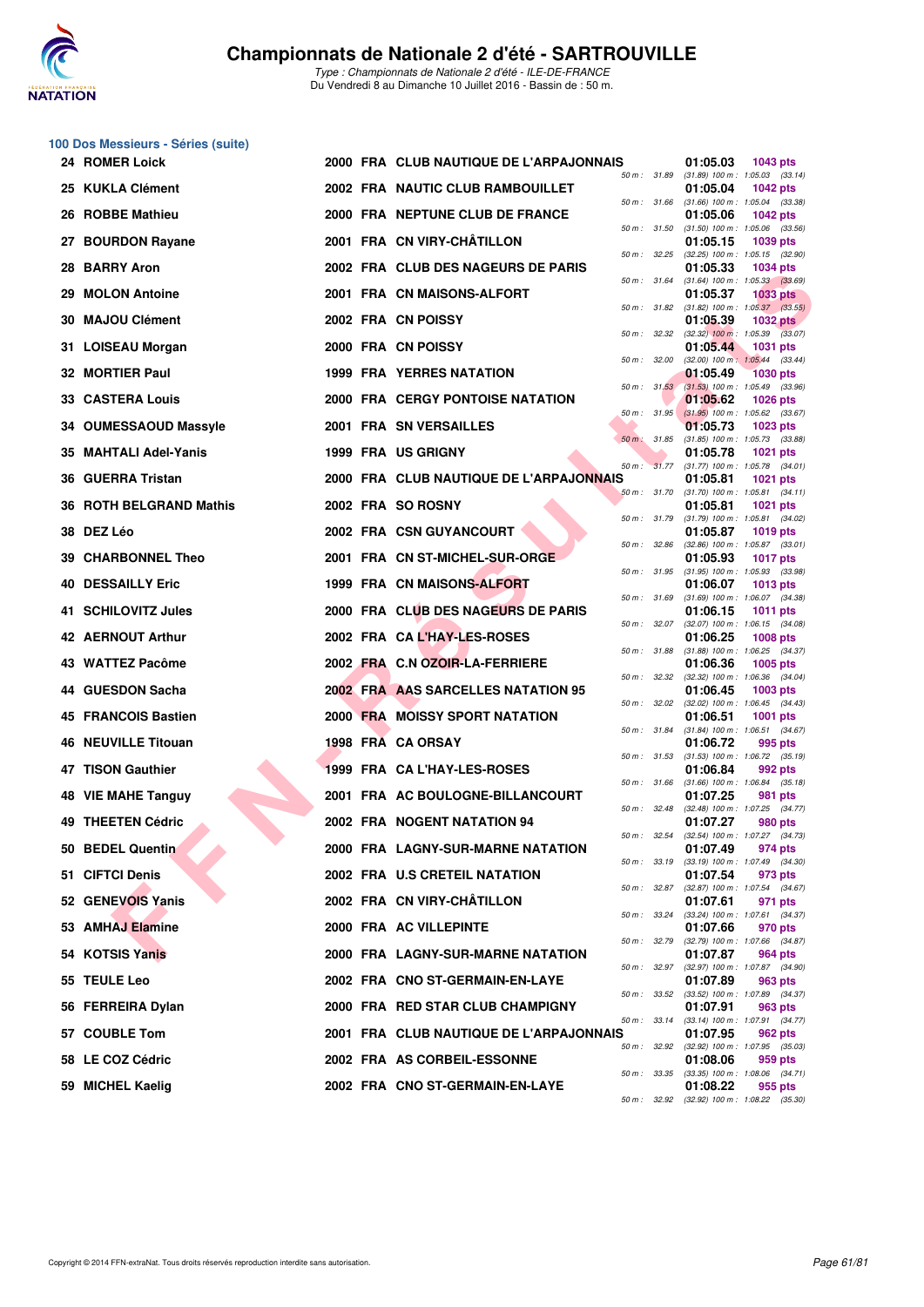

## **100 Dos Messieurs - Séries (suite)**

| 60 LHOMME Hugo                                             |  | <b>2002 FRA SN VERSAILLES</b>                                                                                                           |                         |       | 01:08.28                                                     | 953 pts         |         |
|------------------------------------------------------------|--|-----------------------------------------------------------------------------------------------------------------------------------------|-------------------------|-------|--------------------------------------------------------------|-----------------|---------|
| 61 MARGUERON Romain                                        |  | 1999 FRA AAS SARCELLES NATATION 95                                                                                                      | 50 m: 33.33             |       | $(33.33)$ 100 m : 1:08.28 $(34.95)$<br>01:08.32              | 952 pts         |         |
| 62 DENJEAN Constantin                                      |  | 2002 FRA SO ROSNY                                                                                                                       | 50 m: 32.96             |       | $(32.96)$ 100 m : 1:08.32 $(35.36)$<br>01:08.48              | 948 pts         |         |
| 63 ARTIGNY Thibault                                        |  | 2000 FRA CN VERNEUIL VERNOUILLET                                                                                                        |                         |       | 50 m: 31.55 (31.55) 100 m: 1:08.48 (36.93)                   |                 |         |
|                                                            |  |                                                                                                                                         | 50 m: 33.16             |       | 01:08.49<br>$(33.16)$ 100 m : 1:08.49 $(35.33)$              | 947 pts         |         |
| 64 QUANTIN Hugo                                            |  | 2001 FRA CSN GUYANCOURT                                                                                                                 | 50 m : 33.79            |       | 01:08.92<br>$(33.79)$ 100 m : 1:08.92 $(35.13)$              | 936 pts         |         |
| 65 PAUBEL Lucas                                            |  | <b>2002 FRA ES MASSY NATATION</b>                                                                                                       |                         |       | 01:09.06                                                     | 932 pts         |         |
| 66 LEROY Théo                                              |  | 2001 FRA CN VIRY-CHÂTILLON                                                                                                              | 50 m: 33.91             |       | $(33.91)$ 100 m : 1:09.06 $(35.15)$<br>01:09.29              | <b>926 pts</b>  |         |
| 67 ARCENS Andreas                                          |  | 2001 FRA STADE FRANÇAIS O COURBEVOIE                                                                                                    | 50 m: 33.23             |       | $(33.23)$ 100 m : 1:09.29 $(36.06)$<br>01:09.68              | <b>916 pts</b>  |         |
|                                                            |  |                                                                                                                                         | 50 m: 33.65             |       | $(33.65)$ 100 m : 1:09.68 $(36.03)$                          |                 |         |
| 68 RUELLO Colin                                            |  | 2002 FRA CLUB DES NAGEURS DE PARIS                                                                                                      | 50 m: 34.47             |       | 01:09.83<br>(34.47) 100 m : 1:09.83 (35.36)                  | 912 pts         |         |
| 69 ANNEQUIN Leo                                            |  | 2002 FRA ETOILE SAINT-LEU NATATION                                                                                                      | 50 m : 33.48            |       | 01:10.00<br>$(33.48)$ 100 m : 1:10.00 $(36.52)$              | 907 pts         |         |
| 70 CHAPUIS Barthelemy                                      |  | 2002 FRA RACING CLUB DE FRANCE WP                                                                                                       |                         |       | 01:10.53                                                     | 893 pts         |         |
| 70 BARTHÉLÉMY Hugo                                         |  | 2002 FRA CN LE PLESSIS-ROBINSON                                                                                                         | 50 m: 33.01             |       | (33.01) 100 m: 1:10.53 (37.52)<br>01:10.53                   | 893 pts         |         |
|                                                            |  |                                                                                                                                         | $50 m$ :                | 34.94 | (34.94) 100 m : 1:10.53 (35.59)                              |                 |         |
| <b>72 BOCHER Guillaume</b>                                 |  | 2001 FRA A.O. TRAPPES NATATION                                                                                                          | 50 m: 34.29             |       | 01:10.74<br>(34.29) 100 m: 1:10.74 (36.45)                   | <b>888 pts</b>  |         |
| 73 BONNIVARD Adrien                                        |  | 2002 FRA AQUA CLUB PONTAULT-ROISSY                                                                                                      | 50 m: 35.14             |       | 01:10.97                                                     | 882 pts         |         |
| <b>74 DEYRIES Corentin</b>                                 |  | 2002 FRA OLYMPIQUE LA GARENNE-COLOMBES                                                                                                  |                         |       | $(35.14)$ 100 m : 1:10.97 $(35.83)$<br>01:10.99              | 881 pts         |         |
| 75 FENIOU Erwan                                            |  | 2001 FRA A.O. TRAPPES NATATION                                                                                                          | 50 m : 34.34            |       | $(34.34)$ 100 m : 1:10.99 $(36.65)$<br>01:11.97              | 856 pts         |         |
|                                                            |  |                                                                                                                                         | 50 m : 34.79            |       | (34.79) 100 m: 1:11.97 (37.18)                               |                 |         |
| 76 HIRCHI Axel                                             |  | 2002 FRA CN ASNIERES                                                                                                                    | 50 m: 35.38             |       | 01:13.14<br>$(35.38)$ 100 m : 1:13.14 $(37.76)$              | 826 pts         |         |
| 77 BENAZET Julien                                          |  | 1999 FRA CN MELUN VAL DE SEINE                                                                                                          | 50 m: 36.26             |       | 01:15.82                                                     | 761 pts         |         |
| <b>78 DESBRUNS Florian</b>                                 |  | 2000 FRA LAGNY-SUR-MARNE NATATION                                                                                                       |                         |       | $(36.26)$ 100 m : 1:15.82 $(39.56)$<br>01:16.11              | 754 pts         |         |
| --- DANDELEUX Lucas                                        |  | 2001 FRA OLYMPIQUE LA GARENNE-COLOMBES                                                                                                  |                         |       | 50 m: 37.23 (37.23) 100 m: 1:16.11 (38.88)<br><b>DNS dec</b> |                 |         |
|                                                            |  |                                                                                                                                         |                         |       |                                                              |                 |         |
| 00 Dos Messieurs - Finale A                                |  | (Samedi 9 Juillet 2016)                                                                                                                 |                         |       |                                                              |                 |         |
| 1 AROT Julien                                              |  | <b>1992 FRA SN VERSAILLES</b>                                                                                                           |                         |       | 02:11.36                                                     | 1165 pts        |         |
| 2 BODENES Adrien                                           |  | 50 m: 30.68 (30.68) 100 m: 1:04.20 (33.52) 150 m: 1:38.02 (33.82) 200 m: 2:11.36 (33.34)                                                |                         |       |                                                              |                 |         |
|                                                            |  | <b>1998 FRA STADE FRANÇAIS O COURBEVOIE</b><br>50 m: 31.08 (31.08) 100 m: 1:04.77 (33.69) 150 m: 1:39.08 (34.31) 200 m: 2:13.17 (34.09) |                         |       | 02:13.17                                                     | 1138 pts        |         |
| 3 BRUNET-PEYRAUD Thibaud                                   |  | 1999 FRA CN MAISONS-ALFORT                                                                                                              |                         |       | 02:13.73                                                     | 1130 pts        |         |
| 4 DELATTRE Noe                                             |  | 50 m: 31.61 (31.61) 100 m: 1:04.81 (33.20) 150 m: 1:39.42<br>2000 FRA ETOILE SAINT-LEU NATATION                                         |                         |       | $(34.61)$ 200 m : 2:13.73 $(34.31)$<br>02:15.10              | <b>1110 pts</b> |         |
|                                                            |  | 50 m: 31.48 (31.48) 100 m: 1:06.32 (34.84) 150 m: 1:41.03 (34.71) 200 m: 2:15.10 (34.07)                                                |                         |       |                                                              |                 |         |
| 5 REUILLON Paul                                            |  | <b>1997 FRA MOUETTES DE PARIS</b><br>50 m: 32.23 (32.23) 100 m: 1:06.20                                                                 | (33.97) 150 m : 1:41.09 |       | 02:15.36<br>$(34.89)$ 200 m : 2:15.36 $(34.27)$              | 1106 pts        |         |
| 6 GICQUEL Kylian                                           |  | 1999 FRA NOGENT NATATION 94                                                                                                             |                         |       | 02:18.52                                                     | 1061 pts        |         |
| <b>7 COUDRAIS Yvon</b>                                     |  | 50 m: 32.85 (32.85) 100 m: 1:08.25 (35.40) 150 m: 1:44.42 (36.17) 200 m: 2:18.52<br>2000 FRA STELLA SPORTS ST-MAUR                      |                         |       | 02:23.53                                                     | 991 pts         | (34.10) |
|                                                            |  | 50 m: 34.39 (34.39) 100 m: 1:12.04 (37.65) 150 m: 1:47.62                                                                               |                         |       | $(35.58)$ 200 m : 2:23.53 $(35.91)$                          |                 |         |
| --- THIBAULT Maxime                                        |  | <b>1999 FRA RSC MONTREUIL</b>                                                                                                           |                         |       | <b>DSQ 15m</b>                                               |                 |         |
| <b>00 Dos Messieurs - Finale B</b> (Samedi 9 Juillet 2016) |  |                                                                                                                                         |                         |       |                                                              |                 |         |

### **[200 Dos Messieurs - Finale A](http://www.ffnatation.fr/webffn/resultats.php?idact=nat&go=epr&idcpt=39837&idepr=63)** (Samedi 9 Juillet 2016)

| 1 AROT Julien            |  | 1992 FRA SN VERSAILLES                                                                              | 02:11.36                                              | 1165 pts   |
|--------------------------|--|-----------------------------------------------------------------------------------------------------|-------------------------------------------------------|------------|
| 2 BODENES Adrien         |  | 50 m: 30.68 (30.68) 100 m: 1:04.20 (33.52) 150 m: 1:38.02<br>1998 FRA STADE FRANCAIS O COURBEVOIE   | $(33.82)$ 200 m : 2:11.36 $(33.34)$<br>02:13.17       | 1138 pts   |
| 3 BRUNET-PEYRAUD Thibaud |  | 50 m: 31.08 (31.08) 100 m: 1:04.77 (33.69) 150 m: 1:39.08<br>1999 FRA CN MAISONS-ALFORT             | $(34.31)$ 200 m : 2:13.17 $(34.09)$<br>02:13.73       | $1130$ pts |
| <b>4 DELATTRE Noe</b>    |  | 50 m: 31.61 (31.61) 100 m: 1:04.81 (33.20) 150 m: 1:39.42<br>2000 FRA ETOILE SAINT-LEU NATATION     | $(34.61)$ 200 m : 2:13.73 $(34.31)$<br>02:15.10       | 1110 $pts$ |
| 5 REUILLON Paul          |  | 50 m: 31.48 (31.48) 100 m: 1:06.32 (34.84) 150 m: 1:41.03<br><b>1997 FRA MOUETTES DE PARIS</b>      | $(34.71)$ 200 m : 2:15.10 $(34.07)$<br>02:15.36       | 1106 $pts$ |
| 6 GICQUEL Kylian         |  | 50 m: 32.23 (32.23) 100 m: 1:06.20 (33.97) 150 m: 1:41.09<br><b>1999 FRA NOGENT NATATION 94</b>     | $(34.89)$ 200 m : 2:15.36 $(34.27)$<br>02:18.52       | 1061 $pts$ |
| 7 COUDRAIS Yvon          |  | $(35.40)$ 150 m : 1:44.42<br>50 m : 32.85 (32.85) 100 m : 1:08.25<br>2000 FRA STELLA SPORTS ST-MAUR | $(36.17)$ 200 m : 2:18.52 $(34.10)$<br>02:23.53       | 991 pts    |
| --- THIBAULT Maxime      |  | 50 m: 34.39 (34.39) 100 m: 1:12.04 (37.65) 150 m: 1:47.62<br><b>1999 FRA RSC MONTREUIL</b>          | $(35.58)$ 200 m : 2:23.53 $(35.91)$<br><b>DSQ 15m</b> |            |
|                          |  |                                                                                                     |                                                       |            |

## **[200 Dos Messieurs - Finale B](http://www.ffnatation.fr/webffn/resultats.php?idact=nat&go=epr&idcpt=39837&idepr=63)** (Samedi 9 Juillet 2016)

| <b>DANDELEUX Lucas</b> | 2001 FRA OLYMPIQUE LA GARENNE-COLOMBES                                                      | 02:17.31<br>1078 pts                |
|------------------------|---------------------------------------------------------------------------------------------|-------------------------------------|
|                        | 50 m: 31.62 (31.62) 100 m: 1:06.10 (34.48) 150 m: 1:41.86                                   | (35.76) 200 m : 2:17.31 (35.45      |
| 2 PIRI Max             | 1997 FRA CLUB DES NAGEURS DE PARIS                                                          | 02:17.33<br>1078 pts                |
|                        | 50 m: 31.70 (31.70) 100 m: 1:07.22 (35.52) 150 m: 1:42.16                                   | $(34.94)$ 200 m : 2:17.33 $(35.17)$ |
| 3 CASTERA Louis        | <b>2000 FRA CERGY PONTOISE NATATION</b>                                                     | 02:17.84<br><b>1070 pts</b>         |
|                        | 50 m: 32.13 (32.13) 100 m: 1:06.60 (34.47) 150 m: 1:42.81                                   | (36.21) 200 m : 2:17.84 (35.03      |
| 4 CRASSOUS Thomas      | 1999 FRA STADE FRANCAIS O COURBEVOIE                                                        | 02:19.04<br>1053 pts                |
|                        | 50 m: 33.02 (33.02) 100 m: 1:08.23 (35.21) 150 m: 1:44.50                                   | $(36.27)$ 200 m : 2:19.04 $(34.54)$ |
| 5 BEDEL Quentin        | 2000 FRA LAGNY-SUR-MARNE NATATION                                                           | 02:19.77<br>1043 pts                |
|                        | 50 m: 32.68 (32.68) 100 m: 1:08.05 (35.37) 150 m: 1:44.51                                   | $(36.46)$ 200 m : 2:19.77 $(35.26)$ |
| 6 MINOUX Paul          | 1999 FRA CSM CLAMART                                                                        | 02:21.98<br>1012 $pts$              |
|                        | 50 m : 32.98 (32.98) 100 m : 1:09.00 (36.02) 150 m : 1:45.35 (36.35) 200 m : 2:21.98 (36.63 |                                     |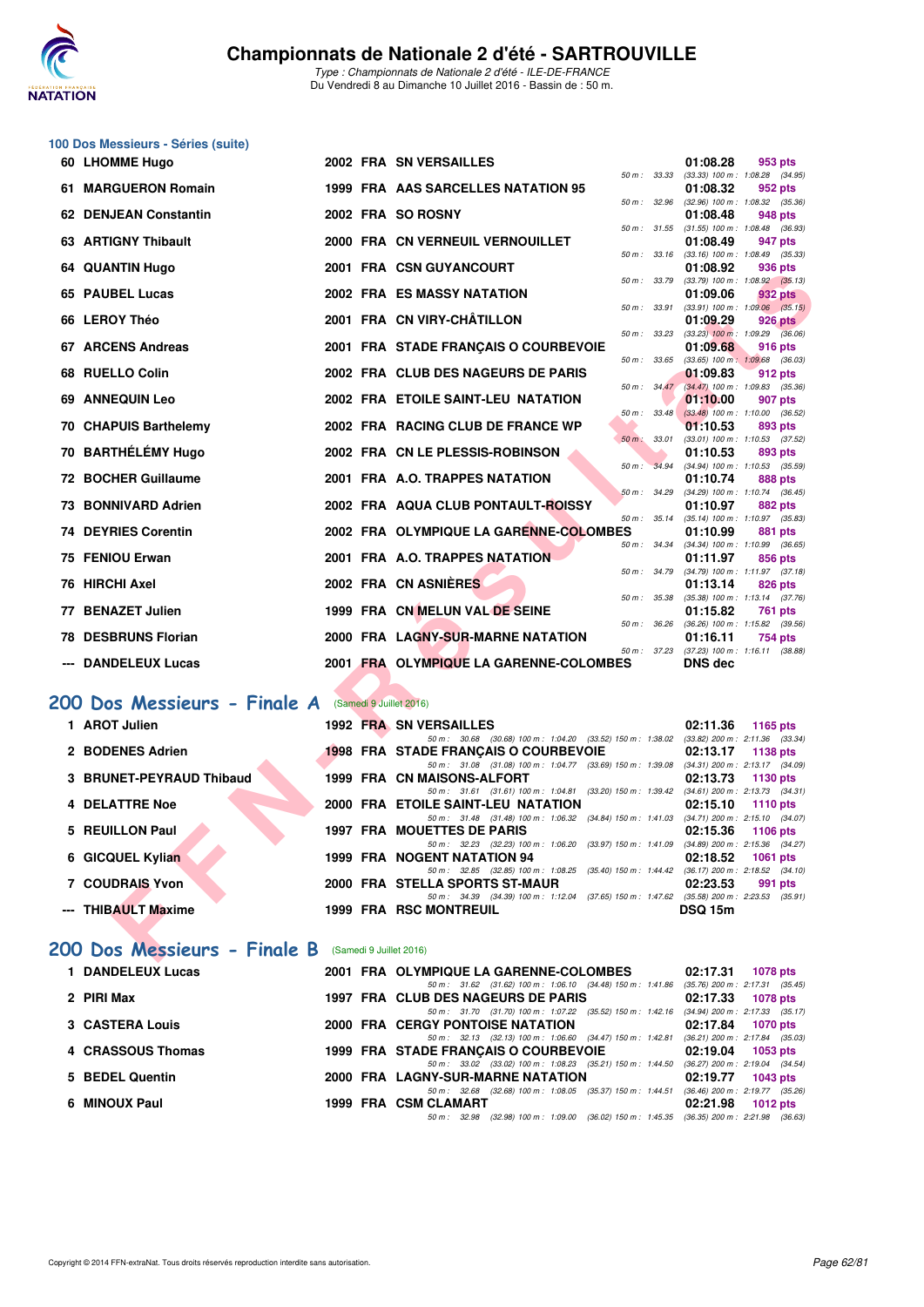

|   | 200 Dos Messieurs - Finale B (suite)                           |  |  |                                                                                                                                     |                                                                      |  |  |  |  |  |  |  |
|---|----------------------------------------------------------------|--|--|-------------------------------------------------------------------------------------------------------------------------------------|----------------------------------------------------------------------|--|--|--|--|--|--|--|
|   | 7 NEUVILLE Malo                                                |  |  | 2001 FRA CA ORSAY<br>50 m: 33.89 (33.89) 100 m: 1:10.62 (36.73) 150 m: 1:48.29 (37.67) 200 m: 2:25.64 (37.35)                       | 02:25.64<br>962 pts                                                  |  |  |  |  |  |  |  |
|   | --- PASTULA Kacper                                             |  |  | 2001 POL ES VITRY                                                                                                                   | <b>DSQ 15m</b>                                                       |  |  |  |  |  |  |  |
|   | 200 Dos Messieurs - Finale C 14-15 ans (Samedi 9 Juillet 2016) |  |  |                                                                                                                                     |                                                                      |  |  |  |  |  |  |  |
|   | 1 KUKLA Clément                                                |  |  | 2002 FRA NAUTIC CLUB RAMBOUILLET                                                                                                    | 02:18.22<br>1065 pts                                                 |  |  |  |  |  |  |  |
|   | 2 POUMAREDE Julien                                             |  |  | 50 m: 32.33 (32.33) 100 m: 1:07.51 (35.18) 150 m: 1:43.08 (35.57) 200 m: 2:18.22 (35.14)<br>2001 FRA CN ST-MICHEL-SUR-ORGE          | 02:19.01<br><b>1054 pts</b>                                          |  |  |  |  |  |  |  |
|   | 3 COUBLE Tom                                                   |  |  | 50 m: 31.91 (31.91) 100 m: 1:06.46 (34.55) 150 m: 1:42.64 (36.18) 200 m: 2:19.01 (36.37)<br>2001 FRA CLUB NAUTIQUE DE L'ARPAJONNAIS | 02:21.92<br>$1013$ pts                                               |  |  |  |  |  |  |  |
|   |                                                                |  |  | 50 m: 32.91 (32.91) 100 m: 1:08.92 (36.01) 150 m: 1:45.65 (36.73) 200 m: 2:21.92 (36.27)                                            |                                                                      |  |  |  |  |  |  |  |
|   | 4 BOURDON Rayane                                               |  |  | 2001 FRA CN VIRY-CHATILLON<br>50 m: 32.91 (32.91) 100 m: 1:08.38 (35.47) 150 m: 1:45.82 (37.44) 200 m: 2:21.95 (36.13)              | 02:21.95<br><b>1013 pts</b>                                          |  |  |  |  |  |  |  |
| 5 | <b>CHARBONNEL Theo</b>                                         |  |  | 2001 FRA CN ST-MICHEL-SUR-ORGE<br>50 m: 33.71 (33.71) 100 m: 1:09.96 (36.25) 150 m: 1:46.96                                         | 02:22.34<br><b>1007 pts</b><br>$(37.00)$ 200 m : $2:22.34$ $(35.38)$ |  |  |  |  |  |  |  |
|   | 6 THEETEN Cédric                                               |  |  | <b>2002 FRA NOGENT NATATION 94</b><br>50 m: 33.47 (33.47) 100 m: 1:09.78 (36.31) 150 m: 1:47.47                                     | 02:24.24<br>981 pts<br>$(37.69)$ 200 m : 2:24.24 $(36.77)$           |  |  |  |  |  |  |  |
|   | 7 BARTHÉLÉMY Hugo                                              |  |  | 2002 FRA CN LE PLESSIS-ROBINSON                                                                                                     | 02:26.53<br>950 pts                                                  |  |  |  |  |  |  |  |
|   | 8 TEULE Leo                                                    |  |  | 50 m: 34.63 (34.63) 100 m: 1:12.18 (37.55) 150 m: 1:49.48<br>2002 FRA CNO ST-GERMAIN-EN-LAYE                                        | $(37.30)$ 200 m : 2:26.53 (37.05)<br>02:27.65<br>935 pts             |  |  |  |  |  |  |  |
|   |                                                                |  |  | 50 m : 34.96 (34.96) 100 m : 1:11.70 (36.74) 150 m : 1:49.97                                                                        | $(38.27)$ 200 m : 2:27.65 $(37.68)$                                  |  |  |  |  |  |  |  |
|   | 200 Dos Messieurs - Séries<br>(Samedi 9 Juillet 2016)          |  |  |                                                                                                                                     |                                                                      |  |  |  |  |  |  |  |
|   | 1 AROT Julien                                                  |  |  | 1992 FRA SN VERSAILLES<br>50 m: 30.78 (30.78) 100 m: 1:04.33 (33.55) 150 m: 1:38.90 (34.57) 200 m: 2:13.15 (34.25)                  | 02:13.15<br>1138 pts                                                 |  |  |  |  |  |  |  |
|   | 2 BODENES Adrien                                               |  |  | 1998 FRA STADE FRANÇAIS O COURBEVOIE                                                                                                | 02:14.18<br>1123 pts                                                 |  |  |  |  |  |  |  |
|   | 3 THIBAULT Maxime                                              |  |  | 50 m: 31.12 (31.12) 100 m: 1:04.35 (33.23) 150 m: 1:38.88 (34.53) 200 m: 2:14.18 (35.30)<br><b>1999 FRA RSC MONTREUIL</b>           | 02:14.51<br><b>1118 pts</b>                                          |  |  |  |  |  |  |  |
|   | <b>BRUNET-PEYRAUD Thibaud</b>                                  |  |  | 50 m: 31.18 (31.18) 100 m: 1.05.36 (34.18) 150 m: 1.39.85 (34.49) 200 m: 2.14.51 (34.66)<br>1999 FRA CN MAISONS-ALFORT              | 02:14.75<br>1115 pts                                                 |  |  |  |  |  |  |  |
| 5 | <b>DELATTRE Noe</b>                                            |  |  | 50 m: 31.58 (31.58) 100 m: 1:05.15 (33.57) 150 m: 1:39.98<br>2000 FRA ETOILE SAINT-LEU NATATION                                     | (34.83) 200 m : 2:14.75 (34.77)<br>02:15.34<br><b>1106 pts</b>       |  |  |  |  |  |  |  |
| 6 | <b>MIGUET Florian</b>                                          |  |  | 50 m: 31.87 (31.87) 100 m: 1:06.45 (34.58) 150 m: 1:41.73<br>2001 FRA SN VERSAILLES                                                 | $(35.28)$ 200 m : 2:15.34 $(33.61)$<br>02:16.02<br><b>1097 pts</b>   |  |  |  |  |  |  |  |
|   |                                                                |  |  | 50 m: 31.22 (31.22) 100 m: 1:05.46 (34.24) 150 m: 1:40.87 (35.41) 200 m: 2:16.02 (35.15)                                            |                                                                      |  |  |  |  |  |  |  |
|   | 7 MECHICHE Magsen                                              |  |  | 1995 FRA MOUETTES DE PARIS<br>50 m: 31.05 (31.05) 100 m: 1:05.29 (34.24) 150 m: 1:40.56                                             | 02:16.34<br>1092 pts<br>(35.27) 200 m : 2:16.34 (35.78)              |  |  |  |  |  |  |  |
|   | 8 REUILLON Paul                                                |  |  | <b>1997 FRA MOUETTES DE PARIS</b><br>50 m: 32.41 (32.41) 100 m: 1:06.97 (34.56) 150 m: 1:42.02 (35.05) 200 m: 2:16.66 (34.64)       | 02:16.66<br><b>1087 pts</b>                                          |  |  |  |  |  |  |  |
|   | 9 GICQUEL Kylian                                               |  |  | <b>1999 FRA NOGENT NATATION 94</b><br>50 m: 32.92 (32.92) 100 m: 1:08.71 (35.79) 150 m: 1:45.07 (36.36) 200 m: 2:18.20 (33.13)      | 02:18.20<br>1065 pts                                                 |  |  |  |  |  |  |  |
|   | <b>10 COUDRAIS Yvon</b>                                        |  |  | 2000 FRA STELLA SPORTS ST-MAUR                                                                                                      | 02:18.37<br>1063 pts                                                 |  |  |  |  |  |  |  |
|   | 11 BEDEL Quentin                                               |  |  | 50 m: 31.44 (31.44) 100 m: 1:05.83 (34.39) 150 m: 1:42.56<br>2000 FRA LAGNY-SUR-MARNE NATATION                                      | $(36.73)$ 200 m : 2:18.37 $(35.81)$<br>02:18.86<br><b>1056 pts</b>   |  |  |  |  |  |  |  |
|   | <b>12 DANDELEUX Lucas</b>                                      |  |  | 50 m: 33.19 (33.19) 100 m: 1.08.18 (34.99) 150 m: 1.43.43 (35.25) 200 m: 2.18.86 (35.43)<br>2001 FRA OLYMPIQUE LA GARENNE-COLOMBES  | 02:19.11<br>1052 pts                                                 |  |  |  |  |  |  |  |
|   | 13 MINOUX Paul                                                 |  |  | 50 m: 32.13 (32.13) 100 m: 1:07.33 (35.20) 150 m: 1:43.22 (35.89) 200 m: 2:19.11 (35.89)<br>1999 FRA CSM CLAMART                    | 02:19.19<br><b>1051 pts</b>                                          |  |  |  |  |  |  |  |
|   | <b>14 CASTERA Louis</b>                                        |  |  | 50 m : 32.32 (32.32) 100 m : 1:07.32 (35.00) 150 m : 1:43.30 (35.98) 200 m : 2:19.19 (35.89)<br>2000 FRA CERGY PONTOISE NATATION    | 02:19.42<br><b>1048 pts</b>                                          |  |  |  |  |  |  |  |
|   | <b>15 NEUVILLE Malo</b>                                        |  |  | 50 m: 32.31 (32.31) 100 m: 1:07.47 (35.16) 150 m: 1:43.39                                                                           | $(35.92)$ 200 m : 2:19.42 $(36.03)$                                  |  |  |  |  |  |  |  |
|   |                                                                |  |  | 2001 FRA CA ORSAY<br>50 m : 33.04 (33.04) 100 m : 1:07.99 (34.95) 150 m : 1:44.40                                                   | 02:19.64<br>1045 pts<br>$(36.41)$ 200 m : 2:19.64 $(35.24)$          |  |  |  |  |  |  |  |
|   | 16 PIRI Max                                                    |  |  | 1997 FRA CLUB DES NAGEURS DE PARIS<br>50 m : 32.06 (32.06) 100 m : 1:06.95 (34.89) 150 m : 1:42.44                                  | 02:19.77<br>1043 pts<br>(35.49) 200 m : 2:19.77 (37.33)              |  |  |  |  |  |  |  |
|   | 17 PASTULA Kacper                                              |  |  | 2001 POL ES VITRY<br>50 m: 30.98 (30.98) 100 m: 1:06.80 (35.82) 150 m: 1:43.79                                                      | 02:20.10<br>1038 pts<br>$(36.99)$ 200 m : 2:20.10 $(36.31)$          |  |  |  |  |  |  |  |
|   | 18 CRASSOUS Thomas                                             |  |  | 1999 FRA STADE FRANCAIS O COURBEVOIE<br>50 m : 33.27 (33.27) 100 m : 1:09.44 (36.17) 150 m : 1:46.17                                | 02:20.45<br><b>1034 pts</b><br>(36.73) 200 m : 2:20.45 (34.28)       |  |  |  |  |  |  |  |
|   | 19 OLIVIER Nicolas                                             |  |  | 1998 FRA ASSO NATATION DE SARTROUVILLE                                                                                              | 02:20.51<br>1033 pts                                                 |  |  |  |  |  |  |  |
|   | 20 KUKLA Clément                                               |  |  | 50 m : 32.58 (32.58) 100 m : 1:08.38 (35.80) 150 m : 1:44.66<br>2002 FRA NAUTIC CLUB RAMBOUILLET                                    | $(36.28)$ 200 m : 2:20.51 $(35.85)$<br>02:20.68<br>1030 pts          |  |  |  |  |  |  |  |
|   | 21 BECQUET Julien                                              |  |  | 50 m: 33.32 (33.32) 100 m: 1:08.98 (35.66) 150 m: 1:45.22 (36.24) 200 m: 2:20.68 (35.46)<br><b>1999 FRA S.M MONTROUGE</b>           | 02:20.95<br>1027 pts                                                 |  |  |  |  |  |  |  |
|   | 22 SCHILOVITZ Jules                                            |  |  | 50 m: 32.99 (32.99) 100 m: 1:08.78 (35.79) 150 m: 1:45.27<br>2000 FRA CLUB DES NAGEURS DE PARIS                                     | $(36.49)$ 200 m : 2:20.95 $(35.68)$<br>02:21.32<br>1021 pts          |  |  |  |  |  |  |  |
|   | 22 ROBBE Mathieu                                               |  |  | 50 m : 33.23 (33.23) 100 m : 1:09.09 (35.86) 150 m : 1:45.34                                                                        | (36.25) 200 m : 2:21.32 (35.98)                                      |  |  |  |  |  |  |  |
|   |                                                                |  |  | 2000 FRA NEPTUNE CLUB DE FRANCE<br>50 m: 33.31 (33.31) 100 m: 1:08.73 (35.42) 150 m: 1:45.71                                        | 02:21.32<br>1021 pts<br>$(36.98)$ 200 m : 2:21.32 $(35.61)$          |  |  |  |  |  |  |  |
|   | 24 COUBLE Tom                                                  |  |  | 2001 FRA CLUB NAUTIQUE DE L'ARPAJONNAIS<br>50 m: 33.03 (33.03) 100 m: 1:08.81 (35.78) 150 m: 1:45.61 (36.80) 200 m: 2:21.57 (35.96) | 02:21.57<br><b>1018 pts</b>                                          |  |  |  |  |  |  |  |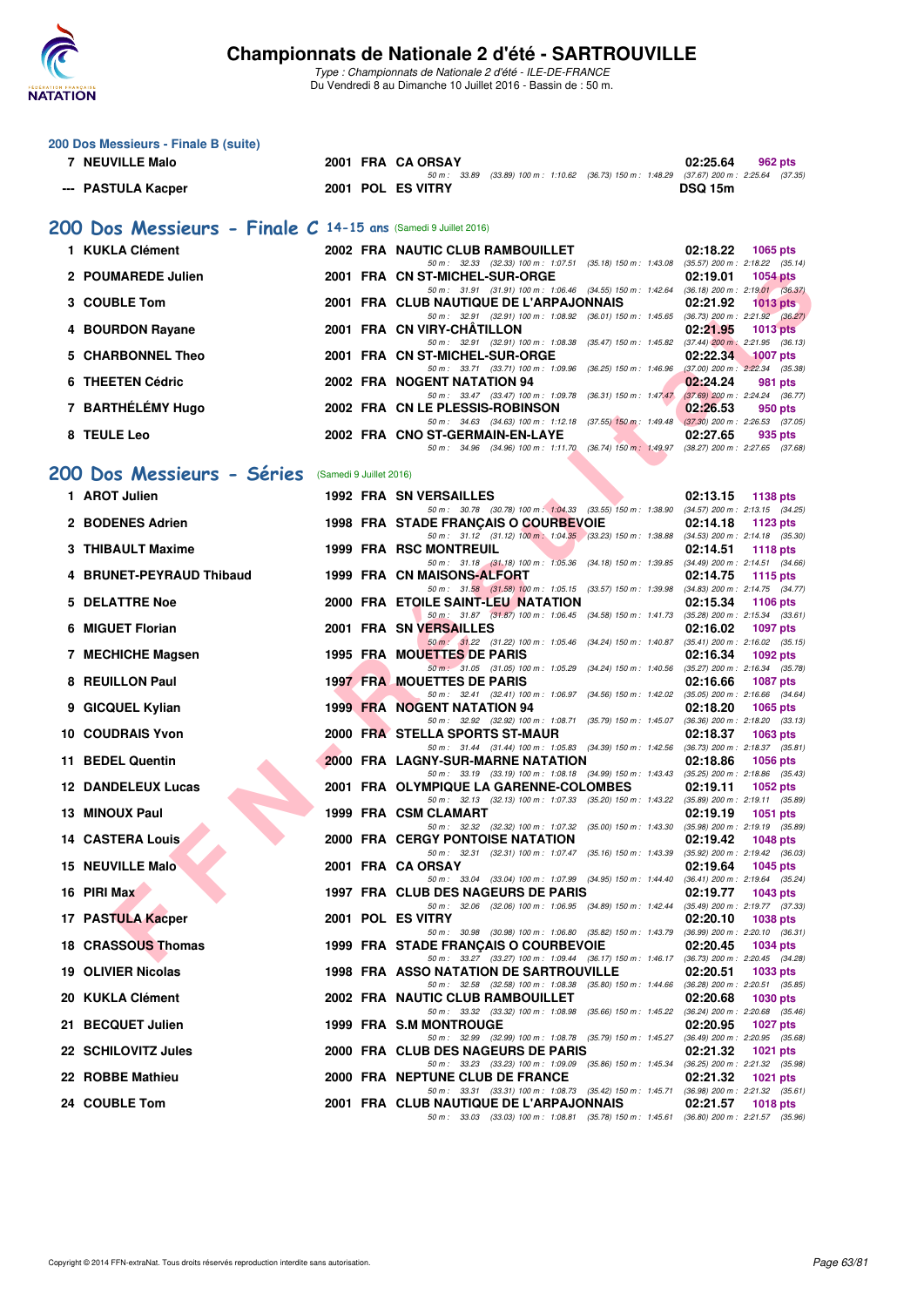

|    | 200 Dos Messieurs - Séries (suite) |  |                                                                                                                                        |                                                                                |
|----|------------------------------------|--|----------------------------------------------------------------------------------------------------------------------------------------|--------------------------------------------------------------------------------|
|    | 25 POUMAREDE Julien                |  | 2001 FRA CN ST-MICHEL-SUR-ORGE<br>50 m: 32.79 (32.79) 100 m: 1:08.44 (35.65) 150 m: 1:45.38 (36.94) 200 m: 2:21.63 (36.25)             | 02:21.63<br><b>1017 pts</b>                                                    |
|    | 26 BOURDON Rayane                  |  | 2001 FRA CN VIRY-CHATILLON                                                                                                             | 02:21.67<br><b>1016 pts</b>                                                    |
|    | 27 PICHON Erwan                    |  | 50 m: 32.81 (32.81) 100 m: 1:08.21 (35.40) 150 m: 1:45.56 (37.35) 200 m: 2:21.67 (36.11)<br>2000 FRA AC VILLEPINTE                     | 02:21.76<br><b>1015 pts</b>                                                    |
|    | 28 ROMER Loick                     |  | 50 m: 33.06 (33.06) 100 m: 1:08.88 (35.82) 150 m: 1:45.59<br>2000 FRA CLUB NAUTIQUE DE L'ARPAJONNAIS                                   | $(36.71)$ 200 m : 2:21.76 $(36.17)$<br>02:22.41<br><b>1006 pts</b>             |
| 29 | <b>ROTH BELGRAND Mathis</b>        |  | 50 m : 33.06 (33.06) 100 m : 1:09.66 (36.60) 150 m : 1:46.91<br>2002 FRA SO ROSNY                                                      | $(37.25)$ 200 m : 2:22.41 $(35.50)$<br>02:22.52<br>1005 pts                    |
|    | 30 BENAZET Julien                  |  | 50 m: 32.91 (32.91) 100 m: 1:09.31 (36.40) 150 m: 1:45.79<br>1999 FRA CN MELUN VAL DE SEINE                                            | $(36.48)$ 200 m : 2:22.52 $(36.73)$<br>02:22.56<br><b>1004 pts</b>             |
|    | 31 THEETEN Cédric                  |  | 50 m: 32.81 (32.81) 100 m: 1:08.82 (36.01) 150 m: 1:46.21<br>2002 FRA NOGENT NATATION 94                                               | $(37.39)$ 200 m : 2:22.56 $(36.35)$<br>02:22.67<br>$1003$ pts                  |
|    | 32 DESBRUNS Florian                |  | 50 m: 33.25 (33.25) 100 m: 1:09.27 (36.02) 150 m: 1:47.25 (37.98) 200 m: 2:22.67 (35.42)<br>2000 FRA LAGNY-SUR-MARNE NATATION          | 02:23.01<br>998 pts                                                            |
|    | 33 MAJOU Clément                   |  | 50 m: 33.45 (33.45) 100 m: 1:09.13 (35.68) 150 m: 1:46.08 (36.95) 200 m: 2:23.01 (36.93)<br>2002 FRA CN POISSY                         | 02:23.13<br>996 pts                                                            |
|    | 34 LOISEAU Morgan                  |  | 50 m: 34.62 (34.62) 100 m: 1:10.64 (36.02) 150 m: 1:47.25<br>2000 FRA CN POISSY                                                        | $(36.61)$ 200 m : 2:23.13 $(35.88)$<br>02:23.22<br>995 pts                     |
|    | 35 GUESDON Sacha                   |  | 50 m: 32.77 (32.77) 100 m: 1:09.07 (36.30) 150 m: 1:46.04<br>2002 FRA AAS SARCELLES NATATION 95                                        | $(36.97)$ 200 m : 2:23.22 $(37.18)$<br>02:23.40<br>993 pts                     |
|    | 36 LHOMME Hugo                     |  | 50 m : 33.01 (33.01) 100 m : 1:09.07 (36.06) 150 m : 1:46.79<br>2002 FRA SN VERSAILLES                                                 | $(37.72)$ 200 m : 2:23.40 $(36.61)$<br>02:23.61<br>990 pts                     |
|    | 37 GUERRA Tristan                  |  | 50 m: 33.72 (33.72) 100 m: 1:10.62 (36.90) 150 m: 1:47.47<br>2000 FRA CLUB NAUTIQUE DE L'ARPAJONNAIS                                   | $(36.85)$ 200 m : 2:23.61 $(36.14)$<br>02:23.85<br>986 pts                     |
|    | 38 WATTEZ Pacôme                   |  | 50 m : 33.00 (33.00) 100 m : 1:09.52 (36.52) 150 m : 1:46.09<br>2002 FRA C.N OZOIR-LA-FERRIERE                                         | $(36.57)$ 200 m : 2:23.85 $(37.76)$<br>02:24.11<br>983 pts                     |
|    | 39 CHARBONNEL Theo                 |  | 50 m: 33.60 (33.60) 100 m: 1:10.58 (36.98) 150 m: 1:47.92 (37.34) 200 m: 2:24.11 (36.19)<br>2001 FRA CN ST-MICHEL-SUR-ORGE             | 02:24.14<br>982 pts                                                            |
|    | 40 AERNOUT Arthur                  |  | 50 m : 32.73 (32.73) 100 m : 1:08.80<br>2002 FRA CA L'HAY-LES-ROSES                                                                    | (36.07) 150 m : 1:46.43 (37.63) 200 m : 2:24.14 (37.71)<br>02:24.17<br>982 pts |
|    | 41 BARTHÉLÉMY Hugo                 |  | 50 m : 33.22 (33.22) 100 m : 1:09.25 (36.03) 150 m : 1:46.68<br>2002 FRA CN LE PLESSIS-ROBINSON                                        | $(37.43)$ 200 m : 2:24.17 $(37.49)$<br>02:24.53<br>977 pts                     |
|    | 42 MAHTALI Adel-Yanis              |  | 50 m: 34.86 (34.86) 100 m: 1:11.60 (36.74) 150 m: 1:48.84<br>1999 FRA US GRIGNY                                                        | (37.24) 200 m : 2:24.53 (35.69)<br>02:24.94<br>972 pts                         |
|    | 43 TEULE Leo                       |  | 50 m: 31.99 (31.99) 100 m: 1:08.40 (36.41) 150 m: 1:46.49<br>2002 FRA CNO ST-GERMAIN-EN-LAYE                                           | (38.09) 200 m : 2:24.94 (38.45)<br>02:25.04<br>970 pts                         |
|    | 44 GERMAIN-HIDALGO Arthur          |  | 50 m: 33.62 (33.62) 100 m: 1:10.46 (36.84) 150 m: 1:48.12 (37.66) 200 m: 2:25.04 (36.92)<br>2001 FRA NEPTUNE CLUB DE FRANCE            | 02:25.30<br>967 pts                                                            |
|    | 45 MICHEL Kaelig                   |  | 50 m: 34.05 (34.05) 100 m: 1:10.77 (36.72) 150 m: 1:48.16 (37.39) 200 m: 2:25.30 (37.14)<br>2002 FRA CNO ST-GERMAIN-EN-LAYE            | 02:25.34<br>966 pts                                                            |
|    | 46 VIE MAHE Tanguy                 |  | 50 m: 33.51 (33.51) 100 m: 1:09.99 (36.48) 150 m: 1:47.60 (37.61) 200 m: 2:25.34 (37.74)<br>2001 FRA AC BOULOGNE-BILLANCOURT           | 02:25.47<br>964 pts                                                            |
|    | 47 FERREIRA Dylan                  |  | 50 m: 33.86 (33.86) 100 m: 1:10.62 (36.76) 150 m: 1:48.01<br>2000 FRA RED STAR CLUB CHAMPIGNY                                          | $(37.39)$ 200 m : 2:25.47 $(37.46)$<br>02:26.02<br>957 pts                     |
|    | <b>48 BARLIER Tony</b>             |  | 50 m: 34.36 (34.36) 100 m: 1:11.50 (37.14) 150 m: 1:49.47 (37.97) 200 m: 2:26.02 (36.55)<br><b>2002 FRA CSN GUYANCOURT</b>             | 02:26.23<br>954 pts                                                            |
|    | 49 PAUBEL Lucas                    |  | 50 m: 34.11 (34.11) 100 m: 1:11.55 (37.44) 150 m: 1:49.05 (37.50) 200 m: 2:26.23 (37.18)<br>2002 FRA ES MASSY NATATION                 | 02:26.27<br>954 pts                                                            |
|    | 50 QUANTIN Hugo                    |  | 50 m: 34.35 (34.35) 100 m: 1:10.85 (36.50) 150 m: 1:48.79<br><b>2001 FRA CSN GUYANCOURT</b>                                            | (37.94) 200 m : 2:26.27 (37.48)<br>02:26.76<br>947 pts                         |
|    | 51 MARGUERON Romain                |  | 50 m: 34.49 (34.49) 100 m: 1:11.11 (36.62) 150 m: 1:48.64<br>1999 FRA AAS SARCELLES NATATION 95                                        | $(37.53)$ 200 m : 2:26.76 $(38.12)$<br>02:27.03<br>943 pts                     |
|    | 52 DEYRIES Corentin                |  | 50 m : 33.66 (33.66) 100 m : 1:10.32 (36.66) 150 m : 1:47.94 (37.62) 200 m : 2:27.03 (39.09)<br>2002 FRA OLYMPIQUE LA GARENNE-COLOMBES | 02:27.67<br>935 pts                                                            |
|    | 53 MORET Yann-Eric                 |  | 50 m: 34.12 (34.12) 100 m: 1:11.87 (37.75) 150 m: 1:49.96<br>2001 FRA CLUB DES NAGEURS DE PARIS                                        | $(38.09)$ 200 m : 2:27.67 $(37.71)$<br>02:27.99<br>931 pts                     |
|    | 54 SCHMITT Teddy                   |  | 50 m: 34.77 (34.77) 100 m: 1:11.80 (37.03) 150 m: 1:50.10<br>2002 FRA AQUA CLUB PONTAULT-ROISSY                                        | (38.30) 200 m : 2:27.99 (37.89)<br>02:28.51<br>924 pts                         |
|    | 55 CHERRIER Kylian                 |  | 50 m : 35.68 (35.68) 100 m : 1:13.33 (37.65) 150 m : 1:51.60<br>2000 FRA SN VERSAILLES                                                 | $(38.27)$ 200 m : 2:28.51 $(36.91)$<br>02:28.56<br>923 pts                     |
|    | 56 BOCHER Guillaume                |  | 50 m: 33.73 (33.73) 100 m: 1:10.92 (37.19) 150 m: 1:50.21<br>2001 FRA A.O. TRAPPES NATATION                                            | $(39.29)$ 200 m : 2:28.56 $(38.35)$<br>02:29.04<br>917 pts                     |
|    | 57 CHAPUIS Barthelemy              |  | 50 m : 35.05 (35.05) 100 m : 1:13.21 (38.16) 150 m : 1:52.09<br>2002 FRA RACING CLUB DE FRANCE WP                                      | (38.88) 200 m : 2:29.04 (36.95)<br>02:29.67<br>908 pts                         |
|    | 58 GUILLAUME Hugo                  |  | 50 m : 35.57 (35.57) 100 m : 1:14.19 (38.62) 150 m : 1:53.82<br>2001 FRA CN VIRY-CHATILLON                                             | $(39.63)$ 200 m : 2:29.67 $(35.85)$<br>02:30.37<br>899 pts                     |
|    | 59 HERENT Nathan                   |  | 50 m: 35.31 (35.31) 100 m: 1:13.29 (37.98) 150 m: 1:51.93<br><b>1998 FRA SN MONTGERON</b>                                              | (38.64) 200 m : 2:30.37 (38.44)<br>02:30.50<br>898 pts                         |
|    | 60 EUGENE Justin                   |  | 50 m: 33.99 (33.99) 100 m: 1:11.76 (37.77) 150 m: 1:51.77<br>1997 FRA SN MONTGERON                                                     | (40.01) 200 m : 2:30.50 (38.73)<br>02:30.65<br>896 pts                         |
|    |                                    |  | 50 m: 34.45 (34.45) 100 m: 1:12.34 (37.89) 150 m: 1:52.10 (39.76) 200 m: 2:30.65 (38.55)                                               |                                                                                |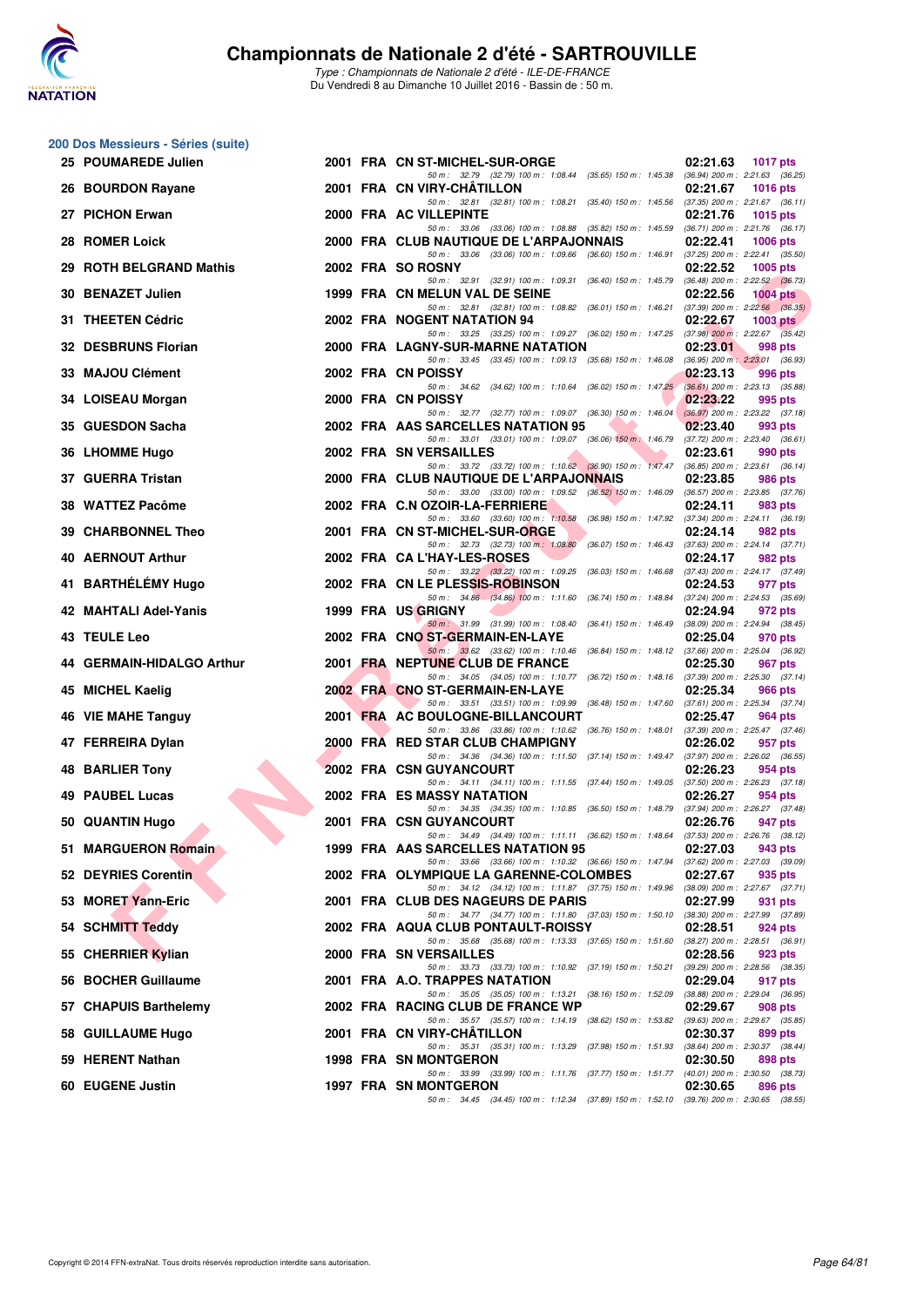

Type : Championnats de Nationale 2 d'été - ILE-DE-FRANCE Du Vendredi 8 au Dimanche 10 Juillet 2016 - Bassin de : 50 m.

#### **200 Dos Messieurs - Séries (suite)**

| 61 DE BEGON DE LAROUZIERE Roc |  | 2002 FRA RACING CLUB DE FRANCE WP                                                            | 02:31.50      | 885 pts                             |
|-------------------------------|--|----------------------------------------------------------------------------------------------|---------------|-------------------------------------|
|                               |  | 50 m: 35.14 (35.14) 100 m: 1:13.46 (38.32) 150 m: 1:53.13                                    |               | $(39.67)$ 200 m : 2:31.50 $(38.37)$ |
| 62 DEMETZ Alexis              |  | 2001 FRA AQUA CLUB PONTAULT-ROISSY                                                           | 02:33.63      | 857 pts                             |
|                               |  | 50 m: 36.28 (36.28) 100 m: 1:14.38 (38.10) 150 m: 1:53.83                                    |               | $(39.45)$ 200 m : 2:33.63 $(39.80)$ |
| 63 RUELLO Colin               |  | 2002 FRA CLUB DES NAGEURS DE PARIS                                                           | 02:34.04      | 852 pts                             |
|                               |  | 50 m : 35.38 (35.38) 100 m : 1:13.53 (38.15) 150 m : 1:54.46 (40.93) 200 m : 2:34.04 (39.58) |               |                                     |
| 64 GHAFIR Hedi                |  | 2000 FRA AS HERBLAY NATATION                                                                 | 02:34.25      | 849 pts                             |
|                               |  | 50 m: 33.42 (33.42) 100 m: 1:12.07 (38.65) 150 m: 1:53.18 (41.11) 200 m: 2:34.25 (41.07)     |               |                                     |
| 65 HIRCHI Axel                |  | 2002 FRA CN ASNIERES                                                                         | 02:36.02      | 827 pts                             |
|                               |  | 50 m : 35.69 (35.69) 100 m : 1:15.43 (39.74) 150 m : 1:56.00 (40.57) 200 m : 2:36.02 (40.02) |               |                                     |
| --- FOURRIER Thomas           |  | 2001 FRA CLUB DES NAGEURS DE PARIS                                                           | <b>DSQ Vi</b> |                                     |
| --- ARCENS Andreas            |  | 2001 FRA STADE FRANCAIS O COURBEVOIE                                                         | <b>DSQ Vi</b> |                                     |
|                               |  |                                                                                              |               |                                     |

#### **50 Brasse Messieurs - Finale A** (Samedi 9 Juillet 2016)

| 1 FOURNIER Florian          |  | 1996 FRA ES NANTERRE               | 00:30.14 | <b>1221 pts</b> |
|-----------------------------|--|------------------------------------|----------|-----------------|
| 2 HOUDENOT Nicolas          |  | 1997 FRA RED STAR CLUB CHAMPIGNY   | 00:31.26 | 1158 pts        |
| 3 DALLE Thibault            |  | <b>1997 FRA SN VERSAILLES</b>      | 00:31.29 | 1156 pts        |
| 4 SHEN Simon                |  | 1999 FRA CLUB DES NAGEURS DE PARIS | 00:31.38 | 1151 pts        |
| 5 LESUEUR Theo              |  | 1998 FRA RED STAR CLUB CHAMPIGNY   | 00:31.64 | 1137 pts        |
| <b>6 PRUNIERES Robinson</b> |  | 2000 FRA COULOMMIERS NATATION      | 00:32.06 | 1114 pts        |
| 7 ANDRÉ Loïc                |  | 2001 FRA A.O. TRAPPES NATATION     | 00:32.07 | 1113 pts        |
| 8 BOURUMEAU William         |  | 1998 FRA CN VIRY-CHÂTILLON         | 00:32.76 | 1076 pts        |

#### **[50 Brasse Messieurs - Finale B](http://www.ffnatation.fr/webffn/resultats.php?idact=nat&go=epr&idcpt=39837&idepr=71)** (Samedi 9 Juillet 2016)

| וסגא ווחטחוו כט                                                    |  |                                                                                                                                | UZ.JU.UZ         | $021$ pm        |
|--------------------------------------------------------------------|--|--------------------------------------------------------------------------------------------------------------------------------|------------------|-----------------|
| --- FOURRIER Thomas                                                |  | 50 m: 35.69 (35.69) 100 m: 1:15.43 (39.74) 150 m: 1:56.00 (40.57) 200 m: 2:36.02 (40.02)<br>2001 FRA CLUB DES NAGEURS DE PARIS | <b>DSQ Vi</b>    |                 |
| --- ARCENS Andreas                                                 |  | 2001 FRA STADE FRANÇAIS O COURBEVOIE                                                                                           | <b>DSQ Vi</b>    |                 |
|                                                                    |  |                                                                                                                                |                  |                 |
| Brasse Messieurs - Finale A (Samedi 9 Juillet 2016)                |  |                                                                                                                                |                  |                 |
|                                                                    |  |                                                                                                                                |                  |                 |
| 1 FOURNIER Florian                                                 |  | <b>1996 FRA ES NANTERRE</b>                                                                                                    | 00:30.14         | <b>1221 pts</b> |
| 2 HOUDENOT Nicolas                                                 |  | 1997 FRA RED STAR CLUB CHAMPIGNY                                                                                               | 00:31.26         | 1158 pts        |
| 3 DALLE Thibault                                                   |  | <b>1997 FRA SN VERSAILLES</b>                                                                                                  | 00:31.29         | 1156 pts        |
| 4 SHEN Simon                                                       |  | 1999 FRA CLUB DES NAGEURS DE PARIS                                                                                             | 00:31.38         | 1151 pts        |
| 5 LESUEUR Theo                                                     |  | 1998 FRA RED STAR CLUB CHAMPIGNY                                                                                               | 00:31.64         | <b>1137 pts</b> |
| <b>6 PRUNIERES Robinson</b>                                        |  | <b>2000 FRA COULOMMIERS NATATION</b>                                                                                           | 00:32.06         | 1114 $pts$      |
| 7 ANDRÉ Loïc                                                       |  | 2001 FRA A.O. TRAPPES NATATION                                                                                                 | 00:32.07         | 1113 pts        |
| 8 BOURUMEAU William                                                |  | 1998 FRA CN VIRY-CHÂTILLON                                                                                                     | 00:32.76         | <b>1076 pts</b> |
|                                                                    |  |                                                                                                                                |                  |                 |
| <b>O Brasse Messieurs - Finale B</b> (Samedi 9 Juillet 2016)       |  |                                                                                                                                |                  |                 |
| 1 CHARBONNEL Alexandre                                             |  | 2000 FRA CN BRUNOY-ESSONNE                                                                                                     | 00:31.96         | 1119 pts        |
| 2 ARNAUD Quentin                                                   |  | 2000 FRA YERRES NATATION                                                                                                       | 00:32.25         | 1104 pts        |
| 3 DESSAILLY Eric                                                   |  | 1999 FRA CN MAISONS-ALFORT                                                                                                     | 00:32.26         | 1103 pts        |
| 4 SCHEERS Hugo                                                     |  | 2001 FRA CN VIRY-CHÂTILLON                                                                                                     | 00:32.57         | <b>1086 pts</b> |
| 5 REMOND Arthur                                                    |  | 2000 FRA RACING CLUB DE FRANCE WP                                                                                              | 00:32.99         | 1064 pts        |
| 6 LIV Thomas                                                       |  | 2002 FRA AQUA CLUB PONTAULT-ROISSY                                                                                             | 00:33.14         | 1056 pts        |
| 7 ROHART DELPIERRE Charles-Louis                                   |  | 2000 FRA CSN GUYANCOURT                                                                                                        | 00:33.53         | 1035 pts        |
| 8 JOUAN Thibault                                                   |  | 1999 FRA AS BONDY                                                                                                              | 00:33.64         | 1030 pts        |
|                                                                    |  |                                                                                                                                |                  |                 |
| $60$ Brasse Messieurs - Finale C 14-15 ans (Samedi 9 Juillet 2016) |  |                                                                                                                                |                  |                 |
| 1 HO Ryan                                                          |  | 2001 FRA CN VIRY-CHÂTILLON                                                                                                     | 00:33.33         | 1046 pts        |
| 2 ZINAOUI Mehdi                                                    |  | 2001 FRA AAS SARCELLES NATATION 95                                                                                             | 00:33.69         | 1027 pts        |
| 3 ANJOLRAS Alexandre                                               |  | 2002 FRA SN VERSAILLES                                                                                                         | 00:33.81         | 1021 pts        |
| <b>4 RUBINELLI Maxime</b>                                          |  | 2001 FRA CN FONTAINEBLEAU-AVON                                                                                                 | 00:33.87         | <b>1018 pts</b> |
| 5 OUNOUGHI Ihsane                                                  |  | 2001 FRA ES MASSY NATATION                                                                                                     | 00:34.09         | <b>1006 pts</b> |
| 6 OUANICHE-HERBIN Nicolas                                          |  | 2001 FRA ETOILE SAINT-LEU NATATION                                                                                             | 00:34.63         | 979 pts         |
| <b>7 DELANNOY Antoine</b>                                          |  | 2002 FRA AQUA CLUB PONTAULT-ROISSY                                                                                             | 00:35.23         | 948 pts         |
| --- APCHER Mathéo                                                  |  | 2001 FRA ETOILE SAINT-LEU NATATION                                                                                             | <b>DSQ Da</b>    |                 |
|                                                                    |  |                                                                                                                                |                  |                 |
| <b>iO Brasse Messieurs - Séries</b> (Samedi 9 Juillet 2016)        |  |                                                                                                                                |                  |                 |
| 1 FOURNIER Florian                                                 |  | <b>1996 FRA ES NANTERRE</b>                                                                                                    | 00:30.31         | <b>1211 pts</b> |
| 2 SHEN Simon                                                       |  | 1999 FRA CLUB DES NAGEURS DE PARIS                                                                                             | 00:31.39         | 1151 pts        |
| <b>2. CUALIVINI Thomas</b>                                         |  | 100C EDA HC CRICHIV                                                                                                            | $0.04444 + 4440$ |                 |

### **[50 Brasse Messieurs - Finale C](http://www.ffnatation.fr/webffn/resultats.php?idact=nat&go=epr&idcpt=39837&idepr=71) 14-15 ans** (Samedi 9 Juillet 2016)

| 1 HO Ryan                 |  | 2001 FRA CN VIRY-CHÂTILLON         | 00:33.33      | 1046 pts        |
|---------------------------|--|------------------------------------|---------------|-----------------|
| 2 ZINAOUI Mehdi           |  | 2001 FRA AAS SARCELLES NATATION 95 | 00:33.69      | <b>1027 pts</b> |
| 3 ANJOLRAS Alexandre      |  | <b>2002 FRA SN VERSAILLES</b>      | 00:33.81      | 1021 pts        |
| 4 RUBINELLI Maxime        |  | 2001 FRA CN FONTAINEBLEAU-AVON     | 00:33.87      | 1018 pts        |
| 5 OUNOUGHI Ihsane         |  | 2001 FRA ES MASSY NATATION         | 00:34.09      | 1006 pts        |
| 6 OUANICHE-HERBIN Nicolas |  | 2001 FRA ETOILE SAINT-LEU NATATION | 00:34.63      | 979 pts         |
| 7 DELANNOY Antoine        |  | 2002 FRA AQUA CLUB PONTAULT-ROISSY | 00:35.23      | <b>948 pts</b>  |
| --- APCHER Mathéo         |  | 2001 FRA ETOILE SAINT-LEU NATATION | <b>DSQ Da</b> |                 |

### **[50 Brasse Messieurs - Séries](http://www.ffnatation.fr/webffn/resultats.php?idact=nat&go=epr&idcpt=39837&idepr=71)** (Samedi 9 Juillet 2016)

|     | 1 FOURNIER Florian          |  | 1996 FRA ES NANTERRE                 | 00:30.31 | <b>1211 pts</b> |
|-----|-----------------------------|--|--------------------------------------|----------|-----------------|
|     | 2 SHEN Simon                |  | 1999 FRA CLUB DES NAGEURS DE PARIS   | 00:31.39 | 1151 pts        |
|     | 3 CHAUVIN Thomas            |  | <b>1996 FRA US GRIGNY</b>            | 00:31.44 | 1148 pts        |
|     | 4 DALLE Thibault            |  | <b>1997 FRA SN VERSAILLES</b>        | 00:31.56 | 1141 pts        |
|     | 5 LESUEUR Theo              |  | 1998 FRA RED STAR CLUB CHAMPIGNY     | 00:31.80 | 1128 pts        |
|     | <b>6 PRUNIERES Robinson</b> |  | <b>2000 FRA COULOMMIERS NATATION</b> | 00:31.86 | 1125 pts        |
|     | 7 ANDRÉ Loïc                |  | 2001 FRA A.O. TRAPPES NATATION       | 00:31.97 | 1119 pts        |
|     | 8 HOUDENOT Nicolas          |  | 1997 FRA RED STAR CLUB CHAMPIGNY     | 00:31.99 | <b>1118 pts</b> |
|     | 9 BOURUMEAU William         |  | 1998 FRA CN VIRY-CHÂTILLON           | 00:32.07 | 1113 pts        |
| 10. | <b>DESSAILLY Eric</b>       |  | 1999 FRA CN MAISONS-ALFORT           | 00:32.13 | 1110 pts        |
|     | <b>CHARBONNEL Alexandre</b> |  | 2000 FRA CN BRUNOY-ESSONNE           | 00:32.14 | <b>1110 pts</b> |
|     |                             |  |                                      |          |                 |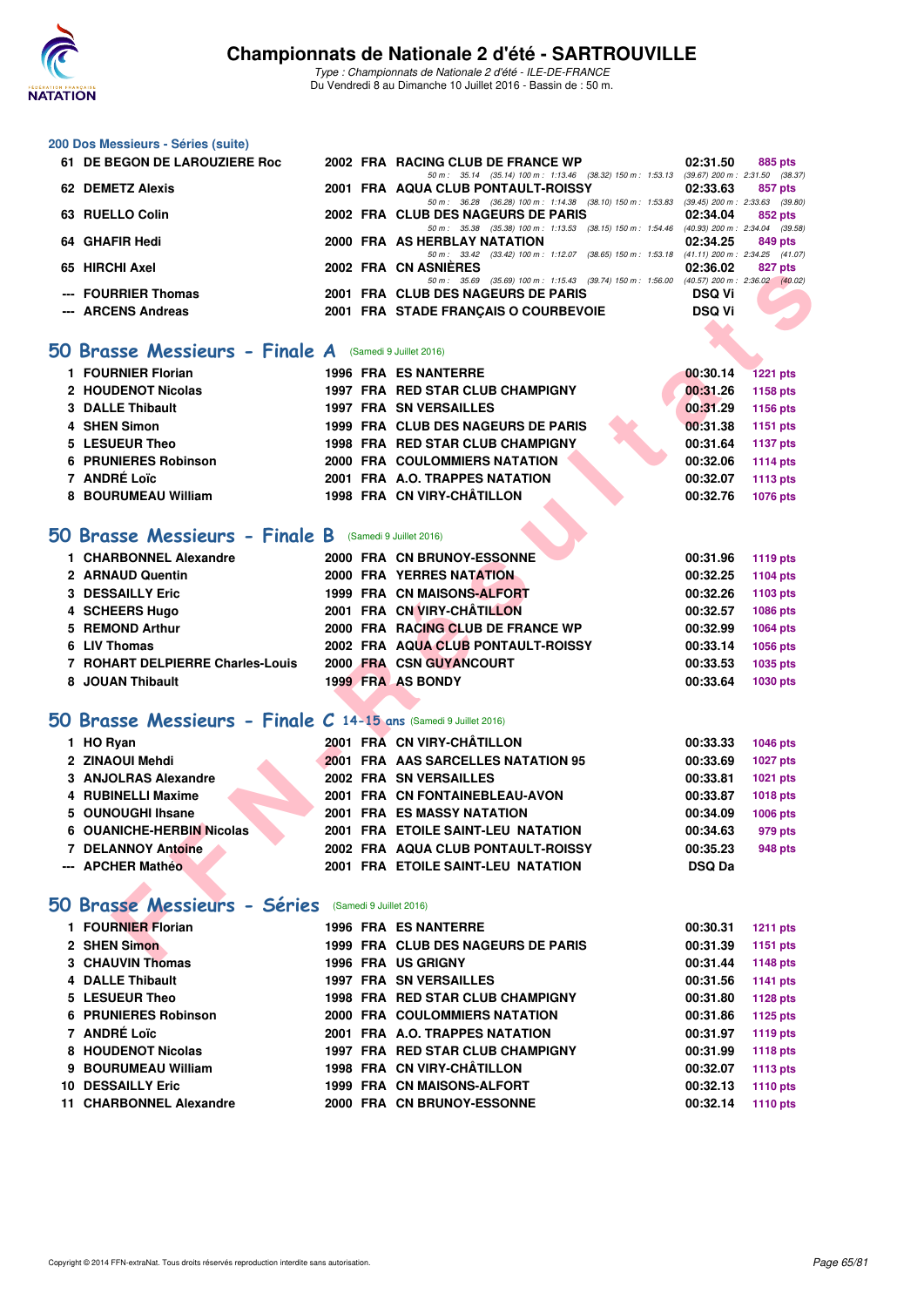

#### **50 Brasse Messieurs - Séries (suite)**

| <b>12 ARNAUD Quentin</b>                                        |  | <b>2000 FRA YERRES NATATION</b>    |             | 00:32.36      | 1098 pts                                                      |  |
|-----------------------------------------------------------------|--|------------------------------------|-------------|---------------|---------------------------------------------------------------|--|
| 13 SCHEERS Hugo                                                 |  | 2001 FRA CN VIRY-CHÂTILLON         |             | 00:32.66      | 1082 pts                                                      |  |
| 14 REMOND Arthur                                                |  | 2000 FRA RACING CLUB DE FRANCE WP  |             | 00:32.72      | 1078 pts                                                      |  |
| 15 JOUAN Thibault                                               |  | 1999 FRA AS BONDY                  |             | 00:32.87      | <b>1070 pts</b>                                               |  |
| 16 LIV Thomas                                                   |  | 2002 FRA AQUA CLUB PONTAULT-ROISSY |             | 00:33.08      | 1059 pts                                                      |  |
| 17 ROHART DELPIERRE Charles-Louis                               |  | 2000 FRA CSN GUYANCOURT            |             | 00:33.17      | 1054 pts                                                      |  |
| <b>18 MEDINA Antoine</b>                                        |  | 1999 FRA CN MELUN VAL DE SEINE     |             | 00:33.21      | 1052 pts                                                      |  |
| 19 HO Ryan                                                      |  | 2001 FRA CN VIRY-CHÂTILLON         |             | 00:33.27      | <b>1049 pts</b>                                               |  |
| 20 LHUSSIER Come                                                |  | 1999 FRA CNO ST-GERMAIN-EN-LAYE    |             | 00:33.28      | <b>1049 pts</b>                                               |  |
| 21 ROSPARS Pierre                                               |  | 2000 FRA BOIS-COLOMBES SPORT       |             | 00:33.31      | <b>1047 pts</b>                                               |  |
| 22 TRY Richard                                                  |  | <b>1998 FRA AC VILLEPINTE</b>      |             | 00:33.39      | 1043 pts                                                      |  |
| 23 ZINAOUI Mehdi                                                |  | 2001 FRA AAS SARCELLES NATATION 95 |             | 00:33.47      | <b>1039 pts</b>                                               |  |
| 24 HONDRE Victor                                                |  | <b>1998 FRA MOUETTES DE PARIS</b>  |             | 00:33.68      | <b>1028 pts</b>                                               |  |
| 25 BESCHERON Simon                                              |  | <b>1999 FRA SCUF PARIS</b>         |             | 00:33.77      | 1023 pts                                                      |  |
| 26 APCHER Mathéo                                                |  | 2001 FRA ETOILE SAINT-LEU NATATION |             | 00:34.03      | 1009 pts                                                      |  |
| 27 RUBINELLI Maxime                                             |  | 2001 FRA CN FONTAINEBLEAU-AVON     |             | 00:34.18      | 1002 pts                                                      |  |
| 28 BERINGUE Hugo                                                |  | 1998 FRA CA ORSAY                  |             | 00:34.39      | <b>991 pts</b>                                                |  |
| 29 OUANICHE-HERBIN Nicolas                                      |  | 2001 FRA ETOILE SAINT-LEU NATATION |             | 00:34.42      | 989 pts                                                       |  |
| 30 ANJOLRAS Alexandre                                           |  | 2002 FRA SN VERSAILLES             |             | 00:34.53      | <b>984 pts</b>                                                |  |
| 31 OUNOUGHI Ihsane                                              |  | 2001 FRA ES MASSY NATATION         |             | 00:34.60      | 980 pts                                                       |  |
| <b>32 DELANNOY Antoine</b>                                      |  | 2002 FRA AQUA CLUB PONTAULT-ROISSY |             | 00:34.65      | 978 pts                                                       |  |
| 33 ROUGAGNOU Zachary                                            |  | 2000 FRA CN MAISONS-ALFORT         |             | 00:34.76      | 972 pts                                                       |  |
| <b>34 DUCHEN Arthur</b>                                         |  | 2001 FRA AC BOULOGNE-BILLANCOURT   |             | 00:35.15      | 952 pts                                                       |  |
| 35 CHAPOTOT Raphael                                             |  | 2001 FRA CA L'HAY-LES-ROSES        |             | 00:35.21      | 949 pts                                                       |  |
| 36 KADRI Marwane                                                |  | 2001 FRA ETOILE SAINT-LEU NATATION |             | 00:35.38      | 941 pts                                                       |  |
| 37 FANJAT Albain                                                |  | 2001 FRA SN VERSAILLES             |             | 00:35.39      | 940 pts                                                       |  |
| <b>38 DANOIS Max</b>                                            |  | 2001 FRA SPORTING CLUB 9 PARIS     |             | 00:35.43      | 938 pts                                                       |  |
| 39 LE FORESTIER Erwan                                           |  | 2001 FRA CN ANDRESY                |             | 00:35.51      | 934 pts                                                       |  |
| <b>40 TISON Mathis</b>                                          |  | 2002 FRA CAL'HAY-LES-ROSES         |             | 00:35.54      | 933 pts                                                       |  |
| 41 SANCHEZ Ruben                                                |  | 2001 FRA CN LE PLESSIS-ROBINSON    |             | 00:35.62      | <b>929 pts</b>                                                |  |
| <b>42 LYFOUNG Lucas</b>                                         |  | 2002 FRA RACING CLUB DE FRANCE WP  |             | 00:36.28      | <b>896 pts</b>                                                |  |
| <b>43 GILLES William</b>                                        |  | <b>2002 FRA ES MASSY NATATION</b>  |             | 00:36.50      | <b>886 pts</b>                                                |  |
| --- LEBRETON Matis                                              |  | 2001 FRA A.O. TRAPPES NATATION     |             | <b>DNS Nd</b> |                                                               |  |
|                                                                 |  |                                    |             |               |                                                               |  |
| <b>00 Brasse Messieurs - Finale A</b> (Vendredi 8 Juillet 2016) |  |                                    |             |               |                                                               |  |
| 1 OLIER Cyril                                                   |  | <b>1994 FRA NOGENT NATATION 94</b> |             | 01:06.88      | 1174 pts                                                      |  |
| 2 PLATAUX Robin                                                 |  | <b>1997 FRA NOGENT NATATION 94</b> | 50 m: 31.23 | 01:08.15      | $(31.23)$ 100 m : 1:06.88 $(35.65)$<br>1140 pts               |  |
|                                                                 |  |                                    |             |               | 50 m: 32.08 (32.08) 100 m: 1:08.15 (36.07)                    |  |
| 3 BOURUMEAU William                                             |  | 1998 FRA CN VIRY-CHÂTILLON         |             | 01:08.85      | <b>1121 pts</b>                                               |  |
| <b>4 PRUNIERES Robinson</b>                                     |  | 2000 FRA COULOMMIERS NATATION      |             | 01:09.12      | 50 m: 32.06 (32.06) 100 m: 1:08.85 (36.79)<br><b>1114 pts</b> |  |
|                                                                 |  |                                    |             |               | 50 m : 32.82 (32.82) 100 m : 1:09.12 (36.30)                  |  |
| 5 FOURNIER Florian                                              |  | 1996 FRA ES NANTERRE               |             | 01:09.33      | 1108 pts                                                      |  |
| 6 SHEN Simon                                                    |  | 1999 FRA CLUB DES NAGEURS DE PARIS | 50 m: 32.51 | 01:09.39      | $(32.51)$ 100 m : 1:09.33 $(36.82)$<br><b>1107 pts</b>        |  |
|                                                                 |  |                                    | 50 m: 32.70 |               | $(32.70)$ 100 m : 1:09.39 $(36.69)$                           |  |
| <b>7 DESSAILLY Eric</b>                                         |  | 1999 FRA CN MAISONS-ALFORT         |             | 01:09.63      | 1100 pts                                                      |  |
|                                                                 |  |                                    |             |               | 50 m: 33.22 (33.22) 100 m: 1:09.63 (36.41)                    |  |

## **[100 Brasse Messieurs - Finale A](http://www.ffnatation.fr/webffn/resultats.php?idact=nat&go=epr&idcpt=39837&idepr=72)** (Vendredi 8 Juillet 2016)

| 1 OLIER Cyril                   | 1994 FRA NOGENT NATATION 94          |             | 01:06.88 | 1174 pts                                          |
|---------------------------------|--------------------------------------|-------------|----------|---------------------------------------------------|
| 2 PLATAUX Robin                 | <b>1997 FRA NOGENT NATATION 94</b>   | 50 m: 31.23 | 01:08.15 | $(31.23)$ 100 m : 1:06.88 $(35.65)$<br>1140 pts   |
| 3 BOURUMEAU William             | 1998 FRA CN VIRY-CHÂTILLON           | 50 m: 32.08 | 01:08.85 | $(32.08)$ 100 m : 1:08.15 $(36.07)$<br>1121 $pts$ |
| <b>4 PRUNIERES Robinson</b>     | <b>2000 FRA COULOMMIERS NATATION</b> | 50 m: 32.06 | 01:09.12 | (32.06) 100 m: 1:08.85 (36.79<br>1114 $pts$       |
| 5 FOURNIER Florian              | 1996 FRA ES NANTERRE                 | 50 m: 32.82 | 01:09.33 | (32.82) 100 m : 1:09.12 (36.30<br>1108 $pts$      |
| 6 SHEN Simon                    | 1999 FRA CLUB DES NAGEURS DE PARIS   | 50 m: 32.51 | 01:09.39 | $(32.51)$ 100 m : 1:09.33 $(36.82)$<br>1107 pts   |
| <b>7 DESSAILLY Eric</b>         | 1999 FRA CN MAISONS-ALFORT           | 50 m: 32.70 | 01:09.63 | (32.70) 100 m : 1:09.39 (36.69)<br>1100 $pts$     |
| 8 HOUDENOT Nicolas              | 1997 FRA RED STAR CLUB CHAMPIGNY     | 50 m: 33.22 | 01:09.98 | $(33.22)$ 100 m : 1:09.63 $(36.41)$<br>1091 pts   |
|                                 |                                      | 50 m: 32.93 |          | (32.93) 100 m: 1:09.98 (37.05)                    |
| 100 Brasse Messieurs - Finale B | (Vendredi 8 Juillet 2016)            |             |          |                                                   |

| 1 HO Ryan        |  | 2001 FRA CN VIRY-CHÂTILLON         |  | $01:10.22$ 1085 pts                          |  |
|------------------|--|------------------------------------|--|----------------------------------------------|--|
|                  |  |                                    |  | 50 m: 33.07 (33.07) 100 m: 1:10.22 (37.15)   |  |
| 2 LIV Thomas     |  | 2002 FRA AQUA CLUB PONTAULT-ROISSY |  | 01:10.45 1079 pts                            |  |
|                  |  |                                    |  | 50 m: 33.94 (33.94) 100 m: 1:10.45 (36.51)   |  |
| 3 ARNAUD Quentin |  | <b>2000 FRA YERRES NATATION</b>    |  | 01:10.50 1077 pts                            |  |
|                  |  |                                    |  | 50 m : 32.77 (32.77) 100 m : 1:10.50 (37.73) |  |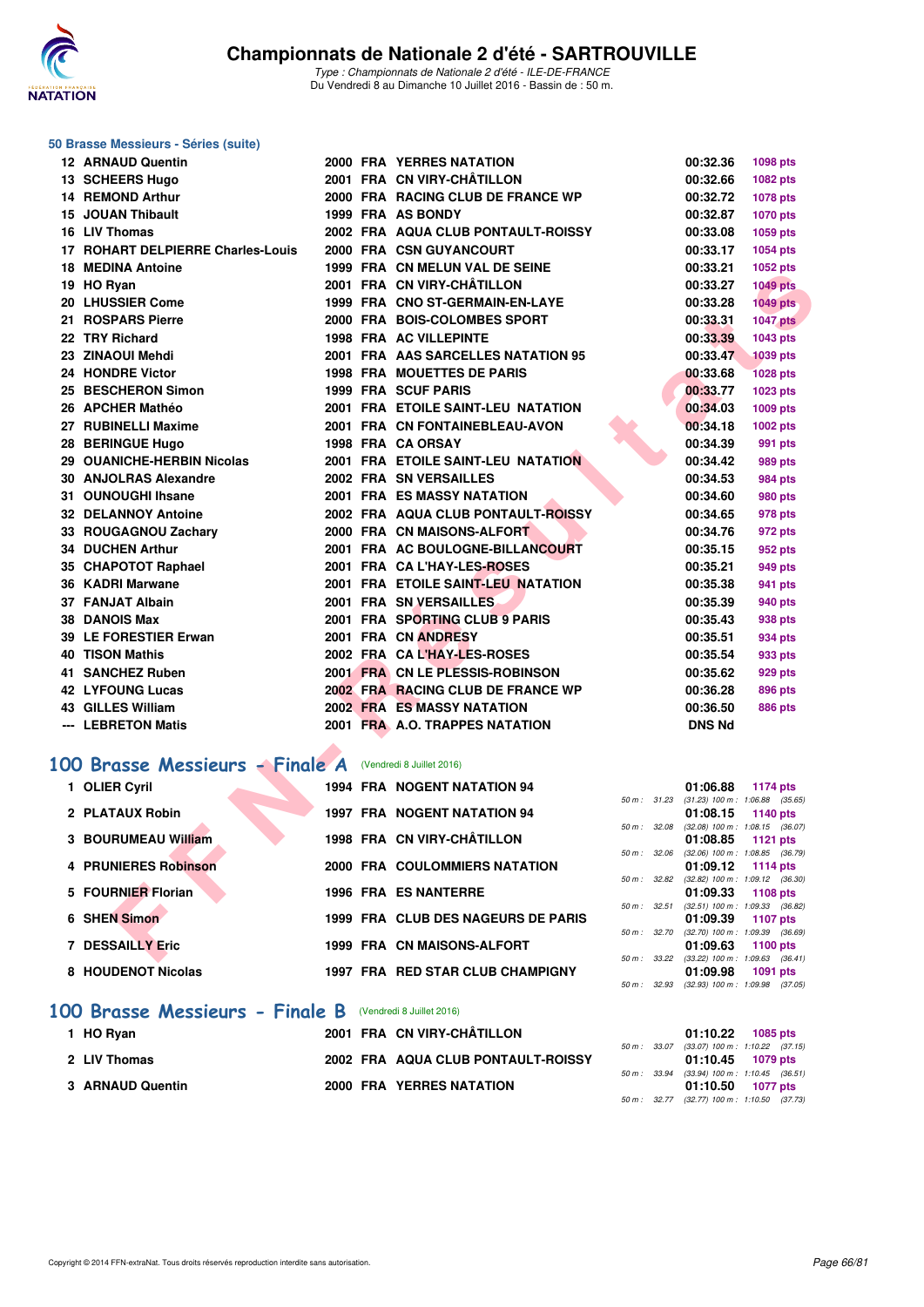

Type : Championnats de Nationale 2 d'été - ILE-DE-FRANCE Du Vendredi 8 au Dimanche 10 Juillet 2016 - Bassin de : 50 m.

## **100 Brasse Messieurs - Finale B (suite)**

| 4 SCHEERS Hugo    |  | 2001 FRA CN VIRY-CHÂTILLON         |  | 01:11.27                                                       | 1057 pts |  |
|-------------------|--|------------------------------------|--|----------------------------------------------------------------|----------|--|
|                   |  |                                    |  |                                                                |          |  |
| 5 ZINAOUI Mehdi   |  | 2001 FRA AAS SARCELLES NATATION 95 |  | 50 m: 33.32 (33.32) 100 m: 1:11.27 (37.<br>01:11.28 1057 pts   |          |  |
| 6 MEDINA Antoine  |  | 1999 FRA CN MELUN VAL DE SEINE     |  | 50 m: 34.02 (34.02) 100 m: 1:11.28 (37.<br>01:12.03 1038 pts   |          |  |
| 7 REMOND Arthur   |  | 2000 FRA RACING CLUB DE FRANCE WP  |  | 50 m: 34.48 (34.48) 100 m: 1:12.03 (37.<br>$01:12.53$ 1025 pts |          |  |
|                   |  |                                    |  | 50 m: 33.81 (33.81) 100 m: 1:12.53 (38.                        |          |  |
| 8 OUNOUGHI Ihsane |  | <b>2001 FRA ES MASSY NATATION</b>  |  | 01:13.76<br>area areas really related the                      | 994 pts  |  |

#### **[100 Brasse Messieurs - Finale C](http://www.ffnatation.fr/webffn/resultats.php?idact=nat&go=epr&idcpt=39837&idepr=72) 14-15 ans** (Vendredi 8 Juillet 2016)

| 1 ANDRÉ Loïc               |  | 2001 FRA A.O. TRAPPES NATATION     |                          |                          | 01:12.80                                     | 1018 pts   |  |
|----------------------------|--|------------------------------------|--------------------------|--------------------------|----------------------------------------------|------------|--|
| 2 RUBINELLI Maxime         |  | 2001 FRA CN FONTAINEBLEAU-AVON     | $50 \text{ m}$ : 34.54   |                          | $(34.54)$ 100 m : 1:12.80 (38.<br>01:14.18   | $-983$ pts |  |
|                            |  |                                    | 50 m: 34.60              |                          | $(34.60)$ 100 m : 1:14.18 (39.               |            |  |
| 3 DUCHEN Arthur            |  | 2001 FRA AC BOULOGNE-BILLANCOURT   |                          | $50 \text{ m}$ : $35.43$ | 01:15.45<br>$(35.43)$ 100 m : 1:15.45 (40.   | 952 pts    |  |
| 4 TISON Mathis             |  | 2002 FRA CA L'HAY-LES-ROSES        |                          |                          | 01:15.83                                     | 943 pts    |  |
| 5 FLEURY Steven            |  | 2001 FRA CA L'HAY-LES-ROSES        | $50 \text{ m}$ : $35.44$ |                          | $(35.44)$ 100 m : 1:15.83 (40.<br>01:16.24   | 933 pts    |  |
| <b>6 GUILLAUME Vincent</b> |  | <b>2002 FRA ES MASSY NATATION</b>  | 50 m: 35.37              |                          | $(35.37)$ 100 m : 1:16.24 (40.<br>01:17.40   | 905 pts    |  |
| 7 APCHER Mathéo            |  | 2001 FRA ETOILE SAINT-LEU NATATION | $50 m$ :                 | 36.64                    | $(36.64)$ 100 m : 1:17.40 (40.<br>01:17.51   | 902 pts    |  |
| 8 KADRI Marwane            |  | 2001 FRA ETOILE SAINT-LEU NATATION | $50 m$ :                 | 36.03                    | $(36.03)$ 100 m : 1:17.51 $(41.$<br>01:18.60 | 876 pts    |  |
|                            |  |                                    |                          |                          |                                              |            |  |

#### **[100 Brasse Messieurs - Séries](http://www.ffnatation.fr/webffn/resultats.php?idact=nat&go=epr&idcpt=39837&idepr=72)** (Vendredi 8 Juillet 2016)

| <b>UUNUUUI II IIISAH</b>                                           |  | FRA LJ MAJJI NATATIVN              |              |              | 01.IJ.IU | ววฯ มเจ                                                       |
|--------------------------------------------------------------------|--|------------------------------------|--------------|--------------|----------|---------------------------------------------------------------|
|                                                                    |  |                                    |              |              |          | 50 m: 34.27 (34.27) 100 m: 1:13.76 (39.49)                    |
| 00 Brasse Messieurs - Finale C 14-15 ans (Vendredi 8 Juillet 2016) |  |                                    |              |              |          |                                                               |
| 1 ANDRÉ Loïc                                                       |  | 2001 FRA A.O. TRAPPES NATATION     |              | 50 m : 34.54 | 01:12.80 | <b>1018 pts</b><br>$(34.54)$ 100 m : 1:12.80 $(38.26)$        |
| 2 RUBINELLI Maxime                                                 |  | 2001 FRA CN FONTAINEBLEAU-AVON     |              |              | 01:14.18 | 983 pts                                                       |
| 3 DUCHEN Arthur                                                    |  | 2001 FRA AC BOULOGNE-BILLANCOURT   | 50 m : 34.60 |              | 01:15.45 | $(34.60)$ 100 m : 1:14.18 $(39.58)$<br>952 pts                |
| 4 TISON Mathis                                                     |  | 2002 FRA CA L'HAY-LES-ROSES        | 50 m: 35.43  |              | 01:15.83 | $(35.43)$ 100 m : 1:15.45 $(40.02)$<br>943 pts                |
| 5 FLEURY Steven                                                    |  | 2001 FRA CA L'HAY-LES-ROSES        |              | 50 m: 35.44  | 01:16.24 | $(35.44)$ 100 m : 1:15.83 (40.39)<br>933 pts                  |
|                                                                    |  |                                    |              | 50 m: 35.37  |          | $(35.37)$ 100 m : 1:16.24 $(40.87)$                           |
| <b>6 GUILLAUME Vincent</b>                                         |  | <b>2002 FRA ES MASSY NATATION</b>  | 50 m : 36.64 |              | 01:17.40 | 905 pts<br>$(36.64)$ 100 m : 1:17.40 $(40.76)$                |
| 7 APCHER Mathéo                                                    |  | 2001 FRA ETOILE SAINT-LEU NATATION |              | 50 m: 36.03  | 01:17.51 | 902 pts<br>$(36.03)$ 100 m : 1:17.51 $(41.48)$                |
| 8 KADRI Marwane                                                    |  | 2001 FRA ETOILE SAINT-LEU NATATION | 50 m: 37.89  |              | 01:18.60 | 876 pts<br>$(37.89)$ 100 m : 1:18.60 $(40.71)$                |
|                                                                    |  |                                    |              |              |          |                                                               |
| 00 Brasse Messieurs - Séries (Vendredi 8 Juillet 2016)             |  |                                    |              |              |          |                                                               |
| 1 OLIER Cyril                                                      |  | 1994 FRA NOGENT NATATION 94        |              |              | 01:07.37 | <b>1161 pts</b><br>50 m: 31.77 (31.77) 100 m: 1:07.37 (35.60) |
| 2 CHAUVIN Thomas                                                   |  | 1996 FRA US GRIGNY                 |              |              | 01:07.48 | 1158 pts                                                      |
| <b>3 PLATAUX Robin</b>                                             |  | 1997 FRA NOGENT NATATION 94        |              |              |          | 50 m: 31.48 (31.48) 100 m: 1:07.48 (36.00)                    |
|                                                                    |  |                                    |              |              | 01:08.13 | 1140 pts<br>50 m: 32.15 (32.15) 100 m: 1:08.13 (35.98)        |
| 4 FOURNIER Florian                                                 |  | 1996 FRA ES NANTERRE               |              | 50 m : 31.49 | 01:08.58 | <b>1128 pts</b><br>$(31.49)$ 100 m : 1:08.58 $(37.09)$        |
| 5 BOURUMEAU William                                                |  | 1998 FRA CN VIRY-CHÂTILLON         |              |              | 01:08.90 | 1120 pts                                                      |
| 6 SHEN Simon                                                       |  | 1999 FRA CLUB DES NAGEURS DE PARIS |              | 50 m : 32.37 | 01:09.75 | $(32.37)$ 100 m : 1:08.90 $(36.53)$<br><b>1097 pts</b>        |
|                                                                    |  |                                    |              |              |          | 50 m: 32.72 (32.72) 100 m: 1:09.75 (37.03)                    |
| <b>7 PRUNIERES Robinson</b>                                        |  | 2000 FRA COULOMMIERS NATATION      |              | 50 m : 33.34 | 01:09.92 | 1093 pts<br>$(33.34)$ 100 m : 1:09.92 $(36.58)$               |
| 8 DESSAILLY Eric                                                   |  | 1999 FRA CN MAISONS-ALFORT         |              | 50 m : 33.80 | 01:10.11 | <b>1088 pts</b><br>$(33.80)$ 100 m : 1:10.11 $(36.31)$        |
| 9 HOUDENOT Nicolas                                                 |  | 1997 FRA RED STAR CLUB CHAMPIGNY   |              |              | 01:10.17 | <b>1086 pts</b>                                               |
| 10 ARNAUD Quentin                                                  |  | <b>2000 FRA YERRES NATATION</b>    |              |              | 01:10.69 | 50 m: 32.55 (32.55) 100 m: 1:10.17 (37.62)<br><b>1072 pts</b> |
| 11 HO Ryan                                                         |  | 2001 FRA CN VIRY-CHÂTILLON         | 50 m: 32.82  |              | 01:11.24 | $(32.82)$ 100 m : 1:10.69 $(37.87)$<br>1058 pts               |
|                                                                    |  |                                    |              | 50 m : 33.81 |          | $(33.81)$ 100 m : 1:11.24 $(37.43)$                           |
| 12 LIV Thomas                                                      |  | 2002 FRA AQUA CLUB PONTAULT-ROISSY |              |              | 01:11.78 | <b>1044 pts</b><br>50 m: 34.10 (34.10) 100 m: 1:11.78 (37.68) |
| 13 ZINAOUI Mehdi                                                   |  | 2001 FRA AAS SARCELLES NATATION 95 |              | 50 m : 34.51 | 01:11.89 | <b>1041 pts</b><br>$(34.51)$ 100 m : 1:11.89 $(37.38)$        |
| <b>14 BARITHEL Victor</b>                                          |  | 2000 FRA USM VIROFLAY              |              |              | 01:11.90 | 1041 pts                                                      |
| 15 ROSPARS Pierre                                                  |  | 2000 FRA BOIS-COLOMBES SPORT       |              |              | 01:12.10 | 50 m: 34.28 (34.28) 100 m: 1:11.90 (37.62)<br><b>1036 pts</b> |
| 16 MEDINA Antoine                                                  |  | 1999 FRA CN MELUN VAL DE SEINE     |              |              | 01:12.13 | 50 m: 33.77 (33.77) 100 m: 1:12.10 (38.33)<br>1035 pts        |
| 17 SCHEERS Hugo                                                    |  | 2001 FRA CN VIRY-CHÂTILLON         |              | 50 m : 34.40 |          | $(34.40)$ 100 m : 1:12.13 $(37.73)$<br><b>1028 pts</b>        |
|                                                                    |  |                                    |              |              | 01:12.41 | 50 m: 33.70 (33.70) 100 m: 1:12.41 (38.71)                    |
| 18 OUNOUGHI Ihsane                                                 |  | <b>2001 FRA ES MASSY NATATION</b>  |              |              | 01:12.77 | <b>1019 pts</b><br>50 m: 34.17 (34.17) 100 m: 1:12.77 (38.60) |
| 19 REMOND Arthur                                                   |  | 2000 FRA RACING CLUB DE FRANCE WP  |              |              | 01:13.09 | 1011 pts<br>50 m: 34.19 (34.19) 100 m: 1:13.09 (38.90)        |
| 20 CHARBONNEL Alexandre                                            |  | 2000 FRA CN BRUNOY-ESSONNE         |              |              | 01:13.14 | 1010 pts                                                      |
| 21 TRY Richard                                                     |  | <b>1998 FRA AC VILLEPINTE</b>      |              |              | 01:13.33 | 50 m: 33.17 (33.17) 100 m: 1:13.14 (39.97)<br><b>1005 pts</b> |
|                                                                    |  |                                    |              |              |          |                                                               |

|              | 01:11.27 1057 pts |                                     |
|--------------|-------------------|-------------------------------------|
| 50 m : 33.32 |                   | (33.32) 100 m: 1:11.27 (37.95)      |
|              | 01:11.28 1057 pts |                                     |
| 50 m : 34.02 |                   | $(34.02)$ 100 m : 1:11.28 $(37.26)$ |
|              | 01:12.03 1038 pts |                                     |
| 50 m : 34.48 |                   | $(34.48)$ 100 m : 1:12.03 $(37.55)$ |
|              | 01:12.53 1025 pts |                                     |
| 50 m : 33.81 |                   | (33.81) 100 m: 1:12.53 (38.72)      |
|              | 01:13.76 994 pts  |                                     |
| 50 m : 34.27 |                   | (34.27) 100 m: 1:13.76 (39.49)      |
|              |                   |                                     |

|                  |       | 01:12.80          | <b>1018 pts</b>     |  |
|------------------|-------|-------------------|---------------------|--|
| $50 m$ :         | 34.54 | $(34.54)$ 100 m : | 1:12.80 (38.26)     |  |
|                  |       | 01:14.18          | 983 pts             |  |
| 50 m : 34.60     |       | $(34.60)$ 100 m : | $1:14.18$ (39.58)   |  |
|                  |       | 01:15.45          | 952 pts             |  |
| $50 m$ :         | 35.43 | $(35.43) 100 m$ : | $1:15.45$ (40.02)   |  |
|                  |       | 01:15.83          | 943 pts             |  |
| $50m$ :          | 35.44 | $(35.44) 100 m$ : | $1:15.83$ $(40.39)$ |  |
|                  |       | 01:16.24          | 933 pts             |  |
| $50 m$ : $35.37$ |       | $(35.37) 100 m$ : | $1:16.24$ (40.87)   |  |
|                  |       | 01:17.40          | <b>905 pts</b>      |  |
| $50 m$ :         | 36.64 | $(36.64) 100 m$ : | $1:17.40$ $(40.76)$ |  |
|                  |       | 01:17.51          | 902 pts             |  |
| $50 m$ :         | 36.03 | $(36.03)$ 100 m : | $1:17.51$ $(41.48)$ |  |
|                  |       | 01:18.60          | 876 pts             |  |
| $50 m$ :         | 37.89 | (37.89) 100 m :   | $1:18.60$ $(40.71)$ |  |
|                  |       |                   |                     |  |

|          |       | 01:07.37          | 1161 pts        |         |
|----------|-------|-------------------|-----------------|---------|
| $50 m$ : | 31.77 | $(31.77) 100 m$ : | 1:07.37         | (35.60) |
|          |       | 01:07.48          | 1158 pts        |         |
| $50 m$ : | 31.48 | $(31.48) 100 m$ : | 1:07.48         | (36.00) |
|          |       | 01:08.13          | 1140 pts        |         |
| $50 m$ : | 32.15 | $(32.15)$ 100 m : | 1:08.13         | (35.98) |
|          |       | 01:08.58          | 1128 pts        |         |
| $50 m$ : | 31.49 | $(31.49) 100 m$ : | 1:08.58         | (37.09) |
|          |       | 01:08.90          | 1120 pts        |         |
| $50 m$ : | 32.37 | $(32.37) 100 m$ : | 1:08.90         | (36.53) |
|          |       | 01:09.75          | 1097 pts        |         |
| $50 m$ : | 32.72 | (32.72) 100 m :   | 1:09.75         | (37.03) |
|          |       | 01:09.92          | 1093            | pts     |
| $50 m$ : | 33.34 | $(33.34) 100 m$ : | 1:09.92         | (36.58) |
|          |       | 01:10.11          | 1088 pts        |         |
| $50 m$ : | 33.80 | $(33.80)$ 100 m : | 1:10.11         | (36.31) |
|          |       | 01:10.17          | 1086 pts        |         |
| $50 m$ : | 32.55 | $(32.55)$ 100 m : | 1:10.17         | (37.62) |
|          |       | 01:10.69          | 1072 pts        |         |
| $50 m$ : | 32.82 | $(32.82)$ 100 m : | 1:10.69         | (37.87) |
|          |       | 01:11.24          | 1058 pts        |         |
| $50 m$ : | 33.81 | $(33.81)$ 100 m : | 1:11.24         | (37.43) |
|          |       | 01:11.78          | 1044 pts        |         |
| $50 m$ : | 34.10 | $(34.10) 100 m$ : | 1:11.78         | (37.68) |
|          |       | 01:11.89          | 1041            | pts     |
| $50 m$ : | 34.51 | $(34.51)$ 100 m : | 1:11.89         | (37.38) |
|          |       | 01:11.90          | 1041            | pts     |
| $50 m$ : | 34.28 | $(34.28) 100 m$ : | 1:11.90         | (37.62) |
|          |       | 01:12.10          | 1036 pts        |         |
| $50 m$ : | 33.77 | $(33.77) 100 m$ : | 1:12.10         | (38.33) |
|          |       | 01:12.13          | 1035            | pts     |
| $50 m$ : | 34.40 | $(34.40)$ 100 m : | 1:12.13         | (37.73) |
|          |       | 01:12.41          | 1028 pts        |         |
| $50 m$ : | 33.70 | $(33.70)$ 100 m : | 1:12.41         | (38.71) |
|          |       | 01:12.77          | 1019 pts        |         |
| $50 m$ : | 34.17 | $(34.17) 100 m$ : | 1:12.77         | (38.60) |
|          |       | 01:13.09          | 1011 pts        |         |
| $50 m$ : | 34.19 | $(34.19) 100 m$ : | 1:13.09         | (38.90) |
|          |       | 01:13.14          | <b>1010 pts</b> |         |
| $50 m$ : | 33.17 | $(33.17) 100 m$ : | 1:13.14         | (39.97) |
|          |       | 01:13.33          | 1005 pts        |         |
| $50 m$ : | 34.34 | $(34.34) 100 m$ : | 1:13.33         | (38.99) |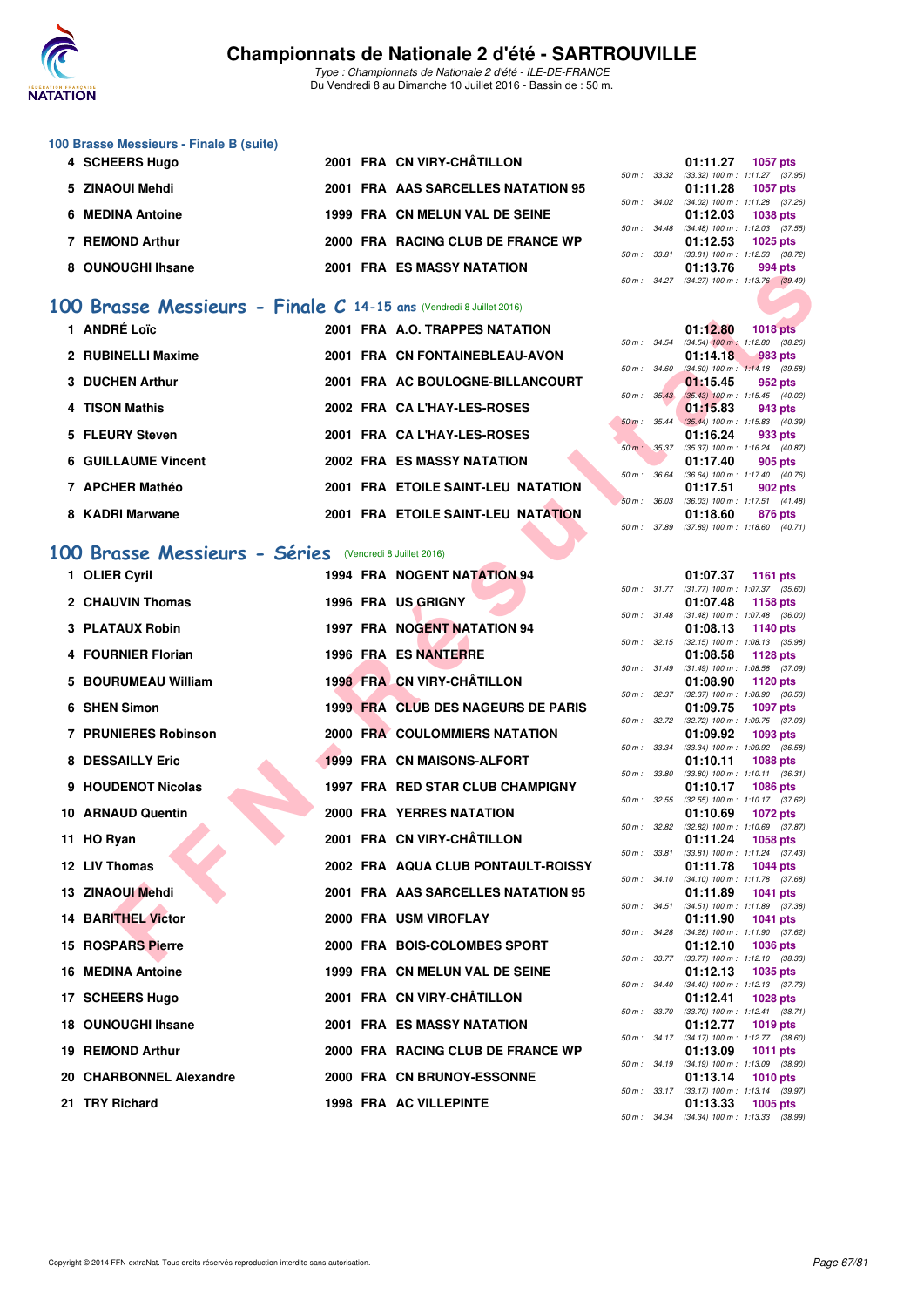

## **100 Brasse Messieurs - Séries (suite)**

| 22 ANDRÉ Loïc                   |  | 2001 FRA A.O. TRAPPES NATATION                                                                                                 |              | 01:13.52                                               | 1000 pts        |  |
|---------------------------------|--|--------------------------------------------------------------------------------------------------------------------------------|--------------|--------------------------------------------------------|-----------------|--|
| 23 BESCHERON Simon              |  | <b>1999 FRA SCUF PARIS</b>                                                                                                     | 50 m : 34.89 | $(34.89)$ 100 m : 1:13.52 $(38.63)$<br>01:13.65        | 997 pts         |  |
| 24 GYSEMBERG Thomas             |  | 2000 FRA CLUB DES NAGEURS DE PARIS                                                                                             | 50 m : 33.71 | $(33.71)$ 100 m : 1:13.65 $(39.94)$<br>01:13.73        | 995 pts         |  |
| 25 HONDRE Victor                |  | <b>1998 FRA MOUETTES DE PARIS</b>                                                                                              |              | 50 m: 34.56 (34.56) 100 m: 1:13.73 (39.17)<br>01:13.91 | 990 pts         |  |
| 26 JOUAN Thibault               |  | 1999 FRA AS BONDY                                                                                                              |              | 50 m: 34.73 (34.73) 100 m: 1:13.91 (39.18)<br>01:14.33 | 980 pts         |  |
| 27 LHUSSIER Come                |  | 1999 FRA CNO ST-GERMAIN-EN-LAYE                                                                                                | 50 m: 34.21  | $(34.21)$ 100 m : 1:14.33 $(40.12)$<br>01:15.37        | 954 pts         |  |
|                                 |  |                                                                                                                                |              | 50 m : 34.58 (34.58) 100 m : 1:15.37 (40.79)           |                 |  |
| 28 RUBINELLI Maxime             |  | 2001 FRA CN FONTAINEBLEAU-AVON                                                                                                 | 50 m : 35.61 | 01:15.92<br>$(35.61)$ 100 m : 1:15.92 $(40.31)$        | 940 pts         |  |
| 29 SCHOUPPE Paul                |  | 2000 FRA CLUB DES NAGEURS DE PARIS                                                                                             |              | 01:16.29                                               | 931 pts         |  |
| 29 FLEURY Steven                |  | 2001 FRA CA L'HAY-LES-ROSES                                                                                                    |              | 50 m: 35.76 (35.76) 100 m: 1:16.29 (40.53)<br>01:16.29 | 931 pts         |  |
| 31 TISON Mathis                 |  | 2002 FRA CAL'HAY-LES-ROSES                                                                                                     |              | 50 m: 34.95 (34.95) 100 m: 1:16.29 (41.34)<br>01:16.32 | 931 pts         |  |
|                                 |  |                                                                                                                                |              | 50 m : 35.58 (35.58) 100 m : 1:16.32 (40.74)           |                 |  |
| 32 DUCHEN Arthur                |  | 2001 FRA AC BOULOGNE-BILLANCOURT                                                                                               | 50 m: 35.68  | 01:17.17<br>(35.68) 100 m: 1:17.17 (41.49)             | 910 pts         |  |
| <b>33 GUILLAUME Vincent</b>     |  | 2002 FRA ES MASSY NATATION                                                                                                     |              | 01:17.19                                               | 910 pts         |  |
| 34 APCHER Mathéo                |  | 2001 FRA ETOILE SAINT-LEU NATATION                                                                                             | 50 m: 36.78  | $(36.78)$ 100 m : 1:17.19 $(40.41)$                    | 909 pts         |  |
|                                 |  |                                                                                                                                | 50 m: 36.63  | 01:17.22<br>$(36.63)$ 100 m : 1:17.22 $(40.59)$        |                 |  |
| 35 KADRI Marwane                |  | 2001 FRA ETOILE SAINT-LEU NATATION                                                                                             | 50 m : 35.58 | 01:17.39                                               | 905 pts         |  |
| 36 CHAPOTOT Raphael             |  | 2001 FRA CA L'HAY-LES-ROSES                                                                                                    |              | $(35.58)$ 100 m : 1:17.39 $(41.81)$<br>01:17.51        | 902 pts         |  |
|                                 |  | 2001 FRA CN LE PLESSIS-ROBINSON                                                                                                | 50 m : 36.10 | $(36.10)$ 100 m : 1:17.51 $(41.41)$                    |                 |  |
| 37 SANCHEZ Ruben                |  |                                                                                                                                | 50 m: 35.99  | 01:17.94<br>(35.99) 100 m: 1:17.94 (41.95)             | 892 pts         |  |
| 38 DIVARET Kieran               |  | 2001 FRA STADE DE VANVES                                                                                                       |              | 01:18.00                                               | 890 pts         |  |
| <b>39 LEBRETON Matis</b>        |  | 2001 FRA A.O. TRAPPES NATATION                                                                                                 |              | 50 m: 37.04 (37.04) 100 m: 1:18.00 (40.96)<br>01:18.61 | 876 pts         |  |
|                                 |  |                                                                                                                                | 50 m: 36.40  | $(36.40)$ 100 m : 1:18.61 $(42.21)$                    |                 |  |
| 40 OUANICHE-HERBIN Nicolas      |  | 2001 FRA ETOILE SAINT-LEU NATATION                                                                                             | 50 m : 36.14 | 01:18.64<br>$(36.14)$ 100 m : 1:18.64 $(42.50)$        | 875 pts         |  |
| 41 LE FORESTIER Erwan           |  | 2001 FRA CN ANDRESY                                                                                                            |              | 01:19.13                                               | 864 pts         |  |
| 42 RACHDI Yazid                 |  | 2001 FRA CA ORSAY                                                                                                              |              | 50 m: 36.15 (36.15) 100 m: 1:19.13 (42.98)<br>01:19.88 | 846 pts         |  |
|                                 |  |                                                                                                                                |              | 50 m: 37.49 (37.49) 100 m: 1:19.88 (42.39)             |                 |  |
| <b>43 LYFOUNG Lucas</b>         |  | 2002 FRA RACING CLUB DE FRANCE WP                                                                                              |              | 01:20.23<br>50 m: 37.50 (37.50) 100 m: 1:20.23 (42.73) | 838 pts         |  |
| <b>44 GILLES William</b>        |  | 2002 FRA ES MASSY NATATION                                                                                                     |              | 01:20.33                                               | 836 pts         |  |
| --- QUIERTANT Killian           |  | <b>1997 FRA U.S CRETEIL NATATION</b>                                                                                           | 50 m: 37.10  | $(37.10)$ 100 m : 1:20.33 $(43.23)$<br><b>DNS</b> exc  |                 |  |
|                                 |  |                                                                                                                                |              |                                                        |                 |  |
| 200 Brasse Messieurs - Finale A |  | (Dimanche 10 Juillet 2016)                                                                                                     |              |                                                        |                 |  |
| 1 HOUDENOT Nicolas              |  | 1997 FRA RED STAR CLUB CHAMPIGNY                                                                                               |              | 02:29.64                                               |                 |  |
|                                 |  | 50 m: 33.86 (33.86) 100 m: 1:12.07 (38.21) 150 m: 1:50.88 (38.81) 200 m: 2:29.64 (38.76)                                       |              |                                                        | 1092 pts        |  |
| 2 DESSAILLY Eric                |  | 1999 FRA CN MAISONS-ALFORT                                                                                                     |              | 02:31.71                                               | <b>1065 pts</b> |  |
| 3 SHEN Simon                    |  | 50 m: 34.46 (34.46) 100 m: 1:11.73 (37.27) 150 m: 1:50.89 (39.16) 200 m: 2:31.71 (40.82)<br>1999 FRA CLUB DES NAGEURS DE PARIS |              | 02:32.96                                               | <b>1049 pts</b> |  |
|                                 |  | 50 m: 33.97 (33.97) 100 m: 1:12.06 (38.09) 150 m: 1:51.57 (39.51) 200 m: 2:32.96 (41.39)                                       |              |                                                        |                 |  |
| 4 LIV Thomas                    |  | 2002 FRA AQUA CLUB PONTAULT-ROISSY<br>50 m: 35.28 (35.28) 100 m: 1:14.98 (39.70) 150 m: 1:55.31 (40.33) 200 m: 2:35.16 (39.85) |              | 02:35.16                                               | 1021 pts        |  |
| <b>5 MEDINA Antoine</b>         |  | 1999 FRA CN MELUN VAL DE SEINE                                                                                                 |              | 02:36.20                                               | 1008 pts        |  |
| C OUNIQUOUT                     |  | 50 m: 34.39 (34.39) 100 m: 1:13.36 (38.97) 150 m: 1:54.27 (40.91) 200 m: 2:36.20 (41.93)<br>0004 FBA FO MACOV MATATION         |              | 00.00.84                                               | ann-            |  |

#### **[200 Brasse Messieurs - Finale A](http://www.ffnatation.fr/webffn/resultats.php?idact=nat&go=epr&idcpt=39837&idepr=73)** (Dimanche 10 Juillet 2016)

| 1 HOUDENOT Nicolas              | 1997 FRA RED STAR CLUB CHAMPIGNY                                                                                                | 02:29.64<br>1092 pts                                        |
|---------------------------------|---------------------------------------------------------------------------------------------------------------------------------|-------------------------------------------------------------|
| 2 DESSAILLY Eric                | 50 m: 33.86 (33.86) 100 m: 1:12.07 (38.21) 150 m: 1:50.88<br>1999 FRA CN MAISONS-ALFORT                                         | $(38.81)$ 200 m : 2:29.64 $(38.76)$<br>02:31.71<br>1065 pts |
| 3 SHEN Simon                    | 50 m: 34.46 (34.46) 100 m: 1:11.73 (37.27) 150 m: 1:50.89<br>1999 FRA CLUB DES NAGEURS DE PARIS                                 | $(39.16)$ 200 m : 2:31.71 $(40.82)$<br>02:32.96<br>1049 pts |
| 4 LIV Thomas                    | 50 m: 33.97 (33.97) 100 m: 1:12.06 (38.09) 150 m: 1:51.57<br>2002 FRA AQUA CLUB PONTAULT-ROISSY                                 | (39.51) 200 m : 2:32.96 (41.39<br>02:35.16<br>1021 $pts$    |
| 5 MEDINA Antoine                | 50 m : 35.28 (35.28) 100 m : 1:14.98 (39.70) 150 m : 1:55.31<br>1999 FRA CN MELUN VAL DE SEINE                                  | (40.33) 200 m : 2:35.16 (39.85<br>02:36.20<br>$1008$ pts    |
|                                 | 50 m: 34.39 (34.39) 100 m: 1:13.36 (38.97) 150 m: 1:54.27                                                                       | (40.91) 200 m : 2:36.20 (41.93                              |
| 6 OUNOUGHI Thsane               | 2001 FRA ES MASSY NATATION<br>50 m: 34.32 (34.32) 100 m: 1:13.54 (39.22) 150 m: 1:56.05                                         | 02:38.41<br>980 pts<br>(42.51) 200 m : 2:38.41 (42.36)      |
| 7 ANDRÉ Loïc                    | 2001 FRA A.O. TRAPPES NATATION<br>50 m: 35.61 (35.61) 100 m: 1:16.33 (40.72) 150 m: 1:58.96                                     | 02:40.99<br>948 pts<br>(42.63) 200 m : 2:40.99 (42.03)      |
| 8 BARSANTI Flavio               | 1999 FRA CSM CLAMART<br>(40.42) 100 m: 1:25.24 (44.82) 150 m: 2:11.92 (46.68) 200 m: 2:57.90 (45.98<br>$50 \text{ m}$ : $40.42$ | 02:57.90<br>752 pts                                         |
| 200 Brasse Messieurs - Finale B | (Dimanche 10 Juillet 2016)                                                                                                      |                                                             |

| 1 ANJOLRAS Alexandre | 2002 FRA SN VERSAILLES                                                                       | 02:37.86 987 pts |         |
|----------------------|----------------------------------------------------------------------------------------------|------------------|---------|
|                      | 50 m : 35.22 (35.22) 100 m : 1:15.59 (40.37) 150 m : 1:57.02 (41.43) 200 m : 2:37.86 (40.84) |                  |         |
| 2 GYSEMBERG Thomas   | 2000 FRA CLUB DES NAGEURS DE PARIS                                                           | 02:39.40         | 968 pts |
|                      | 50 m : 36.06 (36.06) 100 m : 1:16.07 (40.01) 150 m : 1:57.39 (41.32) 200 m : 2:39.40 (42.01) |                  |         |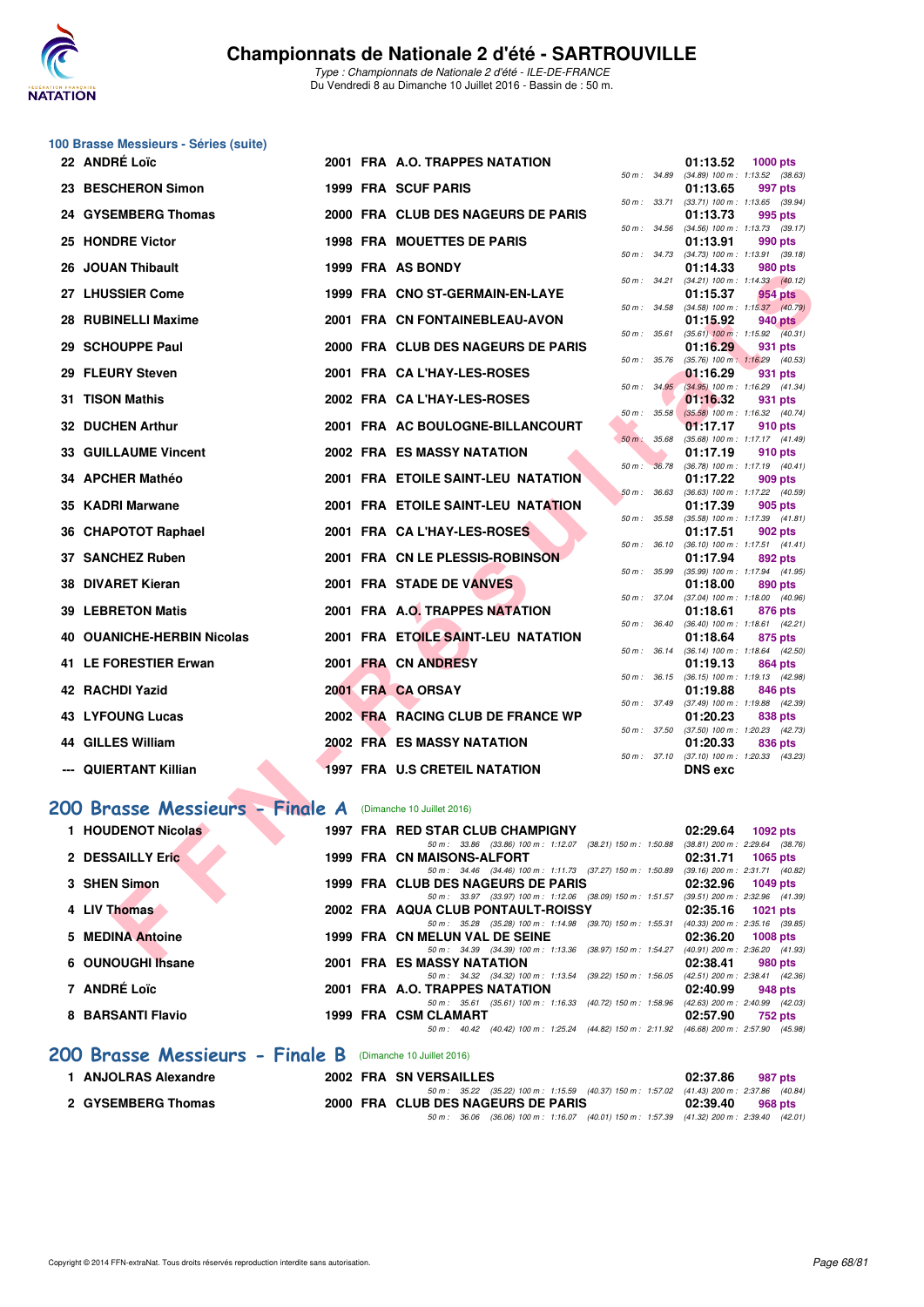

**200 Brasse Messieurs - Finale B (suite)**

#### **Championnats de Nationale 2 d'été - SARTROUVILLE**

Type : Championnats de Nationale 2 d'été - ILE-DE-FRANCE Du Vendredi 8 au Dimanche 10 Juillet 2016 - Bassin de : 50 m.

**3 ARNAUD Quentin 2000 FRA YERRES NATATION 02:40.72 951 pts**

| 4 SANCHEZ Ruben                                                      |  | 50 m: 35.28 (35.28) 100 m: 1:16.86 (41.58) 150 m: 1:59.33 (42.47) 200 m: 2:40.72 (41.39)<br>2001 FRA CN LE PLESSIS-ROBINSON         | 02:42.00<br>936 pts         |
|----------------------------------------------------------------------|--|-------------------------------------------------------------------------------------------------------------------------------------|-----------------------------|
| 5 SCHOUPPE Paul                                                      |  | 50 m: 36.78 (36.78) 100 m: 1:17.85 (41.07) 150 m: 1:59.66 (41.81) 200 m: 2:42.00 (42.34)<br>2000 FRA CLUB DES NAGEURS DE PARIS      | 02:42.44<br>930 pts         |
| 6 DUCHEN Arthur                                                      |  | 50 m: 35.93 (35.93) 100 m: 1:17.48 (41.55) 150 m: 1:59.98 (42.50) 200 m: 2:42.44 (42.46)<br>2001 FRA AC BOULOGNE-BILLANCOURT        | 02:42.98<br>924 pts         |
| 7 TISON Mathis                                                       |  | 50 m: 37.39 (37.39) 100 m: 1:18.84 (41.45) 150 m: 2:01.10 (42.26) 200 m: 2:42.98 (41.88)<br>2002 FRA CAL'HAY-LES-ROSES              | 02:43.54<br>917 pts         |
| --- FRANCOIS Flavien                                                 |  | 50 m: 36.65 (36.65) 100 m: 1:18.34 (41.69) 150 m: 2:01.59 (43.25) 200 m: 2:43.54 (41.95)<br>2001 FRA STADE FRANÇAIS O COURBEVOIE    | <b>DSQ Ni</b>               |
|                                                                      |  |                                                                                                                                     |                             |
| 200 Brasse Messieurs - Finale C 14-15 ans (Dimanche 10 Juillet 2016) |  |                                                                                                                                     |                             |
| 1 RACHDI Yazid                                                       |  | 2001 FRA CA ORSAY<br>50 m: 37.68 (37.68) 100 m: 1:20.76 (43.08) 150 m: 2:05.29 (44.53) 200 m: 2:47.92 (42.63)                       | 02:47.92<br>865 pts         |
| 2 GUILLAUME Vincent                                                  |  | 2002 FRA ES MASSY NATATION<br>50 m: 37.15 (37.15) 100 m: 1:19.59 (42.44) 150 m: 2:04.68 (45.09) 200 m: 2:49.40 (44.72)              | 02:49.40<br>848 pts         |
| 3 DINO Maxime                                                        |  | 2002 FRA CERGY PONTOISE NATATION                                                                                                    | 02:49.49<br>847 pts         |
| 4 GILLES William                                                     |  | 50 m: 37.61 (37.61) 100 m: 1:21.47 (43.86) 150 m: 2:05.99 (44.52) 200 m: 2:49.49 (43.50)<br>2002 FRA ES MASSY NATATION              | 02:50.60<br>834 pts         |
|                                                                      |  | 50 m: 36.27 (36.27) 100 m: 1:20.02 (43.75) 150 m: 2:05.43 (45.41) 200 m: 2:50.60 (45.17)                                            |                             |
| 200 Brasse Messieurs - Séries (Dimanche 10 Juillet 2016)             |  |                                                                                                                                     |                             |
| 1 CHAUVIN Thomas                                                     |  | 1996 FRA US GRIGNY<br>50 m: 32.72 (32.72) 100 m: 1:09.54 (36.82) 150 m: 1:48.29 (38.75) 200 m: 2:26.60 (38.31)                      | 02:26.60<br>1132 pts        |
| 2 DESSAILLY Eric                                                     |  | 1999 FRA CN MAISONS-ALFORT                                                                                                          | 02:31.47<br>1068 pts        |
| 3 SHEN Simon                                                         |  | 50 m: 34.65 (34.65) 100 m: 1:12.44 (37.79) 150 m: 1:51.36 (38.92) 200 m: 2:31.47 (40.11)<br>1999 FRA CLUB DES NAGEURS DE PARIS      | 02:34.99<br>$1023$ pts      |
| 4 HOUDENOT Nicolas                                                   |  | 50 m: 35.07 (35.07) 100 m: 1:14.01 (38.94) 150 m: 1:53.99 (39.98) 200 m: 2:34.99 (41.00)<br>1997 FRA RED STAR CLUB CHAMPIGNY        | 02:35.20<br>1020 $pts$      |
| 5 FOURNIER Florian                                                   |  | 50 m: 34.64 (34.64) 100 m: 1:13.44 (38.80) 150 m: 1:53.02 (39.58) 200 m: 2:35.20 (42.18)<br>1996 FRA ES NANTERRE                    | 02:35.77<br><b>1013 pts</b> |
| 6 MEDINA Antoine                                                     |  | 50 m: 34.17 (34.17) 100 m: 1:12.86 (38.69) 150 m: 1:54.04 (41.18) 200 m: 2:35.77 (41.73)<br>1999 FRA CN MELUN VAL DE SEINE          | 02:36.30<br><b>1006 pts</b> |
| 7 OUNOUGHI Ihsane                                                    |  | 50 m: 35.24 (35.24) 100 m: 1:14.32 (39.08) 150 m: 1:55.35 (41.03) 200 m: 2:36.30 (40.95)<br><b>2001 FRA ES MASSY NATATION</b>       | 02:37.45<br>992 pts         |
| 8 ANDRÉ Loïc                                                         |  | 50 m: 34.96 (34.96) 100 m: 1:15.76 (40.80) 150 m: 1:56.49 (40.73) 200 m: 2:37.45 (40.96)<br>2001 FRA A.O. TRAPPES NATATION          | 02:38.08<br>984 pts         |
| 9 LIV Thomas                                                         |  | 50 m: 35.39 (35.39) 100 m: 1:16.08 (40.69) 150 m: 1:57.91 (41.83) 200 m: 2:38.08 (40.17)<br>2002 FRA AQUA CLUB PONTAULT-ROISSY      | 02:38.72<br>976 pts         |
| 10 TRY Richard                                                       |  | 50 m: 37.00 (37.00) 100 m: 1:17.95 (40.95) 150 m: 1:58.88 (40.93) 200 m: 2:38.72 (39.84)<br>1998 FRA AC VILLEPINTE                  |                             |
|                                                                      |  | 50 m: 34.66 (34.66) 100 m: 1:13.65 (38.99) 150 m: 1:55.55 (41.90) 200 m: 2:38.79 (43.24)                                            | 02:38.79<br>975 pts         |
| 11 BARSANTI Flavio                                                   |  | 1999 FRA CSM CLAMART<br>50 m: 36.59 (36.59) 100 m: 1:17.73 (41.14) 150 m: 1:58.54 (40.81) 200 m: 2:40.16 (41.62)                    | 02:40.16<br>958 pts         |
| 12 GYSEMBERG Thomas                                                  |  | 2000 FRA CLUB DES NAGEURS DE PARIS<br>50 m: 36.65 (36.65) 100 m: 1:17.56 (40.91) 150 m: 1:59.36 (41.80) 200 m: 2:41.42 (42.06)      | 02:41.42<br>943 pts         |
| <b>13 TISON Mathis</b>                                               |  | 2002 FRA CA L'HAY-LES-ROSES<br>50 m: 36.25 (36.25) 100 m: 1:18.50 (42.25) 150 m: 2:01.65 (43.15) 200 m: 2:42.64 (40.99)             | 02:42.64<br><b>928 pts</b>  |
| <b>14 DUCHEN Arthur</b>                                              |  | 2001 FRA AC BOULOGNE-BILLANCOURT                                                                                                    | 02:43.09<br>923 pts         |
| 15 ARNAUD Quentin                                                    |  | 50 m: 35.58 (35.58) 100 m: 1:16.70 (41.12) 150 m: 1:59.38 (42.68) 200 m: 2:43.09 (43.71)<br>2000 FRA YERRES NATATION                | 02:43.38<br>919 pts         |
| 16 ANJOLRAS Alexandre                                                |  | 50 m: 33.36 (33.36) 100 m: 1:14.54 (41.18) 150 m: 1:58.63 (44.09) 200 m: 2:43.38 (44.75)<br>2002 FRA SN VERSAILLES                  | 02:43.39<br>919 pts         |
| 17 DIVARET Kieran                                                    |  | 50 m: 36.34 (36.34) 100 m: 1:18.45 (42.11) 150 m: 2:01.44 (42.99) 200 m: 2:43.39 (41.95)<br>2001 FRA STADE DE VANVES                | 02:46.59<br>881 pts         |
| 18 SANCHEZ Ruben                                                     |  | 50 m: 38.21 (38.21) 100 m: 1:20.31 (42.10) 150 m: 2:03.54 (43.23) 200 m: 2:46.59 (43.05)<br>2001 FRA CN LE PLESSIS-ROBINSON         | 02:47.42<br>871 pts         |
| 19 SCHOUPPE Paul                                                     |  | 50 m: 36.35 (36.35) 100 m: 1:17.64 (41.29) 150 m: 2:02.05 (44.41) 200 m: 2:47.42 (45.37)<br>2000 FRA CLUB DES NAGEURS DE PARIS      | 02:47.63<br>869 pts         |
| 20 FRANCOIS Flavien                                                  |  | 50 m: 37.63 (37.63) 100 m: 1:20.04 (42.41) 150 m: 2:04.70 (44.66) 200 m: 2:47.63 (42.93)<br>2001 FRA STADE FRANÇAIS O COURBEVOIE    | 02:48.43<br>859 pts         |
| 21 DINO Maxime                                                       |  | 50 m: 37.24 (37.24) 100 m: 1:19.64 (42.40) 150 m: 2:04.17 (44.53) 200 m: 2:48.43 (44.26)<br><b>2002 FRA CERGY PONTOISE NATATION</b> | 02:52.39<br>814 pts         |
| 22 RACHDI Yazid                                                      |  | 50 m: 37.85 (37.85) 100 m: 1:22.35 (44.50) 150 m: 2:08.10 (45.75) 200 m: 2:52.39 (44.29)<br>2001 FRA CA ORSAY                       |                             |
|                                                                      |  | 50 m: 38.60 (38.60) 100 m: 1:22.63 (44.03) 150 m: 2:07.86 (45.23) 200 m: 2:53.28 (45.42)                                            | 02:53.28<br>804 pts         |
| 23 GILLES William                                                    |  | 2002 FRA ES MASSY NATATION<br>50 m: 38.01 (38.01) 100 m: 1:23.18 (45.17) 150 m: 2:09.33 (46.15) 200 m: 2:55.18 (45.85)              | 02:55.18<br>782 pts         |
| <b>24 GUILLAUME Vincent</b>                                          |  | 2002 FRA ES MASSY NATATION                                                                                                          | 02:57.87<br>753 pts         |

50 m : 37.55 (37.55) 100 m : 1:20.64 (43.09) 150 m : 2:08.40 (47.76) 200 m : 2:57.87 (49.47)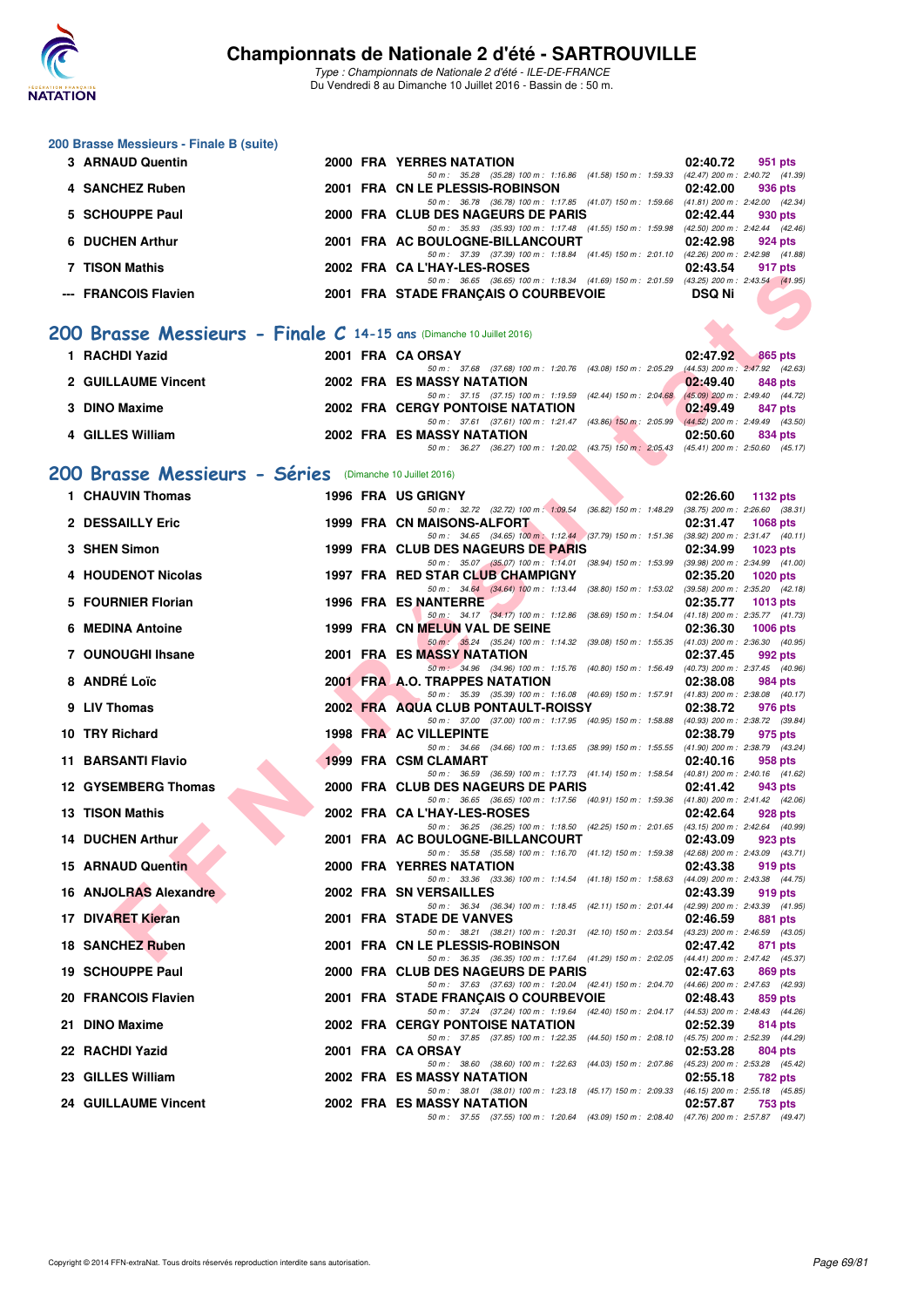

|   | 200 Brasse Messieurs - Séries (suite)                                 |  |                                                                   |                      |                      |
|---|-----------------------------------------------------------------------|--|-------------------------------------------------------------------|----------------------|----------------------|
|   | --- QUIERTANT Killian                                                 |  | 1997 FRA U.S CRETEIL NATATION                                     | <b>DNS</b> exc       |                      |
|   | --- LEBRETON Matis                                                    |  | 2001 FRA A.O. TRAPPES NATATION                                    | <b>DNS</b> exc       |                      |
|   |                                                                       |  |                                                                   |                      |                      |
|   | 50 Papillon Messieurs - Finale A (Dimanche 10 Juillet 2016)           |  |                                                                   |                      |                      |
|   | 1 TABOGA Vincent                                                      |  | <b>1995 FRA CERGY PONTOISE NATATION</b>                           | 00:25.25             | 1263 pts             |
|   | 2 BERNARD Pierre-Elie                                                 |  | <b>1995 FRA CN EPINETTES PARIS</b>                                | 00:25.93             | <b>1220 pts</b>      |
|   | 3 LINO Rafaël                                                         |  | 1999 FRA C.N OZOIR-LA-FERRIERE                                    | 00:26.07             | <b>1212 pts</b>      |
|   | 4 COULAUD Samir                                                       |  | <b>1986 FRA CSM PUTEAUX</b>                                       | 00:26.28             | <b>1199 pts</b>      |
|   | 5 MOULIN Gregory                                                      |  | <b>1997 FRA SN VERSAILLES</b>                                     | 00:26.31             | <b>1197 pts</b>      |
|   | 6 WECKX Thomas                                                        |  | 1993 FRA MONTPELLIER METROPOLE NATATION                           | 00:26.50             | <b>1185 pts</b>      |
|   | 7 GIBON Quentin                                                       |  | 1999 FRA NOGENT NATATION 94                                       | 00:26.86             | 1163 pts             |
|   | 8 REY Martin                                                          |  | 1999 FRA RSC MONTREUIL                                            | 00:27.08             | 1150 pts             |
|   |                                                                       |  |                                                                   |                      |                      |
|   | 50 Papillon Messieurs - Finale B (Dimanche 10 Juillet 2016)           |  |                                                                   |                      |                      |
|   | 1 UJKA Yoan                                                           |  | 1999 FRA STADE FRANÇAIS O COURBEVOIE                              | 00:26.35             | 1194 pts             |
|   | 2 CAPITAINE Arnaud                                                    |  | <b>1991 FRA CSM PUTEAUX</b>                                       | 00:26.78             | 1168 pts             |
|   | 3 SAHBANI Sami                                                        |  | 1999 FRA CN ASNIÈRES                                              | 00:26.83             | 1165 pts             |
|   | 4 PAGO Sébastien                                                      |  | <b>1999 FRA SN VERSAILLES</b>                                     | 00:26.94             | 1158 pts             |
| 5 | <b>BAROUMES Léo</b>                                                   |  | 1998 FRA CLUB DES NAGEURS DE PARIS                                | 00:27.01             | <b>1154 pts</b>      |
|   | 6 AZAOU Billel                                                        |  | 2000 FRA U.S CRETEIL NATATION                                     | 00:27.24             | 1140 pts             |
|   | 7 KUCH Alain                                                          |  | 1998 FRA CN VAL MAUBUEE                                           | 00:27.61             | <b>1118 pts</b>      |
|   | 8 PANZO Yanis                                                         |  | 2000 FRA ES VITRY                                                 | 00:27.69             | <b>1113 pts</b>      |
|   |                                                                       |  |                                                                   |                      |                      |
|   | 50 Papillon Messieurs - Finale C 14-15 ans (Dimanche 10 Juillet 2016) |  |                                                                   |                      |                      |
|   |                                                                       |  |                                                                   |                      |                      |
|   | 1 HENDERSON Jules                                                     |  | 2001 FRA CERCLE SPORTIF STANISLAS PARIS                           | 00:27.61             | <b>1118 pts</b>      |
|   | 2 SCHEERS Hugo                                                        |  | 2001 FRA CN VIRY-CHÂTILLON                                        | 00:27.95             | 1097 pts             |
|   | 3 MARIE Gaétan                                                        |  | <b>2001 FRA CERGY PONTOISE NATATION</b>                           | 00:28.06             | 1091 pts             |
|   | 4 CHAMBRAUD Charles                                                   |  | 2001 FRA COLOMBES NATATION                                        | 00:28.24             | 1080 pts             |
|   | 5 PAUPARDIN Guillaume                                                 |  | 2001 FRA CN MELUN VAL DE SEINE<br>2001 FRA NEPTUNE CLUB DE FRANCE | 00:28.31             | 1076 pts             |
|   | 6 EL HASSANI Adam<br>7 THENU Maxime                                   |  | 2002 FRA AQUA CLUB PONTAULT-ROISSY                                | 00:28.33<br>00:28.72 | 1075 pts             |
|   | 8 AZZIOU Sami                                                         |  | 2001 FRA COLOMBES NATATION                                        | 00:28.85             | 1052 pts<br>1045 pts |
|   |                                                                       |  |                                                                   |                      |                      |
|   |                                                                       |  |                                                                   |                      |                      |
|   | 50 Papillon Messieurs - Séries (Dimanche 10 Juillet 2016)             |  |                                                                   |                      |                      |
|   | 1 TABOGA Vincent                                                      |  | <b>1995 FRA CERGY PONTOISE NATATION</b>                           | 00:25.45             | <b>1250 pts</b>      |
|   | 2 COULAUD Samir                                                       |  | <b>1986 FRA CSM PUTEAUX</b>                                       | 00:26.17             | <b>1205 pts</b>      |
|   | 3 LINO Rafaël                                                         |  | 1999 FRA C.N OZOIR-LA-FERRIERE                                    | 00:26.31             | 1197 pts             |
|   | 4 BERNARD Pierre-Elie                                                 |  | <b>1995 FRA CN EPINETTES PARIS</b>                                | 00:26.34             | 1195 pts             |
|   | 5 MOULIN Gregory                                                      |  | <b>1997 FRA SN VERSAILLES</b>                                     | 00:26.37             | 1193 pts             |
|   | 6 LIV Nicolas                                                         |  | 1999 FRA LAGNY-SUR-MARNE NATATION                                 | 00:26.58             | 1180 pts             |
|   | 7 WECKX Thomas                                                        |  | <b>1993 FRA MONTPELLIER METROPOLE NATATION</b>                    | 00:26.64             | <b>1176 pts</b>      |
|   | 8 GIBON Quentin                                                       |  | 1999 FRA NOGENT NATATION 94                                       | 00:26.66             | <b>1175 pts</b>      |
|   | 9 REY Martin                                                          |  | <b>1999 FRA RSC MONTREUIL</b>                                     | 00:26.82             | 1165 pts             |
|   | 10 SAHBANI Sami                                                       |  | 1999 FRA CN ASNIERES                                              | 00:26.87             | 1162 pts             |
|   | 10 UJKA Yoan                                                          |  | 1999 FRA STADE FRANÇAIS O COURBEVOIE                              | 00:26.87             | 1162 pts             |
|   | 12 MONTAGNA Benoît                                                    |  | 1989 FRA STADE DE VANVES                                          | 00:26.90             | <b>1161 pts</b>      |
|   | <b>13 BARRY Ervin</b>                                                 |  | 2000 FRA CLUB DES NAGEURS DE PARIS                                | 00:27.01             | <b>1154 pts</b>      |
|   | <b>14 POSTOLACHI Mikael</b>                                           |  | 1994 FRA SO ROSNY                                                 | 00:27.02             | 1153 pts             |
|   | 14 AZAOU Billel                                                       |  | 2000 FRA U.S CRETEIL NATATION                                     | 00:27.02             | 1153 pts             |
|   | <b>16 CAPITAINE Arnaud</b>                                            |  | <b>1991 FRA CSM PUTEAUX</b>                                       | 00:27.11             | 1148 pts             |
|   | 17 PAGO Sébastien                                                     |  | <b>1999 FRA SN VERSAILLES</b>                                     | 00:27.12             | <b>1147 pts</b>      |
|   | 17 KUCH Alain                                                         |  | 1998 FRA CN VAL MAUBUEE                                           | 00:27.12             | <b>1147 pts</b>      |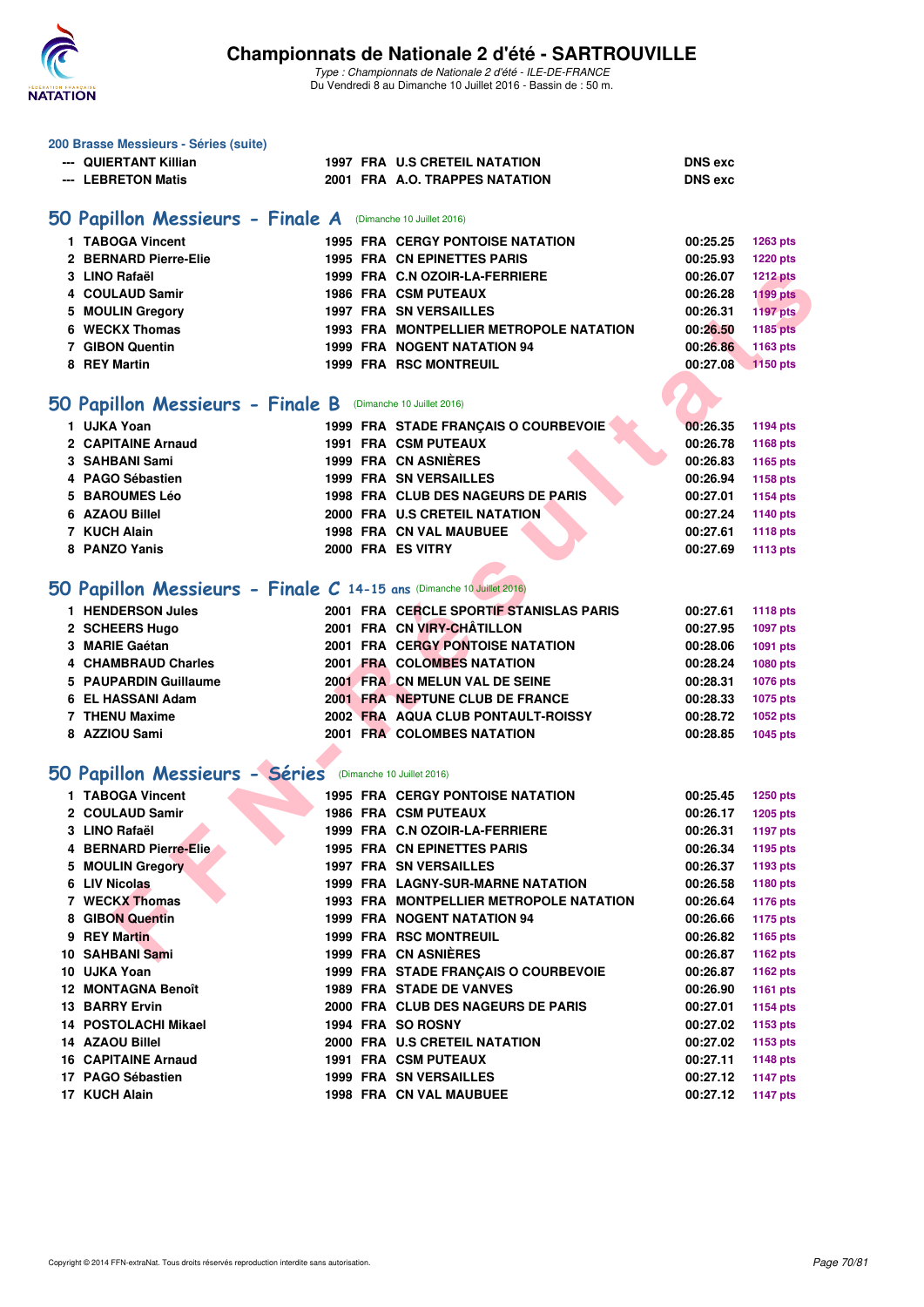

#### **50 Papillon Messieurs - Séries (suite)**

| <b>19 MARTINS Dimitry</b>                  |  | <b>1998 FRA US GRIGNY</b>                                       | 00:27.24 | 1140 pts        |
|--------------------------------------------|--|-----------------------------------------------------------------|----------|-----------------|
| 20 BAROUMES Léo                            |  | <b>1998 FRA CLUB DES NAGEURS DE PARIS</b>                       | 00:27.28 | <b>1137 pts</b> |
| 21 QUAETAERT Nils                          |  | <b>1999 FRA SN VERSAILLES</b>                                   | 00:27.39 | <b>1131 pts</b> |
| 22 PANZO Yanis                             |  | 2000 FRA ES VITRY                                               | 00:27.40 | 1130 pts        |
| 23 GRADEL Thibault                         |  | 2000 FRA CLUB DES NAGEURS DE PARIS                              | 00:27.44 | <b>1128 pts</b> |
| 24 BOURUMEAU William                       |  | 1998 FRA CN VIRY-CHÂTILLON                                      | 00:27.45 | <b>1127 pts</b> |
| 25 COURCOUX Raphael                        |  | 1998 FRA US RIS-ORANGIS                                         | 00:27.48 | <b>1125 pts</b> |
| 26 THIBAULT Thomas                         |  | <b>1998 FRA RSC MONTREUIL</b>                                   | 00:27.49 | <b>1125 pts</b> |
| 27 TONNEAU Guillaume                       |  | 1998 FRA CN ST-MICHEL-SUR-ORGE                                  | 00:27.54 | $1122$ pts      |
| 28 GAUT Tristan                            |  | 1999 FRA CSM CLAMART                                            | 00:27.60 | <b>1118 pts</b> |
| 29 FAUTRA Yohan                            |  | 2000 FRA AQUA CLUB PONTAULT-ROISSY                              | 00:27.62 | <b>1117 pts</b> |
| 30 MERCIER Pierre-Emmanuel                 |  | <b>1998 FRA CSM CLAMART</b>                                     | 00:27.64 | <b>1116 pts</b> |
| 31 SETIM Quentin                           |  | <b>2000 FRA PROVINS NATATION</b>                                | 00:27.66 | <b>1115 pts</b> |
| 32 JASSOUD Matthieu                        |  | 1998 FRA CSM CLAMART                                            | 00:27.68 | <b>1113 pts</b> |
| 32 BENDRIMIA Axel                          |  | 1998 FRA CN ST-MICHEL-SUR-ORGE                                  | 00:27.68 | <b>1113 pts</b> |
| 34 PASTULA Kacper                          |  | 2001 POL ES VITRY                                               | 00:27.69 | <b>1113 pts</b> |
| 35 SCHEERS Hugo                            |  | 2001 FRA CN VIRY-CHÂTILLON                                      | 00:27.76 | 1109 pts        |
| 36 AMHAJ Elamine                           |  | 2000 FRA AC VILLEPINTE                                          | 00:27.77 | 1108 pts        |
| <b>37 SUMEIRE Eliott</b>                   |  | 1999 FRA CA ORSAY                                               | 00:27.85 | 1103 pts        |
| 38 HENDERSON Jules                         |  | 2001 FRA CERCLE SPORTIF STANISLAS PARIS                         | 00:27.91 | 1100 pts        |
| <b>39 LANGLOIS Guillaume</b>               |  | <b>1999 FRA ES MASSY NATATION</b>                               | 00:28.00 | 1094 pts        |
| <b>40 FURNON Maxence</b>                   |  | <b>1999 FRA MOISSY SPORT NATATION</b>                           | 00:28.07 | 1090 pts        |
| 40 CHAMBRAUD Charles                       |  | 2001 FRA COLOMBES NATATION                                      | 00:28.07 | 1090 pts        |
| <b>42 VILAIN Matthieu</b>                  |  | 1999 FRA CA L'HAY-LES-ROSES                                     | 00:28.12 | 1087 pts        |
| <b>43 PAUPARDIN Guillaume</b>              |  | 2001 FRA CN MELUN VAL DE SEINE                                  | 00:28.13 | 1087 pts        |
| 44 GEOFFROY Axel                           |  | 2002 FRA SO ROSNY                                               | 00:28.16 | 1085 pts        |
| 45 MARIE Gaétan                            |  | <b>2001 FRA CERGY PONTOISE NATATION</b>                         | 00:28.18 | 1084 pts        |
| <b>46 THENU Maxime</b>                     |  | 2002 FRA AQUA CLUB PONTAULT-ROISSY                              | 00:28.20 |                 |
|                                            |  | 2000 FRA CN VAL MAUBUEE                                         | 00:28.24 | 1083 pts        |
| 47 CLOSIER Cyril<br>47 BOUALI Farès        |  | 2001 FRA USNSP NEMOURS                                          | 00:28.24 | 1080 pts        |
| 49 KOTSIS Yanis                            |  |                                                                 |          | 1080 pts        |
| 50 HERLUC Yoann                            |  | <b>2000 FRA LAGNY-SUR-MARNE NATATION</b><br>2000 FRA SCUF PARIS | 00:28.28 | 1078 pts        |
| 51 COUTINHO Enzo                           |  |                                                                 | 00:28.35 | 1074 pts        |
|                                            |  | 2000 FRA ASN LOUVRES-ROISSY-SURVILLIERS                         | 00:28.40 | 1071 pts        |
| 52 EL HASSANI Adam                         |  | 2001 FRA NEPTUNE CLUB DE FRANCE                                 | 00:28.42 | <b>1070 pts</b> |
| 53 AZZIOU Sami                             |  | 2001 FRA COLOMBES NATATION                                      | 00:28.46 | 1067 pts        |
| 54 GABRIEL Jean-Emmanuel                   |  | 2000 FRA AQUA CLUB PONTAULT-ROISSY                              | 00:28.49 | 1066 pts        |
| 55 ANDRÉ Loïc                              |  | 2001 FRA A.O. TRAPPES NATATION                                  | 00:28.51 | 1065 pts        |
| 56 FOUCHER Gabriel                         |  | 1999 FRA CN ASNIÈRES                                            | 00:28.53 | 1063 pts        |
| 57 DA SILVA UMMENHOVER Thibault            |  | 2001 FRA NOGENT NATATION 94                                     | 00:28.56 | 1062 pts        |
| 57 LHUSSIER Come<br><b>START CONTINUES</b> |  | 1999 FRA CNO ST-GERMAIN-EN-LAYE                                 | 00:28.56 | <b>1062 pts</b> |
| 59 BUISSON Luca                            |  | 2002 FRA CLUB DES NAGEURS DE PARIS                              | 00:28.59 | 1060 pts        |
| 60 DENJEAN Constantin                      |  | 2002 FRA SO ROSNY                                               | 00:28.61 | 1059 pts        |
| 61 BRUNET-PEYRAUD Thibaud                  |  | 1999 FRA CN MAISONS-ALFORT                                      | 00:28.62 | 1058 pts        |
| 62 DEZ Léo                                 |  | 2002 FRA CSN GUYANCOURT                                         | 00:28.66 | 1056 pts        |
| 62 MAHMOUDI Mohamed                        |  | <b>2002 FRA TUNISIE</b>                                         | 00:28.66 | <b>1056 pts</b> |
| 64 ZIJL Sem                                |  | 2002 NED CNO ST-GERMAIN-EN-LAYE                                 | 00:28.71 | 1053 pts        |
| 65 SEYE Matthieu                           |  | 2002 FRA CN LE PLESSIS-ROBINSON                                 | 00:28.73 | 1052 pts        |
| 66 HO Ly-Nam                               |  | <b>1999 FRA MONTIGNY NATATION</b>                               | 00:28.74 | 1051 pts        |
| 66 SIMEANT Léo                             |  | 2001 FRA AULNAY-SOUS-BOIS S.N                                   | 00:28.74 | 1051 pts        |
| <b>68 HANOTEAUX Tescelin</b>               |  | 1999 FRA OLYMPIQUE LA GARENNE-COLOMBES                          | 00:28.84 | <b>1045 pts</b> |
| 69 ZAKA Nathanael                          |  | 2002 FRA USM VIROFLAY                                           | 00:28.86 | <b>1044 pts</b> |
| 70 ROCHAT Mathis                           |  | 2002 FRA CN EPINETTES PARIS                                     | 00:28.89 | <b>1042 pts</b> |
| 70 EL KABBAJ Hassan                        |  | <b>2001 FRA CERGY PONTOISE NATATION</b>                         | 00:28.89 | <b>1042 pts</b> |
| 72 NASCIMENTO Diego                        |  | 2000 BRA ASS SPORTIVE BOUVINES                                  | 00:28.99 | 1037 pts        |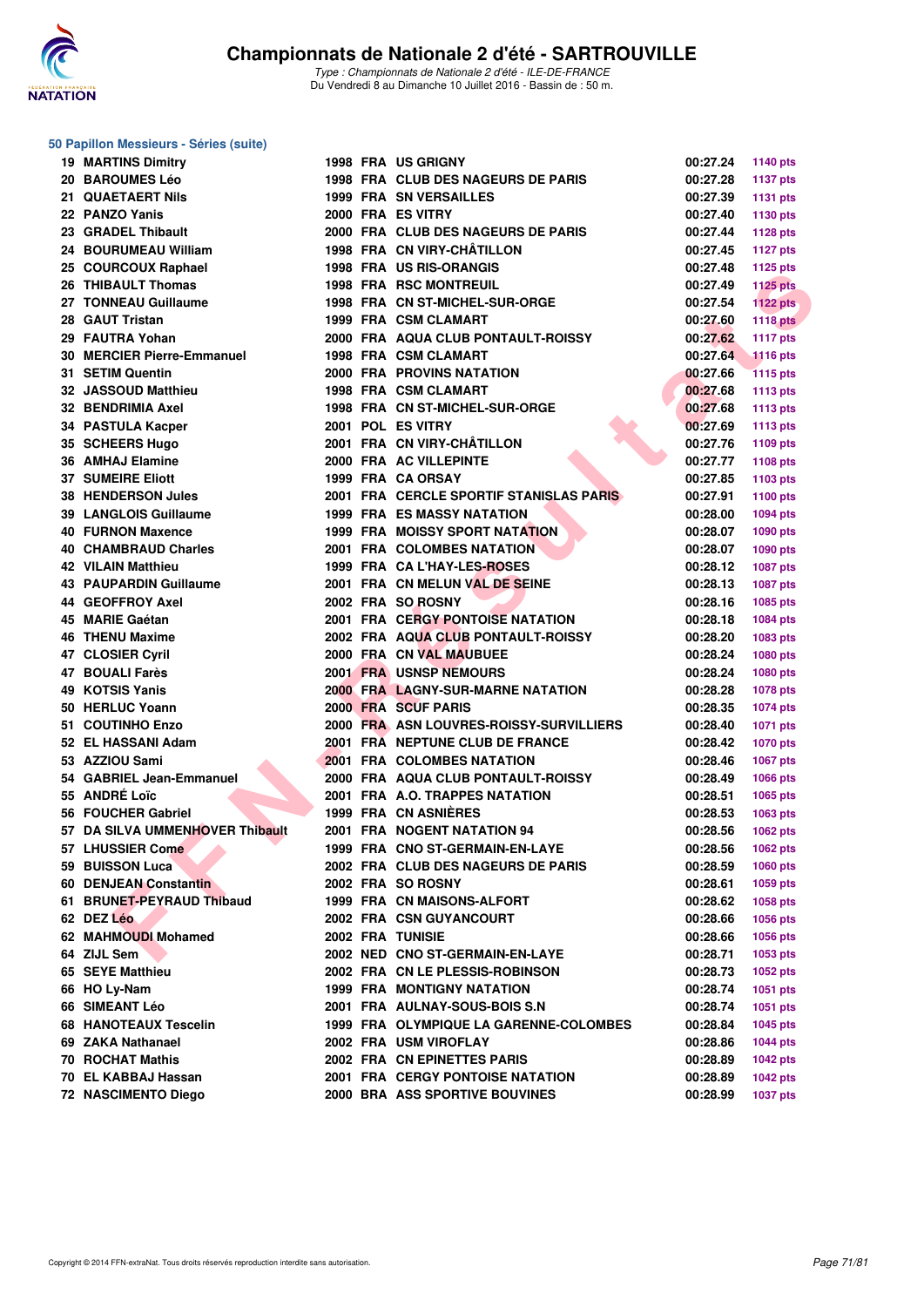

| 50 Papillon Messieurs - Séries (suite) |                                                           |  |  |                                         |              |                                                      |                                                      |  |  |  |
|----------------------------------------|-----------------------------------------------------------|--|--|-----------------------------------------|--------------|------------------------------------------------------|------------------------------------------------------|--|--|--|
|                                        | 73 FRANCOIS Flavien                                       |  |  | 2001 FRA STADE FRANÇAIS O COURBEVOIE    |              | 00:29.01                                             | 1036 pts                                             |  |  |  |
|                                        | 74 PASSANI Henri-Dominique                                |  |  | 2002 FRA CSM CLAMART                    |              | 00:29.08                                             | 1032 pts                                             |  |  |  |
|                                        | 75 DA CRUZ Nathan                                         |  |  | 2001 FRA AS PORCHEVILLE                 |              | 00:29.09                                             | 1031 pts                                             |  |  |  |
|                                        | 76 NESIC Chris                                            |  |  | 2000 FRA SN MONTGERON                   |              | 00:29.10                                             | 1030 pts                                             |  |  |  |
|                                        | 77 POUMAREDE Julien                                       |  |  | 2001 FRA CN ST-MICHEL-SUR-ORGE          |              | 00:29.23                                             | 1023 pts                                             |  |  |  |
|                                        | 78 GRONDIN William                                        |  |  | 2002 FRA CA L'HAY-LES-ROSES             |              | 00:29.24                                             | 1022 pts                                             |  |  |  |
|                                        | 79 CATINEL-ARAMINTHE Keran                                |  |  | 2001 FRA U.S CRETEIL NATATION           |              | 00:29.30                                             | 1019 pts                                             |  |  |  |
|                                        | 80 LOICHOT Kirsten                                        |  |  | 2001 FRA AQUATIC CLUB CLAYE-SOUILLY     |              | 00:29.33                                             | <b>1017 pts</b>                                      |  |  |  |
|                                        | 81 HEINY Clement                                          |  |  | 2002 FRA AS LE PLESSIS-SAVIGNY          |              | 00:29.37                                             | $1015$ pts                                           |  |  |  |
|                                        | 82 COUBLE Tom                                             |  |  | 2001 FRA CLUB NAUTIQUE DE L'ARPAJONNAIS |              | 00:29.39                                             | <b>1014 pts</b>                                      |  |  |  |
|                                        | <b>83 DUPUIS Axel</b>                                     |  |  | 2002 FRA LE CHESNAY NATATION            |              | 00:29.40                                             | 1013 pts                                             |  |  |  |
|                                        | 84 FANJAT Albain                                          |  |  | 2001 FRA SN VERSAILLES                  |              | 00:29.44                                             | <b>1011 pts</b>                                      |  |  |  |
|                                        | <b>85 AERNOUT Louis</b>                                   |  |  | 2002 FRA CA L'HAY-LES-ROSES             |              | 00:29.49                                             | <b>1008 pts</b>                                      |  |  |  |
|                                        | 86 WILHELM Hugo                                           |  |  | 2002 FRA AS PORCHEVILLE                 |              | 00:29.74                                             | 994 pts                                              |  |  |  |
|                                        | <b>86 EMERY Ancelin</b>                                   |  |  | 2002 FRA AS PORCHEVILLE                 |              | 00:29.74                                             | 994 pts                                              |  |  |  |
|                                        | 88 RAHAJARIMANANA Mendrika                                |  |  | 2001 MAD US GRIGNY                      |              | 00:29.75                                             | 993 pts                                              |  |  |  |
|                                        | 89 LE FORESTIER Erwan                                     |  |  | 2001 FRA CN ANDRESY                     |              | 00:29.83                                             | 989 pts                                              |  |  |  |
|                                        | 90 DE BOYER D'EGUILLES Maxime                             |  |  | 2002 FRA CANETON CLUB DE BEAUMONT       |              | 00:29.93                                             | 983 pts                                              |  |  |  |
|                                        | 91 LESTRADE Victor                                        |  |  | <b>2002 FRA YERRES NATATION</b>         |              | 00:30.05                                             | 977 pts                                              |  |  |  |
|                                        | 92 GRANDIN MARTIN Numa                                    |  |  | <b>2002 FRA ES MASSY NATATION</b>       |              | 00:30.06                                             | 976 pts                                              |  |  |  |
|                                        | 93 QUILLAUX Gwendal                                       |  |  | 2002 FRA CN VIRY-CHÂTILLON              |              | 00:30.09                                             | 974 pts                                              |  |  |  |
|                                        | 94 GERMAIN-HIDALGO Arthur                                 |  |  | 2001 FRA NEPTUNE CLUB DE FRANCE         |              | 00:30.10                                             | 974 pts                                              |  |  |  |
|                                        | 95 THEETEN Cédric                                         |  |  | 2002 FRA NOGENT NATATION 94             |              | 00:30.16                                             | 970 pts                                              |  |  |  |
|                                        | 95 DECOTTE Louis                                          |  |  | 2002 FRA CN ASNIERES                    |              | 00:30.16                                             | 970 pts                                              |  |  |  |
|                                        | 97 LABAT Tancrede                                         |  |  | 2002 FRA CSM CLAMART                    |              | 00:30.34                                             | 960 pts                                              |  |  |  |
|                                        | 98 GUERNALEC Erwann                                       |  |  | 2001 FRA CN MAISONS-ALFORT              |              | 00:30.63                                             | 944 pts                                              |  |  |  |
|                                        | 99 IABASSENE Safy                                         |  |  | 2002 FRA RACING CLUB DE FRANCE WP       |              | 00:31.00                                             | 924 pts                                              |  |  |  |
|                                        | 100 ROCHER Romain                                         |  |  | 2002 FRA STADE FRANÇAIS O COURBEVOIE    |              | 00:31.06                                             | 921 pts                                              |  |  |  |
|                                        | --- GUICHANDUT Thibault                                   |  |  | 2001 FRA CERCLE SPORTIF STANISLAS PARIS |              | DNS dec                                              |                                                      |  |  |  |
|                                        | --- ARONDEL Quentin                                       |  |  | 1997 FRA AC VILLEPINTE                  |              | DNS dec                                              |                                                      |  |  |  |
|                                        | --- SAIDJI Djillali                                       |  |  | 2002 FRA U.S CRETEIL NATATION           |              | <b>DNS Nd</b>                                        |                                                      |  |  |  |
|                                        |                                                           |  |  |                                         |              |                                                      |                                                      |  |  |  |
|                                        | 100 Papillon Messieurs - Finale A (Samedi 9 Juillet 2016) |  |  |                                         |              |                                                      |                                                      |  |  |  |
|                                        | 1 TABOGA Vincent                                          |  |  | <b>1995 FRA CERGY PONTOISE NATATION</b> |              | 00:57.33                                             | <b>1204 pts</b>                                      |  |  |  |
|                                        | 2 LINO Rafaël                                             |  |  | 1999 FRA C.N OZOIR-LA-FERRIERE          | 50 m : 26.26 |                                                      | $(26.26)$ 100 m : 57.33 $(31.07)$                    |  |  |  |
|                                        |                                                           |  |  |                                         | 50 m : 27.34 | 00:58.80                                             | <b>1160 pts</b><br>$(27.34)$ 100 m : 58.80 $(31.46)$ |  |  |  |
|                                        | 3 SAHBANI Sami                                            |  |  | 1999 FRA CN ASNIÈRES                    |              | 00:59.19                                             | 1149 pts                                             |  |  |  |
|                                        |                                                           |  |  |                                         | 50 m : 27.34 |                                                      | $(27.34)$ 100 m : 59.19 $(31.85)$<br>1136 pts        |  |  |  |
|                                        | 4 POSTOLACHI Mikael                                       |  |  | 1994 FRA SO ROSNY                       |              | 00:59.60<br>50 m: 27.11 (27.11) 100 m: 59.60 (32.49) |                                                      |  |  |  |
|                                        | 5 GIBON Quentin                                           |  |  | 1999 FRA NOGENT NATATION 94             |              | 00:59.83                                             | 1130 pts                                             |  |  |  |
|                                        | 6 TONNEAU Guillaume                                       |  |  | 1998 FRA CN ST-MICHEL-SUR-ORGE          | 50 m : 28.65 | 01:00.19                                             | $(28.65)$ 100 m : 59.83 $(31.18)$<br><b>1119 pts</b> |  |  |  |
|                                        |                                                           |  |  |                                         | 50 m : 27.76 |                                                      | (27.76) 100 m : 1:00.19 (32.43)                      |  |  |  |
|                                        | 7 LIV Nicolas                                             |  |  | 1999 FRA LAGNY-SUR-MARNE NATATION       |              | 01:00.40                                             | 1113 $pts$                                           |  |  |  |
|                                        | 8 COULAUD Samir                                           |  |  | <b>1986 FRA CSM PUTEAUX</b>             | 50 m : 28.20 | 01:00.78                                             | $(28.20)$ 100 m : 1:00.40 $(32.20)$<br>1102 pts      |  |  |  |
|                                        |                                                           |  |  |                                         |              | 50 m: 27.68 (27.68) 100 m: 1:00.78 (33.10)           |                                                      |  |  |  |
|                                        |                                                           |  |  |                                         |              |                                                      |                                                      |  |  |  |

#### **[100 Papillon Messieurs - Finale A](http://www.ffnatation.fr/webffn/resultats.php?idact=nat&go=epr&idcpt=39837&idepr=82)** (Samedi 9 Juillet 2016)

| 1 TABOGA Vincent    | <b>1995 FRA CERGY PONTOISE NATATION</b>  |                        | 00:57.33                      | <b>1204 pts</b>                                   |
|---------------------|------------------------------------------|------------------------|-------------------------------|---------------------------------------------------|
| 2 LINO Rafaël       | 1999 FRA C.N OZOIR-LA-FERRIERE           | $50 \text{ m}$ : 26.26 | $(26.26)$ 100 m :<br>00:58.80 | 57.33 (31.07)<br>1160 pts                         |
| 3 SAHBANI Sami      | 1999 FRA CN ASNIÈRES                     | $50 \text{ m}$ : 27.34 | $(27.34)$ 100 m :<br>00:59.19 | 58.80 (31.46)<br>1149 $pts$                       |
| 4 POSTOLACHI Mikael | 1994 FRA SO ROSNY                        | 50 m: 27.34            | $(27.34)$ 100 m :<br>00:59.60 | 59.19 (31.85)<br>1136 pts                         |
| 5 GIBON Quentin     | <b>1999 FRA NOGENT NATATION 94</b>       | $50 \text{ m}$ : 27.11 | $(27.11)$ 100 m :<br>00:59.83 | 59.60 (32.49)<br>1130 pts                         |
| 6 TONNEAU Guillaume | 1998 FRA CN ST-MICHEL-SUR-ORGE           | 50 m: 28.65            | $(28.65)$ 100 m :<br>01:00.19 | 59.83 (31.18)<br>1119 $pts$                       |
| 7 LIV Nicolas       | <b>1999 FRA LAGNY-SUR-MARNE NATATION</b> | $50 m$ : 27.76         | 01:00.40                      | $(27.76)$ 100 m : 1:00.19 $(32.43)$<br>1113 $pts$ |
| 8 COULAUD Samir     | <b>1986 FRA CSM PUTEAUX</b>              | 50 m: 28.20            | 01:00.78                      | $(28.20)$ 100 m : 1:00.40 $(32.20)$<br>1102 pts   |
|                     |                                          | $50 \text{ m}$ : 27.68 |                               | $(27.68)$ 100 m : 1:00.78 $(33.10)$               |

## **[100 Papillon Messieurs - Finale B](http://www.ffnatation.fr/webffn/resultats.php?idact=nat&go=epr&idcpt=39837&idepr=82)** (Samedi 9 Juillet 2016)

| 1 MOULIN Gregory  |  | <b>1997 FRA SN VERSAILLES</b>           |              | 00:59.95                                                   | 1126 pts |  |
|-------------------|--|-----------------------------------------|--------------|------------------------------------------------------------|----------|--|
| 2 HENDERSON Jules |  | 2001 FRA CERCLE SPORTIF STANISLAS PARIS | 50 m : 28.37 | $(28.37)$ 100 m : 59.95 $(31.58)$<br>$01:00.12$ 1121 pts   |          |  |
| 3 CHOLLEY Adrien  |  | <b>1995 FRA NOGENT NATATION 94</b>      | 50 m : 28.56 | $(28.56)$ 100 m : 1:00.12 $(31.56)$<br>$01:00.45$ 1112 pts |          |  |
| 4 AMHAJ Elamine   |  | 2000 FRA AC VILLEPINTE                  | 50 m : 27.90 | $(27.90)$ 100 m : 1:00.45 $(32.55)$<br>01:00.74 1103 pts   |          |  |
| 5 BASTARD Adrien  |  | <b>1997 FRA CERGY PONTOISE NATATION</b> | 50 m : 28.27 | (28.27) 100 m : 1:00.74 (32.47)<br>01:01.16                | 1091 pts |  |
|                   |  |                                         | 50 m : 28.32 | $(28.32)$ 100 m : 1:01.16 $(32.84)$                        |          |  |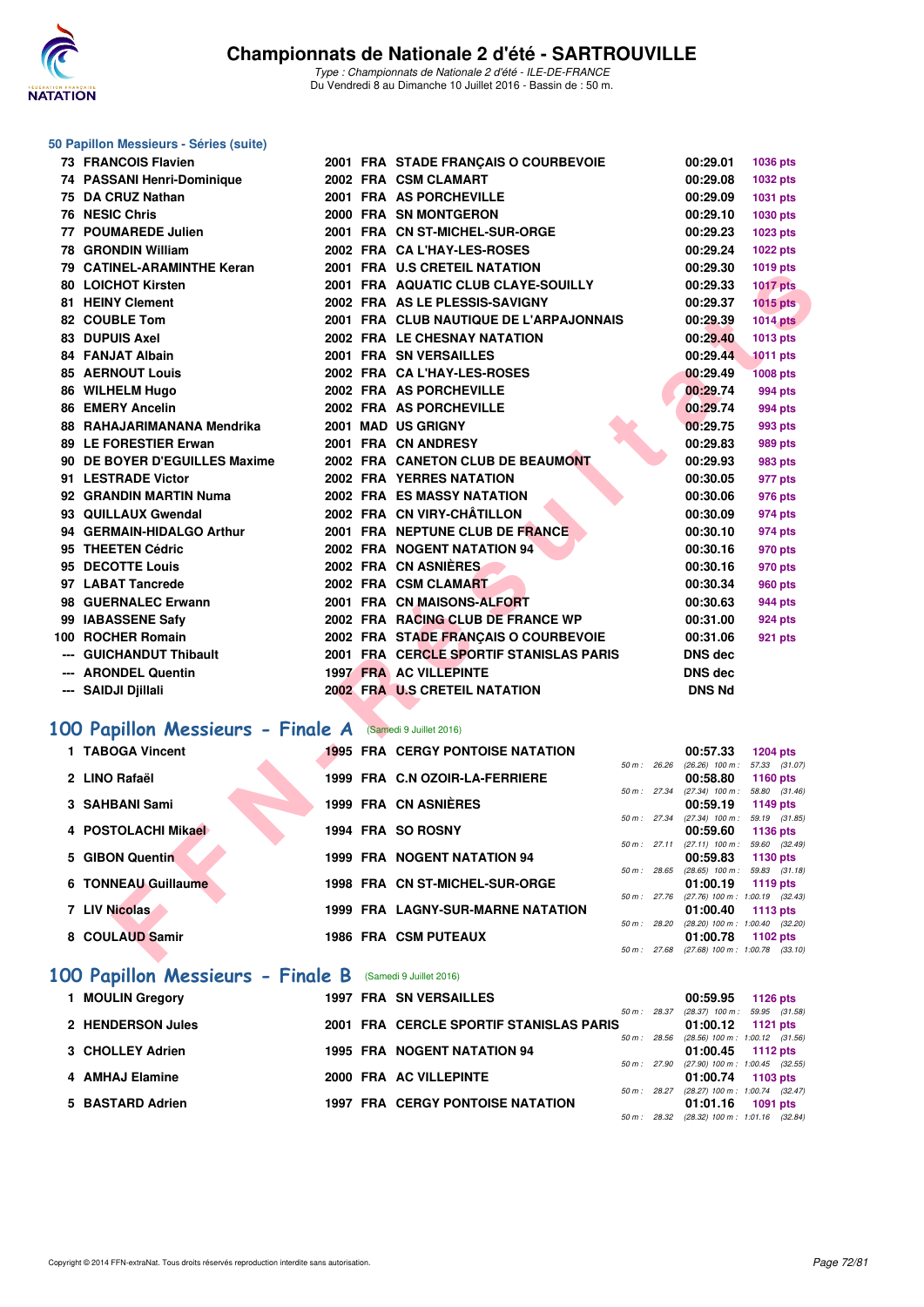

Type : Championnats de Nationale 2 d'été - ILE-DE-FRANCE Du Vendredi 8 au Dimanche 10 Juillet 2016 - Bassin de : 50 m.

| 100 Papillon Messieurs - Finale B (suite) |  |                                           |  |                                            |          |  |
|-------------------------------------------|--|-------------------------------------------|--|--------------------------------------------|----------|--|
| <b>6 BAROUMES Léo</b>                     |  | <b>1998 FRA CLUB DES NAGEURS DE PARIS</b> |  | 01:01.27                                   | 1088 pts |  |
|                                           |  |                                           |  | 50 m: 28.94 (28.94) 100 m: 1:01.27 (32.33) |          |  |
| 7 JASSOUD Matthieu                        |  | 1998 FRA CSM CLAMART                      |  | 01:01.82 1072 pts                          |          |  |
|                                           |  |                                           |  | 50 m: 28.56 (28.56) 100 m: 1:01.82 (33.26) |          |  |
| 8 RIMAUD Jean-Marc                        |  | <b>1991 FRA SN VERSAILLES</b>             |  | $01:02.90$ 1042 pts                        |          |  |
|                                           |  |                                           |  | 50 m: 27.97 (27.97) 100 m: 1:02.90 (34.93) |          |  |

#### **[100 Papillon Messieurs - Finale C](http://www.ffnatation.fr/webffn/resultats.php?idact=nat&go=epr&idcpt=39837&idepr=82) 14-15 ans** (Samedi 9 Juillet 2016)

| 1 TAYLAN Novan               |  | 2002 FRA STADE DE VANVES                |                        | 01:01.01                                      | 1095 pts   |  |
|------------------------------|--|-----------------------------------------|------------------------|-----------------------------------------------|------------|--|
| 2 PASTULA Kacper             |  | 2001 POL ES VITRY                       | 50 m: 28.94            | (28.94) 100 m: 1:01.01 (32.07<br>01:01.75     | $1074$ pts |  |
| 3 SCHEERS Hugo               |  | 2001 FRA CN VIRY-CHÂTILLON              | $50 m$ : 28.57         | (28.57) 100 m : 1:01.75 (33.18)<br>01:02.95   | $1040$ pts |  |
| 4 MARIE Gaétan               |  | <b>2001 FRA CERGY PONTOISE NATATION</b> | 50 m: 28.73            | (28.73) 100 m : 1:02.95 (34.22)<br>01:03.47   | $1026$ pts |  |
| 5 KUKLA Clément              |  | 2002 FRA NAUTIC CLUB RAMBOUILLET        | $50 m$ : 29.17         | (29.17) 100 m : 1:03.47 (34.30<br>01:03.50    | 1025 pts   |  |
|                              |  |                                         | 50 m: 29.46            | $(29.46)$ 100 m : 1:03.50 $(34.04)$           |            |  |
| 6 ZAKA Nathanael             |  | 2002 FRA USM VIROFLAY                   | $50 \text{ m}$ : 29.98 | 01:03.55<br>$(29.98)$ 100 m : 1:03.55 (33.57) | 1023 pts   |  |
| <b>7 PAUPARDIN Guillaume</b> |  | 2001 FRA CN MELUN VAL DE SEINE          | 50 m: 29.34            | 01:03.92<br>(29.34) 100 m : 1:03.92 (34.58    | 1013 $pts$ |  |
| 8 GAVARD Ethan               |  | 2002 FRA CN MELUN VAL DE SEINE          |                        | 01:04.45                                      | 999 pts    |  |

#### **[100 Papillon Messieurs - Séries](http://www.ffnatation.fr/webffn/resultats.php?idact=nat&go=epr&idcpt=39837&idepr=82)** (Samedi 9 Juillet 2016)

|    | 1 TAYLAN Noyan                                          |  | 2002 FRA STADE DE VANVES                 |              |              | 01:01.01                      | <b>1095 pts</b>                                        |
|----|---------------------------------------------------------|--|------------------------------------------|--------------|--------------|-------------------------------|--------------------------------------------------------|
|    | 2 PASTULA Kacper                                        |  | 2001 POL ES VITRY                        | 50 m : 28.94 |              | 01:01.75                      | (28.94) 100 m : 1:01.01 (32.07)<br><b>1074 pts</b>     |
|    | 3 SCHEERS Hugo                                          |  | 2001 FRA CN VIRY-CHÂTILLON               | 50 m: 28.57  |              | 01:02.95                      | $(28.57)$ 100 m : 1:01.75 $(33.18)$<br><b>1040 pts</b> |
|    |                                                         |  |                                          | 50 m: 28.73  |              |                               | $(28.73)$ 100 m : 1:02.95 $(34.22)$                    |
|    | <b>MARIE Gaétan</b>                                     |  | <b>2001 FRA CERGY PONTOISE NATATION</b>  | 50 m: 29.17  |              | 01:03.47                      | <b>1026 pts</b><br>(29.17) 100 m: 1:03.47 (34.30)      |
|    | <b>KUKLA Clément</b>                                    |  | 2002 FRA NAUTIC CLUB RAMBOUILLET         | 50 m : 29.46 |              | 01:03.50                      | 1025 pts<br>$(29.46)$ 100 m : 1:03.50 $(34.04)$        |
| 6  | <b>ZAKA Nathanael</b>                                   |  | 2002 FRA USM VIROFLAY                    |              |              | 01:03.55                      | 1023 pts                                               |
| 7  | <b>PAUPARDIN Guillaume</b>                              |  | 2001 FRA CN MELUN VAL DE SEINE           | 50 m : 29.98 |              | 01:03.92                      | $(29.98)$ 100 m : 1:03.55 $(33.57)$<br><b>1013 pts</b> |
|    |                                                         |  |                                          | 50 m: 29.34  |              |                               | (29.34) 100 m: 1:03.92 (34.58)                         |
| 8  | <b>GAVARD Ethan</b>                                     |  | 2002 FRA CN MELUN VAL DE SEINE           | 50 m : 30.34 |              | 01:04.45                      | 999 pts<br>$(30.34)$ 100 m : 1:04.45 $(34.11)$         |
|    |                                                         |  |                                          |              |              |                               |                                                        |
|    | 100 Papillon Messieurs - Séries (Samedi 9 Juillet 2016) |  |                                          |              |              |                               |                                                        |
|    | 1 TABOGA Vincent                                        |  | <b>1995 FRA CERGY PONTOISE NATATION</b>  | 50 m: 26.49  |              | 00:57.83                      | 1189 pts<br>$(26.49)$ 100 m : 57.83 $(31.34)$          |
|    | <b>SAHBANI Sami</b>                                     |  | 1999 FRA CN ASNIERES                     |              |              | 00:59.28                      | <b>1146 pts</b>                                        |
|    | 3 POSTOLACHI Mikael                                     |  | 1994 FRA SO ROSNY                        | 50 m: 27.61  |              | 00:59.71                      | (27.61) 100 m: 59.28 (31.67)<br>1133 pts               |
|    |                                                         |  |                                          | 50 m: 27.53  |              |                               | (27.53) 100 m: 59.71 (32.18)                           |
| 4  | LINO Rafaël                                             |  | 1999 FRA C.N.OZOIR-LA-FERRIERE           |              | 50 m : 27.67 | 00:59.89                      | 1128 pts<br>$(27.67)$ 100 m : 59.89 $(32.22)$          |
| 5  | <b>CHAUVIN Thomas</b>                                   |  | <b>1996 FRA US GRIGNY</b>                |              |              | 00:59.99                      | 1125 pts                                               |
|    | <b>TONNEAU Guillaume</b>                                |  | 1998 FRA CN ST-MICHEL-SUR-ORGE           | 50 m : 27.74 |              | $(27.74)$ 100 m :<br>01:00.25 | 59.99 (32.25)<br><b>1117 pts</b>                       |
|    | 7 LIV Nicolas                                           |  | <b>1999 FRA LAGNY-SUR-MARNE NATATION</b> | 50 m : 28.34 |              | 01:00.40                      | (28.34) 100 m: 1:00.25 (31.91)<br><b>1113 pts</b>      |
|    |                                                         |  |                                          | 50 m: 28.63  |              |                               | $(28.63)$ 100 m : 1:00.40 $(31.77)$                    |
| 8  | <b>COULAUD Samir</b>                                    |  | <b>1986 FRA CSM PUTEAUX</b>              | 50 m: 28.28  |              | 01:00.41                      | 1113 pts<br>(28.28) 100 m: 1:00.41 (32.13)             |
|    | <b>GIBON Quentin</b>                                    |  | <b>1999 FRA NOGENT NATATION 94</b>       |              |              | 01:00.45                      | <b>1112 pts</b>                                        |
|    | 10 CHOLLEY Adrien                                       |  | <b>1995 FRA NOGENT NATATION 94</b>       | 50 m: 28.92  |              | 01:00.50                      | (28.92) 100 m: 1:00.45 (31.53)<br><b>1110 pts</b>      |
|    |                                                         |  |                                          | 50 m: 28.52  |              |                               | (28.52) 100 m: 1:00.50 (31.98)                         |
|    | 11 THIBAULT Maxime                                      |  | <b>1999 FRA RSC MONTREUIL</b>            | 50 m: 28.26  |              | 01:00.56                      | <b>1108 pts</b><br>(28.26) 100 m : 1:00.56 (32.30)     |
|    | 12 RIMAUD Jean-Marc                                     |  | <b>1991 FRA SN VERSAILLES</b>            |              |              | 01:00.72                      | <b>1104 pts</b>                                        |
|    | 13 AMHAJ Elamine                                        |  | 2000 FRA AC VILLEPINTE                   | 50 m: 27.69  |              | 01:00.88                      | (27.69) 100 m : 1:00.72 (33.03)<br>1099 pts            |
|    |                                                         |  | 2001 FRA CERCLE SPORTIF STANISLAS PARIS  | 50 m: 28.18  |              |                               | (28.18) 100 m: 1:00.88 (32.70)                         |
|    | <b>14 HENDERSON Jules</b>                               |  |                                          | 50 m: 29.07  |              | 01:00.97                      | 1097 pts<br>(29.07) 100 m: 1:00.97 (31.90)             |
|    | 15 BASTARD Adrien                                       |  | <b>1997 FRA CERGY PONTOISE NATATION</b>  | 50 m: 27.94  |              | 01:01.00                      | <b>1096 pts</b>                                        |
| 16 | <b>MOULIN Gregory</b>                                   |  | <b>1997 FRA SN VERSAILLES</b>            |              |              | 01:01.09                      | (27.94) 100 m: 1:01.00 (33.06)<br>1093 pts             |
|    | 17 JASSOUD Matthieu                                     |  | 1998 FRA CSM CLAMART                     | 50 m : 28.32 |              | 01:01.45                      | (28.32) 100 m: 1:01.09 (32.77)<br>1083 pts             |
|    |                                                         |  |                                          | 50 m: 28.38  |              |                               | (28.38) 100 m: 1:01.45 (33.07)                         |
|    | 17 BOURUMEAU William                                    |  | 1998 FRA CN VIRY-CHATILLON               | 50 m: 28.15  |              | 01:01.45                      | 1083 pts<br>$(28.15)$ 100 m : 1:01.45 $(33.30)$        |
|    | 19 CHOUFA Jordane                                       |  | 1995 FRA STADE FRANÇAIS O COURBEVOIE     |              |              | 01:01.49                      | 1082 pts                                               |
| 20 | <b>BAROUMES Léo</b>                                     |  | 1998 FRA CLUB DES NAGEURS DE PARIS       | 50 m: 28.27  |              | 01:01.59                      | (28.27) 100 m: 1:01.49 (33.22)<br>1079 pts             |
|    |                                                         |  |                                          | 50 m: 28.92  |              |                               | (28.92) 100 m : 1:01.59 (32.67)                        |
|    | 21 ACHOUR Aziz                                          |  | 1999 TUN CN MELUN VAL DE SEINE           | 50 m: 28.63  |              | 01:01.68                      | <b>1076 pts</b><br>$(28.63)$ 100 m : 1:01.68 $(33.05)$ |
|    | 22 MARGONTY Lucas                                       |  | 1999 FRA CN VIRY-CHATILLON               |              |              | 01:01.71                      | 1075 pts                                               |
|    | 23 THIBAULT Thomas                                      |  | <b>1998 FRA RSC MONTREUIL</b>            | 50 m : 28.90 |              | 01:01.78                      | $(28.90)$ 100 m : 1:01.71 $(32.81)$<br>1073 pts        |
|    |                                                         |  |                                          |              |              |                               |                                                        |

|   |          |       | 00:57.83          | 1189 pts |         |
|---|----------|-------|-------------------|----------|---------|
|   | $50 m$ : | 26.49 | $(26.49)$ 100 m : | 57.83    | (31.34) |
|   |          |       | 00:59.28          | 1146 pts |         |
|   | $50 m$ : | 27.61 | $(27.61)$ 100 m : | 59.28    | (31.67) |
|   |          |       | 00:59.71          | 1133 pts |         |
|   | $50 m$ : | 27.53 | (27.53) 100 m :   | 59.71    | (32.18) |
|   |          |       | 00:59.89          | 1128 pts |         |
|   | $50 m$ : | 27.67 | $(27.67)$ 100 m : | 59.89    | (32.22) |
|   |          |       | 00:59.99          | 1125 pts |         |
|   | $50 m$ : | 27.74 | $(27.74)$ 100 m : | 59.99    | (32.25) |
|   |          |       | 01:00.25          | 1117 pts |         |
|   | $50 m$ : | 28.34 | $(28.34) 100 m$ : | 1:00.25  | (31.91) |
|   |          |       | 01:00.40          | 1113 pts |         |
|   | $50 m$ : | 28.63 | $(28.63)$ 100 m : | 1:00.40  | (31.77) |
|   |          |       | 01:00.41          | 1113 pts |         |
|   | $50 m$ : | 28.28 | (28.28) 100 m :   | 1:00.41  | (32.13) |
|   |          |       | 01:00.45          | 1112 pts |         |
|   | $50 m$ : | 28.92 | (28.92) 100 m :   | 1:00.45  | (31.53) |
|   |          |       | 01:00.50          | 1110 pts |         |
|   | $50 m$ : | 28.52 | (28.52) 100 m :   | 1:00.50  | (31.98) |
|   |          |       | 01:00.56          | 1108 pts |         |
|   | $50 m$ : | 28.26 | $(28.26)$ 100 m : | 1:00.56  | (32.30) |
|   |          |       | 01:00.72          | 1104 pts |         |
|   | $50 m$ : | 27.69 | $(27.69)$ 100 m : | 1:00.72  | (33.03) |
|   |          |       | 01:00.88          | 1099 pts |         |
|   | $50 m$ : | 28.18 | $(28.18) 100 m$ : | 1:00.88  | (32.70) |
| s |          |       | 01:00.97          | 1097 pts |         |
|   | $50 m$ : | 29.07 | (29.07) 100 m :   | 1:00.97  | (31.90) |
|   |          |       | 01:01.00          | 1096 pts |         |
|   | $50 m$ : | 27.94 | (27.94) 100 m :   | 1:01.00  | (33.06) |
|   |          |       | 01:01.09          | 1093 pts |         |
|   | $50 m$ : | 28.32 | (28.32) 100 m :   | 1:01.09  | (32.77) |
|   |          |       | 01:01.45          | 1083 pts |         |
|   | $50 m$ : | 28.38 | $(28.38) 100 m$ : | 1:01.45  | (33.07) |
|   |          |       | 01:01.45          | 1083 pts |         |
|   | $50 m$ : | 28.15 | $(28.15)$ 100 m : | 1:01.45  | (33.30) |
|   |          |       | 01:01.49          | 1082 pts |         |
|   | $50 m$ : | 28.27 | (28.27) 100 m :   | 1:01.49  | (33.22) |
|   |          |       | 01:01.59          | 1079 pts |         |
|   | $50 m$ : | 28.92 | (28.92) 100 m :   | 1:01.59  | (32.67) |
|   |          |       | 01:01.68          | 1076 pts |         |
|   | $50 m$ : | 28.63 | $(28.63) 100 m$ : | 1:01.68  | (33.05) |
|   |          |       | 01:01.71          | 1075 pts |         |
|   | $50 m$ : | 28.90 | $(28.90)$ 100 m : | 1:01.71  | (32.81) |
|   |          |       | 01:01.78          | 1073 pts |         |
|   | $50 m$ : | 28.27 | (28.27) 100 m :   | 1:01.78  | (33.51) |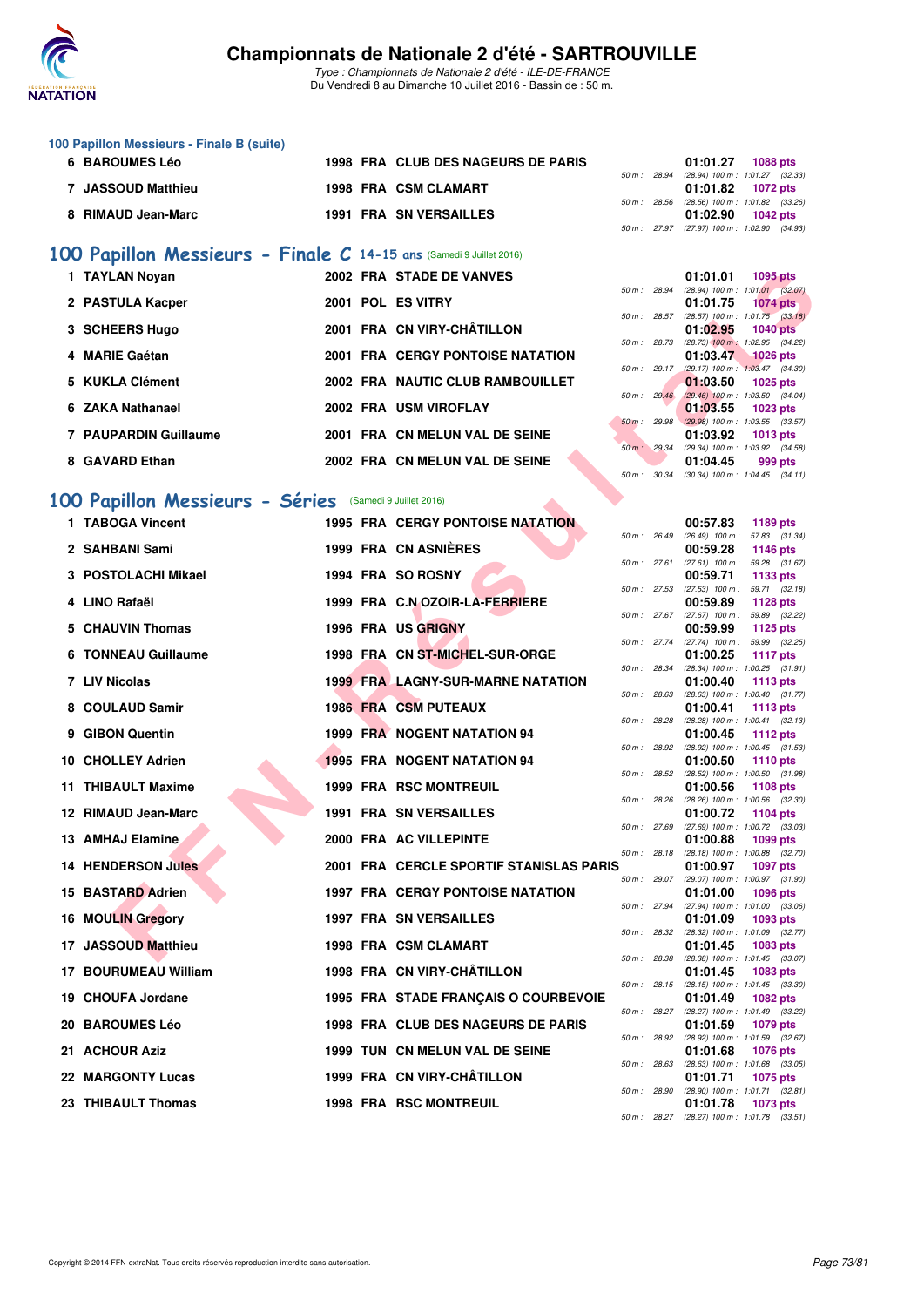

Type : Championnats de Nationale 2 d'été - ILE-DE-FRANCE Du Vendredi 8 au Dimanche 10 Juillet 2016 - Bassin de : 50 m.

|    | 100 Papillon Messieurs - Séries (suite) |  |                                         |                |                                                                    |
|----|-----------------------------------------|--|-----------------------------------------|----------------|--------------------------------------------------------------------|
|    | <b>24 MARTINS Dimitry</b>               |  | 1998 FRA US GRIGNY                      | 50 m : 27.99   | 01:01.79<br>1073 pts<br>(27.99) 100 m: 1:01.79 (33.80)             |
|    | 25 PASTULA Kacper                       |  | 2001 POL ES VITRY                       | 50 m: 28.58    | 01:02.04<br><b>1066 pts</b><br>(28.58) 100 m : 1:02.04 (33.46)     |
|    | 26 VILAIN Matthieu                      |  | 1999 FRA CA L'HAY-LES-ROSES             |                | 01:02.23<br><b>1061 pts</b>                                        |
|    | 27 STURMACH Esteban                     |  | 1999 FRA ASN LOUVRES-ROISSY-SURVILLIERS | 50 m: 28.56    | (28.56) 100 m : 1:02.23 (33.67)<br>01:02.29<br>1059 pts            |
| 28 | <b>BOURSIER Cedric</b>                  |  | 1998 FRA AAS SARCELLES NATATION 95      | 50 m: 28.63    | (28.63) 100 m: 1:02.29 (33.66)<br>01:02.31<br>1058 pts             |
|    | 29 COUTINHO Enzo                        |  | 2000 FRA ASN LOUVRES-ROISSY-SURVILLIERS | 50 m: 29.05    | (29.05) 100 m: 1:02.31 (33.26)<br>01:02.68<br><b>1048 pts</b>      |
|    | <b>30 SAHBANI Ellias</b>                |  | 2001 FRA STADE FRANÇAIS O COURBEVOIE    | $50 m$ : 28.97 | $(28.97)$ 100 m : 1:02.68 $(33.71)$<br>01:02.69<br><b>1048 pts</b> |
| 31 | <b>BENDRIMIA Axel</b>                   |  | 1998 FRA CN ST-MICHEL-SUR-ORGE          | 50 m : 29.26   | $(29.26)$ 100 m : 1:02.69 $(33.43)$<br>01:02.82<br><b>1044 pts</b> |
|    | 32 BANCOURT Julien                      |  | 1999 FRA AS LE PLESSIS-SAVIGNY          | 50 m: 28.74    | (28.74) 100 m: 1:02.82 (34.08)<br>01:03.02<br><b>1038 pts</b>      |
|    | 33 PAUPARDIN Guillaume                  |  | 2001 FRA CN MELUN VAL DE SEINE          | 50 m: 29.54    | (29.54) 100 m : 1:03.02 (33.48)<br>01:03.03<br><b>1038 pts</b>     |
|    | 34 TAYLAN Noyan                         |  | 2002 FRA STADE DE VANVES                | 50 m : 29.59   | $(29.59)$ 100 m : 1:03.03 $(33.44)$<br>01:03.07<br><b>1037 pts</b> |
|    | 35 AZAOU Billel                         |  | 2000 FRA U.S CRETEIL NATATION           | $50 m$ : 29.23 | (29.23) 100 m: 1:03.07 (33.84)<br>01:03.10<br><b>1036 pts</b>      |
|    | 36 KUKLA Clément                        |  | 2002 FRA NAUTIC CLUB RAMBOUILLET        | 50 m: 28.83    | (28.83) 100 m : 1:03.10 (34.27)<br>01:03.15<br><b>1035 pts</b>     |
|    | 37 GAUT Tristan                         |  | 1999 FRA CSM CLAMART                    | 50 m: 29.19    | (29.19) 100 m: 1:03.15 (33.96)<br>01:03.25<br><b>1032 pts</b>      |
| 38 | <b>MARIE Gaétan</b>                     |  | 2001 FRA CERGY PONTOISE NATATION        | 50 m: 28.93    | (28.93) 100 m: 1:03.25 (34.32)<br>01:03.43<br><b>1027 pts</b>      |
|    | 39 ZAKA Nathanael                       |  | 2002 FRA USM VIROFLAY                   | 50 m: 29.10    | (29.10) 100 m: 1:03.43 (34.33)<br>01:03.51<br><b>1025 pts</b>      |
|    | 40 SCHEERS Hugo                         |  | 2001 FRA CN VIRY-CHATILLON              | 50 m: 29.66    | (29.66) 100 m: 1:03.51 (33.85)<br>01:03.53<br><b>1024 pts</b>      |
|    | 41 PANZO Yanis                          |  | 2000 FRA ES VITRY                       | 50 m: 29.22    | (29.22) 100 m: 1:03.53 (34.31)<br>01:03.69<br>1020 pts             |
|    | 42 GEOFFROY Axel                        |  | 2002 FRA SO ROSNY                       | 50 m : 28.27   | (28.27) 100 m : 1:03.69 (35.42)                                    |
|    |                                         |  |                                         | 50 m : 29.80   | 01:03.74<br><b>1018 pts</b><br>(29.80) 100 m : 1:03.74 (33.94)     |
|    | 43 CHASSEVENT Owen                      |  | 1999 FRA CN MELUN VAL DE SEINE          | 50 m: 29.22    | 01:03.85<br>1015 pts<br>(29.22) 100 m: 1:03.85 (34.63)             |
|    | 44 REY Martin                           |  | <b>1999 FRA RSC MONTREUIL</b>           | 50 m : 28.80   | 01:03.87<br>1015 pts<br>(28.80) 100 m: 1:03.87 (35.07)             |
|    | 45 COURCOUX Raphael                     |  | 1998 FRA US RIS-ORANGIS                 | 50 m: 29.51    | 01:03.95<br>1012 pts<br>(29.51) 100 m: 1:03.95 (34.44)             |
|    | <b>46 MERCIER Pierre-Emmanuel</b>       |  | 1998 FRA CSM CLAMART                    | 50 m: 29.50    | 01:04.03<br>1010 pts<br>(29.50) 100 m: 1:04.03 (34.53)             |
| 47 | <b>GAVARD Ethan</b>                     |  | 2002 FRA CN MELUN VAL DE SEINE          | 50 m : 30.98   | 01:04.45<br>999 pts<br>$(30.98)$ 100 m : 1:04.45 $(33.47)$         |
|    | 48 AZZIOU Sami                          |  | 2001 FRA COLOMBES NATATION              | 50 m : 29.74   | 01:04.48<br>998 pts<br>(29.74) 100 m : 1:04.48 (34.74)             |
|    | <b>49 DENJEAN Constantin</b>            |  | 2002 FRA SO ROSNY                       | 50 m : 30.35   | 01:04.54<br>996 pts<br>$(30.35)$ 100 m : 1:04.54 $(34.19)$         |
|    | 50 RENAUDIN Remi                        |  | <b>2002 FRA CERGY PONTOISE NATATION</b> | 50 m : 30.51   | 01:04.58<br>995 pts<br>$(30.51)$ 100 m : 1:04.58 $(34.07)$         |
|    | 51 LE COZ Cédric                        |  | 2002 FRA AS CORBEIL-ESSONNE             |                | 01:04.76<br>990 pts                                                |
|    | 52 MAHMOUDI Mohamed                     |  | <b>2002 FRA TUNISIE</b>                 | 50 m: 29.86    | (29.86) 100 m: 1:04.76 (34.90)<br>01:04.85<br>988 pts              |
|    | 53 ROCHAT Mathis                        |  | 2002 FRA CN EPINETTES PARIS             | 50 m: 30.43    | (30.43) 100 m: 1:04.85 (34.42)<br>01:05.08<br>981 pts              |
|    | 54 POUMAREDE Julien                     |  | 2001 FRA CN ST-MICHEL-SUR-ORGE          | 50 m : 30.12   | (30.12) 100 m: 1:05.08 (34.96)<br>01:05.20<br>978 pts              |
|    | 55 GRANIER Alexandre                    |  | 2000 FRA STELLA SPORTS ST-MAUR          | 50 m : 30.19   | $(30.19)$ 100 m : 1:05.20 $(35.01)$<br>01:05.21<br>978 pts         |
|    | 56 PASSANI Henri-Dominique              |  | 2002 FRA CSM CLAMART                    | 50 m : 30.38   | (30.38) 100 m: 1:05.21 (34.83)<br>01:05.27<br>976 pts              |
|    | 57 JACOLOT Baptiste                     |  | 2000 FRA ES MASSY NATATION              | 50 m : 29.35   | (29.35) 100 m: 1:05.27 (35.92)<br>01:05.74<br>963 pts              |
|    | 58 SEYE Matthieu                        |  | 2002 FRA CN LE PLESSIS-ROBINSON         | 50 m : 30.91   | (30.91) 100 m: 1:05.74 (34.83)<br>01:05.80<br>962 pts              |
|    | 59 BOUCHER Ferdinand                    |  | 2001 FRA SPORTING CLUB 9 PARIS          |                | 50 m: 31.12 (31.12) 100 m: 1:05.80 (34.68)<br>01:05.97<br>957 pts  |
|    |                                         |  |                                         |                | 50 m: 30.88 (30.88) 100 m: 1:05.97 (35.09)                         |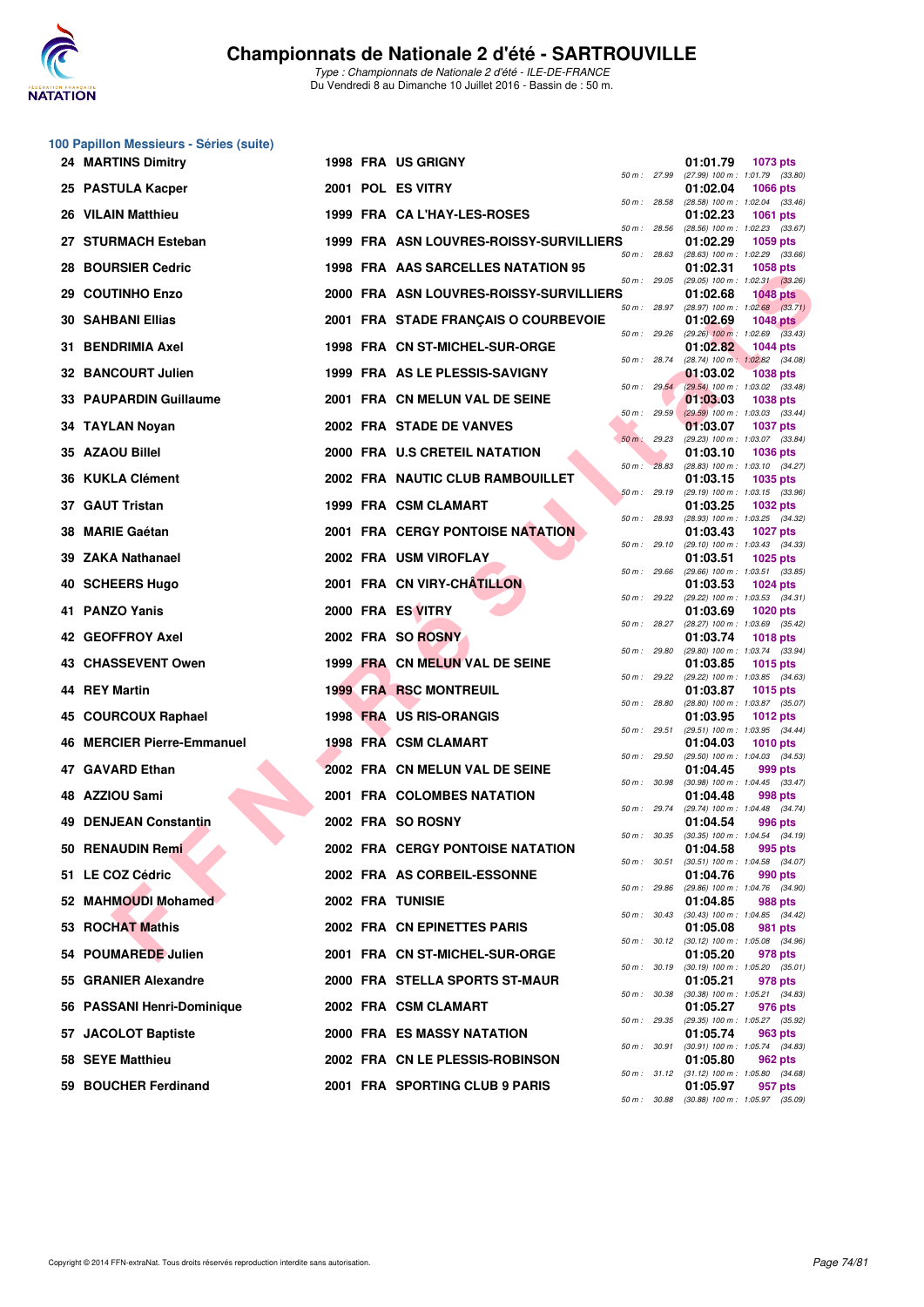

Type : Championnats de Nationale 2 d'été - ILE-DE-FRANCE Du Vendredi 8 au Dimanche 10 Juillet 2016 - Bassin de : 50 m.

|    | 100 Papillon Messieurs - Séries (suite) |  |                                                                                                                                     |                                                                |
|----|-----------------------------------------|--|-------------------------------------------------------------------------------------------------------------------------------------|----------------------------------------------------------------|
|    | <b>60 AERNOUT Louis</b>                 |  | 2002 FRA CA L'HAY-LES-ROSES                                                                                                         | 01:06.00<br>956 pts                                            |
|    | 61 ZIJL Sem                             |  | 50 m: 30.40<br>2002 NED CNO ST-GERMAIN-EN-LAYE                                                                                      | $(30.40)$ 100 m : 1:06.00 $(35.60)$<br>01:06.03<br>956 pts     |
|    | 62 LE GALL Théophile                    |  | 50 m : 30.41<br>2001 FRA S.M MONTROUGE                                                                                              | $(30.41)$ 100 m : 1:06.03 $(35.62)$<br>01:06.06<br>955 pts     |
|    | 63 HO Ly-Nam                            |  | 50 m : 30.64<br><b>1999 FRA MONTIGNY NATATION</b>                                                                                   | $(30.64)$ 100 m : 1:06.06 $(35.42)$<br>01:06.19<br>951 pts     |
|    | 64 FENIOU Erwan                         |  | 50 m: 30.07<br>2001 FRA A.O. TRAPPES NATATION                                                                                       | (30.07) 100 m: 1:06.19 (36.12)<br>01:06.28<br>949 pts          |
|    | 65 HERENT Nathan                        |  | 50 m: 31.02<br><b>1998 FRA SN MONTGERON</b>                                                                                         | $(31.02)$ 100 m : 1:06.28 $(35.26)$<br>01:06.58<br>941 pts     |
|    | 66 EL HASSANI Adam                      |  | 50 m: 30.00<br>2001 FRA NEPTUNE CLUB DE FRANCE                                                                                      | $(30.00)$ 100 m : 1:06.58 $(36.58)$<br>01:06.70<br>938 pts     |
|    | <b>67 ROMER Loick</b>                   |  | 50 m : 30.81<br>2000 FRA CLUB NAUTIQUE DE L'ARPAJONNAIS                                                                             | $(30.81)$ 100 m : 1:06.70 $(35.89)$<br>01:06.94<br>931 pts     |
|    | 68 SIMEANT Léo                          |  | 50 m: 30.83<br>2001 FRA AULNAY-SOUS-BOIS S.N                                                                                        | $(30.83)$ 100 m : 1:06.94 $(36.11)$<br>01:07.02<br>929 pts     |
|    | 69 CAMUS Loïc                           |  | 50 m: 30.96<br>2001 FRA ES MASSY NATATION                                                                                           | $(30.96)$ 100 m : 1:07.02 $(36.06)$<br>01:07.40<br>919 pts     |
|    | 70 GUERRA Tristan                       |  | 50 m: 30.83<br>2000 FRA CLUB NAUTIQUE DE L'ARPAJONNAIS                                                                              | $(30.83)$ 100 m : 1:07.40 $(36.57)$<br>01:07.75<br>910 pts     |
| 71 | <b>QUILLAUX Gwendal</b>                 |  | $50 m$ :<br>30.84<br>2002 FRA CN VIRY-CHÂTILLON                                                                                     | (30.84) 100 m: 1:07.75 (36.91)<br>01:08.01<br>903 pts          |
|    | 72 ROCHER Romain                        |  | 50 m: 31.28<br>2002 FRA STADE FRANÇAIS O COURBEVOIE                                                                                 | $(31.28)$ 100 m : 1:08.01 $(36.73)$<br>01:09.29<br>870 pts     |
|    | 73 HERLUC Yoann                         |  | 50 m: 32.53<br>2000 FRA SCUF PARIS                                                                                                  | (32.53) 100 m: 1:09.29 (36.76)<br>01:09.71<br>859 pts          |
|    | 74 GRANDIN MARTIN Numa                  |  | 50 m : 30.69<br><b>2002 FRA ES MASSY NATATION</b>                                                                                   | $(30.69)$ 100 m : 1:09.71 $(39.02)$<br>01:09.74<br>858 pts     |
|    | 75 ZAWADSKI Paul                        |  | 50 m: 31.53<br>2002 FRA CSN GUYANCOURT                                                                                              | $(31.53)$ 100 m : 1:09.74 $(38.21)$<br>01:13.25<br>771 pts     |
|    | <b>BUISSON Luca</b>                     |  | 50 m : 33.32<br>2002 FRA CLUB DES NAGEURS DE PARIS                                                                                  | (33.32) 100 m: 1:13.25 (39.93)<br><b>DNS dec</b>               |
|    | <b>ARONDEL Quentin</b>                  |  | 1997 FRA AC VILLEPINTE                                                                                                              | DNS dec                                                        |
|    | 200 Papillon Messieurs - Finale A       |  | (Vendredi 8 Juillet 2016)                                                                                                           |                                                                |
|    | 1 TONNEAU Guillaume                     |  | 1998 FRA CN ST-MICHEL-SUR-ORGE                                                                                                      | 02:08.61<br>1183 pts                                           |
|    | 2 ACHOUR Aziz                           |  | 50 m: 28.80 (28.80) 100 m: 1:01.32 (32.52) 150 m: 1:34.83<br><b>1999 TUN CN MELUN VAL DE SEINE</b>                                  | $(33.51)$ 200 m : 2:08.61 $(33.78)$<br>02:10.73<br>1151 pts    |
|    | 3 TAYLAN Noyan                          |  | 50 m: 29.47 (29.47) 100 m: 1:02.89 (33.42) 150 m: 1:36.29<br>2002 FRA STADE DE VANVES                                               | $(33.40)$ 200 m : 2:10.73 $(34.44)$<br>02:11.77<br>1135 pts    |
|    | 4 CHOLLEY Adrien                        |  | 50 m: 29.57 (29.57) 100 m: 1:03.46 (33.89) 150 m: 1:37.66<br><b>1995 FRA NOGENT NATATION 94</b>                                     | $(34.20)$ 200 m : 2:11.77 $(34.11)$<br>02:13.13<br>1115 pts    |
| 5. | SAHBANI Sami                            |  | 50 m: 30.02 (30.02) 100 m: 1:03.67 (33.65) 150 m: 1:37.91<br><b>1999 FRA CN ASNIERES</b>                                            | (34.24) 200 m : 2:13.13 (35.22)<br>02:14.26<br><b>1098 pts</b> |
|    | 6 AMHAJ Elamine                         |  | 50 m: 29.45 (29.45) 100 m: 1:02.87 (33.42) 150 m: 1:37.67<br>2000 FRA AC VILLEPINTE                                                 | $(34.80)$ 200 m : 2:14.26 $(36.59)$<br>02:17.69<br>1049 pts    |
|    | 7 POUMAREDE Julien                      |  | 50 m: 31.03 (31.03) 100 m: 1:06.67 (35.64) 150 m: 1:42.45<br>2001 FRA CN ST-MICHEL-SUR-ORGE                                         | (35.78) 200 m : 2:17.69 (35.24)<br>02:17.93<br>1045 pts        |
|    | 8 JACOLOT Baptiste                      |  | 50 m: 31.32 (31.32) 100 m: 1:04.65 (33.33) 150 m: 1:40.82 (36.17) 200 m: 2:17.93 (37.11)<br>2000 FRA ES MASSY NATATION              | 02:19.02<br>1030 pts                                           |
|    |                                         |  | 50 m: 30.39 (30.39) 100 m: 1:05.91 (35.52) 150 m: 1:42.15 (36.24) 200 m: 2:19.02 (36.87)                                            |                                                                |
|    | 200 Papillon Messieurs - Finale B       |  | (Vendredi 8 Juillet 2016)                                                                                                           |                                                                |
|    | 1 BENDRIMIA Axel                        |  | 1998 FRA CN ST-MICHEL-SUR-ORGE<br>50 m : 31.09 (31.09) 100 m : 1:06.90 (35.81) 150 m : 1:42.76 (35.86) 200 m : 2:18.56 (35.80)      | 02:18.56<br><b>1036 pts</b>                                    |
|    | 2 STURMACH Esteban                      |  | 1999 FRA ASN LOUVRES-ROISSY-SURVILLIERS<br>50 m: 30.62 (30.62) 100 m: 1:06.87 (36.25) 150 m: 1:44.11 (37.24) 200 m: 2:21.15 (37.04) | 02:21.15<br><b>1000 pts</b>                                    |
|    | 0.3401111713411                         |  | 2000 EDA AC DODOUEVILLE                                                                                                             | 00.01.70                                                       |

## [200 Papillon Messieurs - Finale A](http://www.ffnatation.fr/webffn/resultats.php?idact=nat&go=epr&idcpt=39837&idepr=83) (Vendredi 8 Juillet 2016)

| 1 TONNEAU Guillaume |  | 1998 FRA CN ST-MICHEL-SUR-ORGE                                                           |                                                                               | $02:08.61$ 1183 pts                 |
|---------------------|--|------------------------------------------------------------------------------------------|-------------------------------------------------------------------------------|-------------------------------------|
|                     |  | 50 m: 28.80 (28.80) 100 m: 1:01.32 (32.52) 150 m: 1:34.83                                |                                                                               | $(33.51)$ 200 m : 2:08.61 $(33.78)$ |
| 2 ACHOUR Aziz       |  | <b>1999 TUN CN MELUN VAL DE SEINE</b>                                                    |                                                                               | 02:10.73 1151 pts                   |
|                     |  | 50 m: 29.47 (29.47) 100 m: 1:02.89 (33.42) 150 m: 1:36.29                                |                                                                               | $(33.40)$ 200 m : 2:10.73 $(34.44)$ |
| 3 TAYLAN Novan      |  | 2002 FRA STADE DE VANVES                                                                 |                                                                               | $02:11.77$ 1135 pts                 |
|                     |  | 50 m: 29.57 (29.57) 100 m: 1:03.46 (33.89) 150 m: 1:37.66                                |                                                                               | $(34.20)$ 200 m : 2:11.77 $(34.11)$ |
| 4 CHOLLEY Adrien    |  | 1995 FRA NOGENT NATATION 94                                                              |                                                                               | $02:13.13$ 1115 pts                 |
|                     |  | 50 m: 30.02 (30.02) 100 m: 1:03.67 (33.65) 150 m: 1:37.91                                |                                                                               | $(34.24)$ 200 m : 2:13.13 $(35.22)$ |
| 5   SAHBANI Sami    |  | <b>1999 FRA CN ASNIERES</b>                                                              |                                                                               | 02:14.26 1098 pts                   |
|                     |  | 50 m: 29.45 (29.45) 100 m: 1:02.87 (33.42) 150 m: 1:37.67                                |                                                                               | $(34.80)$ 200 m : 2:14.26 $(36.59)$ |
| 6 AMHAJ Elamine     |  | 2000 FRA AC VILLEPINTE                                                                   |                                                                               | 02:17.69 1049 pts                   |
|                     |  | 50 m: 31.03 (31.03) 100 m: 1:06.67 (35.64) 150 m: 1:42.45                                |                                                                               | $(35.78)$ 200 m : 2:17.69 $(35.24)$ |
| 7 POUMAREDE Julien  |  | 2001 FRA CN ST-MICHEL-SUR-ORGE                                                           |                                                                               | 02:17.93 1045 pts                   |
|                     |  | 50 m: 31.32 (31.32) 100 m: 1:04.65 (33.33) 150 m: 1:40.82 (36.17) 200 m: 2:17.93 (37.11) |                                                                               |                                     |
| 8 JACOLOT Baptiste  |  | 2000 FRA ES MASSY NATATION                                                               |                                                                               | $02:19.02$ 1030 pts                 |
|                     |  | 50 m : 30.39                                                                             | $(30.39)$ 100 m : 1:05.91 $(35.52)$ 150 m : 1:42.15 $(36.24)$ 200 m : 2:19.02 | (36.87)                             |
|                     |  |                                                                                          |                                                                               |                                     |

## **[200 Papillon Messieurs - Finale B](http://www.ffnatation.fr/webffn/resultats.php?idact=nat&go=epr&idcpt=39837&idepr=83)** (Vendredi 8 Juillet 2016)

| 1 BENDRIMIA Axel   |  | 1998 FRA CN ST-MICHEL-SUR-ORGE  |                                                                                          |                           | 02:18.56                                        | <b>1036 pts</b> |  |
|--------------------|--|---------------------------------|------------------------------------------------------------------------------------------|---------------------------|-------------------------------------------------|-----------------|--|
| 2 STURMACH Esteban |  |                                 | 50 m: 31.09 (31.09) 100 m: 1:06.90 (35.81) 150 m: 1:42.76                                |                           | $(35.86)$ 200 m : 2:18.56 $(35.80)$             |                 |  |
|                    |  |                                 | 1999 FRA ASN LOUVRES-ROISSY-SURVILLIERS<br>50 m: 30.62 (30.62) 100 m: 1:06.87            | (36.25) 150 m : 1:44.11   | 02:21.15<br>$(37.24)$ 200 m : 2:21.15 $(37.04)$ | $1000$ pts      |  |
| 3 WILHELM Hugo     |  | 2002 FRA AS PORCHEVILLE         |                                                                                          |                           | 02:21.73                                        | 992 pts         |  |
|                    |  |                                 | 50 m: 31.31 (31.31) 100 m: 1:07.63 (36.32) 150 m: 1:44.64                                |                           | $(37.01)$ 200 m : 2:21.73 $(37.09)$             |                 |  |
| 4 BARTHÉLÉMY Hugo  |  | 2002 FRA CN LE PLESSIS-ROBINSON |                                                                                          |                           | 02:23.76                                        | 963 pts         |  |
|                    |  |                                 | 50 m : 32.32 (32.32) 100 m : 1:09.45                                                     | (37.13) 150 m : 1:47.28   | $(37.83)$ 200 m : 2:23.76 $(36.48)$             |                 |  |
| 5 FENIOU Erwan     |  | 2001 FRA A.O. TRAPPES NATATION  |                                                                                          |                           | 02:25.02                                        | 946 pts         |  |
|                    |  |                                 | 50 m: 32.60 (32.60) 100 m: 1:09.77 (37.17) 150 m: 1:47.29                                |                           | $(37.52)$ 200 m : 2:25.02 $(37.73)$             |                 |  |
| 6 MAHMOUDI Mohamed |  | 2002 FRA TUNISIE                |                                                                                          |                           | 02:25.35                                        | 942 pts         |  |
|                    |  |                                 | 50 m: 32.54 (32.54) 100 m: 1:09.48                                                       | $(36.94)$ 150 m : 1:48.36 | $(38.88)$ 200 m : 2:25.35 $(36.99)$             |                 |  |
| 7 AZZIOU Sami      |  | 2001 FRA COLOMBES NATATION      |                                                                                          |                           | 02:26.84                                        | 922 pts         |  |
|                    |  |                                 | 50 m: 29.90 (29.90) 100 m: 1:05.78 (35.88) 150 m: 1:43.95                                |                           | $(38.17)$ 200 m : 2:26.84 $(42.89)$             |                 |  |
| 8 COUTINHO Enzo    |  |                                 | 2000 FRA ASN LOUVRES-ROISSY-SURVILLIERS                                                  |                           | 02:27.37                                        | 915 pts         |  |
|                    |  |                                 | 50 m: 29.79 (29.79) 100 m: 1:06.51 (36.72) 150 m: 1:46.63 (40.12) 200 m: 2:27.37 (40.74) |                           |                                                 |                 |  |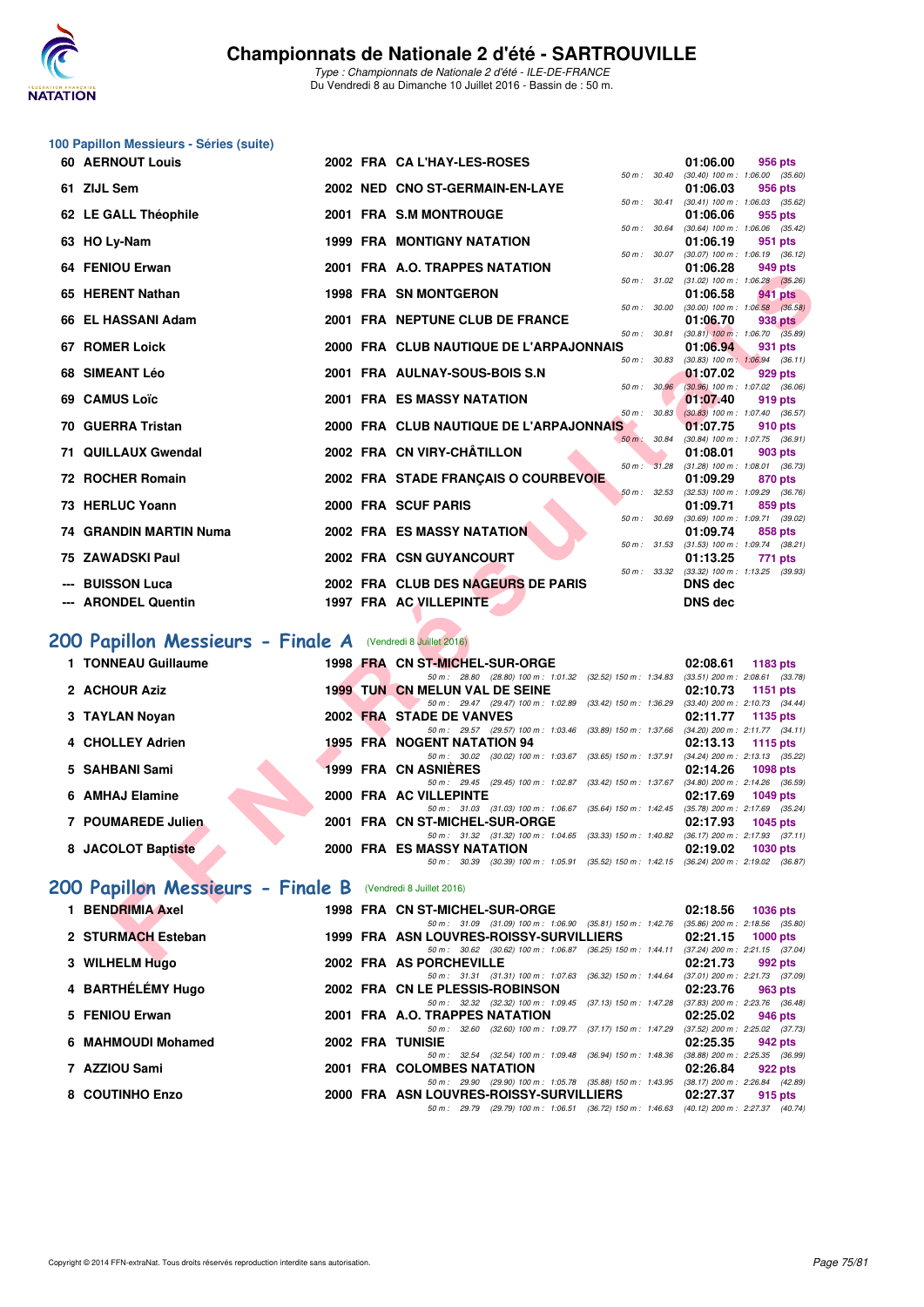

Type : Championnats de Nationale 2 d'été - ILE-DE-FRANCE Du Vendredi 8 au Dimanche 10 Juillet 2016 - Bassin de : 50 m.

## **[200 Papillon Messieurs - Finale C](http://www.ffnatation.fr/webffn/resultats.php?idact=nat&go=epr&idcpt=39837&idepr=83) 14-15 ans** (Vendredi 8 Juillet 2016)

| 1 ROCHAT Mathis           | 2002 FRA CN EPINETTES PARIS                                                                 | 02:25.72 937 pts |
|---------------------------|---------------------------------------------------------------------------------------------|------------------|
|                           | 50 m : 33.50 (33.50) 100 m : 1:09.70 (36.20) 150 m : 1:48.64 (38.94) 200 m : 2:25.72 (37.08 |                  |
| <b>2 AERNOUT Louis</b>    | 2002 FRA CA L'HAY-LES-ROSES                                                                 | 02:26.04 932 pts |
|                           | 50 m : 31.91 (31.91) 100 m : 1:08.65 (36.74) 150 m : 1:47.24 (38.59) 200 m : 2:26.04 (38.80 |                  |
| 3 PASSANI Henri-Dominique | 2002 FRA CSM CLAMART                                                                        | 02:26.24 930 pts |
|                           | 50 m : 31.98 (31.98) 100 m : 1:08.20 (36.22) 150 m : 1:46.74 (38.54) 200 m : 2:26.24 (39.50 |                  |

#### **[200 Papillon Messieurs - Séries](http://www.ffnatation.fr/webffn/resultats.php?idact=nat&go=epr&idcpt=39837&idepr=83)** (Vendredi 8 Juillet 2016)

| 1 TONNEAU Guillaume        |  | 1998 FRA CN ST-MICHEL-SUR-ORGE<br>50 m: 28.70 (28.70) 100 m: 1:01.66 (32.96) 150 m: 1:35.14 (33.48) 200 m: 2:08.73 (33.59)                     | 02:08.73<br><b>1181 pts</b>                                 |
|----------------------------|--|------------------------------------------------------------------------------------------------------------------------------------------------|-------------------------------------------------------------|
| 2 M'RABET Talal            |  | 1987 TUN STADE FRANÇAIS O COURBEVOIE                                                                                                           | 02:11.39<br>1141 pts                                        |
|                            |  | 50 m: 28.84 (28.84) 100 m: 1:00.72 (31.88) 150 m: 1:34.30 (33.58) 200 m: 2:11.39 (37.09)                                                       |                                                             |
| <b>3 QUAETAERT Nils</b>    |  | <b>1999 FRA SN VERSAILLES</b>                                                                                                                  | 02:11.85<br>1134 pts                                        |
| 4 ACHOUR Aziz              |  | 50 m: 29.05 (29.05) 100 m: 1:02.27 (33.22) 150 m: 1:36.15 (33.88) 200 m: 2:11.85 (35.70)<br>1999 TUN CN MELUN VAL DE SEINE                     | 02:12.78<br>$\sqrt{1120}$ pts                               |
|                            |  | 50 m: 29.73 (29.73) 100 m: 1:03.79 (34.06) 150 m: 1:38.17 (34.38) 200 m: 2:12.78 (34.61)                                                       |                                                             |
| 5 SAHBANI Sami             |  | 1999 FRA CN ASNIERES                                                                                                                           | 02:13.94<br>1103 pts                                        |
| 6 CHOLLEY Adrien           |  | 50 m: 29.95 (29.95) 100 m: 1:03.46 (33.51) 150 m: 1:38.24<br>1995 FRA NOGENT NATATION 94                                                       | $(34.78)$ 200 m : 2:13.94 $(35.70)$<br>02:14.02<br>1102 pts |
|                            |  | 50 m: 30.15 (30.15) 100 m: 1:03.72 (33.57) 150 m: 1:38.40                                                                                      | $(34.68)$ 200 m : 2:14.02 $(35.62)$                         |
| 7 TAYLAN Noyan             |  | 2002 FRA STADE DE VANVES                                                                                                                       | 02:16.66<br>1063 pts                                        |
| 8 AMHAJ Elamine            |  | 50 m : 30.16 (30.16) 100 m : 1:05.37 (35.21) 150 m : 1:41.30<br>2000 FRA AC VILLEPINTE                                                         | $(35.93)$ 200 m : 2:16.66 $(35.36)$<br>02:17.00<br>1059 pts |
|                            |  | 50 m: 30.61 (30.61) 100 m: 1:05.26 (34.65) 150 m: 1:41.23                                                                                      | $(35.97)$ 200 m : 2:17.00 $(35.77)$                         |
| 9 JACOLOT Baptiste         |  | <b>2000 FRA ES MASSY NATATION</b>                                                                                                              | 02:18.48<br><b>1037 pts</b>                                 |
| 10 HO Ryan                 |  | 50 m: 31.14 (31.14) 100 m: 1:06.25 (35.11) 150 m: 1:42.32 (36.07) 200 m: 2:18.48 (36.16)<br>2001 FRA CN VIRY-CHATILLON                         | 02:19.82<br><b>1018 pts</b>                                 |
|                            |  | 50 m: 31.72 (31.72) 100 m: 1:07.46 (35.74) 150 m: 1:43.81 (36.35) 200 m: 2:19.82 (36.01)                                                       |                                                             |
| 11 POUMAREDE Julien        |  | 2001 FRA CN ST-MICHEL-SUR-ORGE                                                                                                                 | 02:21.46<br>995 pts                                         |
| 12 AZZIOU Sami             |  | 50 m: 31.58 (31.58) 100 m: 1:07.69 (36.11) 150 m: 1:44.36 (36.67) 200 m: 2:21.46 (37.10)<br>2001 FRA COLOMBES NATATION                         | 02:22.27<br>984 pts                                         |
|                            |  | 50 m: 30.31 (30.31) 100 m: 1:05.97 (35.66) 150 m: 1:43.72 (37.75) 200 m: 2:22.27 (38.55)                                                       |                                                             |
| 13 DEZ Léo                 |  | 2002 FRA CSN GUYANCOURT                                                                                                                        | 02:22.87<br>976 pts                                         |
| <b>14 COUTINHO Enzo</b>    |  | 50 m: 32.16 (32.16) 100 m: 1:08.74 (36.58) 150 m: 1:46.17 (37.43) 200 m: 2:22.87 (36.70)<br>2000 FRA ASN LOUVRES-ROISSY-SURVILLIERS            | 02:23.55<br><b>966 pts</b>                                  |
|                            |  | 50 m : 31.39 (31.39) 100 m : 1:08.29 (36.90) 150 m : 1:45.21 (36.92) 200 m : 2:23.55 (38.34)                                                   |                                                             |
| 15 WILHELM Hugo            |  | 2002 FRA AS PORCHEVILLE                                                                                                                        | 02:23.69<br>964 pts                                         |
| 16 STURMACH Esteban        |  | 50 m · 30.95 (30.95) 100 m · 1:07.28 (36.33) 150 m · 1:46.29 (39.01) 200 m · 2:23.69 (37.40)<br><b>1999 FRA ASN LOUVRES-ROISSY-SURVILLIERS</b> | 02:24.25<br>957 pts                                         |
|                            |  | 50 m: 30.24 (30.24) 100 m: 1:06.34 (36.10) 150 m: 1:45.09 (38.75) 200 m: 2:24.25 (39.16)                                                       |                                                             |
| 17 GAVARD Ethan            |  | 2002 FRA CN MELUN VAL DE SEINE                                                                                                                 | 02:25.10<br>945 pts                                         |
| 18 GUILLAUME Hugo          |  | 50 m: 31.94 (31.94) 100 m: 1:08.35 (36.41) 150 m: 1:46.18 (37.83) 200 m: 2:25.10 (38.92)<br>2001 FRA CN VIRY-CHÂTILLON                         | 02:25.93<br>934 pts                                         |
|                            |  | 50 m: 31.82 (31.82) 100 m: 1:08.63 (36.81) 150 m: 1:47.46 (38.83) 200 m: 2:25.93 (38.47)                                                       |                                                             |
| 19 BARTHÉLÉMY Hugo         |  | 2002 FRA CN LE PLESSIS-ROBINSON                                                                                                                | 02:26.19<br>930 pts                                         |
| 20 BENDRIMIA Axel          |  | 50 m: 32.97 (32.97) 100 m: 1:10.68 (37.71) 150 m: 1:48.36 (37.68) 200 m: 2:26.19 (37.83)<br>1998 FRA CN ST-MICHEL-SUR-ORGE                     | 02:26.25<br>930 pts                                         |
|                            |  | 50 m: 29.71 (29.71) 100 m: 1:04.01 (34.30) 150 m: 1:42.60 (38.59) 200 m: 2:26.25 (43.65)                                                       |                                                             |
| 21 FENIOU Erwan            |  | 2001 FRA A.O. TRAPPES NATATION                                                                                                                 | 02:27.62<br>911 pts                                         |
| 22 MAHMOUDI Mohamed        |  | 50 m: 32.19 (32.19) 100 m: 1:08.78 (36.59) 150 m: 1:47.57 (38.79) 200 m: 2:27.62 (40.05)<br><b>2002 FRA TUNISIE</b>                            | 02:27.80<br>909 pts                                         |
|                            |  | 50 m: 31.71 (31.71) 100 m: 1:10.14 (38.43) 150 m: 1:49.44 (39.30) 200 m: 2:27.80 (38.36)                                                       |                                                             |
| 23 AERNOUT Louis           |  | 2002 FRA CAL'HAY-LES-ROSES                                                                                                                     | 02:28.05<br>905 pts                                         |
| 24 PASSANI Henri-Dominique |  | 50 m: 32.79 (32.79) 100 m: 1:09.58 (36.79) 150 m: 1:48.22 (38.64) 200 m: 2:28.05 (39.83)<br>2002 FRA CSM CLAMART                               | 02:28.26<br>903 pts                                         |
|                            |  | 50 m: 32.08 (32.08) 100 m: 1:09.78 (37.70) 150 m: 1:49.23 (39.45) 200 m: 2:28.26 (39.03)                                                       |                                                             |
| 25 ROCHAT Mathis           |  | 2002 FRA CN EPINETTES PARIS                                                                                                                    | 02:28.89<br>894 pts                                         |
| 26 QUILLAUX Gwendal        |  | 50 m: 31.69 (31.69) 100 m: 1:09.38 (37.69) 150 m: 1:47.96 (38.58) 200 m: 2:28.89 (40.93)<br>2002 FRA CN VIRY-CHATILLON                         | 02:31.29<br>863 pts                                         |
|                            |  | 50 m: 32.49 (32.49) 100 m: 1:10.12 (37.63) 150 m: 1:50.48 (40.36) 200 m: 2:31.29 (40.81)                                                       |                                                             |
| 27 LE PORS Adrien          |  | 1999 FRA CLUB DES NAGEURS DE PARIS                                                                                                             | 02:32.49<br>847 pts                                         |
| 28 OLIVA Joris             |  | 50 m: 33.47 (33.47) 100 m: 1:12.54 (39.07) 150 m: 1:52.09 (39.55) 200 m: 2:32.49 (40.40)<br>2001 FRA CSM CLAMART                               | 02:32.83<br>843 pts                                         |
|                            |  | 50 m: 33.18 (33.18) 100 m: 1:12.26 (39.08) 150 m: 1:51.80 (39.54) 200 m: 2:32.83 (41.03)                                                       |                                                             |
| 29 PRYBIL Eliott           |  | 2001 FRA CSM CLAMART                                                                                                                           | 02:37.08<br>789 pts                                         |
|                            |  | 50 m: 34.32 (34.32) 100 m: 1:14.19 (39.87) 150 m: 1:55.72 (41.53) 200 m: 2:37.08 (41.36)                                                       |                                                             |

# **200 4 Nages Messieurs - Finale A** (Samedi 9 Juillet 2016)<br>1 PLATAUX Robin 1997 FRA NOGENT NAT

**1997 FRA NOGENT NATATION 94 02:13.52 1148 pts** 

50 m : 27.48 (27.48) 100 m : 1:01.88 (34.40) 150 m : 1:41.67 (39.79) 200 m : 2:13.52 (31.85)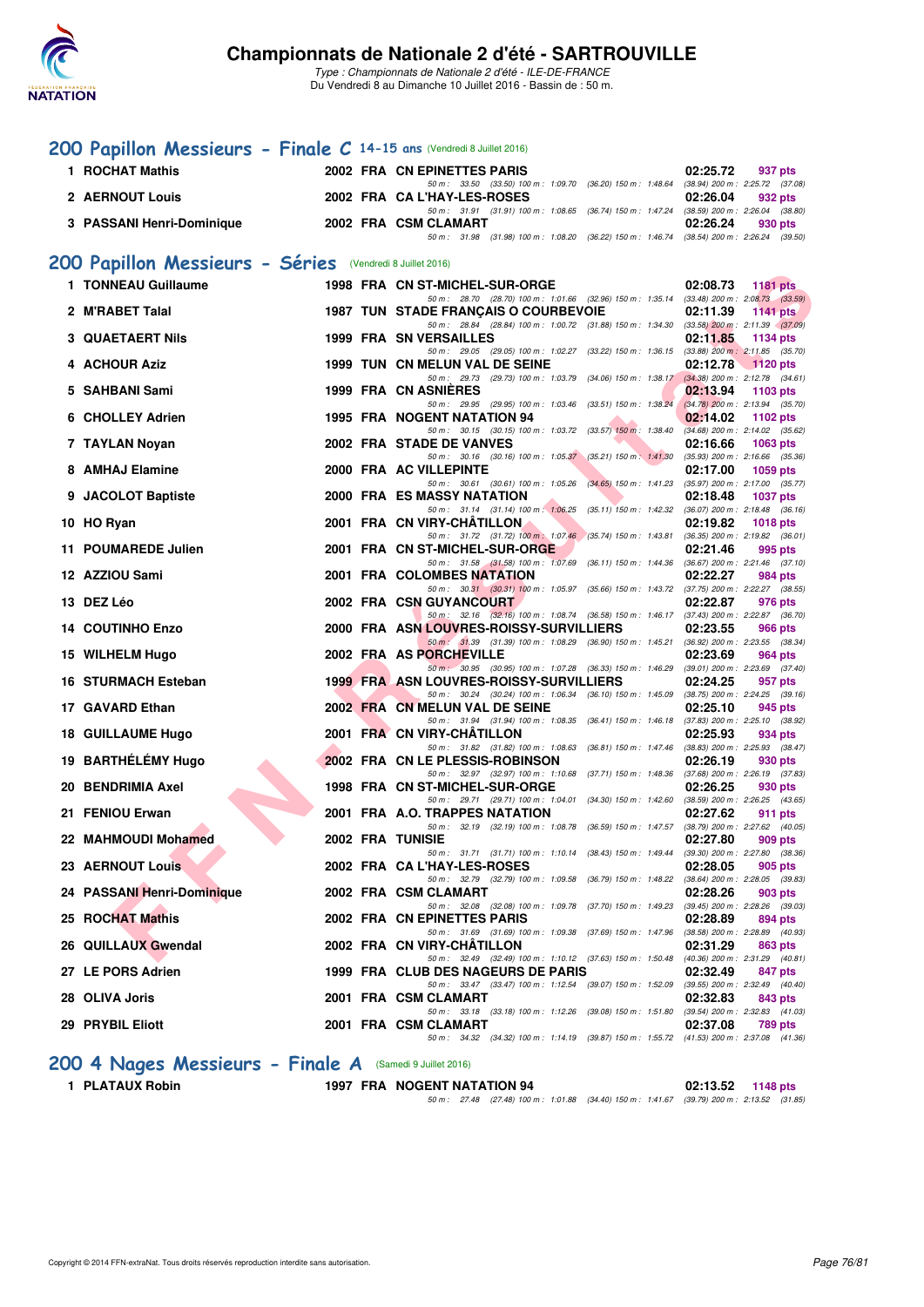

**200 4 Nages Messieurs - Finale A (suite)**

#### **Championnats de Nationale 2 d'été - SARTROUVILLE**

Type : Championnats de Nationale 2 d'été - ILE-DE-FRANCE Du Vendredi 8 au Dimanche 10 Juillet 2016 - Bassin de : 50 m.

| 2 DESSAILLY Eric                                                   | 1999 FRA CN MAISONS-ALFORT                                                                                                       | 02:16.81<br>1098 pts                                               |
|--------------------------------------------------------------------|----------------------------------------------------------------------------------------------------------------------------------|--------------------------------------------------------------------|
| 3 DUPUY Louan                                                      | 50 m: 29.28 (29.28) 100 m: 1:04.87 (35.59) 150 m: 1:43.86<br><b>2000 FRA CERGY PONTOISE NATATION</b>                             | $(38.99)$ 200 m : 2:16.81 $(32.95)$<br>02:17.66<br>1085 pts        |
| 4 MEDINA Antoine                                                   | 50 m: 29.75 (29.75) 100 m: 1:05.76 (36.01) 150 m: 1:46.61 (40.85) 200 m: 2:17.66 (31.05)<br>1999 FRA CN MELUN VAL DE SEINE       | 02:19.97<br><b>1050 pts</b>                                        |
|                                                                    | 50 m: 29.35 (29.35) 100 m: 1:05.93 (36.58) 150 m: 1:47.51 (41.58) 200 m: 2:19.97 (32.46)                                         |                                                                    |
| 5 BARITHEL Victor                                                  | 2000 FRA USM VIROFLAY                                                                                                            | 02:20.11<br>1048 pts                                               |
| 6 MOLON Antoine                                                    | 50 m: 30.83 (30.83) 100 m: 1:07.94 (37.11) 150 m: 1:48.09 (40.15) 200 m: 2:20.11 (32.02)<br>2001 FRA CN MAISONS-ALFORT           | 02:20.81<br><b>1038 pts</b>                                        |
|                                                                    | 50 m: 30.99 (30.99) 100 m: 1:06.32 (35.33) 150 m: 1:48.57 (42.25) 200 m: 2:20.81 (32.24)                                         |                                                                    |
| 7 JONCHERY Pierre                                                  | <b>1998 FRA NOGENT NATATION 94</b><br>50 m: 28.34 (28.34) 100 m: 1:02.99 (34.65) 150 m: 1:47.05 (44.06) 200 m: 2:21.08 (34.03)   | 02:21.08<br><b>1034 pts</b>                                        |
| 8 SHEN Simon                                                       | 1999 FRA CLUB DES NAGEURS DE PARIS                                                                                               | 02:24.82<br><b>980 pts</b>                                         |
|                                                                    | 50 m: 30.54 (30.54) 100 m: 1:10.83 (40.29) 150 m: 1:51.52 (40.69) 200 m: 2:24.82 (33.30)                                         |                                                                    |
| 200 4 Nages Messieurs - Finale B (Samedi 9 Juillet 2016)           |                                                                                                                                  |                                                                    |
| 1 HO Ryan                                                          | 2001 FRA CN VIRY-CHÂTILLON                                                                                                       | 02:19.45<br><b>1058 pts</b>                                        |
| 2 LOSSOUARN Mathias                                                | 50 m: 30.55 (30.55) 100 m: 1:08.81 (38.26) 150 m: 1:46.72<br><b>1998 FRA CN BRUNOY-ESSONNE</b>                                   | $(37.91)$ 200 m : 2:19.45 $(32.73)$<br>02:19.46<br><b>1058 pts</b> |
|                                                                    | 50 m: 29.78 (29.78) 100 m: 1:05.81 (36.03) 150 m: 1:47.36 (41.55) 200 m: 2:19.46 (32.10)                                         |                                                                    |
| 3 RICHTER Neil                                                     | 1999 FRA AC VILLEPINTE                                                                                                           | 02:20.38<br><b>1044 pts</b>                                        |
| 4 LHUSSIER Come                                                    | 50 m: 29.29 (29.29) 100 m: 1:03.58 (34.29) 150 m: 1:46.93 (43.35) 200 m: 2:20.38 (33.45)<br>1999 FRA CNO ST-GERMAIN-EN-LAYE      | 02:21.58<br><b>1027 pts</b>                                        |
|                                                                    | 50 m: 30.56 (30.56) 100 m: 1:07.61 (37.05) 150 m: 1:48.51 (40.90) 200 m: 2:21.58 (33.07)                                         |                                                                    |
| 5 OUMESSAOUD Massyle                                               | 2001 FRA SN VERSAILLES<br>50 m: 31.41 (31.41) 100 m: 1:06.40 (34.99) 150 m: 1:50.03 (43.63) 200 m: 2:21.66 (31.63)               | 1026 pts<br>02:21.66                                               |
| <b>6 DANDELEUX Lucas</b>                                           | 2001 FRA OLYMPIQUE LA GARENNE-COLOMBES                                                                                           | 02:22.02<br><b>1020 pts</b>                                        |
| 7 ANDRE Romain                                                     | 50 m: 30.81 (30.81) 100 m: 1:05.97 (35.16) 150 m: 1:50.21 (44.24) 200 m: 2:22.02 (31.81)                                         |                                                                    |
|                                                                    | <b>1998 FRA SN VERSAILLES</b><br>50 m: 30.01 (30.01) 100 m: 1:07.51 (37.50) 150 m: 1:49.90 (42.39) 200 m: 2:23.07 (33.17)        | 02:23.07<br>1005 pts                                               |
| 8 PAUPARDIN Guillaume                                              | 2001 FRA CN MELUN VAL DE SEINE                                                                                                   | 02:24.00<br>992 pts                                                |
|                                                                    | 50 m: 30.52 (30.52) 100 m: 1:04.40 (33.88) 150 m: 1:50.95 (46.55) 200 m: 2:24.00 (33.05)                                         |                                                                    |
| 200 4 Nages Messieurs - Finale C 14-15 ans (Samedi 9 Juillet 2016) |                                                                                                                                  |                                                                    |
| 1 ROTH BELGRAND Mathis                                             | 2002 FRA SO ROSNY                                                                                                                | 02:22.83<br>1009 pts                                               |
| 2 LIV Thomas                                                       | 50 m: 30.72 (30.72) 100 m: 1:06.37 (35.65) 150 m: 1:51.04 (44.67) 200 m: 2:22.83 (31.79)<br>2002 FRA AQUA CLUB PONTAULT-ROISSY   | 02:23.30<br>1002 pts                                               |
|                                                                    | 50 m: 33.46 (33.46) 100 m: 1:12.06 (38.60) 150 m: 1:50.43 (38.37) 200 m: 2:23.30 (32.87)                                         |                                                                    |
| 3 FRANCOIS Flavien                                                 | 2001 FRA STADE FRANÇAIS O COURBEVOIE<br>50 m: 30.18 (30.18) 100 m: 1:08.48 (38.30) 150 m: 1:51.19 (42.71) 200 m: 2:24.28 (33.09) | 02:24.28<br>988 pts                                                |
| 4 PASSANI Henri-Dominique                                          | 2002 FRA CSM CLAMART                                                                                                             | 02:24.59<br>983 pts                                                |
|                                                                    | 50 m: 30.38 (30.38) 100 m: 1:08.31 (37.93) 150 m: 1:50.37 (42.06) 200 m: 2:24.59 (34.22)                                         |                                                                    |
| 5 SEYE Matthieu                                                    | 2002 FRA CN LE PLESSIS-ROBINSON<br>50 m: 30.90 (30.90) 100 m: 1:09.09 (38.19) 150 m: 1:52.73 (43.64) 200 m: 2:25.21 (32.48)      | 02:25.21<br>974 pts                                                |
| 6 CATINEL-ARAMINTHE Keran                                          | 2001 FRA U.S CRETEIL NATATION                                                                                                    | 02:26.96<br>950 pts                                                |
| 7 ROCHAT Mathis                                                    | 50 m: 30.44 (30.44) 100 m: 1:08.44 (38.00) 150 m: 1:52.78 (44.34) 200 m: 2:26.96 (34.18)<br>2002 FRA CN EPINETTES PARIS          | 02:27.87<br>937 pts                                                |
|                                                                    | 50 m: 31.65 (31.65) 100 m: 1:11.15 (39.50) 150 m: 1:54.46 (43.31) 200 m: 2:27.87 (33.41)                                         |                                                                    |
| 8 FENIOU Erwan                                                     | 2001 FRA A.O. TRAPPES NATATION<br>50 m: 31.07 (31.07) 100 m: 1:09.16 (38.09) 150 m: 1:53.89 (44.73) 200 m: 2:27.89 (34.00)       | 02:27.89<br>937 pts                                                |
|                                                                    |                                                                                                                                  |                                                                    |
| 200 4 Nages Messieurs - Séries (Samedi 9 Juillet 2016)             |                                                                                                                                  |                                                                    |
| 1 PLATAUX Robin                                                    | <b>1997 FRA NOGENT NATATION 94</b>                                                                                               | 02:12.94<br>1157 pts                                               |
| 2 CHAUVIN Thomas                                                   | 50 m: 27.70 (27.70) 100 m: 1:02.40 (34.70) 150 m: 1:41.76 (39.36) 200 m: 2:12.94 (31.18)<br><b>1996 FRA US GRIGNY</b>            | 02:13.80<br>1144 pts                                               |
|                                                                    | 50 m: 27.83 (27.83) 100 m: 1:03.95 (36.12) 150 m: 1:42.35 (38.40) 200 m: 2:13.80 (31.45)                                         |                                                                    |
| <b>3 RENOUVIN Lorenzo</b>                                          | 1998 FRA STADE FRANÇAIS O COURBEVOIE<br>50 m: 28.48 (28.48) 100 m: 1:03.09 (34.61) 150 m: 1:42.74 (39.65) 200 m: 2:14.64 (31.90) | 02:14.64<br><b>1131 pts</b>                                        |
| 4 DESSAILLY Eric                                                   | 1999 FRA CN MAISONS-ALFORT                                                                                                       | 02:17.13<br>1093 pts                                               |

| 4 PASSANI HENI-DOMINIQUE  |  | ZUUZ FRA COMCLAMARI                                                                         | UZ:Z4.59                        | 983 DIS |
|---------------------------|--|---------------------------------------------------------------------------------------------|---------------------------------|---------|
|                           |  | 50 m : 30.38 (30.38) 100 m : 1:08.31 (37.93) 150 m : 1:50.37 (42.06) 200 m : 2:24.59 (34.22 |                                 |         |
| 5 SEYE Matthieu           |  | 2002 FRA CN LE PLESSIS-ROBINSON                                                             | 02:25.21                        | 974 pts |
|                           |  | 50 m: 30.90 (30.90) 100 m: 1:09.09 (38.19) 150 m: 1:52.73                                   | (43.64) 200 m : 2:25.21 (32.48  |         |
| 6 CATINEL-ARAMINTHE Keran |  | 2001 FRA U.S CRETEIL NATATION                                                               | 02:26.96                        | 950 pts |
|                           |  | 50 m : 30.44 (30.44) 100 m : 1:08.44 (38.00) 150 m : 1:52.78 (44.34) 200 m : 2:26.96 (34.18 |                                 |         |
| 7 ROCHAT Mathis           |  | 2002 FRA CN EPINETTES PARIS                                                                 | 02:27.87                        | 937 pts |
|                           |  | 50 m: 31.65 (31.65) 100 m: 1:11.15 (39.50) 150 m: 1:54.46                                   | (43.31) 200 m : 2:27.87 (33.41) |         |
| 8 FENIOU Erwan            |  | 2001 FRA A.O. TRAPPES NATATION                                                              | 02:27.89                        | 937 pts |
|                           |  | 50 m: 31.07 (31.07) 100 m: 1:09.16 (38.09) 150 m: 1:53.89 (44.73) 200 m: 2:27.89 (34.00     |                                 |         |

# **[200 4 Nages Messieurs - Séries](http://www.ffnatation.fr/webffn/resultats.php?idact=nat&go=epr&idcpt=39837&idepr=91)** (Samedi 9 Juillet 2016)

| 1 PLATAUX Robin          |  | 1997 FRA NOGENT NATATION 94                                                                                                                                    | 02:12.94 | 1157 pts                                                                                  |
|--------------------------|--|----------------------------------------------------------------------------------------------------------------------------------------------------------------|----------|-------------------------------------------------------------------------------------------|
| 2 CHAUVIN Thomas         |  | 50 m : 27.70 (27.70) 100 m : 1:02.40 (34.70) 150 m : 1:41.76<br>1996 FRA US GRIGNY                                                                             | 02:13.80 | $(39.36)$ 200 m : 2:12.94 $(31.18)$<br>1144 pts                                           |
| 3 RENOUVIN Lorenzo       |  | 50 m: 27.83 (27.83) 100 m: 1:03.95 (36.12) 150 m: 1:42.35<br><b>1998 FRA STADE FRANCAIS O COURBEVOIE</b>                                                       | 02:14.64 | $(38.40)$ 200 m : 2:13.80 $(31.45)$<br>1131 pts                                           |
| 4 DESSAILLY Eric         |  | 50 m: 28.48 (28.48) 100 m: 1:03.09 (34.61) 150 m: 1:42.74<br>1999 FRA CN MAISONS-ALFORT                                                                        | 02:17.13 | $(39.65)$ 200 m : 2:14.64 $(31.90)$<br>1093 pts                                           |
| 5 DUPUY Louan            |  | 50 m : 29.26 (29.26) 100 m : 1:04.14 (34.88) 150 m : 1:42.52<br><b>2000 FRA CERGY PONTOISE NATATION</b>                                                        | 02:17.91 | $(38.38)$ 200 m : 2:17.13 $(34.61)$<br>1081 pts                                           |
| 6 MEDINA Antoine         |  | 50 m : 29.89 (29.89) 100 m : 1:05.46 (35.57) 150 m : 1:46.65<br>1999 FRA CN MELUN VAL DE SEINE<br>50 m : 29.90 (29.90) 100 m : 1:06.08 (36.18) 150 m : 1:46.57 |          | $(41.19)$ 200 m : 2:17.91 (31.26)<br>02:18.61 1071 pts<br>(40.49) 200 m : 2:18.61 (32.04) |
| <b>7 JONCHERY Pierre</b> |  | 1998 FRA NOGENT NATATION 94<br>(28.35) 100 m : 1:03.49 (35.14) 150 m : 1:45.80<br>50 m: 28.35                                                                  | 02:19.18 | 1062 pts<br>(42.31) 200 m : 2:19.18 (33.38)                                               |
| 8 MARTINS Dimitry        |  | 1998 FRA US GRIGNY<br>50 m: 29.17 (29.17) 100 m: 1:06.28 (37.11) 150 m: 1:48.76 (42.48) 200 m: 2:19.54 (30.78                                                  | 02:19.54 | 1057 pts                                                                                  |
| 9 BARITHEL Victor        |  | 2000 FRA USM VIROFLAY<br>50 m: 30.89 (30.89) 100 m: 1:08.05 (37.16) 150 m: 1:47.41 (39.36) 200 m: 2:19.64 (32.23                                               | 02:19.64 | 1055 pts                                                                                  |
|                          |  |                                                                                                                                                                |          |                                                                                           |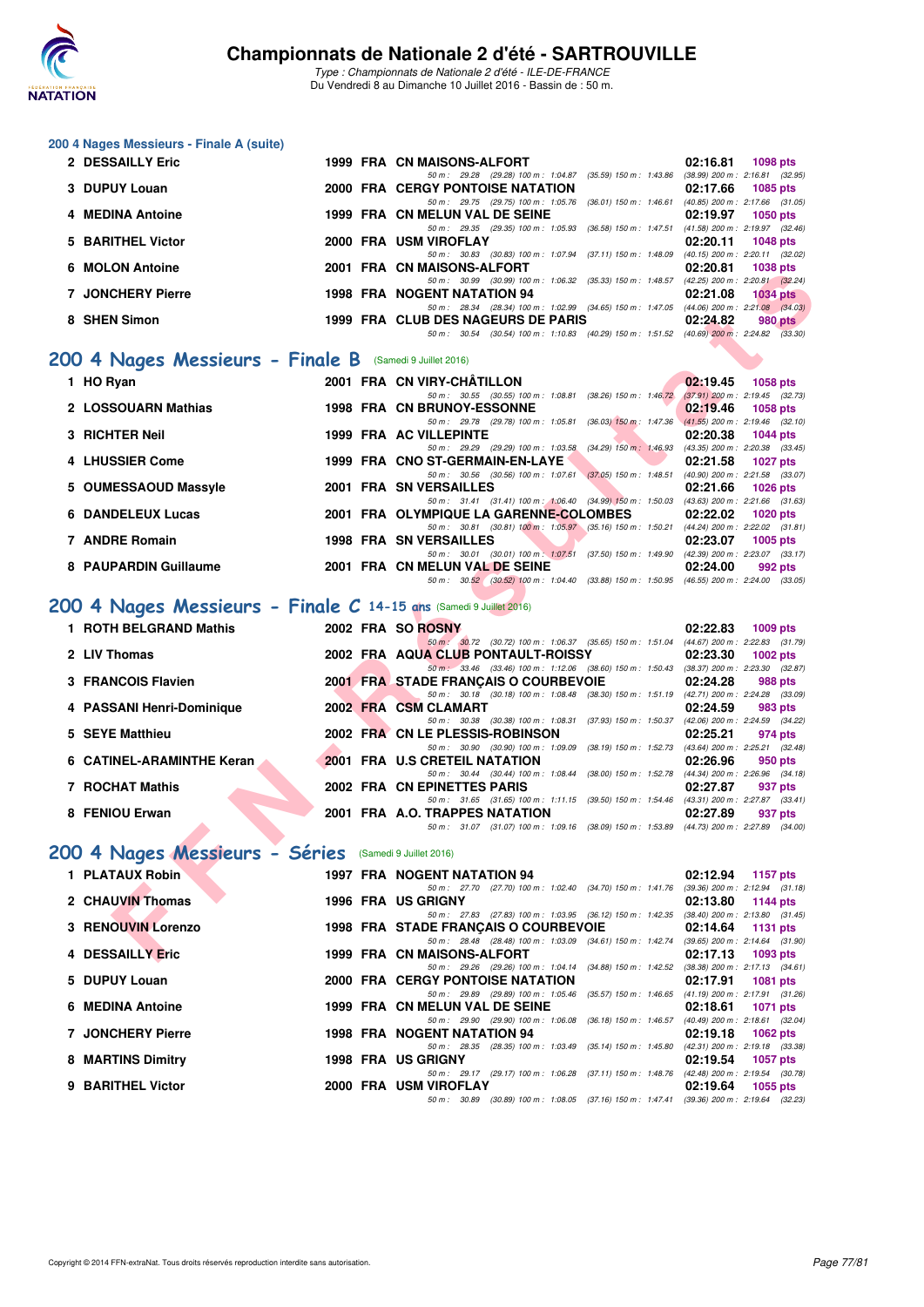

Type : Championnats de Nationale 2 d'été - ILE-DE-FRANCE Du Vendredi 8 au Dimanche 10 Juillet 2016 - Bassin de : 50 m.

| 200 4 Nages Messieurs - Séries (suite) |  |                                                                                                                                         |          |                                                          |
|----------------------------------------|--|-----------------------------------------------------------------------------------------------------------------------------------------|----------|----------------------------------------------------------|
| 10 SCHEERS Hugo                        |  | 2001 FRA CN VIRY-CHÂTILLON<br>50 m: 29.38 (29.38) 100 m: 1:07.47 (38.09) 150 m: 1:48.19 (40.72) 200 m: 2:19.88 (31.69)                  | 02:19.88 | 1052 pts                                                 |
| 11 SHEN Simon                          |  | 1999 FRA CLUB DES NAGEURS DE PARIS<br>50 m: 30.52 (30.52) 100 m: 1:08.12 (37.60) 150 m: 1:47.28 (39.16) 200 m: 2:19.98 (32.70)          | 02:19.98 | <b>1050 pts</b>                                          |
| 12 TAYLAN Noyan                        |  | 2002 FRA STADE DE VANVES<br>50 m: 29.47 (29.47) 100 m: 1:05.86 (36.39) 150 m: 1:49.10 (43.24) 200 m: 2:20.82 (31.72)                    | 02:20.82 | 1038 pts                                                 |
| 13 MOLON Antoine                       |  | 2001 FRA CN MAISONS-ALFORT                                                                                                              | 02:21.23 | 1032 pts                                                 |
| <b>14 LOSSOUARN Mathias</b>            |  | 50 m : 30.65 (30.65) 100 m : 1:05.39 (34.74) 150 m : 1:48.60<br>1998 FRA CN BRUNOY-ESSONNE                                              | 02:21.27 | (43.21) 200 m : 2:21.23 (32.63)<br>1031 pts              |
| 15 RICHTER Neil                        |  | 50 m : 29.73 (29.73) 100 m : 1:05.96 (36.23) 150 m : 1:47.81<br>1999 FRA AC VILLEPINTE                                                  | 02:21.31 | $(41.85)$ 200 m : 2:21.27 $(33.46)$<br><b>1031 pts</b>   |
| <b>16 LHUSSIER Come</b>                |  | 50 m: 29.91 (29.91) 100 m: 1:05.05 (35.14) 150 m: 1:47.81<br>1999 FRA CNO ST-GERMAIN-EN-LAYE                                            | 02:21.38 | $(42.76)$ 200 m : $2:21.31$ $(33.50)$<br><b>1030 pts</b> |
| 17 ANDRE Romain                        |  | 50 m : 30.07 (30.07) 100 m : 1:07.42 (37.35) 150 m : 1:48.31<br><b>1998 FRA SN VERSAILLES</b>                                           | 02:21.47 | $(40.89)$ 200 m : 2:21.38 $(33.07)$<br><b>1028 pts</b>   |
| 18 OUMESSAOUD Massyle                  |  | 50 m: 30.06 (30.06) 100 m: 1:06.71 (36.65) 150 m: 1:48.26 (41.55) 200 m: 2:21.47 (33.21)<br>2001 FRA SN VERSAILLES                      | 02:21.76 | <b>1024 pts</b>                                          |
| 19 HO Ryan                             |  | 50 m: 31.41 (31.41) 100 m: 1:06.45 (35.04) 150 m: 1:49.22 (42.77) 200 m: 2:21.76 (32.54)<br>2001 FRA CN VIRY-CHATILLON                  | 02:22.15 | <b>1018 pts</b>                                          |
|                                        |  | 50 m: 30.66 (30.66) 100 m: 1:08.86 (38.20) 150 m: 1:49.13 (40.27) 200 m: 2:22.15 (33.02)                                                |          |                                                          |
| 20 DANDELEUX Lucas                     |  | 2001 FRA OLYMPIQUE LA GARENNE-COLOMBES<br>50 m: 30.35 (30.35) 100 m: 1:05.81 (35.46) 150 m: 1:50.06 (44.25) 200 m: 2:22.85 (32.79)      | 02:22.85 | 1008 pts                                                 |
| 21 PAUPARDIN Guillaume                 |  | 2001 FRA CN MELUN VAL DE SEINE<br>50 m: 30.29 (30.29) 100 m: 1:05.15 (34.86) 150 m: 1:51.18 (46.03) 200 m: 2:23.21 (32.03)              | 02:23.21 | 1003 pts                                                 |
| 22 ROSPARS Pierre                      |  | 2000 FRA BOIS-COLOMBES SPORT<br>50 m: 31.28 (31.28) 100 m: 1:09.37 (38.09) 150 m: 1:49.95 (40.58) 200 m: 2:23.52 (33.57)                | 02:23.52 | 999 pts                                                  |
| 23 THENU Maxime                        |  | 2002 FRA AQUA CLUB PONTAULT-ROISSY<br>50 m: 30.45 (30.45) 100 m: 1:07.73 (37.28) 150 m: 1:51.41 (43.68) 200 m: 2:23.85 (32.44)          | 02:23.85 | 994 pts                                                  |
| 24 FRANCOIS Flavien                    |  | 2001 FRA STADE FRANÇAIS O COURBEVOIE<br>50 m: 30.08 (30.08) 100 m: 1:08.01 (37.93) 150 m: 1:51.51 (43.50) 200 m: 2:23.93 (32.42)        | 02:23.93 | 993 pts                                                  |
| 25 SONDEREGGER Lucas                   |  | 2000 FRA CLUB DES NAGEURS DE PARIS                                                                                                      | 02:23.94 | 993 pts                                                  |
| 26 AZRA Alexandre                      |  | 50 m: 29.93 (29.93) 100 m: 1:09.12 (39.19) 150 m: 1:51.40 (42.28) 200 m: 2:23.94 (32.54)<br>2000 FRA ES VITRY                           | 02:24.31 | 987 pts                                                  |
| 27 BAROUMES Léo                        |  | 50 m: 31.02 (31.02) 100 m: 1:09.25 (38.23) 150 m: 1:51.60 (42.35) 200 m: 2:24.31 (32.71)<br>1998 FRA CLUB DES NAGEURS DE PARIS          | 02:24.58 | 983 pts                                                  |
| 28 VAROQUI Victor                      |  | 50 m: 30.25 (30.25) 100 m: 1:08.77 (38.52) 150 m: 1:51.06 (42.29) 200 m: 2:24.58 (33.52)<br>2000 FRA CN LE PLESSIS-ROBINSON             | 02:24.94 | 978 pts                                                  |
| 29 STURMACH Esteban                    |  | 50 m : 32.34 (32.34) 100 m : 1:10.53 (38.19) 150 m : 1:51.40 (40.87) 200 m : 2:24.94 (33.54)<br>1999 FRA ASN LOUVRES-ROISSY-SURVILLIERS | 02:24.98 | 978 pts                                                  |
| 30 AMHAJ Elamine                       |  | 50 m: 29.92 (29.92) 100 m: 1:07.91 (37.99) 150 m: 1:53.18 (45.27) 200 m: 2:24.98 (31.80)<br>2000 FRA AC VILLEPINTE                      | 02:25.05 | 977 pts                                                  |
| 31 SEYE Matthieu                       |  | 50 m: 30.08 (30.08) 100 m: 1:08.26 (38.18) 150 m: 1:53.58 (45.32) 200 m: 2:25.05 (31.47)<br>2002 FRA CN LE PLESSIS-ROBINSON             | 02:25.53 | 970 pts                                                  |
| 32 SCHOUPPE Paul                       |  | 50 m : 30.52 (30.52) 100 m : 1:09.35 (38.83) 150 m : 1:53.91                                                                            |          | $(44.56)$ 200 m : 2:25.53 $(31.62)$                      |
|                                        |  | 2000 FRA CLUB DES NAGEURS DE PARIS<br>50 m: 30.15 (30.15) 100 m: 1:08.39 (38.24) 150 m: 1:51.14 (42.75) 200 m: 2:25.55 (34.41)          | 02:25.55 | 970 pts                                                  |
| 33 LIV Thomas                          |  | 2002 FRA AQUA CLUB PONTAULT-ROISSY<br>50 m: 32.01 (32.01) 100 m: 1:10.59 (38.58) 150 m: 1:51.32 (40.73) 200 m: 2:25.62 (34.30)          | 02:25.62 | 969 pts                                                  |
| 34 GAY SEMENKOFF Justin                |  | 2000 FRA CSM CLAMART<br>50 m : 30.36 (30.36) 100 m : 1:09.40 (39.04) 150 m : 1:53.50                                                    | 02:25.70 | 967 pts<br>(44.10) 200 m : 2:25.70 (32.20)               |
| 35 ROTH BELGRAND Mathis                |  | 2002 FRA SO ROSNY<br>50 m: 31.49 (31.49) 100 m: 1:08.74 (37.25) 150 m: 1:54.25 (45.51) 200 m: 2:25.73 (31.48)                           | 02:25.73 | 967 pts                                                  |
| 36 ARNAUD Quentin                      |  | 2000 FRA YERRES NATATION<br>50 m: 30.06 (30.06) 100 m: 1:09.67 (39.61) 150 m: 1:50.76 (41.09) 200 m: 2:25.80 (35.04)                    | 02:25.80 | 966 pts                                                  |
| 37 GYSEMBERG Thomas                    |  | 2000 FRA CLUB DES NAGEURS DE PARIS<br>50 m: 31.44 (31.44) 100 m: 1:10.59 (39.15) 150 m: 1:51.29 (40.70) 200 m: 2:26.11 (34.82)          | 02:26.11 | 962 pts                                                  |
| 38 PASSANI Henri-Dominique             |  | 2002 FRA CSM CLAMART                                                                                                                    | 02:26.52 | 956 pts                                                  |
| 39 LE PORS Adrien                      |  | 50 m: 31.49 (31.49) 100 m: 1:09.89 (38.40) 150 m: 1:52.87 (42.98) 200 m: 2:26.52 (33.65)<br>1999 FRA CLUB DES NAGEURS DE PARIS          | 02:26.62 | 954 pts                                                  |
| 40 BESCHERON Simon                     |  | 50 m : 31.40 (31.40) 100 m : 1:09.93 (38.53) 150 m : 1:52.60 (42.67) 200 m : 2:26.62 (34.02)<br>1999 FRA SCUF PARIS                     | 02:26.79 | 952 pts                                                  |
| 41 CATINEL-ARAMINTHE Keran             |  | 50 m: 31.31 (31.31) 100 m: 1:12.44 (41.13) 150 m: 1:52.81<br>2001 FRA U.S CRETEIL NATATION                                              | 02:27.06 | (40.37) 200 m : 2:26.79 (33.98)<br>948 pts               |
| 42 FENIOU Erwan                        |  | 50 m: 29.48 (29.48) 100 m: 1:07.46 (37.98) 150 m: 1:51.73 (44.27) 200 m: 2:27.06 (35.33)<br>2001 FRA A.O. TRAPPES NATATION              | 02:28.05 | 934 pts                                                  |
| 43 PRUNIERES Robinson                  |  | 50 m: 31.28 (31.28) 100 m: 1:10.67 (39.39) 150 m: 1:55.10 (44.43) 200 m: 2:28.05 (32.95)                                                |          |                                                          |
|                                        |  | 2000 FRA COULOMMIERS NATATION<br>50 m: 32.15 (32.15) 100 m: 1:12.72 (40.57) 150 m: 1:51.90 (39.18) 200 m: 2:28.24 (36.34)               | 02:28.24 | 932 pts                                                  |
| <b>44 ROCHAT Mathis</b>                |  | 2002 FRA CN EPINETTES PARIS<br>50 m: 31.62 (31.62) 100 m: 1:11.57 (39.95) 150 m: 1:54.47 (42.90) 200 m: 2:28.25 (33.78)                 | 02:28.25 | 932 pts                                                  |
| 45 OUNOUGHI Ihsane                     |  | 2001 FRA ES MASSY NATATION<br>50 m: 30.23 (30.23) 100 m: 1:09.41 (39.18) 150 m: 1:52.50 (43.09) 200 m: 2:28.38 (35.88)                  | 02:28.38 | 930 pts                                                  |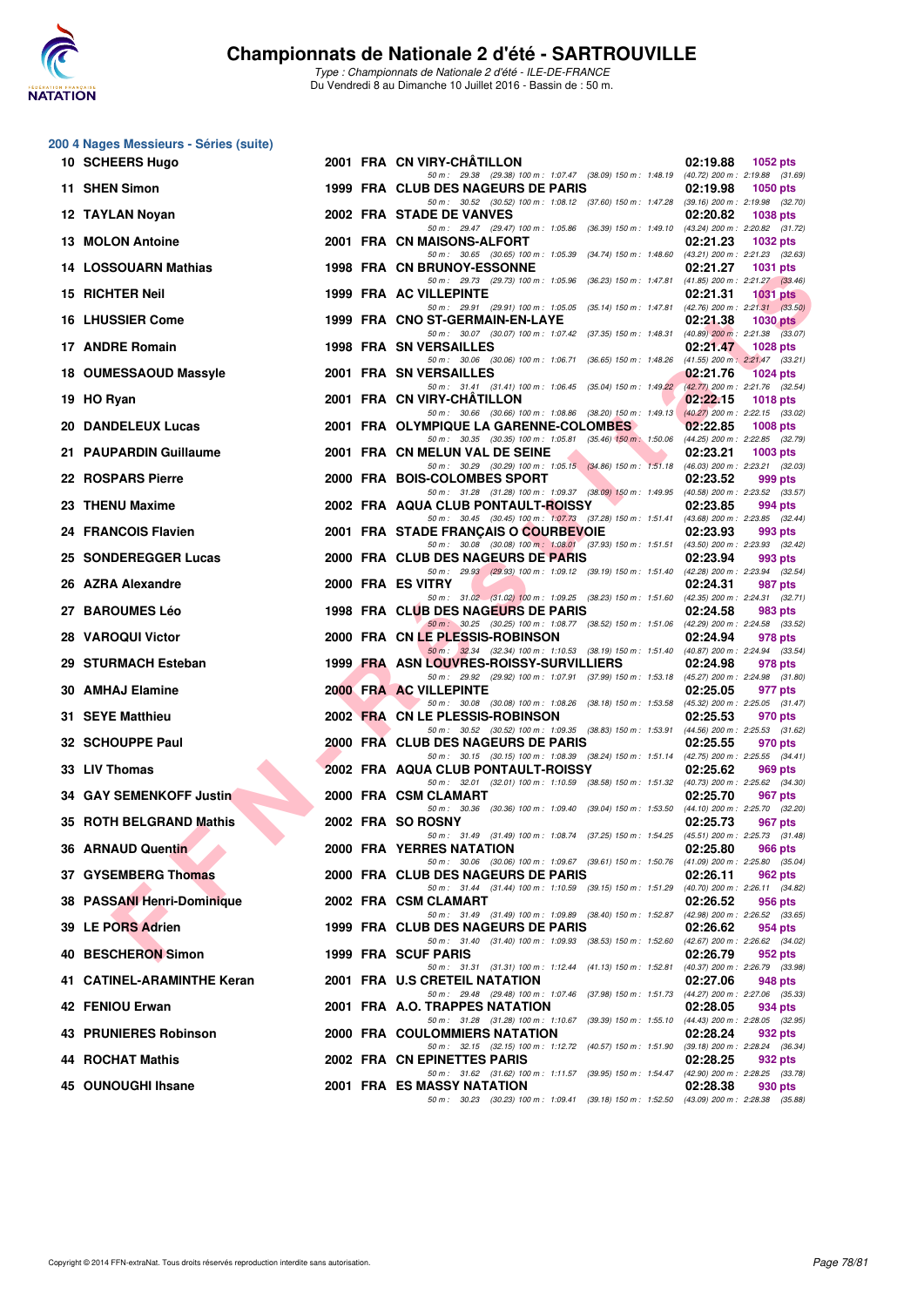

Type : Championnats de Nationale 2 d'été - ILE-DE-FRANCE Du Vendredi 8 au Dimanche 10 Juillet 2016 - Bassin de : 50 m.

# **200 4 Nages Messieurs - Séries (suite)**

| <b>46 DA SILVA UMMENHOVER Thibault</b>                      |  |  | 2001 FRA NOGENT NATATION 94                                                                                                                                                                                                 | 02:28.79<br>924 pts         |  |  |  |
|-------------------------------------------------------------|--|--|-----------------------------------------------------------------------------------------------------------------------------------------------------------------------------------------------------------------------------|-----------------------------|--|--|--|
| 47 GUILLAUME Hugo                                           |  |  | 50 m: 30.54 (30.54) 100 m: 1:08.93 (38.39) 150 m: 1:54.57 (45.64) 200 m: 2:28.79 (34.22)<br>2001 FRA CN VIRY-CHATILLON                                                                                                      | 02:29.70<br>911 pts         |  |  |  |
| <b>48 WATTEZ Luc</b>                                        |  |  | 50 m: 31.39 (31.39) 100 m: 1:09.00 (37.61) 150 m: 1:55.13 (46.13) 200 m: 2:29.70 (34.57)<br>2002 FRA C.N OZOIR-LA-FERRIERE                                                                                                  | 02:30.48<br>901 pts         |  |  |  |
| <b>49 CHARBONNEL Theo</b>                                   |  |  | 50 m: 31.68 (31.68) 100 m: 1:12.71 (41.03) 150 m: 1:57.75 (45.04) 200 m: 2:30.48 (32.73)                                                                                                                                    |                             |  |  |  |
|                                                             |  |  | 2001 FRA CN ST-MICHEL-SUR-ORGE<br>50 m: 32.30 (32.30) 100 m: 1:09.30 (37.00) 150 m: 1:55.76 (46.46) 200 m: 2:30.62 (34.86)                                                                                                  | 02:30.62<br>899 pts         |  |  |  |
| 50 GUERRA Tristan                                           |  |  | 2000 FRA CLUB NAUTIQUE DE L'ARPAJONNAIS<br>50 m: 30.70 (30.70) 100 m: 1:08.18 (37.48) 150 m: 1:56.12 (47.94) 200 m: 2:30.64 (34.52)                                                                                         | 02:30.64<br>899 pts         |  |  |  |
| 51 BARTHÉLÉMY Hugo                                          |  |  | 2002 FRA CN LE PLESSIS-ROBINSON                                                                                                                                                                                             | 02:30.82<br>896 pts         |  |  |  |
| 52 SIMEANT Léo                                              |  |  | 50 m: 34.10 (34.10) 100 m: 1:12.39 (38.29) 150 m: 1:56.98 (44.59) 200 m: 2:30.82 (33.84)<br>2001 FRA AULNAY-SOUS-BOIS S.N                                                                                                   | 02:31.00<br>894 pts         |  |  |  |
| 53 TISON Mathis                                             |  |  | 50 m: 31.67 (31.67) 100 m: 1:10.05 (38.38) 150 m: 1:56.47 (46.42) 200 m: 2:31.00 (34.53)<br>2002 FRA CA L'HAY-LES-ROSES                                                                                                     | 02:31.26<br>890 pts         |  |  |  |
|                                                             |  |  | 50 m: 33.33 (33.33) 100 m: 1:13.84 (40.51) 150 m: 1:55.89 (42.05) 200 m: 2:31.26 (35.37)                                                                                                                                    |                             |  |  |  |
| 54 GENESTIER Ronan                                          |  |  | 1999 FRA ASS DES SPORTS DE CHELLES<br>50 m: 30.53 (30.53) 100 m: 1:10.08 (39.55) 150 m: 1:55.38 (45.30) 200 m: 2:31.56 (36.18)                                                                                              | 02:31.56<br>886 pts         |  |  |  |
| 55 RONDIER Mathias                                          |  |  | 2002 FRA CSM CLAMART<br>50 m: 33.61 (33.61) 100 m: 1:12.13 (38.52) 150 m: 1:56.91 (44.78) 200 m: 2:31.80 (34.89)                                                                                                            | 02:31.80<br>883 pts         |  |  |  |
| 56 DINO Maxime                                              |  |  | 2002 FRA CERGY PONTOISE NATATION<br><b>SAN</b>                                                                                                                                                                              | 02:31.92<br>881 pts         |  |  |  |
| 57 COUBLE Tom                                               |  |  | 50 m: 32.70 (32.70) 100 m: 1:12.40 (39.70) 150 m: 1:57.04 (44.64) 200 m: 2:31.92 (34.88)<br>2001 FRA CLUB NAUTIQUE DE L'ARPAJONNAIS<br><b>The Contract of Street</b>                                                        | 02:32.01<br><b>880 pts</b>  |  |  |  |
|                                                             |  |  | 50 m: 31.93 (31.93) 100 m: 1.09.63 (37.70) 150 m: 1.57.15 (47.52) 200 m: 2.32.01 (34.86)                                                                                                                                    |                             |  |  |  |
| 58 GAY SEMENKOFF Ewen                                       |  |  | 2002 FRA CN FONTAINEBLEAU-AVON<br>50 m: 32.31 (32.31) 100 m: 1:12.72 (40.41) 150 m: 1:58.39 (45.67) 200 m: 2:33.40 (35.01)                                                                                                  | 02:33.40<br>861 pts         |  |  |  |
| 59 RUELLO Colin                                             |  |  | 2002 FRA CLUB DES NAGEURS DE PARIS<br>50 m: 33.05 (33.05) 100 m: 1:11.55 (38.50) 150 m: 1:57.85 (46.30) 200 m: 2:34.13 (36.28)                                                                                              | 02:34.13<br>851 pts         |  |  |  |
| 60 FLEURY Steven                                            |  |  | 2001 FRA CA L'HAY-LES-ROSES                                                                                                                                                                                                 | 02:34.97<br>840 pts         |  |  |  |
| 61 MATHIEU Paul                                             |  |  | 50 m: 31.12 (31.12) 100 m: 1:11.10 (39.98) 150 m: 1:57.92 (46.82) 200 m: 2:34.97 (37.05)<br>2002 FRA CLUB DES NAGEURS DE PARIS                                                                                              | 02:37.60<br>806 pts         |  |  |  |
| 62 EUGENE Justin                                            |  |  | 50 m: 33.21 (33.21) 100 m: 1:16.78 (43.57) 150 m: 2:02.40 (45.62) 200 m: 2:37.60 (35.20)<br><b>1997 FRA SN MONTGERON</b>                                                                                                    |                             |  |  |  |
|                                                             |  |  | 50 m: 33.26 (33.26) 100 m: 1:13.32 (40.06) 150 m: 1:59.94 (46.62) 200 m: 2:37.89 (37.95)                                                                                                                                    | 02:37.89<br>802 pts         |  |  |  |
| 63 CHAPUIS Barthelemy                                       |  |  | 2002 FRA RACING CLUB DE FRANCE WP<br>50 m: 34.86 (34.86) 100 m: 1:15.12 (40.26) 150 m: 2:01.79 (46.67) 200 m: 2:38.27 (36.48)                                                                                               | 02:38.27<br>797 pts         |  |  |  |
| --- DENJEAN Constantin                                      |  |  | 2002 FRA SO ROSNY                                                                                                                                                                                                           | <b>DSQ Vi</b>               |  |  |  |
| --- LEBRETON Matis                                          |  |  | 2001 FRA A.O. TRAPPES NATATION                                                                                                                                                                                              | <b>DNS</b> exc              |  |  |  |
|                                                             |  |  |                                                                                                                                                                                                                             |                             |  |  |  |
| 00 4 Nages Messieurs - Finale A (Dimanche 10 Juillet 2016)  |  |  |                                                                                                                                                                                                                             |                             |  |  |  |
| 1 PLATAUX Robin                                             |  |  | <b>1997 FRA NOGENT NATATION 94</b><br>50 m: 28.17 (28.17) 100 m: 1:02.41 (34.24) 150 m: 1:40.56 (38.15) 200 m: 2:18.57 (38.01) 250 m: 2:59.88 (41.31) 300 m: 3:41.77 (41.89) 350 m: 4:15.03 (33.26) 400 m: 4:46.17 (3       | 04:46.17<br><b>1111 pts</b> |  |  |  |
| 2 CRASSOUS Thomas                                           |  |  | 1999 FRA STADE FRANCAIS O COURBEVOIE                                                                                                                                                                                        | 04:50.21<br><b>1081 pts</b> |  |  |  |
| 3 DUPUY Louan                                               |  |  | 50 m: 30.55 (30.55) 100 m: 1:06.16 (35.61) 150 m: 1:45.88 (39.22) 200 m: 2:22.28 (36.90) 250 m: 3:01.95 (39.67) 300 m: 3:42.44 (40.49) 350 m: 4:17.05 (34.61) 400 m: 4:50.21 (3.<br><b>2000 FRA CERGY PONTOISE NATATION</b> | 04:53.96<br>1053 pts        |  |  |  |
|                                                             |  |  | 50 m: 30.66 (30.66) 100 m: 1:07.63 (36.97) 150 m: 1:46.61 (38.98) 200 m: 2:24.43 (37.82) 250 m: 3:06.94 (42.51) 300 m: 3:49.51 (42.57) 350 m: 4:22.58 (33.07) 400 m: 4:53.96 (3                                             |                             |  |  |  |
| 4 BARSANTI Flavio                                           |  |  | 1999 FRA CSM CLAMART<br>50 m: 31.15 (31.15) 100 m: 1:06.38 (35.23) 150 m: 1:46.07 (39.69) 200 m: 2:24.34 (38.27) 250 m: 3:05.45 (41.11) 300 m: 3:46.79 (41.34) 350 m: 4:22.75 (35.96) 400 m: 4:56.01 (3:                    | 04:56.01<br>1038 pts        |  |  |  |
| 5 JACOLOT Baptiste                                          |  |  | 2000 FRA ES MASSY NATATION                                                                                                                                                                                                  | 04:59.83<br><b>1010 pts</b> |  |  |  |
| 6 ZINAOUI Mehdi                                             |  |  | 50 m: 30.84 (30.84) 100 m: 1:06.64 (35.80) 150 m: 1:45.82 (39.18) 200 m: 2:24.78 (38.96) 250 m: 3:08.06 (43.28) 300 m: 3:51.77 (43.71) 350 m: 4:26.52 (34.75) 400 m: 4:59.83 (3.<br>2001 FRA AAS SARCELLES NATATION 95      | 05:00.45<br><b>1006 pts</b> |  |  |  |
|                                                             |  |  | 50 m : 32.22 (32.22) 100 m : 1:09.89 (37.67) 150 m : 1:52.06 (42.17) 200 m : 2:32.23 (40.17) 250 m : 3:11.54 (39.31) 300 m : 3:51.27 (39.73) 350 m : 4:26.82 (35.55) 400 m : 5:00.45 (3                                     |                             |  |  |  |
| 7 VAROQUI Victor                                            |  |  | 2000 FRA CN LE PLESSIS-ROBINSON<br>50 m: 32.17 (32.17) 100 m: 1:09.22 (37.05) 150 m: 1:48.71 (39.49) 200 m: 2:26.66 (37.95) 250 m: 3:09.81 (43.15) 300 m: 3:53.02 (43.21) 350 m: 4:28.35 (35.33) 400 m: 5:02.07 (3.         | 05:02.07<br>994 pts         |  |  |  |
| 8 BARTHELEMY Hugo                                           |  |  | 2002 FRA CN LE PLESSIS-ROBINSON                                                                                                                                                                                             | 05:05.79<br><b>968 pts</b>  |  |  |  |
|                                                             |  |  | 50 m: 33.58 (33.58) 100 m: 1:12.43 (38.85) 150 m: 1:51.05 (38.62) 200 m: 2:27.77 (36.72) 250 m: 3:12.11 (44.34) 300 m: 3:56.67 (44.56) 350 m: 4:31.36 (34.69) 400 m: 5:05.79 (3                                             |                             |  |  |  |
| .00 4 Nages Messieurs - Finale B (Dimanche 10 Juillet 2016) |  |  |                                                                                                                                                                                                                             |                             |  |  |  |
| $\blacksquare$ DADI IED T                                   |  |  | 0000 FBA OCH OUVANOOUDT                                                                                                                                                                                                     | $0.500005 - 0.00004$        |  |  |  |

# **[400 4 Nages Messieurs - Finale A](http://www.ffnatation.fr/webffn/resultats.php?idact=nat&go=epr&idcpt=39837&idepr=92)** (Dimanche 10 Juillet 2016)

|                    | 1 PLATAUX Robin 1997 FRA NOGENT NATATION 94                                                                                                                                                  | 04:46.17 1111 pts                                                                                                                                                                    |
|--------------------|----------------------------------------------------------------------------------------------------------------------------------------------------------------------------------------------|--------------------------------------------------------------------------------------------------------------------------------------------------------------------------------------|
|                    | 50 m: 28.17 (28.17) 100 m: 1:02.41 (34.24) 150 m: 1:40.56 (38.15) 200 m: 2:18.57 (38.01) 250 m: 2:59.88 (41.31) 300 m: 3:41.77 (41.89) 350 m: 4:15.03 (33.26) 400 m: 4:46.17 (31.14)         |                                                                                                                                                                                      |
|                    | 2 CRASSOUS Thomas 1999 FRA STADE FRANÇAIS O COURBEVOIE 04:50.21 1081 pts                                                                                                                     |                                                                                                                                                                                      |
|                    | 50 m: 30.55 (30.55) 100 m: 1:06.16 (35.61) 150 m: 1:45.88 (39.22) 200 m: 2:22.28 (36.90) 250 m: 3:01.95 (39.67) 300 m: 3:42.44 (40.49) 350 m: 4:17.05 (34.61) 400 m: 4:50.21 (33.16)         |                                                                                                                                                                                      |
| 3 DUPUY Louan      | <b>2000 FRA CERGY PONTOISE NATATION</b>                                                                                                                                                      | 04:53.96 1053 pts                                                                                                                                                                    |
|                    | 50 m: 30.66 (30.66) 100 m: 1:07.63 (36.97) 150 m: 1:46.61 (38.98) 200 m: 2:24.43 (37.82) 250 m: 3:06.94 (42.51) 300 m: 3:49.51 (42.57) 350 m: 4:22.58 (33.07) 400 m: 4:53.96 (31.38)         |                                                                                                                                                                                      |
| 4 BARSANTI Flavio  | <b>EXAMPLE 1999 FRA CSM CLAMART</b>                                                                                                                                                          | 04:56.01 1038 pts                                                                                                                                                                    |
|                    | 50 m: 31.15 (31.15) 100 m: 1:06.38 (35.23) 150 m: 1:46.07 (39.69) 200 m: 2:24.34 (38.27) 250 m: 3:05.45 (41.11) 300 m: 3:46.79 (41.34) 350 m: 4:22.75 (35.96) 400 m: 4:56.01 (33.26)         |                                                                                                                                                                                      |
| 5 JACOLOT Baptiste | <b>Example 2000 FRA ES MASSY NATATION</b>                                                                                                                                                    | 04:59.83 1010 pts                                                                                                                                                                    |
|                    | 50 m : 30.84 (30.84) 100 m : 1:06.64 (35.80) 150 m : 1:45.82 (39.18) 200 m : 2:24.78 (38.96) 250 m : 3:08.06 (43.28) 300 m : 3:51.77 (43.71) 350 m : 4:26.52 (34.75) 400 m : 4:59.83 (33.31) |                                                                                                                                                                                      |
| 6 ZINAOUI Mehdi    | 2001 FRA AAS SARCELLES NATATION 95 05:00.45                                                                                                                                                  | 1006 pts                                                                                                                                                                             |
|                    | 50 m : 32.22 (32.22) 100 m : 1:09.89 (37.67) 150 m : 1:52.06 (42.17) 200 m : 2:32.23 (40.17) 250 m : 3:11.54 (39.31) 300 m : 3:51.27 (39.73) 350 m : 4:26.82 (35.55) 400 m : 5:00.45 (33.63) |                                                                                                                                                                                      |
| 7 VAROQUI Victor   | 2000 FRA CN LE PLESSIS-ROBINSON                                                                                                                                                              | 05:02.07<br>994 pts                                                                                                                                                                  |
|                    | 50 m: 32.17 (32.17) 100 m: 1:09,22 (37.05) 150 m: 1:48.71 (39.49) 200 m: 2:26.66 (37.95) 250 m: 3:09.81 (43.15) 300 m: 3:53.02 (43.21) 350 m: 4:28.35 (35.33) 400 m: 5:02.07 (33.72)         |                                                                                                                                                                                      |
|                    | 8 BARTHELEMY Hugo 2002 FRA CN LE PLESSIS-ROBINSON                                                                                                                                            | 05:05.79<br>968 pts                                                                                                                                                                  |
|                    |                                                                                                                                                                                              | 50 m: 33.58 (33.58) 100 m: 1:12.43 (38.85) 150 m: 1:51.05 (38.62) 200 m: 2:27.77 (36.72) 250 m: 3:12.11 (44.34) 300 m: 3:56.67 (44.56) 350 m: 4:31.36 (34.69) 400 m: 5:05.79 (34.43) |

## **[400 4 Nages Messieurs - Finale B](http://www.ffnatation.fr/webffn/resultats.php?idact=nat&go=epr&idcpt=39837&idepr=92)** (Dimanche 10 Juillet 2016)

| 1 BARLIER Tony       | 2002 FRA CSN GUYANCOURT                                                                                                                                                                      | 05:02.85 989 pts                                  |
|----------------------|----------------------------------------------------------------------------------------------------------------------------------------------------------------------------------------------|---------------------------------------------------|
|                      | 50 m : 31.99 (31.99) 100 m : 1:09.85 (37.86) 150 m : 1:48.84 (38.99) 200 m : 2:26.86 (38.02) 250 m : 3:10.49 (43.63) 300 m : 3:54.76 (44.27) 350 m : 4:29.73 (34.97) 400 m : 5:02.85 (33.12) |                                                   |
| 2 LIV Thomas         | 2002 FRA AQUA CLUB PONTAULT-ROISSY                                                                                                                                                           | 05:03.04<br>987 pts                               |
|                      | 50 m: 33.44 (33.44) 100 m: 1:11.23 (37.79) 150 m: 1:52.43 (41.20) 200 m: 2:32.14 (39.71) 250 m: 3:12.87 (40.73) 300 m: 3:54.45 (41.58) 350 m: 4:31.28 (36.83) 400 m: 5:03.04 (31.76)         |                                                   |
| 3 ANJOLRAS Alexandre | 2002 FRA SN VERSAILLES                                                                                                                                                                       | 05:04.61 976 pts                                  |
|                      | 50 m: 31.79 (31.79) 100 m: 1:11.01 (39.22) 150 m: 1:50.30 (39.29) 200 m: 2:28.77 (38.47) 250 m: 3:12.11 (43.34) 300 m: 3:53.61 (41.50) 350 m: 4:30.06 (36.45) 400 m: 5:04.61 (34.55)         |                                                   |
| 4 LE PORS Adrien     | 1999 FRA CLUB DES NAGEURS DE PARIS                                                                                                                                                           | 05:07.56 955 pts                                  |
|                      | 50 m: 32.93 (32.93) 100 m: 1:11.36 (38.43) 150 m: 1:51.99 (40.63) 200 m: 2:31.20 (39.21) 250 m: 3:14.29 (43.09) 300 m: 3:57.56 (43.27) 350 m: 4:34.16 (36.60) 400 m: 5:07.56 (33.40)         |                                                   |
| 5 GUILLAUME Hugo     | 2001 FRA CN VIRY-CHÂTILLON                                                                                                                                                                   | 05:10.96 932 pts                                  |
|                      | 50 m: 30.85 (30.85) 100 m: 1:07.42 (36.57) 150 m: 1:47.00 (39.58) 200 m: 2:25.07 (38.07) 250 m: 3:11.97 (46.90) 300 m: 3:59.52 (47.55) 350 m: 4:35.81 (36.29) 400 m: 5:10.96 (35.15)         |                                                   |
| 6 DECLERCQ Theotim   | 2001 FRA AS LE PLESSIS-SAVIGNY                                                                                                                                                               | 05:14.09<br>910 pts                               |
|                      | 50 m : 33.15 (33.15) 100 m : 1:12.92 (39.77) 150 m : 1:54.65 (41.73) 200 m : 2:34.88 (40.23) 250 m : 4:40.06 (2:05.18) 300 m : 4:04.37 ()                                                    | 400 m: 5:14.09 (1:09.72)<br>$350 \text{ m}$ : --- |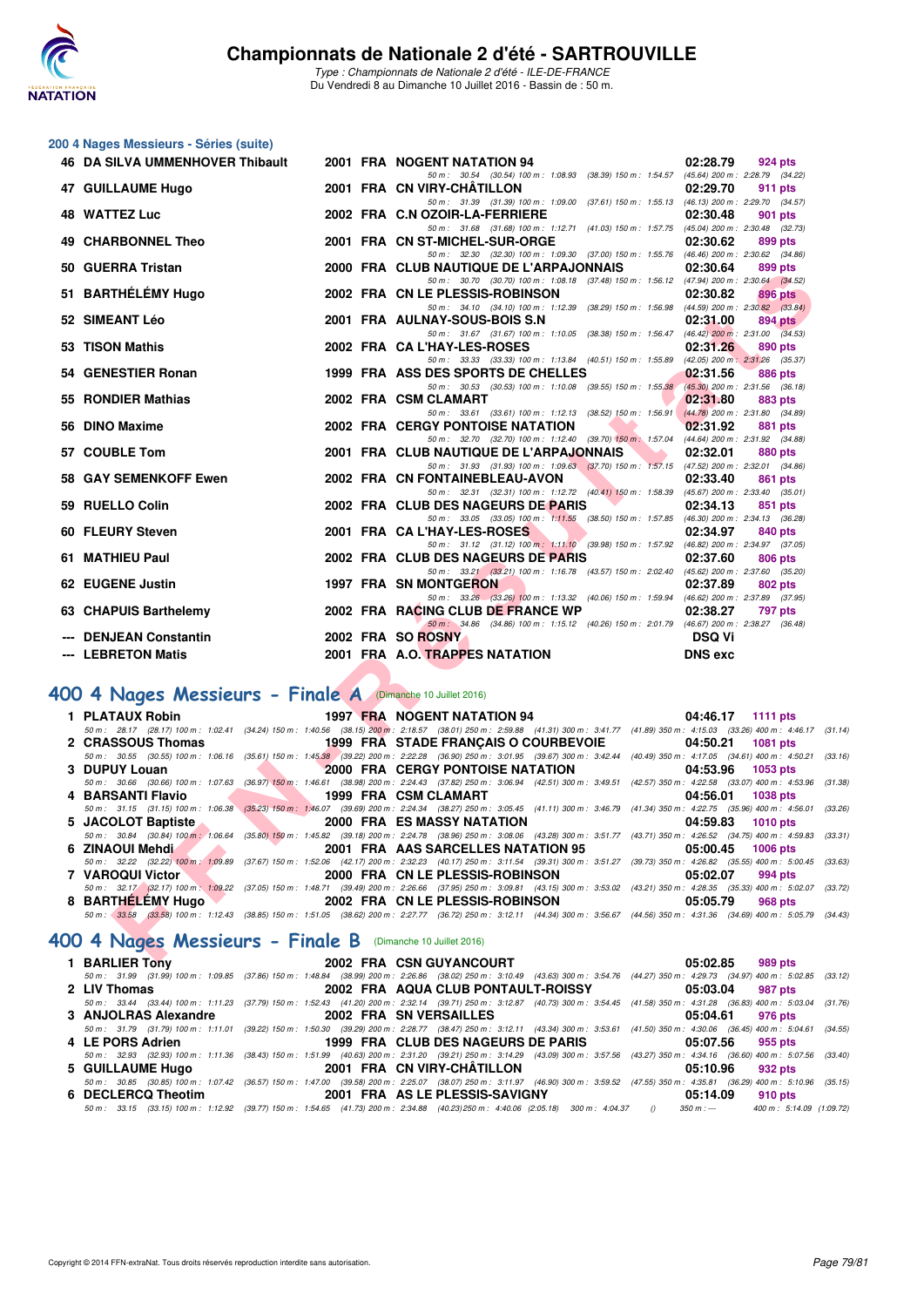

Type : Championnats de Nationale 2 d'été - ILE-DE-FRANCE Du Vendredi 8 au Dimanche 10 Juillet 2016 - Bassin de : 50 m.

#### **400 4 Nages Messieurs - Finale B (suite)**

| 7 FERCHICHI Rayane | 2001 FRA AAS SARCELLES NATATION 95                                                                                                                                                                                      | 05:14.11<br>910 pts |
|--------------------|-------------------------------------------------------------------------------------------------------------------------------------------------------------------------------------------------------------------------|---------------------|
| 8 SEYE Matthieu    | 50 m: 33.08 (33.08) 100 m: 1:12.84 (39.76) 150 m: 1:53.32 (40.48) 200 m: 2:31.62 (38.30) 250 m: 3:17.42 (45.80) 300 m: 4:03.00 (45.58) 350 m: 4:39.26 (36.26) 400 m: 5:14.11 (34.85)<br>2002 FRA CN LE PLESSIS-ROBINSON | 05:16.23<br>895 pts |
|                    | 50 m: 33.08 (33.08) 100 m: 1:13.90 (40.82) 150 m: 1:54.06 (40.16) 200 m: 2:34.11 (40.05) 250 m: 3:19.55 (45.44) 300 m: 4:06.85 (47.30) 350 m: 4:41.65 (34.80) 400 m: 5:16.23 (34.58)                                    |                     |
|                    | 400 4 Nages Messieurs - Finale C 14-15 ans (Dimanche 10 Juillet 2016)                                                                                                                                                   |                     |
|                    |                                                                                                                                                                                                                         | 05:14.91<br>904 pts |
|                    | 50 m: 33.57 (33.57) 100 m: 1:13.30 (39.73) 150 m: 1:53.63 (40.33) 200 m: 2:33.44 (39.81) 250 m: 3:19.61 (46.17) 300 m: 4:05.78 (46.17) 350 m: 4:41.06 (35.28) 400 m: 5:14.91 (33.85)                                    |                     |
| 2 FENIOU Erwan     | <b>2001 FRA A.O. TRAPPES NATATION</b>                                                                                                                                                                                   | 05:17.32<br>888 pts |
|                    | 50 m: 32.30 (32.30) 100 m: 1:10.04 (37.74) 150 m: -- 200 m: 2:33.37 (1:23.33) 250 m: 3:20.34 (46.97) 300 m: 4:07.94 (47.60) 350 m: 4:42.60 (34.66) 400 m: 5:17.32 (34.72)                                               |                     |
| 3 RONDIER Mathias  | <b>2002 FRA CSM CLAMART</b>                                                                                                                                                                                             | 05:22.78<br>852 pts |
|                    | 50 m : 34.97 (34.97) 100 m : 1:14.07 (39.10) 150 m : 1:55.09 (41.02) 200 m : 2:36.11 (41.02) 250 m : 3:21.66 (45.55) 300 m : 4:07.38 (45.72) 350 m : 4:45.62 (38.24) 400 m : 5:22.78 (37.16)                            |                     |
| 4 KHAY Aniss       | 2002 FRA CN LE PLESSIS-ROBINSON                                                                                                                                                                                         | 05:25.79<br>832 pts |
|                    | 50 m : 34.58 (34.58) 100 m : 1:15.40 (40.82) 150 m : 1:58.79 (43.39) 200 m : 2:40.71 (41.92) 250 m : 3:26.95 (46.24) 300 m : 4:12.90 (45.95) 350 m : 4:50.13 (37.23) 400 m : 5:25.79 (35.66)                            |                     |
| --- FLEURY Steven  | <b>2001 FRA CAL'HAY-LES-ROSES</b>                                                                                                                                                                                       | <b>DNS Nd</b>       |
|                    |                                                                                                                                                                                                                         |                     |

#### **[400 4 Nages Messieurs - Séries](http://www.ffnatation.fr/webffn/resultats.php?idact=nat&go=epr&idcpt=39837&idepr=92)** (Dimanche 10 Juillet 2016)

| 2 FENIOU Erwan                                           |             | 2001 FRA A.O. TRAPPES NATATION                                                                                                                                                                                                  | 05:17.32<br>888 pts                                     |         |
|----------------------------------------------------------|-------------|---------------------------------------------------------------------------------------------------------------------------------------------------------------------------------------------------------------------------------|---------------------------------------------------------|---------|
| 50 m: 32.30 (32.30) 100 m: 1:10.04 (37.74)               | $150 m : -$ | 200 m : 2:33.37 (1:23.33) 250 m : 3:20.34 (46.97) 300 m : 4:07.94 (47.60) 350 m : 4:42.60 (34.66) 400 m : 5:17.32 (34.72)                                                                                                       |                                                         |         |
| 3 RONDIER Mathias                                        |             | 2002 FRA CSM CLAMART<br>50 m : 34.97 (34.97) 100 m : 1:14.07 (39.10) 150 m : 1:55.09 (41.02) 200 m : 2:36.11 (41.02) 250 m : 3:21.66 (45.55) 300 m : 4:07.38 (45.72) 350 m : 4:45.62 (38.24) 400 m : 5:22.78 (37.16)            | 05:22.78<br>852 pts                                     |         |
| 4 KHAY Aniss                                             |             | 2002 FRA CN LE PLESSIS-ROBINSON                                                                                                                                                                                                 | 05:25.79<br>832 pts                                     |         |
|                                                          |             | 50 m: 34.58 (34.58) 100 m: 1:15.40 (40.82) 150 m: 1:58.79 (43.39) 200 m: 2:40.71 (41.92) 250 m: 3:26.95 (46.24) 300 m: 4:12.90 (45.95) 350 m: 4:50.13 (37.23) 400 m: 5:25.79 (35.66)                                            |                                                         |         |
| --- FLEURY Steven                                        |             | 2001 FRA CA L'HAY-LES-ROSES                                                                                                                                                                                                     | <b>DNS Nd</b>                                           |         |
|                                                          |             |                                                                                                                                                                                                                                 |                                                         |         |
| 00 4 Nages Messieurs - Séries (Dimanche 10 Juillet 2016) |             |                                                                                                                                                                                                                                 |                                                         |         |
|                                                          |             |                                                                                                                                                                                                                                 |                                                         |         |
| 1 CRASSOUS Thomas                                        |             | 1999 FRA STADE FRANÇAIS O COURBEVOIE<br>50 m: 31.06 (31.06) 100 m: 1:06.92 (35.86) 150 m: 1:45.30 (38.38) 200 m: 2:23.72 (38.42) 250 m: 3:03.61 (39.89) 300 m: 3:45.06 (41.45) 350 m: 4:20.92 (35.86) 400 m: 4:55.10 (34.18)    | 04:55.10<br><b>1045 pts</b>                             |         |
| 2 PLATAUX Robin                                          |             | 1997 FRA NOGENT NATATION 94                                                                                                                                                                                                     | 04:55.89<br>1039 pts                                    |         |
|                                                          |             | 50 m : 28.50 (28.50) 100 m : 1:02.78 (34.28) 150 m : 1:41.05 (38.27) 200 m : 2:19.17 (38.12) 250 m : 3:02.06 (42.89) 300 m : 3:45.63 (43.57) 350 m : 4:21.54 (35.91) 400 m : 4:55.89                                            |                                                         | (34.35) |
| 3 DUPUY Louan                                            |             | <b>2000 FRA CERGY PONTOISE NATATION</b>                                                                                                                                                                                         | 04:56.13<br><b>1037 pts</b>                             |         |
| 4 BARSANTI Flavio                                        |             | 50 m: 31.37 (31.37) 100 m: 1:08.32 (36.95) 150 m: 1:46.62 (38.30) 200 m: 2:24.93 (38.31) 250 m: 3:07.45 (42.52) 300 m: 3:50.79 (43.34) 350 m: 4:23.98 (33.19) 400 m: 4:56.13<br>1999 FRA CSM CLAMART                            | 04:57.99<br>1024 pts                                    | (32.15) |
|                                                          |             | 50 m: 30.24 (30.24) 100 m: 1:05.48 (35.24) 150 m: 1:45.32 (39.84) 200 m: 2:24.58 (39.26) 250 m: 3:05.51 (40.93) 300 m: 3:47.46 (41.95) 350 m: 4:23.24 (35.78) 400 m: 4:57.99                                                    |                                                         | (34.75) |
| 5 BARITHEL Victor                                        |             | 2000 FRA USM VIROFLAY                                                                                                                                                                                                           | 05:01.55<br>998 pts                                     |         |
|                                                          |             | 50 m: 32.54 (32.54) 100 m: 1:09.97 (37.43) 150 m: 1:49.86 (39.89) 200 m: 2:29.15 (39.29) 250 m: 3:11.26 (42.11) 300 m: 3:54.08 (42.82) 350 m: 4:28.62 (34.54) 400 m: 5:01.55                                                    |                                                         | (32.93) |
| 6 ZINAOUI Mehdi                                          |             | <b>2001 FRA AAS SARCELLES NATATION 95</b>                                                                                                                                                                                       | 05:02.49<br>991 pts                                     |         |
| 7 VAROQUI Victor                                         |             | 50 m : 33.08 (33.08) 100 m : 1:11.78 (38.70) 150 m : 1:53.14 (41.36) 200 m : 2:32.23 (39.09) 250 m : 3:11.72 (39.49) 300 m : 3:52.14 (40.42) 350 m : 4:28.16 (36.02) 400 m : 5:02.49 (34.33)<br>2000 FRA CN LE PLESSIS-ROBINSON | 05:03.65<br>983 pts                                     |         |
|                                                          |             | 50 m : 31.97 (31.97) 100 m : 1:09.70 (37.73) 150 m : 1:49.32 (39.62) 200 m : 2:27.80 (38.48) 250 m : 3:10.66 (42.86) 300 m : 3:53.92 (43.26) 350 m : 4:29.68 (35.76) 400 m : 5:03.65 (33.97)                                    |                                                         |         |
| 8 TEULE Leo                                              |             | 2002 FRA CNO ST-GERMAIN-EN-LAYE                                                                                                                                                                                                 | 05:04.39<br>978 pts                                     |         |
|                                                          |             | 50 m: 32.07 (32.07) 100 m: 1:08.63 (36.56) 150 m: 1:47.23 (38.60) 200 m: 2:24.78 (37.55) 250 m: 3:09.10 (44.32) 300 m: 3:53.01 (43.91) 350 m: 4:29.72 (36.71) 400 m: 5:04.39 (34.67)                                            |                                                         |         |
| 9 JACOLOT Baptiste                                       |             | <b>2000 FRA ES MASSY NATATION</b><br>50 m: 31.55 (31.55) 100 m: 1:06.93 (35.38) 150 m: 1:47.08 (40.15) 200 m: 2:26.70 (39.62) 250 m: 3:10.44 (43.74) 300 m: 3:54.21 (43.77) 350 m: 4:30.02 (35.81) 400 m: 5:04.70               | 05:04.70<br>975 pts                                     | (34.68) |
| 10 ANDRE Romain                                          |             | 1998 FRA SN VERSAILLES                                                                                                                                                                                                          | 05:05.32<br>971 pts                                     |         |
|                                                          |             | 50 m: 30.69 (30.69) 100 m: 1:07.25 (36.56) 150 m: 1:46.79 (39.54) 200 m: 2:25.54 (38.75) 250 m: 3:09.75 (44.21) 300 m: 3:55.19 (45.44) 350 m: 4:31.29 (36.10) 400 m: 5:05.32                                                    |                                                         | (34.03) |
| 11 BARTHELEMY Hugo                                       |             | 2002 FRAICN LE PLESSIS-ROBINSON                                                                                                                                                                                                 | 05:06.70<br>961 pts                                     |         |
|                                                          |             | 50 m: 33.61 (33.61) 100 m: 1:12.78 (39.17) 150 m: 1:51.15 (38.87) 200 m: 2:28.45 (37.30) 250 m: 3:12.69 (44.24) 300 m: 3:57.05 (44.36) 350 m: 4:32.36 (35.31) 400 m: 5:06.70                                                    |                                                         | (34.34) |
| 12 BARLIER Tony                                          |             | <b>2002 FRA CSN GUYANCOURT</b><br>50 m : 31.89 (31.89) 100 m : 1:09.53 (37.64) 150 m : 1:49.31 (39.78) 200 m : 2:28.23 (38.92) 250 m : 3:12.07 (43.84) 300 m : 3:57.21 (45.14) 350 m : 4:32.64 (35.43) 400 m : 5:07.40 (34.76)  | 05:07.40<br>956 pts                                     |         |
| 13 BECQUET Julien                                        |             | 1999 FRA S.M MONTROUGE                                                                                                                                                                                                          | 05:07.42<br>956 pts                                     |         |
|                                                          |             | 50 m : 31.28 (31.28) 100 m : 1:07.99 (36.71) 150 m : 1:47.38 (39.39) 200 m : 2:25.37 (37.99) 250 m : 3:11.44 (46.07) 300 m : 3:57.89                                                                                            | (46.45) 350 m : 4:33.63 (35.74) 400 m : 5:07.42 (33.79) |         |
| 14 ANJOLRAS Alexandre                                    |             | 2002 FRA SN VERSAILLES                                                                                                                                                                                                          | 05:09.10<br>944 pts                                     |         |
| 14 GUILLAUME Hugo                                        |             | 50 m: 30.76 (30.76) 100 m: 1:08.51 (37.75) 150 m: 1:49.08 (40.57) 200 m: 2:28.89 (39.81) 250 m: 3:12.96 (44.07) 300 m: 3:56.39 (43.43) 350 m: 4:33.63 (37.24) 400 m: 5:09.10 (35.47)<br>2001 FRA CN VIRY-CHATILLON              | 05:09.10<br>944 pts                                     |         |
|                                                          |             | 50 m : 31.12 (31.12) 100 m : 1:07.69 (36.57) 150 m : 1:46.89 (39.20) 200 m : 2:25.31 (38.42) 250 m : 3:11.28 (45.97) 300 m : 3:58.27 (46.99) 350 m : 4:34.50 (36.23) 400 m : 5:09.10 (34.60)                                    |                                                         |         |
| 16 LIV Thomas                                            |             | 2002 FRA AQUA CLUB PONTAULT-ROISSY                                                                                                                                                                                              | 05:09.30<br>943 pts                                     |         |
| 50 m : 33.17 (33.17) 100 m : 1:10.83                     |             | (37.66) 150 m : 1:51.79 (40.96) 200 m : 2:31.08 (39.29) 250 m : 3:12.78 (41.70) 300 m : 3:55.63 (42.85) 350 m : 4:35.00 (39.37) 400 m : 5:09.30                                                                                 |                                                         | (34.30) |
| 17 LE PORS Adrien.                                       |             | 1999 FRA CLUB DES NAGEURS DE PARIS<br>50 m: 32.41 (32.41) 100 m: 1:10,26 (37.85) 150 m: 1:51.37 (41.11) 200 m: 2:31.26 (39.89) 250 m: 3:15.04 (43.78) 300 m: 3:58.56 (43.52) 350 m: 4:35.90 (37.34) 400 m: 5:11.09 (35.19)      | 05:11.09<br>931 pts                                     |         |
| 18 FERCHICHI Rayane                                      |             | 2001 FRA AAS SARCELLES NATATION 95                                                                                                                                                                                              | 05:13.11<br>917 pts                                     |         |
|                                                          |             | 50 m: 32.71 (32.71) 100 m: 1:11.48 (38.77) 150 m: 1:51.44 (39.96) 200 m: 2:29.22 (37.78) 250 m: 3:15.27 (46.05) 300 m: 4:01.79 (46.52) 350 m: 4:38.26 (36.47) 400 m: 5:13.11 (34.85)                                            |                                                         |         |
| 19 DECLERCQ Theotim                                      |             | 2001 FRA AS LE PLESSIS-SAVIGNY                                                                                                                                                                                                  | 05:13.74<br>912 pts                                     |         |
| 20 SEYE Matthieu                                         |             | 50 m: 33.15 (33.15) 100 m: 1:12.11 (38.96) 150 m: 1:53.89 (41.78) 200 m: 2:32.84 (38.95) 250 m: 3:16.72 (43.88) 300 m: 4:01.72 (45.00) 350 m: 4:38.61 (36.89) 400 m: 5:13.74 (35.13)<br>2002 FRA CN LE PLESSIS-ROBINSON         | 05:13.95<br>911 pts                                     |         |
|                                                          |             | 50 m: 31.94 (31.94) 100 m: 1:11.07 (39.13) 150 m: 1:52.09 (41.02) 200 m: 2:31.93 (39.84) 250 m: 3:18.31 (46.38) 300 m: 4:05.31 (47.00) 350 m: 4:39.94 (34.63) 400 m: 5:13.95 (34.01)                                            |                                                         |         |
| 21 FENIOU Erwan                                          |             | 2001 FRA A.O. TRAPPES NATATION                                                                                                                                                                                                  | 05:17.34<br>888 pts                                     |         |
|                                                          |             | 50 m : 32.60 (32.60) 100 m : 1:09.50 (36.90) 150 m : 1:51.28 (41.78) 200 m : 2:31.49 (40.21) 250 m : 3:18.40 (46.91) 300 m : 4:06.37 (47.97)                                                                                    | $350 m: -$<br>400 m: 5:17.34 (1:10.97)                  |         |
| 22 SCHOUPPE Paul                                         |             | 2000 FRA CLUB DES NAGEURS DE PARIS                                                                                                                                                                                              | 05:18.12<br>883 pts                                     |         |
| 23   KHAY Aniss                                          |             | 50 m : 32.76 (32.76) 100 m : 1:12.40 (39.64) 150 m : 1:53.53 (41.13) 200 m : 2:33.49 (39.96) 250 m : 3:18.39 (44.90) 300 m : 4:04.25 (45.86) 350 m : 4:42.33 (38.08) 400 m : 5:18.12 (35.79)<br>2002 FRA CN LE PLESSIS-ROBINSON | 05:23.68<br>846 pts                                     |         |
|                                                          |             | 50 m: 34.45 (34.45) 100 m: 1:15.12 (40.67) 150 m: 1:57.72 (42.60) 200 m: 2:38.40 (40.68) 250 m: 3:25.17 (46.77) 300 m: 4:11.80 (46.63) 350 m: 4:48.18 (36.38) 400 m: 5:23.68 (35.50)                                            |                                                         |         |
| 24 FLEURY Steven                                         |             | 2001 FRA CA L'HAY-LES-ROSES                                                                                                                                                                                                     | 05:24.86<br>838 pts                                     |         |
|                                                          |             | 50 m: 33.14 (33.14) 100 m: 1:12.62 (39.48) 150 m: 1:55.98 (43.36) 200 m: 2:37.82 (41.84) 250 m: 3:22.91 (45.09) 300 m: 4:09.15 (46.24) 350 m: 4:47.79 (38.64) 400 m: 5:24.86 (37.07)                                            |                                                         |         |
| 25 RONDIER Mathias                                       |             | 2002 FRA CSM CLAMART<br>50 m : 35.06 (35.06) 100 m : 1:15.31 (40.25) 150 m : 1:57.22 (41.91) 200 m : 2:38.54 (41.32) 250 m : 3:23.80 (45.26) 300 m : 4:09.63 (45.83) 350 m : 4:47.60 (37.97) 400 m : 5:25.22 (37.62)            | 05:25.22<br>835 pts                                     |         |
| 26 LEMARCHAND Kyllian                                    |             | 2002 FRA CN LE PLESSIS-ROBINSON                                                                                                                                                                                                 | 05:27.91<br>818 pts                                     |         |
|                                                          |             | 50 m: 34.95 (34.95) 100 m: 1:17.38 (42.43) 150 m: 1:59.06 (41.68) 200 m: 2:37.93 (38.87) 250 m: 3:26.76 (48.83) 300 m: 4:15.51 (48.75) 350 m: 4:52.16 (36.65) 400 m: 5:27.91 (35.75)                                            |                                                         |         |
| --- LE COZ Cédric                                        |             | 2002 FRA AS CORBEIL-ESSONNE                                                                                                                                                                                                     | <b>DSQ Vi</b>                                           |         |